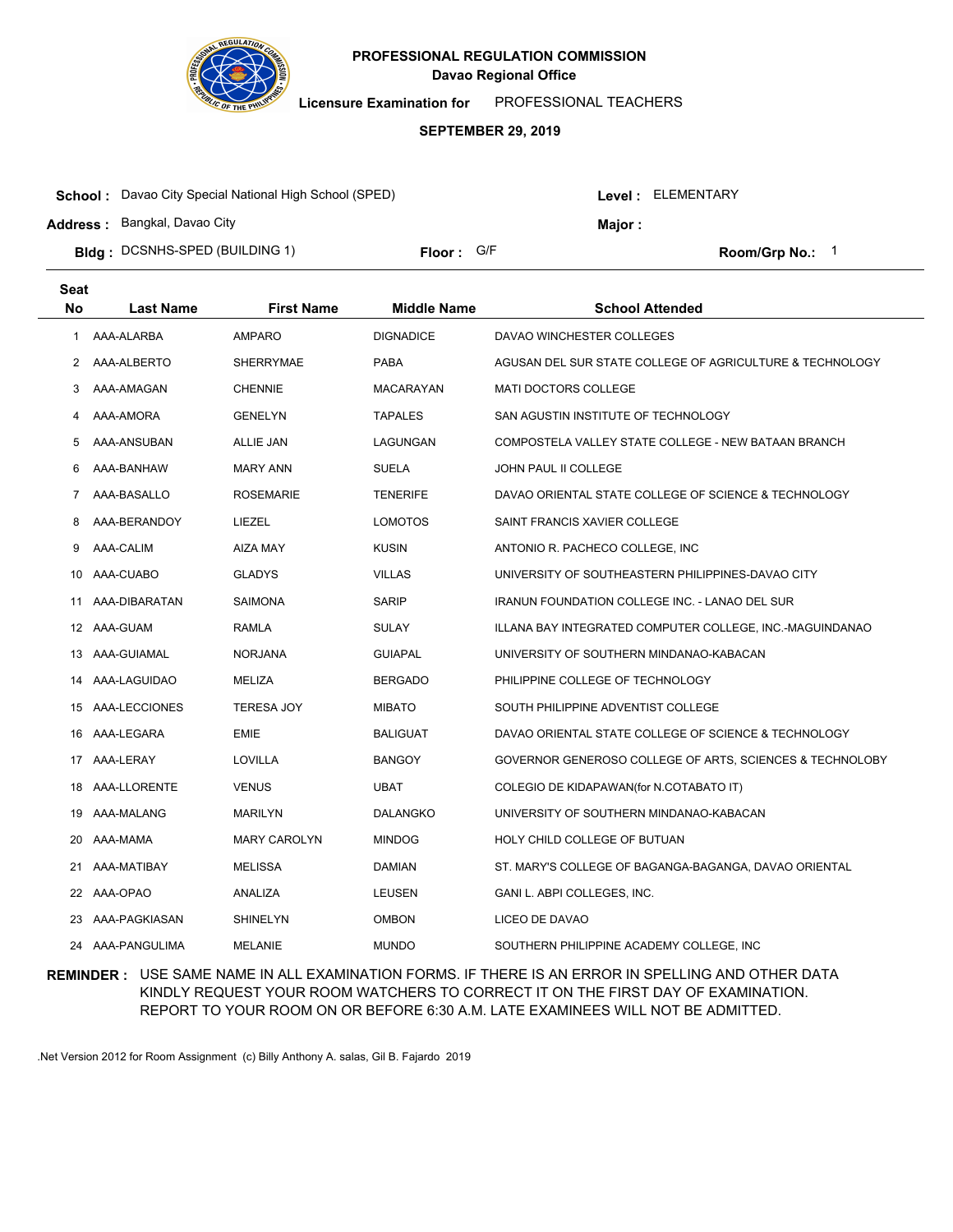

**Licensure Examination for**  PROFESSIONAL TEACHERS

#### **SEPTEMBER 29, 2019**

| <b>School:</b> Davao City Special National High School (SPED) |            |  | Level : ELEMENTARY |                 |  |
|---------------------------------------------------------------|------------|--|--------------------|-----------------|--|
| <b>Address: Bangkal, Davao City</b>                           |            |  | Maior:             |                 |  |
| <b>Bidg: DCSNHS-SPED (BUILDING 1)</b>                         | Floor: G/F |  |                    | Room/Grp No.: 2 |  |

| <b>Seat</b> |                  |                      |                    |                                                          |
|-------------|------------------|----------------------|--------------------|----------------------------------------------------------|
| <b>No</b>   | <b>Last Name</b> | <b>First Name</b>    | <b>Middle Name</b> | <b>School Attended</b>                                   |
| 1           | AAA-PEDERES      | CRISALOU             | <b>ANDANTE</b>     | MATI POLYTECHNIC INSTITUTE                               |
| 2           | AAA-SALIGUMBA    | MARY JOY             | <b>CARTEL</b>      | SULTAN KUDARAT STATE UNIVERSITY-KALAMANSIG               |
| 3           | AAA-SERIDA       | ELVIE JOY            | <b>TAPING</b>      | COMPOSTELA VALLEY STATE COLLEGE - MARAGUSAN BRANCH       |
| 4           | AAA-SOLIS        | <b>MIRASOL</b>       | <b>JABENIAO</b>    | SAINT VINCENT DE PAUL COLLEGE-BISLIG                     |
| 5           | AAA-SUMALINOG    | <b>RUTHE</b>         | <b>VITANZOS</b>    | SURIGAO DEL SUR STATE UNIVERSITY- MAIN CAMPUS            |
| 6           | AAA-SUPERALES    | <b>BERNADITH</b>     | <b>PAGAL</b>       | ST. THOMAS MORE SCHOOL OF LAW & BUSINESS - TAGUM CITY    |
| 7           | AAA-TABURNAL     | RUBY JOY             | <b>SUNGAHID</b>    | ROMAN C. VILLALON MEMORIAL COLLEGES FOUNDATION           |
| 8           | AAA-TACOGUE      | <b>JEFFREY</b>       | <b>ABAPO</b>       | COR JESU COLLEGE (HOLY CROSS OF DIGOS)                   |
| 9           | AAA-TALIB        | <b>BAIWATA</b>       | <b>GAGAR</b>       | DE LA VIDA COLLEGE                                       |
| 10          | AAA-USMAN        | <b>NORHATA</b>       | <b>OMAR</b>        | PARANG FOUNDATION COLLEGE                                |
| 11          | ABAD             | <b>AYESSA</b>        | <b>TOKAL</b>       | PARANG FOUNDATION COLLEGE                                |
|             | 12 ABAD          | SHERADEL             | <b>CELESTE</b>     | SOUTHERN CHRISTIAN COLLEGE                               |
|             | 13 ABADIES       | LURE JANE            | <b>REYES</b>       | DAVAO CENTRAL COLLEGE                                    |
|             | 14 ABADIEZ       | <b>WILNNY JANE</b>   | SALVANI            | GOVERNOR GENEROSO COLLEGE OF ARTS, SCIENCES & TECHNOLOBY |
|             | 15 ABALDE        | ANTHONETTE           | <b>MANALO</b>      | DAVAO WINCHESTER COLLEGES                                |
|             | 16 ABALOS        | <b>DWEZIEL JANE</b>  | <b>DACILLO</b>     | QUEZON INSTITUTE OF TECHNOLOGY                           |
|             | 17 ABANES        | <b>JOMARIE</b>       | <b>ROLLORATA</b>   | UNIVERSITY OF SOUTHEASTERN PHILIPPINES-TAGUM             |
|             | 18 ABANG         | ROMELYN MAE          | <b>MONTECILLO</b>  | DON CARLOS POLYTECHNIC COLLEGE                           |
| 19          | ABAÑO            | MADELYN              | <b>OBESO</b>       | UNIVERSITY OF MINDANAO-TAGUM                             |
| 20          | <b>ABANTE</b>    | <b>MYRA</b>          | <b>SIMODLAN</b>    | DAVAO ORIENTAL STATE COLLEGE OF SCIENCE & TECHNOLOGY     |
| 21          | ABAO             | <b>JULIE ROSE</b>    | <b>GUNO</b>        | <b>GINGOOG INSTITUTE</b>                                 |
|             | 22 ABAO          | PAUL JOHN            | <b>DOMAGTOY</b>    | SAINT VINCENT DE PAUL COLLEGE-BISLIG                     |
| 23          | ABAQUITA         | <b>BROOK SHIELDS</b> | <b>COLINARES</b>   | QUEZON INSTITUTE OF TECHNOLOGY                           |
|             | 24 ABARCA        | <b>AIRYL KAYE</b>    | <b>VILLARMINO</b>  | UNIVERSITY OF THE IMMACULATE CONCEPTION-DAVAO            |

## **REMINDER :** USE SAME NAME IN ALL EXAMINATION FORMS. IF THERE IS AN ERROR IN SPELLING AND OTHER DATA KINDLY REQUEST YOUR ROOM WATCHERS TO CORRECT IT ON THE FIRST DAY OF EXAMINATION. REPORT TO YOUR ROOM ON OR BEFORE 6:30 A.M. LATE EXAMINEES WILL NOT BE ADMITTED.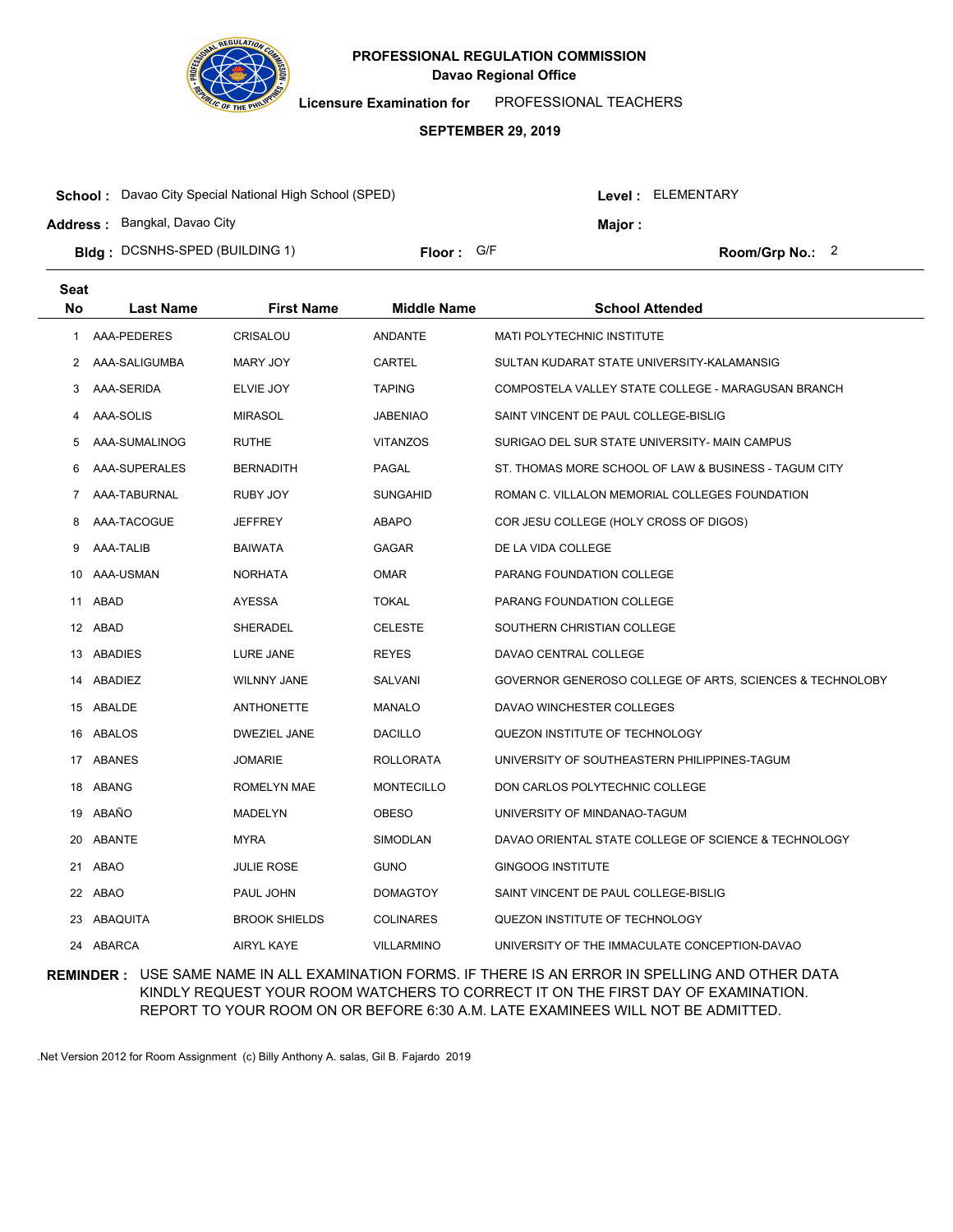

**Licensure Examination for**  PROFESSIONAL TEACHERS

### **SEPTEMBER 29, 2019**

| <b>School:</b> Davao City Special National High School (SPED) |            |  | Level : ELEMENTARY |                   |  |
|---------------------------------------------------------------|------------|--|--------------------|-------------------|--|
| <b>Address: Bangkal, Davao City</b>                           |            |  | Maior :            |                   |  |
| <b>Bidg: DCSNHS-SPED (BUILDING 1)</b>                         | Floor: G/F |  |                    | Room/Grp No.: $3$ |  |

| <b>Seat</b>  |                    |                     |                    |                                                           |
|--------------|--------------------|---------------------|--------------------|-----------------------------------------------------------|
| <b>No</b>    | <b>Last Name</b>   | <b>First Name</b>   | <b>Middle Name</b> | <b>School Attended</b>                                    |
| $\mathbf{1}$ | ABARCA             | <b>JANICE</b>       | LATIBAN            | DAVAO ORIENTAL STATE COLLEGE OF SCIENCE & TECHNOLOGY      |
| 2            | ABARQUEZ           | <b>TRISHA MARIE</b> | <b>MONTEMOR</b>    | COMPOSTELA VALLEY STATE COLLEGE - MAIN                    |
| 3            | ABAS               | <b>ASNAIRA</b>      | <b>SALKEB</b>      | GANI L. ABPI COLLEGES, INC.                               |
| 4            | ABAS               | SITTIE AMINA        | <b>MASTURA</b>     | SULTAN KUDARAT ISLAMIC ACADEMY                            |
| 5            | ABAS               | SITTIE OMAERAH      | ETO                | NOTRE DAME UNIVERSITY                                     |
| 6            | ABASOLO            | <b>DESILYN</b>      | <b>GUARDIANO</b>   | BUKIDNON STATE UNIVERSITY-MARAGUSAN EXTERNAL STUDIES CTR. |
| 7            | <b>ABASOLO</b>     | RINA JEAN           | MUAÑA              | UNIVERSITY OF SOUTHEASTERN PHILIPPINES-DAVAO CITY         |
| 8            | ABASTAS            | <b>IRA CRISTYL</b>  | <b>SANTOS</b>      | SAINT MARY'S COLLEGE-TAGUM                                |
| 9            | ABATAYO            | <b>JEFFREY</b>      | <b>BIGWAS</b>      | SAINT PETER'S COLLEGE OF TORIL                            |
| 10           | ABAYON             | LANEHART            | <b>MENCHAVEZ</b>   | DON CARLOS POLYTECHNIC COLLEGE                            |
| 11           | ABCEDE             | JUVY                | DALONDONAN         | QUEZON INSTITUTE OF TECHNOLOGY                            |
| 12           | ABDUL              | ALMERA              | ABDULKARIM         | SULTAN KUDARAT ISLAMIC ACADEMY                            |
| 13           | ABDUL              | <b>ESNAIRA</b>      | <b>HASIM</b>       | HEADSTART COLLEGE OF COTABATO                             |
| 14           | ABDUL              | <b>GUIANEMA</b>     | <b>DIMAREN</b>     | UNIVERSITY OF SOUTHERN MINDANAO-KABACAN                   |
|              | 15 ABDUL           | SALIMBAY            | UTAP               | GANI L. ABPI COLLEGES, INC.                               |
| 16           | <b>ABDUL HALIM</b> | SITTIE HAKIMA       | <b>TOWAN</b>       | UNIVERSITY OF SOUTHEASTERN PHILIPPINES-TAGUM              |
|              | 17 ABDUL HALIM     | SITTIE HAKIPA       | <b>TOWAN</b>       | UNIVERSITY OF SOUTHEASTERN PHILIPPINES-TAGUM              |
| 18           | ABDULGAFFAR        | WAHIDA              | <b>ROHAINA</b>     | PHILIPPINE MUSLIM TEACHER'S COLLEGE                       |
| 19           | ABDULGANI          | <b>NARIDA</b>       | <b>MAMALINTA</b>   | NOTRE DAME OF MIDSAYAP COLLEGE                            |
| 20           | ABDULGAPOR         | <b>ARISA</b>        | ABDULLAH           | GANI L. ABPI COLLEGES, INC.                               |
| 21           | ABDULKADIR         | <b>ALIBAI</b>       | ABDULAH            | GANI L. ABPI COLLEGES, INC.                               |
| 22           | ABDULKADIR         | <b>NASRA</b>        | <b>BORERO</b>      | UNIVERSITY OF SOUTHEASTERN PHILIPPINES-DAVAO CITY         |
| 23           | ABDULKAHAR         | <b>NORHAN</b>       | <b>PARAMAN</b>     | NOTRE DAME UNIVERSITY                                     |
| 24           | ABDULKARIM         | <b>WADIHA</b>       | <b>ALIMAN</b>      | SULTAN KUDARAT STATE UNIVERSITY-TACURONG                  |

## **REMINDER :** USE SAME NAME IN ALL EXAMINATION FORMS. IF THERE IS AN ERROR IN SPELLING AND OTHER DATA KINDLY REQUEST YOUR ROOM WATCHERS TO CORRECT IT ON THE FIRST DAY OF EXAMINATION. REPORT TO YOUR ROOM ON OR BEFORE 6:30 A.M. LATE EXAMINEES WILL NOT BE ADMITTED.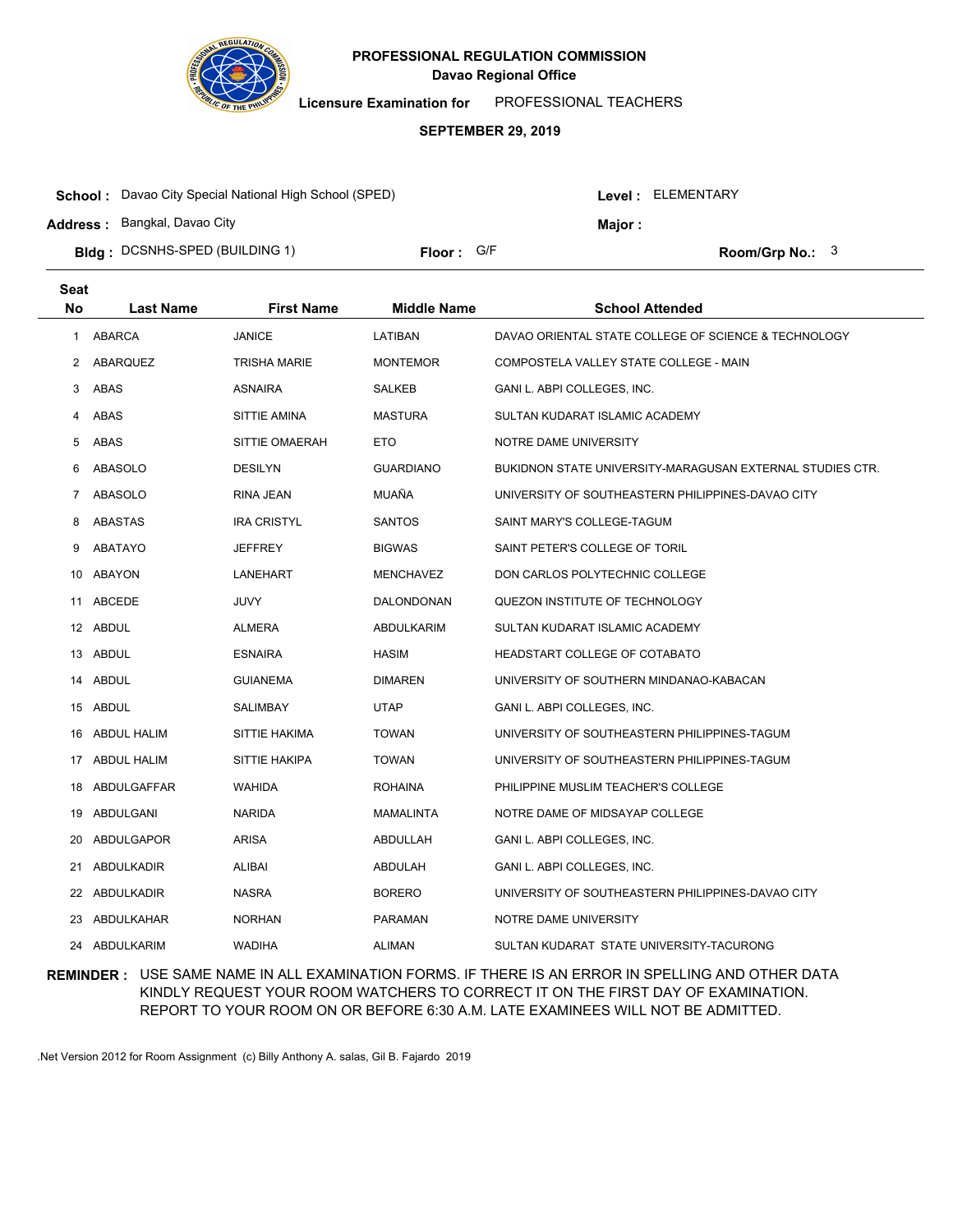

**Licensure Examination for**  PROFESSIONAL TEACHERS

#### **SEPTEMBER 29, 2019**

| <b>School:</b> Davao City Special National High School (SPED) |            |  | Level: ELEMENTARY |                   |  |
|---------------------------------------------------------------|------------|--|-------------------|-------------------|--|
| <b>Address: Bangkal, Davao City</b>                           |            |  | Maior :           |                   |  |
| <b>Bidg</b> : DCSNHS-SPED (BUILDING 2)                        | Floor: G/F |  |                   | Room/Grp No.: $4$ |  |

| <b>Seat</b>    |                  |                   |                    |                                                          |
|----------------|------------------|-------------------|--------------------|----------------------------------------------------------|
| No             | <b>Last Name</b> | <b>First Name</b> | <b>Middle Name</b> | <b>School Attended</b>                                   |
| 1              | ABDULLA          | SAMERAH           | <b>KASAN</b>       | COLAND SYSTEMS TECHNOLOGY - COTABATO CITY                |
| 2              | ABDULLAH         | ABDUL ADZIZ       | <b>KONSER</b>      | PARANG FOUNDATION COLLEGE                                |
| 3              | ABDULLAH         | <b>ABUBAIDA</b>   | AKMAD              | UNIVERSITY OF SOUTHERN MINDANAO-KABACAN                  |
| 4              | ABDULLAH         | <b>ALADIN</b>     | <b>MACACUA</b>     | NOTRE DAME RVM COLLEGE OF COTABATO-COTABATO CITY         |
| 5              | ABDULLAH         | ASLAMIYA          | TINYAPAN           | GANI L. ABPI COLLEGES, INC.                              |
| 6              | ABDULLAH         | ASNAIDA           | DILIMBANGAN        | SAINT BENEDICT COLLEGE-COTABATO CITY                     |
| $\overline{7}$ | ABDULLAH         | <b>HANIAH</b>     | ARSAD              | SURIGAO DEL SUR STATE UNIVERSITY- MAIN CAMPUS            |
| 8              | ABDULLAH         | <b>ISNAIRA</b>    | ALILAYA            | DE LA VIDA COLLEGE                                       |
| 9              | ABDULLAH         | <b>JOMAIRA</b>    | <b>MIMBALA</b>     | SOUTHERN PHILIPPINE ACADEMY COLLEGE, INC                 |
|                | 10 ABDULLAH      | <b>MAGUID</b>     | MACARANGKAT        | DE LA VIDA COLLEGE                                       |
|                | 11 ABDULLAH      | MARISOL           | <b>MOHAMAD</b>     | SULTAN KUDARAT STATE UNIVERSITY-PALIMBANG                |
|                | 12 ABDULLAH      | <b>MORSILLAH</b>  | <b>GUIAMALODIN</b> | PHILIPPINE MUSLIM TEACHER'S COLLEGE                      |
|                | 13 ABDULLAH      | <b>NORMINA</b>    | MACARANGKAT        | DE LA VIDA COLLEGE                                       |
|                | 14 ABDULMUNAP    | NUR-ANA           | <b>SHALIM</b>      | TAWI-TAWI REGIONAL AGRICULTURAL COLLEGE                  |
|                | 15 ABDULRACMAN   | JEHADA            | JAMAEL             | UNIVERSITY OF MINDANAO-DAVAO CITY                        |
|                | 16 ABDULRAHMAN   | <b>SITTIE</b>     | <b>MARANGIT</b>    | SAINT BENEDICT COLLEGE-COTABATO CITY                     |
|                | 17 ABEAR         | KIARA ALTHEA      | QUIMCO             | UNIVERSITY OF THE IMMACULATE CONCEPTION-DAVAO            |
|                | 18 ABELLANA      | EMEE              | LABAJOS            | ANDRES SORIANO COLLEGE                                   |
|                | 19 ABELLAR       | <b>HEIZEL ANN</b> | ALIGADO            | AGUSAN DEL SUR STATE COLLEGE OF AGRICULTURE & TECHNOLOGY |
|                | 20 ABELLAR       | <b>MARICAR</b>    | <b>SARGUILLA</b>   | UNIVERSITY OF MINDANAO-DAVAO CITY                        |
| 21             | ABENDANIO        | <b>NIKKA</b>      | <b>RODRIGUEZ</b>   | <b>JOHN PAUL II COLLEGE</b>                              |
|                | 22 ABERGAS       | <b>ANTHONITE</b>  | <b>SABORDO</b>     | ANDRES SORIANO COLLEGE                                   |
| 23             | ABIA             | NAJMA JR          | <b>OLAMA</b>       | KHADIJAH MOHAMMAD ISLAMIC ACADEMY - MARAWI CITY          |
|                | 24 ABID          | LAILANI           | <b>MONGKOK</b>     | SULTAN KUDARAT EDUCATIONAL INSTITUTION                   |

## **REMINDER :** USE SAME NAME IN ALL EXAMINATION FORMS. IF THERE IS AN ERROR IN SPELLING AND OTHER DATA KINDLY REQUEST YOUR ROOM WATCHERS TO CORRECT IT ON THE FIRST DAY OF EXAMINATION. REPORT TO YOUR ROOM ON OR BEFORE 6:30 A.M. LATE EXAMINEES WILL NOT BE ADMITTED.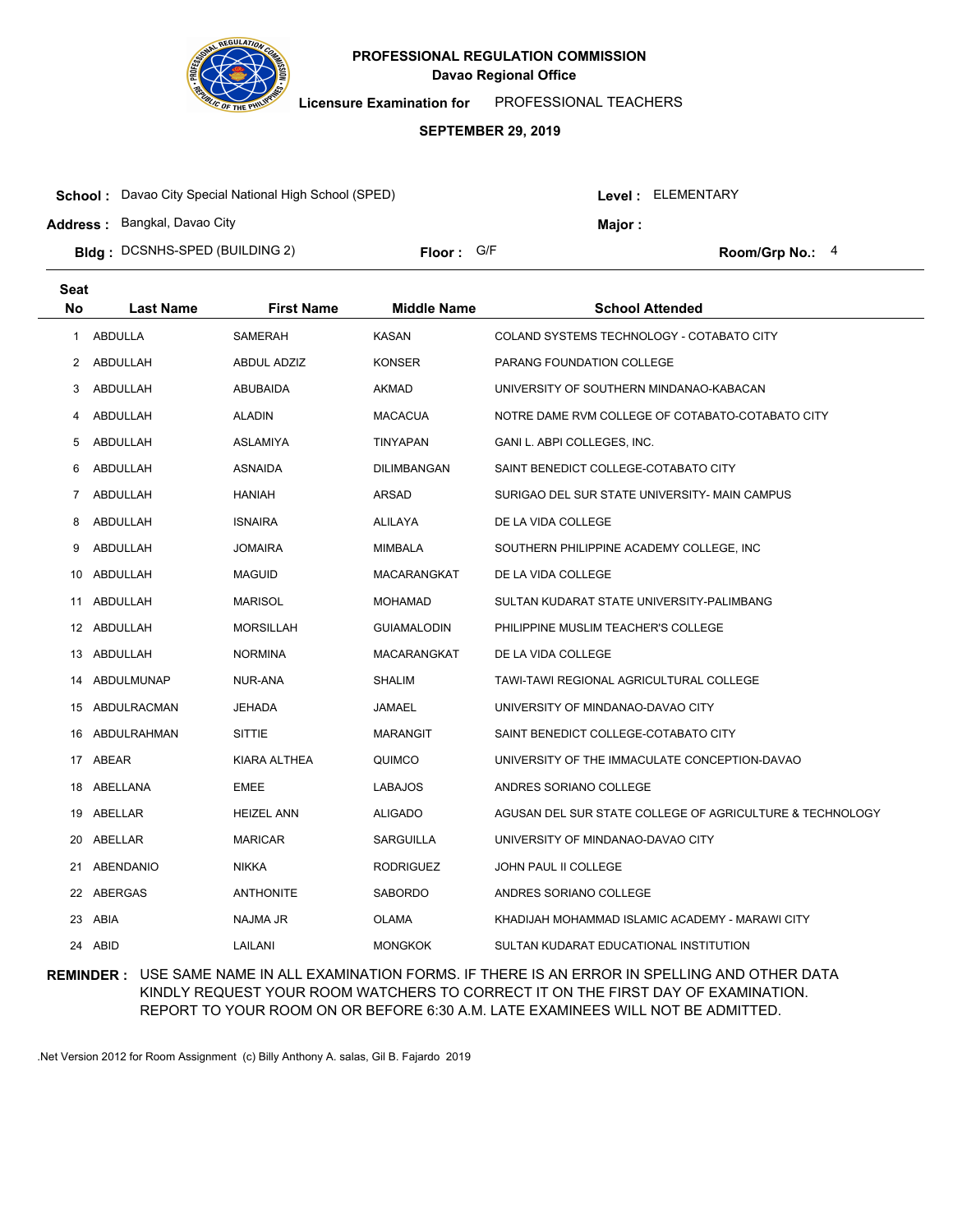

**Licensure Examination for**  PROFESSIONAL TEACHERS

### **SEPTEMBER 29, 2019**

| <b>School:</b> Davao City Special National High School (SPED) |            |  | Level : ELEMENTARY |                   |  |
|---------------------------------------------------------------|------------|--|--------------------|-------------------|--|
| <b>Address:</b> Bangkal, Davao City                           |            |  | Maior:             |                   |  |
| <b>Bidg</b> : DCSNHS-SPED (BUILDING 2)                        | Floor: G/F |  |                    | Room/Grp No.: $5$ |  |

| <b>Seat</b>    |                  |                    |                    |                                                           |
|----------------|------------------|--------------------|--------------------|-----------------------------------------------------------|
| <b>No</b>      | <b>Last Name</b> | <b>First Name</b>  | <b>Middle Name</b> | <b>School Attended</b>                                    |
| 1              | ABILA            | <b>GENESIS</b>     | <b>SURIAGA</b>     | QUEZON INSTITUTE OF TECHNOLOGY                            |
| 2              | ABILA            | <b>JAKESON</b>     | <b>SURIAGA</b>     | DAVAO WINCHESTER COLLEGES                                 |
| 3              | <b>ABINES</b>    | DARVEY EXZY MAE    | <b>CARBON</b>      | ST. THOMAS MORE SCHOOL OF LAW & BUSINESS - TAGUM CITY     |
| 4              | <b>ABING</b>     | HANNAH DHEA        | CALUMPANG          | NOTRE DAME RVM COLLEGE OF COTABATO-COTABATO CITY          |
| 5              | <b>ABING</b>     | <b>JOMARLYN</b>    | <b>FRANCISCO</b>   | HOLY CHILD COLLEGE OF BUTUAN                              |
| 6              | ABLEN            | <b>HONEYLEN</b>    | <b>LOVITOS</b>     | UNIVERSITY OF SOUTHEASTERN PHILIPPINES-DAVAO CITY         |
| $\overline{7}$ | <b>ABO</b>       | <b>DAYAMONA</b>    | <b>SARIP</b>       | PHILIPPINE MUSLIM TEACHER'S COLLEGE                       |
| 8              | <b>ABO</b>       | <b>HELEN</b>       | <b>DAUD</b>        | NOTRE DAME RVM COLLEGE OF COTABATO-COTABATO CITY          |
| 9              | ABO-ABO          | <b>ALLIAH MAE</b>  | <b>SENDRIJAS</b>   | HOLY CROSS COLLEGE OF CALINAN                             |
| 10             | ABONERO          | <b>MARJON</b>      | <b>GEMENTIZA</b>   | LICEO DE DAVAO                                            |
|                | 11 ABONGAN       | MEA RHOSE          | LABENDIA           | LEGACY COLLEGE OF COMPOSTELA                              |
|                | 12 ABRAHAN       | MARRIANNE          | <b>MULAY</b>       | DAVAO ORIENTAL STATE COLLEGE OF SCIENCE & TECHNOLOGY      |
|                | 13 ABRASALDO     | JELIZ JEA JANCE    | <b>CLAOR</b>       | DAVAO CENTRAL COLLEGE                                     |
|                | 14 ABREA         | EDGAR ALLAN        | <b>MUTIA</b>       | UNIVERSITY OF SOUTHEASTERN PHILIPPINES-DAVAO CITY         |
|                | 15 ABREA         | JANJAN             | <b>DICDICAN</b>    | HOLY CROSS OF BANSALAN JUNIOR COLLEGE                     |
| 16             | ABREGOSO         | EMALYN             | <b>MAGLAHUS</b>    | BUKIDNON STATE UNIVERSITY-(FOR BUKIDNON STATE COLL)- MAIN |
| 17             | ABTARAL          | JASMINA ROSE       | <b>WAMAR</b>       | COR JESU COLLEGE (HOLY CROSS OF DIGOS)                    |
| 18             | ABUCAY           | MYREEN             | CAGOBCOB           | NORTH DAVAO COLLEGE-TAGUM FOUNDATION                      |
| 19             | ABULOC           | MATESSA            | <b>JASMIN</b>      | ANTONIO R. PACHECO COLLEGE, INC.                          |
| 20             | ABUSAMA          | <b>NORA</b>        | ADAM               | SULTAN KUDARAT ISLAMIC ACADEMY                            |
|                | 21 ACADEMIA      | <b>MELANIE LYN</b> | <b>CAPULE</b>      | NORTH CENTRAL MINDANAO COLLEGES (CMTI)                    |
|                | 22 ACANTO        | <b>CLARISSE</b>    | <b>EMBATE</b>      | JOHN PAUL II COLLEGE                                      |
| 23             | ACDOG            | MIRALY             | <b>OLAER</b>       | SOUTHERN TECHNOLOGICAL INSTITUTE OF THE PHILIPPINES       |
|                | 24 ACEDILLO      | <b>REYMARK</b>     | <b>CULAS</b>       | UNIVERSITY OF MINDANAO-PENAPLATA                          |

## **REMINDER :** USE SAME NAME IN ALL EXAMINATION FORMS. IF THERE IS AN ERROR IN SPELLING AND OTHER DATA KINDLY REQUEST YOUR ROOM WATCHERS TO CORRECT IT ON THE FIRST DAY OF EXAMINATION. REPORT TO YOUR ROOM ON OR BEFORE 6:30 A.M. LATE EXAMINEES WILL NOT BE ADMITTED.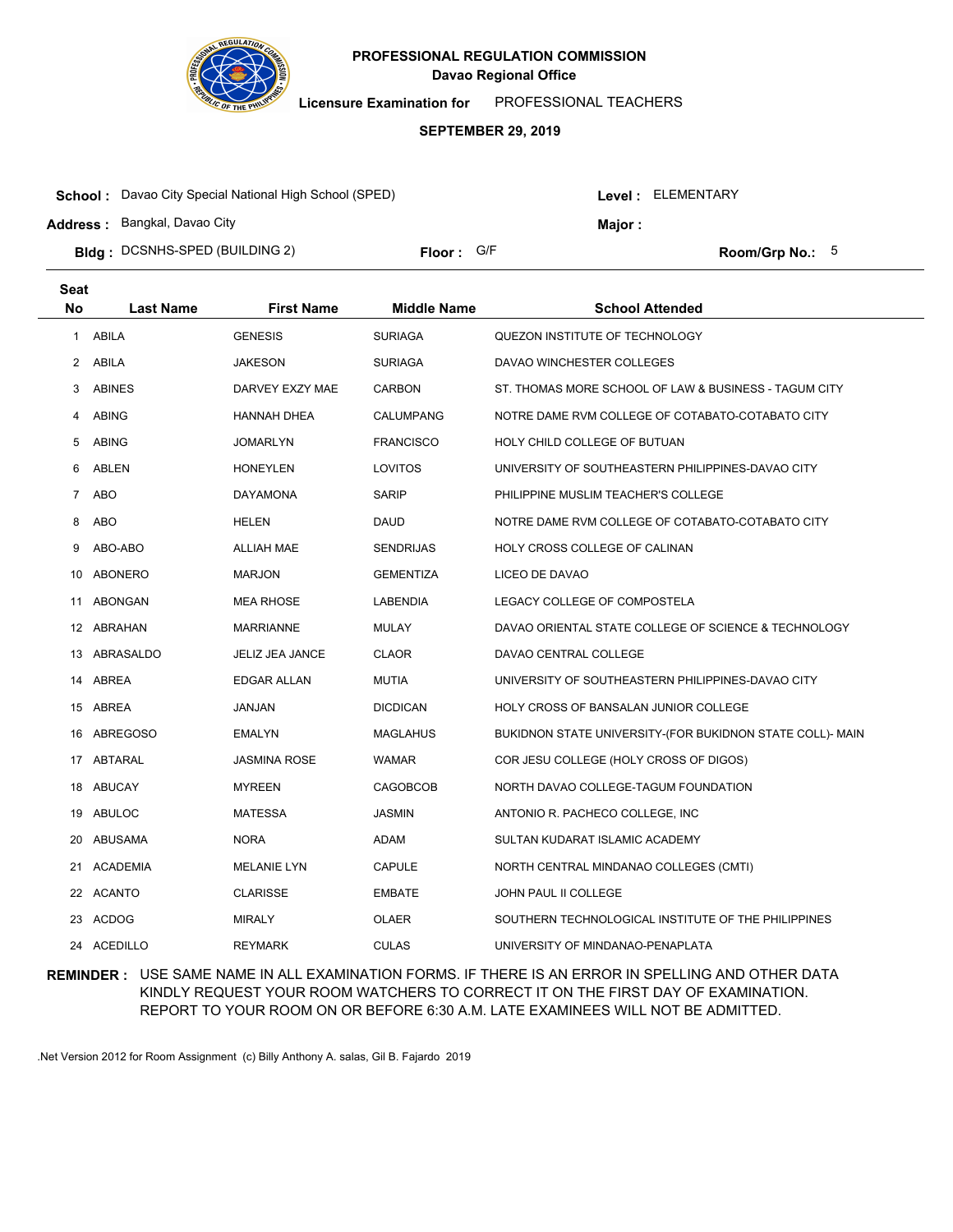

**Licensure Examination for**  PROFESSIONAL TEACHERS

#### **SEPTEMBER 29, 2019**

| <b>School:</b> Davao City Special National High School (SPED) |            |  | Level : ELEMENTARY |                          |  |
|---------------------------------------------------------------|------------|--|--------------------|--------------------------|--|
| <b>Address: Bangkal, Davao City</b>                           |            |  | <b>Maior:</b>      |                          |  |
| <b>Bidg</b> : DCSNHS-SPED (BUILDING 2)                        | Floor: G/F |  |                    | <b>Room/Grp No.:</b> $6$ |  |

| <b>Seat</b>    |                  |                      |                    |                                                            |
|----------------|------------------|----------------------|--------------------|------------------------------------------------------------|
| No             | <b>Last Name</b> | <b>First Name</b>    | <b>Middle Name</b> | <b>School Attended</b>                                     |
| $\mathbf{1}$   | <b>ACERA</b>     | <b>TRISHA DIANNE</b> | <b>CARBONELL</b>   | <b>MATI POLYTECHNIC INSTITUTE</b>                          |
| 2              | ACERO            | <b>FRANCES JAY</b>   | <b>NEBRES</b>      | UNIVERSITY OF MINDANAO-DIGOS COLLEGE                       |
| 3              | <b>ACERO</b>     | <b>MEDELYN</b>       | <b>TAGLE</b>       | SULTAN KUDARAT STATE UNIVERSITY-TACURONG                   |
| 4              | <b>ACHACOSO</b>  | <b>JAMES LLOYD</b>   | <b>GAUDICOS</b>    | BUKIDNON STATE UNIVERSITY-NEW BATAAN EXTERNAL STUDIES CTR. |
| 5              | <b>ACIDO</b>     | <b>CRISTINE LYN</b>  | SALAZAR            | NEW NORTHERN MINDANAO COLLEGE                              |
| 6              | <b>ACITA</b>     | <b>UANAYE JANE</b>   | PEREZ              | AGUSAN COLLEGES                                            |
| $\overline{7}$ | <b>ACMA</b>      | <b>MAICA</b>         | <b>DALAPO</b>      | HINATUAN SOUTHERN COLLEGE (for.USP)                        |
| 8              | <b>ACMAD</b>     | <b>MOOMINA</b>       | KANAKAN            | PARANG FOUNDATION COLLEGE                                  |
| 9              | <b>ACMAD</b>     | SITTIE RACMA         | <b>MACABAAS</b>    | ANTONIO R. PACHECO COLLEGE, INC.                           |
|                | 10 ACOB          | <b>RAHMA</b>         | <b>MAKAKUA</b>     | UNIVERSITY OF SOUTHERN MINDANAO-KABACAN                    |
|                | 11 ACOP          | ARLENE               | <b>BAYET</b>       | STRATFORD INTERNATIONAL SCHOOL                             |
|                | 12 ACOP          | LOVE LEA             | <b>OPALLA</b>      | <b>BROKENSHIRE COLLEGE</b>                                 |
|                | 13 ACTOY         | <b>JOCELYN</b>       | <b>TUBAT</b>       | SAINT FRANCIS XAVIER COLLEGE                               |
|                | 14 ACUÑA         | AILEEN               | <b>OPRIASA</b>     | DAVAO ORIENTAL STATE COLLEGE OF SCIENCE & TECHNOLOGY       |
|                | 15 ACUÑA         | PHOEBE GRACE         | <b>CHIU</b>        | <b>MATI DOCTORS COLLEGE</b>                                |
|                | 16 ADAJAR        | <b>DINA</b>          | <b>JARAPAN</b>     | UNIVERSITY OF SOUTHEASTERN PHILIPPINES-TAGUM               |
|                | 17 ADAPAN        | <b>SUMINIGAY</b>     | KALI               | SOUTHERN CHRISTIAN COLLEGE                                 |
|                | 18 ADAPTAR       | CHEEMNNEELOU         | <b>ACHACOSO</b>    | SAINT VINCENT DE PAUL COLLEGE-BISLIG                       |
|                | 19 ADAYA         | <b>IJOE</b>          | <b>EBAL</b>        | MATS COLLEGE OF TECHNOLOGY                                 |
|                | 20 ADESAS        | KIZZA GREATCH        | <b>SIMPORIOS</b>   | MONKAYO COLLEGE OF ARTS, SCIENCES & TECHNOLOGY             |
|                | 21 ADILAO        | <b>NOR ASIAH</b>     | MADALE             | <b>BROKENSHIRE COLLEGE</b>                                 |
|                | 22 ADJARI        | <b>MELODY</b>        | <b>SIGO</b>        | JOHN PAUL II COLLEGE                                       |
|                | 23 ADLAO         | ARVIN                | <b>JUNIO</b>       | NORTH DAVAO COLLEGES-PANABO                                |
|                | 24 ADLAON        | <b>ELAIZA</b>        | <b>MAGALLANES</b>  | CENTRAL MINDANAO UNIVERSITY                                |

## **REMINDER :** USE SAME NAME IN ALL EXAMINATION FORMS. IF THERE IS AN ERROR IN SPELLING AND OTHER DATA KINDLY REQUEST YOUR ROOM WATCHERS TO CORRECT IT ON THE FIRST DAY OF EXAMINATION. REPORT TO YOUR ROOM ON OR BEFORE 6:30 A.M. LATE EXAMINEES WILL NOT BE ADMITTED.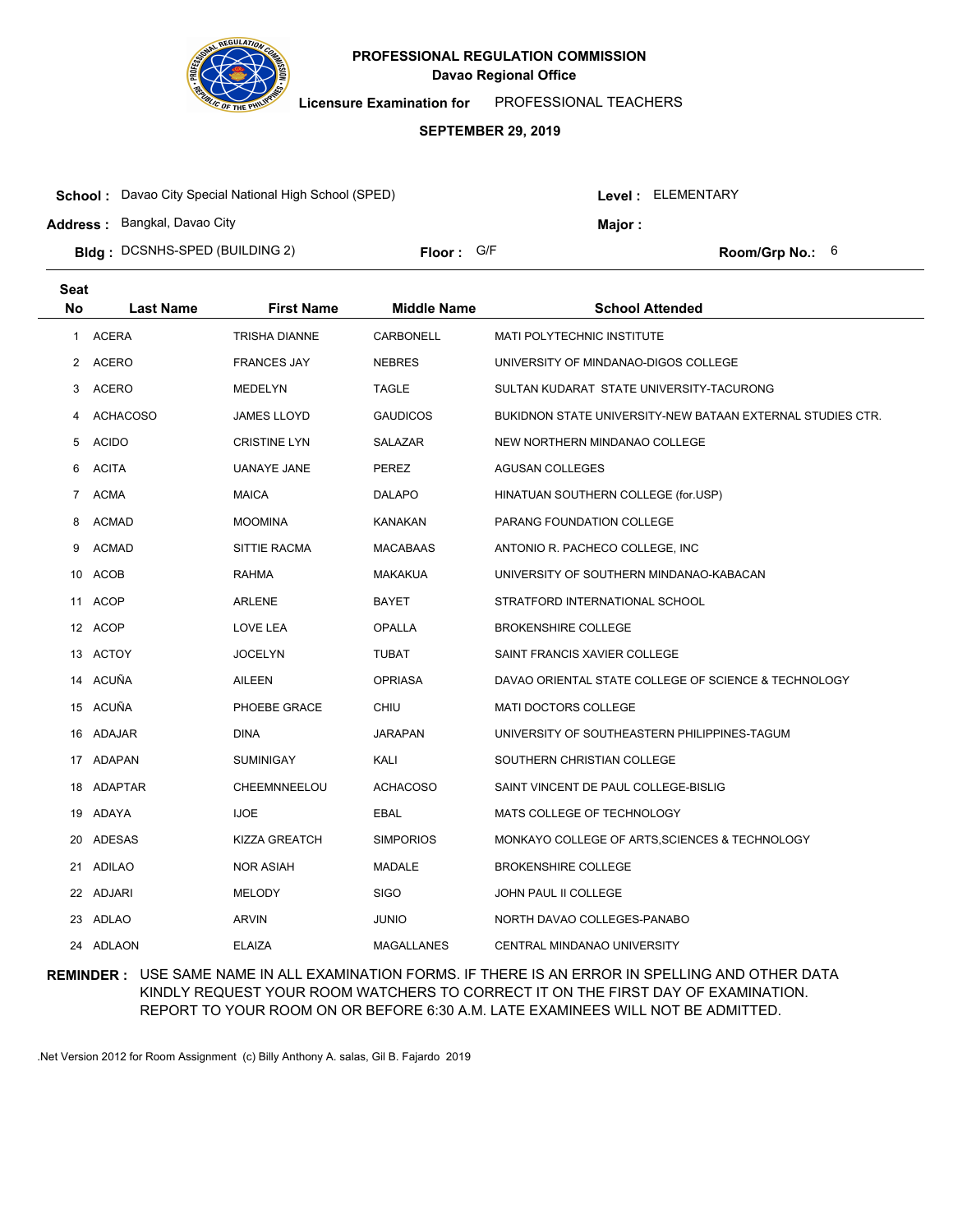

**Licensure Examination for**  PROFESSIONAL TEACHERS

#### **SEPTEMBER 29, 2019**

| <b>School:</b> Davao City Special National High School (SPED) |              |  |         | Level : ELEMENTARY   |  |  |
|---------------------------------------------------------------|--------------|--|---------|----------------------|--|--|
| <b>Address:</b> Bangkal, Davao City                           |              |  | Maior : |                      |  |  |
| <b>Bidg</b> : DCSNHS-SPED (BUILDING 2)                        | Floor: $2/F$ |  |         | <b>Room/Grp No.:</b> |  |  |

| <b>Seat</b>  |                  |                         |                    |                                                            |
|--------------|------------------|-------------------------|--------------------|------------------------------------------------------------|
| No           | <b>Last Name</b> | <b>First Name</b>       | <b>Middle Name</b> | <b>School Attended</b>                                     |
| $\mathbf{1}$ | ADLAWAN          | <b>FIGELYN</b>          | <b>OMOLE</b>       | JOHN PAUL II COLLEGE                                       |
|              | 2 ADLAWAN        | RASSEMY JB              | <b>URBIZTONDO</b>  | ATENEO DE DAVAO UNIVERSITY                                 |
| 3            | ADORABLE         | LEAH                    | <b>ESTOON</b>      | UNIVERSITY OF MINDANAO-DIGOS COLLEGE                       |
| 4            | ADORABLE         | <b>MARY GRACE</b>       | LAHI               | SAINT FRANCIS XAVIER COLLEGE                               |
| 5            | ADREGADO         | <b>REXEL</b>            | QUIMQUE            | IRENE B. ANTONIO TECHNOLOGICAL COLLEGE                     |
| 6            | <b>ADRES</b>     | <b>ROSLE</b>            | <b>MOLERO</b>      | LEGACY COLLEGE OF COMPOSTELA                               |
| 7            | <b>ADTOON</b>    | <b>CHRISTOPHER</b>      | <b>LUPIO</b>       | COMPOSTELA VALLEY STATE COLLEGE - NEW BATAAN BRANCH        |
| 8            | ADZAL            | <b>MOADZ</b>            | ADAM               | SULTAN KUDARAT STATE UNIVERSITY-TACURONG                   |
| 9            | <b>AFLICCION</b> | <b>JESSA MAE</b>        | <b>PREGUA</b>      | COMPOSTELA VALLEY STATE COLLEGE - MAIN                     |
| 10           | AGAD             | <b>HANNAH STEPHANIE</b> | <b>TAGARAO</b>     | FATHER SATURNINO URIOS UNIVERSITY (URIOS COLL)             |
| 11           | AGAN             | <b>REX</b>              | <b>DEIPARINE</b>   | COMPOSTELA VALLEY STATE COLLEGE - NEW BATAAN BRANCH        |
|              | 12 AGANG         | <b>MAY ANN</b>          | <b>RAMAL</b>       | ASSUMPTION COLLEGE OF NABUNTURAN                           |
|              | 13 AGAY          | <b>HAMEDA</b>           | <b>DIKAMPONG</b>   | PHILIPPINE MUSLIM TEACHER'S COLLEGE                        |
|              | 14 AGBISIT       | APRIL JOY               | CONCON             | HOLY CROSS OF DAVAO COLLEGE                                |
|              | 15 AGBON         | <b>GRITCHEL</b>         | <b>LIGAN</b>       | RIZAL MEMORIAL COLLEGE                                     |
|              | 16 AGBON         | QUEENE GRACE            | <b>OCMEN</b>       | AGUSAN DEL SUR STATE COLLEGE OF AGRICULTURE & TECHNOLOGY   |
|              | 17 AGBOT         | <b>JOSEPH JUN</b>       | <b>MALINTAD</b>    | <b>MATI DOCTORS COLLEGE</b>                                |
|              | 18 AGIMLOD       | <b>EMILY</b>            | <b>ANDOYO</b>      | BUKIDNON STATE UNIVERSITY-NEW BATAAN EXTERNAL STUDIES CTR. |
|              | 19 AGLE          | MARIZA                  | ELED               | HOLY CROSS OF DAVAO COLLEGE                                |
|              | 20 AGONCILLO     | <b>CHAILYN</b>          | <b>RAMOS</b>       | ANDRES SORIANO COLLEGE                                     |
| 21           | AGONIA           | <b>MARLOUN</b>          | PELARE             | <b>BROKENSHIRE COLLEGE</b>                                 |
|              | 22 AGRAVANTE     | <b>JESSA</b>            | <b>TALHA</b>       | BUKIDNON STATE UNIVERSITY-(FOR BUKIDNON STATE COLL)- MAIN  |
|              | 23 AGRAVANTE     | <b>KYLE NICHOL</b>      | LADIA              | UNIVERSITY OF MINDANAO-TAGUM                               |
|              | 24 AGUANTA       | <b>CHERYLIN</b>         | <b>SABLAS</b>      | ASSUMPTION COLLEGE OF DAVAO                                |

## **REMINDER :** USE SAME NAME IN ALL EXAMINATION FORMS. IF THERE IS AN ERROR IN SPELLING AND OTHER DATA KINDLY REQUEST YOUR ROOM WATCHERS TO CORRECT IT ON THE FIRST DAY OF EXAMINATION. REPORT TO YOUR ROOM ON OR BEFORE 6:30 A.M. LATE EXAMINEES WILL NOT BE ADMITTED.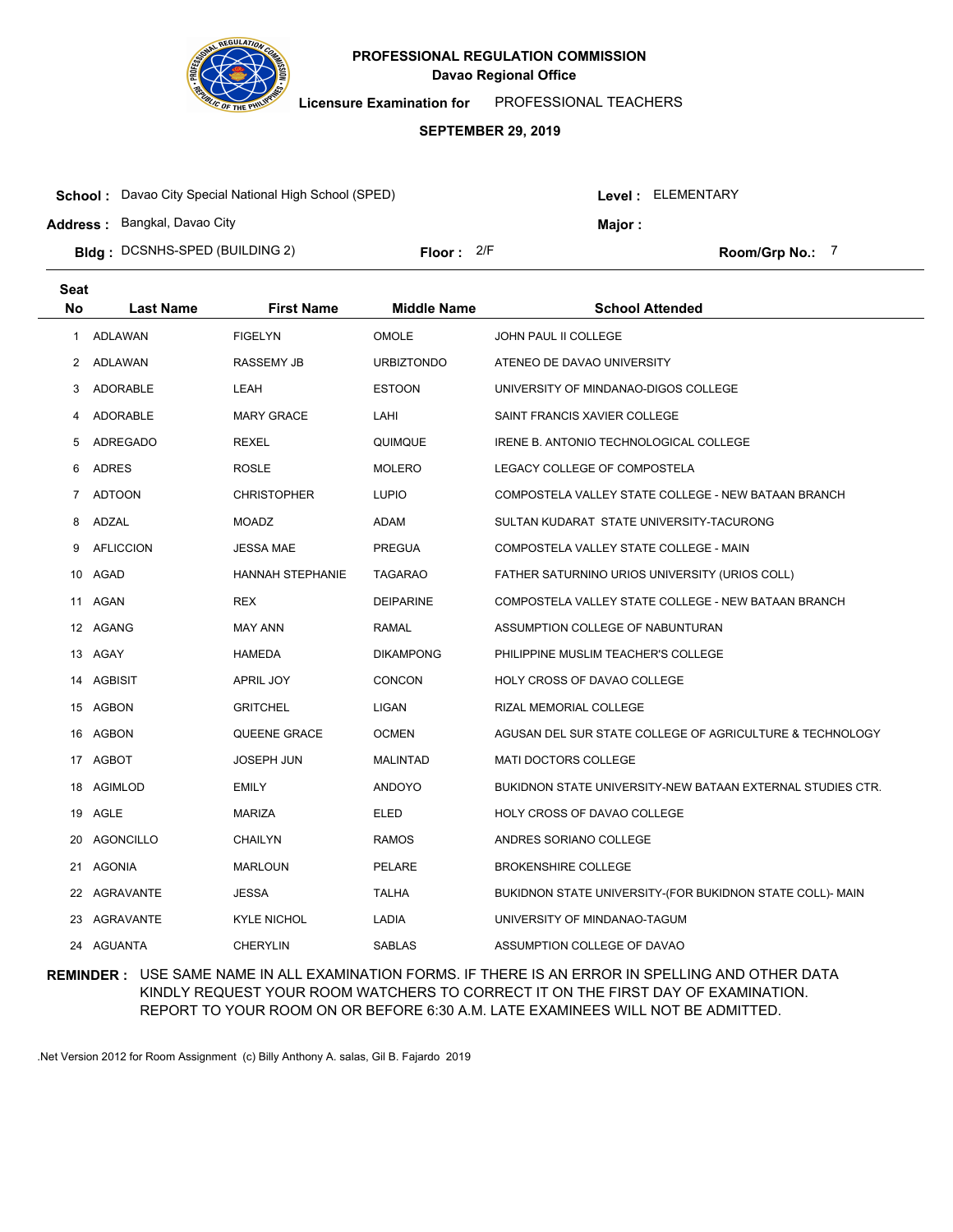

**Licensure Examination for**  PROFESSIONAL TEACHERS

#### **SEPTEMBER 29, 2019**

| <b>School:</b> Davao City Special National High School (SPED) |            |  |        | Level: ELEMENTARY |
|---------------------------------------------------------------|------------|--|--------|-------------------|
| <b>Address: Bangkal, Davao City</b>                           |            |  | Maior: |                   |
| <b>Bidg</b> : DCSNHS-SPED (BUILDING 2)                        | Floor: 2/F |  |        | Room/Grp No.: $8$ |

| <b>Seat</b> |                  |                     |                    |                                                         |
|-------------|------------------|---------------------|--------------------|---------------------------------------------------------|
| No          | <b>Last Name</b> | <b>First Name</b>   | <b>Middle Name</b> | <b>School Attended</b>                                  |
| 1           | <b>AGUANTA</b>   | <b>REYNALDO</b>     | <b>BUHIA</b>       | BUKIDNON STATE UNIVERSITY-MONKAYO EXTERNAL STUDIES CTR. |
| 2           | AGUCOY           | MARY JOY            | <b>VILLACORTA</b>  | SURIGAO DEL SUR STATE UNIVERSITY-TAGBINA CAMPUS         |
| 3           | <b>AGUIAO</b>    | AMENA               | KAGUI              | MINDANAO CAPITOL COLLEGE                                |
| 4           | AGUILAR          | <b>CATHERINE</b>    | AÑABEZA            | NOTRE DAME OF MIDSAYAP COLLEGE                          |
| 5           | <b>AGUILAR</b>   | <b>HANZEL MARIE</b> | <b>GALOS</b>       | SURIGAO DEL SUR STATE UNIVERSITY- MAIN CAMPUS           |
| 6           | <b>AGUILLON</b>  | <b>RICHARD</b>      | <b>TABIOSA</b>     | COMPOSTELA VALLEY STATE COLLEGE - MAIN                  |
| 7           | <b>AGUILON</b>   | <b>MARLYN</b>       | <b>PUDPUD</b>      | HOLY CHILD COLLEGE OF BUTUAN                            |
| 8           | AGUINALDO        | QUEENIE V           | <b>BANTAN</b>      | UNIVERSITY OF MINDANAO-DAVAO CITY                       |
| 9           | <b>AGUIRRE</b>   | <b>JUDY MAY</b>     | <b>RUGA</b>        | UNIVERSITY OF MINDANAO-DAVAO CITY                       |
|             | 10 AGUISANDA     | <b>MARILOU</b>      | <b>ESTANDA</b>     | KAPALONG COLLEGE OF AGRICULTURE, SCIENCES & TECHNOLOGY  |
|             | 11 AGULAY        | <b>ERAJOY</b>       | <b>ESPULGAR</b>    | DAVAO WINCHESTER COLLEGES                               |
|             | 12 AGUNAT        | <b>LINSSY AMOR</b>  | JUDAGAN            | SAINT FRANCIS XAVIER COLLEGE                            |
|             | 13 AGURO         | <b>EUNICE</b>       | <b>ESPINA</b>      | SOUTHERN MINDANAO INSTITUTE OF TECHNOLOGY               |
|             | 14 AGUSEN        | JUDILYN             | LIWAT              | SOUTHERN CHRISTIAN COLLEGE                              |
|             | 15 AGUSTIN       | <b>GRACE</b>        | <b>FACINABAO</b>   | SULTAN KUDARAT STATE UNIVERSITY-TACURONG                |
|             | 16 AGUSTIN       | LADY-ANN            | PARA-AT            | KAPALONG COLLEGE OF AGRICULTURE, SCIENCES & TECHNOLOGY  |
|             | 17 AKMAD         | AJHAR               | AGMAS              | SHARIFF KABUNSUAN COLLEGE                               |
|             | 18 AKMAD         | <b>FARHANA</b>      | <b>BANTAS</b>      | COLAND SYSTEMS TECHNOLOGY - COTABATO CITY               |
|             | 19 AKMAD         | <b>MONAIDA</b>      | MAMINTAL           | SULTAN KUDARAT ISLAMIC ACADEMY                          |
|             | 20 AKMAD         | <b>REHANA</b>       | <b>SABPA</b>       | SOUTHERN CHRISTIAN COLLEGE                              |
|             | 21 AKMAD         | <b>WARDA</b>        | KAMIL              | GANI L. ABPI COLLEGES, INC.                             |
|             | 22 AKOT          | <b>ROHAIDA</b>      | <b>SULAIMAN</b>    | SOUTHERN PHILIPPINE ACADEMY COLLEGE, INC                |
| 23          | AKOT             | <b>ROWENA</b>       | <b>SULAIMAN</b>    | NOTRE DAME RVM COLLEGE OF COTABATO-COTABATO CITY        |
|             | 24 AKWA          | <b>BAI LINDA</b>    | <b>MAKARAMPAT</b>  | SOUTHERN PHILIPPINE ACADEMY COLLEGE, INC                |

## **REMINDER :** USE SAME NAME IN ALL EXAMINATION FORMS. IF THERE IS AN ERROR IN SPELLING AND OTHER DATA KINDLY REQUEST YOUR ROOM WATCHERS TO CORRECT IT ON THE FIRST DAY OF EXAMINATION. REPORT TO YOUR ROOM ON OR BEFORE 6:30 A.M. LATE EXAMINEES WILL NOT BE ADMITTED.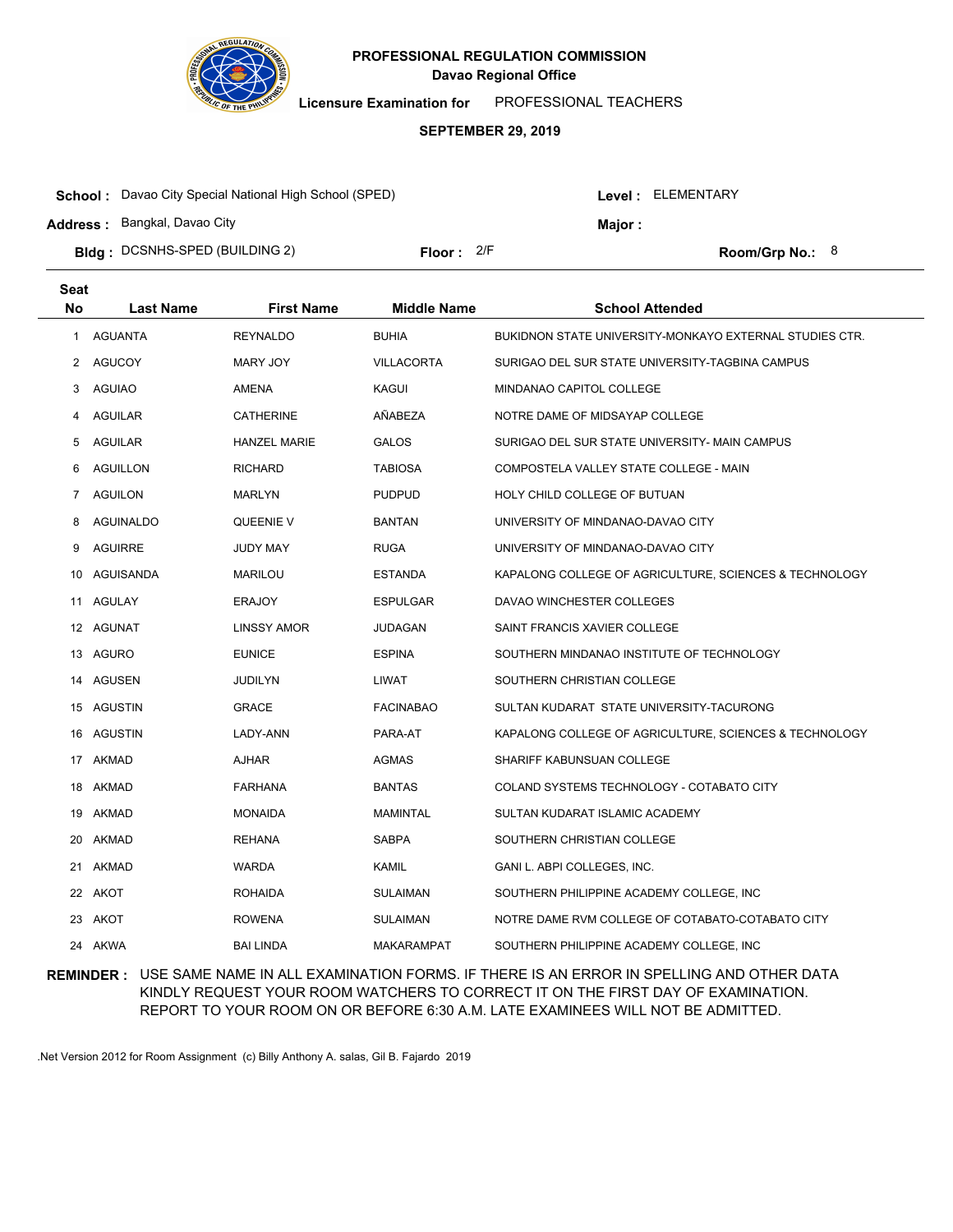

**Licensure Examination for**  PROFESSIONAL TEACHERS

#### **SEPTEMBER 29, 2019**

| <b>School:</b> Davao City Special National High School (SPED) |              |  | Level : ELEMENTARY |                   |  |
|---------------------------------------------------------------|--------------|--|--------------------|-------------------|--|
| <b>Address: Bangkal, Davao City</b>                           |              |  | Maior:             |                   |  |
| <b>Bidg</b> : DCSNHS-SPED (BUILDING 2)                        | Floor: $2/F$ |  |                    | Room/Grp No.: $9$ |  |

| Seat         |                  |                     |                    |                                                          |
|--------------|------------------|---------------------|--------------------|----------------------------------------------------------|
| No           | <b>Last Name</b> | <b>First Name</b>   | <b>Middle Name</b> | <b>School Attended</b>                                   |
| $\mathbf{1}$ | AL-OS            | <b>LEEMAR</b>       | <b>NOJAPA</b>      | NORTHERN MINDANAO COLLEGE                                |
| $\mathbf{2}$ | ALABAN           | <b>REYVIE</b>       | <b>CULANAG</b>     | DAVAO ORIENTAL STATE COLLEGE OF SCIENCE & TECHNOLOGY     |
| 3            | <b>ALABAT</b>    | <b>MYLENE</b>       | <b>PROVIDO</b>     | NORTH DAVAO COLLEGES-PANABO                              |
| 4            | ALAGASI          | <b>NORAIDA</b>      | <b>SAMSUDIN</b>    | GANI L. ABPI COLLEGES, INC.                              |
| 5            | ALAGOS           | ANALOU              | <b>BAGO</b>        | DAVAO ORIENTAL STATE COLLEGE OF SCIENCE & TECHNOLOGY     |
| 6            | <b>ALAJENIO</b>  | <b>JAM</b>          | <b>BAJENTING</b>   | <b>HOLY CROSS OF BANSALAN JUNIOR COLLEGE</b>             |
| 7            | ALALANG          | SITTIE ASHYA        | <b>SANGKI</b>      | SULTAN KUDARAT STATE UNIVERSITY-TACURONG                 |
| 8            | ALAMA            | <b>AMRAIDA</b>      | <b>MAMA</b>        | PHILIPPINE MUSLIM TEACHER'S COLLEGE                      |
| 9            | ALAMEDA          | <b>FRANCES</b>      | <b>LINZAG</b>      | ST. MARY'S COLLEGE OF BAGANGA-BAGANGA, DAVAO ORIENTAL    |
|              | 10 ALASCO        | LOVELY GRACE        | <b>COMIQUE</b>     | <b>BROKENSHIRE COLLEGE</b>                               |
|              | 11 ALAY          | <b>RASUL</b>        | <b>PENDATUN</b>    | SOUTHERN MINDANAO INSTITUTE OF TECHNOLOGY                |
|              | 12 ALBA          | <b>CHARSTONE</b>    | <b>FELICITAS</b>   | COMPOSTELA VALLEY STATE COLLEGE - MARAGUSAN BRANCH       |
|              | 13 ALBA          | <b>JIFRIL</b>       | <b>PANDUMA</b>     | <b>VALENCIA COLLEGES</b>                                 |
|              | 14 ALBARAN       | AIGEL SHELLA-MAE    | <b>ESPE</b>        | UNIVERSITY OF SOUTHEASTERN PHILIPPINES-DAVAO CITY        |
|              | 15 ALBARIN       | <b>MARY GRACE</b>   | <b>ORBISTA</b>     | AGUSAN DEL SUR STATE COLLEGE OF AGRICULTURE & TECHNOLOGY |
|              | 16 ALBERCA       | <b>MARICAR</b>      | <b>NACION</b>      | SOUTH PHILIPPINE ADVENTIST COLLEGE                       |
|              | 17 ALBERIO       | <b>REJANE MAY</b>   | PANAGSAGAN         | NOTRE DAME OF MARBEL UNIVERSITY                          |
|              | 18 ALBERO        | <b>MELODY</b>       | <b>MALABUTE</b>    | HOLY CROSS COLLEGE OF CALINAN                            |
|              | 19 ALBESA        | <b>YESSA</b>        | <b>OLALO</b>       | ST. THOMAS MORE SCHOOL OF LAW & BUSINESS - TAGUM CITY    |
| 20           | ALBIT            | <b>BLAZYLLE GAY</b> | BALILI             | SAINT MARY'S COLLEGE-TAGUM                               |
| 21           | ALBOFERA         | <b>CHARLOTTE</b>    | <b>DESPI</b>       | JOHN PAUL II COLLEGE                                     |
|              | 22 ALBOFERA      | JUMILYN             | <b>LIBRES</b>      | ASSUMPTION COLLEGE OF DAVAO                              |
| 23.          | ALBURO           | KIESHA AGNES        | <b>ORMILLADA</b>   | UNIVERSITY OF THE IMMACULATE CONCEPTION-DAVAO            |
|              | 24 ALCACHUPAS    | <b>JOCELYN</b>      | QUIJANO            | BUKIDNON STATE UNIVERSITY-MONKAYO EXTERNAL STUDIES CTR.  |

## **REMINDER :** USE SAME NAME IN ALL EXAMINATION FORMS. IF THERE IS AN ERROR IN SPELLING AND OTHER DATA KINDLY REQUEST YOUR ROOM WATCHERS TO CORRECT IT ON THE FIRST DAY OF EXAMINATION. REPORT TO YOUR ROOM ON OR BEFORE 6:30 A.M. LATE EXAMINEES WILL NOT BE ADMITTED.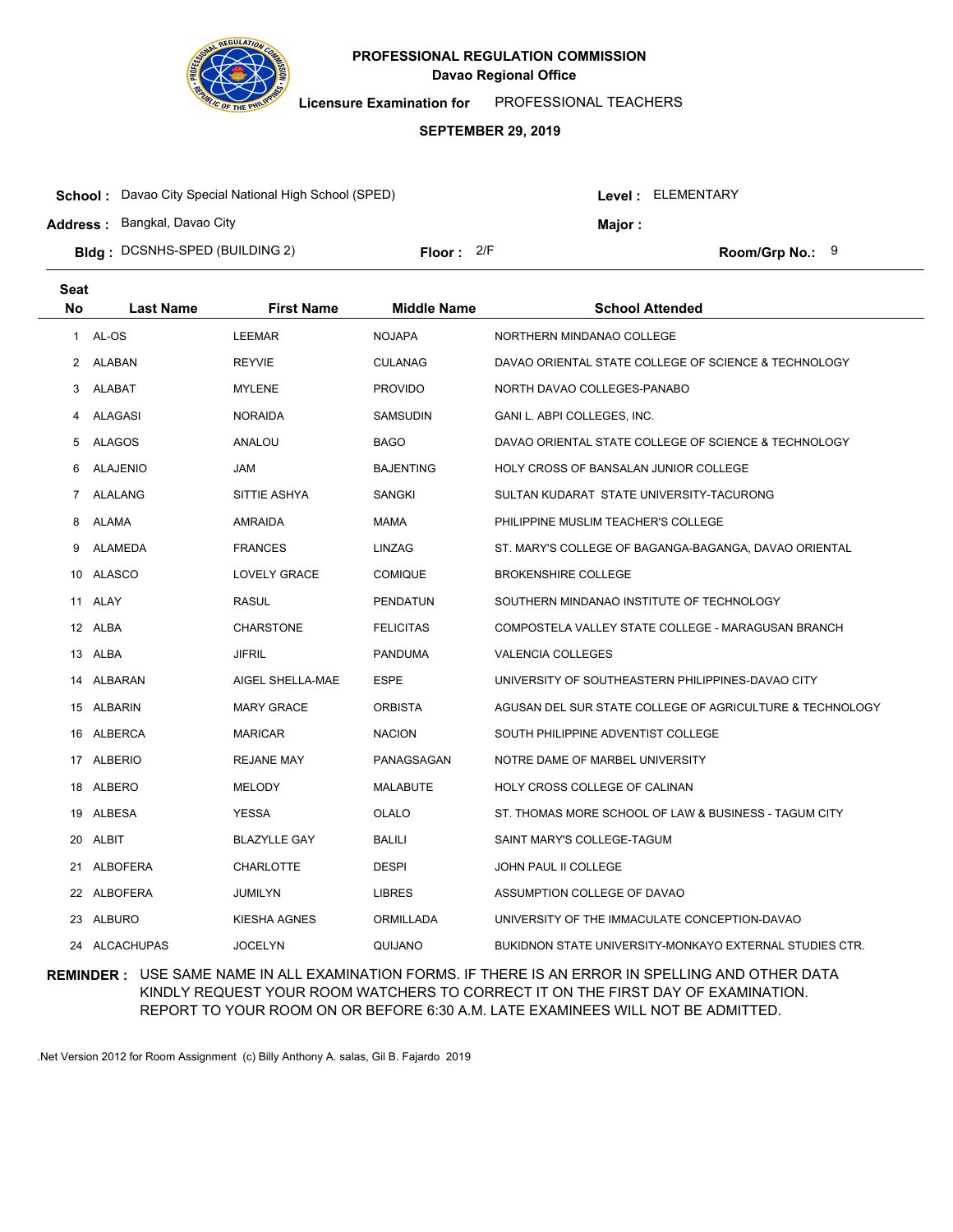

**Licensure Examination for**  PROFESSIONAL TEACHERS

#### **SEPTEMBER 29, 2019**

| <b>School:</b> Davao City Special National High School (SPED) |              |  | Level : ELEMENTARY |                    |  |
|---------------------------------------------------------------|--------------|--|--------------------|--------------------|--|
| <b>Address: Bangkal, Davao City</b>                           |              |  | <b>Major:</b>      |                    |  |
| <b>Bidg: DCSNHS-SPED (BUILDING 2)</b>                         | Floor: $3/F$ |  |                    | Room/Grp No.: $10$ |  |

| <b>Seat</b>  |                |                     |                    |                                                            |
|--------------|----------------|---------------------|--------------------|------------------------------------------------------------|
| <b>No</b>    | Last Name      | <b>First Name</b>   | <b>Middle Name</b> | <b>School Attended</b>                                     |
| 1            | <b>ALCAIRO</b> | <b>JOY</b>          | <b>ALVIA</b>       | SULTAN KUDARAT STATE UNIVERSITY-TACURONG                   |
| $\mathbf{2}$ | ALCALA         | <b>REY JEAN</b>     | <b>MAQUILAN</b>    | LEGACY COLLEGE OF COMPOSTELA                               |
| 3            | <b>ALCANO</b>  | <b>DEVINE</b>       | <b>ROJAS</b>       | BUKIDNON STATE UNIVERSITY-NEW BATAAN EXTERNAL STUDIES CTR. |
| 4            | ALCANSARIN     | <b>CHARIANNE</b>    | <b>VENTOLERO</b>   | SOUTHERN CHRISTIAN COLLEGE                                 |
| 5            | <b>ALCANTE</b> | <b>ALONA</b>        | ELEJAN             | SOUTHERN CHRISTIAN COLLEGE                                 |
| 6            | <b>ALCARIA</b> | <b>RUBELYN</b>      | <b>PAQUIBOT</b>    | LAAK INSTITUTE FOUNDATION                                  |
| 7            | <b>ALCOBER</b> | <b>TERREZA</b>      |                    | SAINT FRANCIS XAVIER COLLEGE                               |
| 8            | ALCONERA       | <b>ALMIRA</b>       | <b>ADAPON</b>      | COTABATO FOUNDATION COLLEGE OF SCIENCE & TECHNOLOGY        |
| 9            | <b>ALCORDO</b> | <b>KRISTINE JOY</b> | <b>FUGATA</b>      | UNIVERSITY OF MINDANAO-DAVAO CITY                          |
| 10           | ALCORIZA       | <b>CARYL FAYE</b>   | RESELOSA           | UNIVERSITY OF THE IMMACULATE CONCEPTION-DAVAO              |
|              | 11 ALCOS       | <b>CLEOVEN</b>      | <b>FERNANDEZ</b>   | BUKIDNON STATE UNIVERSITY-COMPOSTELA EXTERNAL STUDIES CTR. |
|              | 12 ALCOS       | <b>ROSE FE</b>      | LANGUIDO           | DAVAO WINCHESTER COLLEGES                                  |
|              | 13 ALCOVER     | <b>JOANNE</b>       | SONTOUSIDAD        | UNIVERSITY OF MINDANAO-TAGUM                               |
|              | 14 ALCOY       | <b>MARY ANN</b>     |                    | DAVAO ORIENTAL STATE COLLEGE OF SCIENCE & TECHNOLOGY       |
|              | 15 ALDAMAR     | <b>MARGIE</b>       | ABELO              | SOUTHERN CHRISTIAN COLLEGE                                 |
|              | 16 ALDENESE    | <b>SYDNEY</b>       | <b>ABANTE</b>      | DAVAO ORIENTAL STATE COLLEGE OF SCIENCE & TECHNOLOGY       |
|              | 17 ALE         | FE.                 | <b>DAGONDON</b>    | UNIVERSITY OF SOUTHEASTERN PHILIPPINES-TAGUM               |
|              | 18 ALEJAN      | <b>LUSANTA</b>      | <b>VENCIO</b>      | NORTHWEST SAMAR STATE U-SN JORGE CAMPUS(FOR.SSCAF)         |
|              | 19 ALEJANDRO   | <b>ANGEL ANN</b>    | TAJONERA           | SURIGAO DEL SUR STATE UNIVERSITY- MAIN CAMPUS              |
|              | 20 ALFANTA     | AN-AN               | <b>MORIONES</b>    | SOUTHERN PHILIPPINE ACADEMY COLLEGE, INC                   |
|              | 21 ALFANTE     | <b>MAY ANN</b>      | <b>ALAGON</b>      | UNIVERSITY OF SOUTHEASTERN PHILIPPINES-DAVAO CITY          |
|              | 22 ALFECHE     | JUVY                | <b>DEL PILAR</b>   | DAVAO CENTRAL COLLEGE                                      |
|              | 23 ALFEREZ     | <b>MARY ANN</b>     | <b>BAYLOSIS</b>    | QUEZON INSTITUTE OF TECHNOLOGY                             |
|              | 24 ALFEREZ     | <b>SHAIRENE</b>     | <b>EBORDE</b>      | ASSUMPTION COLLEGE OF DAVAO                                |

## **REMINDER :** USE SAME NAME IN ALL EXAMINATION FORMS. IF THERE IS AN ERROR IN SPELLING AND OTHER DATA KINDLY REQUEST YOUR ROOM WATCHERS TO CORRECT IT ON THE FIRST DAY OF EXAMINATION. REPORT TO YOUR ROOM ON OR BEFORE 6:30 A.M. LATE EXAMINEES WILL NOT BE ADMITTED.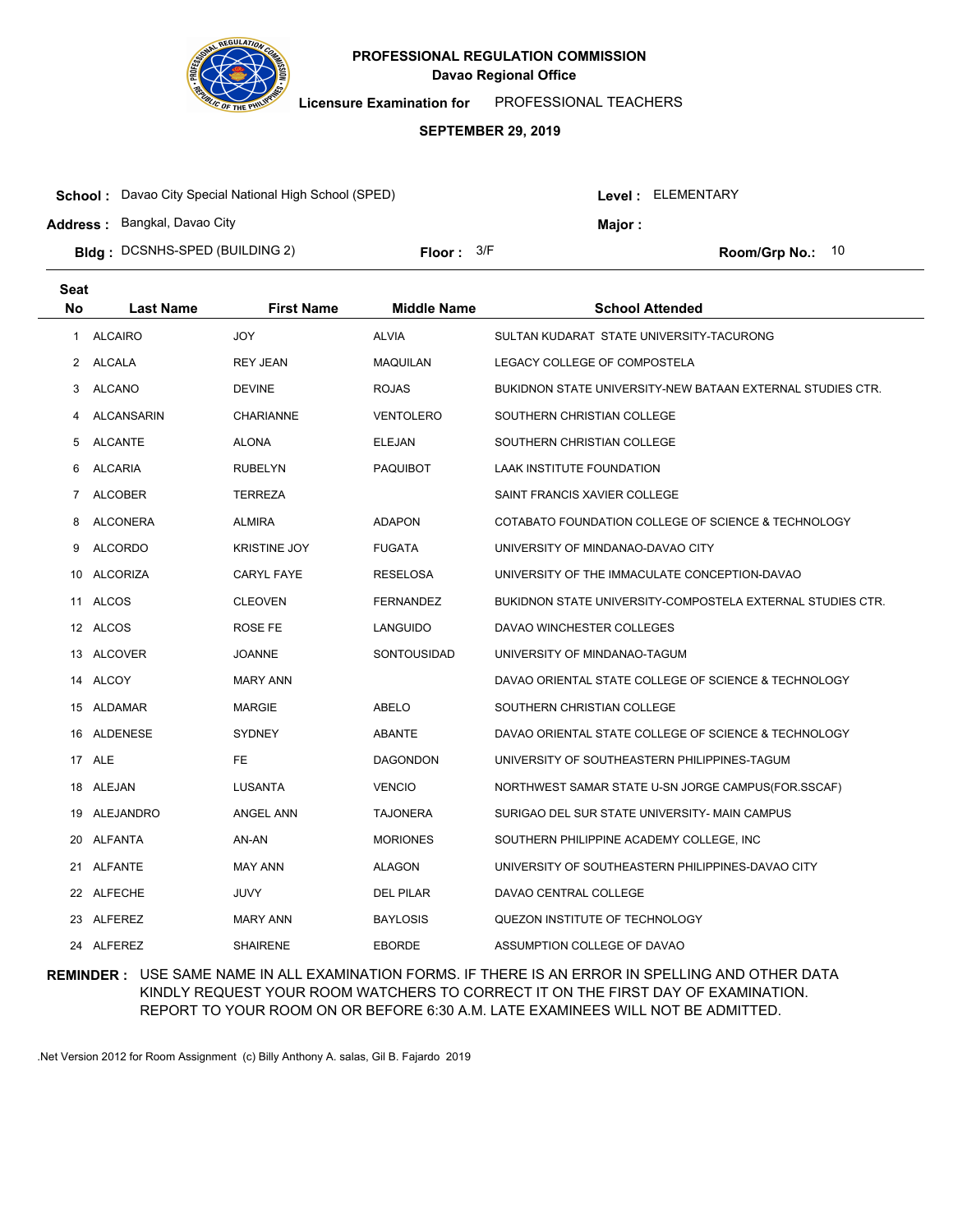

**Licensure Examination for**  PROFESSIONAL TEACHERS

#### **SEPTEMBER 29, 2019**

| <b>School:</b> Davao City Special National High School (SPED) |                     |  | Level: ELEMENTARY |                    |  |
|---------------------------------------------------------------|---------------------|--|-------------------|--------------------|--|
| <b>Address: Bangkal, Davao City</b>                           |                     |  | Maior :           |                    |  |
| <b>Bldg</b> : DCSNHS-SPED (BUILDING 2)                        | <b>Floor:</b> $3/F$ |  |                   | Room/Grp No.: $11$ |  |

| <b>Seat</b> |                  |                      |                    |                                                        |
|-------------|------------------|----------------------|--------------------|--------------------------------------------------------|
| <b>No</b>   | <b>Last Name</b> | <b>First Name</b>    | <b>Middle Name</b> | <b>School Attended</b>                                 |
| 1           | <b>ALFEREZ</b>   | <b>SHARMAINE</b>     | <b>EBORDE</b>      | UNIVERSITY OF SOUTHEASTERN PHILIPPINES-DAVAO CITY      |
| 2           | ALFORQUE         | <b>JULIE VI ROSE</b> | CAPITO             | DON CARLOS POLYTECHNIC COLLEGE                         |
| 3           | ALGARME          | <b>JOEAH</b>         | ZAFRA              | SAINT PETER'S COLLEGE OF TORIL                         |
| 4           | ALGONES          | <b>CHERIE</b>        | <b>SERE</b>        | JOHN PAUL II COLLEGE                                   |
| 5           | ALI              | AYNON                | ANTAO              | MINDANAO STATE UNIVERSITY-MAGUINDANAO                  |
| 6           | ALI              | <b>CHARMAINE</b>     | <b>INTO</b>        | DAVAO VISION COLLEGES, INC- CATALUNAN, DAVAO CITY      |
| 7           | <b>ALI</b>       | <b>FARIDAH</b>       | <b>DILANGUEN</b>   | SOUTHERN CHRISTIAN COLLEGE                             |
| 8           | ALI              | <b>NORAIMA</b>       | <b>ACOB</b>        | ANTONIO R. PACHECO COLLEGE, INC.                       |
| 9           | ALI              | <b>NORHAYA</b>       | <b>ALIM</b>        | SULTAN KUDARAT ISLAMIC ACADEMY                         |
|             | 10 ALI           | NORHAYA              | <b>BALIHANE</b>    | UNIVERSITY OF SOUTHERN MINDANAO-KABACAN                |
|             | 11 ALI           | <b>NORSIDA</b>       | <b>GUIAMANO</b>    | QUEZON COLLEGES OF SOUTHERN PHILLIPINES                |
|             | 12 ALI           | SAHADUDIN            | <b>PASIGAN</b>     | MINDANAO CAPITOL COLLEGE                               |
|             | 13 ALI           | SHARAZAD             | <b>DALUS</b>       | NOTRE DAME UNIVERSITY                                  |
|             | 14 ALI           | <b>SOHAD</b>         | ALI                | MINDANAO STATE UNIVERSITY-MAGUINDANAO                  |
|             | 15 ALIAS         | <b>JOCEL</b>         | VILLABRILLE        | UNIVERSITY OF MINDANAO-PENAPLATA                       |
|             | 16 ALIBOSO       | <b>ELVIE</b>         | <b>BURLAOS</b>     | SOUTHERN CHRISTIAN COLLEGE                             |
|             | 17 ALIGATO       | NELLY                | <b>ROSETA</b>      | QUEZON INSTITUTE OF TECHNOLOGY                         |
|             | 18 ALIM          | <b>ESMAEL</b>        | ARAGON             | ANTONIO R. PACHECO COLLEGE, INC                        |
|             | 19 ALIÑO         | <b>JOSSEL</b>        | <b>QUILLOSA</b>    | LEGACY COLLEGE OF COMPOSTELA                           |
|             | 20 ALINOG        | <b>ASNAIRA</b>       | <b>OROLIO</b>      | DE LA VIDA COLLEGE                                     |
|             | 21 ALISASIS      | AIME                 | <b>DAGOOC</b>      | KAPALONG COLLEGE OF AGRICULTURE, SCIENCES & TECHNOLOGY |
|             | 22 ALLADA        | <b>FAITH GRACE</b>   | PALER              | ARRIESGADO COLLEGE FOUNDATION, INC.                    |
|             | 23 ALLAWAN       | <b>MICHAEL</b>       | <b>SARNO</b>       | JOHN PAUL II COLLEGE                                   |
|             | 24 ALLEGO        | <b>RIZA</b>          | <b>BAROT</b>       | UNIVERSITY OF MINDANAO-DIGOS COLLEGE                   |

### **REMINDER :** USE SAME NAME IN ALL EXAMINATION FORMS. IF THERE IS AN ERROR IN SPELLING AND OTHER DATA KINDLY REQUEST YOUR ROOM WATCHERS TO CORRECT IT ON THE FIRST DAY OF EXAMINATION. REPORT TO YOUR ROOM ON OR BEFORE 6:30 A.M. LATE EXAMINEES WILL NOT BE ADMITTED.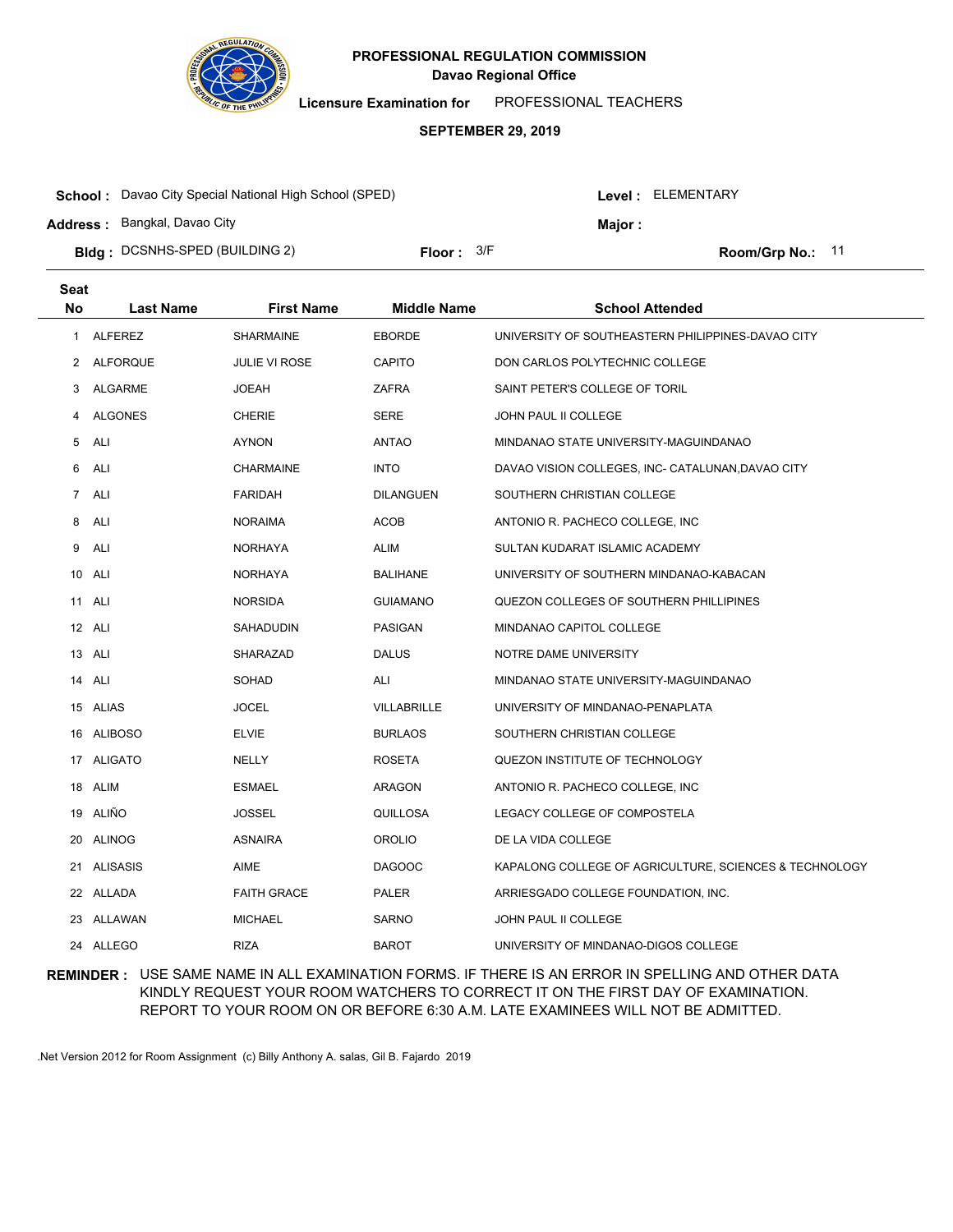

**Licensure Examination for**  PROFESSIONAL TEACHERS

#### **SEPTEMBER 29, 2019**

| <b>School:</b> Davao City Special National High School (SPED) |              |  | <b>Level: ELEMENTARY</b> |                  |  |
|---------------------------------------------------------------|--------------|--|--------------------------|------------------|--|
| <b>Address: Bangkal, Davao City</b>                           |              |  | <b>Major:</b>            |                  |  |
| <b>Bidg</b> : DCSNHS-SPED (BUILDING 2)                        | Floor: $3/F$ |  |                          | Room/Grp No.: 12 |  |

| Seat           |                  |                     |                    |                                                            |
|----------------|------------------|---------------------|--------------------|------------------------------------------------------------|
| <b>No</b>      | <b>Last Name</b> | <b>First Name</b>   | <b>Middle Name</b> | <b>School Attended</b>                                     |
| 1              | <b>ALMAIZ</b>    | <b>GLORIA</b>       | <b>BAJENTING</b>   | NORTH DAVAO COLLEGES-PANABO                                |
| $\overline{2}$ | ALMAZAN          | <b>JOAN</b>         | <b>DAGUIO</b>      | BUKIDNON STATE UNIVERSITY-COMPOSTELA EXTERNAL STUDIES CTR. |
| 3              | <b>ALMONTE</b>   | SHARA ALLYSA        | SAMANTE            | COMPOSTELA VALLEY STATE COLLEGE - MARAGUSAN BRANCH         |
| 4              | <b>ALOJADO</b>   | <b>ALLEN JOY</b>    | <b>PALMEDA</b>     | BUKIDNON STATE UNIVERSITY-STO TOMAS EXTERNAL STUDIES CTR.  |
| 5              | ALOLOR           | <b>FLORA MAE</b>    | CASILAO            | MONKAYO COLLEGE OF ARTS, SCIENCES & TECHNOLOGY             |
| 6              | <b>ALON</b>      | <b>ABEN</b>         | LAMADA             | UNIVERSITY OF SOUTHERN MINDANAO-KABACAN                    |
| 7              | <b>ALONTAGA</b>  | <b>JAYKEE</b>       | <b>ENDERIO</b>     | BUKIDNON STATE UNIVERSITY-MARAGUSAN EXTERNAL STUDIES CTR.  |
| 8              | <b>ALONZO</b>    | <b>AINAMAVES</b>    | <b>AGUJETAS</b>    | DAVAO ORIENTAL STATE COLLEGE OF SCIENCE & TECHNOLOGY       |
| 9              | ALONZO           | <b>ELLEN MARIE</b>  |                    | LEGACY COLLEGE OF COMPOSTELA                               |
|                | 10 ALONZO        | <b>VIVIAN</b>       | <b>TRAGO</b>       | QUEZON INSTITUTE OF TECHNOLOGY                             |
|                | 11 ALPECHE       | LUZELLE             | <b>TUDTUD</b>      | UNIVERSITY OF SOUTHEASTERN PHILIPPINES-DAVAO CITY          |
|                | 12 ALPES         | <b>CRISTEL JANE</b> | <b>ARIG</b>        | HOLY CROSS COLLEGE OF CALINAN                              |
|                | 13 ALQUIZALAS    | <b>GEAMAE</b>       | DAYADAY            | UPI AGRICULTURAL SCHOOL-UPI, MAGUINDANAO                   |
|                | 14 ALQUIZAR      | <b>NANITA</b>       | <b>SORIANO</b>     | DAVAO WINCHESTER COLLEGES                                  |
|                | 15 ALTIZO        | <b>CYRSTAL JANE</b> |                    | DAVAO ORIENTAL STATE COLLEGE OF SCIENCE & TECHNOLOGY       |
|                | 16 ALTIZO        | <b>JAKE LOYD</b>    | <b>MANDABON</b>    | DAVAO ORIENTAL STATE COLLEGE OF SCIENCE & TECHNOLOGY       |
|                | 17 ALTIZO        | LORELYN             | <b>EBRANO</b>      | DAVAO ORIENTAL STATE COLLEGE OF SCIENCE & TECHNOLOGY       |
| 18             | ALTURA           | <b>JENIFER</b>      | <b>MORALES</b>     | UNIVERSITY OF SOUTHEASTERN PHILIPPINES-BAGANGA             |
|                | 19 ALULINO       | <b>IVY GRACE</b>    | <b>PALEC</b>       | IRENE B. ANTONIO TECHNOLOGICAL COLLEGE                     |
| 20             | ALVAREZ          | <b>ELLIEN</b>       | <b>JABERTO</b>     | ILOILO SCIENCE & TECH. UNIV. (FOR WVCST)-MAIN CAMPUS       |
|                | 21 ALVAREZ       | MITZI               | <b>TANGARO</b>     | ARRIESGADO COLLEGE FOUNDATION, INC.                        |
|                | 22 ALVAREZ       | <b>WINDEL ROSE</b>  |                    | UNIVERSITY OF SOUTHEASTERN PHILIPPINES-TAGUM               |
|                | 23 ALVARICO      | <b>JOSEPHINE</b>    |                    | DAVAO ORIENTAL STATE COLLEGE OF SCIENCE & TECHNOLOGY       |
|                | 24 ALVISO        | <b>VERNA JEANE</b>  | <b>QUIBRAR</b>     | SAINT MARY'S COLLEGE-TAGUM                                 |

**REMINDER :** USE SAME NAME IN ALL EXAMINATION FORMS. IF THERE IS AN ERROR IN SPELLING AND OTHER DATA KINDLY REQUEST YOUR ROOM WATCHERS TO CORRECT IT ON THE FIRST DAY OF EXAMINATION. REPORT TO YOUR ROOM ON OR BEFORE 6:30 A.M. LATE EXAMINEES WILL NOT BE ADMITTED.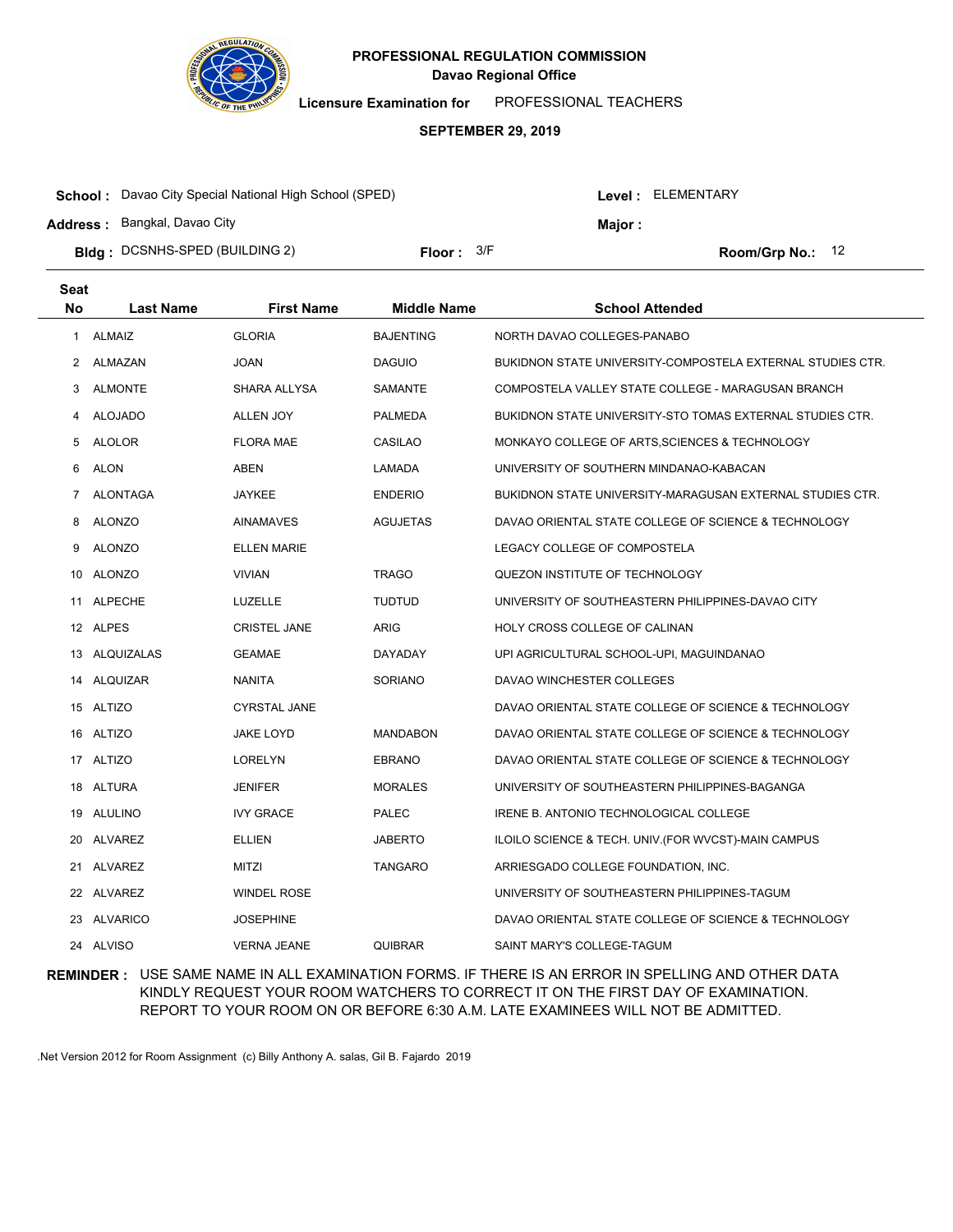

**Licensure Examination for**  PROFESSIONAL TEACHERS

#### **SEPTEMBER 29, 2019**

| <b>School:</b> Davao City Special National High School (SPED) |              |  | Level : ELEMENTARY |                    |  |
|---------------------------------------------------------------|--------------|--|--------------------|--------------------|--|
| <b>Address: Bangkal, Davao City</b>                           |              |  | Maior :            |                    |  |
| <b>Bidg</b> : DCSNHS-SPED (BUILDING 2)                        | Floor: $4/F$ |  |                    | Room/Grp No.: $13$ |  |

| <b>Seat</b>    |                  |                      |                    |                                                          |
|----------------|------------------|----------------------|--------------------|----------------------------------------------------------|
| No             | <b>Last Name</b> | <b>First Name</b>    | <b>Middle Name</b> | <b>School Attended</b>                                   |
| 1              | AMAC             | <b>JACKELYN</b>      | <b>ASUNCION</b>    | AGUSAN DEL SUR STATE COLLEGE OF AGRICULTURE & TECHNOLOGY |
| $\overline{2}$ | AMAD             | <b>JESSA</b>         | <b>AGUILAR</b>     | SURIGAO STATE COLLEGE OF TECHNOLOGY                      |
| 3              | AMAGA            | <b>MIKKO</b>         | <b>TAYCO</b>       | HOLY CROSS OF DAVAO COLLEGE                              |
| 4              | AMAMANGPANG      | <b>ROMELYN</b>       | LOZANO             | HOLY CROSS OF BANSALAN JUNIOR COLLEGE                    |
| 5              | AMANTIAD         | <b>CHARRY</b>        | <b>GADOR</b>       | KAPALONG COLLEGE OF AGRICULTURE, SCIENCES & TECHNOLOGY   |
| 6              | AMAR             | <b>ZENAIDA</b>       | <b>FETIZA</b>      | SULTAN KUDARAT STATE UNIVERSITY-TACURONG                 |
| $\overline{7}$ | <b>AMARILA</b>   | <b>ALJON</b>         | <b>BALDESCO</b>    | UNIVERSITY OF SOUTHEASTERN PHILIPPINES-DAVAO CITY        |
| 8              | <b>AMATORIO</b>  | <b>MARVIN</b>        | <b>GULAYAN</b>     | UNIVERSITY OF SOUTHEASTERN PHILIPPINES-TAGUM             |
| 9              | AMBAIC           | <b>JANEN</b>         | <b>AGDON</b>       | UNIVERSITY OF SOUTHEASTERN PHILIPPINES-TAGUM             |
|                | 10 AMBAS         | <b>HAIMIN</b>        | <b>BARAHAMA</b>    | SULTAN KUDARAT STATE UNIVERSITY-KALAMANSIG               |
| 11             | <b>AMBATO</b>    | SITTIE SHAHARA       | <b>GUTIEREZ</b>    | DE LA VIDA COLLEGE                                       |
|                | 12 AMBEROL       | <b>ALKHALIF</b>      | <b>SULAYMAN</b>    | UNIVERSITY OF MINDANAO-DAVAO CITY                        |
|                | 13 AMBION        | <b>NELSON</b>        | <b>VILLAFUERTE</b> | UNIVERSITY OF MINDANAO-PANABO                            |
|                | 14 AMBITON       | ARBAYA               | ABDULRAHMAN        | SULTAN KUDARAT ISLAMIC ACADEMY                           |
|                | 15 AMBITON       | ASMA                 | ABDULRAHMAN        | SULTAN KUDARAT ISLAMIC ACADEMY                           |
|                | 16 AMBOHOT       | <b>CAREN MAE</b>     | MAGALLANES         | COMPOSTELA VALLEY STATE COLLEGE - NEW BATAAN BRANCH      |
|                | 17 AMBOHOT       | <b>KAREN</b>         | <b>MOTOC</b>       | HOLY CROSS OF DAVAO COLLEGE                              |
|                | 18 AMELIC        | <b>CHERLYN</b>       | ATUGAN             | <b>BROKENSHIRE COLLEGE</b>                               |
|                | 19 AMER          | <b>AKLIMA</b>        | DALAO              | PHILIPPINE MUSLIM TEACHER'S COLLEGE                      |
| 20             | AMIAG            | <b>ANILIE</b>        | <b>ELAC</b>        | DAVAO CENTRAL COLLEGE                                    |
| 21             | <b>AMIGOS</b>    | <b>SOHAIRA</b>       | <b>BAYAO</b>       | PARANG FOUNDATION COLLEGE                                |
|                | 22 AMIL          | <b>HASNA</b>         | MANGANDIAR         | ANTONIO R. PACHECO COLLEGE, INC.                         |
| 23             | AMIL             | <b>MECHELLE JEAN</b> | <b>ABERILLA</b>    | UNIVERSITY OF SOUTHEASTERN PHILIPPINES-DAVAO CITY        |
|                | 24 AMIL          | <b>MUNOR</b>         | <b>KANSI</b>       | <b>MINDANAO CAPITOL COLLEGE</b>                          |

## **REMINDER :** USE SAME NAME IN ALL EXAMINATION FORMS. IF THERE IS AN ERROR IN SPELLING AND OTHER DATA KINDLY REQUEST YOUR ROOM WATCHERS TO CORRECT IT ON THE FIRST DAY OF EXAMINATION. REPORT TO YOUR ROOM ON OR BEFORE 6:30 A.M. LATE EXAMINEES WILL NOT BE ADMITTED.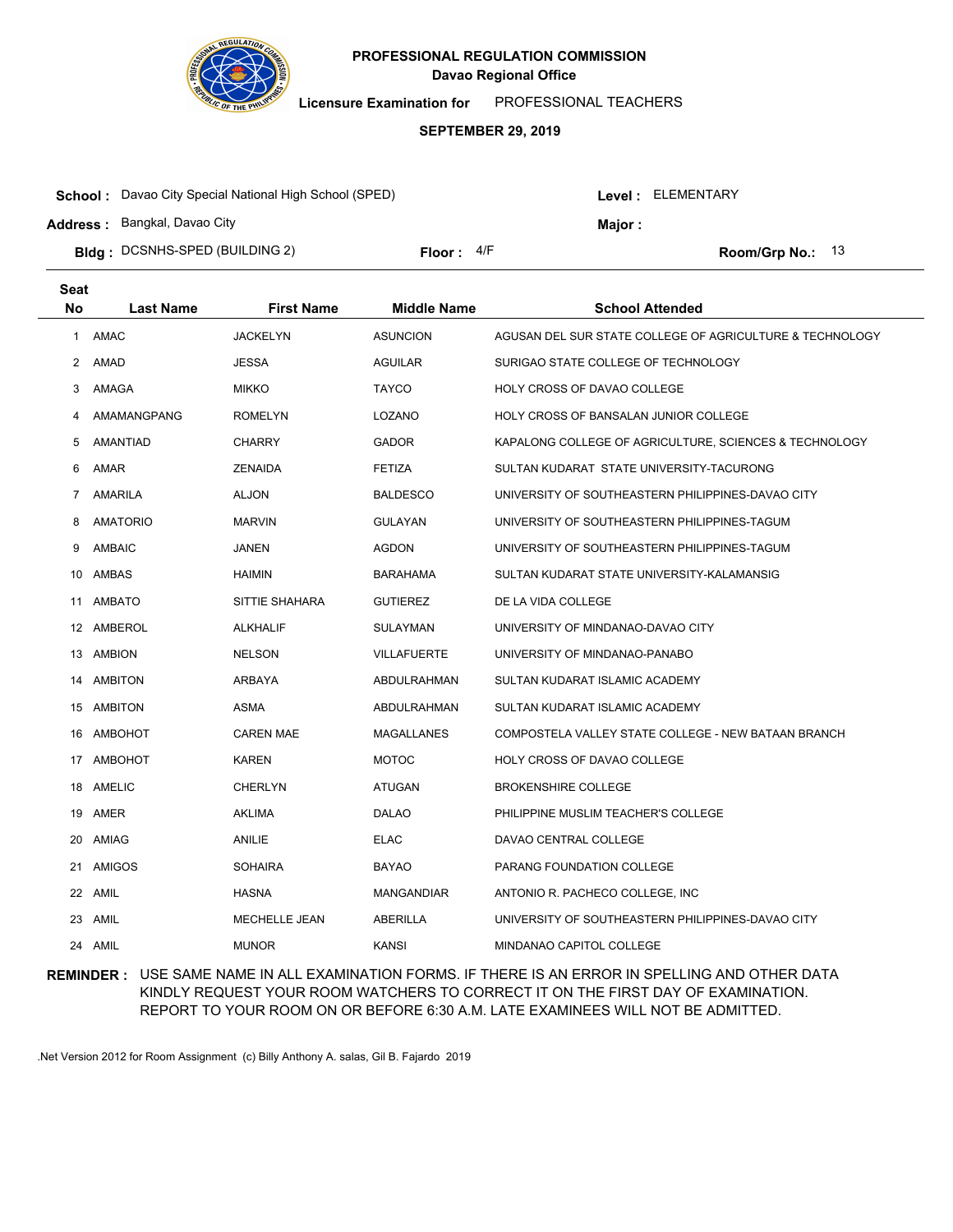

**Licensure Examination for**  PROFESSIONAL TEACHERS

### **SEPTEMBER 29, 2019**

| <b>School:</b> Davao City Special National High School (SPED) |              |  | Level : ELEMENTARY |                    |  |
|---------------------------------------------------------------|--------------|--|--------------------|--------------------|--|
| <b>Address: Bangkal, Davao City</b>                           |              |  | Major :            |                    |  |
| <b>Bidg</b> : DCSNHS-SPED (BUILDING 2)                        | Floor: $4/F$ |  |                    | Room/Grp No.: $14$ |  |

| <b>Seat</b> |                  |                     |                    |                                                          |
|-------------|------------------|---------------------|--------------------|----------------------------------------------------------|
| <b>No</b>   | <b>Last Name</b> | <b>First Name</b>   | <b>Middle Name</b> | <b>School Attended</b>                                   |
| 1           | AMIL             | NOR_AINE            | <b>ULANGKAYA</b>   | GANI L. ABPI COLLEGES, INC.                              |
| 2           | AMIL             | SAMOUDIN            | <b>NOOK</b>        | SULTAN KUDARAT ISLAMIC ACADEMY                           |
| 3           | AMINTAO          | SAILANIE            | <b>SULTAN</b>      | <b>MARAWI ISLAMIC COLLEGE</b>                            |
| 4           | <b>AMISTOSO</b>  | ANALYN              | <b>HINAMPAS</b>    | COMPOSTELA VALLEY STATE COLLEGE - MAIN                   |
| 5           | <b>AMISTOSO</b>  | CHERY JEAN          | <b>NAQUILA</b>     | QUEZON INSTITUTE OF TECHNOLOGY                           |
| 6           | AMOC             | <b>GLORIE MHAY</b>  | <b>GUILLEN</b>     | COLAND SYSTEMS TECHNOLOGY - COTABATO CITY                |
| 7           | <b>AMODIA</b>    | <b>RUELLYN</b>      | <b>LONGAKIT</b>    | KAPALONG COLLEGE OF AGRICULTURE, SCIENCES & TECHNOLOGY   |
| 8           | <b>AMOGUIS</b>   | MARYJANE            | <b>LUNA</b>        | SURIGAO DEL SUR STATE UNIVERSITY- MAIN CAMPUS            |
| 9           | AMONGAN          | <b>MARY ANN</b>     | CARTAGENA          | NORTH DAVAO COLLEGES-PANABO                              |
| 10          | AMOR             | <b>ARCILI</b>       | <b>BORJA</b>       | SURIGAO STATE COLLEGE OF TECHNOLOGY                      |
|             | 11 AMORIN        | EDELYN              | <b>TOREJAS</b>     | <b>BROKENSHIRE COLLEGE</b>                               |
|             | 12 AMORIN        | SHEENA MAY JANE     | <b>BANDAYANON</b>  | ST. MARY'S COLLEGE OF BAGANGA-BAGANGA, DAVAO ORIENTAL    |
|             | 13 AMPAC         | <b>MYRAH</b>        | <b>KASIM</b>       | SPA COLLEGE, INC.                                        |
|             | 14 AMPER         | <b>JURISHT</b>      | <b>SEMBLANTE</b>   | AGUSAN DEL SUR STATE COLLEGE OF AGRICULTURE & TECHNOLOGY |
| 15          | AMPODE           | <b>JEHA VANESSA</b> | SAGDE              | DON CARLOS POLYTECHNIC COLLEGE                           |
| 16          | <b>AMPUAN</b>    | <b>AMANODIN</b>     | <b>SARIP</b>       | IRANUN FOUNDATION COLLEGE INC. - LANAO DEL SUR           |
| 17          | AMPUAN           | JUWAIDAH            | <b>MANGONDATO</b>  | JOHN PAUL II COLLEGE                                     |
| 18          | AMPUL            | <b>JUNAISAH</b>     | <b>SIDIC</b>       | UNIVERSITY OF MINDANAO-DAVAO CITY                        |
| 19          | AMUALLA          | SARA JANE           | BIBAL              | DAVAO ORIENTAL STATE COLLEGE OF SCIENCE & TECHNOLOGY     |
| 20          | AÑABIEZA         | <b>CHARMAINE</b>    | <b>VILLEJO</b>     | NORTH DAVAO COLLEGES-PANABO                              |
| 21          | ANAGDONG         | <b>LEAH MAE</b>     | <b>MONDAYA</b>     | ST. THOMAS MORE SCHOOL OF LAW & BUSINESS - TAGUM CITY    |
|             | 22 ANAYATIN      | SAIDA               | <b>ONG</b>         | ANTONIO R. PACHECO COLLEGE, INC                          |
|             | 23 ANCAO         | <b>TERESA</b>       | <b>YERRO</b>       | KAPALONG COLLEGE OF AGRICULTURE, SCIENCES & TECHNOLOGY   |
|             | 24 ANCENO        | SWEETLYN            | <b>BARRIENTOS</b>  | AGUSAN DEL SUR STATE COLLEGE OF AGRICULTURE & TECHNOLOGY |

## **REMINDER :** USE SAME NAME IN ALL EXAMINATION FORMS. IF THERE IS AN ERROR IN SPELLING AND OTHER DATA KINDLY REQUEST YOUR ROOM WATCHERS TO CORRECT IT ON THE FIRST DAY OF EXAMINATION. REPORT TO YOUR ROOM ON OR BEFORE 6:30 A.M. LATE EXAMINEES WILL NOT BE ADMITTED.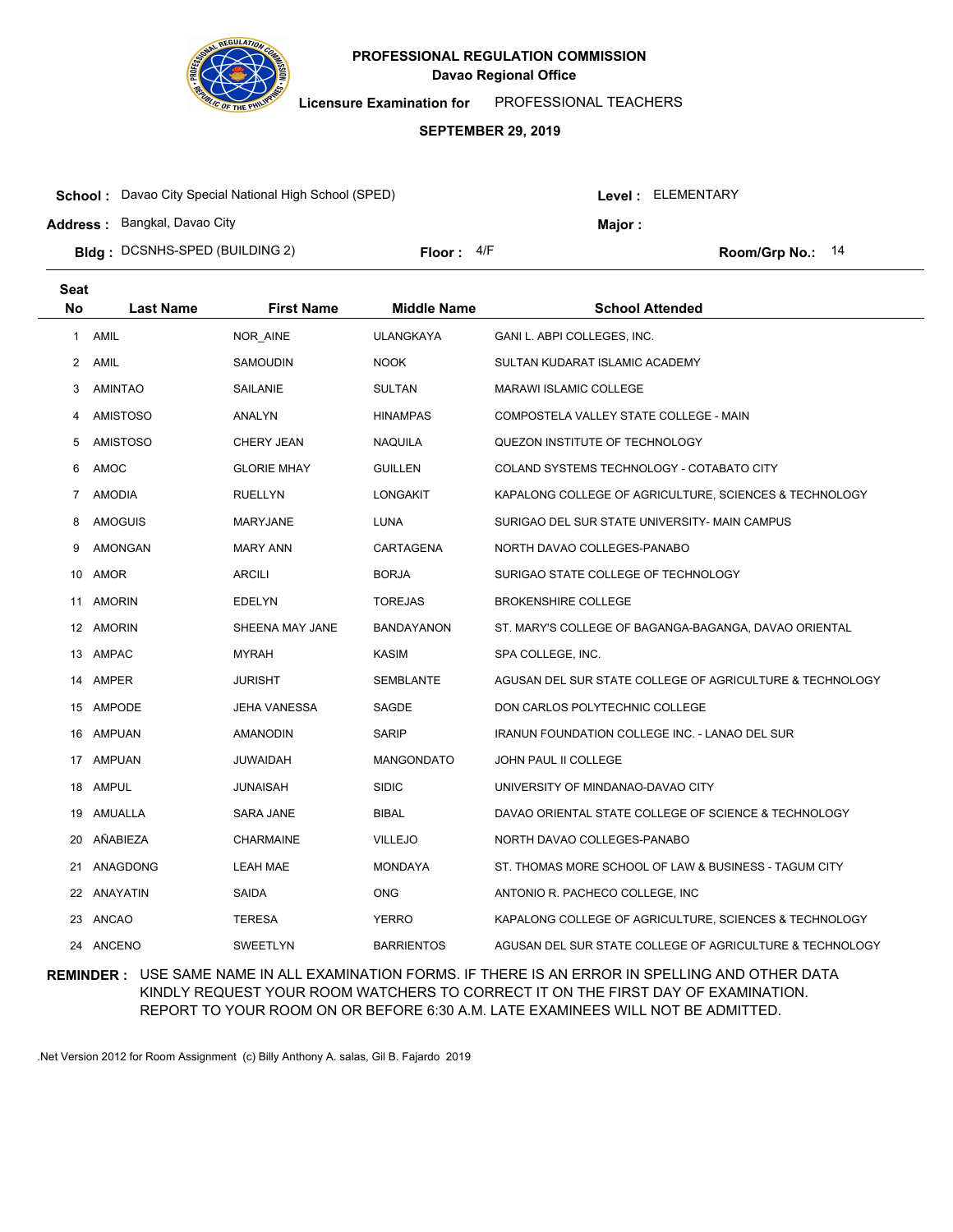

**Licensure Examination for**  PROFESSIONAL TEACHERS

#### **SEPTEMBER 29, 2019**

| <b>School:</b> Davao City Special National High School (SPED) |              |  | Level : ELEMENTARY |                    |  |
|---------------------------------------------------------------|--------------|--|--------------------|--------------------|--|
| <b>Address:</b> Bangkal, Davao City                           |              |  | Maior :            |                    |  |
| <b>Bldg</b> : DCSNHS-SPED (BUILDING 2)                        | Floor: $4/F$ |  |                    | Room/Grp No.: $15$ |  |

| <b>Seat</b>  |                  |                     |                    |                                                            |
|--------------|------------------|---------------------|--------------------|------------------------------------------------------------|
| <b>No</b>    | <b>Last Name</b> | <b>First Name</b>   | <b>Middle Name</b> | <b>School Attended</b>                                     |
| $\mathbf{1}$ | <b>ANCHETA</b>   | <b>JOAN</b>         | <b>DEVERA</b>      | SULTAN KUDARAT STATE UNIVERSITY-TACURONG                   |
| 2            | ANDAM            | <b>ARJEON</b>       | <b>EGAD</b>        | <b>LAAK INSTITUTE FOUNDATION</b>                           |
| 3            | ANDAMAN          | <b>ABDUL RAHIM</b>  | CATUYO             | UNIVERSITY OF SOUTHEASTERN PHILIPPINES-DAVAO CITY          |
| 4            | ANDANG           | AMINA               | <b>NAMLA</b>       | MINDANAO CAPITOL COLLEGE                                   |
| 5            | <b>ANDEA</b>     | <b>FLORA MAE</b>    | <b>ASENTISTA</b>   | CENTRAL PHILIPPINE STATE UNIVERSITY - (FOR N.S.C.A) - MAIN |
| 6            | ANDO             | <b>DONNA</b>        | <b>EFONDO</b>      | KAPALONG COLLEGE OF AGRICULTURE, SCIENCES & TECHNOLOGY     |
| 7            | <b>ANDOY</b>     | JOEMARIE            | <b>CAMEROS</b>     | UNIVERSITY OF SOUTHEASTERN PHILIPPINES-TAGUM               |
| 8            | ANDRADE          | <b>DAISY</b>        | <b>ERRUA</b>       | UNIVERSITY OF MINDANAO-DAVAO CITY                          |
| 9            | <b>ANDRES</b>    | ANGELLY             | CABAYA             | SOUTHERN CHRISTIAN COLLEGE                                 |
| 10           | ANDRES           | CARLOS JR           | <b>MAGTANGOB</b>   | SOUTHERN PHILIPPINE ACADEMY COLLEGE, INC                   |
| 11           | ANDRIANO         | <b>GIRLAIN</b>      | <b>NORO</b>        | ASSUMPTION COLLEGE OF DAVAO                                |
| 12           | ANDRIANO         | <b>ISABEL</b>       | <b>SIBOGAN</b>     | AGUSAN DEL SUR STATE COLLEGE OF AGRICULTURE & TECHNOLOGY   |
|              | 13 ANECITO       | <b>GERLY</b>        | <b>ARQUEL</b>      | LICEO DE DAVAO                                             |
|              | 14 ANGAS         | SORAINA             | SAKANDAL           | SULTAN KUDARAT STATE UNIVERSITY-TACURONG                   |
|              | 15 ANGAS         | <b>SURAINA</b>      | <b>UNAYAN</b>      | SAINT BENEDICT COLLEGE-COTABATO CITY                       |
|              | 16 ANGCOG        | <b>NOVEJEAN</b>     | <b>SEBIO</b>       | KAPALONG COLLEGE OF AGRICULTURE, SCIENCES & TECHNOLOGY     |
|              | 17 ANGELES       | YASMINA             | <b>RUMAGUIA</b>    | UNIVERSITY OF SOUTHERN MINDANAO-KABACAN                    |
|              | 18 ANGGA         | <b>AIREN</b>        | <b>LEGASPI</b>     | AGRO-INDUSTRIAL FOUNDATION COLLEGES OF THE PHILIPPINES     |
|              | 19 ANGGA         | <b>MARY DOROTHY</b> | <b>AGALO</b>       | DAVAO CENTRAL COLLEGE                                      |
| 20           | ANGGOLING        | <b>NAIMA</b>        | <b>MUSA</b>        | SAINT BENEDICT COLLEGE-COTABATO CITY                       |
| 21           | ANGGOY           | <b>MARIA PILAR</b>  | <b>UNGAB</b>       | QUEZON INSTITUTE OF TECHNOLOGY                             |
|              | 22 ANGKAL        | <b>JAHAD</b>        | <b>ADIL</b>        | <b>BALABAGAN TRADE SCHOOL</b>                              |
| 23           | ANGOT            | MEHUZEAL            | <b>REMOROSA</b>    | SURIGAO DEL SUR STATE UNIVERSITY-TAGBINA CAMPUS            |
| 24           | ANIB             | <b>WILMER</b>       | <b>NACIS</b>       | WESTERN MINDANAO STATE U-TUNGAWAN                          |

### **REMINDER :** USE SAME NAME IN ALL EXAMINATION FORMS. IF THERE IS AN ERROR IN SPELLING AND OTHER DATA KINDLY REQUEST YOUR ROOM WATCHERS TO CORRECT IT ON THE FIRST DAY OF EXAMINATION. REPORT TO YOUR ROOM ON OR BEFORE 6:30 A.M. LATE EXAMINEES WILL NOT BE ADMITTED.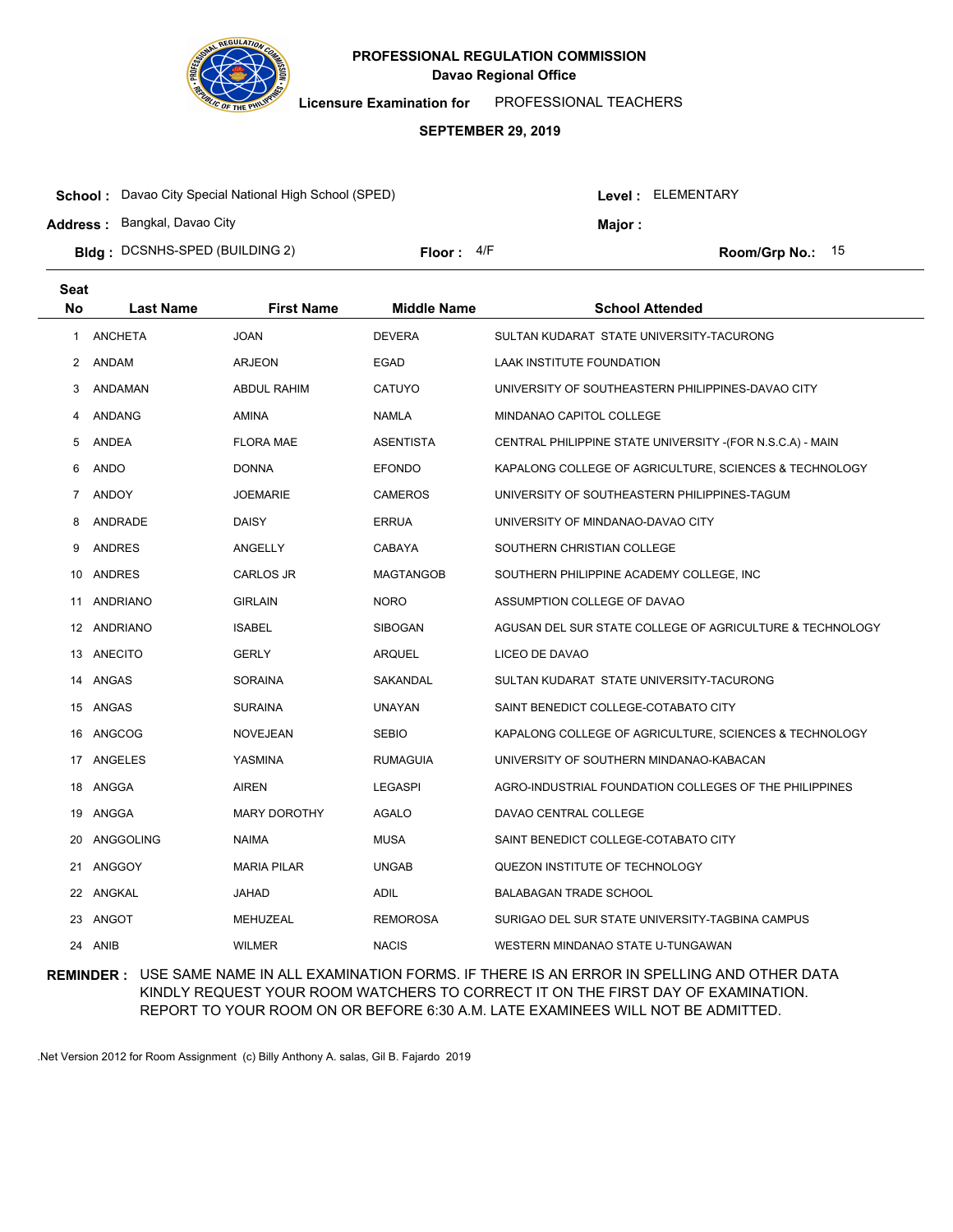

**Licensure Examination for**  PROFESSIONAL TEACHERS

### **SEPTEMBER 29, 2019**

| <b>School:</b> Davao City Special National High School (SPED) |            |  |                | <b>Level: ELEMENTARY</b>  |  |
|---------------------------------------------------------------|------------|--|----------------|---------------------------|--|
| <b>Address: Bangkal, Davao City</b>                           |            |  | <b>Maior :</b> |                           |  |
| <b>Bldg: DCSNHS-SPED (BUILDING 3)</b>                         | Floor: G/F |  |                | <b>Room/Grp No.:</b> $16$ |  |

| <b>Seat</b> |                  |                        |                     |                                                        |
|-------------|------------------|------------------------|---------------------|--------------------------------------------------------|
| <b>No</b>   | <b>Last Name</b> | <b>First Name</b>      | <b>Middle Name</b>  | <b>School Attended</b>                                 |
| 1           | ANIMA            | APRIL JOY              | <b>DOMIN</b>        | SOUTHERN CHRISTIAN COLLEGE                             |
| 2           | ANINION          | <b>ALEX</b>            | <b>MOLLENO</b>      | <b>CENTRAL MINDANAO COLLEGES</b>                       |
| 3           | <b>ANINION</b>   | <b>ALEXER</b>          | <b>MOLLENO</b>      | CENTRAL MINDANAO COLLEGES                              |
| 4           | ANISLAG          | <b>GLADY LOU</b>       | <b>CABILING</b>     | ASSUMPTION COLLEGE OF DAVAO                            |
| 5           | ANKIE            | <b>NORODIN</b>         | SARILAGUIA          | ANTONIO R. PACHECO COLLEGE, INC.                       |
| 6           | ANLIQUERA        | <b>NONETH SUNSHINE</b> | LABENDIA            | SURIGAO DEL SUR STATE UNIVERSITY-TAGBINA CAMPUS        |
| 7           | <b>ANOB</b>      | <b>GYPSEY MEA</b>      | <b>TEMCANG</b>      | SAINT FRANCIS XAVIER COLLEGE                           |
| 8           | ANTAO            | ABUYASSER              | <b>SABPI</b>        | GANI L. ABPI COLLEGES, INC.                            |
| 9           | ANTE             | <b>ISMAEL</b>          | ADTA                | COTABATO FOUNDATION COLLEGE OF SCIENCE & TECHNOLOGY    |
| 10          | ANTHONY          | <b>CLARISH</b>         | <b>COLONIA</b>      | JOHN PAUL II COLLEGE                                   |
|             | 11 ANTIBO        | LUZVIMINDA             | <b>PAZ</b>          | COMPOSTELA VALLEY STATE COLLEGE - MAIN                 |
|             | 12 ANTIG         | <b>JEAN CLAUDE</b>     | <b>ESTAL</b>        | DE LA SALLE JOHN BOSCO COLLEGE-BISLIG, SURIGAO CITY    |
|             | 13 ANTIPOLO      | <b>GLYZZLE GWEN</b>    | <b>PARPAN</b>       | MONKAYO COLLEGE OF ARTS, SCIENCES & TECHNOLOGY         |
|             | 14 ANTIPOLO      | <b>NOVAMAE</b>         | <b>DELOS SANTOS</b> | SOUTHERN CHRISTIAN COLLEGE                             |
|             | 15 ANTIPORTA     | <b>JENEVEVE</b>        | CAMINADE            | UNIVERSITY OF SOUTHEASTERN PHILIPPINES-TAGUM           |
| 16          | ANTON            | ABDULKADIR             | <b>KAMBAL</b>       | NOTRE DAME UNIVERSITY                                  |
|             | 17 ANTON         | <b>KHALID</b>          | <b>KUMANDI</b>      | SULTAN KUDARAT ISLAMIC ACADEMY                         |
| 18          | <b>ANTONIO</b>   | <b>SHEILA</b>          | <b>BUSCATO</b>      | NOTRE DAME OF KIDAPAWAN COLLEGE                        |
| 19          | <b>ANUB</b>      | <b>MARIA VICTORIA</b>  | <b>PULMONES</b>     | UNIVERSITY OF MINDANAO-DAVAO CITY                      |
| 20          | APAL             | <b>SARINA</b>          | AMAD                | DE LA VIDA COLLEGE                                     |
|             | 21 APALACIO      | IVY                    | LABANAN             | SURIGAO DEL SUR STATE UNIVERSITY-TAGBINA CAMPUS        |
|             | 22 APALE         | ANZYNDELL              | <b>TIONGSON</b>     | NORTH DAVAO COLLEGE-TAGUM FOUNDATION                   |
|             | 23 APARRI        | ANAFEL JOY             | <b>CRUZ</b>         | UNIVERSITY OF SOUTHEASTERN PHILIPPINES-DAVAO CITY      |
|             | 24 APERDO        | <b>JESSA MAE</b>       | <b>CELOCIA</b>      | KAPALONG COLLEGE OF AGRICULTURE, SCIENCES & TECHNOLOGY |

## **REMINDER :** USE SAME NAME IN ALL EXAMINATION FORMS. IF THERE IS AN ERROR IN SPELLING AND OTHER DATA KINDLY REQUEST YOUR ROOM WATCHERS TO CORRECT IT ON THE FIRST DAY OF EXAMINATION. REPORT TO YOUR ROOM ON OR BEFORE 6:30 A.M. LATE EXAMINEES WILL NOT BE ADMITTED.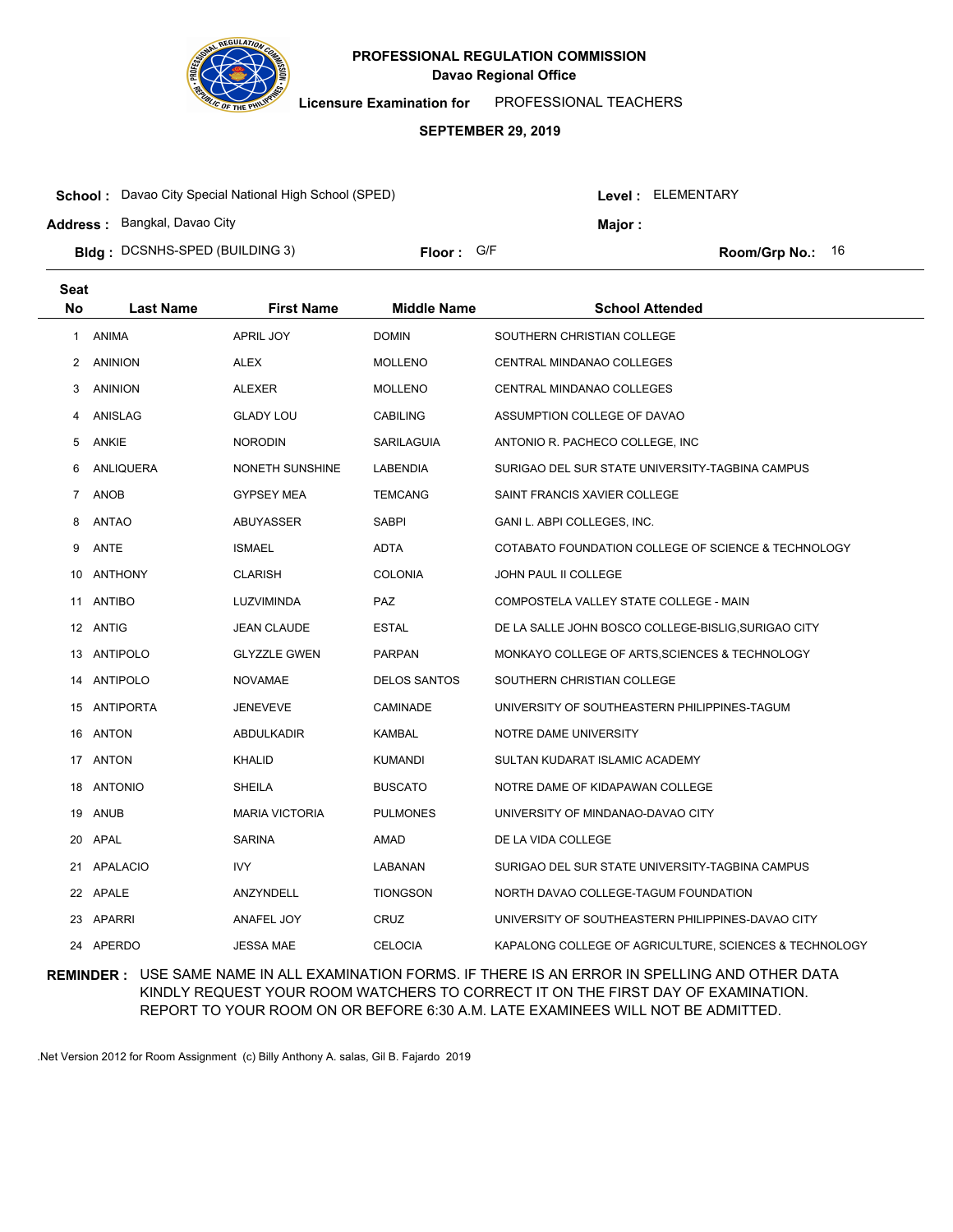

**Licensure Examination for**  PROFESSIONAL TEACHERS

#### **SEPTEMBER 29, 2019**

| <b>School:</b> Davao City Special National High School (SPED) |                   |  |         | Level : ELEMENTARY |
|---------------------------------------------------------------|-------------------|--|---------|--------------------|
| <b>Address:</b> Bangkal, Davao City                           |                   |  | Major : |                    |
| <b>Bldg</b> : DCSNHS-SPED (BUILDING 3)                        | <b>Floor: G/F</b> |  |         | Room/Grp No.: 17   |

| <b>Seat</b>  |                   |                             |                    |                                                           |
|--------------|-------------------|-----------------------------|--------------------|-----------------------------------------------------------|
| <b>No</b>    | <b>Last Name</b>  | <b>First Name</b>           | <b>Middle Name</b> | <b>School Attended</b>                                    |
| $\mathbf{1}$ | <b>APILADO</b>    | <b>RIAMIE</b>               | SALDE              | MATI POLYTECHNIC INSTITUTE                                |
| 2            | APOLINARIO        | <b>ROBELIZA</b>             | <b>ALMAGRO</b>     | NOTRE DAME UNIVERSITY                                     |
| 3            | <b>APOSTADERO</b> | <b>GINA</b>                 | <b>DENSING</b>     | AGUSAN INSTITUTE OF TECHNOLOGY                            |
| 4            | <b>APOSTOL</b>    | <b>GLORY FE</b>             | <b>DOGONG</b>      | UNIVERSITY OF MINDANAO-DAVAO CITY                         |
| 5            | APOSTOL           | <b>MARIA CRISTINA</b>       | <b>CHANCO</b>      | UNIVERSITY OF SOUTHEASTERN PHILIPPINES-TAGUM              |
| 6            | <b>APSAY</b>      | <b>MESHIEL</b>              | <b>MANDUAS</b>     | AGUSAN DEL SUR STATE COLLEGE OF AGRICULTURE & TECHNOLOGY  |
| 7            | <b>AQUINO</b>     | <b>CHARLON PAUL</b>         | <b>RUFINO</b>      | COLAND SYSTEMS TECHNOLOGY - COTABATO CITY                 |
| 8            | AQUINO            | <b>CHENCHEN</b>             | <b>CAYOBIT</b>     | UNIVERSITY OF MINDANAO-PENAPLATA                          |
| 9            | <b>AQUIO</b>      | <b>CHARLIE</b>              | <b>EDONG</b>       | JOSEFINA H. CERILLES STATE COLLEGE-MAIN-MATI(JHCPC)       |
| 10           | ARADILLOS         | CLAUDETTE KAZANDRA LAMPITOK |                    | HOLY CROSS OF DAVAO COLLEGE                               |
|              | 11 ARADO          | <b>JESSICA</b>              | <b>MENDOZA</b>     | HOLY CROSS OF DAVAO COLLEGE                               |
|              | 12 ARAK           | <b>JOVELYN</b>              | <b>MOHAMMAD</b>    | HOLY CHILD COLLEGE OF BUTUAN                              |
|              | 13 ARANAS         | SHIELA MAE                  | <b>ABUCAYON</b>    | ARRIESGADO COLLEGE FOUNDATION, INC.                       |
|              | 14 ARANCILLO      | ANGEL MAE                   | <b>MAIGNOS</b>     | LICEO DE DAVAO                                            |
|              | 15 ARANCO         | <b>NOVIE GRACE</b>          | <b>TORDA</b>       | PHILIPPINE COLLEGE FOUNDATION                             |
|              | 16 ARANDIA        | <b>JOHN RIEL</b>            | <b>DIANTAN</b>     | COR JESU COLLEGE (HOLY CROSS OF DIGOS)                    |
|              | 17 ARANGIS        | <b>CHRISTINE</b>            | <b>CELESTE</b>     | UNIVERSITY OF SOUTHEASTERN PHILIPPINES-TAGUM              |
| 18           | ARAP              | <b>MALIMBAI</b>             | <b>EMBONG</b>      | SULTAN KUDARAT ISLAMIC ACADEMY                            |
| 19           | ARAPOC            | <b>DANNA</b>                | <b>REBUCAN</b>     | SOUTH PHILIPPINE ADVENTIST COLLEGE                        |
| 20           | <b>ARASADIN</b>   | <b>BABYLYN</b>              | <b>BASSAL</b>      | RIZAL MEMORIAL COLLEGE                                    |
|              | 21 ARAT           | <b>BENJAMIN</b>             | <b>NEMENZO</b>     | BUKIDNON STATE UNIVERSITY-(FOR BUKIDNON STATE COLL)- MAIN |
|              | 22 ARATUC         | <b>NORHANA</b>              | <b>RESPICIO</b>    | DE LA VIDA COLLEGE                                        |
| 23           | ARCABAL           | <b>CATHERINE</b>            | <b>DABUAN</b>      | <b>BROKENSHIRE COLLEGE</b>                                |
|              | 24 ARCAMO         | <b>MAICO</b>                | <b>CALIMOTAN</b>   | MONKAYO COLLEGE OF ARTS, SCIENCES & TECHNOLOGY            |

## **REMINDER :** USE SAME NAME IN ALL EXAMINATION FORMS. IF THERE IS AN ERROR IN SPELLING AND OTHER DATA KINDLY REQUEST YOUR ROOM WATCHERS TO CORRECT IT ON THE FIRST DAY OF EXAMINATION. REPORT TO YOUR ROOM ON OR BEFORE 6:30 A.M. LATE EXAMINEES WILL NOT BE ADMITTED.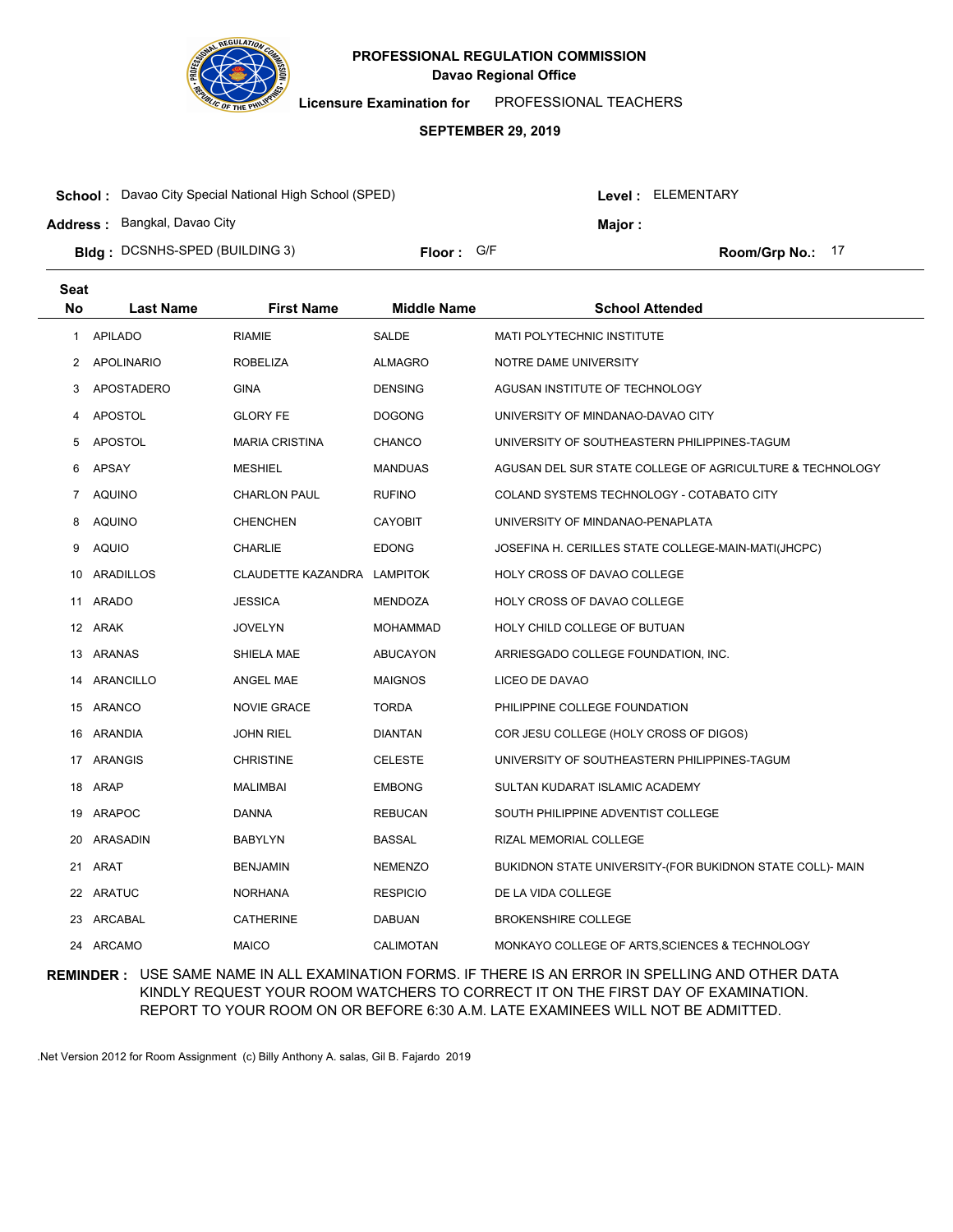

**Licensure Examination for**  PROFESSIONAL TEACHERS

#### **SEPTEMBER 29, 2019**

| <b>School:</b> Davao City Special National High School (SPED) |              |  | Level: ELEMENTARY |                    |  |
|---------------------------------------------------------------|--------------|--|-------------------|--------------------|--|
| <b>Address: Bangkal, Davao City</b>                           |              |  | Major :           |                    |  |
| <b>Bidg</b> : DCSNHS-SPED (BUILDING 3)                        | Floor: $2/F$ |  |                   | Room/Grp No.: $18$ |  |

| <b>Seat</b> |                  |                       |                    |                                                            |
|-------------|------------------|-----------------------|--------------------|------------------------------------------------------------|
| <b>No</b>   | <b>Last Name</b> | <b>First Name</b>     | <b>Middle Name</b> | <b>School Attended</b>                                     |
| 1           | ARCASA           | <b>NIÑA</b>           | <b>ARMILLA</b>     | ASSUMPTION COLLEGE OF DAVAO                                |
| 2           | ARCENAL          | ALBERT JHON           | <b>BERONDO</b>     | KAPALONG COLLEGE OF AGRICULTURE, SCIENCES & TECHNOLOGY     |
| 3           | <b>ARCEO</b>     | <b>JOAN LOVE</b>      | <b>ESCANER</b>     | DAVAO ORIENTAL STATE COLLEGE OF SCIENCE & TECHNOLOGY       |
| 4           | <b>ARCILLAS</b>  | ANNA MAY              | <b>CONING</b>      | UNIVERSITY OF MINDANAO-DIGOS COLLEGE                       |
| 5           | <b>ARCIPE</b>    | <b>MAREGIN</b>        | SAVELEANO          | COMPOSTELA VALLEY STATE COLLEGE - NEW BATAAN BRANCH        |
| 6           | <b>ARDANI</b>    | <b>GELLY MAE</b>      | <b>KABADTEG</b>    | DAVAO CENTRAL COLLEGE                                      |
| 7           | ARELLANO         | PRISTINE JOY          | <b>GADIA</b>       | AGUSAN DEL SUR STATE COLLEGE OF AGRICULTURE & TECHNOLOGY   |
| 8           | <b>ARENAS</b>    | <b>IVIE</b>           | SORDILLO           | JOHN PAUL II COLLEGE                                       |
| 9           | ARENAS           | NYELLE ALYSSA         | <b>UDTOHAN</b>     | ASSUMPTION COLLEGE OF DAVAO                                |
| 10          | ARGONCILLO       | <b>HONEY GRACE</b>    | <b>OQUIAS</b>      | HOLY CROSS OF DAVAO COLLEGE                                |
| 11          | <b>ARGUILLAS</b> | <b>JELYN</b>          | <b>SUELLO</b>      | BUKIDNON STATE UNIVERSITY-COMPOSTELA EXTERNAL STUDIES CTR. |
|             | 12 ARGUILLES     | <b>MARGIE</b>         | <b>GUIRA</b>       | ANDRES SORIANO COLLEGE                                     |
|             | 13 ARGUILLON     | <b>AILEEN MAE</b>     | SOTTO              | SAINT VINCENT DE PAUL COLLEGE-BISLIG                       |
|             | 14 ARIAS         | <b>MARIA CARLA</b>    | <b>ARTIZA</b>      | AGUSAN DEL SUR STATE COLLEGE OF AGRICULTURE & TECHNOLOGY   |
|             | 15 ARIG          | <b>JHESSA MAE</b>     | LUYAO              | JOHN PAUL II COLLEGE                                       |
|             | 16 ARIMAO        | CAIRON                | <b>PANDI</b>       | DE LA VIDA COLLEGE                                         |
|             | 17 ARIMAO        | JAMILA                | SANGGACALA         | COLAND SYSTEMS TECHNOLOGY - COTABATO CITY                  |
| 18          | <b>ARIMAO</b>    | <b>JOHAIRAH</b>       | SANGGACALA         | MINDANAO CAPITOL COLLEGE                                   |
| 19          | ARIMAO           | <b>JONAIRAH</b>       | SANGGACALA         | COLAND SYSTEMS TECHNOLOGY - COTABATO CITY                  |
| 20          | <b>ARINDAIN</b>  | LEZEL                 | DAÑUG              | JOHN PAUL COLLEGE                                          |
| 21          | <b>ARINGAY</b>   | <b>CRISCILLE JANE</b> | SALADAGA           | PHILIPPINE NORMAL UNIVERSITY- MINDANAO                     |
| 22          | ARIPAL           | <b>LORMALYN</b>       | <b>GARCIA</b>      | CENTRAL MINDANAO COLLEGES                                  |
| 23          | ARISTON          | ANNALOU               | <b>OUANO</b>       | SULTAN KUDARAT EDUCATIONAL INSTITUTION                     |
| 24          | ARMADA           | <b>RENE</b>           | ZUERO              | DAVAO ORIENTAL STATE COLLEGE OF SCIENCE & TECHNOLOGY       |

## **REMINDER :** USE SAME NAME IN ALL EXAMINATION FORMS. IF THERE IS AN ERROR IN SPELLING AND OTHER DATA KINDLY REQUEST YOUR ROOM WATCHERS TO CORRECT IT ON THE FIRST DAY OF EXAMINATION. REPORT TO YOUR ROOM ON OR BEFORE 6:30 A.M. LATE EXAMINEES WILL NOT BE ADMITTED.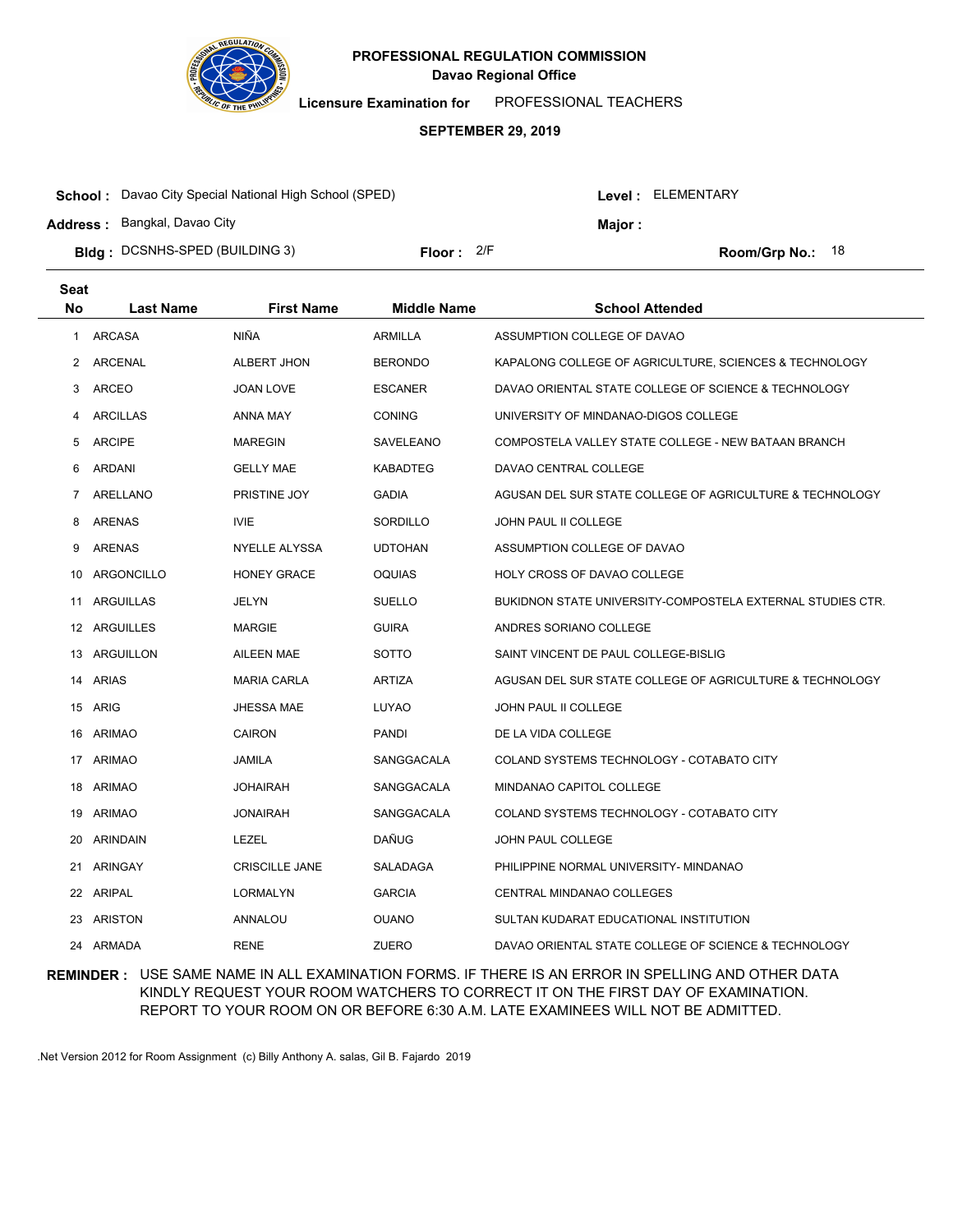

**Licensure Examination for**  PROFESSIONAL TEACHERS

#### **SEPTEMBER 29, 2019**

| <b>School:</b> Davao City Special National High School (SPED) |                     |  |         | Level: ELEMENTARY  |  |  |
|---------------------------------------------------------------|---------------------|--|---------|--------------------|--|--|
| Address: Bangkal, Davao City                                  |                     |  | Maior : |                    |  |  |
| <b>Bldg: DCSNHS-SPED (BUILDING 3)</b>                         | <b>Floor:</b> $3/F$ |  |         | Room/Grp No.: $19$ |  |  |

| <b>Seat</b> |                  |                     |                    |                                                          |
|-------------|------------------|---------------------|--------------------|----------------------------------------------------------|
| <b>No</b>   | <b>Last Name</b> | <b>First Name</b>   | <b>Middle Name</b> | <b>School Attended</b>                                   |
| 1           | <b>ARMODIA</b>   | <b>MARY ANN</b>     | <b>ESTILO</b>      | SAINT FRANCIS XAVIER COLLEGE                             |
| 2           | <b>ARMODIA</b>   | VANIZA              | <b>SUAN</b>        | <b>JOHN PAUL II COLLEGE</b>                              |
| 3           | ARNADO           | <b>CHARISSA</b>     | <b>DELA CRUZ</b>   | ASSUMPTION COLLEGE OF DAVAO                              |
| 4           | <b>ARNEJO</b>    | <b>RONNEL</b>       | <b>JUMOLA</b>      | ACES TAGUM COLLEGE                                       |
| 5           | ARNIBAL          | <b>GLENA</b>        | RAGAS              | SAINT FRANCIS XAVIER COLLEGE                             |
| 6           | <b>ARO</b>       | <b>TEOLLY QUEEN</b> | <b>PAMAN</b>       | SAINT FRANCIS XAVIER COLLEGE                             |
| 7           | <b>AROY</b>      | <b>MARIBETH</b>     | <b>MOLATO</b>      | UNIVERSITY OF MINDANAO-TAGUM                             |
| 8           | AROY             | YANCY CLAUDETTE     | <b>TALABON</b>     | UNIVERSITY OF SOUTHEASTERN PHILIPPINES-DAVAO CITY        |
| 9           | ARRANGUEZ        | KHETLEEN JOY        | ABELLARE           | ACES TAGUM COLLEGE                                       |
|             | 10 ARRAZ         | <b>EVERGIL</b>      | <b>SALCEDO</b>     | UNIVERSITY OF THE IMMACULATE CONCEPTION-DAVAO            |
|             | 11 ARTIL         | RYAN CHRISTIAN      | <b>MONTECLARO</b>  | UNIVERSITY OF SOUTHERN MINDANAO-KABACAN                  |
|             | 12 ASA           | <b>CRISANTA</b>     | COWOL              | QUEZON COLLEGES OF SOUTHERN PHILLIPINES                  |
|             | 13 ASEDILLA      | LUCILO JR           | <b>LIMBAGO</b>     | JOHN PAUL II COLLEGE                                     |
|             | 14 ASEDILLA      | <b>MARY GRACE</b>   | <b>MACABINLAR</b>  | UNIVERSITY OF MINDANAO-DAVAO CITY                        |
|             | 15 ASEJO         | LELYN               | CABESARES          | DAVAO WINCHESTER COLLEGES                                |
|             | 16 ASEO          | JAIME JR            | <b>ELAN</b>        | AGUSAN DEL SUR STATE COLLEGE OF AGRICULTURE & TECHNOLOGY |
|             | 17 ASINGUA       | <b>SHERLYN</b>      | <b>MICULOB</b>     | DAVAO CENTRAL COLLEGE                                    |
| 18          | ASIO             | <b>CHERYL</b>       | SARTE              | MONKAYO COLLEGE OF ARTS, SCIENCES & TECHNOLOGY           |
| 19          | ASIS             | MA. ANLEEN DIANNE   | <b>MARCOS</b>      | AGUSAN DEL SUR STATE COLLEGE OF AGRICULTURE & TECHNOLOGY |
| 20          | <b>ASIS</b>      | <b>RIZALDO</b>      | <b>MOBO</b>        | HINATUAN SOUTHERN COLLEGE (for.USP)                      |
| 21          | <b>ASPACIO</b>   | R-BRADLEY           | <b>JALBO</b>       | MONKAYO COLLEGE OF ARTS, SCIENCES & TECHNOLOGY           |
|             | 22 ASTORIAS      | SHERILYN            |                    | SAINT FRANCIS XAVIER COLLEGE                             |
| 23          | ASUM             | <b>NORHAYA</b>      | <b>NATANGCOP</b>   | PACASUM COLLEGE                                          |
|             | 24 ASUNCION      | <b>ELSA</b>         | <b>MABENSI</b>     | KAPALONG COLLEGE OF AGRICULTURE, SCIENCES & TECHNOLOGY   |

## **REMINDER :** USE SAME NAME IN ALL EXAMINATION FORMS. IF THERE IS AN ERROR IN SPELLING AND OTHER DATA KINDLY REQUEST YOUR ROOM WATCHERS TO CORRECT IT ON THE FIRST DAY OF EXAMINATION. REPORT TO YOUR ROOM ON OR BEFORE 6:30 A.M. LATE EXAMINEES WILL NOT BE ADMITTED.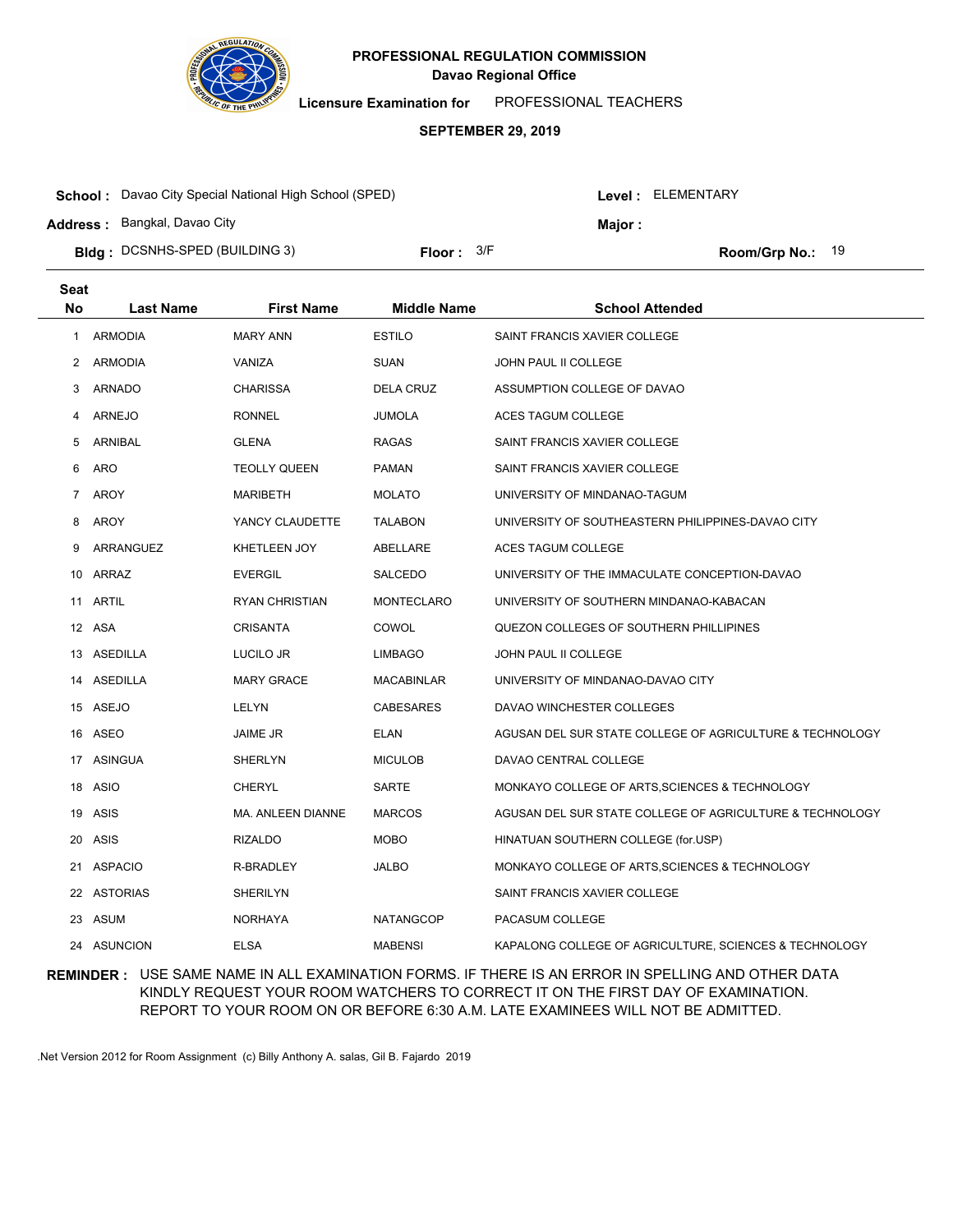

**Licensure Examination for**  PROFESSIONAL TEACHERS

#### **SEPTEMBER 29, 2019**

| <b>School:</b> Davao City Special National High School (SPED) |              |  | Level : ELEMENTARY |                    |  |
|---------------------------------------------------------------|--------------|--|--------------------|--------------------|--|
| Address: Bangkal, Davao City                                  |              |  | Maior :            |                    |  |
| <b>Bidg</b> : DCSNHS-SPED (BUILDING 3)                        | Floor: $3/F$ |  |                    | Room/Grp No.: $20$ |  |

| <b>Seat</b>    |                  |                      |                    |                                                            |
|----------------|------------------|----------------------|--------------------|------------------------------------------------------------|
| <b>No</b>      | <b>Last Name</b> | <b>First Name</b>    | <b>Middle Name</b> | <b>School Attended</b>                                     |
| 1              | <b>ATABELO</b>   | <b>FIONA FAY</b>     | <b>RODIO</b>       | UNIVERSITY OF SOUTHEASTERN PHILIPPINES-TAGUM               |
| $\overline{2}$ | ATAMOSA          | <b>JOCIL</b>         | <b>RUIZOL</b>      | MONKAYO COLLEGE OF ARTS, SCIENCES & TECHNOLOGY             |
| 3              | <b>ATAMOSA</b>   | LORETO               | <b>GUMAYA</b>      | BUKIDNON STATE UNIVERSITY-COMPOSTELA EXTERNAL STUDIES CTR. |
| 4              | <b>ATANACIO</b>  | <b>NORIEJAM</b>      | SAQUIDO            | JOHN PAUL II COLLEGE                                       |
| 5              | <b>ATILANO</b>   | <b>PRESIELEEN</b>    | <b>CEPADA</b>      | COR JESU COLLEGE (HOLY CROSS OF DIGOS)                     |
| 6              | <b>ATON</b>      | <b>MOHANIPA</b>      | <b>TUKAS</b>       | MINDANAO STATE UNIVERSITY-MAGUINDANAO                      |
| 7              | ATON             | RUTH SHIELA MAE      | MACARAYAN          | DON CARLOS POLYTECHNIC COLLEGE                             |
| 8              | <b>ATONG</b>     | <b>BAIMON</b>        | <b>BUISAN</b>      | MINDANAO STATE UNIVERSITY-MAGUINDANAO                      |
| 9              | <b>ATONG</b>     | <b>NASHREEN</b>      | TUMAGANTANG        | SULTAN KUDARAT ISLAMIC ACADEMY                             |
|                | 10 ATUP          | <b>SHERIELYN</b>     | QUILLO             | DAVAO WINCHESTER COLLEGES                                  |
|                | 11 ATWIL         | <b>IRAYLIN</b>       | <b>DUPO</b>        | SOUTHERN CHRISTIAN COLLEGE                                 |
|                | 12 AUJERO        | <b>SHAIRE</b>        | <b>RENDON</b>      | UNIVERSITY OF MINDANAO-DAVAO CITY                          |
|                | 13 AUREO         | <b>GLEN JOY</b>      | SAHAGON            | DAVAO ORIENTAL STATE COLLEGE OF SCIENCE & TECHNOLOGY       |
|                | 14 AUSTERO       | NOVA AMOR            | <b>VERANO</b>      | AGUSAN DEL SUR STATE COLLEGE OF AGRICULTURE & TECHNOLOGY   |
|                | 15 AUSTRAL       | <b>SHYRA MAE</b>     | <b>SUELTO</b>      | UNIVERSITY OF SOUTHEASTERN PHILIPPINES-DAVAO CITY          |
|                | 16 AUXTERO       | KASSANDRA ANGELA     | <b>VELASCO</b>     | UNIVERSITY OF SOUTHEASTERN PHILIPPINES-DAVAO CITY          |
|                | 17 AVENTURADO    | MARY JOY             | <b>CAMIQUE</b>     | SOUTHERN CHRISTIAN COLLEGE                                 |
| 18             | AVILA            | <b>FLORAMAE</b>      | <b>RAMOS</b>       | NORTH DAVAO COLLEGES-PANABO                                |
| 19             | AVILA            | <b>MERILYN</b>       | <b>FUENTES</b>     | DAVAO WINCHESTER COLLEGES                                  |
| 20             | <b>AWATIN</b>    | <b>SHEENA</b>        |                    | AGUSAN DEL SUR STATE COLLEGE OF AGRICULTURE & TECHNOLOGY   |
| 21             | AWI              | ANGEL JOY            | SILAGAN            | HOLY CROSS OF BANSALAN JUNIOR COLLEGE                      |
| 22             | AWING            | <b>DEXTER</b>        | <b>MISTOSO</b>     | SOUTHERN CHRISTIAN COLLEGE                                 |
| 23             | AWITAN           | SHIELA MAE           | <b>SAMOYA</b>      | CARAGA STATE UNIVERSITY-BUTUAN CITY                        |
|                | 24 AYAG          | <b>FRANS MARQUEZ</b> | <b>JOYEL</b>       | UNIVERSITY OF SOUTHEASTERN PHILIPPINES-TAGUM               |

## **REMINDER :** USE SAME NAME IN ALL EXAMINATION FORMS. IF THERE IS AN ERROR IN SPELLING AND OTHER DATA KINDLY REQUEST YOUR ROOM WATCHERS TO CORRECT IT ON THE FIRST DAY OF EXAMINATION. REPORT TO YOUR ROOM ON OR BEFORE 6:30 A.M. LATE EXAMINEES WILL NOT BE ADMITTED.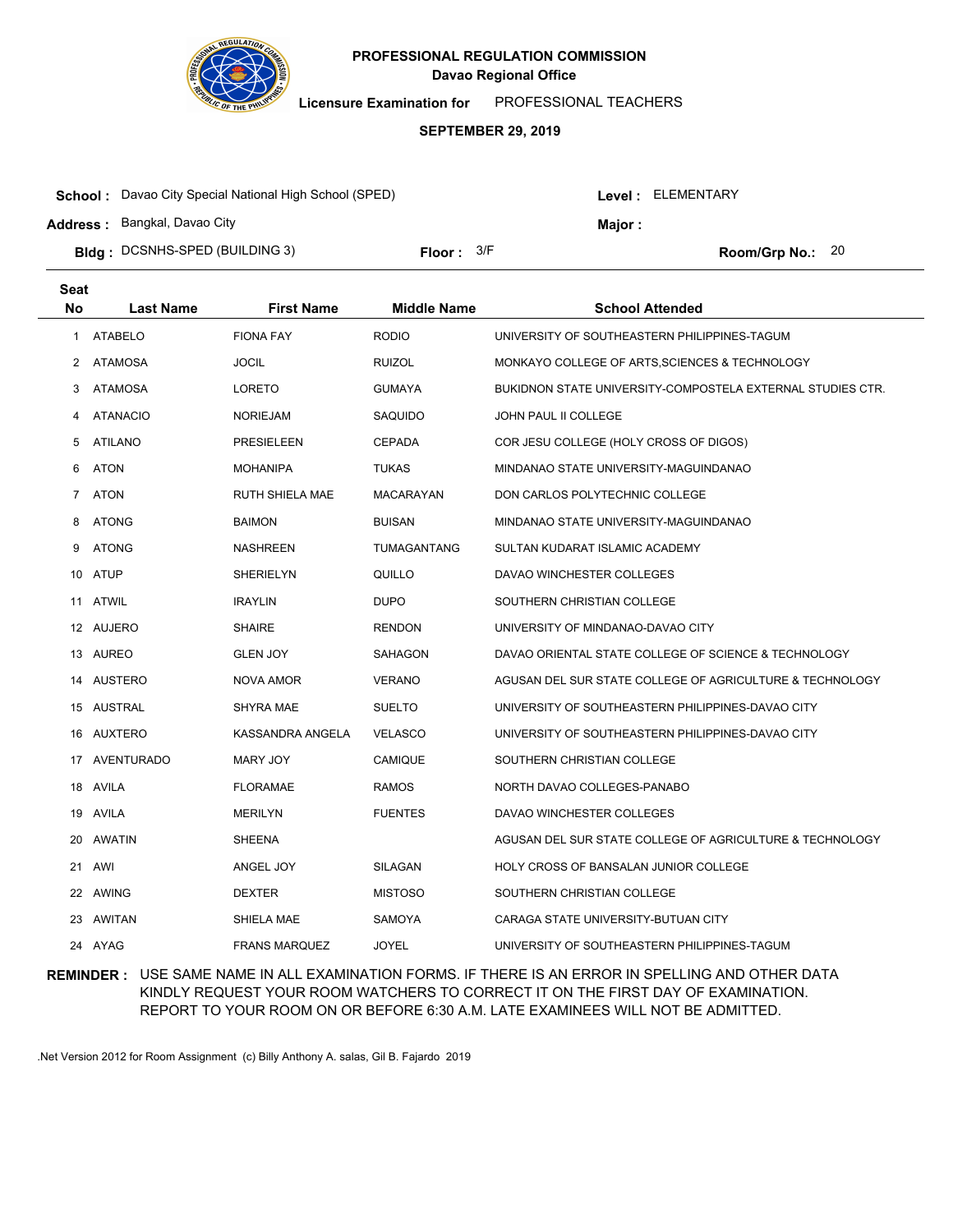

**Licensure Examination for**  PROFESSIONAL TEACHERS

#### **SEPTEMBER 29, 2019**

| <b>School:</b> Davao City Special National High School (SPED) |              |  | Level : ELEMENTARY |                  |  |
|---------------------------------------------------------------|--------------|--|--------------------|------------------|--|
| <b>Address: Bangkal, Davao City</b>                           |              |  | <b>Maior</b> :     |                  |  |
| <b>Bidg</b> : DCSNHS-SPED (BUILDING 3)                        | Floor: $3/F$ |  |                    | Room/Grp No.: 21 |  |

| <b>Seat</b> |                  |                      |                    |                                                           |
|-------------|------------------|----------------------|--------------------|-----------------------------------------------------------|
| <b>No</b>   | <b>Last Name</b> | <b>First Name</b>    | <b>Middle Name</b> | <b>School Attended</b>                                    |
| 1           | AYALA            | ANGELIE              | CASAL              | AGUSAN DEL SUR STATE COLLEGE OF AGRICULTURE & TECHNOLOGY  |
| 2           | AYALA            | JEALOU               | <b>TITO</b>        | HOLY CHILD SCHOOL OF DAVAO                                |
| 3           | AYALA            | <b>JONALYN</b>       | LIG-ONAN           | KAPALONG COLLEGE OF AGRICULTURE, SCIENCES & TECHNOLOGY    |
| 4           | AYALA            | <b>LISA</b>          | <b>SEMBRANO</b>    | AGUSAN DEL SUR STATE COLLEGE OF AGRICULTURE & TECHNOLOGY  |
| 5           | AYAO             | ALMA                 | <b>GUIAMALO</b>    | COLAND SYSTEMS TECHNOLOGY - COTABATO CITY                 |
| 6           | <b>AYATON</b>    | <b>MECHELLE JANE</b> | CATAGASAN          | AGUSAN DEL SUR STATE COLLEGE OF AGRICULTURE & TECHNOLOGY  |
| 7           | <b>AYENTO</b>    | LIZA                 | <b>APILAN</b>      | BUKIDNON STATE UNIVERSITY-MONKAYO EXTERNAL STUDIES CTR.   |
| 8           | AYOB             | ABDULGAFOR           | <b>DATUCALI</b>    | UNIVERSITY OF SOUTHERN MINDANAO-KABACAN                   |
| 9           | AYOT             | <b>ELVIE</b>         | <b>ORILLA</b>      | DAVAO ORIENTAL STATE COLLEGE OF SCIENCE & TECHNOLOGY      |
| 10          | AYUBAN           | <b>JANICE</b>        | <b>PAMAT</b>       | DAVAO VISION COLLEGES, INC- CATALUNAN, DAVAO CITY         |
|             | 11 AYUBAN        | <b>MARIA LOURDES</b> | TERO               | UNIVERSITY OF SOUTHEASTERN PHILIPPINES-TAGUM              |
|             | 12 AYUPAN        | <b>RYAN</b>          | <b>LEGONDO</b>     | SOUTHERN CHRISTIAN COLLEGE                                |
|             | 13 AZUCENA       | LEZZA MAE            | <b>RAMAYAN</b>     | BUKIDNON STATE UNIVERSITY-(FOR BUKIDNON STATE COLL)- MAIN |
|             | 14 BABAO         | JALYN                | <b>DELATOR</b>     | DAVAO WINCHESTER COLLEGES                                 |
|             | 15 BABO          | <b>JOLINA</b>        | <b>MONDAY</b>      | ST. MARY'S COLLEGE OF BAGANGA-BAGANGA, DAVAO ORIENTAL     |
| 16          | BACALI           | ANNA FER             | <b>DEL ROSARIO</b> | SOUTHERN CHRISTIAN COLLEGE                                |
|             | 17 BACALSO       | <b>CHERRYL</b>       | <b>BOLO</b>        | DAVAO CENTRAL COLLEGE                                     |
| 18          | <b>BACALSO</b>   | QUENIE               | <b>AYONG</b>       | SAINT FRANCIS XAVIER COLLEGE                              |
| 19          | BACANA           | <b>JASMIN</b>        | MAMALINTA          | UNIVERSITY OF SOUTHERN MINDANAO-KABACAN                   |
| 20          | <b>BACARA</b>    | <b>JOICE</b>         |                    | SURIGAO STATE COLLEGE OF TECHNOLOGY                       |
|             | 21 BACARO        | <b>VERMECEL</b>      | <b>AMABA</b>       | LAAK INSTITUTE FOUNDATION                                 |
| 22          | BACARON          | MARY JOY             | <b>CORDOVA</b>     | UNIVERSITY OF SOUTHEASTERN PHILIPPINES-DAVAO CITY         |
| 23          | BACO             | YENDRESKA            | <b>OLAMIT</b>      | UNIVERSITY OF THE IMMACULATE CONCEPTION-DAVAO             |
|             | 24 BACOCO        | <b>CHRISTINE MAE</b> | <b>LIBUSADA</b>    | NOTRE DAME OF MIDSAYAP COLLEGE                            |

## **REMINDER :** USE SAME NAME IN ALL EXAMINATION FORMS. IF THERE IS AN ERROR IN SPELLING AND OTHER DATA KINDLY REQUEST YOUR ROOM WATCHERS TO CORRECT IT ON THE FIRST DAY OF EXAMINATION. REPORT TO YOUR ROOM ON OR BEFORE 6:30 A.M. LATE EXAMINEES WILL NOT BE ADMITTED.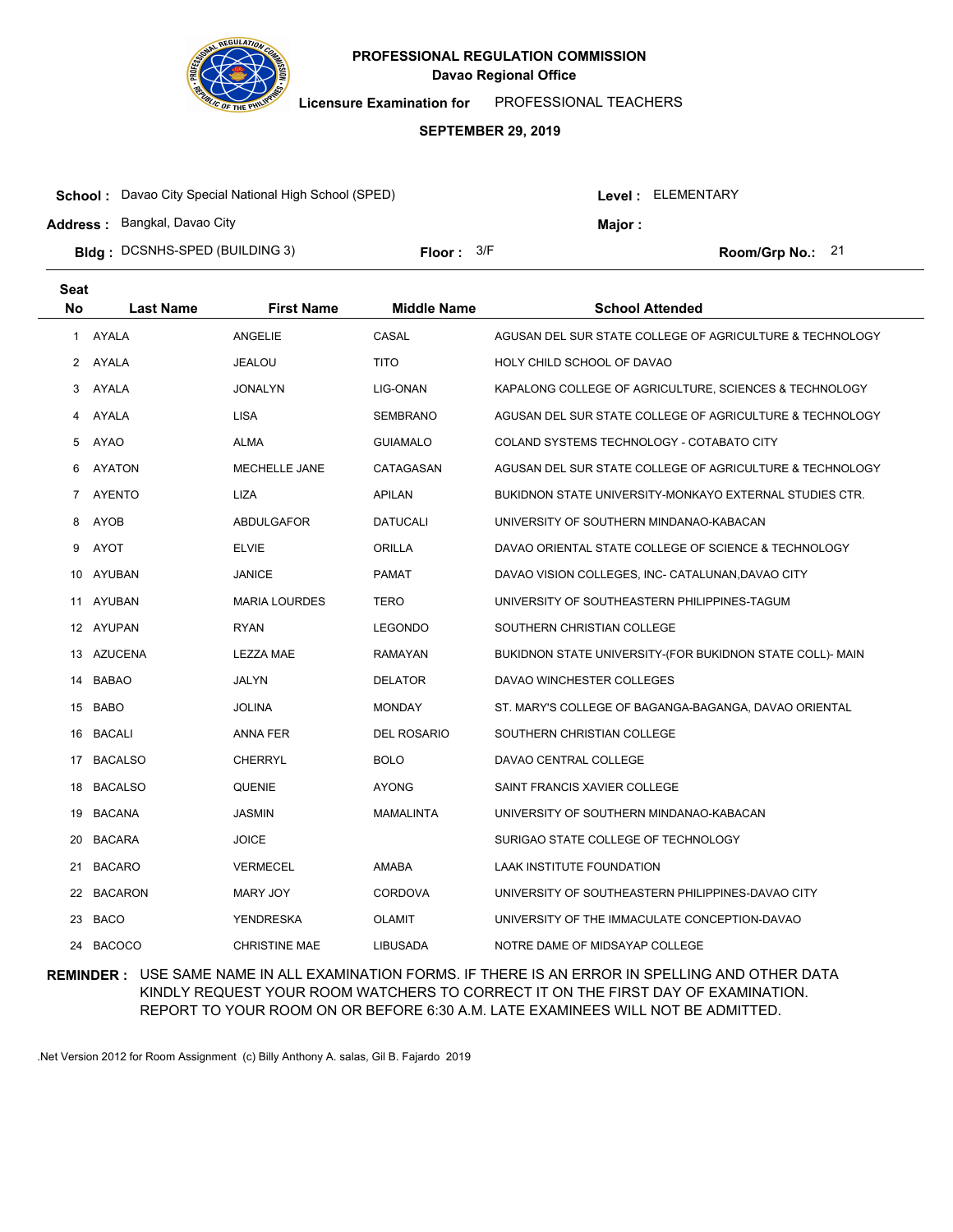

**Licensure Examination for**  PROFESSIONAL TEACHERS

#### **SEPTEMBER 29, 2019**

| <b>School:</b> Davao City Special National High School (SPED) |              |  | Level : ELEMENTARY |                  |  |
|---------------------------------------------------------------|--------------|--|--------------------|------------------|--|
| <b>Address: Bangkal, Davao City</b>                           |              |  | Maior:             |                  |  |
| <b>Bidg</b> : DCSNHS-SPED (BUILDING 3)                        | Floor: $3/F$ |  |                    | Room/Grp No.: 22 |  |

| <b>Seat</b> |                   |                     |                    |                                                           |
|-------------|-------------------|---------------------|--------------------|-----------------------------------------------------------|
| No          | <b>Last Name</b>  | <b>First Name</b>   | <b>Middle Name</b> | <b>School Attended</b>                                    |
| 1           | <b>BACOR</b>      | <b>JENNY</b>        | <b>EWA</b>         | SURIGAO DEL SUR STATE UNIVERSITY-LIANGA CAMPUS            |
| 2           | <b>BACUNA</b>     | <b>JULIVY</b>       | <b>TOMAYAO</b>     | <b>JOHN PAUL II COLLEGE</b>                               |
| 3           | <b>BACUS</b>      | <b>AIRYN</b>        | <b>RELOVA</b>      | BUKIDNON STATE UNIVERSITY-(FOR BUKIDNON STATE COLL)- MAIN |
| 4           | <b>BADILLA</b>    | <b>JEPERLIE</b>     | <b>DONGALLO</b>    | UNIVERSITY OF MINDANAO-PANABO                             |
| 5           | <b>BADONG</b>     | <b>LEA</b>          | MANUEL             | LEGACY COLLEGE OF COMPOSTELA                              |
| 6           | BAGAMASPAD        | <b>JENIE</b>        | <b>CONEJOS</b>     | UNIVERSITY OF SOUTHEASTERN PHILIPPINES-DAVAO CITY         |
| 7           | <b>BAGAMASPAD</b> | <b>NANCY</b>        | <b>BANDAO</b>      | OXFORDIAN COLLEGE                                         |
| 8           | <b>BAGAN</b>      | ANGELYN             | <b>MODA</b>        | JOHN PAUL II COLLEGE                                      |
| 9           | <b>BAGANIAN</b>   | SHEHAN              | MANDAY             | DR. P. OCAMPO COLLEGES                                    |
| 10          | <b>BAGARES</b>    | <b>ELONA GRACE</b>  | <b>PRINCIPE</b>    | DON CARLOS POLYTECHNIC COLLEGE                            |
| 11          | <b>BAGASLAO</b>   | <b>ANGELICA</b>     |                    | UNIVERSITY OF MINDANAO-TAGUM                              |
|             | 12 BAGAY          | <b>DIVINE</b>       | <b>ALGODON</b>     | DAVAO ORIENTAL STATE COLLEGE OF SCIENCE & TECHNOLOGY      |
|             | 13 BAGAY          | <b>KENNETH JOHN</b> | SAPIDAN            | <b>MATI POLYTECHNIC INSTITUTE</b>                         |
|             | 14 BAGAYAS        | CATHY NICOLE        | <b>LUCERO</b>      | BUKIDNON STATE UNIVERSITY-(FOR BUKIDNON STATE COLL)- MAIN |
|             | 15 BAGAYAS        | <b>EDZILORD</b>     | <b>GAHERA</b>      | UNIVERSITY OF SOUTHEASTERN PHILIPPINES-DAVAO CITY         |
|             | 16 BAGAYAS        | <b>JONAINA</b>      | <b>SUMANGIL</b>    | UNIVERSITY OF MINDANAO-PANABO                             |
|             | 17 BAGAYAS        | <b>RAYMOND</b>      | <b>NARVASA</b>     | BUKIDNON STATE UNIVERSITY-STO TOMAS EXTERNAL STUDIES CTR. |
| 18          | <b>BAGAYAS</b>    | SHEILA MAE          | <b>BESTES</b>      | UNIVERSITY OF SOUTHEASTERN PHILIPPINES-DAVAO CITY         |
|             | 19 BAGNAS         | <b>AMIRA</b>        | <b>TAUTI</b>       | DE LA VIDA COLLEGE                                        |
| 20          | <b>BAGNAS</b>     | ANISA               | <b>TAUTI</b>       | DE LA VIDA COLLEGE                                        |
| 21          | <b>BAGNAS</b>     | <b>SAMERA</b>       | ADAM               | PARANG FOUNDATION COLLEGE                                 |
| 22          | <b>BAGTUS</b>     | JEMA                | <b>ARENDAIN</b>    | UNIVERSITY OF MINDANAO-DIGOS COLLEGE                      |
|             | 23 BAGUIO         | <b>MARIE JOY</b>    | LADAO              | <b>GINGOOG INSTITUTE</b>                                  |
|             | 24 BAGUIO         | <b>ROCEL</b>        | <b>PARAISO</b>     | JOHN PAUL II COLLEGE                                      |

## **REMINDER :** USE SAME NAME IN ALL EXAMINATION FORMS. IF THERE IS AN ERROR IN SPELLING AND OTHER DATA KINDLY REQUEST YOUR ROOM WATCHERS TO CORRECT IT ON THE FIRST DAY OF EXAMINATION. REPORT TO YOUR ROOM ON OR BEFORE 6:30 A.M. LATE EXAMINEES WILL NOT BE ADMITTED.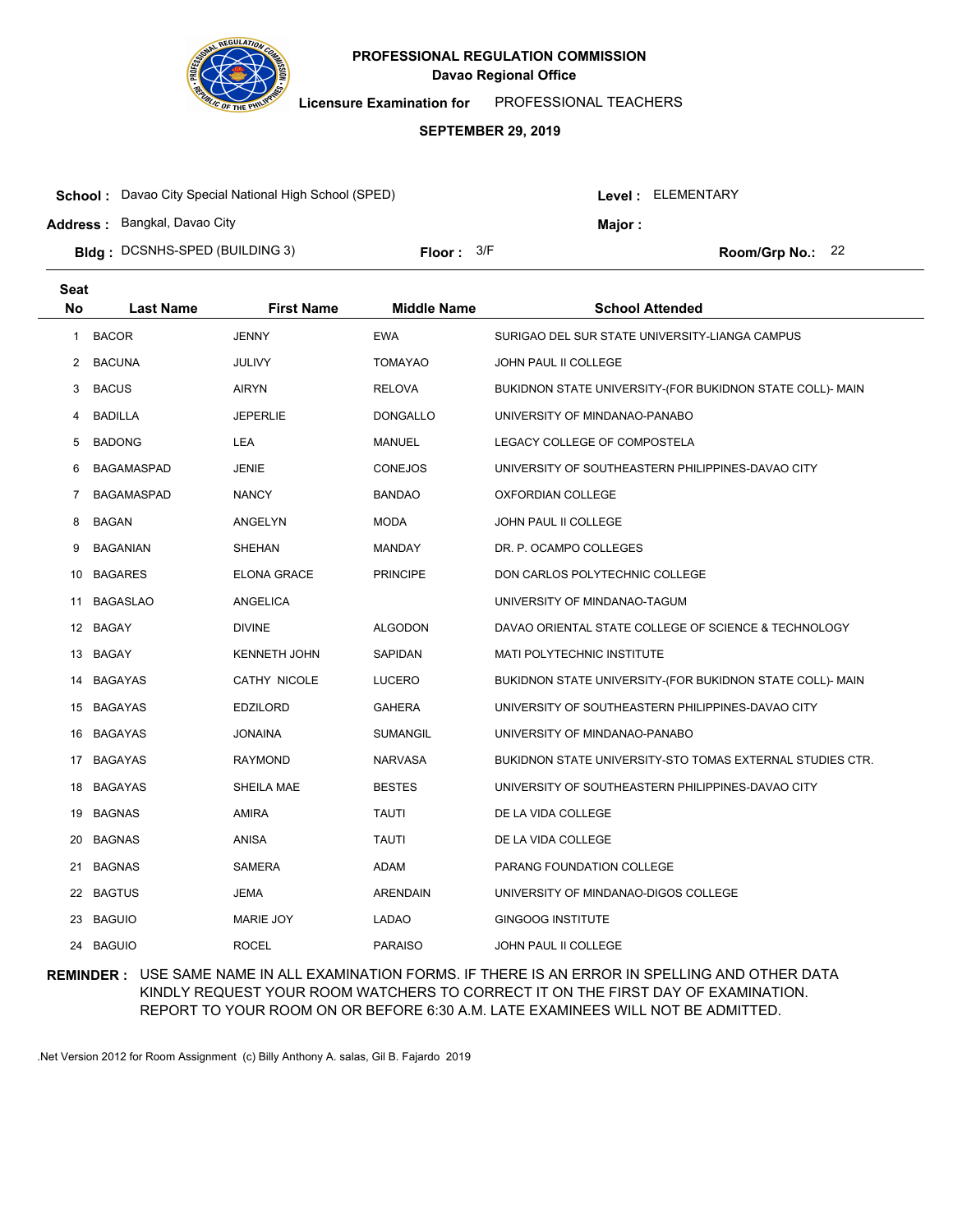

**Licensure Examination for**  PROFESSIONAL TEACHERS

#### **SEPTEMBER 29, 2019**

| <b>School:</b> Apolinario Mabini Elementary School |            |  | Level: ELEMENTARY |                    |  |
|----------------------------------------------------|------------|--|-------------------|--------------------|--|
| <b>Address: Bangkal, Davao City</b>                |            |  | <b>Maior</b> :    |                    |  |
| <b>Bldg:</b> Mabini ES (BLDG - A)                  | Floor: G/F |  |                   | Room/Grp No.: $23$ |  |

| Seat           |                  |                       |                    |                                                           |
|----------------|------------------|-----------------------|--------------------|-----------------------------------------------------------|
| No             | <b>Last Name</b> | <b>First Name</b>     | <b>Middle Name</b> | <b>School Attended</b>                                    |
| 1              | <b>BAGULOR</b>   | <b>MARIA CORAZON</b>  | <b>ANTIPORTA</b>   | UNIVERSITY OF SOUTHEASTERN PHILIPPINES-TAGUM              |
| 2              | <b>BAGUNDANG</b> | <b>MONABAI</b>        | MANGALANGKAT       | NOTRE DAME UNIVERSITY                                     |
| 3              | <b>BAHARUL</b>   | <b>RUBIE</b>          | <b>MORALES</b>     | DAVAO ORIENTAL STATE COLLEGE OF SCIENCE & TECHNOLOGY      |
| 4              | <b>BAISAC</b>    | <b>MIKE DARWIN</b>    | <b>BANGOT</b>      | UNIVERSITY OF THE IMMACULATE CONCEPTION-DAVAO             |
| 5              | <b>BAJA</b>      | <b>BLESS SHALOM</b>   |                    | UNIVERSITY OF CEBU IN LAPULAPU & MANDAUE                  |
| 6              | <b>BAJA</b>      | <b>ELIZABETH</b>      | <b>TRIPOLE</b>     | UNIVERSITY OF SOUTHEASTERN PHILIPPINES-BAGANGA            |
| $\overline{7}$ | <b>BAJADE</b>    | <b>CESAR GLENN</b>    | <b>SUGASTE</b>     | KAPALONG COLLEGE OF AGRICULTURE, SCIENCES & TECHNOLOGY    |
| 8              | <b>BAJENTING</b> | <b>AMIE ROSE</b>      | <b>MAMATO</b>      | MONKAYO COLLEGE OF ARTS, SCIENCES & TECHNOLOGY            |
| 9              | <b>BAJENTING</b> | ANIE JOY              | <b>MAMATO</b>      | MONKAYO COLLEGE OF ARTS, SCIENCES & TECHNOLOGY            |
| 10             | <b>BAKIAO</b>    | <b>ROWENDO</b>        | <b>ONOFRE</b>      | MATI POLYTECHNIC INSTITUTE                                |
| 11             | BALA             | <b>BAIWATA</b>        | <b>MONTILLA</b>    | GANI L. ABPI COLLEGES, INC.                               |
|                | 12 BALABA        | <b>FRANCIS JOHN</b>   | <b>LUMACTOD</b>    | UNIVERSITY OF SOUTHEASTERN PHILIPPINES-TAGUM              |
|                | 13 BALABA        | JELLY                 |                    | BUKIDNON STATE UNIVERSITY-(FOR BUKIDNON STATE COLL)- MAIN |
| 14             | BALABAGAN        | <b>HERIA</b>          | <b>ALI</b>         | UNIVERSITY OF SOUTHERN MINDANAO-KABACAN                   |
|                | 15 BALABAT       | <b>MARY CRIS</b>      | <b>TIGBAWAN</b>    | BUKIDNON STATE UNIVERSITY-STO TOMAS EXTERNAL STUDIES CTR. |
| 16             | <b>BALADING</b>  | SITTIE SAIDA          | <b>TUNGKAY</b>     | PARANG FOUNDATION COLLEGE                                 |
| 17             | <b>BALAGON</b>   | <b>KIMBERLY</b>       | ARLEGUI            | PHILIPPINE NORMAL UNIVERSITY- MINDANAO                    |
| 18             | <b>BALAGTAS</b>  | ROXAN JOY             | <b>SANSO</b>       | UNIVERSITY OF SOUTHERN MINDANAO-KABACAN                   |
| 19             | <b>BALAIMAN</b>  | <b>HANNAH SHARITY</b> | <b>KAMPANG</b>     | ENTHUSIASTIC COLLEGE, INC.- MAGUINDANAO                   |
| 20             | <b>BALAIMAN</b>  | <b>RACMA</b>          | ZACARIA            | GANI L. ABPI COLLEGES, INC.                               |
| 21             | BALANBAN         | ANGELO                | <b>MANIAL</b>      | BUKIDNON STATE UNIVERSITY-(FOR BUKIDNON STATE COLL)- MAIN |
| 22             | <b>BALAOBAO</b>  | <b>MECHELL</b>        | <b>MORILLO</b>     | JOHN PAUL II COLLEGE                                      |
| 23             | BALAYANAN        | <b>ALJON</b>          | <b>FALDAS</b>      | UPI AGRICULTURAL SCHOOL-UPI, MAGUINDANAO                  |
|                | 24 BALAYO        | <b>RAYHANAH</b>       | DARAGANGAN         | SENATOR NINOY AQUINO COLLEGE FOUNDATION-MARAWI CITY       |

## **REMINDER :** USE SAME NAME IN ALL EXAMINATION FORMS. IF THERE IS AN ERROR IN SPELLING AND OTHER DATA KINDLY REQUEST YOUR ROOM WATCHERS TO CORRECT IT ON THE FIRST DAY OF EXAMINATION. REPORT TO YOUR ROOM ON OR BEFORE 6:30 A.M. LATE EXAMINEES WILL NOT BE ADMITTED.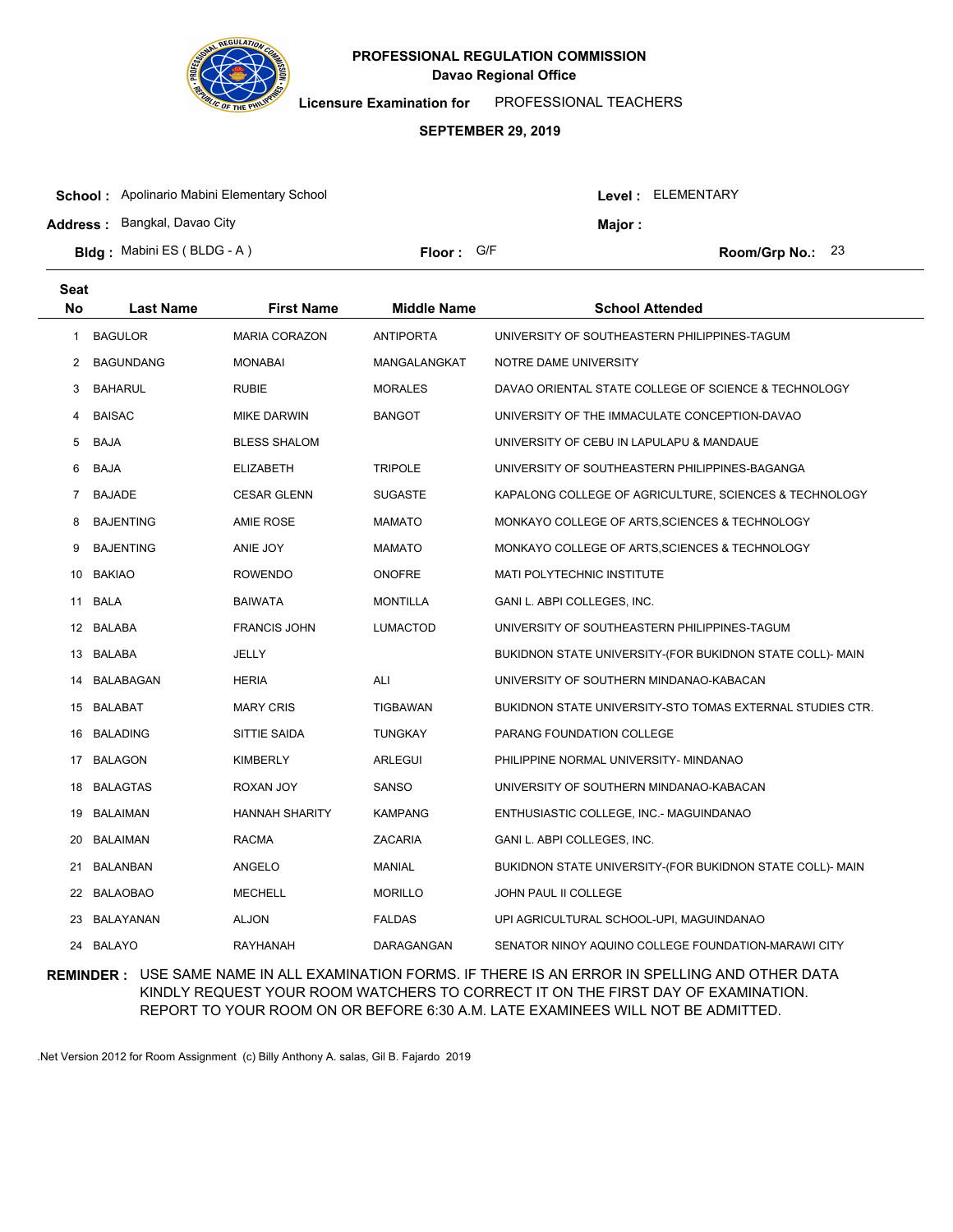

**Licensure Examination for**  PROFESSIONAL TEACHERS

#### **SEPTEMBER 29, 2019**

| <b>School:</b> Apolinario Mabini Elementary School |            |  | Level: ELEMENTARY  |  |  |
|----------------------------------------------------|------------|--|--------------------|--|--|
| <b>Address: Bangkal, Davao City</b>                |            |  | Maior :            |  |  |
| <b>Bldg:</b> Mabini ES (BLDG - A)                  | Floor: G/F |  | Room/Grp No.: $24$ |  |  |

| <b>Seat</b> |                   |                    |                    |                                                            |
|-------------|-------------------|--------------------|--------------------|------------------------------------------------------------|
| <b>No</b>   | <b>Last Name</b>  | <b>First Name</b>  | <b>Middle Name</b> | <b>School Attended</b>                                     |
| 1           | <b>BALBAGON</b>   | LEA                | CAÑALIZO           | AGUSAN DEL SUR STATE COLLEGE OF AGRICULTURE & TECHNOLOGY   |
| 2           | <b>BALBERAN</b>   | <b>JENEVIEVE</b>   | <b>ESCATRON</b>    | SAINT FRANCIS XAVIER COLLEGE                               |
| 3           | <b>BALBIN</b>     | ANGEL LOVELY       | <b>INDOY</b>       | BUKIDNON STATE UNIVERSITY-(FOR BUKIDNON STATE COLL)- MAIN  |
| 4           | <b>BALDO</b>      | GERALDEN           | <b>BERNADE</b>     | BUKIDNON STATE UNIVERSITY-GINGOOG EXTERNAL STUDIES CTR.    |
| 5           | <b>BALDOMERO</b>  | ANGEL LOU          | <b>DORADO</b>      | DON CARLOS POLYTECHNIC COLLEGE                             |
| 6           | <b>BALDOMERO</b>  | <b>MARIA FE</b>    | <b>CORTEZA</b>     | UNIVERSITY OF SOUTHEASTERN PHILIPPINES-DAVAO CITY          |
| 7           | <b>BALI-ONG</b>   | <b>EFREN</b>       | <b>OLAC</b>        | UNIVERSITY OF SOUTHEASTERN PHILIPPINES-TAGUM               |
| 8           | BALILI            | <b>VIVIAN</b>      | <b>ESTANIO</b>     | UNIVERSITY OF MINDANAO-DAVAO CITY                          |
| 9           | <b>BALINA</b>     | <b>HASNA</b>       | <b>TUWA</b>        | GANI L. ABPI COLLEGES, INC.                                |
| 10          | BALINA            | <b>USMAN</b>       | <b>TUA</b>         | GANI L. ABPI COLLEGES, INC.                                |
| 11          | <b>BALINGAN</b>   | KEITHCHARD         | <b>SOLIS</b>       | DE LA SALLE JOHN BOSCO COLLEGE-BISLIG, SURIGAO CITY        |
|             | 12 BALINTACULO    | <b>POTENCIANA</b>  | <b>SUANSING</b>    | SAINT MARY'S COLLEGE-TAGUM                                 |
|             | 13 BALIONG        | <b>JOANN</b>       | <b>SUMATRA</b>     | UNIVERSITY OF SOUTHEASTERN PHILIPPINES-TAGUM               |
|             | 14 BALIWAN        | <b>MUKADDIMA</b>   | <b>TAMBAK</b>      | GANI L. ABPI COLLEGES, INC.                                |
|             | 15 BALLADARES     | <b>DESIDERIA</b>   | <b>AUXTERO</b>     | BUKIDNON STATE UNIVERSITY-COMPOSTELA EXTERNAL STUDIES CTR. |
| 16          | <b>BALLADARES</b> | HANNAH LOU         | <b>GENEROSO</b>    | ATENEO DE DAVAO UNIVERSITY                                 |
|             | 17 BALLARES       | <b>GLADYSFAITH</b> | <b>RANCHES</b>     | UNIVERSITY OF SOUTHERN MINDANAO-KABACAN                    |
|             | 18 BALLENA        | ANNASHYL           | CARSIDO            | UNIVERSITY OF SOUTHEASTERN PHILIPPINES-DAVAO CITY          |
| 19          | BALO              | <b>DONNA</b>       | <b>MASISAY</b>     | ST. MARY'S COLLEGE OF BAGANGA-BAGANGA, DAVAO ORIENTAL      |
| 20          | <b>BALOG</b>      | JENNYBE            | <b>NAMBATAC</b>    | UNIVERSITY OF MINDANAO-DAVAO CITY                          |
| 21          | <b>BALTAO</b>     | SARAPIA SR         | <b>RINGGAO</b>     | ANTONIO R. PACHECO COLLEGE, INC                            |
| 22          | <b>BALTAZAR</b>   | <b>FEJHANE MAE</b> | MADENANSIL         | ST. MARY'S COLLEGE OF BAGANGA-BAGANGA, DAVAO ORIENTAL      |
|             | 23 BALUCA         | <b>AILYN</b>       | MANDANUAY          | QUEZON INSTITUTE OF TECHNOLOGY                             |
|             | 24 BALUNCIO       | <b>VANISSA</b>     | PEÑANUEVA          | DAVAO ORIENTAL STATE COLLEGE OF SCIENCE & TECHNOLOGY       |

## **REMINDER :** USE SAME NAME IN ALL EXAMINATION FORMS. IF THERE IS AN ERROR IN SPELLING AND OTHER DATA KINDLY REQUEST YOUR ROOM WATCHERS TO CORRECT IT ON THE FIRST DAY OF EXAMINATION. REPORT TO YOUR ROOM ON OR BEFORE 6:30 A.M. LATE EXAMINEES WILL NOT BE ADMITTED.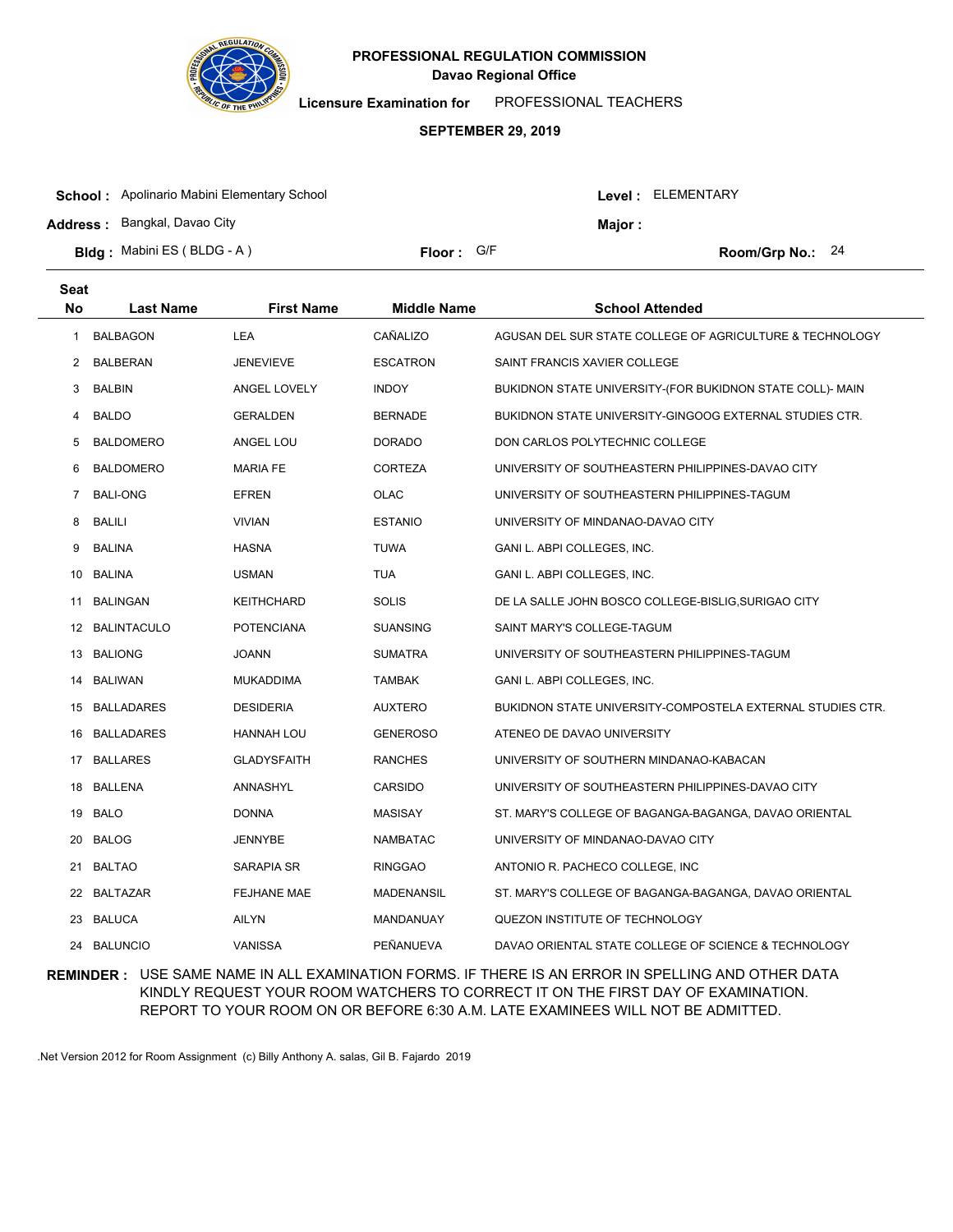

**Licensure Examination for**  PROFESSIONAL TEACHERS

#### **SEPTEMBER 29, 2019**

| <b>School:</b> Apolinario Mabini Elementary School<br><b>Address: Bangkal, Davao City</b> |                     | Maior : | Level : ELEMENTARY |  |
|-------------------------------------------------------------------------------------------|---------------------|---------|--------------------|--|
| <b>Bldg:</b> Mabini ES (BLDG - A)                                                         | <b>Floor:</b> $2/F$ |         | Room/Grp No.: $25$ |  |

| <b>Seat</b> |                    |                       |                    |                                                           |
|-------------|--------------------|-----------------------|--------------------|-----------------------------------------------------------|
| <b>No</b>   | <b>Last Name</b>   | <b>First Name</b>     | <b>Middle Name</b> | <b>School Attended</b>                                    |
| 1           | <b>BALVESTAMIN</b> | <b>JEAH</b>           | CATAMCO            | AGUSAN DEL SUR STATE COLLEGE OF AGRICULTURE & TECHNOLOGY  |
| 2           | <b>BALVEZ</b>      | SHAIRA JANE           | QUIÑO              | QUEZON INSTITUTE OF TECHNOLOGY                            |
| 3           | <b>BANATAN</b>     | <b>SALOME</b>         | <b>BANCIAL</b>     | DAVAO CENTRAL COLLEGE                                     |
| 4           | <b>BANCAL</b>      | <b>JULIE ANN</b>      | <b>CAMINOS</b>     | UNIVERSITY OF MINDANAO-PANABO                             |
| 5           | <b>BANDALA</b>     | <b>STEPHANIE</b>      | LANGUAY            | UNIVERSITY OF SOUTHEASTERN PHILIPPINES-DAVAO CITY         |
| 6           | <b>BANDAO</b>      | <b>RUMAILA</b>        | <b>TENDING</b>     | GANI L. ABPI COLLEGES, INC.                               |
| 7           | <b>BANDAYANON</b>  | <b>JOANA LORRAINE</b> | <b>TAYA</b>        | HOLY CHILD COLLEGE OF BUTUAN                              |
| 8           | <b>BANDIALA</b>    | CATHLYN JOY           | <b>CAJES</b>       | NOTRE DAME RVM COLLEGE OF COTABATO-COTABATO CITY          |
| 9           | <b>BANDIBAS</b>    | <b>NELDILYN</b>       | <b>ARNOCO</b>      | NORTH DAVAO COLLEGE-TAGUM FOUNDATION                      |
| 10          | <b>BANDO</b>       | <b>DIADEM</b>         | <b>BUSTAMANTE</b>  | AGUSAN DEL SUR STATE COLLEGE OF AGRICULTURE & TECHNOLOGY  |
| 11          | <b>BANGA</b>       | <b>LOUIE MAR</b>      | <b>ARDEPOLLA</b>   | DAVAO CENTRAL COLLEGE                                     |
|             | 12 BANGALAN        | SWANNIE JANE          |                    | KAPALONG COLLEGE OF AGRICULTURE, SCIENCES & TECHNOLOGY    |
|             | 13 BANGCAYA        | <b>DAREENE</b>        | <b>TALAGTAG</b>    | VALDEZ MOTHER & CHILD CITY COLLEGE-TACURONG, SULTAN KUD.  |
| 14          | <b>BANGCORE</b>    | <b>JUDY ANN</b>       | <b>LEONES</b>      | MONKAYO COLLEGE OF ARTS, SCIENCES & TECHNOLOGY            |
|             | 15 BANGGALA        | <b>SITTI RAFA</b>     | <b>JAMERO</b>      | <b>MATI DOCTORS COLLEGE</b>                               |
| 16          | <b>BANGGAY</b>     | <b>REYNA</b>          | <b>ALDAMAR</b>     | UPI AGRICULTURAL SCHOOL-UPI, MAGUINDANAO                  |
| 17          | <b>BANGHAL</b>     | <b>IRENE</b>          | LIRASAN            | ASSUMPTION COLLEGE OF DAVAO                               |
| 18          | BAÑGIS             | <b>CHIARA</b>         | <b>BAYUCOT</b>     | BUKIDNON STATE UNIVERSITY-(FOR BUKIDNON STATE COLL)- MAIN |
| 19          | <b>BANGIS</b>      | <b>FITZ</b>           | <b>BAYUCOT</b>     | BUKIDNON STATE UNIVERSITY-(FOR BUKIDNON STATE COLL)- MAIN |
| 20          | <b>BANGLOS</b>     | SHIELA MAE            | <b>GANE</b>        | UNIVERSITY OF SOUTHEASTERN PHILIPPINES-TAGUM              |
| 21          | <b>BANGO</b>       | NAILA                 | <b>ODIN</b>        | SULTAN KUDARAT ISLAMIC ACADEMY                            |
| 22          | <b>BANGON</b>      | <b>MOTILAN</b>        | DAZA               | PARANG FOUNDATION COLLEGE                                 |
| 23          | <b>BANI</b>        | <b>HAIRIA</b>         | SALEVO             | UNIVERSITY OF SOUTHERN MINDANAO-KABACAN                   |
|             | 24 BANLASAN        | <b>ARLYN</b>          | <b>LANCIAN</b>     | SAINT MARY'S COLLEGE-TAGUM                                |

## **REMINDER :** USE SAME NAME IN ALL EXAMINATION FORMS. IF THERE IS AN ERROR IN SPELLING AND OTHER DATA KINDLY REQUEST YOUR ROOM WATCHERS TO CORRECT IT ON THE FIRST DAY OF EXAMINATION. REPORT TO YOUR ROOM ON OR BEFORE 6:30 A.M. LATE EXAMINEES WILL NOT BE ADMITTED.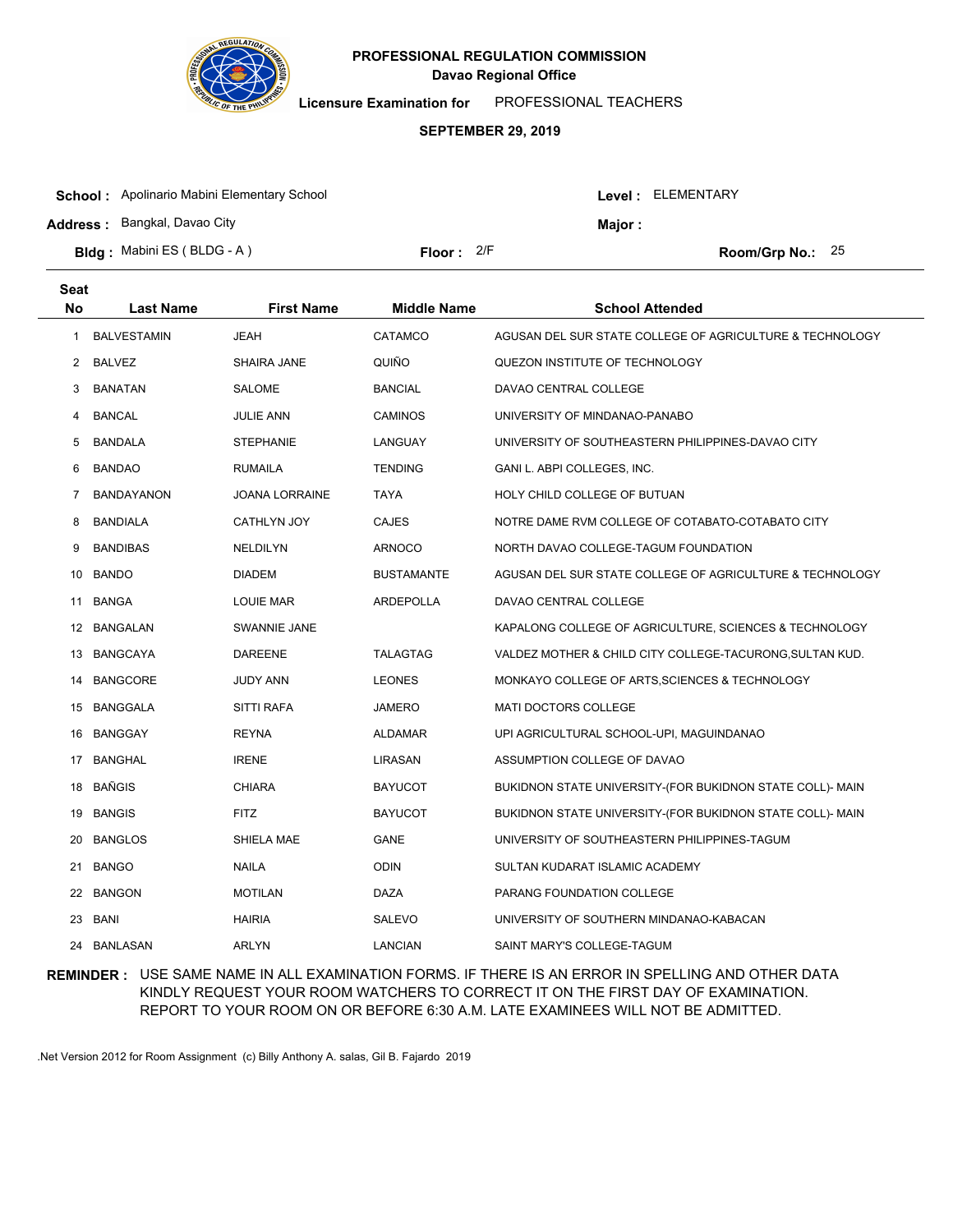

**Seat**

# **Davao Regional Office PROFESSIONAL REGULATION COMMISSION**

**Licensure Examination for**  PROFESSIONAL TEACHERS

#### **SEPTEMBER 29, 2019**

| <b>School:</b> Apolinario Mabini Elementary School |              |  | Level : ELEMENTARY |                           |  |
|----------------------------------------------------|--------------|--|--------------------|---------------------------|--|
| <b>Address: Bangkal, Davao City</b>                |              |  | <b>Major:</b>      |                           |  |
| <b>Bldg:</b> Mabini ES (BLDG - A)                  | Floor: $2/F$ |  |                    | <b>Room/Grp No.:</b> $26$ |  |

| No             | <b>Last Name</b> | <b>First Name</b>   | <b>Middle Name</b> | <b>School Attended</b>                                        |
|----------------|------------------|---------------------|--------------------|---------------------------------------------------------------|
| $\mathbf{1}$   | <b>BAÑOC</b>     | <b>GEMMA</b>        | <b>NAVARRO</b>     | <b>BROKENSHIRE COLLEGE</b>                                    |
| $\overline{2}$ | <b>BANSAWAN</b>  | DATU YASIRARAFAT    | <b>SAVIDO</b>      | MINDANAO STATE UNIVERSITY-MAGUINDANAO                         |
| 3              | <b>BANSIL</b>    | <b>EMRAN</b>        | PADASAN            | HADJI DATU SAIDONA PENDATON FOUNDATION COLLEGE, INC-MGUINDNAO |
| 4              | <b>BANSIL</b>    | <b>MEDALIA</b>      | <b>TALICOP</b>     | PARANG FOUNDATION COLLEGE                                     |
| 5              | <b>BANSIL</b>    | <b>SALMAN</b>       | <b>ACRAMAN</b>     | IRANUN FOUNDATION COLLEGE INC. - LANAO DEL SUR                |
| 6              | <b>BANSIL</b>    | SANTALIYA           | ABDULLAH           | PHILIPPINE MUSLIM TEACHER'S COLLEGE                           |
| $\overline{7}$ | <b>BANSUAN</b>   | AYYAH MEDEL         | <b>PANDAPATAN</b>  | COLAND SYSTEMS TECHNOLOGY - COTABATO CITY                     |
| 8              | <b>BANSUAN</b>   | <b>MARA</b>         | HADJI              | MINDANAO STATE UNIVERSITY-MAGUINDANAO                         |
| 9              | <b>BANTAS</b>    | <b>ZAMIER</b>       | <b>MOHAMMAD</b>    | ANTONIO R. PACHECO COLLEGE, INC                               |
|                | 10 BANTAYAN      | <b>MERELIT</b>      | <b>BUDADONG</b>    | DAVAO ORIENTAL STATE COLLEGE OF SCIENCE & TECHNOLOGY          |
| 11             | <b>BANTAYAN</b>  | <b>ROWELA</b>       | <b>GAMEZ</b>       | DAVAO ORIENTAL STATE COLLEGE OF SCIENCE & TECHNOLOGY          |
|                | 12 BANTILAN      | LIEZEL JOY          | <b>ARCELO</b>      | LAAK INSTITUTE FOUNDATION                                     |
|                | 13 BANTILAN      | <b>MERIE JANE</b>   | <b>SUICO</b>       | AGUSAN DEL SUR STATE COLLEGE OF AGRICULTURE & TECHNOLOGY      |
| 14             | <b>BANTILAN</b>  | <b>ROSEMARIE</b>    | CASINGINAN         | SAINT VINCENT DE PAUL COLLEGE-BISLIG                          |
|                | 15 BANTILAN      | <b>SAIMONA</b>      | <b>PANAMBOLAN</b>  | <b>IRANUN FOUNDATION COLLEGE INC. - LANAO DEL SUR</b>         |
|                | 16 BANTUAS       | MIEMIE              | <b>GUMANOD</b>     | ANTONIO R. PACHECO COLLEGE, INC                               |
| 17             | <b>BAO</b>       | <b>VIA MAE</b>      | <b>PESCONES</b>    | COMPOSTELA VALLEY STATE COLLEGE - MARAGUSAN BRANCH            |
|                | 18 BAQUINO       | <b>LANCE ADRIAN</b> | EA                 | KAPALONG COLLEGE OF AGRICULTURE, SCIENCES & TECHNOLOGY        |
|                | 19 BAQUIRAN      | <b>JANINE FE</b>    | <b>OLASIMAN</b>    | UNIVERSITY OF MINDANAO-DIGOS COLLEGE                          |
|                | 20 BARA          | <b>ANANOR</b>       | <b>BALADING</b>    | HOLY CROSS OF DAVAO COLLEGE                                   |
| 21             | <b>BARA</b>      | ASNAIMA             | <b>MALACO</b>      | IRANUN FOUNDATION COLLEGE INC. - LANAO DEL SUR                |
|                | 22 BARABAT       | <b>SHARMAINE</b>    | TAN                | COMPOSTELA VALLEY STATE COLLEGE - NEW BATAAN BRANCH           |
|                | 23 BARAGUIR      | ASLAM               | SAKAL              | PARANG FOUNDATION COLLEGE                                     |
|                | 24 BARAOCOR      | <b>ROHAIDA</b>      | PASANDALAN         | LAKE LANAO COLLEGE, INC.                                      |

## **REMINDER :** USE SAME NAME IN ALL EXAMINATION FORMS. IF THERE IS AN ERROR IN SPELLING AND OTHER DATA KINDLY REQUEST YOUR ROOM WATCHERS TO CORRECT IT ON THE FIRST DAY OF EXAMINATION. REPORT TO YOUR ROOM ON OR BEFORE 6:30 A.M. LATE EXAMINEES WILL NOT BE ADMITTED.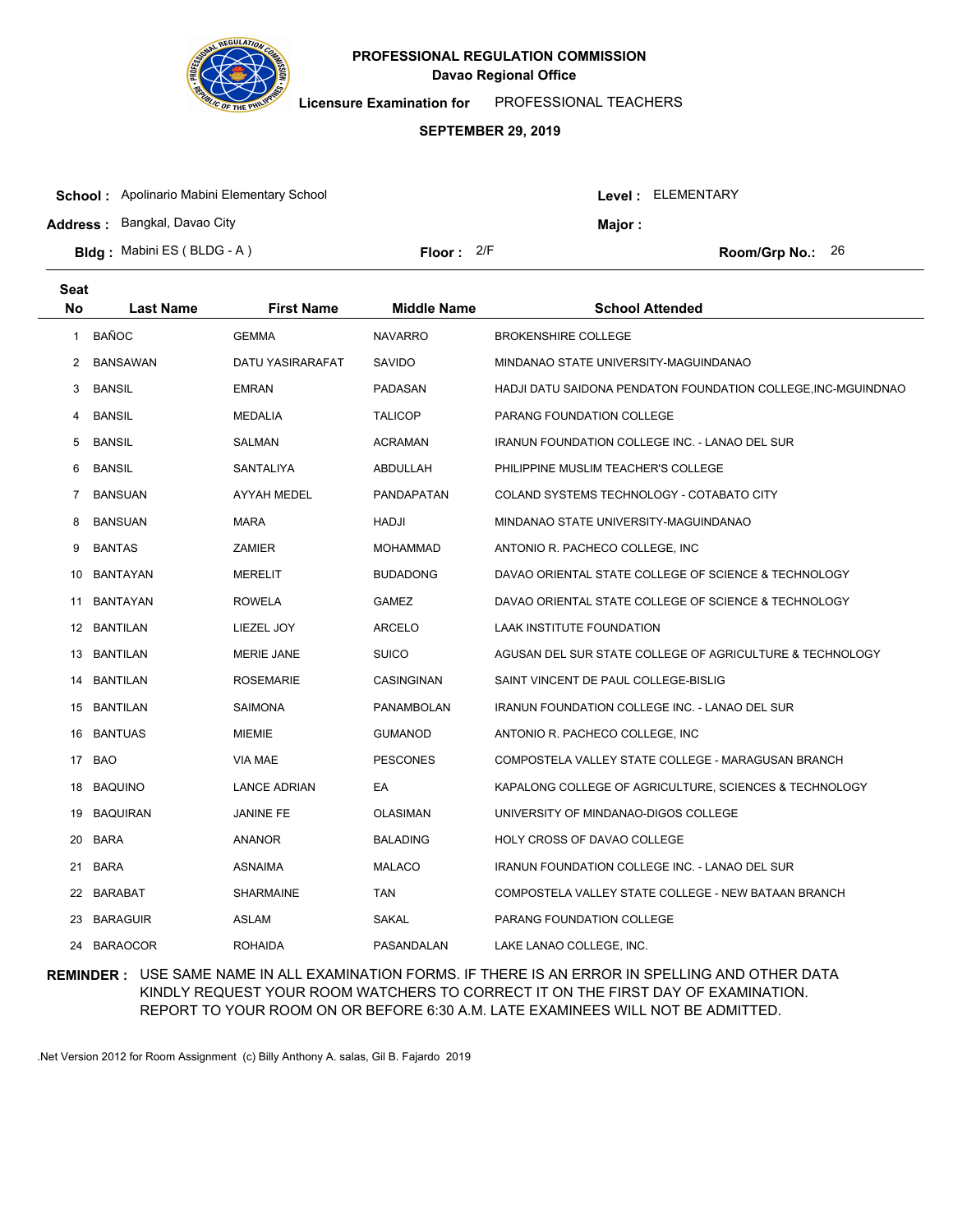

**Licensure Examination for**  PROFESSIONAL TEACHERS

#### **SEPTEMBER 29, 2019**

| <b>School:</b> Apolinario Mabini Elementary School |              |  | Level : ELEMENTARY |                    |  |
|----------------------------------------------------|--------------|--|--------------------|--------------------|--|
| <b>Address: Bangkal, Davao City</b>                |              |  | Maior :            |                    |  |
| <b>Bldg:</b> Mabini ES (BLDG - A)                  | Floor: $2/F$ |  |                    | Room/Grp No.: $27$ |  |

| <b>Seat</b>    |                   |                          |                    |                                                           |
|----------------|-------------------|--------------------------|--------------------|-----------------------------------------------------------|
| <b>No</b>      | <b>Last Name</b>  | <b>First Name</b>        | <b>Middle Name</b> | <b>School Attended</b>                                    |
| 1              | <b>BARCENAL</b>   | <b>JIERICKA</b>          | <b>GUTOMAN</b>     | SOUTHERN CHRISTIAN COLLEGE                                |
| $\overline{2}$ | <b>BARCO</b>      | <b>HANNAH MAE</b>        | <b>ENAD</b>        | UNIVERSITY OF MINDANAO-TAGUM                              |
| 3              | <b>BARGAMENTO</b> | <b>ANTONIO JR</b>        | <b>SABIDA</b>      | QUEZON INSTITUTE OF TECHNOLOGY                            |
| 4              | <b>BARGAMENTO</b> | <b>ROSARIO</b>           | PUERTULLANO        | BUKIDNON STATE UNIVERSITY-(FOR BUKIDNON STATE COLL)- MAIN |
| 5              | <b>BARILLO</b>    | <b>MEJEAN</b>            | <b>BUHAWE</b>      | QUEZON INSTITUTE OF TECHNOLOGY                            |
| 6              | <b>BARING</b>     | <b>JAMAICA</b>           | <b>ABAJO</b>       | RIZAL MEMORIAL COLLEGE                                    |
| $\overline{7}$ | <b>BARING</b>     | KARLA MAE                | <b>ANG</b>         | UNIVERSITY OF SOUTHEASTERN PHILIPPINES-DAVAO CITY         |
| 8              | <b>BARIT</b>      | <b>MARIAN SWEET</b>      | <b>ALMINE</b>      | HOLY TRINITY COLLEGE OF GENERAL SANTOS CITY               |
| 9              | <b>BARIT</b>      | <b>MARJURE</b>           | SARENO             | COMPOSTELA VALLEY STATE COLLEGE - MAIN                    |
|                | 10 BARO           | ANABETH                  | <b>LIBANON</b>     | JOHN PAUL II COLLEGE                                      |
| 11             | <b>BARO</b>       | LAURABEL                 | <b>PALMERA</b>     | JOHN PAUL II COLLEGE                                      |
|                | 12 BARREZA        | <b>BERNADITH</b>         | JUBAY              | UNIVERSITY OF MINDANAO-TAGUM                              |
|                | 13 BARRIENTOS     | ALDREN JR                | <b>EMBUDO</b>      | COMPOSTELA VALLEY STATE COLLEGE - NEW BATAAN BRANCH       |
| 14             | <b>BARRIENTOS</b> | <b>MELONA</b>            | <b>FACULARIN</b>   | ST. ALEXIUS COLLEGE (for.DOCTORS CHSF, INC)               |
|                | 15 BARRIOS        | HONEY NADELLE            | CABALQUINTO        | UNIVERSITY OF MINDANAO-DAVAO CITY                         |
| 16             | <b>BARROGA</b>    | <b>IDA JEAN PRECIOUS</b> | <b>JALECO</b>      | SULTAN KUDARAT STATE UNIVERSITY-TACURONG                  |
|                | 17 BARTE          | <b>GRACE</b>             | <b>HERNANDO</b>    | LAAK INSTITUTE FOUNDATION                                 |
| 18             | <b>BARUTO</b>     | AMERAH                   | SAMANODIN          | NOTRE DAME RVM COLLEGE OF COTABATO-COTABATO CITY          |
| 19             | BASACA            | <b>KIMMY</b>             | <b>MONTOJO</b>     | NORTH DAVAO COLLEGES-PANABO                               |
| 20             | <b>BASAGAN</b>    | AMIE                     | <b>SAMAR</b>       | PARANG FOUNDATION COLLEGE                                 |
| 21             | <b>BASALIO</b>    | <b>MICHELLE</b>          | <b>ALATSA</b>      | ASSUMPTION COLLEGE OF NABUNTURAN                          |
|                | 22 BASAÑEZ        | <b>MARIAN JOY</b>        | <b>DIAZ</b>        | SAINT VINCENT DE PAUL COLLEGE-BISLIG                      |
| 23             | <b>BASANG</b>     | <b>MELANIE</b>           | CAACOY             | BUKIDNON STATE UNIVERSITY-(FOR BUKIDNON STATE COLL)- MAIN |
| 24             | <b>BASICULAN</b>  | <b>MARIAM FE</b>         | <b>TEMBLOR</b>     | QUEZON INSTITUTE OF TECHNOLOGY                            |

## **REMINDER :** USE SAME NAME IN ALL EXAMINATION FORMS. IF THERE IS AN ERROR IN SPELLING AND OTHER DATA KINDLY REQUEST YOUR ROOM WATCHERS TO CORRECT IT ON THE FIRST DAY OF EXAMINATION. REPORT TO YOUR ROOM ON OR BEFORE 6:30 A.M. LATE EXAMINEES WILL NOT BE ADMITTED.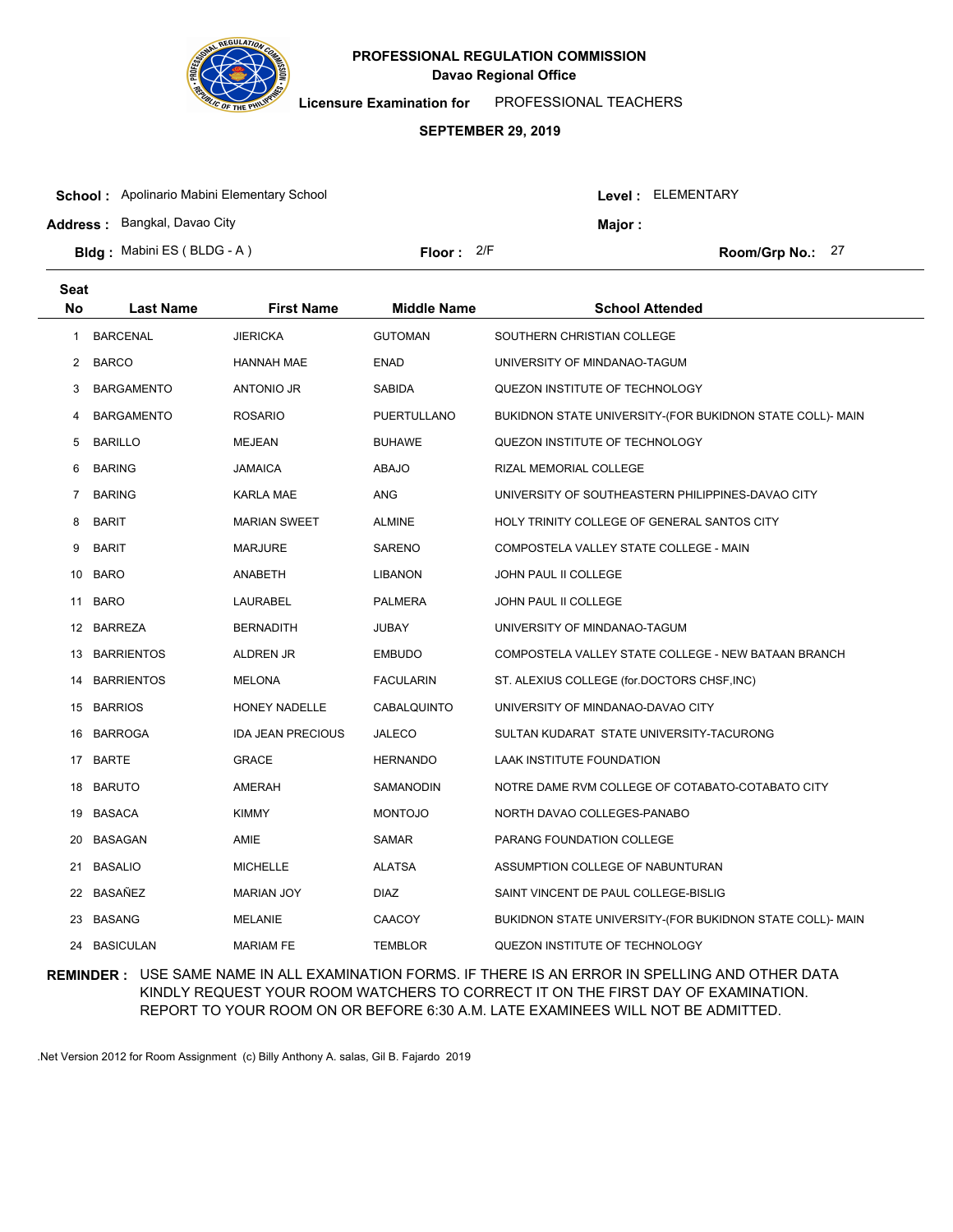

**Licensure Examination for**  PROFESSIONAL TEACHERS

#### **SEPTEMBER 29, 2019**

| <b>School:</b> Apolinario Mabini Elementary School |              |  | Level : ELEMENTARY |                    |  |
|----------------------------------------------------|--------------|--|--------------------|--------------------|--|
| <b>Address: Bangkal, Davao City</b>                |              |  | Major :            |                    |  |
| <b>Bldg:</b> Mabini ES (BLDG - A)                  | Floor: $2/F$ |  |                    | Room/Grp No.: $28$ |  |

| <b>Seat</b>    |                  |                     |                    |                                                              |
|----------------|------------------|---------------------|--------------------|--------------------------------------------------------------|
| No             | <b>Last Name</b> | <b>First Name</b>   | <b>Middle Name</b> | <b>School Attended</b>                                       |
| 1              | <b>BASIG</b>     | <b>NORBEL</b>       | LAINA              | ST. MARY'S COLLEGE OF BAGANGA-BAGANGA, DAVAO ORIENTAL        |
| 2              | <b>BASILIO</b>   | <b>RONIEL</b>       | <b>ALEJANDRO</b>   | COLAND SYSTEMS TECHNOLOGY - COTABATO CITY                    |
| 3              | <b>BASILIO</b>   | <b>SHEENA</b>       | <b>RESMA</b>       | COMPOSTELA VALLEY STATE COLLEGE - MONTEVISTA BRANCH          |
| 4              | <b>BASILISCO</b> | <b>DIASYFE</b>      | VAYSON             | AGUSAN DEL SUR STATE COLLEGE OF AGRICULTURE & TECHNOLOGY     |
| 5              | <b>BASILISCO</b> | MILA                | <b>BANLASAN</b>    | DAVAO ORIENTAL STATE COLLEGE OF SCIENCE & TECHNOLOGY         |
| 6              | <b>BASOC</b>     | <b>JOVIE KATE</b>   | <b>SAPIGAO</b>     | DAVAO ORIENTAL STATE COLLEGE OF SCIENCE & TECHNOLOGY         |
| $\overline{7}$ | <b>BASOC</b>     | <b>JOYLYN</b>       | <b>JUSTO</b>       | DAVAO ORIENTAL STATE COLLEGE OF SCIENCE & TECHNOLOGY         |
| 8              | <b>BASOC</b>     | <b>MARIAN GIE</b>   | <b>SOBIACO</b>     | HOLY CROSS OF DAVAO COLLEGE                                  |
| 9              | <b>BASOG</b>     | <b>LOVELY KERR</b>  | <b>TARIPE</b>      | DAVAO ORIENTAL STATE COLLEGE OF SCIENCE & TECHNOLOGY         |
| 10             | <b>BASOY</b>     | <b>GLYDELL</b>      | <b>BONGCO</b>      | HOLY CROSS OF DAVAO COLLEGE                                  |
| 11             | <b>BASTASA</b>   | MANUELYN            | <b>MASIBAY</b>     | <b>MATER DEI COLLEGE-BOHOL</b>                               |
|                | 12 BASTE         | <b>LYZA</b>         | CARCASONA          | DAVAO ORIENTAL STATE COLLEGE OF SCIENCE & TECHNOLOGY         |
|                | 13 BASTIDA       | <b>LEICEL</b>       | <b>SAMORANOS</b>   | UNIVERSITY OF MINDANAO-TAGUM                                 |
| 14             | <b>BASWEL</b>    | RHEA NICOLE         | <b>SORIANO</b>     | SAINT BENEDICT COLLEGE-COTABATO CITY                         |
|                | 15 BATALLADOR    | <b>JUSTY SHER</b>   | <b>DIZON</b>       | BUKIDNON STATE UNIVERSITY-COMPOSTELA EXTERNAL STUDIES CTR.   |
|                | 16 BATAPA        | <b>MARY ABEGAIL</b> | <b>PEÑA</b>        | SOUTHERN CHRISTIAN COLLEGE                                   |
|                | 17 BATIAO        | <b>ARCHIEVAL</b>    | <b>MIOLE</b>       | NORTH DAVAO COLLEGES-PANABO                                  |
| 18             | <b>BATION</b>    | <b>MARIEL</b>       | <b>RODOLFO</b>     | UNIVERSITY OF SOUTHEASTERN PHILIPPINES-DAVAO CITY            |
| 19             | BATISLAONG       | <b>DIANA GRACE</b>  | <b>SULARTE</b>     | NOTRE DAME OF MIDSAYAP COLLEGE                               |
| 20             | <b>BATO</b>      | <b>VANESSA</b>      | <b>TUBO</b>        | NORTH DAVAO COLLEGE-TAGUM FOUNDATION                         |
| 21             | <b>BATULA</b>    | <b>JESTER</b>       | <b>BUSA</b>        | EASTERN SAMAR STATE UNIVERSITY-MAYDOLONG(for. MAYDOLONG NAS) |
| 22             | BAUDAN           | <b>BRYLENE</b>      | <b>ARICOS</b>      | MONKAYO COLLEGE OF ARTS, SCIENCES & TECHNOLOGY               |
| 23             | <b>BAUDIN</b>    | <b>ROWENA</b>       | <b>HERNAN</b>      | NOTRE DAME RVM COLLEGE OF COTABATO-COTABATO CITY             |
| 24             | <b>BAULO</b>     | <b>SARAH</b>        | <b>DATUMANONG</b>  | PARANG FOUNDATION COLLEGE                                    |

## **REMINDER :** USE SAME NAME IN ALL EXAMINATION FORMS. IF THERE IS AN ERROR IN SPELLING AND OTHER DATA KINDLY REQUEST YOUR ROOM WATCHERS TO CORRECT IT ON THE FIRST DAY OF EXAMINATION. REPORT TO YOUR ROOM ON OR BEFORE 6:30 A.M. LATE EXAMINEES WILL NOT BE ADMITTED.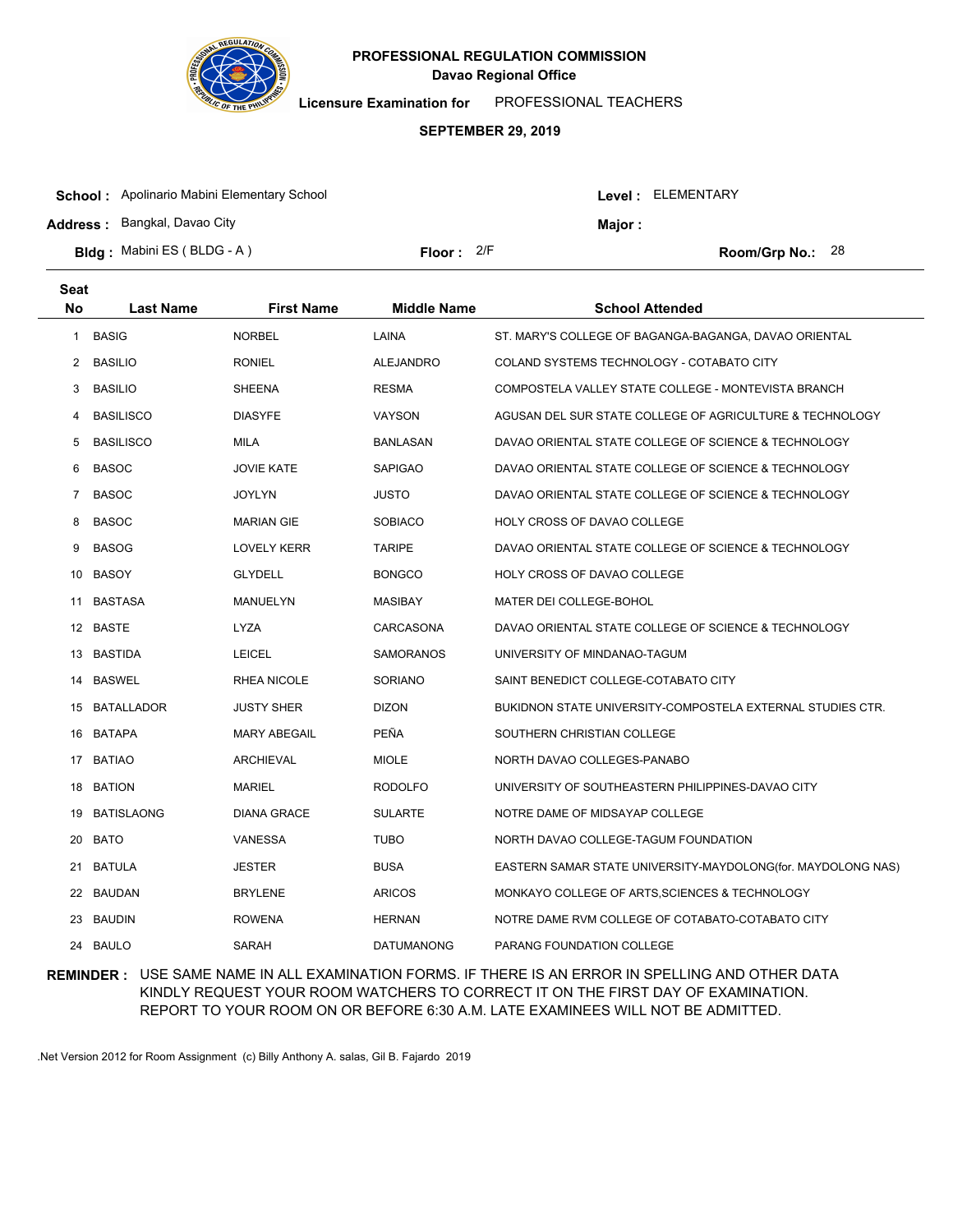

**Licensure Examination for**  PROFESSIONAL TEACHERS

#### **SEPTEMBER 29, 2019**

| <b>School:</b> Apolinario Mabini Elementary School |              |  |         | Level: ELEMENTARY  |
|----------------------------------------------------|--------------|--|---------|--------------------|
| <b>Address: Bangkal, Davao City</b>                |              |  | Maior : |                    |
| <b>Bldg:</b> Mabini ES (BLDG - A)                  | Floor: $2/F$ |  |         | Room/Grp No.: $29$ |

| <b>Seat</b> |                  |                        |                    |                                                           |
|-------------|------------------|------------------------|--------------------|-----------------------------------------------------------|
| No          | <b>Last Name</b> | <b>First Name</b>      | <b>Middle Name</b> | <b>School Attended</b>                                    |
| 1           | <b>BAURA</b>     | <b>LOLICRIS</b>        | PAL                | <b>MATI POLYTECHNIC INSTITUTE</b>                         |
| 2           | <b>BAURAK</b>    | <b>RACMAN</b>          | <b>BAUNGA</b>      | DE LA VIDA COLLEGE                                        |
| 3           | <b>BAUTISTA</b>  | ARSIE JOY              | <b>BILLONES</b>    | MOUNT CARMEL COLLEGE-AGUSAN DEL SUR                       |
| 4           | <b>BAUTISTA</b>  | <b>JUDY ANN</b>        | LUGAYAO            | DAVAO ORIENTAL STATE COLLEGE OF SCIENCE & TECHNOLOGY      |
| 5           | <b>BAUTISTA</b>  | <b>KIM</b>             | <b>GALGO</b>       | COMPOSTELA VALLEY STATE COLLEGE - NEW BATAAN BRANCH       |
| 6           | <b>BAUTISTA</b>  | <b>MARY ROSELLE</b>    | <b>BATUTAY</b>     | UNIVERSITY OF THE IMMACULATE CONCEPTION-DAVAO             |
| 7           | <b>BAUTISTA</b>  | <b>NOREEN</b>          | <b>BADLIS</b>      | DAVAO ORIENTAL STATE COLLEGE OF SCIENCE & TECHNOLOGY      |
| 8           | <b>BAUTISTA</b>  | PRINCESS JANE          | <b>JAVIER</b>      | SENATOR NINOY AQUINO COLLEGE FOUNDATION                   |
| 9           | <b>BAUYA</b>     | <b>GINABETH</b>        | <b>DELIMA</b>      | DAVAO ORIENTAL STATE COLLEGE OF SCIENCE & TECHNOLOGY      |
| 10          | <b>BAYABAO</b>   | <b>CALIMA</b>          | <b>CATIB</b>       | LANAO SCHOOL OF SCIENCE & TECHNOLOGY                      |
|             | 11 BAYANG        | <b>CHABELITA</b>       | <b>OMAC</b>        | SURIGAO STATE COLLEGE OF TECHNOLOGY                       |
|             | 12 BAYAO         | <b>ROMINA</b>          | <b>KUDASAY</b>     | GANI L. ABPI COLLEGES, INC.                               |
|             | 13 BAYAO         | SAADAH                 | <b>SULAIMAN</b>    | SOUTHERN MINDANAO INSTITUTE OF TECHNOLOGY                 |
| 14          | BAYAWAN          | <b>JASMIN</b>          | <b>OYONG</b>       | UNIVERSITY OF MINDANAO-DAVAO CITY                         |
|             | 15 BAYAWANON     | ARIES JOY              | O-ONG              | HOLY CHILD SCHOOL OF DAVAO                                |
|             | 16 BAYBAY        | <b>CHRISTINE JOYCE</b> | TERO               | HOLY CROSS COLLEGE OF CALINAN                             |
|             | 17 BAYLOSIS      | <b>MIA JANE</b>        | <b>ALCUIZAR</b>    | HOLY CROSS OF BANSALAN JUNIOR COLLEGE                     |
| 18          | <b>BAYOG</b>     | <b>JULIE MAE</b>       | <b>COTAMORA</b>    | DAVAO ORIENTAL STATE COLLEGE OF SCIENCE & TECHNOLOGY      |
| 19          | <b>BAYON</b>     | <b>CRESHEL</b>         | <b>BANUGAN</b>     | DAVAO ORIENTAL STATE COLLEGE OF SCIENCE & TECHNOLOGY      |
| 20          | BAYON-ON         | ROCYN FAITH            | <b>MENZUAIS</b>    | UNIVERSITY OF SOUTHEASTERN PHILIPPINES-TAGUM              |
| 21          | <b>BAYOTAS</b>   | <b>MARY FLOR</b>       | <b>PELONG</b>      | JOSEFINA H. CERILLES STATE COLLEGE-MAIN-MATI(JHCPC)       |
| 22          | <b>BAYRON</b>    | <b>JEEZREEL</b>        | <b>DIOLA</b>       | DAVAO ORIENTAL STATE COLLEGE OF SCIENCE & TECHNOLOGY      |
| 23          | BAYUBAY          | MA. ANNIE              | <b>GARDOSE</b>     | BUKIDNON STATE UNIVERSITY-(FOR BUKIDNON STATE COLL)- MAIN |
| 24          | <b>BECAMON</b>   | <b>CRISTY</b>          | <b>BANA</b>        | UNIVERSITY OF MINDANAO-DIGOS COLLEGE                      |

## **REMINDER :** USE SAME NAME IN ALL EXAMINATION FORMS. IF THERE IS AN ERROR IN SPELLING AND OTHER DATA KINDLY REQUEST YOUR ROOM WATCHERS TO CORRECT IT ON THE FIRST DAY OF EXAMINATION. REPORT TO YOUR ROOM ON OR BEFORE 6:30 A.M. LATE EXAMINEES WILL NOT BE ADMITTED.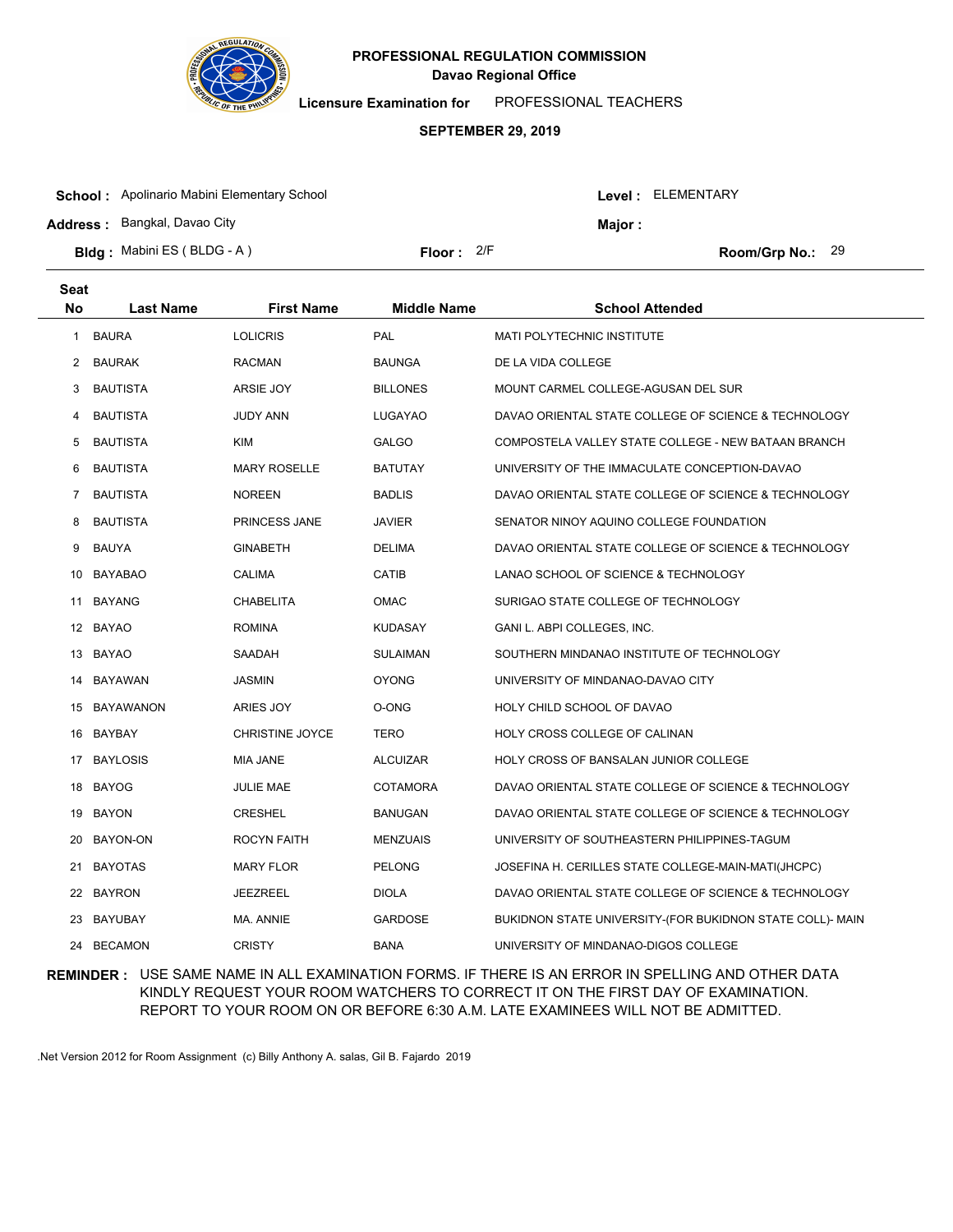

**Licensure Examination for**  PROFESSIONAL TEACHERS

#### **SEPTEMBER 29, 2019**

| <b>School:</b> Apolinario Mabini Elementary School |              |  | Level: ELEMENTARY |                           |  |
|----------------------------------------------------|--------------|--|-------------------|---------------------------|--|
| <b>Address: Bangkal, Davao City</b>                |              |  | Major:            |                           |  |
| <b>Bldg:</b> Mabini ES (BLDG - A)                  | Floor: $2/F$ |  |                   | <b>Room/Grp No.:</b> $30$ |  |

| <b>Seat</b>    |                   |                      |                    |                                                           |
|----------------|-------------------|----------------------|--------------------|-----------------------------------------------------------|
| No             | <b>Last Name</b>  | <b>First Name</b>    | <b>Middle Name</b> | <b>School Attended</b>                                    |
| 1              | <b>BEGONIA</b>    | <b>SHAIRA</b>        | <b>MIRANO</b>      | UNIVERSITY OF SOUTHEASTERN PHILIPPINES-TAGUM              |
| $\overline{2}$ | <b>BEHIX</b>      | JUMIKA               | CANADA             | LEGACY COLLEGE OF COMPOSTELA                              |
| 3              | <b>BELACHO</b>    | ALBERT DAVE          | MASANGCAY          | DAVAO ORIENTAL STATE COLLEGE OF SCIENCE & TECHNOLOGY      |
| 4              | <b>BELAR</b>      | <b>WINDEE</b>        | <b>OLIVER</b>      | AGUSAN DEL SUR STATE COLLEGE OF AGRICULTURE & TECHNOLOGY  |
| 5              | <b>BELARMA</b>    | <b>CHRISTINE</b>     | <b>HELORENTINO</b> | BUKIDNON STATE UNIVERSITY-(FOR BUKIDNON STATE COLL)- MAIN |
| 6              | <b>BELAYO</b>     | <b>ROCEL</b>         | SABEJON            | COMPOSTELA VALLEY STATE COLLEGE - NEW BATAAN BRANCH       |
| 7              | <b>BELICARIO</b>  | RHEA LYNE            | COLE               | UNIVERSITY OF SOUTHEASTERN PHILIPPINES-TAGUM              |
| 8              | <b>BELLEZA</b>    | <b>ANGEL FEL</b>     | <b>DIONELA</b>     | BUKIDNON STATE UNIVERSITY-MARAGUSAN EXTERNAL STUDIES CTR. |
| 9              | <b>BENANING</b>   | <b>JEPONE NAYA</b>   | <b>VILLAROSA</b>   | UNIVERSITY OF SOUTHEASTERN PHILIPPINES-TAGUM              |
| 10             | <b>BENANING</b>   | <b>LORENTHIA</b>     | <b>COTEJO</b>      | DAVAO ORIENTAL STATE COLLEGE OF SCIENCE & TECHNOLOGY      |
| 11             | <b>BENDANILLO</b> | <b>CHELLY MARIE</b>  | <b>ISAAC</b>       | CENTRAL MINDANAO UNIVERSITY                               |
|                | 12 BENDEJO        | <b>ROXANNE</b>       | LANSONA            | KAPALONG COLLEGE OF AGRICULTURE, SCIENCES & TECHNOLOGY    |
|                | 13 BENITEZ        | <b>JEAN MECHELLE</b> | <b>JUBANE</b>      | UNIVERSITY OF MINDANAO-TAGUM                              |
| 14             | <b>BENITO</b>     | <b>MUSLIMA</b>       | <b>MAMBUAY</b>     | COLAND SYSTEMS TECHNOLOGY - COTABATO CITY                 |
|                | 15 BENLIRO        | <b>GLEN JOMAR</b>    | AMPAAN             | NORTH DAVAO COLLEGES-PANABO                               |
| 16             | <b>BENTAYAO</b>   | <b>CHRISTINE</b>     | AUDAN              | DAVAO ORIENTAL STATE COLLEGE OF SCIENCE & TECHNOLOGY      |
| 17             | <b>BENTAYAO</b>   | <b>MARLYN</b>        | CASTILLON          | HOLY CHILD COLLEGE OF BUTUAN                              |
| 18             | <b>BENTAYAO</b>   | <b>RHADJAN</b>       | <b>PINUTE</b>      | DAVAO ORIENTAL STATE COLLEGE OF SCIENCE & TECHNOLOGY      |
| 19             | <b>BENTULAN</b>   | <b>MELKIE JANE</b>   | <b>SABOBO</b>      | UNIVERSITY OF SOUTHEASTERN PHILIPPINES-TAGUM              |
| 20             | <b>BENZALES</b>   | <b>BIEVILLA</b>      | <b>PACON</b>       | HINATUAN SOUTHERN COLLEGE (for.USP)                       |
| 21             | <b>BERBAL</b>     | <b>LYRAH</b>         | <b>GAVINO</b>      | UNIVERSITY OF SOUTHEASTERN PHILIPPINES-DAVAO CITY         |
| 22             | <b>BERGONIA</b>   | <b>ARJOMREX</b>      | <b>HINAY</b>       | MONKAYO COLLEGE OF ARTS, SCIENCES & TECHNOLOGY            |
| 23             | <b>BERMEJO</b>    | <b>CHRISTIAN</b>     | <b>PADERNAL</b>    | DAVAO WINCHESTER COLLEGES                                 |
|                | 24 BERMEJO        | <b>KRISTINE GAY</b>  | <b>OLVIDO</b>      | DAVAO WINCHESTER COLLEGES                                 |

## **REMINDER :** USE SAME NAME IN ALL EXAMINATION FORMS. IF THERE IS AN ERROR IN SPELLING AND OTHER DATA KINDLY REQUEST YOUR ROOM WATCHERS TO CORRECT IT ON THE FIRST DAY OF EXAMINATION. REPORT TO YOUR ROOM ON OR BEFORE 6:30 A.M. LATE EXAMINEES WILL NOT BE ADMITTED.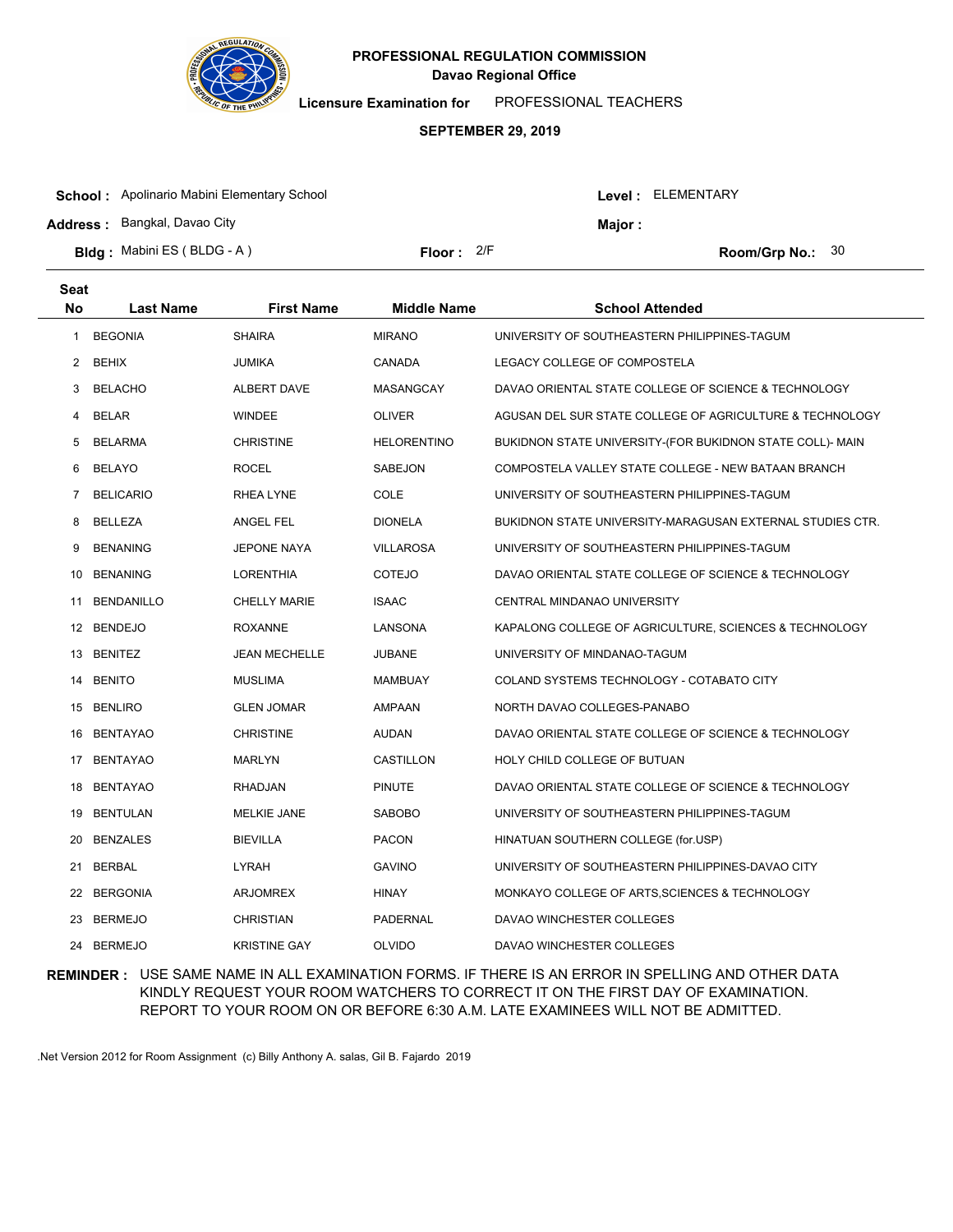

**Licensure Examination for**  PROFESSIONAL TEACHERS

#### **SEPTEMBER 29, 2019**

| <b>School:</b> Apolinario Mabini Elementary School |              |         | Level: ELEMENTARY |                         |  |
|----------------------------------------------------|--------------|---------|-------------------|-------------------------|--|
| <b>Address: Bangkal, Davao City</b>                |              | Major : |                   |                         |  |
| <b>Bldg:</b> Mabini ES (BLDG - A)                  | Floor: $3/F$ |         |                   | <b>Room/Grp No.: 31</b> |  |

| <b>Seat</b> |                  |                          |                    |                                                            |
|-------------|------------------|--------------------------|--------------------|------------------------------------------------------------|
| No          | <b>Last Name</b> | <b>First Name</b>        | <b>Middle Name</b> | <b>School Attended</b>                                     |
| 1           | <b>BERMUDEZ</b>  | <b>KENNETH JOHN</b>      | <b>FAELDONIA</b>   | ANTONIO R. PACHECO COLLEGE, INC                            |
| 2           | <b>BERNIDO</b>   | <b>LORNA</b>             | <b>RAMOS</b>       | GOVERNOR GENEROSO COLLEGE OF ARTS, SCIENCES & TECHNOLOBY   |
| 3           | <b>BERNIL</b>    | <b>MHAR JOHN</b>         | <b>DELMINDO</b>    | DAVAO VISION COLLEGES, INC- CATALUNAN, DAVAO CITY          |
| 4           | <b>BERON</b>     | JOHN CIRGENS             | <b>RUBOCA</b>      | BUKIDNON STATE UNIVERSITY-COMPOSTELA EXTERNAL STUDIES CTR. |
| 5           | <b>BEROU</b>     | <b>AILEEN MAY</b>        | <b>CEMINE</b>      | UNIVERSITY OF BOHOL                                        |
| 6           | <b>BERRAME</b>   | <b>CHRISTINE</b>         | ANSANO             | UNIVERSITY OF SOUTHEASTERN PHILIPPINES-TAGUM               |
| 7           | <b>BERSANO</b>   | <b>NHECCLE</b>           | VALDEZ             | NEW NORTHERN MINDANAO COLLEGE                              |
| 8           | <b>BESANA</b>    | <b>ANGIE</b>             | <b>MELITON</b>     | NOTRE DAME RVM COLLEGE OF COTABATO-COTABATO CITY           |
| 9           | <b>BETERBO</b>   | <b>CHONA</b>             | <b>ALPOS</b>       | UNIVERSITY OF MINDANAO-DIGOS COLLEGE                       |
| 10          | BEYAO            | ALGHAFFAR                | DE LEON            | JOHN PAUL II COLLEGE                                       |
| 11          | <b>BIAGCONG</b>  | <b>ALMAR CESAR</b>       | CANANI             | MATS COLLEGE OF TECHNOLOGY                                 |
|             | 12 BIAS          | <b>EMMA</b>              | <b>ABASOLO</b>     | RIZAL MEMORIAL COLLEGE                                     |
|             | 13 BIBO          | <b>ERNELY</b>            | <b>MAONIO</b>      | GOVERNOR GENEROSO COLLEGE OF ARTS, SCIENCES & TECHNOLOBY   |
|             | 14 BIDSUK        | <b>BAI AURFAH NESRIN</b> | MAMA               | SAINT BENEDICT COLLEGE-COTABATO CITY                       |
|             | 15 BILUDDIN      | <b>AMINUDIN</b>          | ABDULGANI          | MINDANAO CAPITOL COLLEGE                                   |
|             | 16 BINANGON      | SIETTE NOR AZLINA        | <b>MANTORINO</b>   | ANTONIO R. PACHECO COLLEGE, INC.                           |
|             | 17 BINGHOY       | JAYZELLE                 | <b>ASIRIT</b>      | UNIVERSITY OF SOUTHEASTERN PHILIPPINES-TAGUM               |
| 18          | <b>BINOBO</b>    | <b>WENDY ROSE</b>        | <b>CABUSAS</b>     | DAVAO VISION COLLEGES, INC- CATALUNAN, DAVAO CITY          |
|             | 19 BINOYA        | JAYSON                   | <b>CUSTODIO</b>    | LICEO DE DAVAO                                             |
| 20          | <b>BIOGOS</b>    | <b>GERALDINE</b>         | LUBERAS            | MONKAYO COLLEGE OF ARTS, SCIENCES & TECHNOLOGY             |
| 21          | <b>BIONG</b>     | <b>MARGIE</b>            | <b>MANGGA</b>      | COTABATO FOUNDATION COLLEGE OF SCIENCE & TECHNOLOGY        |
| 22          | <b>BISNAR</b>    | <b>BRIEN JHON</b>        | DALAYAP            | AGUSAN DEL SUR STATE COLLEGE OF AGRICULTURE & TECHNOLOGY   |
| 23          | <b>BISNAR</b>    | <b>LIWANAG</b>           | <b>BELARMINO</b>   | UNIVERSITY OF MINDANAO-TAGUM                               |
|             | 24 BITOR         | <b>QUENNE</b>            | <b>DUA</b>         | SAINT VINCENT DE PAUL COLLEGE-BISLIG                       |

## **REMINDER :** USE SAME NAME IN ALL EXAMINATION FORMS. IF THERE IS AN ERROR IN SPELLING AND OTHER DATA KINDLY REQUEST YOUR ROOM WATCHERS TO CORRECT IT ON THE FIRST DAY OF EXAMINATION. REPORT TO YOUR ROOM ON OR BEFORE 6:30 A.M. LATE EXAMINEES WILL NOT BE ADMITTED.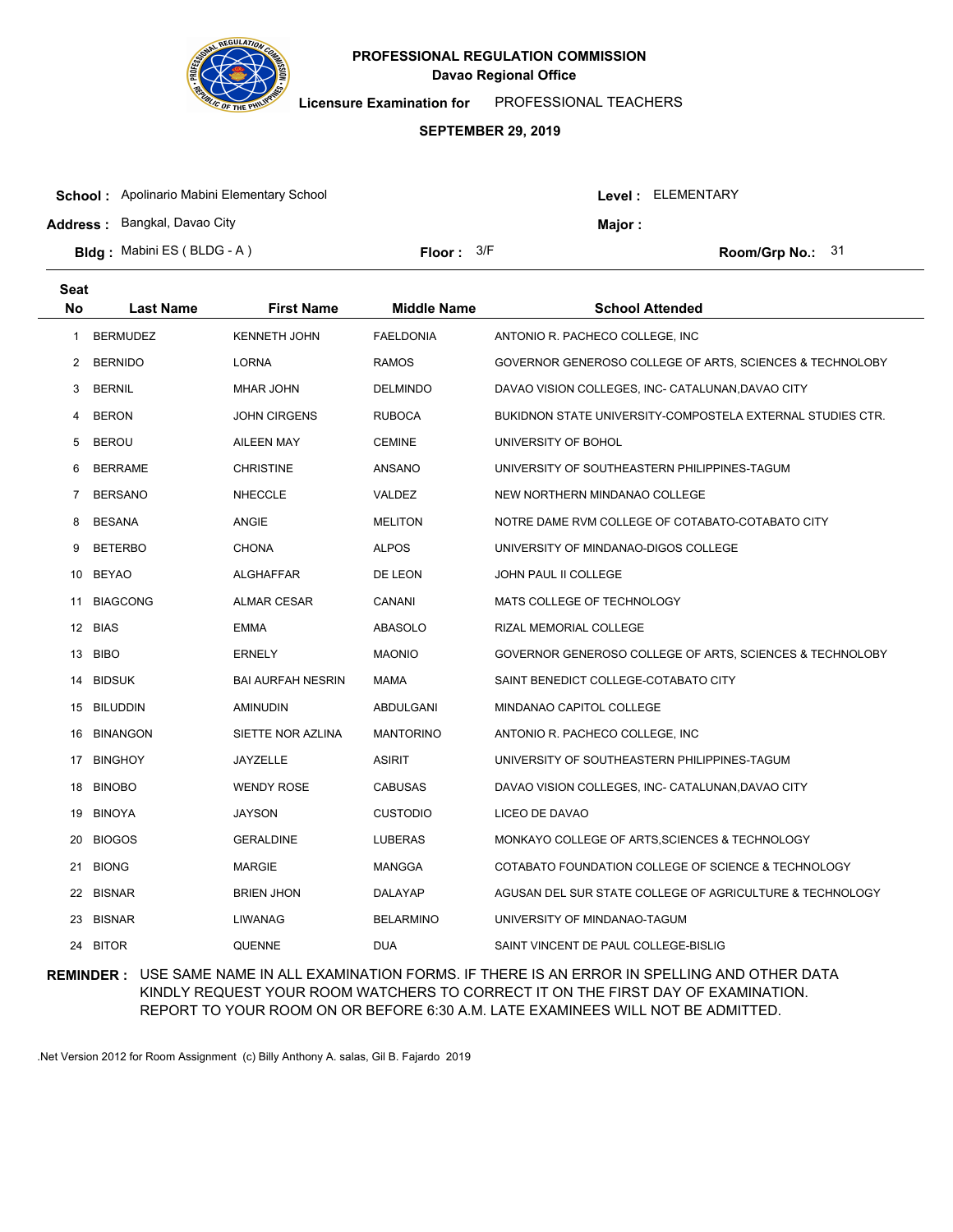

**Licensure Examination for**  PROFESSIONAL TEACHERS

#### **SEPTEMBER 29, 2019**

| <b>School:</b> Apolinario Mabini Elementary School |              |         | Level : ELEMENTARY |                    |  |
|----------------------------------------------------|--------------|---------|--------------------|--------------------|--|
| <b>Address: Bangkal, Davao City</b>                |              | Major : |                    |                    |  |
| <b>Bldg:</b> Mabini ES (BLDG - A)                  | Floor: $3/F$ |         |                    | Room/Grp No.: $32$ |  |

| <b>Seat</b>    |                  |                      |                    |                                                           |
|----------------|------------------|----------------------|--------------------|-----------------------------------------------------------|
| <b>No</b>      | <b>Last Name</b> | <b>First Name</b>    | <b>Middle Name</b> | <b>School Attended</b>                                    |
| 1              | <b>BITUCALAN</b> | <b>SHAIRA</b>        | <b>BAGUILAN</b>    | NOTRE DAME OF TACURONG COLLEGE                            |
| $\overline{2}$ | <b>BLANDO</b>    | <b>NELLYN GRACE</b>  | <b>ADRALES</b>     | DAVAO CENTRAL COLLEGE                                     |
| 3              | <b>BLAO</b>      | <b>NORLYN</b>        | <b>MUSA</b>        | MINDANAO STATE UNIVERSITY-MAGUINDANAO                     |
| 4              | <b>BLAS</b>      | CARMELA              | <b>ENRIQUEZ</b>    | ST. MARY'S COLLEGE OF BAGANGA-BAGANGA, DAVAO ORIENTAL     |
| 5              | <b>BOBONAN</b>   | <b>RUBEN</b>         | <b>IN-INOWON</b>   | UNIVERSITY OF MINDANAO-DAVAO CITY                         |
| 6              | <b>BODANIO</b>   | <b>BLESSED HONIE</b> | <b>JANOVAS</b>     | SAINT FRANCIS XAVIER COLLEGE                              |
| 7              | <b>BODI</b>      | <b>ALTANIE</b>       | <b>SUBANON</b>     | PARANG FOUNDATION COLLEGE                                 |
| 8              | <b>BOGCAL</b>    | <b>EMIERITA</b>      | <b>ASIL</b>        | KAPALONG COLLEGE OF AGRICULTURE, SCIENCES & TECHNOLOGY    |
| 9              | <b>BOISER</b>    | <b>DIANA</b>         | <b>ALIÑABON</b>    | DAVAO VISION COLLEGES, INC- CATALUNAN, DAVAO CITY         |
| 10             | <b>BOLAMBOT</b>  | <b>ROGELYN</b>       | <b>CONCON</b>      | DAVAO WINCHESTER COLLEGES                                 |
| 11             | <b>BOLANDO</b>   | ROSIE JEAN           | CAMBA              | KAPALONG COLLEGE OF AGRICULTURE, SCIENCES & TECHNOLOGY    |
|                | 12 BOLAÑO        | <b>MARLYN</b>        | <b>ESTEVA</b>      | KAPALONG COLLEGE OF AGRICULTURE, SCIENCES & TECHNOLOGY    |
|                | 13 BOLAÑO        | SHIELA JOY           | <b>GAMBA</b>       | BUKIDNON STATE UNIVERSITY-(FOR BUKIDNON STATE COLL)- MAIN |
| 14             | <b>BOLATETE</b>  | <b>JULIET</b>        | <b>ILAYGAN</b>     | PANGASINAN STATE UNIVERSITY-ASINGAN                       |
|                | 15 BOLIVAR       | <b>JOHN LLOYD</b>    | <b>MONTAOS</b>     | UNIVERSITY OF SOUTHEASTERN PHILIPPINES-TAGUM              |
| 16             | <b>BONALOS</b>   | <b>NOREEN</b>        | <b>YTING</b>       | DAVAO ORIENTAL STATE COLLEGE OF SCIENCE & TECHNOLOGY      |
| 17             | <b>BONDAON</b>   | LIEZEL JEAN          |                    | UNIVERSITY OF SOUTHEASTERN PHILIPPINES-TAGUM              |
| 18             | <b>BONGALON</b>  | <b>RHEA MAE</b>      | <b>TIROL</b>       | QUEZON INSTITUTE OF TECHNOLOGY                            |
| 19             | <b>BONGANAY</b>  | JUNIL                | <b>IBAG</b>        | JOSEFINA H. CERILLES STATE COLLEGE-MAIN-MATI(JHCPC)       |
| 20             | <b>BONGAT</b>    | RIFANIZA             | <b>PORGATORIO</b>  | BUKIDNON STATE UNIVERSITY-(FOR BUKIDNON STATE COLL)- MAIN |
| 21             | <b>BONGCAS</b>   | <b>JOHNREY</b>       | <b>ANDRES</b>      | DAVAO ORIENTAL STATE COLLEGE OF SCIENCE & TECHNOLOGY      |
| 22             | <b>BONGOLO</b>   | <b>NIEL RIAN</b>     | <b>DANGO</b>       | UNIVERSITY OF SOUTHEASTERN PHILIPPINES-DAVAO CITY         |
| 23             | <b>BONILLA</b>   | LIEZL                | <b>TUMPAG</b>      | HOLY CROSS OF BANSALAN JUNIOR COLLEGE                     |
|                | 24 BONILLA       | <b>MARIAN BABE</b>   | <b>LUMOCSO</b>     | CENTRAL MINDANAO UNIVERSITY                               |

## **REMINDER :** USE SAME NAME IN ALL EXAMINATION FORMS. IF THERE IS AN ERROR IN SPELLING AND OTHER DATA KINDLY REQUEST YOUR ROOM WATCHERS TO CORRECT IT ON THE FIRST DAY OF EXAMINATION. REPORT TO YOUR ROOM ON OR BEFORE 6:30 A.M. LATE EXAMINEES WILL NOT BE ADMITTED.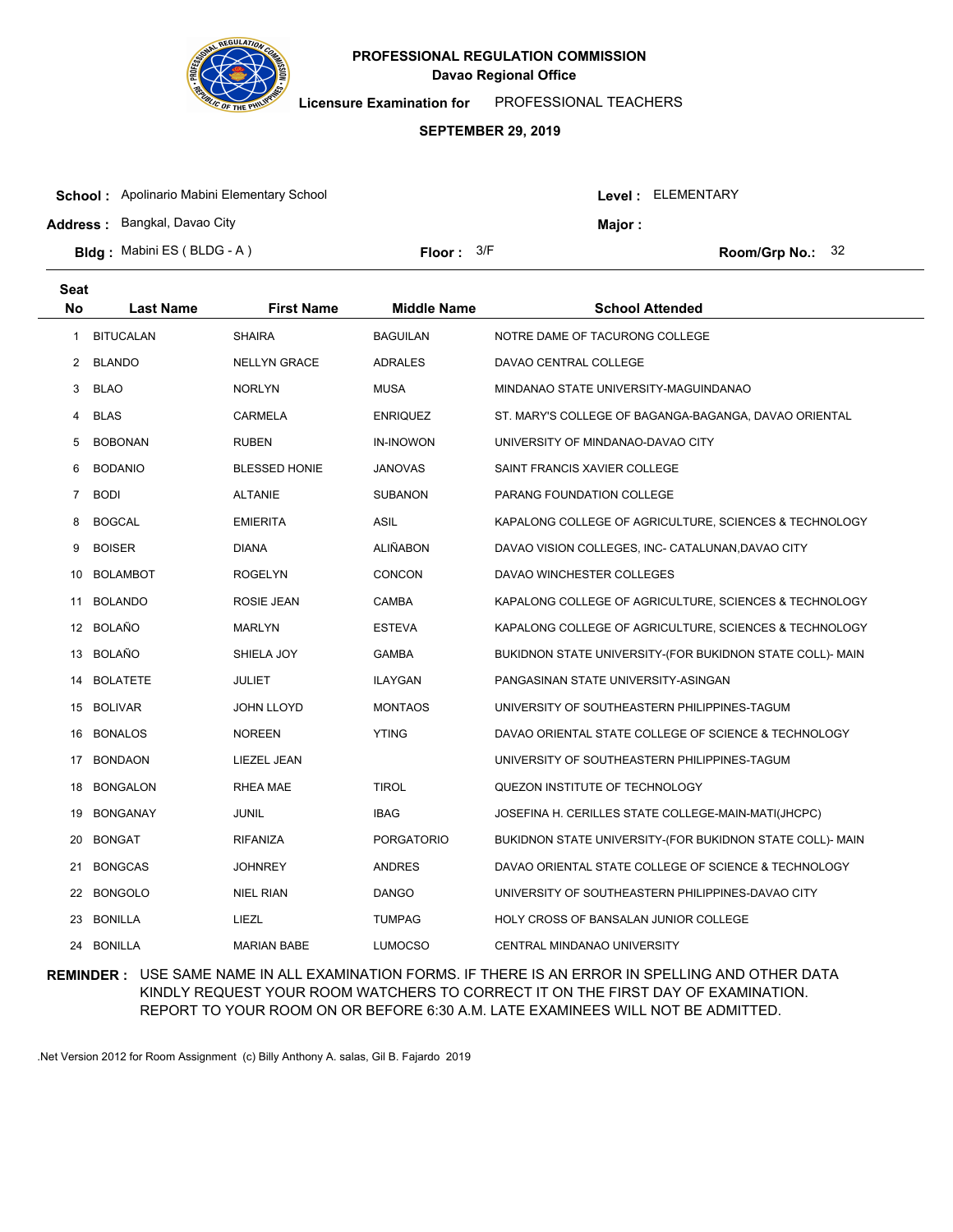

**Licensure Examination for**  PROFESSIONAL TEACHERS

#### **SEPTEMBER 29, 2019**

| <b>School:</b> Apolinario Mabini Elementary School |                     |         | Level: ELEMENTARY |                         |  |
|----------------------------------------------------|---------------------|---------|-------------------|-------------------------|--|
| <b>Address: Bangkal, Davao City</b>                |                     | Major : |                   |                         |  |
| <b>Bldg:</b> Mabini ES (BLDG - A)                  | <b>Floor:</b> $3/F$ |         |                   | <b>Room/Grp No.: 33</b> |  |

| Seat           |                   |                        |                    |                                                            |
|----------------|-------------------|------------------------|--------------------|------------------------------------------------------------|
| No             | <b>Last Name</b>  | <b>First Name</b>      | <b>Middle Name</b> | <b>School Attended</b>                                     |
| 1              | <b>BONITO</b>     | <b>MARY ANN</b>        | <b>KARIM</b>       | NOTRE DAME RVM COLLEGE OF COTABATO-COTABATO CITY           |
| $\overline{2}$ | <b>BONKALIS</b>   | <b>PSYCHEPIN</b>       | <b>ALQUISA</b>     | BUKIDNON STATE UNIVERSITY-MONTEVISTA EXTERNAL STUDIES CTR. |
| 3              | <b>BONSADAN</b>   | <b>ANNA MARIE</b>      | LATIBAN            | UNIVERSITY OF MINDANAO-DAVAO CITY                          |
| 4              | <b>BONSADAN</b>   | <b>CHRISTIAN</b>       | SANO               | ANDRES SORIANO COLLEGE                                     |
| 5              | <b>BONTILAO</b>   | <b>MARJURI</b>         | <b>JIMENEZ</b>     | DON JOSE ECLEO MEMORIAL EDUCATIONAL FOUNDATION             |
| 6              | <b>BORBON</b>     | <b>JHONREY</b>         | <b>GARCIA</b>      | COMPOSTELA VALLEY STATE COLLEGE - MONTEVISTA BRANCH        |
| 7              | <b>BOREROS</b>    | ANELYN                 | <b>NOBLEZA</b>     | ANTONIO R. PACHECO COLLEGE, INC.                           |
| 8              | <b>BORLAZA</b>    | ARMELYN                | <b>ALBOFERA</b>    | ASIA SCHOOL OF ARTS & SCIENCES                             |
| 9              | <b>BOTOY</b>      | <b>VANESSA</b>         | <b>SUMALINOG</b>   | RIZAL MEMORIAL COLLEGE                                     |
| 10             | <b>BOYBANTING</b> | <b>JHULIA CLARETTE</b> | <b>TRINIDAD</b>    | DAVAO ORIENTAL STATE COLLEGE OF SCIENCE & TECHNOLOGY       |
| 11             | <b>BRACAMONTE</b> | <b>LESLIE</b>          | <b>BANSUAN</b>     | SULTAN KUDARAT STATE UNIVERSITY-TACURONG                   |
|                | 12 BRACE          | RHAYCES KYLE           | <b>PANGINAHOG</b>  | SAINT MARY'S COLLEGE-TAGUM                                 |
|                | 13 BRAHIM         | <b>JERLY</b>           | <b>LUMNA</b>       | COLAND SYSTEMS TECHNOLOGY - COTABATO CITY                  |
| 14             | <b>BRAHIM</b>     | <b>ROWENA</b>          | <b>ESMAEL</b>      | SULTAN KUDARAT ISLAMIC ACADEMY                             |
|                | 15 BRANDINO       | <b>JOVELIZA</b>        | <b>LINO</b>        | BUKIDNON STATE UNIVERSITY-NEW BATAAN EXTERNAL STUDIES CTR. |
| 16             | <b>BRANZUELA</b>  | <b>MIZPHEN</b>         | <b>PEROCHO</b>     | UNIVERSITY OF MINDANAO-DAVAO CITY                          |
| 17             | <b>BRASILEÑO</b>  | <b>VENIE</b>           | <b>ARINGOY</b>     | KAPALONG COLLEGE OF AGRICULTURE, SCIENCES & TECHNOLOGY     |
| 18             | <b>BREJENTE</b>   | <b>MA.REGINE</b>       | <b>NERI</b>        | SAINT FRANCIS XAVIER COLLEGE                               |
| 19             | <b>BRIGOLE</b>    | <b>JELYN</b>           | <b>SENOY</b>       | MONKAYO COLLEGE OF ARTS, SCIENCES & TECHNOLOGY             |
| 20             | <b>BRILLANTES</b> | <b>RONADEL</b>         | <b>FANCOBILA</b>   | AGUSAN DEL SUR STATE COLLEGE OF AGRICULTURE & TECHNOLOGY   |
| 21             | <b>BRIN</b>       | LIEZEL                 | <b>MALUNES</b>     | COMPOSTELA VALLEY STATE COLLEGE - MONTEVISTA BRANCH        |
| 22             | <b>BRIONES</b>    | <b>ROSELIO</b>         | CAÑADILLA          | QUEZON INSTITUTE OF TECHNOLOGY                             |
| 23             | <b>BRUA</b>       | ANGELICA               | <b>POJADAS</b>     | HOLY CROSS COLLEGE OF CALINAN                              |
|                | 24 BUALAT         | <b>JOCELYN</b>         | <b>TABLA</b>       | PHILIPPINE NORMAL UNIVERSITY- MINDANAO                     |

## **REMINDER :** USE SAME NAME IN ALL EXAMINATION FORMS. IF THERE IS AN ERROR IN SPELLING AND OTHER DATA KINDLY REQUEST YOUR ROOM WATCHERS TO CORRECT IT ON THE FIRST DAY OF EXAMINATION. REPORT TO YOUR ROOM ON OR BEFORE 6:30 A.M. LATE EXAMINEES WILL NOT BE ADMITTED.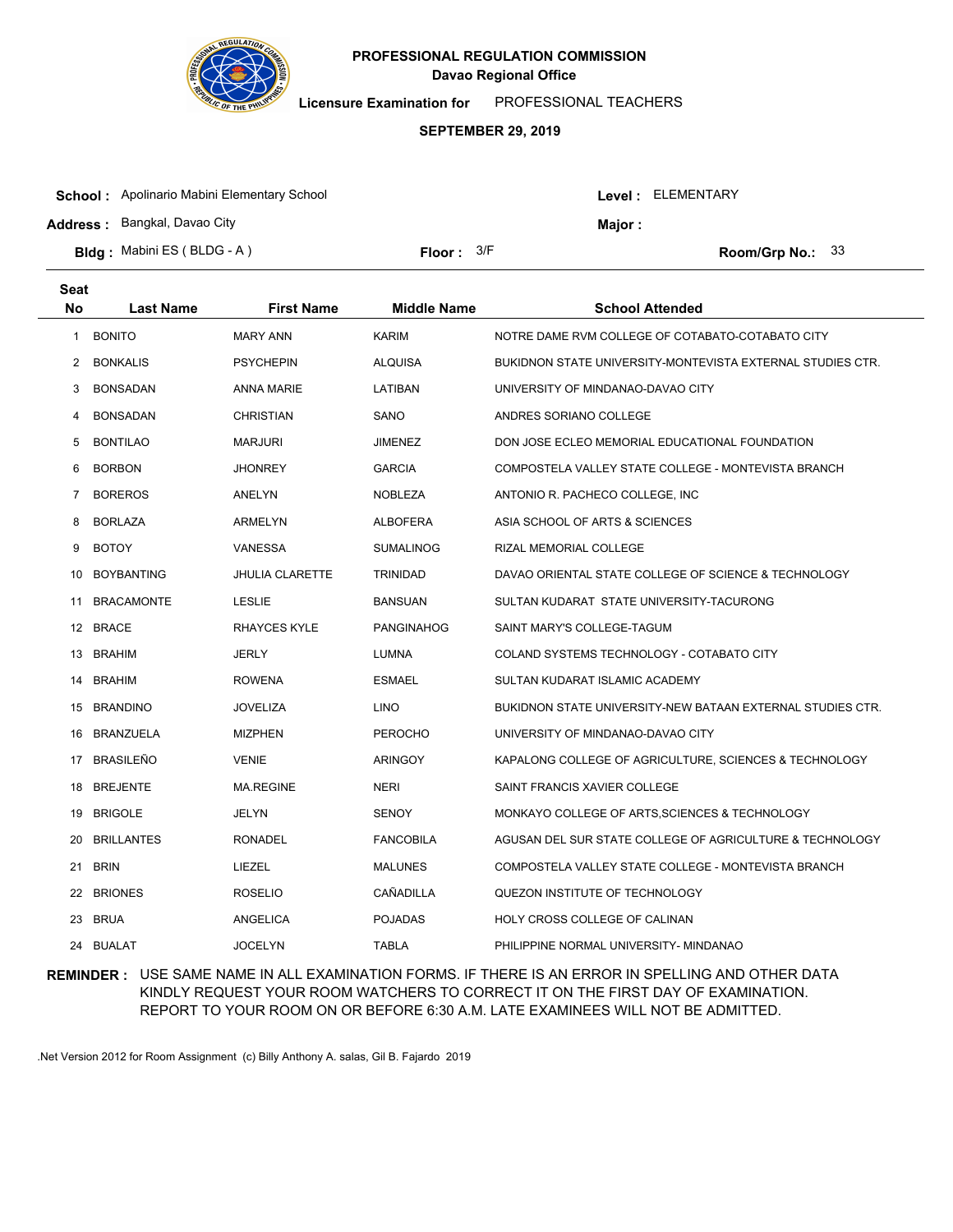

**Licensure Examination for**  PROFESSIONAL TEACHERS

#### **SEPTEMBER 29, 2019**

| <b>School:</b> Apolinario Mabini Elementary School |              |  | Level : ELEMENTARY |                    |  |
|----------------------------------------------------|--------------|--|--------------------|--------------------|--|
| <b>Address: Bangkal, Davao City</b>                |              |  | Maior:             |                    |  |
| <b>Bldg:</b> Mabini ES (BLDG - A)                  | Floor: $3/F$ |  |                    | Room/Grp No.: $34$ |  |

| <b>Seat</b> |                   |                         |                    |                                                            |
|-------------|-------------------|-------------------------|--------------------|------------------------------------------------------------|
| No          | <b>Last Name</b>  | <b>First Name</b>       | <b>Middle Name</b> | <b>School Attended</b>                                     |
| 1           | <b>BUAT</b>       | <b>AMERA</b>            | PULAYAGAN          | <b>PARANG FOUNDATION COLLEGE</b>                           |
| 2           | BUAYA             | RHALNA MAY              | <b>ANCHETA</b>     | UNIVERSITY OF MINDANAO-DIGOS COLLEGE                       |
| 3           | <b>BUCALAS</b>    | CONRADO JR              | LAYAMON            | AGUSAN DEL SUR STATE COLLEGE OF AGRICULTURE & TECHNOLOGY   |
| 4           | <b>BUCIO</b>      | <b>FLORIANNE JOY</b>    | ELAN               | DAVAO ORIENTAL STATE COLLEGE OF SCIENCE & TECHNOLOGY       |
| 5           | <b>BUCIO</b>      | <b>MIRACAR JANE</b>     | <b>OCONG</b>       | UNIVERSITY OF SOUTHEASTERN PHILIPPINES-DAVAO CITY          |
| 6           | <b>BUCSIT</b>     | <b>KRISTINE JOY</b>     | JUMAWAN            | NOTRE DAME RVM COLLEGE OF COTABATO-COTABATO CITY           |
| 7           | <b>BUDIONGAN</b>  | JUCEL                   | PALBAN             | KAPALONG COLLEGE OF AGRICULTURE, SCIENCES & TECHNOLOGY     |
| 8           | <b>BUENAFE</b>    | <b>REYNALENE</b>        | <b>SALINAS</b>     | SOUTHERN CHRISTIAN COLLEGE                                 |
| 9           | <b>BUENAFLOR</b>  | ABEGAIL                 | <b>CABAYA</b>      | UNIVERSITY OF SOUTHERN MINDANAO-KABACAN                    |
| 10          | <b>BUENAFLOR</b>  | <b>ARACELIE</b>         | ABRIGANA           | SAINT MARY'S COLLEGE-TAGUM                                 |
| 11          | <b>BUENAVIDES</b> | <b>JOVAN</b>            | SALAMAT            | COLAND SYSTEMS TECHNOLOGY - COTABATO CITY                  |
|             | 12 BUGAIS         | <b>MIKE QUI</b>         | <b>GONZALES</b>    | MONKAYO COLLEGE OF ARTS, SCIENCES & TECHNOLOGY             |
|             | 13 BUGHAO         | <b>JENNYBEE</b>         | <b>TERRE</b>       | UNIVERSITY OF MINDANAO-PANABO                              |
|             | 14 BUISAN         | <b>JAMES</b>            | LUBALANG           | SPA COLLEGE, INC.                                          |
|             | 15 BUKUA          | <b>BAINON</b>           | <b>ENTING</b>      | SULTAN KUDARAT ISLAMIC ACADEMY                             |
| 16          | <b>BULADO</b>     | LOURGY                  | SAMBAN             | BUKIDNON STATE UNIVERSITY-MONTEVISTA EXTERNAL STUDIES CTR. |
|             | 17 BULAN          | <b>GENESIS</b>          | <b>BARRIENTOS</b>  | AGUSAN DEL SUR STATE COLLEGE OF AGRICULTURE & TECHNOLOGY   |
| 18          | <b>BULASO</b>     | <b>LEIZEL</b>           | <b>GALLEGO</b>     | GOVERNOR GENEROSO COLLEGE OF ARTS, SCIENCES & TECHNOLOBY   |
| 19          | BULAT-AG          | JEANMER                 | GAÑA               | MONKAYO COLLEGE OF ARTS, SCIENCES & TECHNOLOGY             |
| 20          | <b>BULOD</b>      | <b>MAELYNE GLAIRE</b>   | <b>ACERO</b>       | UNIVERSITY OF SOUTHEASTERN PHILIPPINES-DAVAO CITY          |
| 21          | <b>BULOTANO</b>   | JAY MARK                | <b>REPONTE</b>     | UNIVERSITY OF SOUTHEASTERN PHILIPPINES-TAGUM               |
|             | 22 BULYOK         | <b>LEA CARLA</b>        | <b>NAVALES</b>     | DAVAO ORIENTAL STATE COLLEGE OF SCIENCE & TECHNOLOGY       |
|             | 23 BUMAYA         | <b>LORIE</b>            | <b>POLIQUIT</b>    | BUKIDNON STATE UNIVERSITY-(FOR BUKIDNON STATE COLL)- MAIN  |
|             | 24 BUNIEL         | <b>BIENDY LOU APRIL</b> | <b>MONDEJAR</b>    | SAINT FRANCIS XAVIER COLLEGE                               |

## **REMINDER :** USE SAME NAME IN ALL EXAMINATION FORMS. IF THERE IS AN ERROR IN SPELLING AND OTHER DATA KINDLY REQUEST YOUR ROOM WATCHERS TO CORRECT IT ON THE FIRST DAY OF EXAMINATION. REPORT TO YOUR ROOM ON OR BEFORE 6:30 A.M. LATE EXAMINEES WILL NOT BE ADMITTED.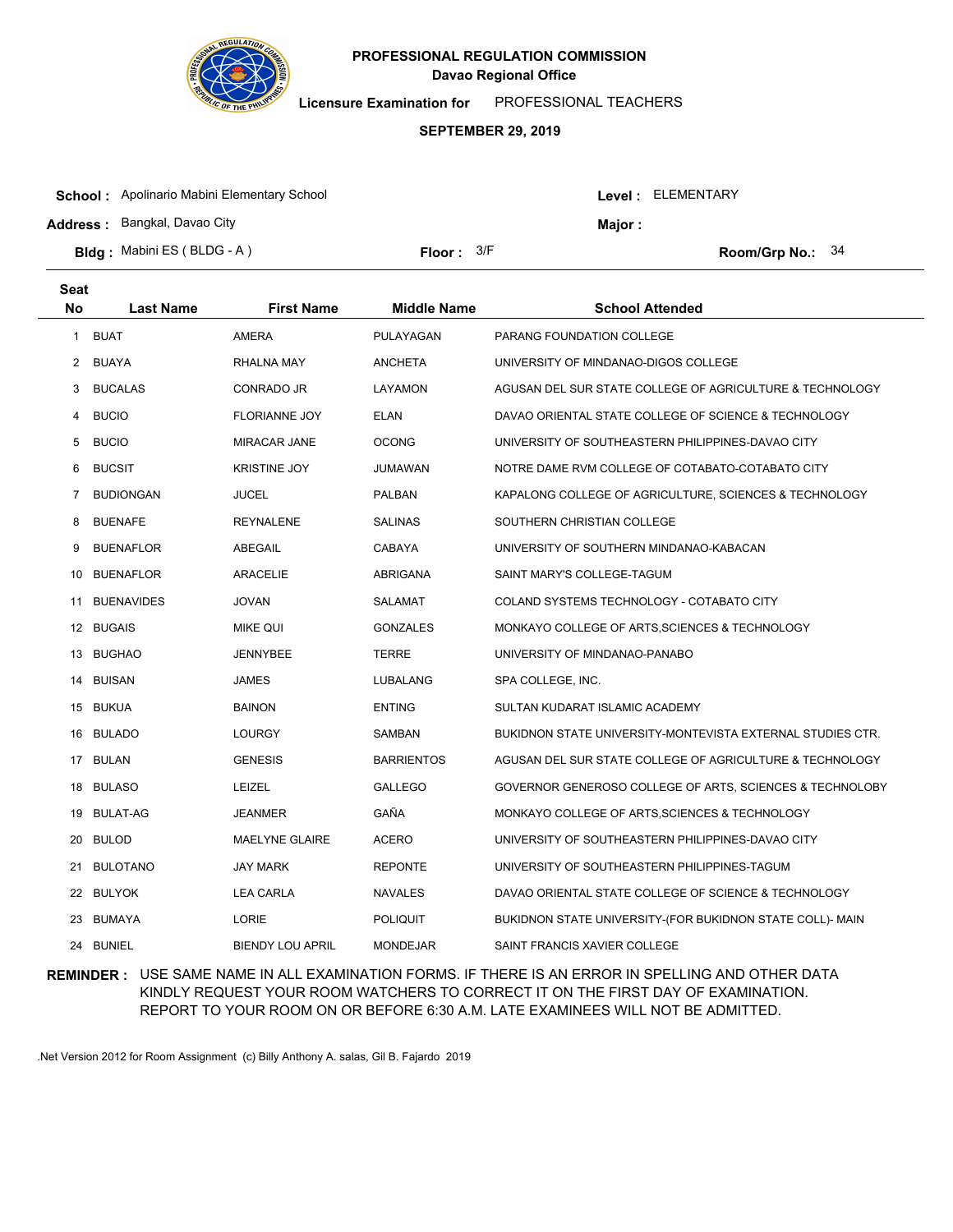

**Licensure Examination for**  PROFESSIONAL TEACHERS

#### **SEPTEMBER 29, 2019**

| <b>School:</b> Apolinario Mabini Elementary School                       |              |  | Level : ELEMENTARY |                    |  |
|--------------------------------------------------------------------------|--------------|--|--------------------|--------------------|--|
| <b>Address: Bangkal, Davao City</b><br><b>Bldg:</b> Mabini ES (BLDG - A) | Floor: $3/F$ |  | Major:             | Room/Grp No.: $35$ |  |
|                                                                          |              |  |                    |                    |  |

| <b>Seat</b> |                   |                             |                    |                                                            |
|-------------|-------------------|-----------------------------|--------------------|------------------------------------------------------------|
| <b>No</b>   | <b>Last Name</b>  | <b>First Name</b>           | <b>Middle Name</b> | <b>School Attended</b>                                     |
| 1           | <b>BUNIEL</b>     | <b>LOIDE VEN</b>            | <b>EVANGELIO</b>   | SURIGAO DEL SUR STATE UNIVERSITY-TAGBINA CAMPUS            |
| 2           | <b>BUNSALAGAN</b> | <b>SAHARA</b>               | <b>SALASAL</b>     | CENTRAL MINDANAO ACADEMY OF ARTS FOUNDATION                |
| 3           | <b>BURDAS</b>     | <b>JHOICE</b>               | <b>SUJETADO</b>    | UNIVERSITY OF MINDANAO-TAGUM                               |
| 4           | <b>BURUDAN</b>    | <b>SAHARA</b>               | SARIRAGUIA         | DE LA VIDA COLLEGE                                         |
| 5           | <b>BUSTAMANTE</b> | <b>ALONA</b>                | <b>OTERO</b>       | UNIVERSITY OF MINDANAO-PENAPLATA                           |
| 6           | <b>BUSTAMANTE</b> | <b>BEATRIZ</b>              | <b>PAGADO</b>      | ANDRES SORIANO COLLEGE                                     |
| 7           | <b>BUSTAMANTE</b> | <b>NORIE</b>                | <b>ENRIQUEZ</b>    | UNIVERSITY OF MINDANAO-PENAPLATA                           |
| 8           | <b>BUSTOS</b>     | <b>CLAIRE</b>               | <b>MERCADER</b>    | CENTRAL MINDANAO UNIVERSITY                                |
| 9           | <b>BUT</b>        | ANGIELYN                    | NAVAJA             | UNIVERSITY OF SOUTHERN MINDANAO-KABACAN                    |
|             | 10 BUTAC          | <b>RUTH</b>                 | <b>DIASMEN</b>     | SURIGAO DEL SUR STATE UNIVERSITY-TAGBINA CAMPUS            |
|             | 11 BUTAL          | <b>JHONNA MAE</b>           | <b>JOROMO</b>      | DON CARLOS POLYTECHNIC COLLEGE                             |
|             | 12 BUTRON         | <b>DAISY</b>                | OMAS-AS            | BUKIDNON STATE UNIVERSITY-(FOR BUKIDNON STATE COLL)- MAIN  |
|             | 13 BUZON          | PROCESO JR                  | <b>GALLEGO</b>     | BUKIDNON STATE UNIVERSITY-COMPOSTELA EXTERNAL STUDIES CTR. |
|             | 14 CAASI          | <b>CYNTHIA</b>              | <b>PANTALITA</b>   | SAINT MARY'S COLLEGE-TAGUM                                 |
| 15          | CABACOY           | <b>JENNY</b>                | <b>GARCIA</b>      | UNIVERSITY OF SOUTHEASTERN PHILIPPINES-DAVAO CITY          |
| 16          | CABACTULAN        | <b>CHARRY</b>               | <b>SIBAY</b>       | UNIVERSITY OF MINDANAO-PANABO                              |
| 17          | CABADONGA         | MARIA CLARENE ALEXANILARIDE |                    | ST. MARY'S COLLEGE OF BAGANGA-BAGANGA, DAVAO ORIENTAL      |
| 18          | CABALISA          | MARY AR                     | <b>RAMOS</b>       | UNIVERSITY OF MINDANAO-DIGOS COLLEGE                       |
| 19          | <b>CABALIT</b>    | <b>JAVIERA MAE</b>          | <b>AYUBAN</b>      | SURIGAO DEL SUR STATE UNIVERSITY- MAIN CAMPUS              |
| 20          | CABALLA           | <b>SOPHIA</b>               | <b>BALTAZAR</b>    | HOLY CHILD SCHOOL OF DAVAO                                 |
| 21          | CABALLERO         | LOVELY MAE                  | <b>BRILLANTES</b>  | MATS COLLEGE OF TECHNOLOGY                                 |
|             | 22 CABALLERO      | <b>MYRA</b>                 | SALAZAR            | UNIVERSITY OF SOUTHEASTERN PHILIPPINES-TAGUM               |
|             | 23 CABALUNA       | <b>SHARON</b>               | <b>SUMATRA</b>     | DAVAO VISION COLLEGES, INC- CATALUNAN, DAVAO CITY          |
|             | 24 CABAÑA         | <b>CLAUDINE</b>             | <b>AUDIENCIA</b>   | UNIVERSITY OF SOUTHEASTERN PHILIPPINES-TAGUM               |
|             |                   |                             |                    |                                                            |

## **REMINDER :** USE SAME NAME IN ALL EXAMINATION FORMS. IF THERE IS AN ERROR IN SPELLING AND OTHER DATA KINDLY REQUEST YOUR ROOM WATCHERS TO CORRECT IT ON THE FIRST DAY OF EXAMINATION. REPORT TO YOUR ROOM ON OR BEFORE 6:30 A.M. LATE EXAMINEES WILL NOT BE ADMITTED.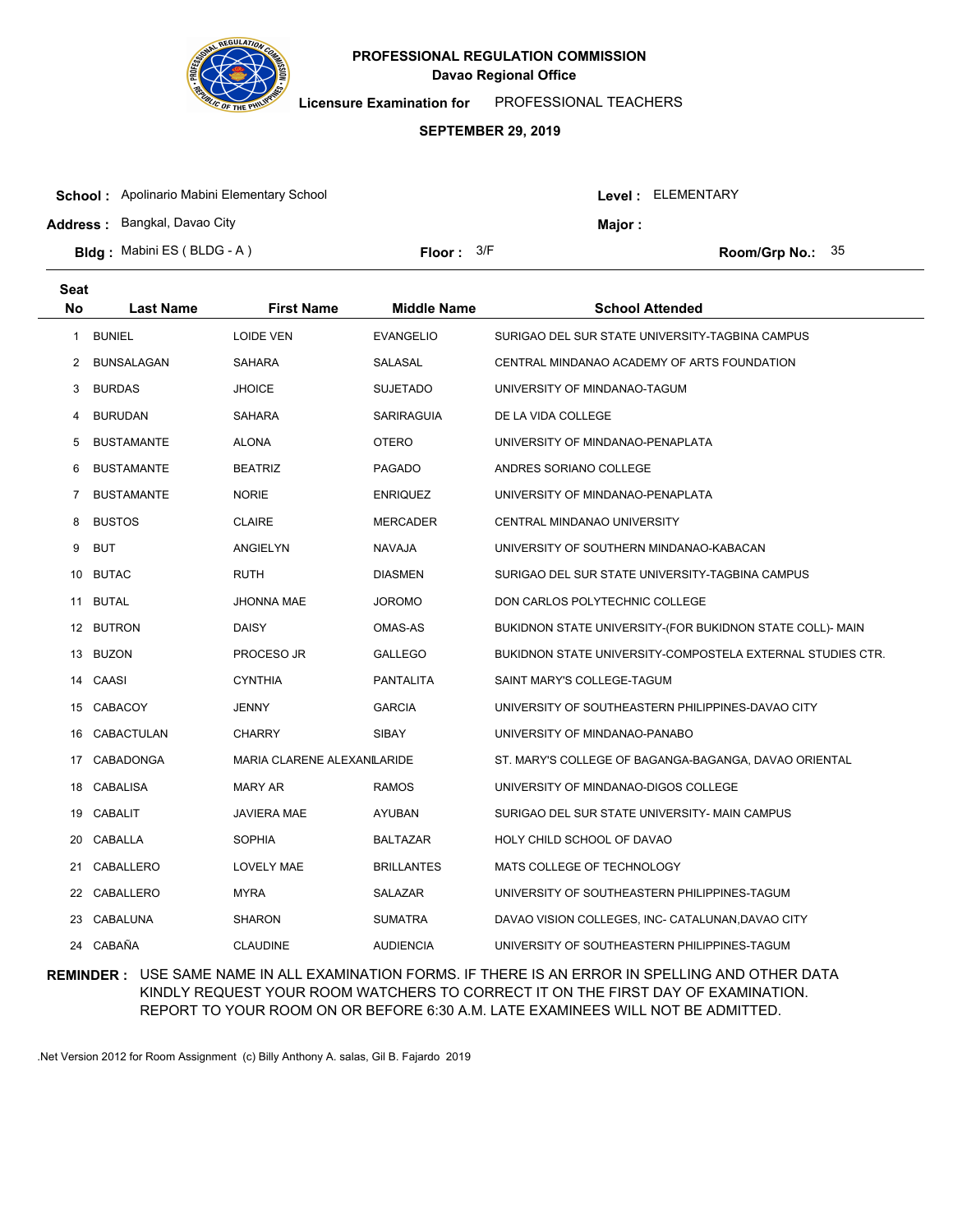

**Licensure Examination for**  PROFESSIONAL TEACHERS

#### **SEPTEMBER 29, 2019**

| <b>School:</b> Apolinario Mabini Elementary School |                     |         | Level : ELEMENTARY                   |  |
|----------------------------------------------------|---------------------|---------|--------------------------------------|--|
| <b>Address: Bangkal, Davao City</b>                |                     | Major : |                                      |  |
| <b>Bldg:</b> Mabini ES (BLDG - A)                  | <b>Floor:</b> $3/F$ |         | <b>Room/Grp No.: <math>36</math></b> |  |

| Seat         |                   |                         |                    |                                                     |
|--------------|-------------------|-------------------------|--------------------|-----------------------------------------------------|
| No           | <b>Last Name</b>  | <b>First Name</b>       | <b>Middle Name</b> | <b>School Attended</b>                              |
| $\mathbf{1}$ | CABAÑA            | <b>IMEE</b>             | TANUDTANUD         | NOTRE DAME OF KIDAPAWAN COLLEGE                     |
| $\mathbf{2}$ | CABAÑAS           | <b>XYRIEL</b>           |                    | UNIVERSITY OF SOUTHEASTERN PHILIPPINES-TAGUM        |
| 3            | CABANDA           | <b>JESSA</b>            | LARINO             | ASSUMPTION COLLEGE OF DAVAO                         |
| 4            | CABAÑELEZ         | <b>TWEETY MARIE</b>     | <b>GARCIA</b>      | HOLY CROSS OF DAVAO COLLEGE                         |
| 5            | CABANGBANG        | LEA                     | <b>JOSOL</b>       | QUEZON INSTITUTE OF TECHNOLOGY                      |
| 6            | CABANGCA          | <b>JESHA</b>            | <b>MONDAY</b>      | UNIVERSITY OF CEBU                                  |
| 7            | <b>CABANOS</b>    | <b>REAL MAY</b>         |                    | UNIVERSITY OF SOUTHEASTERN PHILIPPINES-TAGUM        |
| 8            | <b>CABANTING</b>  | CHELA MAE               | <b>BASTISMO</b>    | DAVAO CENTRAL COLLEGE                               |
| 9            | <b>CABANTING</b>  | <b>JENNIFER</b>         | <b>BASTISMO</b>    | SOUTHERN CHRISTIAN COLLEGE                          |
| 10           | CABAONG           | ARA                     | TANDUYAN           | COMPOSTELA VALLEY STATE COLLEGE - NEW BATAAN BRANCH |
| 11           | CABARDE           | <b>GLECIANNE CLAIRE</b> | <b>CADION</b>      | NOTRE DAME OF SIENA COLLEGE                         |
|              | 12 CABASAG        | MA. REGINE              |                    | MONKAYO COLLEGE OF ARTS, SCIENCES & TECHNOLOGY      |
|              | 13 CABATLAO       | <b>JUDY ANN</b>         | <b>ALIMBON</b>     | MATS COLLEGE OF TECHNOLOGY                          |
| 14           | CABATU-AN         | CARLOS JR               | <b>DETECIO</b>     | LEGACY COLLEGE OF COMPOSTELA                        |
|              | 15 CABAYA         | HELEN                   | <b>POLISTICO</b>   | UNIVERSITY OF MINDANAO-DAVAO CITY                   |
|              | 16 CABAYA         | <b>IVY JANE</b>         | CAMRAL             | SOUTHERN CHRISTIAN COLLEGE                          |
|              | 17 CABAYA         | JENNY                   | <b>CADIAO</b>      | JOHN PAUL II COLLEGE                                |
|              | 18 CABAYAO        | <b>CRISTINE</b>         | <b>APIAG</b>       | COR JESU COLLEGE (HOLY CROSS OF DIGOS)              |
|              | 19 CABEL          | CELIA                   | <b>TIRARIRAY</b>   | SAN PEDRO COLLEGE-DAVAO CITY                        |
| 20           | CABELES           | <b>DYNAVIVE</b>         | CANOY              | NORTH DAVAO COLLEGES-PANABO                         |
| 21           | CABILLAN          | <b>ROBERT</b>           | MANJAO             | DE LA VIDA COLLEGE                                  |
| 22           | CABILOGAN         | MARY JOY                | <b>ONGCOY</b>      | UNIVERSITY OF SOUTHEASTERN PHILIPPINES-DAVAO CITY   |
| 23           | <b>CABONILAS</b>  | <b>MIRASOL</b>          | SALANGSANG         | MONKAYO COLLEGE OF ARTS, SCIENCES & TECHNOLOGY      |
| 24           | <b>CABORUBIAS</b> | <b>JELAINE</b>          | <b>ANICO</b>       | UNIVERSITY OF MINDANAO-TAGUM                        |

### **REMINDER :** USE SAME NAME IN ALL EXAMINATION FORMS. IF THERE IS AN ERROR IN SPELLING AND OTHER DATA KINDLY REQUEST YOUR ROOM WATCHERS TO CORRECT IT ON THE FIRST DAY OF EXAMINATION. REPORT TO YOUR ROOM ON OR BEFORE 6:30 A.M. LATE EXAMINEES WILL NOT BE ADMITTED.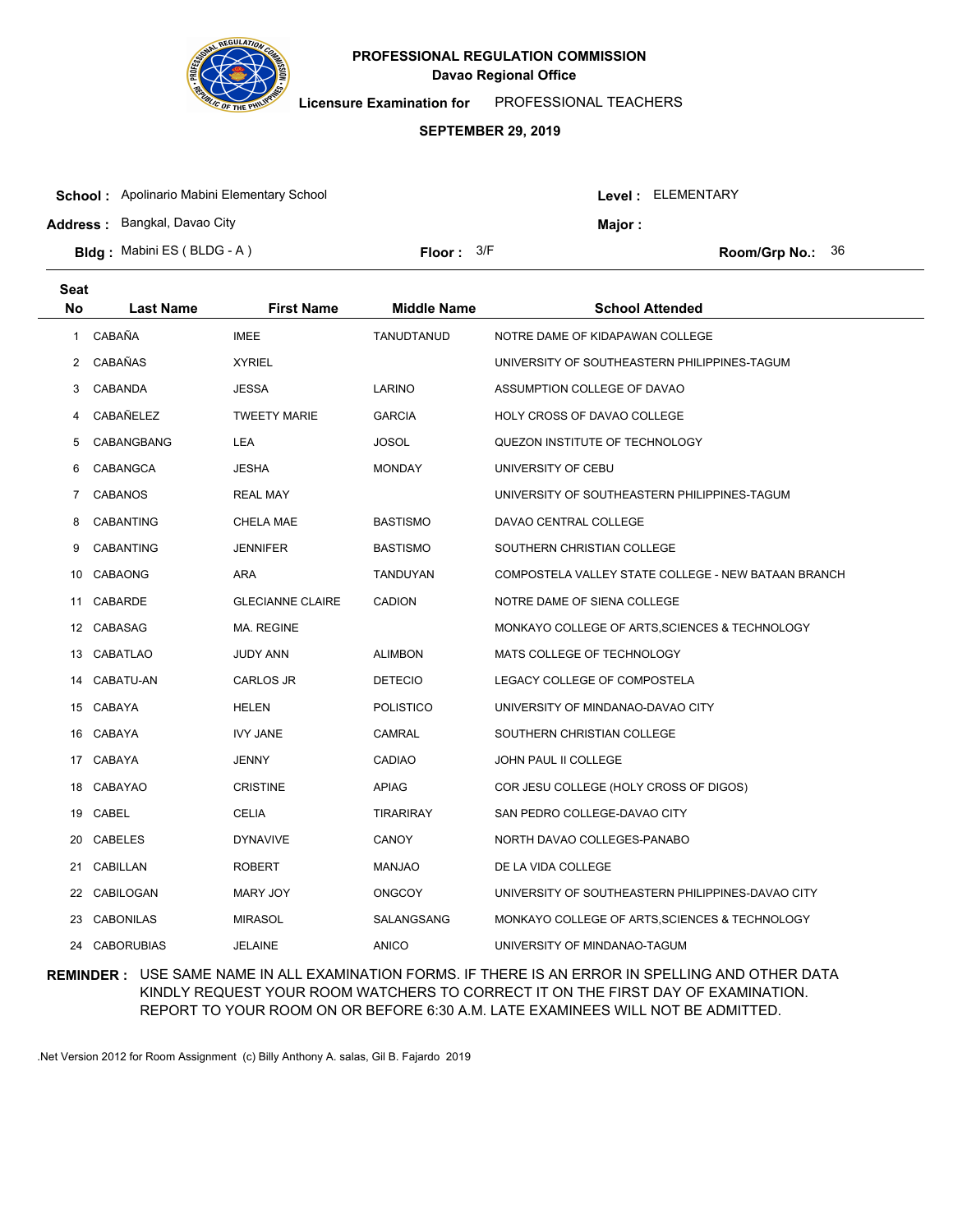

**Seat**

# **Davao Regional Office PROFESSIONAL REGULATION COMMISSION**

**Licensure Examination for**  PROFESSIONAL TEACHERS

### **SEPTEMBER 29, 2019**

| <b>School:</b> Apolinario Mabini Elementary School |            |         | Level : ELEMENTARY |                    |  |
|----------------------------------------------------|------------|---------|--------------------|--------------------|--|
| <b>Address: Bangkal, Davao City</b>                |            | Major : |                    |                    |  |
| <b>Bldg:</b> Mabini ES (BLDG - B)                  | Floor: G/F |         |                    | Room/Grp No.: $37$ |  |

| No             | <b>Last Name</b>   | <b>First Name</b>     | <b>Middle Name</b> | <b>School Attended</b>                                     |
|----------------|--------------------|-----------------------|--------------------|------------------------------------------------------------|
| $\mathbf{1}$   | <b>CABRA</b>       | <b>CYNTHIA</b>        | <b>ECONG</b>       | UNIVERSITY OF SOUTHEASTERN PHILIPPINES-TAGUM               |
| $\mathbf{2}$   | <b>CABRAS</b>      | <b>JEANNE</b>         | <b>CAPILI</b>      | MATI POLYTECHNIC INSTITUTE                                 |
| 3              | <b>CABRERA</b>     | <b>CLYDELYN</b>       | <b>ESTEBAN</b>     | SURIGAO DEL SUR STATE UNIVERSITY- MAIN CAMPUS              |
| 4              | <b>CABRERA</b>     | <b>DANIELA</b>        | <b>MERQUITA</b>    | UNIVERSITY OF SOUTHEASTERN PHILIPPINES-TAGUM               |
| 5              | CABRERA            | <b>GRACEL</b>         | <b>SOPINO</b>      | DAVAO ORIENTAL STATE COLLEGE OF SCIENCE & TECHNOLOGY       |
| 6              | <b>CABRERA</b>     | <b>JANE NIZA</b>      | <b>INOJALES</b>    | BUKIDNON STATE UNIVERSITY-(FOR BUKIDNON STATE COLL)- MAIN  |
| $\overline{7}$ | <b>CABRERA</b>     | <b>KIM REG</b>        | <b>URBODA</b>      | DAVAO ORIENTAL STATE COLLEGE OF SCIENCE & TECHNOLOGY       |
| 8              | <b>CABRERA</b>     | LEAH                  | <b>CORTEZ</b>      | SAINT FRANCIS XAVIER COLLEGE                               |
| 9              | <b>CABRERA</b>     | <b>MARCH MARY MAE</b> | <b>OTAR</b>        | UNIVERSITY OF SOUTHEASTERN PHILIPPINES-TAGUM               |
| 10             | <b>CABRERA</b>     | <b>ROANNE MEI</b>     | <b>MEJARES</b>     | UNIVERSITY OF SOUTHEASTERN PHILIPPINES-DAVAO CITY          |
| 11             | <b>CABRESTANTE</b> | <b>MARYJANE</b>       | LANGOTE            | AGUSAN DEL SUR STATE COLLEGE OF AGRICULTURE & TECHNOLOGY   |
|                | 12 CABUG-OS        | <b>MERCY</b>          | <b>DIMASUHID</b>   | BUKIDNON STATE UNIVERSITY-COMPOSTELA EXTERNAL STUDIES CTR. |
| 13             | CABUG-OS           | <b>REYNIEL</b>        | <b>CALAMBA</b>     | MONKAYO COLLEGE OF ARTS, SCIENCES & TECHNOLOGY             |
| 14             | <b>CABUGA</b>      | <b>CARMELA</b>        | <b>GENOVIA</b>     | UNIVERSITY OF MINDANAO-TAGUM                               |
|                | 15 CACHO           | LOVELLA               | <b>DUMANGAS</b>    | JOHN PAUL II COLLEGE                                       |
|                | 16 CADALZO         | <b>MARY ANN</b>       | <b>NUÑEZ</b>       | DAVAO ORIENTAL STATE COLLEGE OF SCIENCE & TECHNOLOGY       |
| 17             | CADANO             | MARBIEGEM             | <b>GUERRERO</b>    | NOTRE DAME RVM COLLEGE OF COTABATO-COTABATO CITY           |
|                | 18 CADAVERO        | <b>HONEYLYN</b>       | <b>BAHAYA</b>      | UNIVERSITY OF MINDANAO-DAVAO CITY                          |
|                | 19 CADAY           | <b>DINA</b>           | <b>BAYONA</b>      | SULTAN KUDARAT STATE UNIVERSITY-KALAMANSIG                 |
| 20             | CADAY              | JUDY ANN              | <b>ACUPAN</b>      | DON CARLOS POLYTECHNIC COLLEGE                             |
| 21             | <b>CADERAO</b>     | <b>LECILDA</b>        | ABIAR              | CENTRAL MINDANAO UNIVERSITY                                |
|                | 22 CADUNGOG        | <b>NORALYN</b>        | PALCO              | SOUTHERN CHRISTIAN COLLEGE                                 |
|                | 23 CAFE            | <b>ALPHA ROSE</b>     | PALLADA            | UNIVERSITY OF SOUTHEASTERN PHILIPPINES-DAVAO CITY          |
|                | 24 CAGADAS         | <b>APRIL</b>          | <b>EREIBUAGAS</b>  | <b>RIZAL MEMORIAL COLLEGE</b>                              |

## **REMINDER :** USE SAME NAME IN ALL EXAMINATION FORMS. IF THERE IS AN ERROR IN SPELLING AND OTHER DATA KINDLY REQUEST YOUR ROOM WATCHERS TO CORRECT IT ON THE FIRST DAY OF EXAMINATION. REPORT TO YOUR ROOM ON OR BEFORE 6:30 A.M. LATE EXAMINEES WILL NOT BE ADMITTED.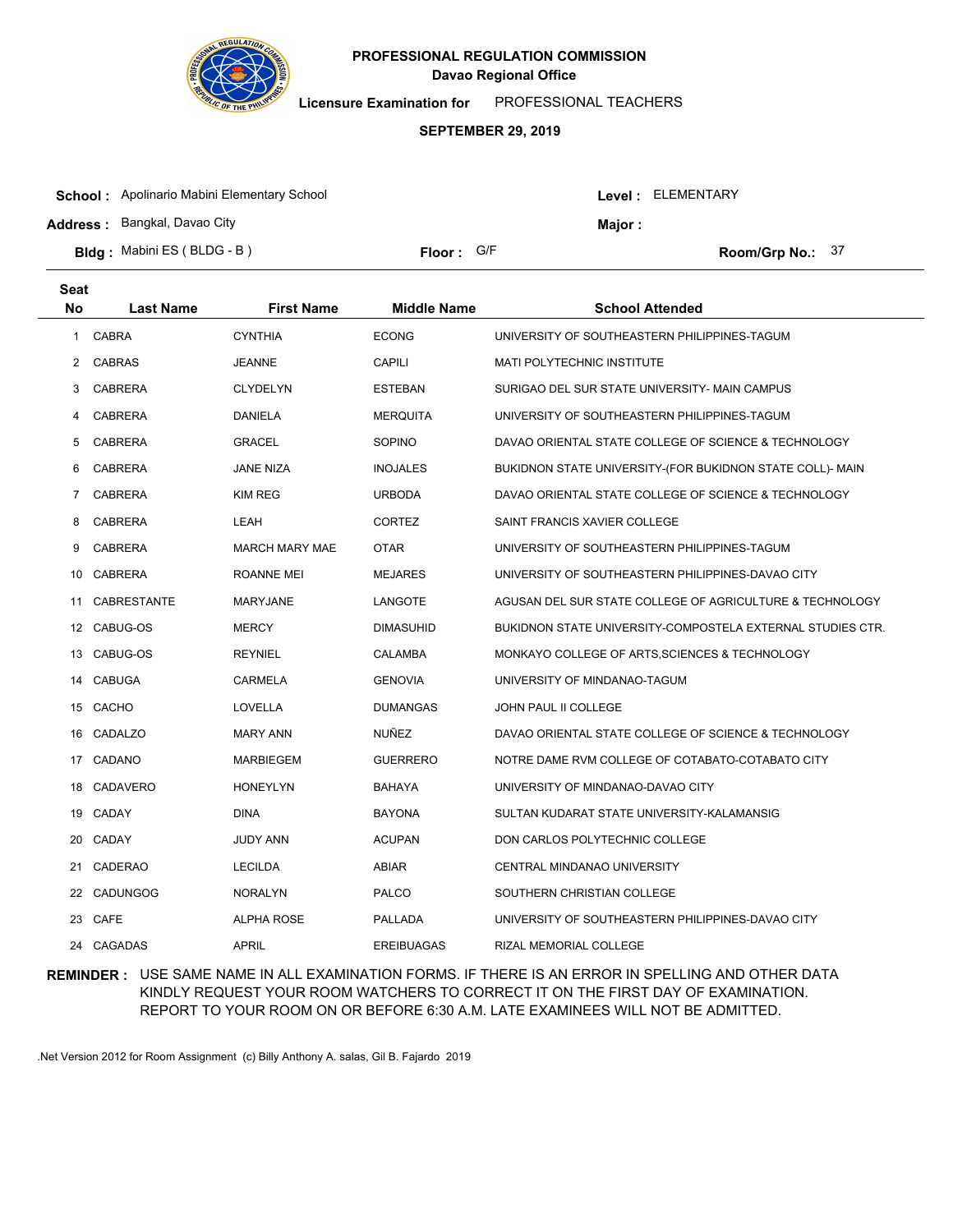

**Licensure Examination for**  PROFESSIONAL TEACHERS

### **SEPTEMBER 29, 2019**

| <b>School:</b> Apolinario Mabini Elementary School |            |                | Level : ELEMENTARY |                           |  |
|----------------------------------------------------|------------|----------------|--------------------|---------------------------|--|
| <b>Address:</b> Bangkal, Davao City                |            | <b>Maior</b> : |                    |                           |  |
| <b>Bldg:</b> Mabini ES (BLDG - B)                  | Floor: G/F |                |                    | <b>Room/Grp No.:</b> $38$ |  |

| <b>Seat</b> |                  |                      |                    |                                                           |
|-------------|------------------|----------------------|--------------------|-----------------------------------------------------------|
| No          | <b>Last Name</b> | <b>First Name</b>    | <b>Middle Name</b> | <b>School Attended</b>                                    |
| 1           | <b>CAGAMPANG</b> | <b>NERIE MAYE</b>    | <b>CAMENCE</b>     | SOUTHERN CHRISTIAN COLLEGE                                |
| 2           | CAGAPE           | <b>JOVIN</b>         | <b>ALMIRANTE</b>   | COTABATO FOUNDATION COLLEGE OF SCIENCE & TECHNOLOGY       |
| 3           | CAGAPE           | SHELAMAE             | <b>ALLOSO</b>      | SOUTHERN CHRISTIAN COLLEGE                                |
| 4           | CAGAPE           | SOPHIA MARY          | <b>GIBALAY</b>     | UNIVERSITY OF SOUTHEASTERN PHILIPPINES-DAVAO CITY         |
| 5           | CAGAS            | <b>CARMELITA</b>     | TAGOD              | RIZAL MEMORIAL COLLEGE                                    |
| 6           | <b>CAGATIN</b>   | <b>DONA</b>          | <b>CRESENCIO</b>   | KAPALONG COLLEGE OF AGRICULTURE, SCIENCES & TECHNOLOGY    |
| 7           | CAGUIL           | <b>MARY JANE</b>     | <b>URSAL</b>       | JOHN PAUL II COLLEGE                                      |
| 8           | CAGUTO           | CARLITO              | <b>GABINO</b>      | UNIVERSITY OF MINDANAO-DAVAO CITY                         |
| 9           | CAHULOGAN        | <b>RICHELLE ANNE</b> | <b>CORRE</b>       | JOHN PAUL II COLLEGE                                      |
| 10          | <b>CAIBER</b>    | <b>SANIA</b>         | <b>ISMA</b>        | NOTRE DAME UNIVERSITY                                     |
| 11          | CAIN             | <b>ROY</b>           | <b>BIBERA</b>      | JOHN PAUL II COLLEGE                                      |
|             | 12 CAINGCOY      | JUVY                 | <b>CABRERA</b>     | SOUTHERN CHRISTIAN COLLEGE                                |
|             | 13 CAINOY        | KHAY MAE JANE        | CANDO              | DON CARLOS POLYTECHNIC COLLEGE                            |
| 14          | <b>CAITONA</b>   | <b>ROVELYN</b>       | <b>ORO</b>         | DAVAO WINCHESTER COLLEGES                                 |
|             | 15 CAJEGAS       | <b>ARVIN</b>         | <b>ESCOBAL</b>     | BUKIDNON STATE UNIVERSITY-(FOR BUKIDNON STATE COLL)- MAIN |
|             | 16 CAJES         | MARY JOY             | LAGUMBAY           | JOHN PAUL II COLLEGE                                      |
|             | 17 CAJES         | <b>REYMUND</b>       | ARPON              | ACES TAGUM COLLEGE                                        |
| 18          | <b>CAJOTOC</b>   | MADELYN              | <b>MAARAT</b>      | ANDRES SORIANO COLLEGE                                    |
| 19          | CAJUELAN         | <b>JUDY ANN</b>      | CABANA             | BUKIDNON STATE UNIVERSITY-GINGOOG EXTERNAL STUDIES CTR.   |
| 20          | <b>CALAMBRO</b>  | <b>REY</b>           | CAPILITAN          | SOUTHERN CHRISTIAN COLLEGE                                |
| 21          | CALANTINA        | <b>ROMELYN</b>       | <b>SALCEDO</b>     | KAPALONG COLLEGE OF AGRICULTURE, SCIENCES & TECHNOLOGY    |
| 22          | CALAPUAN         | ANARIZA              | <b>TECSON</b>      | COTABATO FOUNDATION COLLEGE OF SCIENCE & TECHNOLOGY       |
| 23          | CALAYON          | <b>JENEFER</b>       | <b>BAGO</b>        | HOLY TRINITY COLLEGE OF GENERAL SANTOS CITY               |
|             | 24 CALDOZA       | <b>MHEMAR JANE</b>   | <b>DAHIROC</b>     | NORTH DAVAO COLLEGES-PANABO                               |

## **REMINDER :** USE SAME NAME IN ALL EXAMINATION FORMS. IF THERE IS AN ERROR IN SPELLING AND OTHER DATA KINDLY REQUEST YOUR ROOM WATCHERS TO CORRECT IT ON THE FIRST DAY OF EXAMINATION. REPORT TO YOUR ROOM ON OR BEFORE 6:30 A.M. LATE EXAMINEES WILL NOT BE ADMITTED.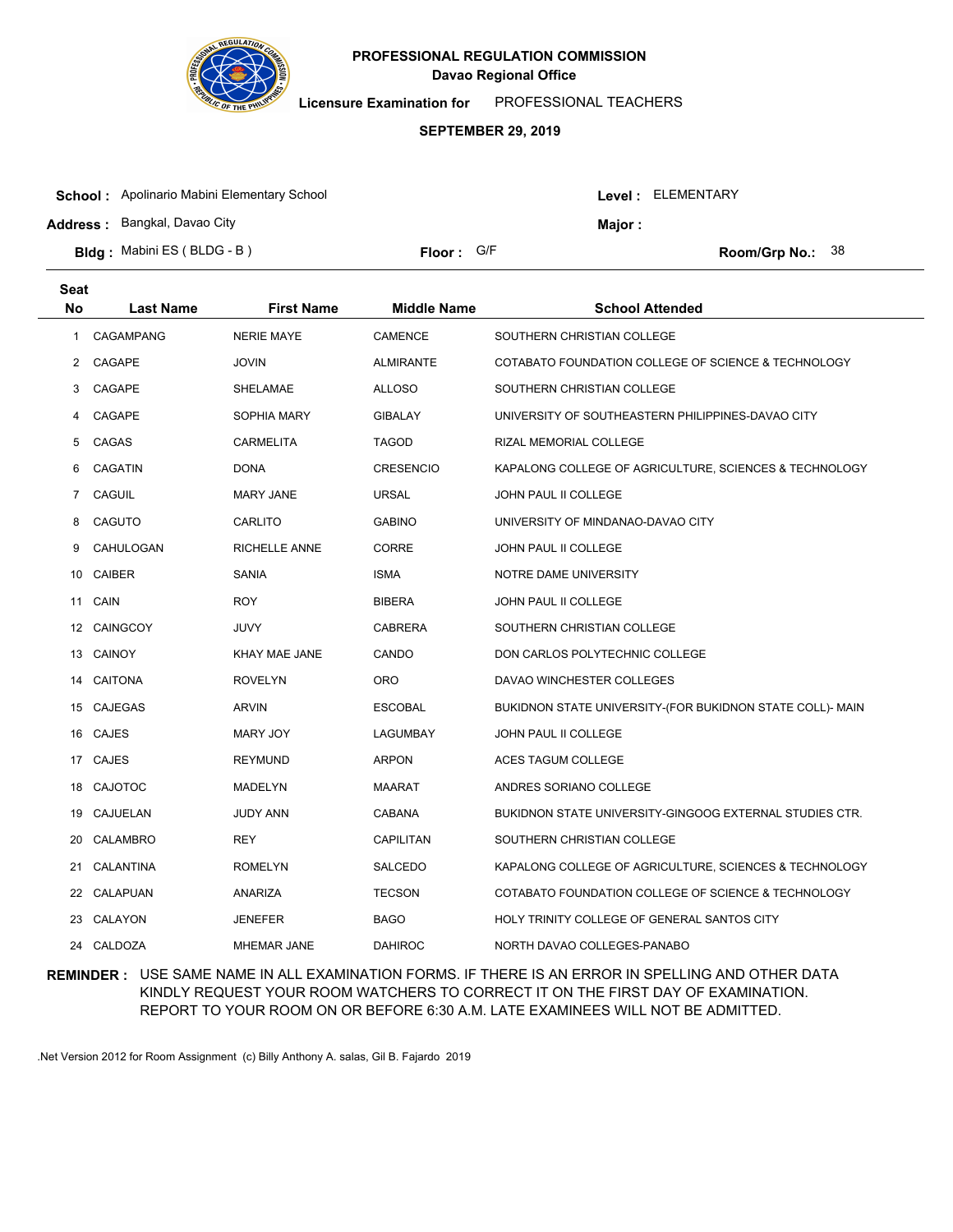

**Licensure Examination for**  PROFESSIONAL TEACHERS

### **SEPTEMBER 29, 2019**

| <b>School:</b> Apolinario Mabini Elementary School |                     |               | Level: ELEMENTARY |                                      |  |
|----------------------------------------------------|---------------------|---------------|-------------------|--------------------------------------|--|
| <b>Address: Bangkal, Davao City</b>                |                     | <b>Major:</b> |                   |                                      |  |
| <b>Bldg:</b> Mabini ES (BLDG - B)                  | <b>Floor:</b> $G/F$ |               |                   | <b>Room/Grp No.: <math>39</math></b> |  |

| <b>Seat</b> |                   |                      |                    |                                                            |
|-------------|-------------------|----------------------|--------------------|------------------------------------------------------------|
| No          | <b>Last Name</b>  | <b>First Name</b>    | <b>Middle Name</b> | <b>School Attended</b>                                     |
| 1           | CALIBAYAN         | <b>RONA JANE</b>     | <b>GELLADO</b>     | NOTRE DAME OF MIDSAYAP COLLEGE                             |
| 2           | CALIG-ONAN        | <b>RECHELYN</b>      | <b>BALILAHON</b>   | DAVAO ORIENTAL STATE COLLEGE OF SCIENCE & TECHNOLOGY       |
| 3           | CALIG-ONAN        | <b>RICHARD</b>       | <b>GARBAN</b>      | BUKIDNON STATE UNIVERSITY-NEW BATAAN EXTERNAL STUDIES CTR. |
| 4           | CALIG-ONAN        | <b>ROEL</b>          | <b>PICHON</b>      | DAVAO ORIENTAL STATE COLLEGE OF SCIENCE & TECHNOLOGY       |
| 5           | <b>CALIMPUSAN</b> | <b>BLESSI</b>        | TONGAO             | UNIVERSITY OF SOUTHEASTERN PHILIPPINES-DAVAO CITY          |
| 6           | <b>CALINGA</b>    | <b>ANA RHEA</b>      | AMPANA             | SOUTH PHILIPPINE ADVENTIST COLLEGE                         |
| 7           | <b>CALIXTRO</b>   | <b>ARCELI</b>        | <b>BAISAC</b>      | BUKIDNON STATE UNIVERSITY-COMPOSTELA EXTERNAL STUDIES CTR. |
| 8           | <b>CALIXTRO</b>   | <b>BLESSDESIRE</b>   | <b>COMPRENDIO</b>  | KING'S COLLEGE OF ISULAN- ISULAN, SULTAN KUD.              |
| 9           | CALLEDO           | ANNA RIZZA           | <b>RELLON</b>      | COTABATO FOUNDATION COLLEGE OF SCIENCE & TECHNOLOGY        |
| 10          | CALLEJA           | <b>MARCEL JANE</b>   | BAAY               | <b>MATI DOCTORS COLLEGE</b>                                |
| 11          | CALO              | <b>KYCHEREE KAYE</b> |                    | UNIVERSITY OF SOUTHEASTERN PHILIPPINES-TAGUM               |
|             | 12 CALOCOP        | <b>JASMIN</b>        | <b>ARIMAO</b>      | ANTONIO R. PACHECO COLLEGE, INC.                           |
|             | 13 CALPO          | <b>MYRAFLOR</b>      | <b>RAMACULA</b>    | BUKIDNON STATE UNIVERSITY-MONTEVISTA EXTERNAL STUDIES CTR. |
|             | 14 CALPO          | <b>RICA ROSE</b>     | <b>FERNANDEZ</b>   | MATS COLLEGE OF TECHNOLOGY                                 |
| 15          | CALUNANGAN        | <b>RICA</b>          | <b>CORPUZ</b>      | ANDRES SORIANO COLLEGE                                     |
| 16          | CALUNSAG          | <b>PRINCESS</b>      | <b>SIEGA</b>       | SOUTHERN CHRISTIAN COLLEGE                                 |
| 17          | CALUNSOD          | ROMENA ROSE          | <b>DUMALAG</b>     | DE LA SALLE JOHN BOSCO COLLEGE-BISLIG, SURIGAO CITY        |
| 18          | CAMID             | <b>FAIRUDS</b>       | MONTAÑER           | ANTONIO R. PACHECO COLLEGE, INC.                           |
| 19          | CAMIÑA            | DINA                 | <b>DEL CAMPO</b>   | DAVAO WINCHESTER COLLEGES                                  |
| 20          | <b>CAMINADE</b>   | <b>RHEALYN</b>       | AGAD               | MATS COLLEGE OF TECHNOLOGY                                 |
| 21          | <b>CAMINGAO</b>   | <b>ANGEL</b>         | SOLTEO             | DAVAO ORIENTAL STATE COLLEGE OF SCIENCE & TECHNOLOGY       |
| 22          | <b>CAMPANO</b>    | <b>EMELINA</b>       | <b>ALESTRE</b>     | QUEZON INSTITUTE OF TECHNOLOGY                             |
| 23          | <b>CAMPANO</b>    | LIEZL JANE           | CATAHUM            | ACES TAGUM COLLEGE                                         |
|             | 24 CAMPO          | <b>CARLA MARIE</b>   | <b>CAMPOS</b>      | LEGACY COLLEGE OF COMPOSTELA                               |

## **REMINDER :** USE SAME NAME IN ALL EXAMINATION FORMS. IF THERE IS AN ERROR IN SPELLING AND OTHER DATA KINDLY REQUEST YOUR ROOM WATCHERS TO CORRECT IT ON THE FIRST DAY OF EXAMINATION. REPORT TO YOUR ROOM ON OR BEFORE 6:30 A.M. LATE EXAMINEES WILL NOT BE ADMITTED.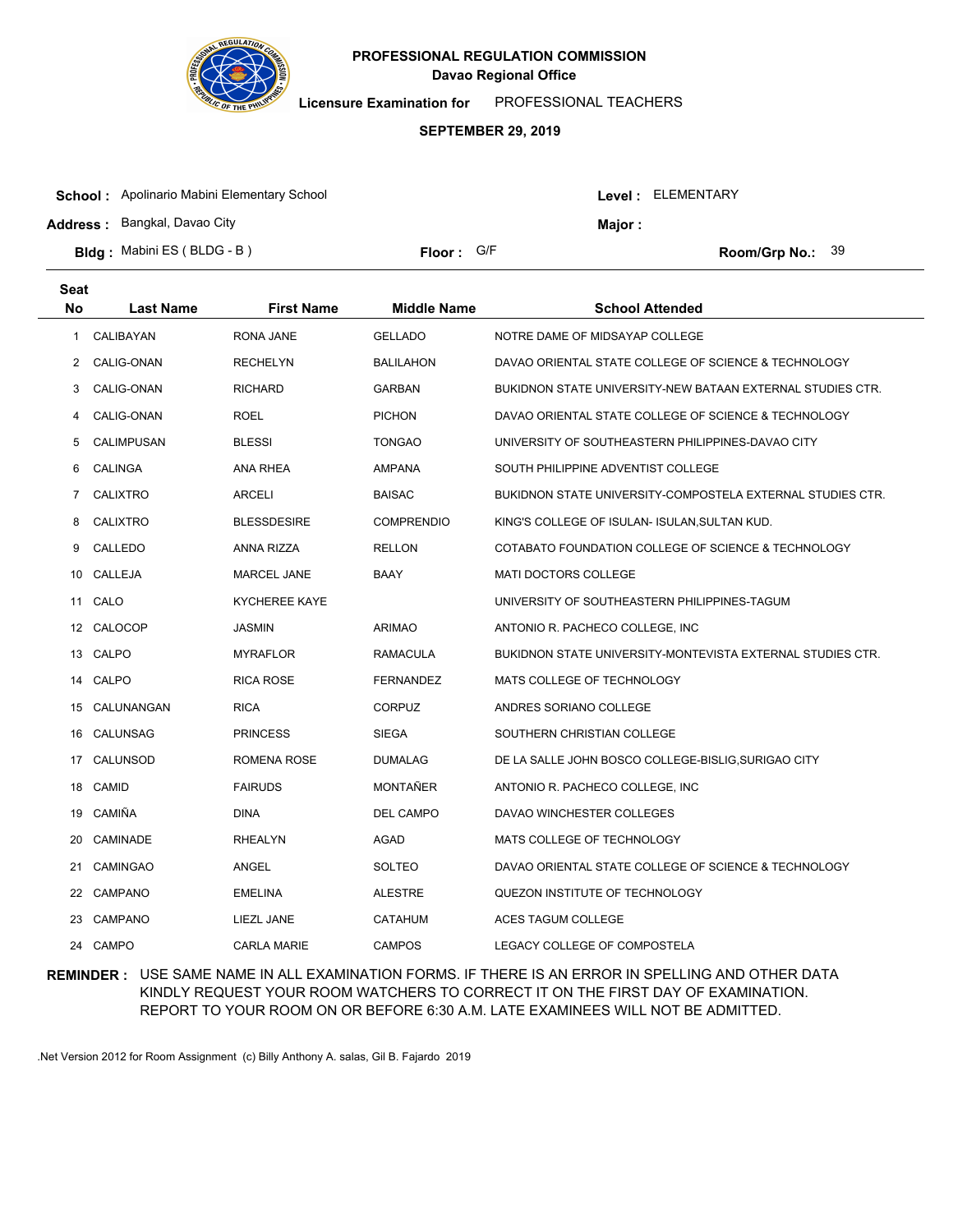

**Licensure Examination for**  PROFESSIONAL TEACHERS

### **SEPTEMBER 29, 2019**

| <b>School:</b> Apolinario Mabini Elementary School |                     |         | Level : ELEMENTARY |                    |  |
|----------------------------------------------------|---------------------|---------|--------------------|--------------------|--|
| <b>Address: Bangkal, Davao City</b>                |                     | Major : |                    |                    |  |
| <b>Bldg:</b> Mabini ES (BLDG - B)                  | <b>Floor:</b> $2/F$ |         |                    | Room/Grp No.: $40$ |  |

| <b>Seat</b> |                  |                        |                    |                                                          |
|-------------|------------------|------------------------|--------------------|----------------------------------------------------------|
| <b>No</b>   | <b>Last Name</b> | <b>First Name</b>      | <b>Middle Name</b> | <b>School Attended</b>                                   |
| 1           | CAMPO            | <b>MARICEL</b>         | TABALANZA          | KAPALONG COLLEGE OF AGRICULTURE, SCIENCES & TECHNOLOGY   |
| 2           | <b>CAMPOS</b>    | <b>SHERLYN</b>         | <b>MERCADO</b>     | AGUSAN DEL SUR STATE COLLEGE OF AGRICULTURE & TECHNOLOGY |
| 3           | CANA             | <b>JUNAHRA</b>         | <b>CASTRO</b>      | SULTAN KUDARAT ISLAMIC ACADEMY                           |
| 4           | CANABUAN         | <b>NORMA</b>           | ANLOWON            | SOUTHERN CHRISTIAN COLLEGE                               |
| 5           | CAÑADA           | KATHLEEN               | SEPLOC             | SOUTHERN CHRISTIAN COLLEGE                               |
| 6           | CAÑADILLA        | ANGEL                  | TAÑAJURA           | DON CARLOS POLYTECHNIC COLLEGE                           |
| 7           | <b>CANALES</b>   | <b>MARK KENNETH</b>    | <b>TALON</b>       | UNIVERSITY OF SOUTHEASTERN PHILIPPINES-TAGUM             |
| 8           | <b>CANAPI</b>    | <b>ASLYN</b>           | <b>PACATANG</b>    | UNIVERSITY OF SOUTHEASTERN PHILIPPINES-TAGUM             |
| 9           | CANDELARIO       | <b>MARIMAR</b>         | <b>CERVANTES</b>   | DAVAO ORIENTAL STATE COLLEGE OF SCIENCE & TECHNOLOGY     |
|             | 10 CANDELAZA     | <b>IRENE</b>           | CATALAN            | JOHN PAUL II COLLEGE                                     |
|             | 11 CAÑEDO        | <b>ESTELA MARIANIE</b> | MAULANA            | MONKAYO COLLEGE OF ARTS, SCIENCES & TECHNOLOGY           |
|             | 12 CAÑETE        | <b>RODINE</b>          | <b>IMPERIAL</b>    | UNIVERSITY OF MINDANAO-DIGOS COLLEGE                     |
|             | 13 CANIA         | JEAPHA MAY             | <b>ECHAVEZ</b>     | RAMON MAGSAYSAY MEMORIAL COLLEGES                        |
|             | 14 CANILLO       | <b>NOVY MHAE</b>       | <b>TURBELA</b>     | CENTRAL MINDANAO UNIVERSITY                              |
|             | 15 CANJA         | <b>ESHIEL</b>          | <b>TIAD</b>        | DAVAO WINCHESTER COLLEGES                                |
|             | 16 CANLAS        | <b>JESECA</b>          | SOMOSON            | MINDANAO STATE UNIVERSITY-GEN. SANTOS CITY               |
|             | 17 CANO          | ANNA ELEANOR           |                    | COMPOSTELA VALLEY STATE COLLEGE - MONTEVISTA BRANCH      |
| 18          | CAÑONERO         | <b>KAREN GRACE</b>     | ALONSAGAY          | AGUSAN DEL SUR STATE COLLEGE OF AGRICULTURE & TECHNOLOGY |
|             | 19 CANONIO       | <b>NAOKU</b>           | <b>CABABAROS</b>   | DAVAO ORIENTAL STATE COLLEGE OF SCIENCE & TECHNOLOGY     |
| 20          | CANOY            | AIZA                   | <b>ROMBO</b>       | <b>JOHN PAUL II COLLEGE</b>                              |
|             | 21 CANOY         | <b>HERLEN JOICE</b>    | <b>FRANCISCO</b>   | COMPOSTELA VALLEY STATE COLLEGE - MONTEVISTA BRANCH      |
|             | 22 CANOY         | <b>JANISA</b>          | <b>DARPING</b>     | UNIVERSITY OF MINDANAO-PANABO                            |
|             | 23 CANOY         | <b>JENNIFER</b>        | <b>BAQUIREL</b>    | UNIVERSITY OF MINDANAO-DAVAO CITY                        |
|             | 24 CANOY         | <b>MARIANNE</b>        | <b>CUICO</b>       | UNIVERSITY OF MINDANAO-DAVAO CITY                        |

## **REMINDER :** USE SAME NAME IN ALL EXAMINATION FORMS. IF THERE IS AN ERROR IN SPELLING AND OTHER DATA KINDLY REQUEST YOUR ROOM WATCHERS TO CORRECT IT ON THE FIRST DAY OF EXAMINATION. REPORT TO YOUR ROOM ON OR BEFORE 6:30 A.M. LATE EXAMINEES WILL NOT BE ADMITTED.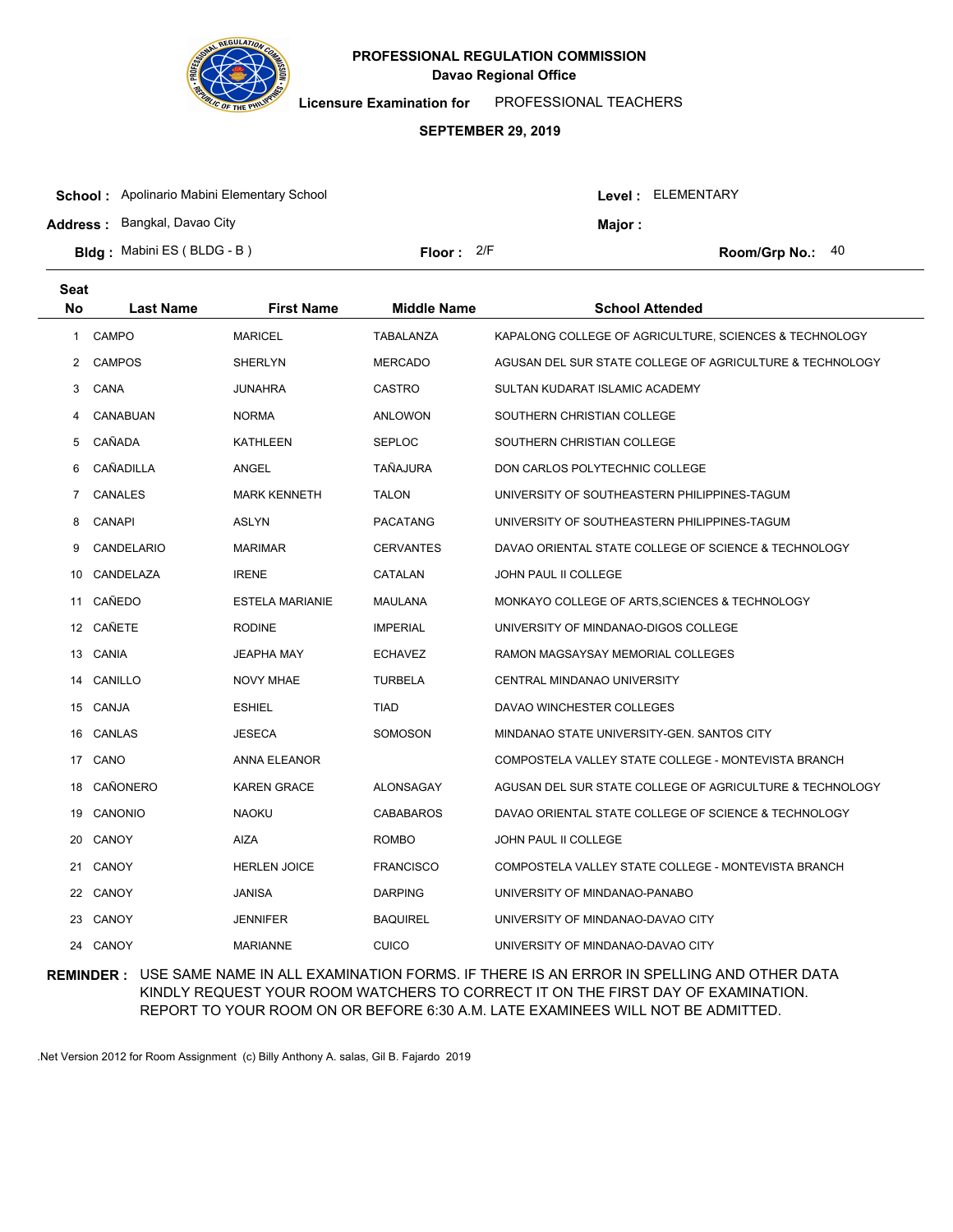

**Licensure Examination for**  PROFESSIONAL TEACHERS

#### **SEPTEMBER 29, 2019**

| <b>School:</b> Apolinario Mabini Elementary School |              |  | Level : ELEMENTARY |                    |  |
|----------------------------------------------------|--------------|--|--------------------|--------------------|--|
| <b>Address: Bangkal, Davao City</b>                |              |  | Maior :            |                    |  |
| <b>Bldg:</b> Mabini ES (BLDG - B)                  | Floor: $2/F$ |  |                    | Room/Grp No.: $41$ |  |

| Seat |                  |                       |                    |                                                          |
|------|------------------|-----------------------|--------------------|----------------------------------------------------------|
| No   | <b>Last Name</b> | <b>First Name</b>     | <b>Middle Name</b> | <b>School Attended</b>                                   |
| 1    | <b>CANOY</b>     | <b>NOVA JEAN</b>      | LAUGLAUG           | <b>HOLY CROSS OF BANSALAN JUNIOR COLLEGE</b>             |
| 2    | CANTARONA        | <b>CHEENIE</b>        | <b>DELA MERCED</b> | NAVAL STATE UNIVERSITY (for.NAVAL INST)-NAVAL            |
| 3    | CANTOMAYOR       | <b>MENCHIE</b>        | <b>BERNAL</b>      | SOUTHERN CHRISTIAN COLLEGE                               |
| 4    | <b>CAPACITE</b>  | <b>ARNIEL</b>         | <b>RADA</b>        | SOUTH EAST ASIAN INSTITUTE OF TECHNOLOGY - TUPI          |
| 5    | CAPAGNGAN        | <b>SHYRA</b>          | <b>PELOMERAS</b>   | COMPOSTELA VALLEY STATE COLLEGE - NEW BATAAN BRANCH      |
| 6    | CAPANGPANGAN     | <b>EPHRAIM</b>        | <b>MAGLANGIT</b>   | AGUSAN DEL SUR STATE COLLEGE OF AGRICULTURE & TECHNOLOGY |
| 7    | CAPANGPANGAN     | <b>MISSRAEM</b>       | <b>MAGLANGIT</b>   | AGUSAN DEL SUR STATE COLLEGE OF AGRICULTURE & TECHNOLOGY |
| 8    | <b>CAPAROSO</b>  | ARNIE                 | <b>VELASCO</b>     | <b>JOHN PAUL II COLLEGE</b>                              |
| 9    | <b>CAPILITAN</b> | <b>MELROSE</b>        | <b>ADRIAS</b>      | NOTRE DAME OF MIDSAYAP COLLEGE                           |
| 10   | CAPIO            | <b>REEMORE JACE</b>   | CANGCANG           | SOUTHERN CHRISTIAN COLLEGE                               |
| 11   | CAPISTRANO       | <b>IVY ROSE</b>       | <b>BAULOS</b>      | NORTH DAVAO COLLEGE-TAGUM FOUNDATION                     |
|      | 12 CAPISTRANO    | <b>KRISTINE JOYCE</b> | ANDRES             | DAVAO WINCHESTER COLLEGES                                |
|      | 13 CAPUA         | <b>IRENE MAE</b>      | <b>FUENTES</b>     | KAPALONG COLLEGE OF AGRICULTURE, SCIENCES & TECHNOLOGY   |
| 14   | CAPUCANAN        | <b>MARIA JOLINA</b>   | <b>CABALTIRA</b>   | SURIGAO DEL SUR STATE UNIVERSITY- MAIN CAMPUS            |
| 15   | <b>CAPUNDAG</b>  | <b>MAICA JEAN</b>     | CASTAÑO            | UNIVERSITY OF SOUTHEASTERN PHILIPPINES-DAVAO CITY        |
| 16   | CAPUNO           | FE.                   | <b>BERMEJO</b>     | UNIVERSITY OF MINDANAO-TAGUM                             |
| 17   | <b>CAPURAS</b>   | ELLYN JEAN            | <b>DACULA</b>      | QUEZON INSTITUTE OF TECHNOLOGY                           |
| 18   | CAPUYAN          | <b>JERNIE</b>         | <b>UYBOY</b>       | UNIVERSITY OF SOUTHEASTERN PHILIPPINES-DAVAO CITY        |
| 19   | CARACOL          | <b>LEAH KARINA</b>    | <b>TAN</b>         | <b>HOLY CROSS OF BANSALAN JUNIOR COLLEGE</b>             |
| 20   | CARAL            | <b>AILEEN</b>         | <b>LENDIO</b>      | SAINT FRANCIS XAVIER COLLEGE                             |
| 21   | CARAL            | FE.                   | <b>BAGUINANG</b>   | RIZAL MEMORIAL COLLEGE                                   |
| 22   | CARAL            | <b>LENDON</b>         | QUIAMBAO           | COMPOSTELA VALLEY STATE COLLEGE - MAIN                   |
| 23   | CARAMBA          | <b>JAMES MARK</b>     |                    | SAINT PETER'S COLLEGE OF TORIL                           |
| 24   | CARAMPATANA      | <b>DEMPSTER</b>       | <b>BALILING</b>    | SAINT FRANCIS XAVIER COLLEGE                             |

### **REMINDER :** USE SAME NAME IN ALL EXAMINATION FORMS. IF THERE IS AN ERROR IN SPELLING AND OTHER DATA KINDLY REQUEST YOUR ROOM WATCHERS TO CORRECT IT ON THE FIRST DAY OF EXAMINATION. REPORT TO YOUR ROOM ON OR BEFORE 6:30 A.M. LATE EXAMINEES WILL NOT BE ADMITTED.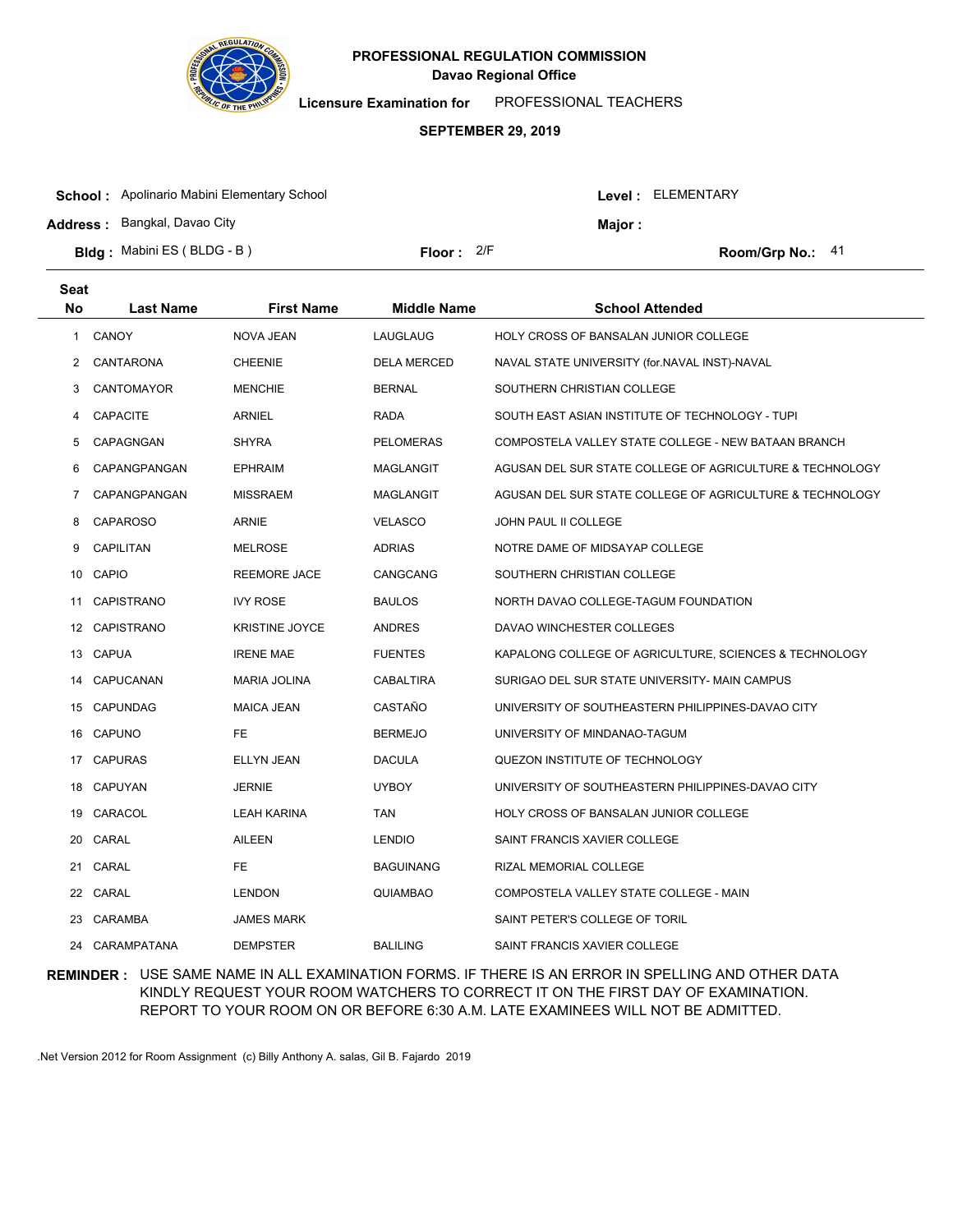

**Licensure Examination for**  PROFESSIONAL TEACHERS

### **SEPTEMBER 29, 2019**

| <b>School:</b> Apolinario Mabini Elementary School |              |  | Level : ELEMENTARY |                    |  |
|----------------------------------------------------|--------------|--|--------------------|--------------------|--|
| <b>Address: Bangkal, Davao City</b>                |              |  | Major:             |                    |  |
| <b>Bldg:</b> Mabini ES (BLDG - B)                  | Floor: $2/F$ |  |                    | Room/Grp No.: $42$ |  |

| <b>Seat</b> |                   |                         |                    |                                                        |
|-------------|-------------------|-------------------------|--------------------|--------------------------------------------------------|
| No          | <b>Last Name</b>  | <b>First Name</b>       | <b>Middle Name</b> | <b>School Attended</b>                                 |
| 1           | <b>CARASCA</b>    | <b>VANESSA</b>          | <b>FERNANDEZ</b>   | COLAND SYSTEMS TECHNOLOGY - COTABATO CITY              |
| 2           | CARBONEL          | <b>JASMIN</b>           | CERDEÑOLA          | CENTRAL MINDANAO UNIVERSITY                            |
| 3           | CARBONEL          | <b>MAY ANN</b>          | <b>ACOG</b>        | UNIVERSITY OF SOUTHEASTERN PHILIPPINES-DAVAO CITY      |
| 4           | CARCASONA         | <b>KATHLENNE</b>        | TAC-AN             | DAVAO ORIENTAL STATE COLLEGE OF SCIENCE & TECHNOLOGY   |
| 5           | <b>CARCUEVA</b>   | <b>MAREVIL</b>          | <b>LARROZA</b>     | KAPALONG COLLEGE OF AGRICULTURE, SCIENCES & TECHNOLOGY |
| 6           | <b>CARMELOTES</b> | CARLO                   | <b>LLANO</b>       | UNIVERSITY OF MINDANAO-TAGUM                           |
| 7           | <b>CARMELOTES</b> | <b>KENT BERNARD</b>     | <b>UMABAL</b>      | UNIVERSITY OF SOUTHEASTERN PHILIPPINES-TAGUM           |
| 8           | <b>CARMELOTES</b> | <b>NEL MARK ANTHONY</b> | <b>SUMAMPONG</b>   | ACES TAGUM COLLEGE                                     |
| 9           | <b>CARMEN</b>     | <b>NYMFA</b>            | <b>DORILAG</b>     | ANDRES SORIANO COLLEGE                                 |
|             | 10 CARO           | <b>EDELYN</b>           | <b>TENIZO</b>      | SOUTHERN CHRISTIAN COLLEGE                             |
| 11          | CARO              | <b>JELLY JOYCE</b>      | <b>FLORES</b>      | DAVAO ORIENTAL STATE COLLEGE OF SCIENCE & TECHNOLOGY   |
|             | 12 CARPIO         | <b>RIZZA MAE</b>        | <b>CALAPATE</b>    | NOTRE DAME OF MIDSAYAP COLLEGE                         |
|             | 13 CARTEL         | PRINCESS JOLLIE         | SAAVEDRA           | NOTRE DAME UNIVERSITY                                  |
| 14          | CARUDIN           | <b>FAIRODZ</b>          | SALILAMA           | PARANG FOUNDATION COLLEGE                              |
|             | 15 CARUNGAY       | <b>AIKO</b>             | <b>JURAC</b>       | DAVAO ORIENTAL STATE COLLEGE OF SCIENCE & TECHNOLOGY   |
| 16          | CARUZ             | <b>MARICEL</b>          | <b>ASENJO</b>      | <b>BROKENSHIRE COLLEGE</b>                             |
| 17          | CASAL             | LOVELY ANGEL            | <b>SININING</b>    | MONKAYO COLLEGE OF ARTS, SCIENCES & TECHNOLOGY         |
| 18          | CASAÑA            | JAMES                   | <b>SATO</b>        | UNIVERSITY OF MINDANAO-PANABO                          |
| 19          | CASAS             | ZENYLYN                 | <b>PRIETO</b>      | UNIVERSITY OF MINDANAO-PENAPLATA                       |
| 20          | CASEBA            | <b>BAI JASMIN</b>       | <b>ABDUL</b>       | SOUTHERN MINDANAO INSTITUTE OF TECHNOLOGY              |
| 21          | CASERA            | <b>HONEY VIE</b>        | <b>LINGUES</b>     | LICEO DE DAVAO                                         |
| 22          | <b>CASIDSID</b>   | <b>JUNISSA</b>          | <b>MAYNOCAS</b>    | COMPOSTELA VALLEY STATE COLLEGE - NEW BATAAN BRANCH    |
|             | 23 CASILA         | <b>JIE ANN</b>          | <b>ALBARICO</b>    | PHILIPPINE WOMEN'S COLLEGE OF DAVAO                    |
|             | 24 CASILAGAN      | <b>HILLARY ANNE</b>     | <b>ALOD</b>        | COR JESU COLLEGE (HOLY CROSS OF DIGOS)                 |

## **REMINDER :** USE SAME NAME IN ALL EXAMINATION FORMS. IF THERE IS AN ERROR IN SPELLING AND OTHER DATA KINDLY REQUEST YOUR ROOM WATCHERS TO CORRECT IT ON THE FIRST DAY OF EXAMINATION. REPORT TO YOUR ROOM ON OR BEFORE 6:30 A.M. LATE EXAMINEES WILL NOT BE ADMITTED.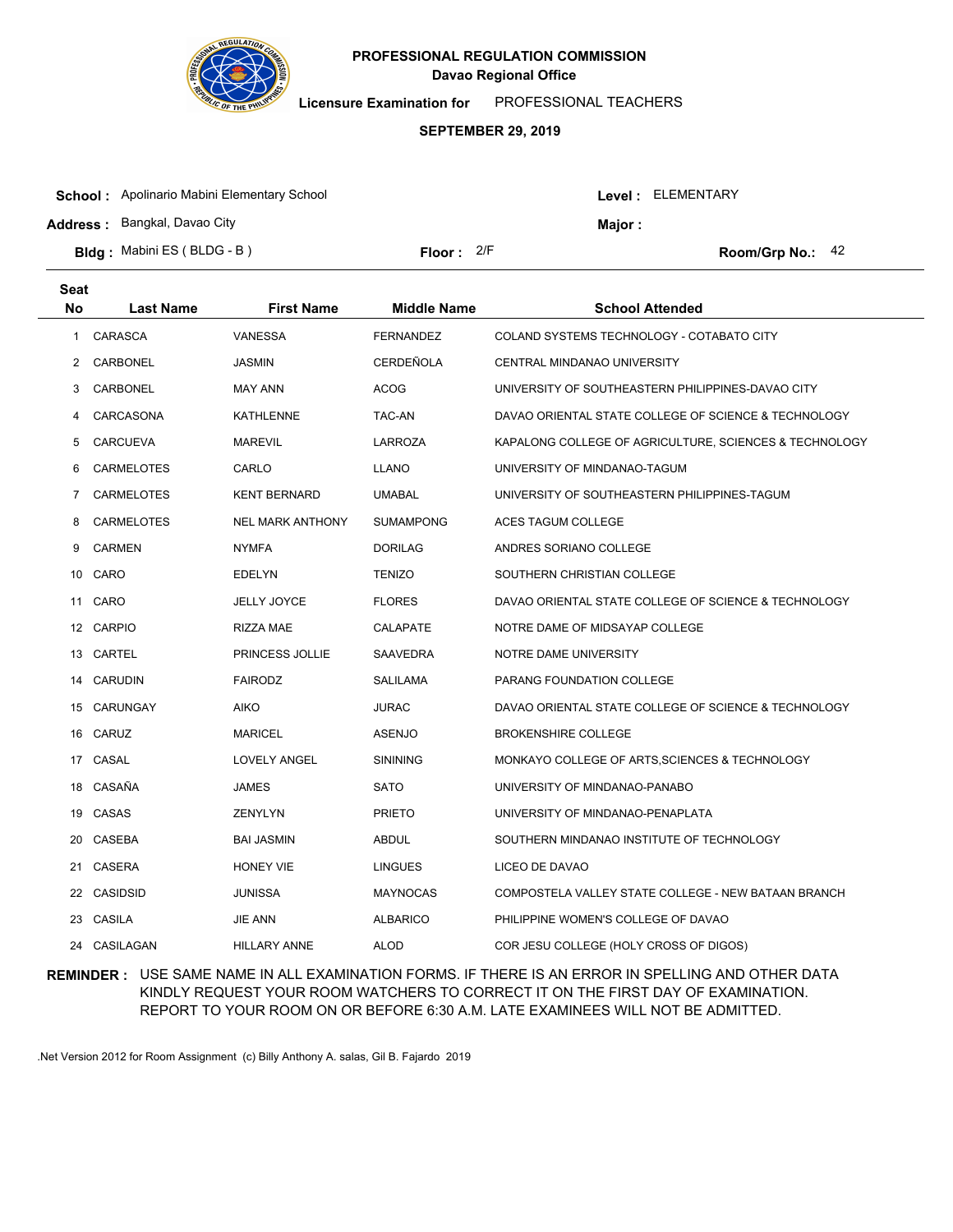

**Licensure Examination for**  PROFESSIONAL TEACHERS

#### **SEPTEMBER 29, 2019**

| <b>School:</b> Apolinario Mabini Elementary School |                     |  | Level : ELEMENTARY |                    |  |
|----------------------------------------------------|---------------------|--|--------------------|--------------------|--|
| <b>Address: Bangkal, Davao City</b>                |                     |  | Major:             |                    |  |
| <b>Bldg:</b> Mabini ES (BLDG - B)                  | <b>Floor:</b> $3/F$ |  |                    | Room/Grp No.: $43$ |  |

| Seat           |                  |                        |                    |                                                               |
|----------------|------------------|------------------------|--------------------|---------------------------------------------------------------|
| <b>No</b>      | <b>Last Name</b> | <b>First Name</b>      | <b>Middle Name</b> | <b>School Attended</b>                                        |
| 1              | <b>CASIN</b>     | <b>JOSEPHINE</b>       | <b>NABASCA</b>     | ST. THOMAS MORE SCHOOL OF LAW & BUSINESS - TAGUM CITY         |
| $\overline{2}$ | CASINGINAN       | LOVELY                 | <b>CERTIFICO</b>   | SAINT VINCENT DE PAUL COLLEGE-BISLIG                          |
| 3              | <b>CASIPE</b>    | <b>GENELYN</b>         | <b>GUILARAN</b>    | NOTRE DAME OF SALAMAN COLLEGE                                 |
| 4              | <b>CASIPONG</b>  | <b>CRESTIL JANE</b>    | <b>NAVALES</b>     | MONKAYO COLLEGE OF ARTS, SCIENCES & TECHNOLOGY                |
| 5              | <b>CASIPONG</b>  | <b>HONEYLINE</b>       | ABATAYO            | KAPALONG COLLEGE OF AGRICULTURE, SCIENCES & TECHNOLOGY        |
| 6              | CASONA           | <b>BEVERLY</b>         | <b>LAURITO</b>     | DON CARLOS POLYTECHNIC COLLEGE                                |
| $7^{\circ}$    | CASONO           | <b>CRISTY</b>          | <b>CORPIN</b>      | COMPOSTELA VALLEY STATE COLLEGE - NEW BATAAN BRANCH           |
| 8              | CASTAÑOS         | BABY JOY               | ABARQUEZ           | COMPOSTELA VALLEY STATE COLLEGE - MAIN                        |
| 9              | <b>CASTILLA</b>  | <b>IRESH</b>           | <b>AMPER</b>       | ANDRES SORIANO COLLEGE                                        |
|                | 10 CASTILLO      | CHERRY JOY             | <b>MARABULAS</b>   | MONKAYO COLLEGE OF ARTS, SCIENCES & TECHNOLOGY                |
|                | 11 CASTILLO      | ERA JANE               | <b>PANTORILLA</b>  | HOLY CROSS COLLEGE OF CALINAN                                 |
|                | 12 CASTILLO      | <b>MARIANNE LOUISE</b> | <b>GARDE</b>       | UNIVERSITY OF THE IMMACULATE CONCEPTION-DAVAO                 |
|                | 13 CASTILLO      | <b>MARY JOYCE</b>      | <b>MALINAO</b>     | NORTH DAVAO COLLEGES-PANABO                                   |
|                | 14 CASTRO        | <b>JEMUEL</b>          | <b>LAPUZ</b>       | ICCT COLLEGES FOUNDATION, INC(INST.OF CREATIVE COMP TECH INC) |
|                | 15 CASTRO        | <b>STEFFANY</b>        | LUNA               | AGUSAN DEL SUR STATE COLLEGE OF AGRICULTURE & TECHNOLOGY      |
|                | 16 CASUPOT       | <b>LENIE</b>           | <b>MASINARING</b>  | PHILIPPINE WOMEN'S COLLEGE OF DAVAO                           |
|                | 17 CATA          | <b>HANNAH MAE</b>      | <b>DEFACTO</b>     | ASSUMPTION COLLEGE OF DAVAO                                   |
| 18             | CATALAN          | <b>CATHERINE</b>       | <b>TAPUYO</b>      | HOLY CROSS OF BANSALAN JUNIOR COLLEGE                         |
|                | 19 CATALAN       | <b>JENNY ROSE</b>      | SUEÑO              | SULTAN KUDARAT STATE UNIVERSITY-TACURONG                      |
|                | 20 CATALAN       | <b>MARIA DELMAR</b>    | ANO-OS             | MONKAYO COLLEGE OF ARTS, SCIENCES & TECHNOLOGY                |
| 21             | CATALINO         | <b>LINDSY</b>          | <b>BALONG</b>      | LAAK INSTITUTE FOUNDATION                                     |
|                | 22 CATALUÑA      | <b>GHEA</b>            |                    | <b>BROKENSHIRE COLLEGE</b>                                    |
|                | 23 CATAQUIZ      | <b>NAPHCIA MAE</b>     | <b>VASQUEZ</b>     | DAVAO ORIENTAL STATE COLLEGE OF SCIENCE & TECHNOLOGY          |
|                | 24 CATARMAN      | SHIENNA MAE            | <b>SININING</b>    | COMPOSTELA VALLEY STATE COLLEGE - MONTEVISTA BRANCH           |

## **REMINDER :** USE SAME NAME IN ALL EXAMINATION FORMS. IF THERE IS AN ERROR IN SPELLING AND OTHER DATA KINDLY REQUEST YOUR ROOM WATCHERS TO CORRECT IT ON THE FIRST DAY OF EXAMINATION. REPORT TO YOUR ROOM ON OR BEFORE 6:30 A.M. LATE EXAMINEES WILL NOT BE ADMITTED.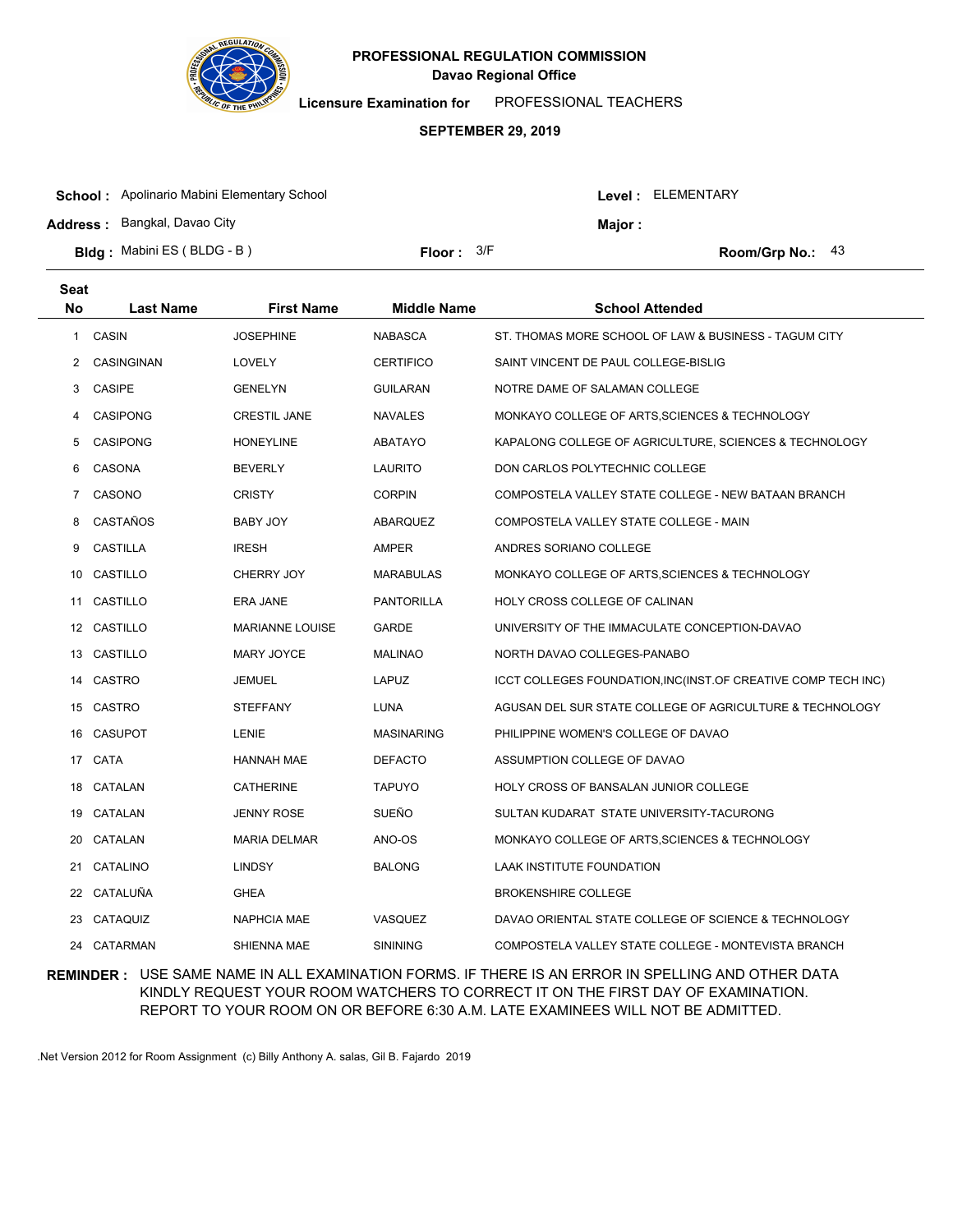

**Licensure Examination for**  PROFESSIONAL TEACHERS

### **SEPTEMBER 29, 2019**

| <b>School:</b> Apolinario Mabini Elementary School |                     |  | Level: ELEMENTARY |                  |
|----------------------------------------------------|---------------------|--|-------------------|------------------|
| <b>Address: Bangkal, Davao City</b>                |                     |  | Maior :           |                  |
| <b>Bldg:</b> Mabini ES (BLDG - B)                  | <b>Floor:</b> $3/F$ |  |                   | Room/Grp No.: 44 |

| <b>Seat</b> |                  |                         |                    |                                                            |
|-------------|------------------|-------------------------|--------------------|------------------------------------------------------------|
| <b>No</b>   | <b>Last Name</b> | <b>First Name</b>       | <b>Middle Name</b> | <b>School Attended</b>                                     |
| 1           | CATAYTAY         | <b>HONEYLYN</b>         | <b>VISTAL</b>      | UNIVERSITY OF SOUTHEASTERN PHILIPPINES-TAGUM               |
| 2           | CATIENZA         | <b>LEVY</b>             | <b>LUBIANO</b>     | LEGACY COLLEGE OF COMPOSTELA                               |
| 3           | <b>CATIPAY</b>   | JAY-MAR                 | DAÑAS              | UNIVERSITY OF SOUTHEASTERN PHILIPPINES-DAVAO CITY          |
| 4           | CATOG            | <b>SHEEN</b>            | <b>MALAKI</b>      | <b>JOHN PAUL II COLLEGE</b>                                |
| 5           | CAUBAT           | <b>CHRISTAL MAE</b>     | <b>CURSO</b>       | BUKIDNON STATE UNIVERSITY-COMPOSTELA EXTERNAL STUDIES CTR. |
| 6           | CAULO            | PRENCISS MAE            | <b>PALCONITE</b>   | GOVERNOR GENEROSO COLLEGE OF ARTS, SCIENCES & TECHNOLOBY   |
| 7           | CAUPAYAN         | <b>CHRISTINE</b>        | <b>SERGUINO</b>    | SOUTHERN CHRISTIAN COLLEGE                                 |
| 8           | CAUSING          | <b>MARIVIC</b>          | <b>PORTRIAS</b>    | HOLY CROSS OF DAVAO COLLEGE                                |
| 9           | CAWI             | SITTIE MYRAH            | SARIGAN            | IRANUN FOUNDATION COLLEGE INC. - LANAO DEL SUR             |
| 10          | CAYAN            | <b>EMELYN</b>           | DAGANSAN           | LEGACY COLLEGE OF COMPOSTELA                               |
|             | 11 CAYE          | <b>SHAIRA</b>           | <b>MACANUB</b>     | PAMANTASAN NG LUNGSOD NG MARIKINA                          |
|             | 12 CAYETANO      | SHEENA LYN              | LABRA              | HOLY CROSS OF DAVAO COLLEGE                                |
|             | 13 CEDEÑO        | QUEENIE                 |                    | UNIVERSITY OF SOUTHEASTERN PHILIPPINES-TAGUM               |
|             | 14 CEJAS         | LOVELY                  | REBAYLA            | KAPALONG COLLEGE OF AGRICULTURE, SCIENCES & TECHNOLOGY     |
|             | 15 CEJUDO        | <b>CHRISTIN</b>         | SALAZAR            | UNIVERSITY OF THE VISAYAS-DALAGUETE                        |
|             | 16 CELA          | <b>AMAZING GRACE</b>    | QUIACHON           | ACES TAGUM COLLEGE                                         |
|             | 17 CELA          | QUEENIE                 | <b>DESUYO</b>      | SOUTH PHILIPPINE ADVENTIST COLLEGE                         |
| 18          | <b>CELEBRADO</b> | <b>CHARLYN</b>          | TUBO               | DAVAO CENTRAL COLLEGE                                      |
| 19          | CELEBRADO        | <b>MIRALUNA</b>         | <b>VILLAVER</b>    | NORTH DAVAO COLLEGES-PANABO                                |
| 20          | <b>CELESTE</b>   | <b>RAYMART</b>          | <b>TAMISE</b>      | UNIVERSITY OF SOUTHEASTERN PHILIPPINES-TAGUM               |
|             | 21 CELOCIA       | <b>RUTH</b>             | <b>GUMISAD</b>     | NORTH DAVAO COLLEGES-PANABO                                |
| 22          | CEÑER            | <b>MARY JEAN</b>        | MUÑEZ              | JOHN PAUL II COLLEGE                                       |
| 23          | <b>CENIA</b>     | <b>MARLON</b>           | <b>CENTINO</b>     | UNIVERSITY OF MINDANAO-DAVAO CITY                          |
|             | 24 CENIZA        | <b>KRIZZIA ANGELIKA</b> | <b>ENERO</b>       | JOHN PAUL II COLLEGE                                       |

## **REMINDER :** USE SAME NAME IN ALL EXAMINATION FORMS. IF THERE IS AN ERROR IN SPELLING AND OTHER DATA KINDLY REQUEST YOUR ROOM WATCHERS TO CORRECT IT ON THE FIRST DAY OF EXAMINATION. REPORT TO YOUR ROOM ON OR BEFORE 6:30 A.M. LATE EXAMINEES WILL NOT BE ADMITTED.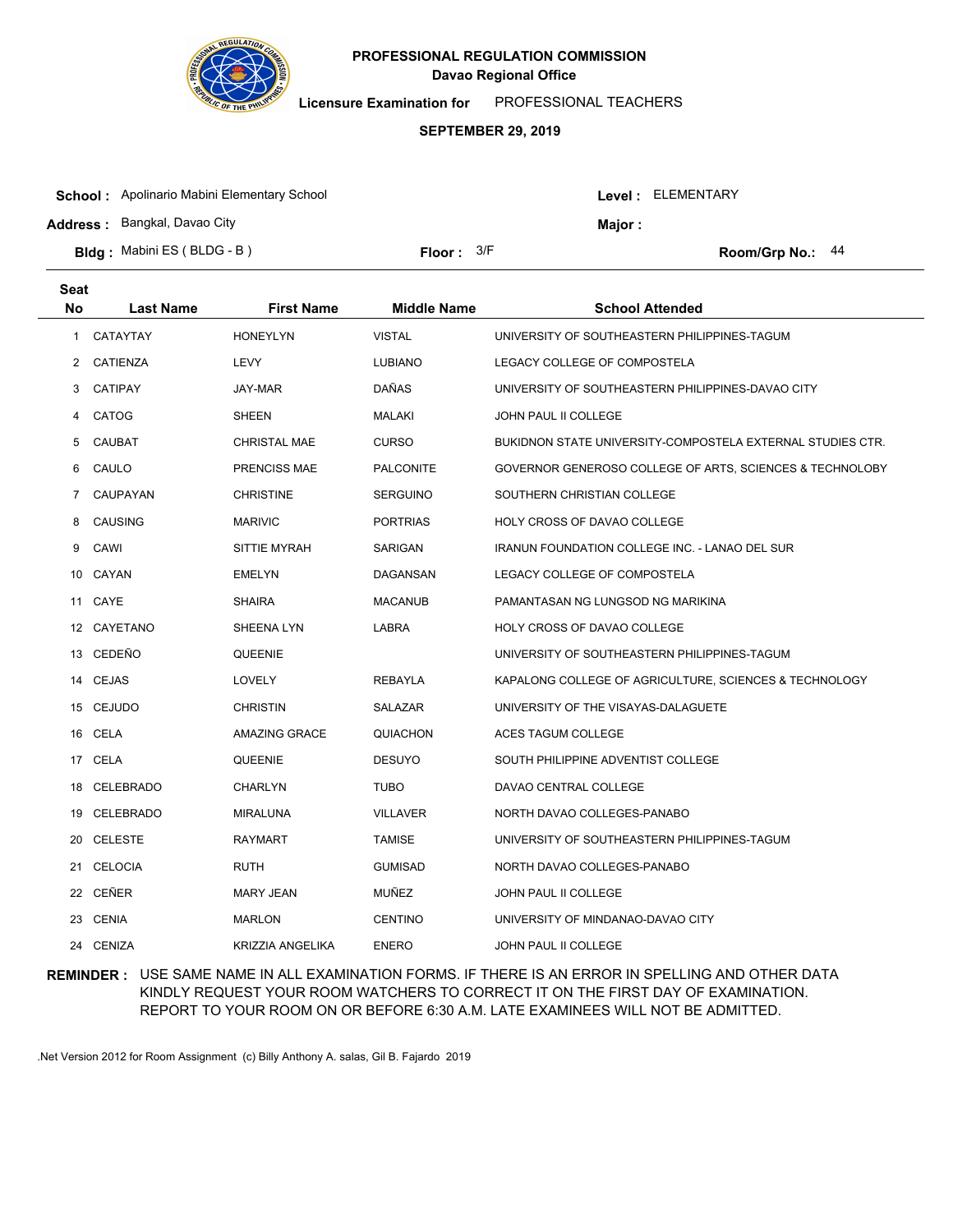

**Licensure Examination for**  PROFESSIONAL TEACHERS

### **SEPTEMBER 29, 2019**

| <b>School:</b> Apolinario Mabini Elementary School |              |  | Level : ELEMENTARY |                    |  |
|----------------------------------------------------|--------------|--|--------------------|--------------------|--|
| <b>Address: Bangkal, Davao City</b>                |              |  | Major :            |                    |  |
| <b>Bldg:</b> Mabini ES (BLDG - B)                  | Floor: $3/F$ |  |                    | Room/Grp No.: $45$ |  |

| Seat           |                   |                      |                    |                                                           |
|----------------|-------------------|----------------------|--------------------|-----------------------------------------------------------|
| No             | <b>Last Name</b>  | <b>First Name</b>    | <b>Middle Name</b> | <b>School Attended</b>                                    |
| 1              | <b>CENIZA</b>     | <b>MAEVEL</b>        | <b>GEMENTIZA</b>   | CHRISTIAN COLLEGES OF SOUTHEAST ASIA                      |
| 2              | <b>CENTINA</b>    | <b>GILBERT</b>       | <b>FABIAN</b>      | NOTRE DAME OF SALAMAN COLLEGE                             |
| 3              | <b>CENTINALES</b> | <b>MARIANNE KHAY</b> | <b>BONGAS</b>      | PHILIPPINE WOMEN'S COLLEGE OF DAVAO                       |
| 4              | <b>CEQUIÑA</b>    | ANABEL               | <b>DUMANHOG</b>    | KAPALONG COLLEGE OF AGRICULTURE, SCIENCES & TECHNOLOGY    |
| 5              | <b>CERBO</b>      | <b>ERIC</b>          | <b>BORDAMONTE</b>  | MONKAYO COLLEGE OF ARTS, SCIENCES & TECHNOLOGY            |
| 6              | CERDAÑA           | <b>RENATO JR</b>     | <b>LEGURPA</b>     | SENATOR NINOY AQUINO COLLEGE FOUNDATION                   |
| $\overline{7}$ | CEREZO            | <b>CHERRYLIN</b>     | <b>ESCOBIDO</b>    | UNIVERSITY OF MINDANAO-PENAPLATA                          |
| 8              | <b>CERVANTES</b>  | <b>CHARLYN</b>       | PELEÑO             | DAVAO ORIENTAL STATE COLLEGE OF SCIENCE & TECHNOLOGY      |
| 9              | <b>CESAR</b>      | <b>MARGIE</b>        | <b>SABIDO</b>      | COTABATO FOUNDATION COLLEGE OF SCIENCE & TECHNOLOGY       |
|                | 10 CHARLES        | <b>DIVINE GRACE</b>  | <b>MONTEALEGRE</b> | MONKAYO COLLEGE OF ARTS, SCIENCES & TECHNOLOGY            |
| 11             | <b>CHATTO</b>     | ANA LIZA             | <b>TAMBIS</b>      | UNIVERSITY OF MINDANAO-TAGUM                              |
|                | 12 CHAVEZ         | <b>GAILYN</b>        |                    | KAPALONG COLLEGE OF AGRICULTURE, SCIENCES & TECHNOLOGY    |
|                | 13 CIMAFRANCA     | <b>JENNIE</b>        | <b>ALFORQUE</b>    | LAAK INSTITUTE FOUNDATION                                 |
| 14             | <b>CINCO</b>      | <b>DARRELL</b>       | <b>SEMORLAN</b>    | ANDRES SORIANO COLLEGE                                    |
| 15             | CLAMAÑA           | <b>JOHNCEL</b>       | <b>MAWAY</b>       | UNIVERSITY OF SOUTHEASTERN PHILIPPINES-DAVAO CITY         |
| 16             | <b>CLAPANO</b>    | <b>KATRINA</b>       | CALIG-ONAN         | ASSUMPTION COLLEGE OF DAVAO                               |
| 17             | CLARABAL          | <b>CLARIMAR</b>      | PAHAYAHAY          | DAVAO ORIENTAL STATE COLLEGE OF SCIENCE & TECHNOLOGY      |
| 18             | CLARABAL          | <b>KRISTINE</b>      | <b>DONQUE</b>      | DAVAO ORIENTAL STATE COLLEGE OF SCIENCE & TECHNOLOGY      |
| 19             | <b>CLARIN</b>     | <b>BEVERLY</b>       | <b>MAMALE</b>      | <b>JOHN PAUL II COLLEGE</b>                               |
| 20             | <b>CLARITO</b>    | <b>ROSELYN</b>       | CAPILITAN          | NOTRE DAME OF MIDSAYAP COLLEGE                            |
| 21             | <b>CLARK</b>      | <b>JUVY</b>          | <b>GUDES</b>       | UNIVERSITY OF SOUTHEASTERN PHILIPPINES-BAGANGA            |
|                | 22 CLARO          | <b>METHU SHIELA</b>  | <b>ROJO</b>        | BUKIDNON STATE UNIVERSITY-STO TOMAS EXTERNAL STUDIES CTR. |
| 23             | CLAVE             | <b>MARY JANE</b>     | <b>BIOY</b>        | NORTH DAVAO COLLEGES-PANABO                               |
|                | 24 CLAVICILLAS    | <b>NATHALIE</b>      | <b>BASILAN</b>     | UNIVERSITY OF MINDANAO-DAVAO CITY                         |

## **REMINDER :** USE SAME NAME IN ALL EXAMINATION FORMS. IF THERE IS AN ERROR IN SPELLING AND OTHER DATA KINDLY REQUEST YOUR ROOM WATCHERS TO CORRECT IT ON THE FIRST DAY OF EXAMINATION. REPORT TO YOUR ROOM ON OR BEFORE 6:30 A.M. LATE EXAMINEES WILL NOT BE ADMITTED.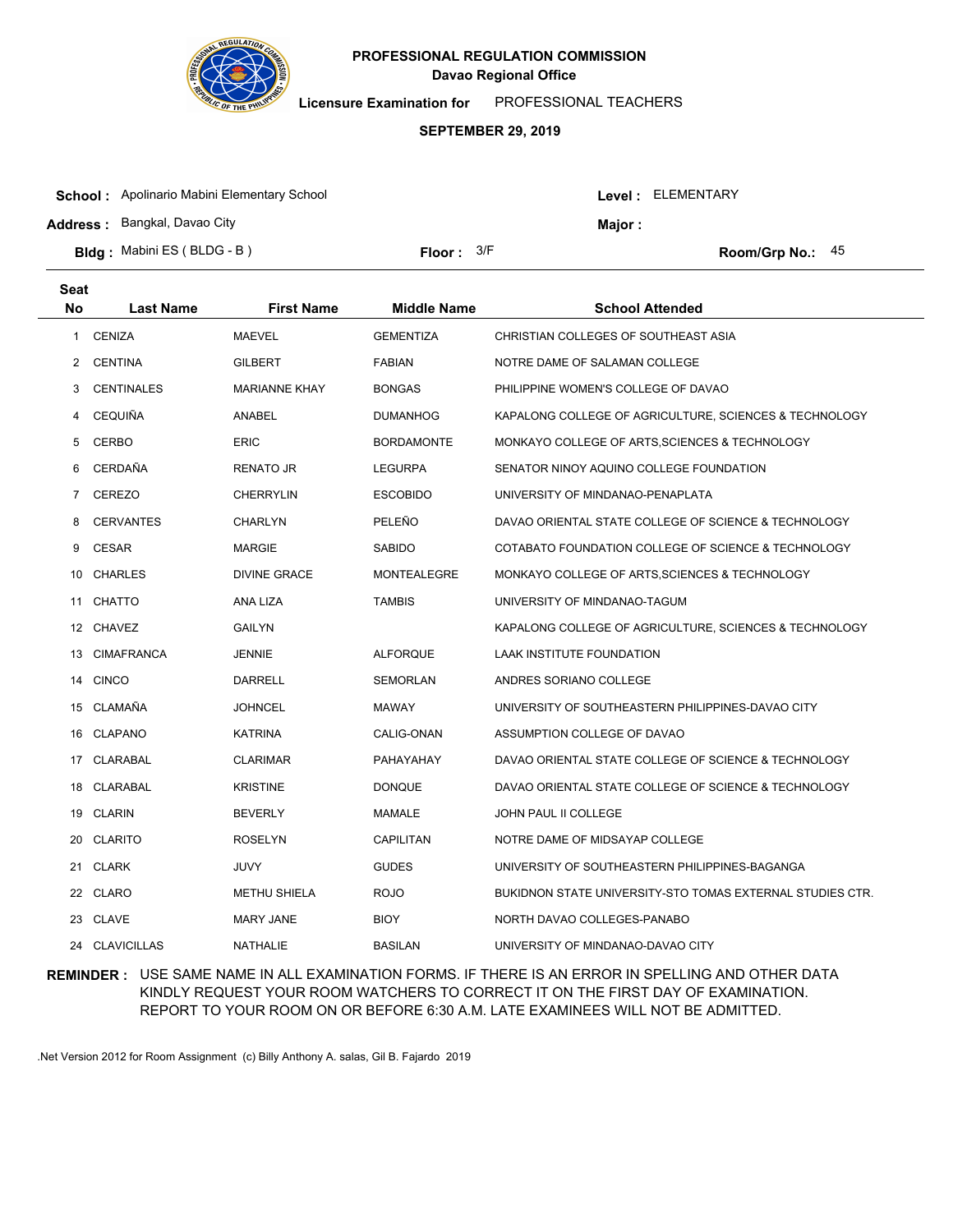

**Licensure Examination for**  PROFESSIONAL TEACHERS

#### **SEPTEMBER 29, 2019**

| <b>Address: Bangkal, Davao City</b><br><b>Maior:</b>                           |  |
|--------------------------------------------------------------------------------|--|
| <b>Bldg:</b> Mabini ES (BLDG - B)<br>Floor: $4/F$<br><b>Room/Grp No.:</b> $46$ |  |

| <b>Seat</b> |                  |                      |                    |                                                          |
|-------------|------------------|----------------------|--------------------|----------------------------------------------------------|
| No          | <b>Last Name</b> | <b>First Name</b>    | <b>Middle Name</b> | <b>School Attended</b>                                   |
| 1           | <b>CLEOPAS</b>   | <b>JESSEL</b>        | <b>ESUREZ</b>      | UNIVERSITY OF SOUTHEASTERN PHILIPPINES-DAVAO CITY        |
| 2           | <b>COBRADO</b>   | <b>ROWELYN</b>       | <b>LABOR</b>       | <b>JOHN PAUL II COLLEGE</b>                              |
| 3           | COCALON          | <b>JENNYZEL</b>      |                    | AGUSAN DEL SUR STATE COLLEGE OF AGRICULTURE & TECHNOLOGY |
| 4           | COLAS            | <b>FEDELITO</b>      | <b>SECRO</b>       | ANDRES SORIANO COLLEGE                                   |
| 5           | COLES            | <b>MARY ROSE</b>     | <b>ANTONIO</b>     | SOUTHERN MINDANAO INSTITUTE OF TECHNOLOGY                |
| 6           | <b>COLIPANO</b>  | <b>GINA</b>          | <b>RASONABLE</b>   | ROMAN C. VILLALON MEMORIAL COLLEGES FOUNDATION           |
| 7           | <b>COLOBONG</b>  | ROMEO JR             | <b>ALENIAR</b>     | LAAK INSTITUTE FOUNDATION                                |
| 8           | <b>COLOMA</b>    | <b>MAE ANN</b>       | <b>PALABRICA</b>   | SAINT FRANCIS XAVIER COLLEGE                             |
| 9           | <b>COLON</b>     | <b>HONEY LOU</b>     | <b>BULALAQUE</b>   | GOVERNOR GENEROSO COLLEGE OF ARTS, SCIENCES & TECHNOLOBY |
| 10          | <b>COLONG</b>    | SHEILAMAE            | CATALINO           | UNIVERSITY OF MINDANAO-PENAPLATA                         |
| 11          | <b>COMAJES</b>   | <b>MARYJANE</b>      | <b>ALBISO</b>      | UNIVERSITY OF MINDANAO-PANABO                            |
|             | 12 COMALING      | LYN                  | <b>POGADO</b>      | JOHN PAUL II COLLEGE                                     |
|             | 13 COMANDA       | SIENNA MAY           | ANOL               | SURIGAO STATE COLLEGE OF TECHNOLOGY                      |
| 14          | <b>COMIDOY</b>   | ANGELY               | ANDO               | HOLY CROSS OF BANSALAN JUNIOR COLLEGE                    |
| 15          | <b>COMIGHOD</b>  | <b>SHAIRA BLANCA</b> | <b>SALAZAR</b>     | UNIVERSITY OF SOUTHEASTERN PHILIPPINES-DAVAO CITY        |
| 16          | <b>COMITES</b>   | RIZZA MAE            | <b>PRADAS</b>      | BROKENSHIRE COLLEGE-SOCSKSARGEN, INC                     |
| 17          | <b>COMODAS</b>   | MELBA                | <b>DIANA</b>       | <b>MATI DOCTORS COLLEGE</b>                              |
| 18          | <b>COMPOC</b>    | <b>GLENN MARK</b>    | <b>SUMATRA</b>     | UNIVERSITY OF SOUTHEASTERN PHILIPPINES-TAGUM             |
| 19          | COÑADO           | <b>REYNALYN</b>      | <b>MIAPE</b>       | JOHN PAUL II COLLEGE                                     |
| 20          | <b>CONCON</b>    | <b>KEVIN</b>         | <b>DABALOS</b>     | GOVERNOR GENEROSO COLLEGE OF ARTS, SCIENCES & TECHNOLOBY |
| 21          | <b>CONDE</b>     | <b>HANNAH</b>        | <b>MANOTA</b>      | ASSUMPTION COLLEGE OF NABUNTURAN                         |
| 22          | <b>CONEJERO</b>  | JENNIE               | <b>BINOYA</b>      | AGUSAN DEL SUR STATE COLLEGE OF AGRICULTURE & TECHNOLOGY |
| 23          | CONOL            | YELL                 | <b>MORALES</b>     | MATS COLLEGE OF TECHNOLOGY                               |
| 24          | CONSTANTINOPLA   | <b>NORSIDA</b>       | <b>DALILAN</b>     | MATI POLYTECHNIC INSTITUTE                               |

### **REMINDER :** USE SAME NAME IN ALL EXAMINATION FORMS. IF THERE IS AN ERROR IN SPELLING AND OTHER DATA KINDLY REQUEST YOUR ROOM WATCHERS TO CORRECT IT ON THE FIRST DAY OF EXAMINATION. REPORT TO YOUR ROOM ON OR BEFORE 6:30 A.M. LATE EXAMINEES WILL NOT BE ADMITTED.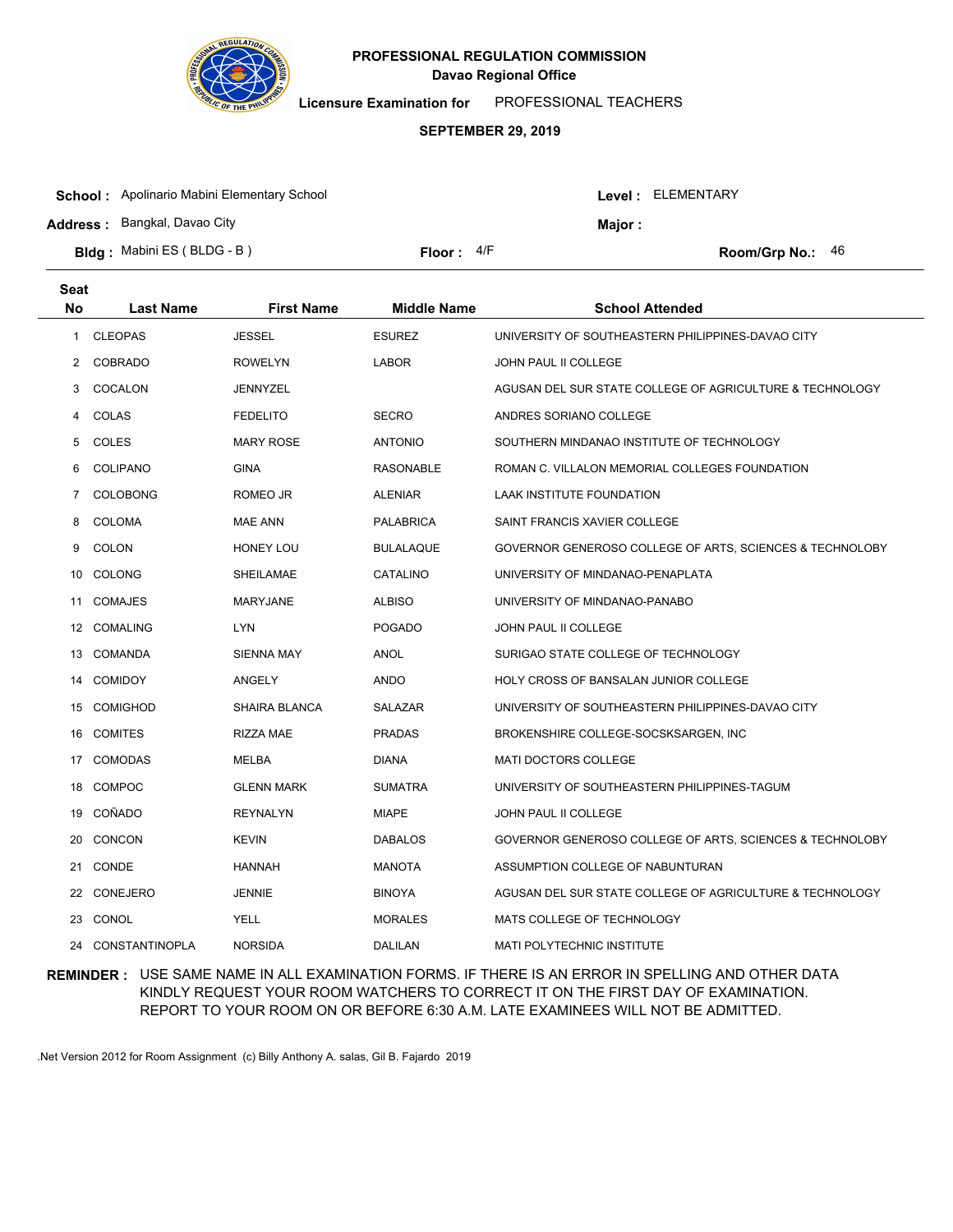

**Seat**

# **Davao Regional Office PROFESSIONAL REGULATION COMMISSION**

**Licensure Examination for**  PROFESSIONAL TEACHERS

#### **SEPTEMBER 29, 2019**

| <b>School:</b> Apolinario Mabini Elementary School |              |               | Level: ELEMENTARY |  |
|----------------------------------------------------|--------------|---------------|-------------------|--|
| <b>Address: Bangkal, Davao City</b>                |              | <b>Maior:</b> |                   |  |
| <b>Bldg:</b> Mabini ES (BLDG - B)                  | Floor: $4/F$ |               | Room/Grp No.: 47  |  |

| No             | <b>Last Name</b>   | <b>First Name</b>      | <b>Middle Name</b> | <b>School Attended</b>                                     |
|----------------|--------------------|------------------------|--------------------|------------------------------------------------------------|
| 1              | CONSUEGRA          | <b>SHAINNA</b>         | <b>CATURAN</b>     | JOHN PAUL II COLLEGE                                       |
| $\mathbf{2}$   | <b>CONTENIDO</b>   | EMILY                  | <b>DONAIRE</b>     | UNIVERSITY OF MINDANAO-DAVAO CITY                          |
| 3              | <b>CONTENIDO</b>   | <b>GIRLIE MAE</b>      | <b>SUMALIGNAO</b>  | COLEGIO DE KIDAPAWAN(for N.COTABATO IT)                    |
| 4              | <b>CONTRATISTA</b> | <b>ALVEN</b>           | <b>BORRES</b>      | QUEZON INSTITUTE OF TECHNOLOGY                             |
| 5              | COQUILLA           | <b>DIETHER ROY</b>     | <b>COCAMAS</b>     | UNIVERSITY OF SOUTHEASTERN PHILIPPINES-TAGUM               |
| 6              | COQUILLA           | PHOEBE TYRA            | <b>PORLARES</b>    | UNIVERSITY OF SOUTHEASTERN PHILIPPINES-TAGUM               |
| $\overline{7}$ | <b>CORABOT</b>     | <b>ISIDRINA</b>        | <b>VILLAFLORES</b> | <b>VILLAFLORES COLLEGE</b>                                 |
| 8              | CORALDE            | JULINDA                | <b>MACEDA</b>      | ANDRES SORIANO COLLEGE                                     |
| 9              | CORDERO            | <b>JESSICA</b>         | SABLAY             | SOUTHERN MINDANAO INSTITUTE OF TECHNOLOGY                  |
| 10             | CORDOVA            | <b>KIMBERLY</b>        | <b>BOYONAS</b>     | UNIVERSITY OF SOUTHEASTERN PHILIPPINES-TAGUM               |
| 11             | <b>CORESIS</b>     | MICHELLE JANE          | CATA-AN            | MONKAYO COLLEGE OF ARTS, SCIENCES & TECHNOLOGY             |
|                | 12 CORONEL         | <b>CHARMAINE FAITH</b> | MAO                | NOTRE DAME RVM COLLEGE OF COTABATO-COTABATO CITY           |
| 13             | <b>CORONICO</b>    | PATRICK JOHN           | <b>NALDA</b>       | UNIVERSITY OF SOUTHEASTERN PHILIPPINES-DAVAO CITY          |
|                | 14 CORPUS          | MECHELLYN              | <b>EYANA</b>       | QUEZON INSTITUTE OF TECHNOLOGY                             |
|                | 15 CORPUZ          | <b>KAREN</b>           | <b>OLIVAR</b>      | BUKIDNON STATE UNIVERSITY-NEW BATAAN EXTERNAL STUDIES CTR. |
|                | 16 CORPUZ          | QUENNIE JOY            | CAPA               | MOUNT CARMEL COLLEGE-AGUSAN DEL SUR                        |
| 17             | <b>CORRALES</b>    | RANDIELLE MAE          | <b>MICUTUAN</b>    | ASSUMPTION COLLEGE OF NABUNTURAN                           |
|                | 18 CORREOS         | STEPHANIE ANGELI       | <b>CURAYAG</b>     | SAINT FRANCIS XAVIER COLLEGE                               |
|                | 19 CORRO           | <b>EUGINE</b>          | <b>GUMILAN</b>     | UNIVERSITY OF SOUTHEASTERN PHILIPPINES-TAGUM               |
| 20             | <b>CORSIGA</b>     | RIAN KIN               | <b>PACENA</b>      | NORTH DAVAO COLLEGES-PANABO                                |
| 21             | <b>CORTADO</b>     | <b>LORENNE</b>         | <b>GENOBATIN</b>   | UNIVERSITY OF SOUTHEASTERN PHILIPPINES-TAGUM               |
|                | 22 CORVERA         | <b>GLYDEL</b>          | <b>ESPAÑA</b>      | SAINT FRANCIS XAVIER COLLEGE                               |
|                | 23 CORVERA         | <b>LECILL</b>          | <b>EQUIPILAG</b>   | SAINT FRANCIS XAVIER COLLEGE                               |
|                | 24 COSARE          | <b>VANESSA ROSE</b>    | N/A                | HOLY CROSS OF DAVAO COLLEGE                                |

## **REMINDER :** USE SAME NAME IN ALL EXAMINATION FORMS. IF THERE IS AN ERROR IN SPELLING AND OTHER DATA KINDLY REQUEST YOUR ROOM WATCHERS TO CORRECT IT ON THE FIRST DAY OF EXAMINATION. REPORT TO YOUR ROOM ON OR BEFORE 6:30 A.M. LATE EXAMINEES WILL NOT BE ADMITTED.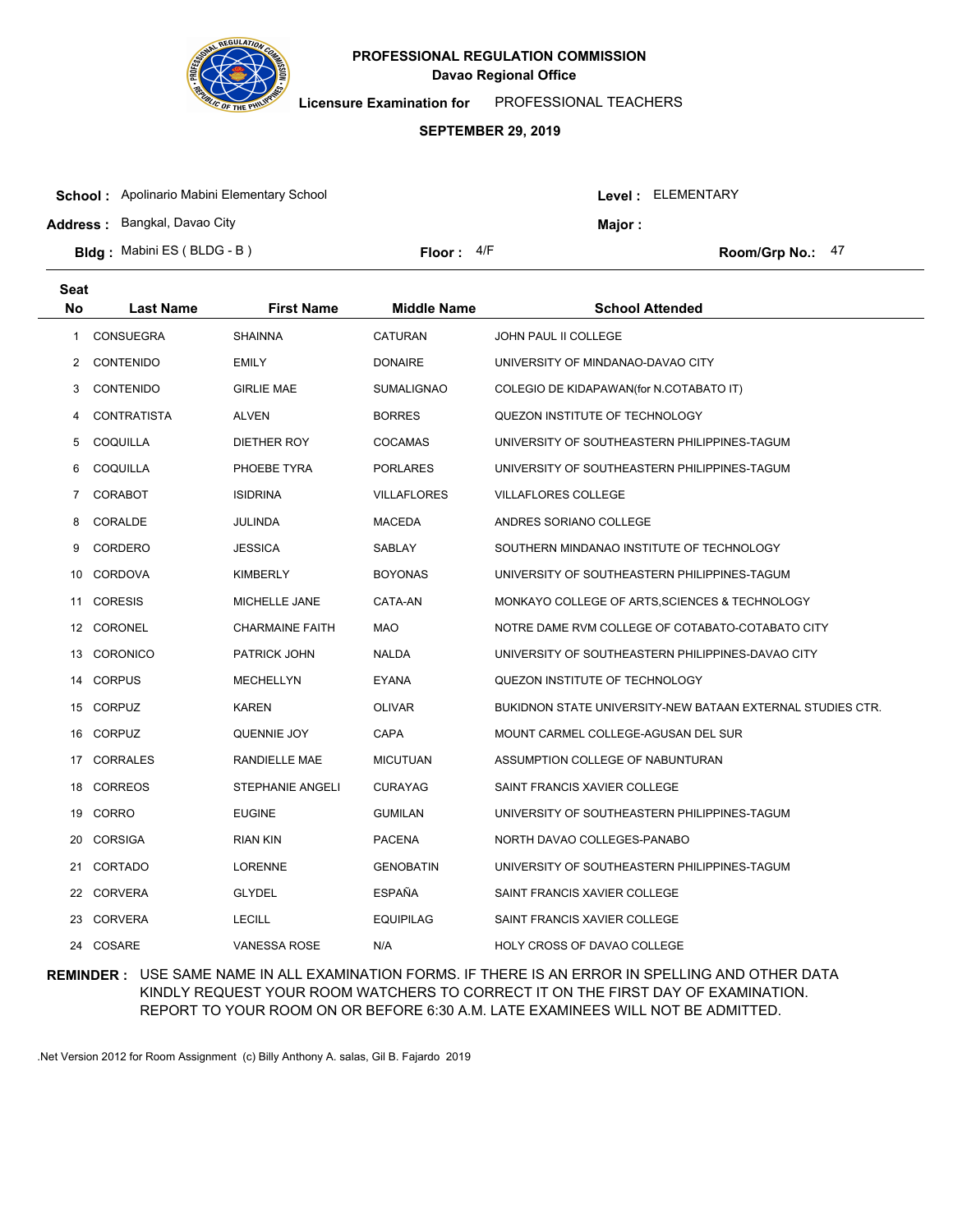

**Licensure Examination for**  PROFESSIONAL TEACHERS

### **SEPTEMBER 29, 2019**

| <b>School:</b> Apolinario Mabini Elementary School | Level: ELEMENTARY |  |                    |
|----------------------------------------------------|-------------------|--|--------------------|
| <b>Address: Bangkal, Davao City</b>                | Major :           |  |                    |
| <b>Bldg:</b> Mabini ES (BLDG - B)                  | Floor: $4/F$      |  | Room/Grp No.: $48$ |

| <b>Seat</b> |                   |                       |                    |                                                           |
|-------------|-------------------|-----------------------|--------------------|-----------------------------------------------------------|
| No          | <b>Last Name</b>  | <b>First Name</b>     | <b>Middle Name</b> | <b>School Attended</b>                                    |
| 1           | COSCOS            | <b>IVIE MAE</b>       | <b>DIANTAN</b>     | MATER DEI COLLEGE-BOHOL                                   |
| 2           | COSCOS            | <b>JUBILEE</b>        | <b>BAGOL</b>       | BUKIDNON STATE UNIVERSITY-(FOR BUKIDNON STATE COLL)- MAIN |
| 3           | <b>COSTALES</b>   | <b>JARESA</b>         | <b>REPONTE</b>     | LICEO DE DAVAO                                            |
| 4           | COSTAN            | <b>CHRIS</b>          | <b>GALO</b>        | LEGACY COLLEGE OF COMPOSTELA                              |
| 5           | COSTAN            | JUNNALLY              | <b>ARTIGA</b>      | LEGACY COLLEGE OF COMPOSTELA                              |
| 6           | <b>COSTAN</b>     | SHAIRA JANE           | <b>AMONINCE</b>    | UNIVERSITY OF SOUTHEASTERN PHILIPPINES-DAVAO CITY         |
| 7           | COSTELO           | <b>JOYLYN</b>         | <b>SAMBLING</b>    | <b>MATI DOCTORS COLLEGE</b>                               |
| 8           | <b>COSTILLAS</b>  | <b>ANGELICA</b>       | <b>MAGAPAN</b>     | DAVAO WINCHESTER COLLEGES                                 |
| 9           | <b>COTIC</b>      | AMELITA               | LATIBAN            | HOLY CHILD SCHOOL OF DAVAO                                |
| 10          | COTONGAN          | <b>JECYL</b>          | <b>SINGWAY</b>     | UNIVERSITY OF SOUTHEASTERN PHILIPPINES-DAVAO CITY         |
| 11          | <b>CRISMUNDO</b>  | <b>LLOYD HARRYSON</b> | <b>TAMBULI</b>     | DAVAO ORIENTAL STATE COLLEGE OF SCIENCE & TECHNOLOGY      |
| 12          | <b>CRISOSTOMO</b> | <b>MARJORIE</b>       | <b>GONZALES</b>    | MONKAYO COLLEGE OF ARTS, SCIENCES & TECHNOLOGY            |
| 13          | <b>CRISPO</b>     | <b>CHARLYN MAE</b>    | <b>FACIOL</b>      | COR JESU COLLEGE (HOLY CROSS OF DIGOS)                    |
| 14          | <b>CRISTE</b>     | <b>JEREMIAH</b>       | DELA PEÑA          | UNIVERSITY OF SOUTHEASTERN PHILIPPINES-TAGUM              |
|             | 15 CRODUA         | <b>MARY ANN</b>       | ZABATE             | UNIVERSITY OF MINDANAO-PENAPLATA                          |
|             | 16 CRUDA          | <b>RISHYLLE</b>       | GUNDAYA            | NORTH DAVAO COLLEGES-PANABO                               |
|             | 17 CRUSPERO       | ANAFE                 | <b>LECOMES</b>     | KAPALONG COLLEGE OF AGRICULTURE, SCIENCES & TECHNOLOGY    |
|             | 18 CRUZ           | <b>MARICEL</b>        | <b>LINDO</b>       | MATI POLYTECHNIC INSTITUTE                                |
|             | 19 CUARIO         | <b>GERG</b>           | <b>ABIERA</b>      | UNIVERSITY OF MINDANAO-TAGUM                              |
|             | 20 CUBELO         | <b>HONEY MAE</b>      | TAG-AT             | KAPALONG COLLEGE OF AGRICULTURE, SCIENCES & TECHNOLOGY    |
| 21          | <b>CUBIJANO</b>   | <b>NENET</b>          | <b>GARCIA</b>      | UNIVERSITY OF MINDANAO-PANABO                             |
| 22          | <b>CUBIO</b>      | <b>ELMA</b>           | YCOT               | NORTH DAVAO COLLEGES-PANABO                               |
| 23          | <b>CUBIO</b>      | <b>WILZON</b>         | <b>SUAREZ</b>      | LEGACY COLLEGE OF COMPOSTELA                              |
| 24          | <b>CUBONG</b>     | AIZA JEAN             | YBAÑEZ             | SURIGAO STATE COLLEGE OF TECHNOLOGY                       |

## **REMINDER :** USE SAME NAME IN ALL EXAMINATION FORMS. IF THERE IS AN ERROR IN SPELLING AND OTHER DATA KINDLY REQUEST YOUR ROOM WATCHERS TO CORRECT IT ON THE FIRST DAY OF EXAMINATION. REPORT TO YOUR ROOM ON OR BEFORE 6:30 A.M. LATE EXAMINEES WILL NOT BE ADMITTED.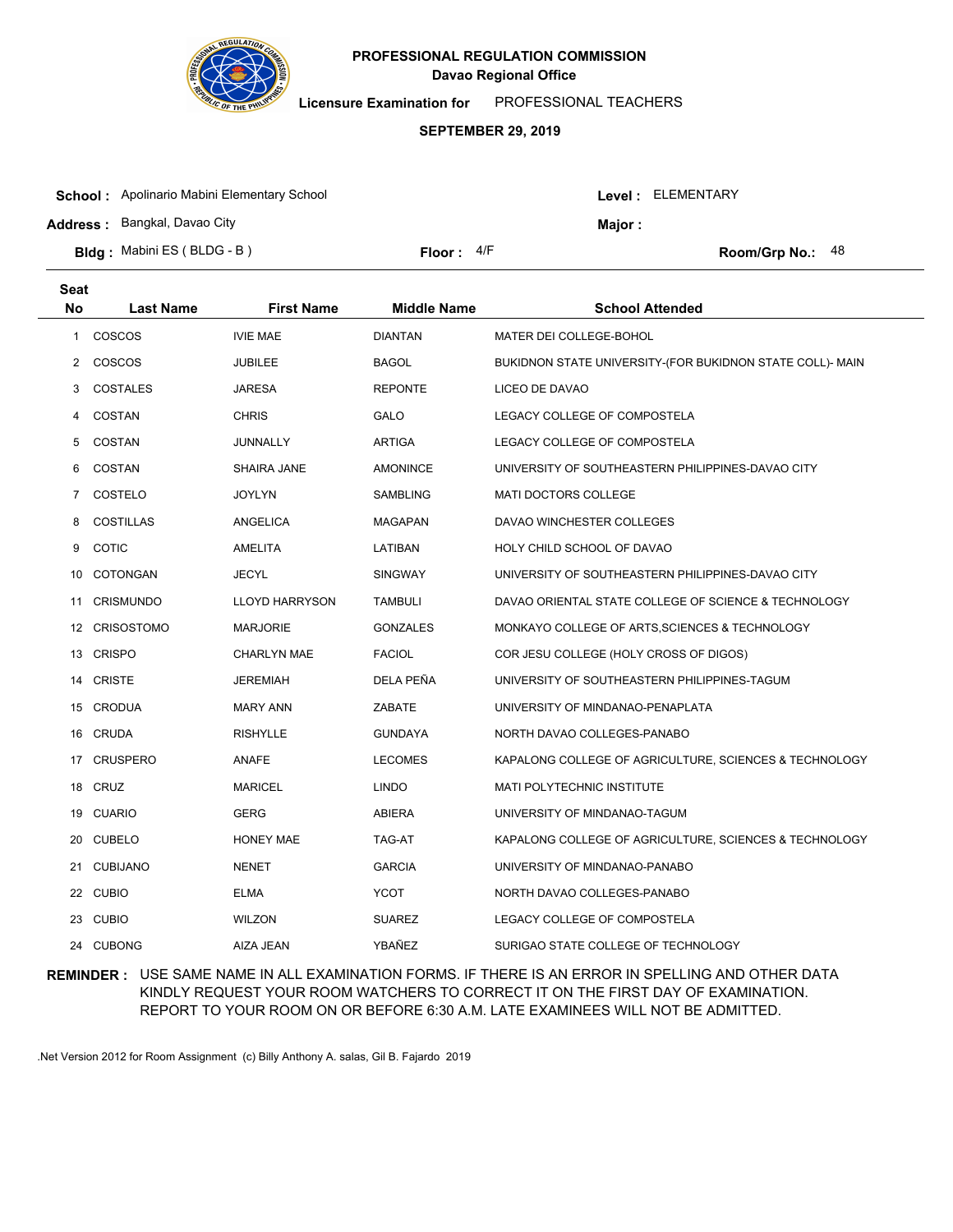

**Licensure Examination for**  PROFESSIONAL TEACHERS

### **SEPTEMBER 29, 2019**

| <b>School:</b> Apolinario Mabini Elementary School |              |                | Level : ELEMENTARY |
|----------------------------------------------------|--------------|----------------|--------------------|
| <b>Address: Bangkal, Davao City</b>                |              | <b>Maior :</b> |                    |
| <b>Bldg:</b> Mabini ES (BLDG - C)                  | Floor: $2/F$ |                | Room/Grp No.: $49$ |

| <b>Seat</b>    |                  |                          |                    |                                                          |
|----------------|------------------|--------------------------|--------------------|----------------------------------------------------------|
| No             | <b>Last Name</b> | <b>First Name</b>        | <b>Middle Name</b> | <b>School Attended</b>                                   |
| 1              | <b>CUBONG</b>    | <b>SARAH MAE</b>         | <b>SILDURA</b>     | SOUTHERN CHRISTIAN COLLEGE                               |
| 2              | <b>CUESTA</b>    | <b>TERRECE JEAN</b>      | <b>DEASOSIDO</b>   | UNIVERSITY OF MINDANAO-DAVAO CITY                        |
| 3              | <b>CUESTAS</b>   | ANTOANETTE               | <b>ARPON</b>       | UNIVERSITY OF SOUTHEASTERN PHILIPPINES-DAVAO CITY        |
| 4              | <b>CUIZON</b>    | <b>LALA ROCELL</b>       | <b>NEPOMUCENO</b>  | DAVAO ORIENTAL STATE COLLEGE OF SCIENCE & TECHNOLOGY     |
| 5              | <b>CULLANTES</b> | CARMILA                  | <b>ESTAY</b>       | CARAGA STATE UNIVERSITY-BUTUAN CITY                      |
| 6              | <b>CULLANTES</b> | <b>CHERLIE</b>           | <b>CASSION</b>     | AGUSAN DEL SUR STATE COLLEGE OF AGRICULTURE & TECHNOLOGY |
| $\overline{7}$ | <b>CULPA</b>     | HONEE LYN                | <b>PACAL</b>       | HOLY CROSS OF BANSALAN JUNIOR COLLEGE                    |
| 8              | <b>CUMAD</b>     | <b>CECILIA</b>           | <b>NATURAL</b>     | LEGACY COLLEGE OF COMPOSTELA                             |
| 9              | <b>CUMAWAY</b>   | <b>MARIPAZ</b>           | MALADIAN           | UNIVERSITY OF MINDANAO-DIGOS COLLEGE                     |
| 10             | <b>CUMIGAD</b>   | ROSSELL ANGELLYN         | <b>MATURAN</b>     | NOTRE DAME UNIVERSITY                                    |
| 11             | <b>CUNANAN</b>   | <b>HAZEL</b>             | <b>JIPUS</b>       | <b>BROKENSHIRE COLLEGE</b>                               |
|                | 12 CURAN         | <b>ELJUN</b>             | ARCEO              | UNIVERSITY OF MINDANAO-DAVAO CITY                        |
|                | 13 CUSTODIO      | ADELYN                   | <b>GARTES</b>      | LICEO DE DAVAO                                           |
|                | 14 CUSTODIO      | RACHEL CHRISTINE         | <b>BALOIS</b>      | FATHER SATURNINO URIOS UNIVERSITY (URIOS COLL)           |
|                | 15 CUSTODIO      | <b>RODELYN</b>           | <b>TAMPOS</b>      | UNIVERSITY OF MINDANAO-DAVAO CITY                        |
|                | 16 CUYOS         | <b>KIMVERLY MAE</b>      |                    | SAINT FRANCIS XAVIER COLLEGE                             |
|                | 17 CUYOS         | <b>MARICEL</b>           | <b>CUMALING</b>    | PHILIPPINE COLLEGE OF TECHNOLOGY                         |
| 18             | DA-ANTON         | <b>CERNEY LYN</b>        | <b>FABAY</b>       | MONKAYO COLLEGE OF ARTS, SCIENCES & TECHNOLOGY           |
|                | 19 DABALOS       | <b>CHRISTIAN</b>         | <b>ECONAR</b>      | QUEZON INSTITUTE OF TECHNOLOGY                           |
| 20             | <b>DABALOS</b>   | <b>EDMAR CHRISTOPHER</b> | <b>LAMPAGO</b>     | LICEO DE DAVAO                                           |
| 21             | <b>DABON</b>     | <b>ALREN JOHN</b>        | <b>DACUT</b>       | UNIVERSITY OF SOUTHEASTERN PHILIPPINES-DAVAO CITY        |
| 22             | <b>DACULA</b>    | <b>JEANEMAY</b>          | <b>GANAWON</b>     | ARRIESGADO COLLEGE FOUNDATION, INC.                      |
| 23             | <b>DACULAN</b>   | <b>ELMA</b>              | <b>SITOY</b>       | JOHN PAUL II COLLEGE                                     |
| 24             | <b>DACULAN</b>   | <b>LYCEL</b>             | <b>OBANDO</b>      | MONKAYO COLLEGE OF ARTS, SCIENCES & TECHNOLOGY           |

## **REMINDER :** USE SAME NAME IN ALL EXAMINATION FORMS. IF THERE IS AN ERROR IN SPELLING AND OTHER DATA KINDLY REQUEST YOUR ROOM WATCHERS TO CORRECT IT ON THE FIRST DAY OF EXAMINATION. REPORT TO YOUR ROOM ON OR BEFORE 6:30 A.M. LATE EXAMINEES WILL NOT BE ADMITTED.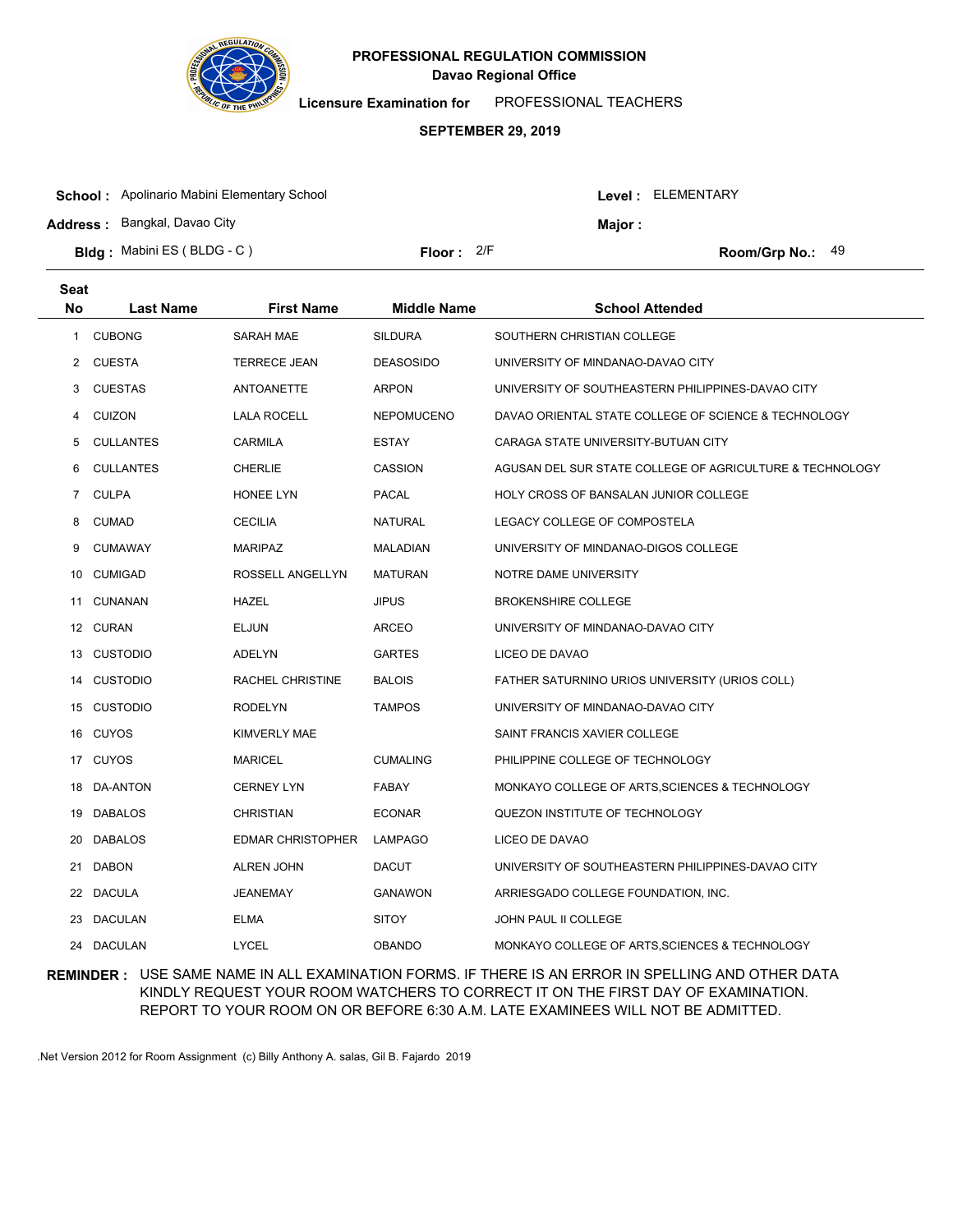

**Licensure Examination for**  PROFESSIONAL TEACHERS

#### **SEPTEMBER 29, 2019**

| <b>School:</b> Apolinario Mabini Elementary School |              |         | Level : ELEMENTARY        |  |
|----------------------------------------------------|--------------|---------|---------------------------|--|
| <b>Address: Bangkal, Davao City</b>                |              | Maior : |                           |  |
| <b>Bldg:</b> Mabini ES (BLDG - C)                  | Floor: $2/F$ |         | <b>Room/Grp No.:</b> $50$ |  |

| <b>Seat</b> |                  |                   |                    |                                                            |
|-------------|------------------|-------------------|--------------------|------------------------------------------------------------|
| <b>No</b>   | <b>Last Name</b> | <b>First Name</b> | <b>Middle Name</b> | <b>School Attended</b>                                     |
| 1           | <b>DACULLO</b>   | MA. FE            | <b>MEMBREVE</b>    | UNIVERSITY OF MINDANAO-DAVAO CITY                          |
| 2           | <b>DACUSAY</b>   | <b>JUDY ANN</b>   | <b>ABERLE</b>      | SULTAN KUDARAT STATE UNIVERSITY-KALAMANSIG                 |
| 3           | <b>DACUYCUY</b>  | WELAMI            | <b>JUANILLO</b>    | DAVAO ORIENTAL STATE COLLEGE OF SCIENCE & TECHNOLOGY       |
| 4           | <b>DADOR</b>     | <b>JORENN</b>     | CATADMAN           | SURIGAO STATE COLLEGE OF TECHNOLOGY                        |
| 5           | <b>DADOR</b>     | <b>MARIVIC</b>    | <b>REMIS</b>       | BUKIDNON STATE UNIVERSITY-COMPOSTELA EXTERNAL STUDIES CTR. |
| 6           | <b>DAEL</b>      | <b>NOVY JANE</b>  | <b>JUANCE</b>      | QUEZON INSTITUTE OF TECHNOLOGY                             |
| 7           | DAG-UMAN         | RHEAZHEL          | <b>OTACAN</b>      | SAINT FRANCIS XAVIER COLLEGE                               |
| 8           | DAGA-ANG         | <b>EUGENE</b>     | <b>ASUNCION</b>    | KAPALONG COLLEGE OF AGRICULTURE, SCIENCES & TECHNOLOGY     |
| 9           | <b>DAGAANG</b>   | <b>RHEA</b>       | <b>HIMTOG</b>      | MINDANAO STATE UNIVERSITY-TAWI-TAWI                        |
| 10          | <b>DAGADAS</b>   | MARHANA           | <b>PUTI</b>        | MINDANAO STATE UNIVERSITY-MAGUINDANAO                      |
| 11          | DAGALA           | REYZEL            | <b>BACALA</b>      | DON CARLOS POLYTECHNIC COLLEGE                             |
|             | 12 DAGANAS       | <b>JENEPHER</b>   | <b>MAQUINANO</b>   | DIVINE MERCY COLLEGE FOUNDATION, INC.                      |
|             | 13 DAGANATO      | <b>JOEMAR</b>     | <b>PLAZA</b>       | ASSUMPTION COLLEGE OF DAVAO                                |
|             | 14 DAGANIO       | <b>ROMEL</b>      | <b>MEÑALES</b>     | UNIVERSITY OF SOUTHEASTERN PHILIPPINES-TAGUM               |
|             | 15 DAGANSAN      | <b>RETCHEIL</b>   | <b>SUMAMPONG</b>   | COMPOSTELA VALLEY STATE COLLEGE - NEW BATAAN BRANCH        |
|             | 16 DAGASOHAN     | LILLIAN           | <b>MILES</b>       | QUEZON INSTITUTE OF TECHNOLOGY                             |
|             | 17 DAGDAG        | MERYLL JOY        | <b>TUMACA</b>      | SOUTHERN CHRISTIAN COLLEGE                                 |
|             | 18 DAGO          | <b>IRENE</b>      | GALAN              | DE LA VIDA COLLEGE                                         |
|             | 19 DAGOHOY       | MICHAEL JAY       | <b>INGA</b>        | <b>LAAK INSTITUTE FOUNDATION</b>                           |
| 20          | <b>DAGPIN</b>    | LIEDEBE           | <b>RESIMILLA</b>   | UNIVERSITY OF MINDANAO-DAVAO CITY                          |
| 21          | DAGSAAN          | <b>ROMEO</b>      | <b>ABENOJA</b>     | DAVAO WINCHESTER COLLEGES                                  |
|             | 22 DAGUNAN       | <b>MARICHE</b>    | <b>GARUDA</b>      | <b>MATI POLYTECHNIC INSTITUTE</b>                          |
|             | 23 DAHAN         | <b>LADYN JOY</b>  | <b>MARTINEZ</b>    | BUKIDNON STATE UNIVERSITY-MONKAYO EXTERNAL STUDIES CTR.    |
|             | 24 DAIG          | <b>LEONEL</b>     | <b>AMPONG</b>      | DAVAO ORIENTAL STATE COLLEGE OF SCIENCE & TECHNOLOGY       |

## **REMINDER :** USE SAME NAME IN ALL EXAMINATION FORMS. IF THERE IS AN ERROR IN SPELLING AND OTHER DATA KINDLY REQUEST YOUR ROOM WATCHERS TO CORRECT IT ON THE FIRST DAY OF EXAMINATION. REPORT TO YOUR ROOM ON OR BEFORE 6:30 A.M. LATE EXAMINEES WILL NOT BE ADMITTED.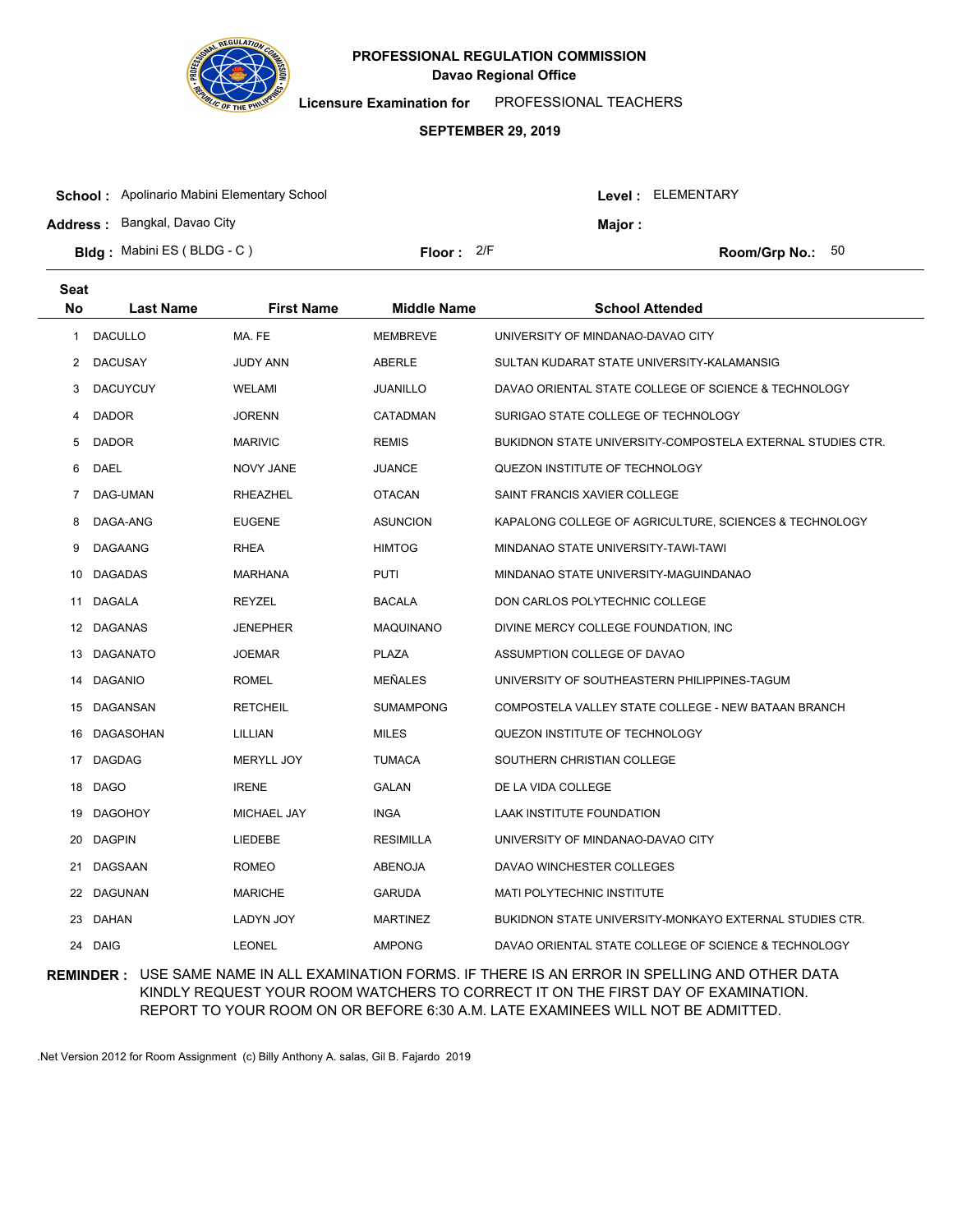

**Licensure Examination for**  PROFESSIONAL TEACHERS

### **SEPTEMBER 29, 2019**

| <b>School:</b> Apolinario Mabini Elementary School |              |               | Level : ELEMENTARY |
|----------------------------------------------------|--------------|---------------|--------------------|
| <b>Address: Bangkal, Davao City</b>                |              | <b>Maior:</b> |                    |
| <b>Bldg:</b> Mabini ES (BLDG - C)                  | Floor: $2/F$ |               | Room/Grp No.: $51$ |

| <b>Seat</b> |                  |                          |                    |                                                            |
|-------------|------------------|--------------------------|--------------------|------------------------------------------------------------|
| No          | <b>Last Name</b> | <b>First Name</b>        | <b>Middle Name</b> | <b>School Attended</b>                                     |
| 1           | <b>DAIG</b>      | <b>NICE</b>              | <b>MALBA</b>       | DAVAO ORIENTAL STATE COLLEGE OF SCIENCE & TECHNOLOGY       |
| 2           | DAIGAN           | JASTEN                   | <b>TREMOTCHA</b>   | BUKIDNON STATE UNIVERSITY-(FOR BUKIDNON STATE COLL)- MAIN  |
| 3           | <b>DAIGDIGAN</b> | <b>MARRIE ROSE</b>       | <b>SANICO</b>      | AGUSAN DEL SUR STATE COLLEGE OF AGRICULTURE & TECHNOLOGY   |
| 4           | <b>DAINAL</b>    | <b>NORMINA</b>           | <b>MUSTAPHA</b>    | SULTAN KUDARAT ISLAMIC ACADEMY                             |
| 5           | <b>DALAGON</b>   | ANNIE                    | <b>GALLEROS</b>    | BUKIDNON STATE UNIVERSITY-(FOR BUKIDNON STATE COLL)- MAIN  |
| 6           | DALAGON          | <b>JAN RAY</b>           | <b>DUPARCO</b>     | <b>JOHN PAUL II COLLEGE</b>                                |
| 7           | <b>DALAGUIT</b>  | <b>BEAH MAE</b>          | <b>IMPAS</b>       | GOVERNOR GENEROSO COLLEGE OF ARTS, SCIENCES & TECHNOLOBY   |
| 8           | DALANDAG         | <b>MORSID</b>            | SAMILON            | GANI L. ABPI COLLEGES, INC.                                |
| 9           | <b>DALANGIN</b>  | PORTIA AIOEL AINE        | <b>MANGCO</b>      | ATENEO DE DAVAO UNIVERSITY                                 |
| 10          | <b>DALATEN</b>   | <b>BABYLYN</b>           | <b>SALBO</b>       | SOUTHERN MINDANAO INSTITUTE OF TECHNOLOGY                  |
| 11          | DALDE            | <b>SAL ELOISE DANICA</b> | CAPAL              | UNIVERSITY OF SOUTHEASTERN PHILIPPINES-DAVAO CITY          |
| 12          | <b>DALIMBANG</b> | <b>ZOBAIDA</b>           | <b>MACAAGIR</b>    | SAINT BENEDICT COLLEGE-COTABATO CITY                       |
|             | 13 DALINDING     | <b>FATMA</b>             | <b>BORERO</b>      | SULTAN KUDARAT ISLAMIC ACADEMY                             |
| 14          | <b>DALION</b>    | JUBE                     | <b>LUCING</b>      | AGUSAN DEL SUR STATE COLLEGE OF AGRICULTURE & TECHNOLOGY   |
|             | 15 DALIOS        | <b>ROXAN</b>             | <b>CASIRES</b>     | COLAND SYSTEMS TECHNOLOGY - COTABATO CITY                  |
| 16          | <b>DALIPE</b>    | <b>GLEN MARK</b>         | <b>FORRO</b>       | GREEN VALLEY COLLEGE FOUNDATION, INC.                      |
|             | 17 DALIRE        | <b>MARIAN</b>            | <b>LARUBES</b>     | DAVAO ORIENTAL STATE COLLEGE OF SCIENCE & TECHNOLOGY       |
| 18          | <b>DAMALERIO</b> | <b>ELIZABETH</b>         | <b>MAPINIG</b>     | BUKIDNON STATE UNIVERSITY-COMPOSTELA EXTERNAL STUDIES CTR. |
| 19          | <b>DAMALERIO</b> | MARIA ELEAH              | <b>MALONES</b>     | BUKIDNON STATE UNIVERSITY-COMPOSTELA EXTERNAL STUDIES CTR. |
| 20          | <b>DAMASO</b>    | SHAILA JAY               | <b>BANQUIL</b>     | SAINT PETER'S COLLEGE OF TORIL                             |
| 21          | <b>DANAC</b>     | <b>JOANNA</b>            | <b>LOGANIO</b>     | DAVAO VISION COLLEGES, INC- CATALUNAN, DAVAO CITY          |
| 22          | <b>DANDOY</b>    | <b>MAYFLOR</b>           | YAMBA              | HOLY CROSS OF BANSALAN JUNIOR COLLEGE                      |
| 23          | DANDUAN          | <b>ROBIN</b>             | <b>ROSALES</b>     | ST. THOMAS MORE SCHOOL OF LAW & BUSINESS - TAGUM CITY      |
| 24          | <b>DANGCALAN</b> | <b>DANNYLIE</b>          | <b>CAPIN</b>       | UNIVERSITY OF SOUTHEASTERN PHILIPPINES-TAGUM               |

## **REMINDER :** USE SAME NAME IN ALL EXAMINATION FORMS. IF THERE IS AN ERROR IN SPELLING AND OTHER DATA KINDLY REQUEST YOUR ROOM WATCHERS TO CORRECT IT ON THE FIRST DAY OF EXAMINATION. REPORT TO YOUR ROOM ON OR BEFORE 6:30 A.M. LATE EXAMINEES WILL NOT BE ADMITTED.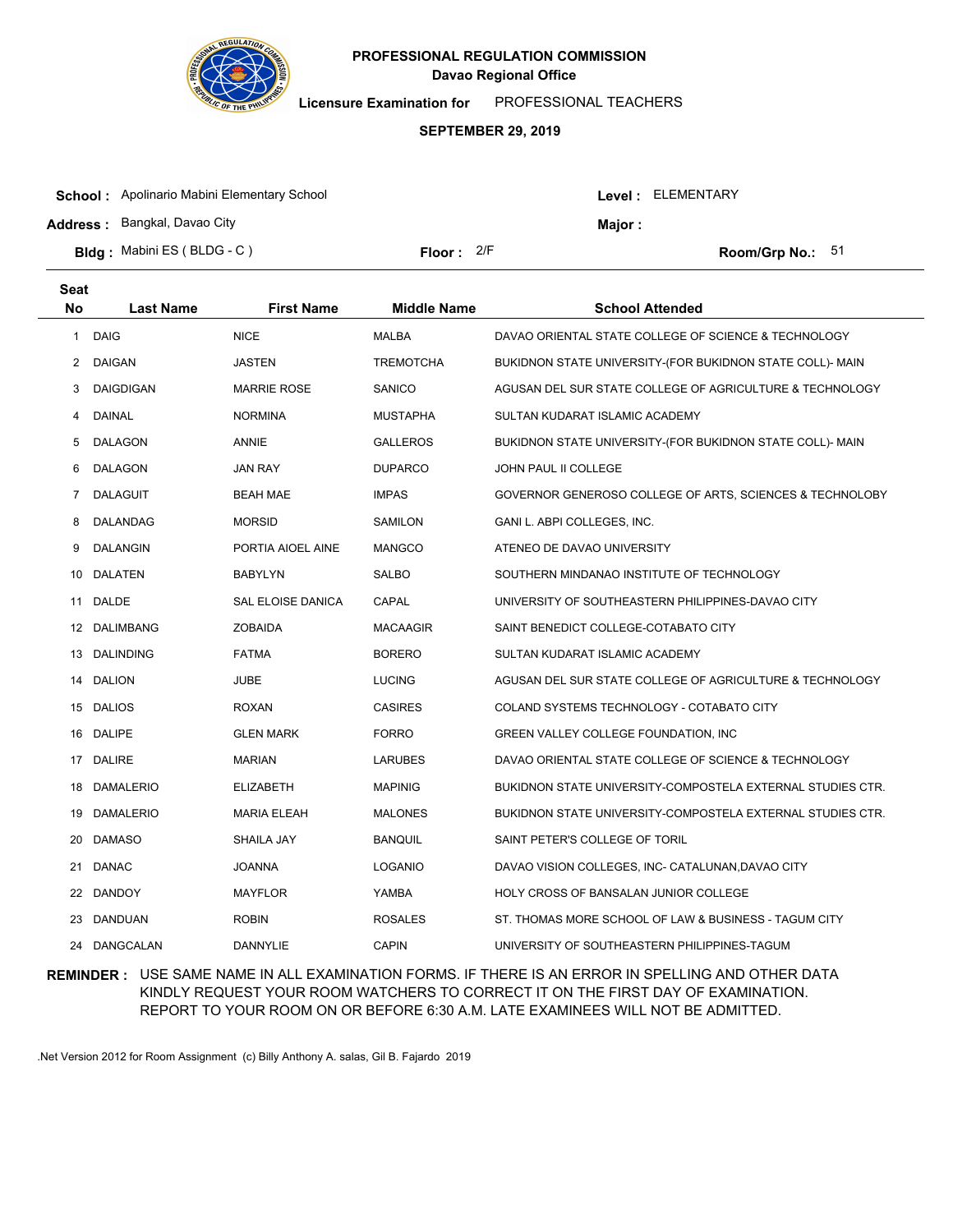

**Licensure Examination for**  PROFESSIONAL TEACHERS

### **SEPTEMBER 29, 2019**

| <b>School:</b> Apolinario Mabini Elementary School |              |               | Level: ELEMENTARY  |
|----------------------------------------------------|--------------|---------------|--------------------|
| <b>Address: Bangkal, Davao City</b>                |              | <b>Maior:</b> |                    |
| <b>Bldg:</b> Mabini ES (BLDG - C)                  | Floor: $2/F$ |               | Room/Grp No.: $52$ |

| <b>Seat</b>    |                   |                     |                    |                                                          |
|----------------|-------------------|---------------------|--------------------|----------------------------------------------------------|
| No             | <b>Last Name</b>  | <b>First Name</b>   | <b>Middle Name</b> | <b>School Attended</b>                                   |
| 1.             | DANIEL            | PIS-AN JR           | <b>BONALOS</b>     | SOUTHERN CHRISTIAN COLLEGE                               |
| $\overline{2}$ | DAÑOS             | RASHELLA FAYE       | <b>CARITOS</b>     | UPI AGRICULTURAL SCHOOL-UPI, MAGUINDANAO                 |
| 3              | DANSIGAN          | <b>IRENE</b>        | <b>MEMONG</b>      | UNIVERSITY OF MINDANAO-TAGUM                             |
| 4              | DAO-AY            | <b>MELGRACE</b>     | <b>DAQUIWAG</b>    | UNIVERSITY OF SOUTHERN MINDANAO-KABACAN                  |
| 5              | <b>DAPAR</b>      | <b>MARY GRACE</b>   | <b>TERIC</b>       | COMPOSTELA VALLEY STATE COLLEGE - NEW BATAAN BRANCH      |
| 6              | <b>DAPING</b>     | <b>JESSA MAE</b>    |                    | NOTRE DAME OF SALAMAN COLLEGE                            |
| 7              | <b>DAPITANON</b>  | LORD JEAN           | <b>LOMOLJO</b>     | SAINT VINCENT DE PAUL COLLEGE-BISLIG                     |
| 8              | <b>DAPOSALA</b>   | <b>MAE AMOR</b>     | <b>VILLAR</b>      | SIARGAO ISLAND INSTITUTE OF TECHNOLOGY                   |
| 9              | <b>DAQUIPIL</b>   | <b>GENABEL</b>      | <b>DENSING</b>     | QUEZON INSTITUTE OF TECHNOLOGY                           |
| 10             | DARANTINAO        | ARNEL               | <b>RAFUELA</b>     | COTABATO FOUNDATION COLLEGE OF SCIENCE & TECHNOLOGY      |
| 11             | <b>DARATO</b>     | <b>PAMEL ROSE</b>   |                    | UNIVERSITY OF SOUTHEASTERN PHILIPPINES-TAGUM             |
|                | 12 DARAYDO        | <b>JENIZA</b>       | <b>CABARDO</b>     | QUEZON INSTITUTE OF TECHNOLOGY                           |
|                | 13 DARO           | <b>ALMAIRAH</b>     | ALI                | PARANG FOUNDATION COLLEGE                                |
|                | 14 DAROY          | <b>MARGIE</b>       | <b>CABIGAS</b>     | SAN FRANCISCO COLLEGES-AGUSAN                            |
|                | 15 DARUNDAY       | <b>RECHILLE ANN</b> | <b>AUSTRIA</b>     | MONKAYO COLLEGE OF ARTS, SCIENCES & TECHNOLOGY           |
|                | 16 DATOR          | <b>REJOEY</b>       | <b>ROBLE</b>       | AGUSAN DEL SUR STATE COLLEGE OF AGRICULTURE & TECHNOLOGY |
|                | 17 DATU ABDILLAH  | <b>FAHAD</b>        | <b>DATUMANONG</b>  | PARANG FOUNDATION COLLEGE                                |
|                | 18 DATU-IMAM      | SITTIE AINAH        | PANARANDANG        | PHILIPPINE MUSLIM TEACHER'S COLLEGE                      |
| 19             | DATUCAN           | SALAMBAY            | <b>AMINOLA</b>     | GANI L. ABPI COLLEGES, INC.                              |
| 20             | <b>DATUMANONG</b> | <b>MARMELA</b>      | <b>MANDING</b>     | SENATOR NINOY AQUINO COLLEGE FOUNDATION-MARAWI CITY      |
| 21             | <b>DATUMANONG</b> | <b>MONISA</b>       | <b>MUSA</b>        | PARANG FOUNDATION COLLEGE                                |
| 22             | DATUMULOK         | HABIB               | <b>CARUDIN</b>     | PARANG FOUNDATION COLLEGE                                |
| 23             | DATUMULOK         | <b>SAHARA</b>       | <b>PANDARAT</b>    | PARANG FOUNDATION COLLEGE                                |
|                | 24 DATWIN         | <b>APRIL GRACE</b>  | <b>BERNALDEZ</b>   | DE LA SALLE JOHN BOSCO COLLEGE-BISLIG, SURIGAO CITY      |

## **REMINDER :** USE SAME NAME IN ALL EXAMINATION FORMS. IF THERE IS AN ERROR IN SPELLING AND OTHER DATA KINDLY REQUEST YOUR ROOM WATCHERS TO CORRECT IT ON THE FIRST DAY OF EXAMINATION. REPORT TO YOUR ROOM ON OR BEFORE 6:30 A.M. LATE EXAMINEES WILL NOT BE ADMITTED.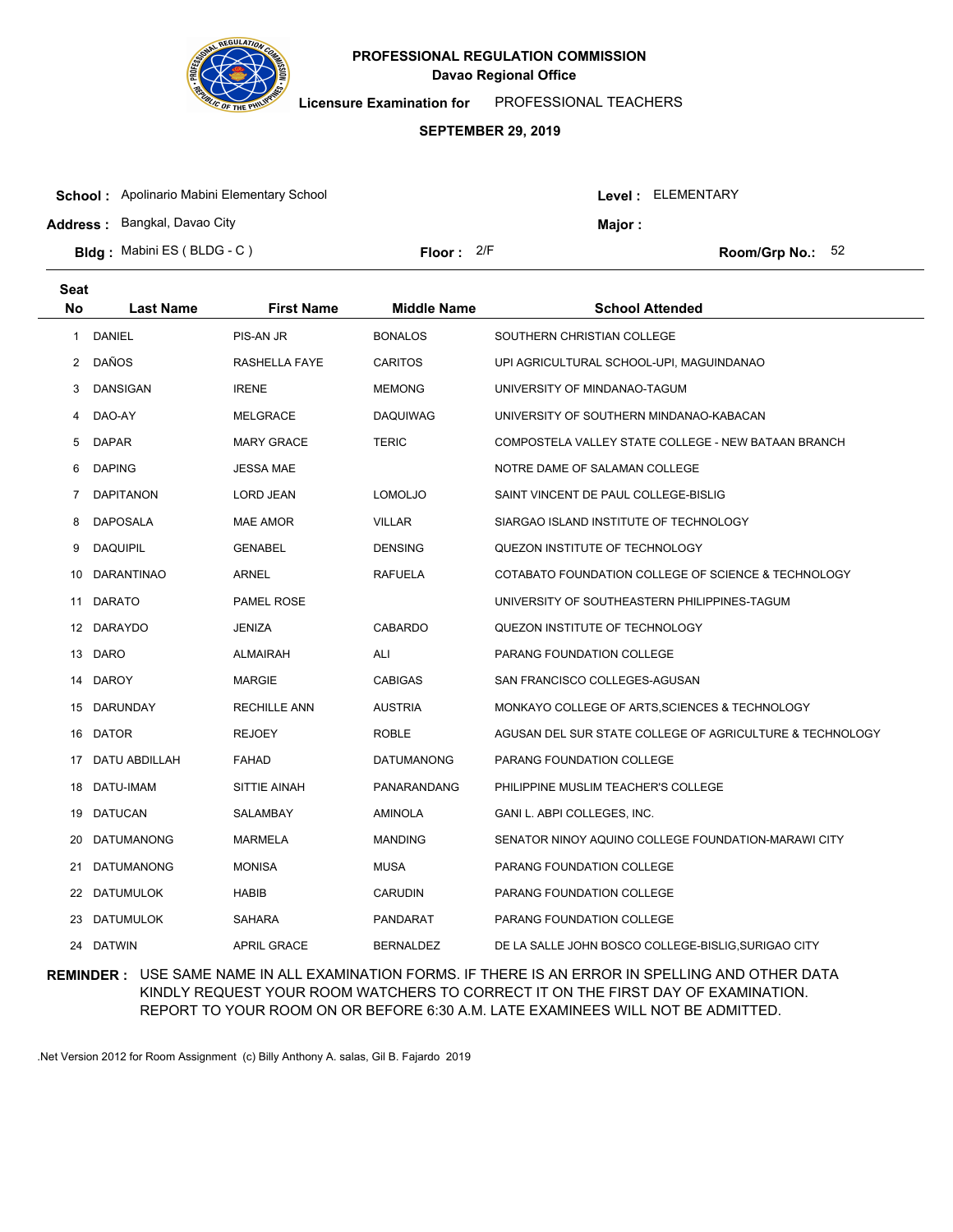

**Licensure Examination for**  PROFESSIONAL TEACHERS

### **SEPTEMBER 29, 2019**

| <b>School:</b> Daniel R. Aguinaldo National High School |            |  | Level: ELEMENTARY |                           |  |
|---------------------------------------------------------|------------|--|-------------------|---------------------------|--|
| <b>Address: Matina, Davao City</b>                      |            |  | Maior :           |                           |  |
| <b>Bidg</b> : DRANHS - A (BLDG 1)                       | Floor: G/F |  |                   | <b>Room/Grp No.:</b> $53$ |  |

| Seat           |                  |                     |                    |                                                          |
|----------------|------------------|---------------------|--------------------|----------------------------------------------------------|
| No             | <b>Last Name</b> | <b>First Name</b>   | <b>Middle Name</b> | <b>School Attended</b>                                   |
| 1              | <b>DAUD</b>      | ABDUL MUHAIMEN      | <b>USMAN</b>       | ANTONIO R. PACHECO COLLEGE, INC                          |
| $\overline{2}$ | <b>DAUD</b>      | ALLEYAH             | <b>BOLAO</b>       | SAINT BENEDICT COLLEGE-COTABATO CITY                     |
| 3              | <b>DAUD</b>      | AMERAH              | <b>USMAN</b>       | DE LA VIDA COLLEGE                                       |
| 4              | DAUD             | AMMAL               | <b>GUAD</b>        | NOTRE DAME RVM COLLEGE OF COTABATO-COTABATO CITY         |
| 5              | DAUD             | <b>NOROLHUDA</b>    | <b>PALON</b>       | SAINT BENEDICT COLLEGE-COTABATO CITY                     |
| 6              | DAUNGCAY         | JANZEN              | <b>CONLAS</b>      | DAVAO ORIENTAL STATE COLLEGE OF SCIENCE & TECHNOLOGY     |
| $\overline{7}$ | DAUNGCAY         | <b>VERGINIA</b>     | <b>CUESTA</b>      | <b>JOHN PAUL II COLLEGE</b>                              |
| 8              | <b>DAVID</b>     | <b>GENESA JOYCE</b> | <b>BASALO</b>      | UNIVERSITY OF THE IMMACULATE CONCEPTION-DAVAO            |
| 9              | <b>DAVIS</b>     | <b>AIAN DAVE</b>    | <b>GABATO</b>      | LEGACY COLLEGE OF COMPOSTELA                             |
| 10             | <b>DAWA</b>      | <b>ROLAND</b>       | <b>FUENTES</b>     | UNIVERSITY OF MINDANAO-PENAPLATA                         |
| 11             | DAWALING         | <b>OMAIRA</b>       | ADZID              | NOTRE DAME RVM COLLEGE OF COTABATO-COTABATO CITY         |
|                | 12 DAY           | <b>CELERES</b>      | ABRAHAN            | EAST COAST COLLEGE, INC                                  |
|                | 13 DAY           | DANE JOESAN         | <b>DAGOHOY</b>     | DAVAO ORIENTAL STATE COLLEGE OF SCIENCE & TECHNOLOGY     |
|                | 14 DAYAAN        | <b>MARY JOY</b>     | ANLIBAN            | DAVAO ORIENTAL STATE COLLEGE OF SCIENCE & TECHNOLOGY     |
|                | 15 DAYAG         | <b>HANNAH BETH</b>  | <b>PALER</b>       | UNIVERSITY OF MINDANAO-TAGUM                             |
| 16             | DAYANAP          | <b>RUEL</b>         | <b>PINONGAN</b>    | NORTH DAVAO COLLEGES-PANABO                              |
|                | 17 DAYDAY        | <b>ANNA ROSE</b>    | <b>BAYO</b>        | LEGACY COLLEGE OF COMPOSTELA                             |
| 18             | DAYDAY           | <b>MERILYN</b>      | <b>BORLAZA</b>     | <b>HOLY CROSS OF BANSALAN JUNIOR COLLEGE</b>             |
| 19             | <b>DAYOHA</b>    | <b>STEFFANY</b>     | <b>GABAS</b>       | HOLY CROSS COLLEGE OF CALINAN                            |
| 20             | <b>DAYON</b>     | MARIA MAGDALENA     | <b>ORBIGO</b>      | GOVERNOR GENEROSO COLLEGE OF ARTS, SCIENCES & TECHNOLOBY |
| 21             | <b>DAYONG</b>    | <b>CHARITY</b>      | <b>ASUNCION</b>    | AGUSAN DEL SUR STATE COLLEGE OF AGRICULTURE & TECHNOLOGY |
| 22             | DAYONG           | JAYGARD JAY         | <b>NOOS</b>        | AGUSAN DEL SUR STATE COLLEGE OF AGRICULTURE & TECHNOLOGY |
| 23             | DAYOTA           | <b>GENELYN</b>      | <b>ROTAQUIO</b>    | SOUTHERN CHRISTIAN COLLEGE                               |
|                | 24 DE CASTRO     | <b>ABIGAIL</b>      | <b>HERBOSA</b>     | SURIGAO STATE COLLEGE OF TECHNOLOGY                      |

## **REMINDER :** USE SAME NAME IN ALL EXAMINATION FORMS. IF THERE IS AN ERROR IN SPELLING AND OTHER DATA KINDLY REQUEST YOUR ROOM WATCHERS TO CORRECT IT ON THE FIRST DAY OF EXAMINATION. REPORT TO YOUR ROOM ON OR BEFORE 6:30 A.M. LATE EXAMINEES WILL NOT BE ADMITTED.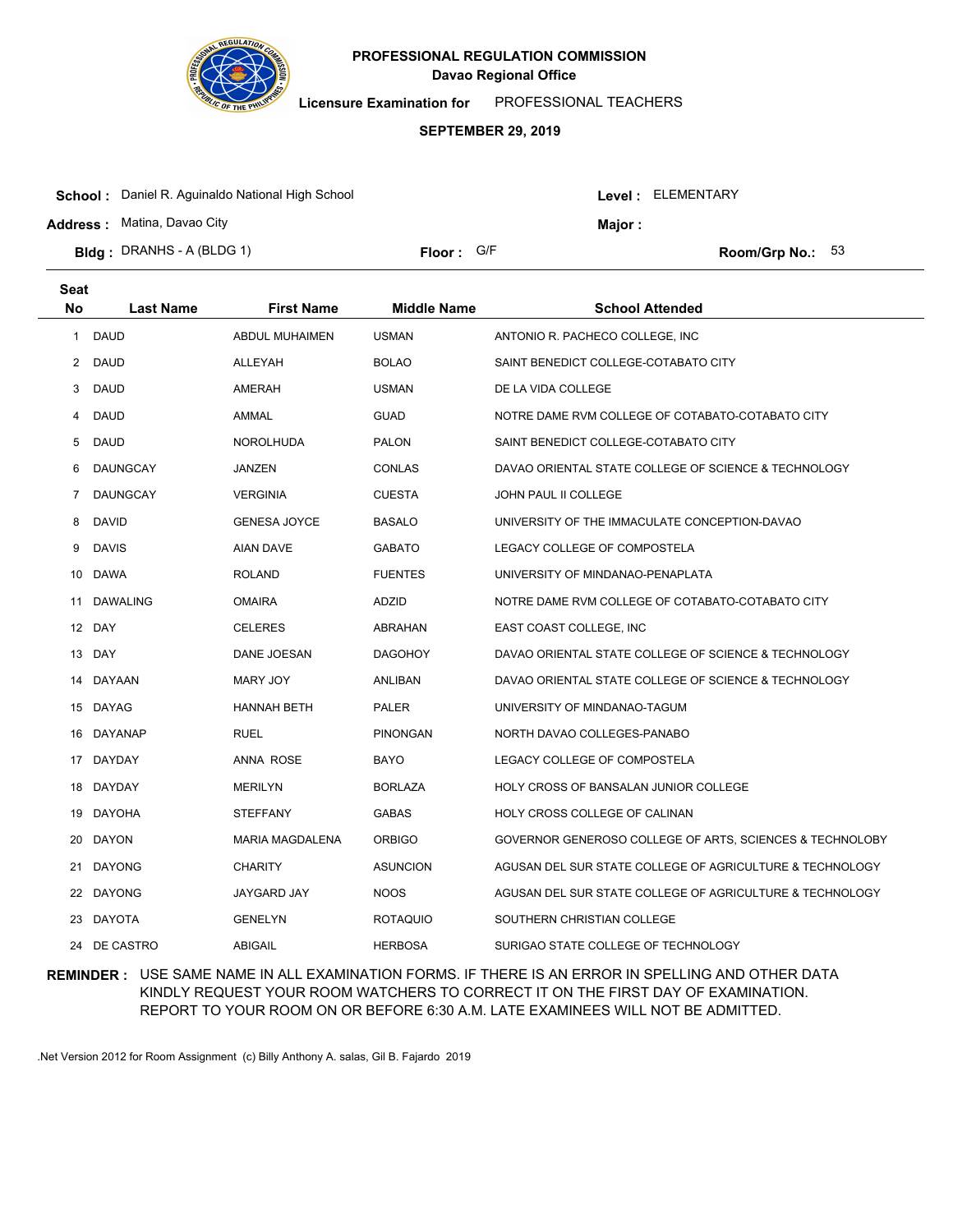

**Licensure Examination for**  PROFESSIONAL TEACHERS

### **SEPTEMBER 29, 2019**

|                                                                       | <b>Address: Matina, Davao City</b><br><b>Major:</b> |  |
|-----------------------------------------------------------------------|-----------------------------------------------------|--|
| <b>Bidg</b> : DRANHS - A (BLDG 1)<br>Floor: G/F<br>Room/Grp No.: $54$ |                                                     |  |

| <b>Seat</b>    |                    |                      |                     |                                                           |
|----------------|--------------------|----------------------|---------------------|-----------------------------------------------------------|
| No             | <b>Last Name</b>   | <b>First Name</b>    | <b>Middle Name</b>  | <b>School Attended</b>                                    |
| 1              | <b>DE GRACIA</b>   | <b>GRACE MAY</b>     | <b>DALIGDIG</b>     | COMPOSTELA VALLEY STATE COLLEGE - MAIN                    |
| $\mathbf{2}$   | DE JESUS           | <b>RETCHIEL</b>      | <b>BLANCO</b>       | UNIVERSITY OF SOUTHEASTERN PHILIPPINES-DAVAO CITY         |
| 3              | DE LA CRUZ         | <b>MERRY CRIS</b>    | LAZARTE             | UNIVERSITY OF SOUTHEASTERN PHILIPPINES-DAVAO CITY         |
| 4              | DE LOS SANTOS      | ALBERT               | <b>DOCOR</b>        | BUKIDNON STATE UNIVERSITY-(FOR BUKIDNON STATE COLL)- MAIN |
| 5              | DE RAMOS           | <b>EMALYN</b>        | <b>ARCEJO</b>       | UNIVERSITY OF MINDANAO-PANABO                             |
| 6              | DE RODA            | <b>ROSSANE</b>       | <b>RARA</b>         | UNIVERSITY OF MINDANAO-DIGOS COLLEGE                      |
| $\overline{7}$ | <b>DEALA</b>       | <b>SPENCER</b>       | LANTICSE            | COR JESU COLLEGE (HOLY CROSS OF DIGOS)                    |
| 8              | <b>DECATORIA</b>   | <b>ELDRIN JAN</b>    | <b>PASCUA</b>       | UNIVERSITY OF MINDANAO-DAVAO CITY                         |
| 9              | <b>DECIPULO</b>    | ANABEL               | <b>DANA</b>         | AGUSAN DEL SUR STATE COLLEGE OF AGRICULTURE & TECHNOLOGY  |
| 10             | <b>DECLARO</b>     | <b>JEAN</b>          | <b>NARVASA</b>      | AGUSAN DEL SUR STATE COLLEGE OF AGRICULTURE & TECHNOLOGY  |
| 11             | <b>DECLAROS</b>    | RACHEL               | AYUNAN              | DAVAO ORIENTAL STATE COLLEGE OF SCIENCE & TECHNOLOGY      |
| 12             | <b>DECOLONGON</b>  | ALORA JESSA          | GREGAS              | SOUTHERN CHRISTIAN COLLEGE                                |
|                | 13 DEDAL           | JENEFER              | <b>BARLISO</b>      | UNIVERSITY OF MINDANAO-TAGUM                              |
| 14             | <b>DEDICATORIA</b> | <b>JEMALIE</b>       | <b>GALLARDO</b>     | SURIGAO DEL SUR STATE UNIVERSITY- MAIN CAMPUS             |
| 15             | DEGANO             | <b>GERALD</b>        | <b>ALAGOS</b>       | DAVAO ORIENTAL STATE COLLEGE OF SCIENCE & TECHNOLOGY      |
| 16             | <b>DEGORIO</b>     | <b>SHENNA</b>        | LANGHE              | DAVAO WINCHESTER COLLEGES                                 |
| 17             | <b>DEJACTO</b>     | <b>WIVINA CLAIRE</b> | <b>ALOB</b>         | UNIVERSITY OF SOUTHEASTERN PHILIPPINES-TAGUM              |
| 18             | <b>DEJAN</b>       | <b>ALLYSA FEB</b>    | <b>VILLAHERMOSA</b> | COR JESU COLLEGE (HOLY CROSS OF DIGOS)                    |
| 19             | DEL CAMPO          | <b>JHENEVIVE</b>     | <b>COTARA</b>       | GOVERNOR GENEROSO COLLEGE OF ARTS, SCIENCES & TECHNOLOBY  |
| 20             | <b>DEL MONTE</b>   | <b>DJEANNE</b>       | <b>FORONDA</b>      | ATENEO DE DAVAO UNIVERSITY                                |
| 21             | DEL RIO            | <b>RAQUEL</b>        | <b>ALSAGAR</b>      | COLAND SYSTEMS TECHNOLOGY - COTABATO CITY                 |
| 22             | <b>DEL ROSARIO</b> | <b>LEONIE</b>        | <b>DIZON</b>        | UNIVERSITY OF SOUTHEASTERN PHILIPPINES-TAGUM              |
| 23             | <b>DELA CERNA</b>  | ANGEL                | <b>CAMPOMANES</b>   | UNIVERSITY OF SOUTHEASTERN PHILIPPINES-DAVAO CITY         |
| 24             | <b>DELA CERNA</b>  | <b>MABELLE</b>       | <b>REBUTA</b>       | <b>HOLY CROSS OF DAVAO COLLEGE</b>                        |

## **REMINDER :** USE SAME NAME IN ALL EXAMINATION FORMS. IF THERE IS AN ERROR IN SPELLING AND OTHER DATA KINDLY REQUEST YOUR ROOM WATCHERS TO CORRECT IT ON THE FIRST DAY OF EXAMINATION. REPORT TO YOUR ROOM ON OR BEFORE 6:30 A.M. LATE EXAMINEES WILL NOT BE ADMITTED.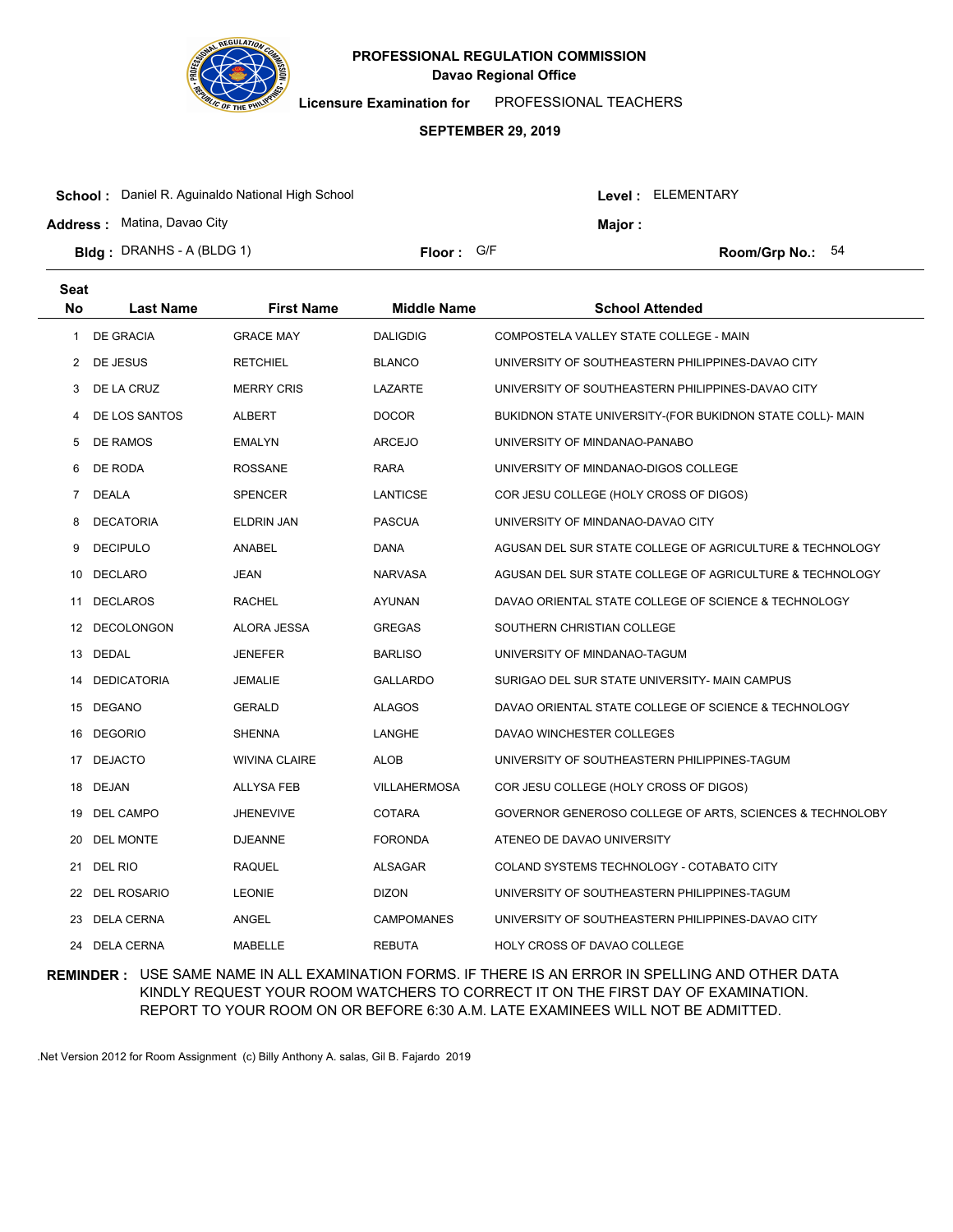

**Licensure Examination for**  PROFESSIONAL TEACHERS

### **SEPTEMBER 29, 2019**

|                                                                                       | <b>Address: Matina, Davao City</b><br>Major : |
|---------------------------------------------------------------------------------------|-----------------------------------------------|
| <b>Bldg</b> : DRANHS - A (BLDG 1)<br><b>Floor:</b> $G/F$<br><b>Room/Grp No.:</b> $55$ |                                               |

| <b>Seat</b> |                  |                             |                    |                                                           |
|-------------|------------------|-----------------------------|--------------------|-----------------------------------------------------------|
| <b>No</b>   | <b>Last Name</b> | <b>First Name</b>           | <b>Middle Name</b> | <b>School Attended</b>                                    |
| 1           | <b>DELA CRUZ</b> | <b>IVY MICHELLE</b>         | <b>ESPAÑA</b>      | AGUSAN DEL SUR STATE COLLEGE OF AGRICULTURE & TECHNOLOGY  |
| 2           | <b>DELA CRUZ</b> | <b>JANN RAYSHIA</b>         | <b>ALVARAN</b>     | BUKIDNON STATE UNIVERSITY-(FOR BUKIDNON STATE COLL)- MAIN |
| 3           | DELA CRUZ        | <b>JENNY</b>                | <b>VERGARA</b>     | SURIGAO DEL SUR STATE UNIVERSITY-TAGBINA CAMPUS           |
| 4           | DELA CRUZ        | <b>JENNY LYN</b>            | <b>PATRICIO</b>    | SAINT BENEDICT COLLEGE-COTABATO CITY                      |
| 5           | <b>DELA CRUZ</b> | <b>JOCELYN</b>              | <b>SANGUINES</b>   | JOHN PAUL II COLLEGE                                      |
| 6           | <b>DELA CRUZ</b> | <b>JUDY ANN</b>             | <b>APOSTOL</b>     | SOUTHERN CHRISTIAN COLLEGE                                |
| 7           | DELA CRUZ        | <b>JUVELYN</b>              | <b>DELIMA</b>      | DAVAO CENTRAL COLLEGE                                     |
| 8           | <b>DELA CRUZ</b> | <b>MAREZ</b>                | <b>ROQUE</b>       | DAVAO CENTRAL COLLEGE                                     |
| 9           | DELA CRUZ        | <b>RACEL MAE</b>            | VILLANUEVA         | SOUTHERN CHRISTIAN COLLEGE                                |
|             | 10 DELA CRUZ     | <b>RACHEL</b>               | <b>CUBIO</b>       | COMPOSTELA VALLEY STATE COLLEGE - NEW BATAAN BRANCH       |
|             | 11 DELA CRUZ     | SAMANTHA MAE                | LASPIÑAS           | AGUSAN DEL SUR STATE COLLEGE OF AGRICULTURE & TECHNOLOGY  |
|             | 12 DELA CRUZ     | <b>ZIA TRISHA</b>           | <b>FULLENTE</b>    | DAVAO WINCHESTER COLLEGES                                 |
|             | 13 DELA CUESTA   | <b>RECHELLE</b>             | NERI               | BUKIDNON STATE UNIVERSITY-(FOR BUKIDNON STATE COLL)- MAIN |
|             | 14 DELA PEÑA     | <b>PRAISE IVAN</b>          | <b>SALADAGA</b>    | MONKAYO COLLEGE OF ARTS, SCIENCES & TECHNOLOGY            |
|             | 15 DELA PEÑA     | <b>RUBIE MAE</b>            | <b>AGUELO</b>      | JOHN PAUL II COLLEGE                                      |
| 16          | DELA ROSA        | <b>JOHN MARVIN</b>          | <b>PALMA</b>       | ASSUMPTION COLLEGE OF DAVAO                               |
|             | 17 DELECTOR      | <b>ALMIN</b>                | NATIVIDAD          | SAINT FRANCIS XAVIER COLLEGE                              |
| 18          | <b>DELFIN</b>    | <b>ALONA JANE</b>           | <b>MAGALLEN</b>    | FATHER SATURNINO URIOS UNIVERSITY (URIOS COLL)            |
| 19          | <b>DELFIN</b>    | <b>PAOLO</b>                | <b>CLAVEJO</b>     | AGUSAN DEL SUR STATE COLLEGE OF AGRICULTURE & TECHNOLOGY  |
| 20          | <b>DELGADO</b>   | <b>FLORA MAE</b>            | AMPARADO           | SURIGAO STATE COLLEGE OF TECHNOLOGY                       |
| 21          | <b>DELGADO</b>   | <b>FLORAMIE</b>             | <b>NIPA</b>        | WESTERN MINDNAO FOUNDATION COLLEGE-FOR WMCC)-ZAMBOANGA    |
|             | 22 DELGADO       | ZHARMAINE FE ANGELA DE ASIS |                    | UNIVERSITY OF SOUTHEASTERN PHILIPPINES-DAVAO CITY         |
| 23          | DELIMA           | <b>GERALDEN</b>             | CALAGO             | UNIVERSITY OF MINDANAO-DAVAO CITY                         |
|             | 24 DELIMA        | <b>IVY</b>                  | <b>MAMITEZ</b>     | JOHN PAUL II COLLEGE                                      |

## **REMINDER :** USE SAME NAME IN ALL EXAMINATION FORMS. IF THERE IS AN ERROR IN SPELLING AND OTHER DATA KINDLY REQUEST YOUR ROOM WATCHERS TO CORRECT IT ON THE FIRST DAY OF EXAMINATION. REPORT TO YOUR ROOM ON OR BEFORE 6:30 A.M. LATE EXAMINEES WILL NOT BE ADMITTED.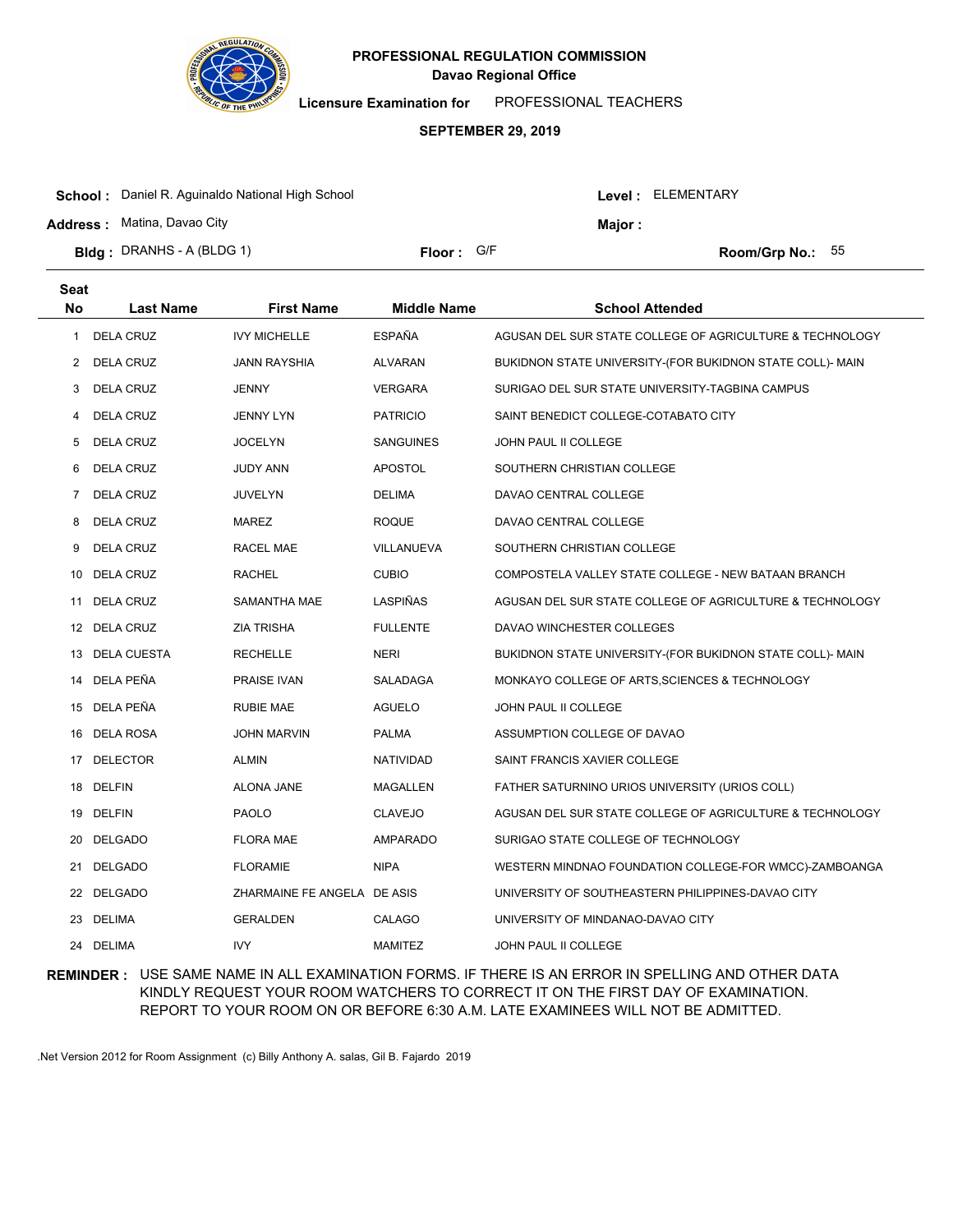

**Licensure Examination for**  PROFESSIONAL TEACHERS

### **SEPTEMBER 29, 2019**

| <b>Bidg</b> : DRANHS - A (BLDG 1)                       | Floor: $2/F$ |                | <b>Room/Grp No.:</b> $56$ |
|---------------------------------------------------------|--------------|----------------|---------------------------|
|                                                         |              |                |                           |
| <b>Address:</b> Matina, Davao City                      |              | <b>Maior :</b> |                           |
| <b>School:</b> Daniel R. Aguinaldo National High School |              |                | Level : ELEMENTARY        |

| <b>Seat</b> |                     |                      |                    |                                                           |
|-------------|---------------------|----------------------|--------------------|-----------------------------------------------------------|
| <b>No</b>   | <b>Last Name</b>    | <b>First Name</b>    | <b>Middle Name</b> | <b>School Attended</b>                                    |
| 1           | <b>DELIS</b>        | <b>AMERIN</b>        | <b>OMAR</b>        | GANI L. ABPI COLLEGES, INC.                               |
| 2           | <b>DELOS REYES</b>  | <b>ALEAHNIE</b>      | <b>BACAOCO</b>     | COR JESU COLLEGE (HOLY CROSS OF DIGOS)                    |
| 3           | <b>DELOS REYES</b>  | <b>CLAIRE LYNDE</b>  | <b>FIESTA</b>      | <b>HOLY CROSS OF DAVAO COLLEGE</b>                        |
| 4           | <b>DELOS SANTOS</b> | <b>ASUNCION</b>      | <b>NOQUILA</b>     | <b>BROKENSHIRE COLLEGE</b>                                |
| 5           | <b>DELOS SANTOS</b> | <b>CLAUDETTE JOY</b> | <b>FERNANDEZ</b>   | NOTRE DAME UNIVERSITY                                     |
| 6           | <b>DELOS SANTOS</b> | <b>JULIDA</b>        |                    | <b>BROKENSHIRE COLLEGE</b>                                |
| 7           | <b>DELOS SANTOS</b> | <b>SHAILA KATE</b>   | <b>SOLDEVILLA</b>  | UNIVERSITY OF SOUTHEASTERN PHILIPPINES-DAVAO CITY         |
| 8           | <b>DELOSTRICO</b>   | SHELLA JANE          | <b>JARDIN</b>      | BUKIDNON STATE UNIVERSITY-(FOR BUKIDNON STATE COLL)- MAIN |
| 9           | <b>DELUSA</b>       | <b>PRECY</b>         | <b>MALATABON</b>   | BUKIDNON STATE UNIVERSITY-STO TOMAS EXTERNAL STUDIES CTR. |
|             | 10 DEMALEN          | SABEREEN FARRAH      | <b>DIMALEN</b>     | ANTONIO R. PACHECO COLLEGE, INC.                          |
| 11          | <b>DEMONTEVERDE</b> | HAZEL                | <b>OTOM</b>        | JOHN PAUL II COLLEGE                                      |
| 12          | <b>DEMONTEVERDE</b> | <b>MARIVIC</b>       | <b>NADAL</b>       | JOHN PAUL II COLLEGE                                      |
|             | 13 DENNY            | <b>MOBINA</b>        | <b>MENSAB</b>      | MINDANAO STATE UNIVERSITY-MAGUINDANAO                     |
| 14          | DENOLAN             | <b>MARY ANNE</b>     | <b>VILLARUZ</b>    | UNIVERSITY OF MINDANAO-COTABATO COLLEGE                   |
| 15          | DENOROG             | JESSIL               | <b>NECOR</b>       | UNIVERSITY OF SOUTHEASTERN PHILIPPINES-DAVAO CITY         |
| 16          | <b>DENOYO</b>       | <b>EDA MURIELLE</b>  | <b>PASION</b>      | NORTH DAVAO COLLEGES-PANABO                               |
|             | 17 DEOCAMPO         | <b>DAISY JANE</b>    | QUISADO            | ARRIESGADO COLLEGE FOUNDATION, INC.                       |
| 18          | DEPAY               | <b>MARLY</b>         | <b>BALURAN</b>     | DAVAO WINCHESTER COLLEGES                                 |
| 19          | <b>DEPOSITARIO</b>  | <b>JOYCE</b>         | <b>MESA</b>        | NOTRE DAME OF DADIANGAS UNIVERSITY, INC.                  |
| 20          | <b>DEPOSITARIO</b>  | <b>MYLENE</b>        | <b>MACAS</b>       | COMPOSTELA VALLEY STATE COLLEGE - MAIN                    |
| 21          | <b>DERIAL</b>       | <b>JENNY ROSE</b>    | <b>MORALDE</b>     | UNIVERSITY OF SOUTHEASTERN PHILIPPINES-TAGUM              |
|             | 22 DERILON          | <b>JOLIAH</b>        | HALUNGKAY          | SULTAN KUDARAT STATE UNIVERSITY-TACURONG                  |
|             | 23 DERIT            | <b>RULITO</b>        | <b>ANTIOLA</b>     | LAAK INSTITUTE FOUNDATION                                 |
|             | 24 DIAGONE          | SITIE HAINA          | <b>SUMALOG</b>     | SAINT BENEDICT COLLEGE-COTABATO CITY                      |

## **REMINDER :** USE SAME NAME IN ALL EXAMINATION FORMS. IF THERE IS AN ERROR IN SPELLING AND OTHER DATA KINDLY REQUEST YOUR ROOM WATCHERS TO CORRECT IT ON THE FIRST DAY OF EXAMINATION. REPORT TO YOUR ROOM ON OR BEFORE 6:30 A.M. LATE EXAMINEES WILL NOT BE ADMITTED.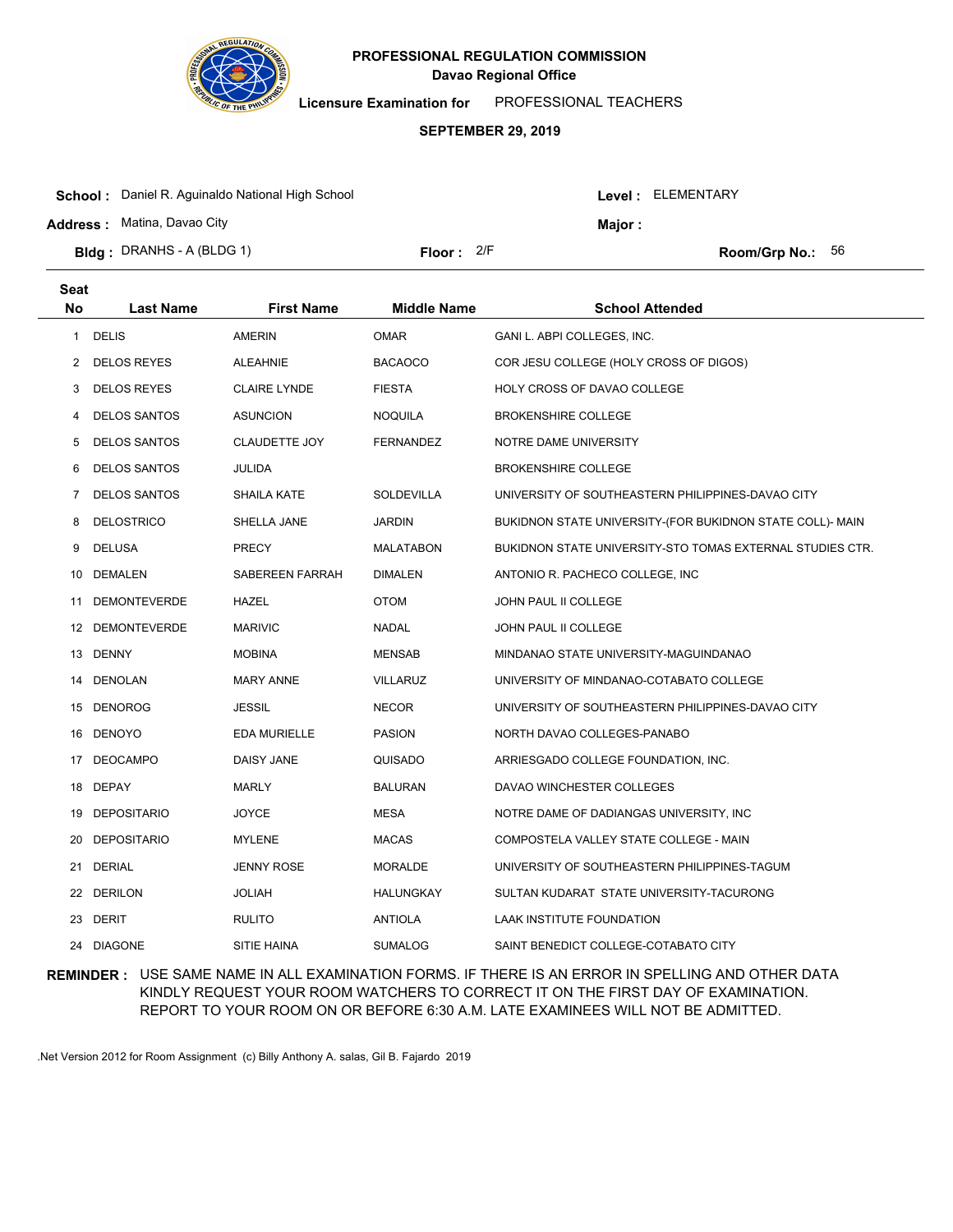

**Licensure Examination for**  PROFESSIONAL TEACHERS

### **SEPTEMBER 29, 2019**

| <b>Bidg: DRANHS - A (BLDG 1)</b>                        | Floor: $2/F$ |         | Room/Grp No.: 57         |  |
|---------------------------------------------------------|--------------|---------|--------------------------|--|
| <b>Address: Matina, Davao City</b>                      |              | Maior : |                          |  |
| <b>School:</b> Daniel R. Aguinaldo National High School |              |         | <b>Level: ELEMENTARY</b> |  |

| <b>Seat</b>    |                  |                       |                    |                                                               |
|----------------|------------------|-----------------------|--------------------|---------------------------------------------------------------|
| <b>No</b>      | <b>Last Name</b> | <b>First Name</b>     | <b>Middle Name</b> | <b>School Attended</b>                                        |
| 1              | <b>DIAGONI</b>   | <b>FARHANA</b>        | <b>BINITAKA</b>    | ANTONIO R. PACHECO COLLEGE, INC                               |
| 2              | <b>DIALDE</b>    | <b>JANINE ARRA</b>    | <b>CAMACHO</b>     | SURIGAO STATE COLLEGE OF TECHNOLOGY                           |
| 3              | <b>DIANGKA</b>   | SAMINA                | <b>DICAY</b>       | SOUTHERN PHILIPPINES COLLEGE OF SCIENCES & HEALTH EDUCATION   |
| 4              | <b>DIAZ</b>      | ANGELA                | <b>CATCHA</b>      | DAVAO VISION COLLEGES, INC- CATALUNAN, DAVAO CITY             |
| 5              | <b>DIAZ</b>      | <b>CATHLYN ANN</b>    | LAGURA             | UNIVERSITY OF SOUTHEASTERN PHILIPPINES-TAGUM                  |
| 6              | <b>DIAZ</b>      | <b>GEMMEL</b>         | <b>JUBANE</b>      | COLEGIO DE KIDAPAWAN (for N.COTABATO IT)                      |
| $\overline{7}$ | <b>DIAZ</b>      | <b>IRENE</b>          | <b>GASCON</b>      | SOUTHERN MINDANAO COLLEGES                                    |
| 8              | <b>DIAZ</b>      | <b>JHESRAH GAILLE</b> | NATAD              | UNIVERSITY OF SOUTHEASTERN PHILIPPINES-DAVAO CITY             |
| 9              | <b>DIAZ</b>      | <b>SHAYNE</b>         | ROLLON             | BUKIDNON STATE UNIVERSITY-STO TOMAS EXTERNAL STUDIES CTR.     |
| 10             | <b>DIBALATEN</b> | <b>SADIYA</b>         | <b>WATAMAMA</b>    | MINDANAO STATE UNIVERSITY-MAGUINDANAO                         |
| 11             | <b>DICEN</b>     | <b>MAE ANN</b>        | CARLON             | DAVAO CENTRAL COLLEGE                                         |
|                | 12 DICO          | <b>ELLEN GRACE</b>    | <b>MANLA</b>       | SOUTHERN CHRISTIAN COLLEGE                                    |
|                | 13 DICO          | <b>MYLINE</b>         | <b>LABENDIA</b>    | BUKIDNON STATE UNIVERSITY-COMPOSTELA EXTERNAL STUDIES CTR.    |
| 14             | DIDATU           | <b>PAHMIA</b>         | <b>MUSA</b>        | SPA COLLEGE, INC.                                             |
|                | 15 DIEZ          | <b>MERAFLOR</b>       | <b>MATILAC</b>     | COMPOSTELA VALLEY STATE COLLEGE - MONTEVISTA BRANCH           |
| 16             | <b>DIGAO</b>     | <b>LLOYD</b>          | <b>ANTOLIHAO</b>   | NORTH DAVAO COLLEGES-PANABO                                   |
| 17             | <b>DIGAYNON</b>  | <b>JENNEFER</b>       | <b>MAESTRO</b>     | BUKIDNON STATE UNIVERSITY-NEW BATAAN EXTERNAL STUDIES CTR.    |
| 18             | <b>DIGOL</b>     | <b>JUMAR</b>          | COÑATE             | UNIVERSITY OF SOUTHEASTERN PHILIPPINES-DAVAO CITY             |
| 19             | DILABACAN        | AMIN                  | GAGAYAN            | UNIVERSITY OF THE IMMACULATE CONCEPTION-DAVAO                 |
| 20             | DILABAKEN        | <b>ALMIRA</b>         | <b>MIMBISA</b>     | UNIVERSITY OF SOUTHERN MINDANAO-KABACAN                       |
| 21             | DILABAKEN        | AMERAH                | <b>MAPANDI</b>     | DE LA VIDA COLLEGE                                            |
| 22             | DILABAKEN        | SAIDAMEN              | <b>MAPANDI</b>     | ENTHUSIASTIC COLLEGE, INC.- MAGUINDANAO                       |
| 23             | <b>DIMACISIL</b> | <b>NOHAIRA</b>        | <b>AMBOLAO</b>     | HADJI DATU SAIDONA PENDATON FOUNDATION COLLEGE, INC-MGUINDNAO |
| 24             | <b>DIMALNA</b>   | <b>FAISAH</b>         | <b>MASIGAL</b>     | SENATOR NINOY AQUINO COLLEGE FOUNDATION-MARAWI CITY           |

## **REMINDER :** USE SAME NAME IN ALL EXAMINATION FORMS. IF THERE IS AN ERROR IN SPELLING AND OTHER DATA KINDLY REQUEST YOUR ROOM WATCHERS TO CORRECT IT ON THE FIRST DAY OF EXAMINATION. REPORT TO YOUR ROOM ON OR BEFORE 6:30 A.M. LATE EXAMINEES WILL NOT BE ADMITTED.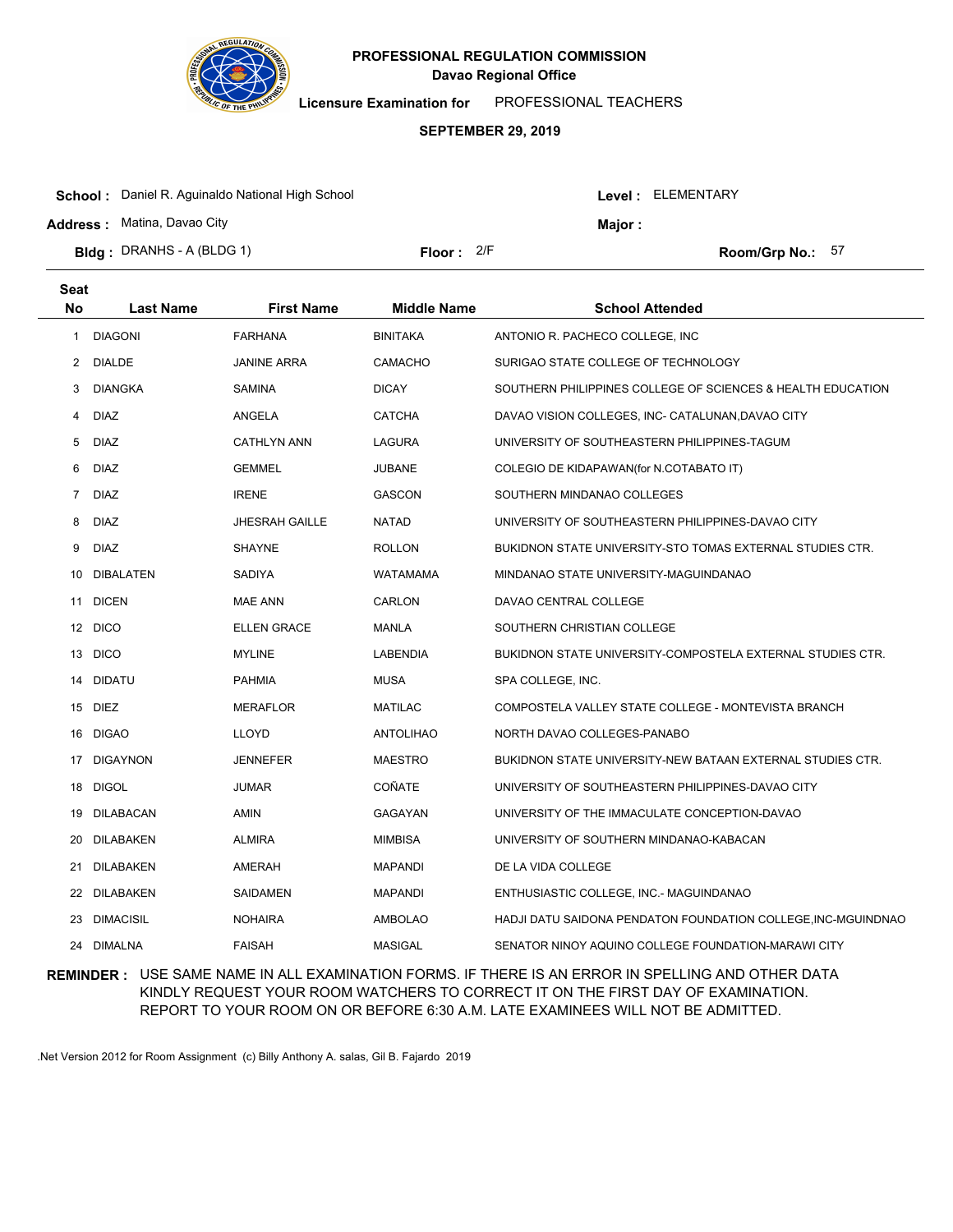

**Licensure Examination for**  PROFESSIONAL TEACHERS

### **SEPTEMBER 29, 2019**

| <b>School:</b> Daniel R. Aguinaldo National High School |                     |  |               | Level : ELEMENTARY |  |  |
|---------------------------------------------------------|---------------------|--|---------------|--------------------|--|--|
| <b>Address: Matina, Davao City</b>                      |                     |  | <b>Maior:</b> |                    |  |  |
| <b>Bidg</b> : DRANHS - A (BLDG 1)                       | <b>Floor:</b> $2/F$ |  |               | Room/Grp No.: $58$ |  |  |

| <b>Seat</b>    |                   |                      |                    |                                                           |
|----------------|-------------------|----------------------|--------------------|-----------------------------------------------------------|
| No             | Last Name         | <b>First Name</b>    | <b>Middle Name</b> | <b>School Attended</b>                                    |
| 1              | <b>DIMARO</b>     | <b>SAID</b>          | <b>AMORAN</b>      | PARANG FOUNDATION COLLEGE                                 |
| $\overline{2}$ | <b>DIMATUNDAY</b> | <b>NORAYA</b>        | <b>IDZA</b>        | PARANG FOUNDATION COLLEGE                                 |
| 3              | <b>DINAMPO</b>    | <b>STEPHEN</b>       | <b>BRAOS</b>       | LEGACY COLLEGE OF COMPOSTELA                              |
| 4              | <b>DINERO</b>     | <b>GRACE JOY</b>     | <b>MASALON</b>     | UNIVERSITY OF MINDANAO-DAVAO CITY                         |
| 5              | <b>DINGAL</b>     | <b>BERNALYN</b>      | PARIÑAS            | <b>JOHN PAUL II COLLEGE</b>                               |
| 6              | <b>DINGCOLONG</b> | NOROL-JEMA           | <b>RONDA</b>       | SAINT BENEDICT COLLEGE-COTABATO CITY                      |
| 7              | <b>DINO</b>       | <b>JACKIELYN</b>     | CAM                | <b>JOHN PAUL II COLLEGE</b>                               |
| 8              | <b>DINOY</b>      | <b>JHONEDEL</b>      | <b>TINACO</b>      | NORTH DAVAO COLLEGES-PANABO                               |
| 9              | <b>DIO</b>        | <b>MARY GRACE</b>    | <b>SIALANA</b>     | COMPOSTELA VALLEY STATE COLLEGE - NEW BATAAN BRANCH       |
| 10             | <b>DIOCAMPO</b>   | <b>CRESSA JANE</b>   | <b>TIGUELO</b>     | UNIVERSITY OF MINDANAO-PENAPLATA                          |
| 11             | <b>DIOCOLANO</b>  | <b>NORSHELLA</b>     | <b>MOKAMAD</b>     | NOTRE DAME UNIVERSITY                                     |
| 12             | <b>DIOLA</b>      | <b>CHONA FE ROSE</b> | CALIPUSAN          | NORTH DAVAO COLLEGES-PANABO                               |
| 13             | <b>DIPATUAN</b>   | <b>NORJANA</b>       | <b>LUMAMBA</b>     | PHILIPPINE MUSLIM TEACHER'S COLLEGE                       |
|                | 14 DIPAWA         | <b>ROGIENLEI</b>     | <b>CAWAING</b>     | BUKIDNON STATE UNIVERSITY-(FOR BUKIDNON STATE COLL)- MAIN |
|                | 15 DISIMBAN       | <b>ALMIRA</b>        | OKOR               | MATS COLLEGE OF TECHNOLOGY                                |
|                | 16 DISPO          | JANET                | <b>DELA CERNA</b>  | JOHN PAUL II COLLEGE                                      |
|                | 17 DISTANCIA      | <b>ALNOR</b>         | CATUYO             | DAVAO CENTRAL COLLEGE                                     |
|                | 18 DIUDA          | CAMILLE              | <b>TORRES</b>      | UNIVERSITY OF SOUTHEASTERN PHILIPPINES-TAGUM              |
|                | 19 DIZON          | <b>KATRINA</b>       | <b>TORCUATOR</b>   | NOTRE DAME UNIVERSITY                                     |
| 20             | <b>DOBLERO</b>    | <b>JOSELYN</b>       |                    | AGUSAN DEL SUR STATE COLLEGE OF AGRICULTURE & TECHNOLOGY  |
| 21             | <b>DOFELIZ</b>    | <b>JUDY ANN</b>      | GEÑERE             | ST. THOMAS MORE SCHOOL OF LAW & BUSINESS - TAGUM CITY     |
| 22             | <b>DOINOG</b>     | <b>ELIJAH MARK</b>   | <b>CALIPES</b>     | SAINT FRANCIS XAVIER COLLEGE                              |
| 23             | <b>DOLAUTA</b>    | PRINCESS JOY         | CABALLES           | DAVAO CENTRAL COLLEGE                                     |
|                | 24 DOLLER         | <b>ARLENE</b>        | <b>QUIROGA</b>     | DAVAO ORIENTAL STATE COLLEGE OF SCIENCE & TECHNOLOGY      |

## **REMINDER :** USE SAME NAME IN ALL EXAMINATION FORMS. IF THERE IS AN ERROR IN SPELLING AND OTHER DATA KINDLY REQUEST YOUR ROOM WATCHERS TO CORRECT IT ON THE FIRST DAY OF EXAMINATION. REPORT TO YOUR ROOM ON OR BEFORE 6:30 A.M. LATE EXAMINEES WILL NOT BE ADMITTED.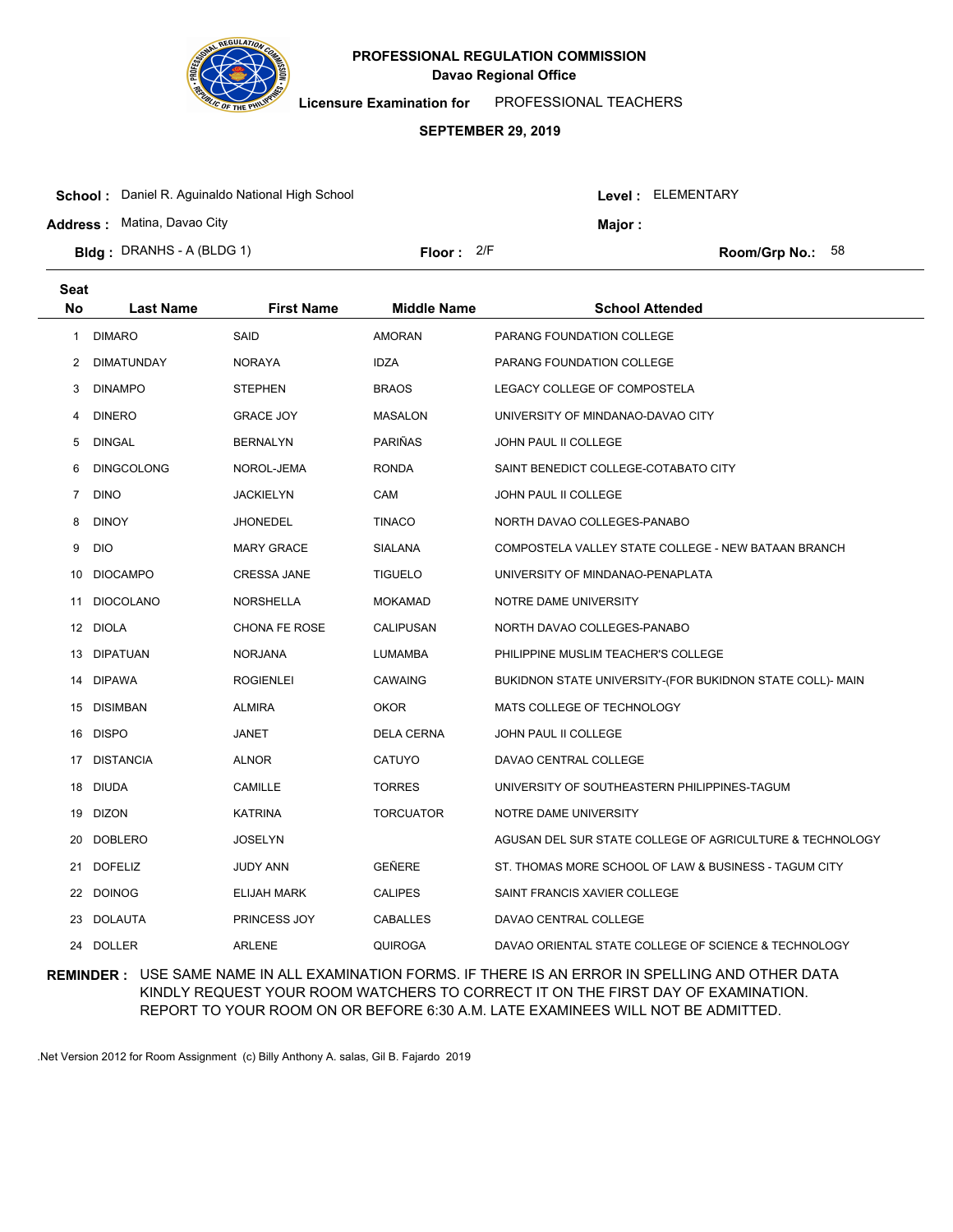

**Licensure Examination for**  PROFESSIONAL TEACHERS

#### **SEPTEMBER 29, 2019**

| <b>Bidg</b> : DRANHS - A (BLDG 1)<br>Floor: $2/F$<br><b>Room/Grp No.:</b> $59$ | <b>School:</b> Daniel R. Aguinaldo National High School<br><b>Address:</b> Matina, Davao City | Maior : | Level: ELEMENTARY |  |
|--------------------------------------------------------------------------------|-----------------------------------------------------------------------------------------------|---------|-------------------|--|
|                                                                                |                                                                                               |         |                   |  |

| <b>Seat</b>    |                   |                     |                    |                                                            |
|----------------|-------------------|---------------------|--------------------|------------------------------------------------------------|
| <b>No</b>      | <b>Last Name</b>  | <b>First Name</b>   | <b>Middle Name</b> | <b>School Attended</b>                                     |
| 1              | <b>DOMACTOL</b>   | <b>MARY FLOR</b>    | <b>BOLILAWA</b>    | <b>BROKENSHIRE COLLEGE</b>                                 |
| $\overline{2}$ | <b>DON</b>        | <b>LLOYD</b>        | GAZO               | BUKIDNON STATE UNIVERSITY-KADINGILAN EXTENSION CAMPUS      |
| 3              | <b>DONATO</b>     | <b>MARICHU</b>      | LASCAMANA          | HOLY CHILD SCHOOL OF DAVAO                                 |
| 4              | <b>DONATO</b>     | <b>MERIAM</b>       | <b>GRESONES</b>    | HOLY CHILD COLLEGE OF BUTUAN                               |
| 5              | <b>DONGIAPON</b>  | <b>GEMMA</b>        | <b>AUMADA</b>      | UNIVERSITY OF SOUTHEASTERN PHILIPPINES-BAGANGA             |
| 6              | <b>DONGIAPON</b>  | <b>MARY ROSE</b>    | <b>FONTILLAS</b>   | HOLY CHILD COLLEGE OF BUTUAN                               |
| $7\phantom{.}$ | <b>DOREMON</b>    | <b>CECILLE</b>      | <b>GODOY</b>       | UNIVERSITY OF SOUTHEASTERN PHILIPPINES-TAGUM               |
| 8              | <b>DORMITORIO</b> | JAN DAZZLE          | <b>ROSALITA</b>    | CHRISTIAN COLLEGES OF SOUTHEAST ASIA                       |
| 9              | <b>DOROMAL</b>    | <b>JOVELYN</b>      | <b>MELCHOR</b>     | UNIVERSITY OF THE IMMACULATE CONCEPTION-DAVAO              |
|                | 10 DORON          | JUNNA MAE           | <b>BIAGCONG</b>    | DAVAO VISION COLLEGES, INC- CATALUNAN, DAVAO CITY          |
| 11             | DORONILA          | PRINCESS DIANNE     | <b>GREGORIO</b>    | DAVAO ORIENTAL STATE COLLEGE OF SCIENCE & TECHNOLOGY       |
|                | 12 DOROTAN        | <b>CHARIZ</b>       | DAYADAY            | KAPALONG COLLEGE OF AGRICULTURE, SCIENCES & TECHNOLOGY     |
|                | 13 DORUPAN        | <b>MARIANNE</b>     | DELA PEÑA          | UNIVERSITY OF SOUTHEASTERN PHILIPPINES-DAVAO CITY          |
|                | 14 DOWING         | <b>DIZZA</b>        | <b>PENDANG</b>     | JOHN PAUL II COLLEGE                                       |
|                | 15 DOYOG          | <b>MARY ZELDREN</b> |                    | COMPOSTELA VALLEY STATE COLLEGE - MAIN                     |
| 16             | DRAPIZA           | <b>ELVIS</b>        | <b>BARASOLIA</b>   | SOUTHERN MINDANAO INSTITUTE OF TECHNOLOGY                  |
|                | 17 DUCALA         | <b>UNYSE</b>        | LAYAGAN            | HOLY CROSS OF BANSALAN JUNIOR COLLEGE                      |
|                | 18 DUCAY          | <b>MAY ANN</b>      | <b>DEGUERRA</b>    | COMPOSTELA VALLEY STATE COLLEGE - MONTEVISTA BRANCH        |
|                | 19 DUCO           | LIEZEL              | <b>AVILA</b>       | BUKIDNON STATE UNIVERSITY-COMPOSTELA EXTERNAL STUDIES CTR. |
| 20             | <b>DUGA</b>       | <b>FARRIEZAH</b>    | <b>MIDTIMBANG</b>  | SOUTHERN PHILIPPINE ACADEMY COLLEGE, INC                   |
| 21             | <b>DUGANO</b>     | <b>SOHAILAH</b>     | <b>AMPASO</b>      | <b>MARAWI CAPITOL FOUNDATION COLLEGE</b>                   |
|                | 22 DUHILAG        | <b>FRITZIE JANE</b> |                    | ST. THOMAS MORE SCHOOL OF LAW & BUSINESS - TAGUM CITY      |
|                | 23 DULING         | JETHEL              | DEL CAMPO          | GOVERNOR GENEROSO COLLEGE OF ARTS, SCIENCES & TECHNOLOBY   |
|                | 24 DULLER         | <b>PATRICIA</b>     | <b>DELA CERNA</b>  | DAVAO VISION COLLEGES, INC- CATALUNAN, DAVAO CITY          |

## **REMINDER :** USE SAME NAME IN ALL EXAMINATION FORMS. IF THERE IS AN ERROR IN SPELLING AND OTHER DATA KINDLY REQUEST YOUR ROOM WATCHERS TO CORRECT IT ON THE FIRST DAY OF EXAMINATION. REPORT TO YOUR ROOM ON OR BEFORE 6:30 A.M. LATE EXAMINEES WILL NOT BE ADMITTED.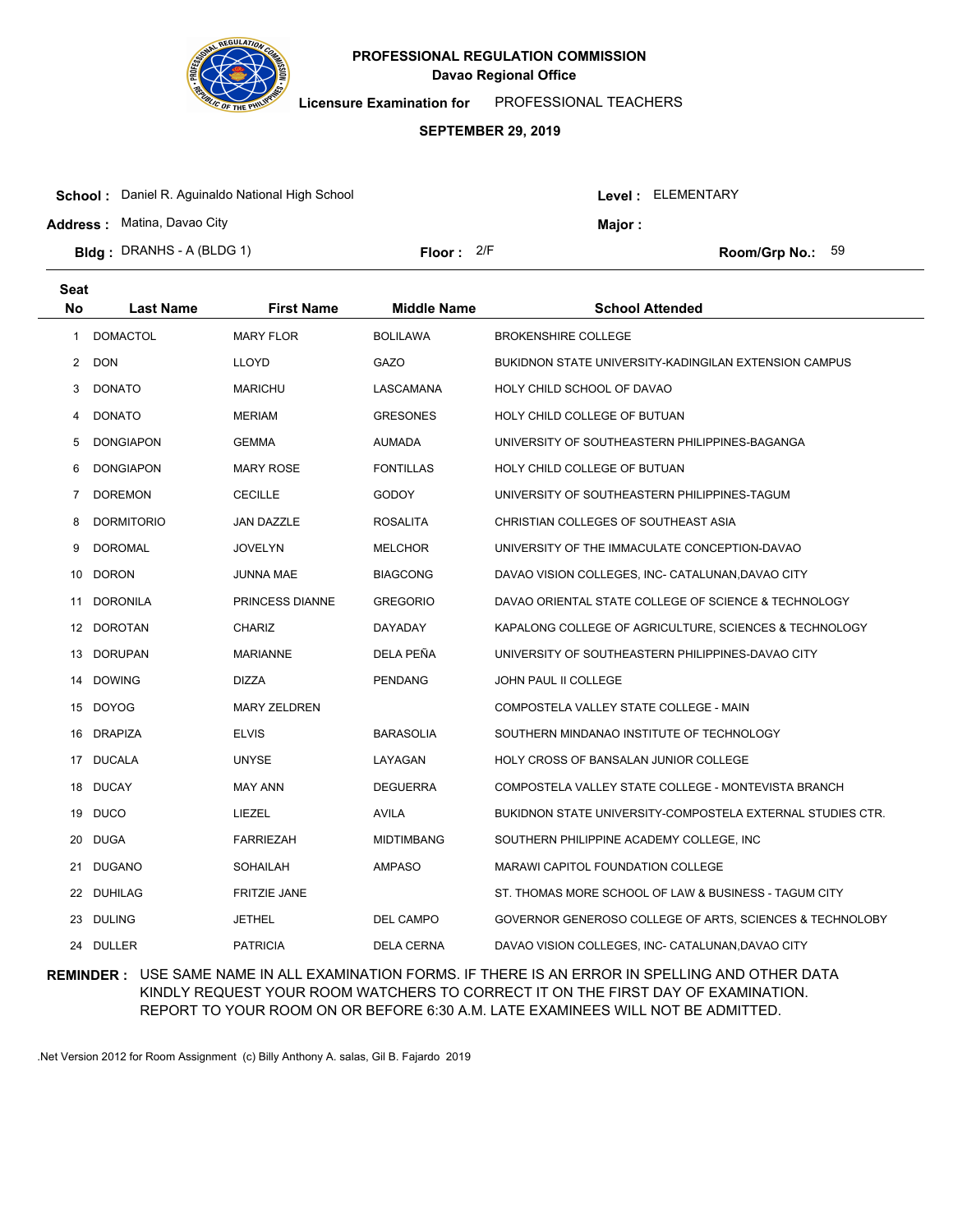

**Licensure Examination for**  PROFESSIONAL TEACHERS

### **SEPTEMBER 29, 2019**

| <b>School:</b> Daniel R. Aguinaldo National High School |              |  | Level : ELEMENTARY |                           |  |
|---------------------------------------------------------|--------------|--|--------------------|---------------------------|--|
| <b>Address:</b> Matina, Davao City                      |              |  | <b>Maior :</b>     |                           |  |
| <b>Bldg</b> : DRANHS - A (BLDG 1)                       | Floor: $2/F$ |  |                    | <b>Room/Grp No.:</b> $60$ |  |

| <b>Seat</b> |                   |                      |                    |                                                                  |
|-------------|-------------------|----------------------|--------------------|------------------------------------------------------------------|
| No          | <b>Last Name</b>  | <b>First Name</b>    | <b>Middle Name</b> | <b>School Attended</b>                                           |
| 1           | <b>DUMABOC</b>    | <b>JUDY ANN</b>      | <b>AMOD</b>        | COLEGIO DE KIDAPAWAN(for N.COTABATO IT)                          |
| 2           | <b>DUMADANGON</b> | <b>ANGEL</b>         | PALMA GIL          | DAVAO ORIENTAL STATE COLLEGE OF SCIENCE & TECHNOLOGY             |
| 3           | <b>DUMAGUIT</b>   | <b>GLECHELDA</b>     | <b>TIONGSON</b>    | LAAK INSTITUTE FOUNDATION                                        |
| 4           | <b>DUMALAG</b>    | <b>ALMA</b>          | <b>PAHANAY</b>     | UNIVERSITY OF SOUTHEASTERN PHILIPPINES-DAVAO CITY                |
| 5           | <b>DUMALAG</b>    | <b>KRISTEL JOYCE</b> | SABEJON            | UNIVERSITY OF SOUTHEASTERN PHILIPPINES-TAGUM                     |
| 6           | <b>DUMALAG</b>    | <b>REGIE</b>         | <b>DAGUING</b>     | MONKAYO COLLEGE OF ARTS, SCIENCES & TECHNOLOGY                   |
| 7           | <b>DUMALAOG</b>   | <b>CHERRY FE</b>     | JAMAQUILAN         | BUKIDNON STATE UNIVERSITY-(FOR BUKIDNON STATE COLL)- MAIN        |
| 8           | <b>DUMAN</b>      | <b>MARIELLE</b>      | <b>CALAMBA</b>     | ASSUMPTION COLLEGE OF NABUNTURAN                                 |
| 9           | <b>DUMAN</b>      | <b>SARSATI</b>       | <b>PINDI</b>       | SOUTHERN CHRISTIAN COLLEGE                                       |
| 10          | <b>DUMANCAS</b>   | <b>IANES VALERIE</b> | <b>ALVAREZ</b>     | HOLY TRINITY COLLEGE OF GENERAL SANTOS CITY                      |
| 11          | DUMANDAN          | ARVY JANE            | CANITAN            | SULTAN KUDARAT STATE UNIVERSITY-TACURONG                         |
|             | 12 DUMANDAN       | <b>JOWIN</b>         | <b>PAMAT</b>       | BUKIDNON STATE UNIVERSITY-MONKAYO EXTERNAL STUDIES CTR.          |
|             | 13 DUMANDAN       | <b>KIMBERLY ANN</b>  | <b>AMODIA</b>      | UNIVERSITY OF MINDANAO-TAGUM                                     |
| 14          | <b>DUMANIG</b>    | <b>MARIE JANE</b>    | <b>FERNANDEZ</b>   | <b>BUKIDNON STATE UNIVERSITY-STO TOMAS EXTERNAL STUDIES CTR.</b> |
|             | 15 DUMATO         | <b>HANNAN</b>        | <b>BAKAR</b>       | SULTAN KUDARAT ISLAMIC ACADEMY                                   |
| 16          | <b>DUMATO</b>     | <b>MORSHIDA</b>      | LAMBATAWAN         | SULTAN KUDARAT ISLAMIC ACADEMY                                   |
|             | 17 DUMAY          | <b>DYNARIZA</b>      | <b>BENANING</b>    | HOLY CHILD COLLEGE OF BUTUAN                                     |
| 18          | <b>DUMAYON</b>    | <b>JOHANA</b>        | <b>UNAS</b>        | COLAND SYSTEMS TECHNOLOGY - COTABATO CITY                        |
| 19          | <b>DUMDUM</b>     | <b>GIZELLA ANN</b>   | <b>FRAEL</b>       | UNIVERSITY OF MINDANAO-PENAPLATA                                 |
| 20          | <b>DUMDUM</b>     | <b>MANUEL JAMES</b>  | <b>MAPILI</b>      | UNIVERSITY OF MINDANAO-PENAPLATA                                 |
| 21          | <b>DUMILI</b>     | <b>WICEL</b>         | LAMANERO           | AGUSAN DEL SUR STATE COLLEGE OF AGRICULTURE & TECHNOLOGY         |
| 22          | <b>DUNGAN</b>     | JANEL                | <b>NONONG</b>      | MATI POLYTECHNIC INSTITUTE                                       |
| 23          | <b>DUNGAO</b>     | <b>BAIREA</b>        | <b>MINANDANG</b>   | SOUTHERN MINDANAO INSTITUTE OF TECHNOLOGY                        |
| 24          | <b>DUNGOG</b>     | <b>VIRGINIA</b>      | <b>DELOS REYES</b> | HOLY CROSS OF BANSALAN JUNIOR COLLEGE                            |

## **REMINDER :** USE SAME NAME IN ALL EXAMINATION FORMS. IF THERE IS AN ERROR IN SPELLING AND OTHER DATA KINDLY REQUEST YOUR ROOM WATCHERS TO CORRECT IT ON THE FIRST DAY OF EXAMINATION. REPORT TO YOUR ROOM ON OR BEFORE 6:30 A.M. LATE EXAMINEES WILL NOT BE ADMITTED.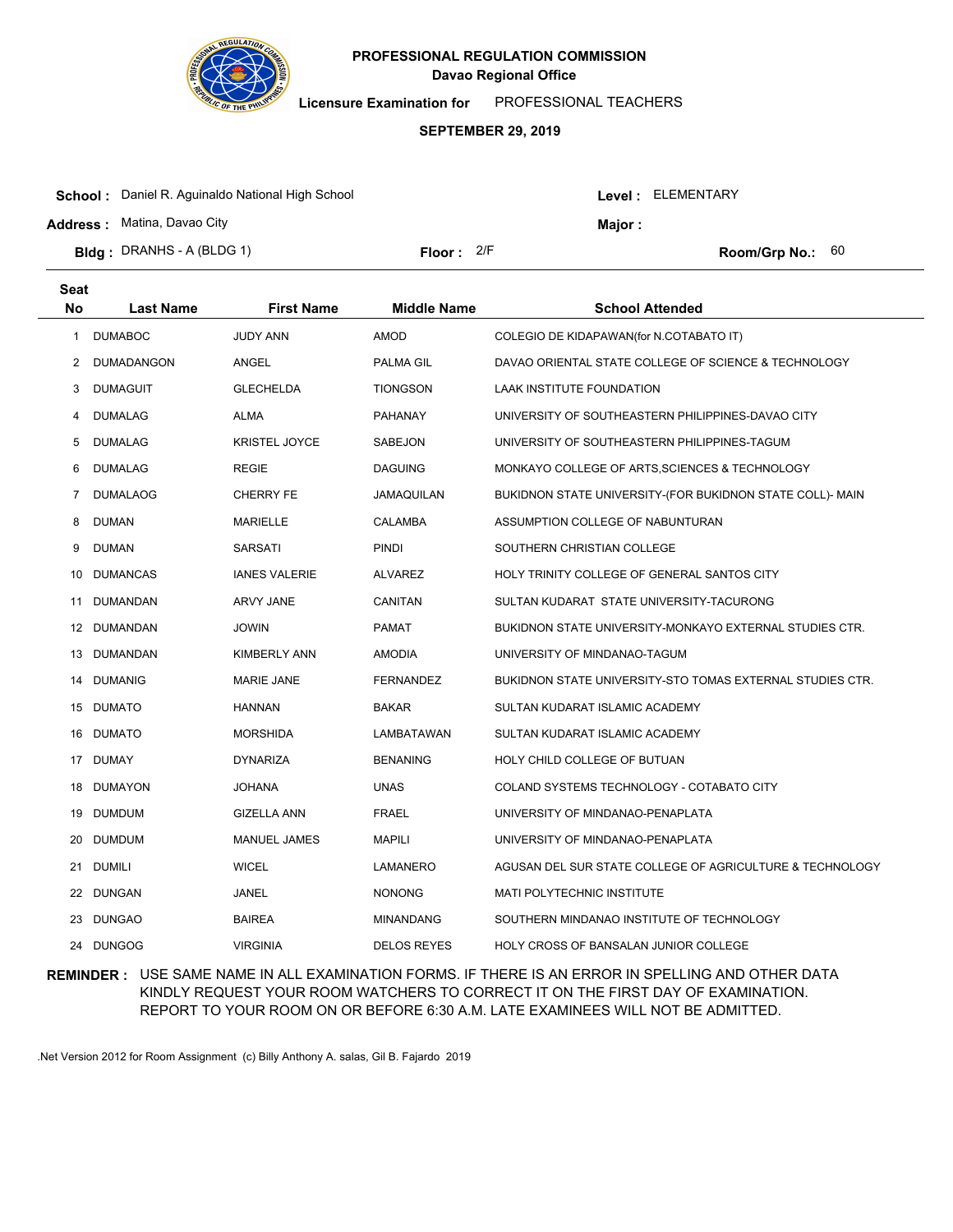

**Licensure Examination for**  PROFESSIONAL TEACHERS

#### **SEPTEMBER 29, 2019**

| <b>School:</b> Daniel R. Aguinaldo National High School |                     |         |  | Level : ELEMENTARY        |  |
|---------------------------------------------------------|---------------------|---------|--|---------------------------|--|
| <b>Address:</b> Matina, Davao City                      |                     | Major : |  |                           |  |
| <b>Bidg</b> : DRANHS - A (BLDG 1)                       | <b>Floor:</b> $3/F$ |         |  | <b>Room/Grp No.:</b> $61$ |  |

| <b>Seat</b> |                  |                      |                    |                                                           |
|-------------|------------------|----------------------|--------------------|-----------------------------------------------------------|
| No          | <b>Last Name</b> | <b>First Name</b>    | <b>Middle Name</b> | <b>School Attended</b>                                    |
| 1           | <b>DURAN</b>     | <b>EISCEL MAE</b>    | <b>CUEVAS</b>      | UPI AGRICULTURAL SCHOOL-UPI, MAGUINDANAO                  |
| 2           | <b>DURON</b>     | <b>MARY JOY</b>      | <b>ESPAÑA</b>      | AGUSAN DEL SUR STATE COLLEGE OF AGRICULTURE & TECHNOLOGY  |
| 3           | <b>DUSAL</b>     | <b>JESSIE</b>        | <b>ROBLES</b>      | KAPALONG COLLEGE OF AGRICULTURE, SCIENCES & TECHNOLOGY    |
| 4           | <b>DUTERTE</b>   | DANILO JR            | <b>JUBAHIB</b>     | LEGACY COLLEGE OF COMPOSTELA                              |
| 5           | <b>DUYAG</b>     | <b>BEBETH</b>        | <b>SUMAMBOT</b>    | UNIVERSITY OF SOUTHEASTERN PHILIPPINES-DAVAO CITY         |
| 6           | EBAOC            | <b>VENILDA</b>       | <b>BATICAROS</b>   | VALENCIA COLLEGES                                         |
| 7           | EBOC             | <b>LORENA</b>        | <b>GREGORIOS</b>   | <b>BROKENSHIRE COLLEGE</b>                                |
| 8           | <b>EBORDE</b>    | <b>JOCELYN</b>       | LABAJO             | LAAK INSTITUTE FOUNDATION                                 |
| 9           | <b>EBRAHIM</b>   | <b>MARYJANE</b>      | <b>LOMONDAYA</b>   | ANTONIO R. PACHECO COLLEGE, INC.                          |
|             | 10 EBRAHIM       | <b>MUHIDIN</b>       | <b>TATUANG</b>     | GANI L. ABPI COLLEGES, INC.                               |
|             | 11 EBRANO        | ROSE JANE            | ABELLA             | UNIVERSITY OF MINDANAO-DAVAO CITY                         |
|             | 12 ECAT          | <b>CHRISTINE JOY</b> | <b>ACAPULCO</b>    | SOUTHERN CHRISTIAN COLLEGE                                |
|             | 13 ECHAVEZ       | RONAH MAE            | <b>OCON</b>        | UNIVERSITY OF SOUTHEASTERN PHILIPPINES-DAVAO CITY         |
|             | 14 ECLEO         | ELJANE MAY           | LABADAN            | SURIGAO STATE COLLEGE OF TECHNOLOGY                       |
|             | 15 ECLEO         | <b>MARECEL</b>       | <b>SELORIO</b>     | DON JOSE ECLEO MEMORIAL EDUCATIONAL FOUNDATION            |
|             | 16 ECONAR        | <b>SHIRA</b>         | <b>SUAYBAGUIO</b>  | QUEZON INSTITUTE OF TECHNOLOGY                            |
|             | 17 ECONG         | ARSEREX              | <b>FLORES</b>      | BUKIDNON STATE UNIVERSITY-MARAGUSAN EXTERNAL STUDIES CTR. |
|             | 18 ECOY          | RHEA JEAN            | <b>MADULARA</b>    | LICEO DE DAVAO                                            |
|             | 19 EDEM          | NIAL MARTIN JACOB    | <b>DOMINGUEZ</b>   | LAAK INSTITUTE FOUNDATION                                 |
| 20          | EDER             | <b>SHEEN CAREL</b>   | <b>EBRON</b>       | UNIVERSITY OF MINDANAO-PANABO                             |
| 21          | <b>EDIAS</b>     | <b>GLORYBOY</b>      | <b>SISNORIO</b>    | SAINT JOSEPH COLLEGE-ZAMBOANGA DEL NORTE                  |
| 22          | <b>EDILLOR</b>   | <b>GEORMALYN</b>     |                    | AGUSAN DEL SUR STATE COLLEGE OF AGRICULTURE & TECHNOLOGY  |
|             | 23 EDISAN        | <b>REMELYN</b>       | <b>TALABADOR</b>   | NOTRE DAME OF SALAMAN COLLEGE                             |
|             | 24 EDLAY         | <b>BONNIE</b>        | ANDALIQUE          | LEGACY COLLEGE OF COMPOSTELA                              |

## **REMINDER :** USE SAME NAME IN ALL EXAMINATION FORMS. IF THERE IS AN ERROR IN SPELLING AND OTHER DATA KINDLY REQUEST YOUR ROOM WATCHERS TO CORRECT IT ON THE FIRST DAY OF EXAMINATION. REPORT TO YOUR ROOM ON OR BEFORE 6:30 A.M. LATE EXAMINEES WILL NOT BE ADMITTED.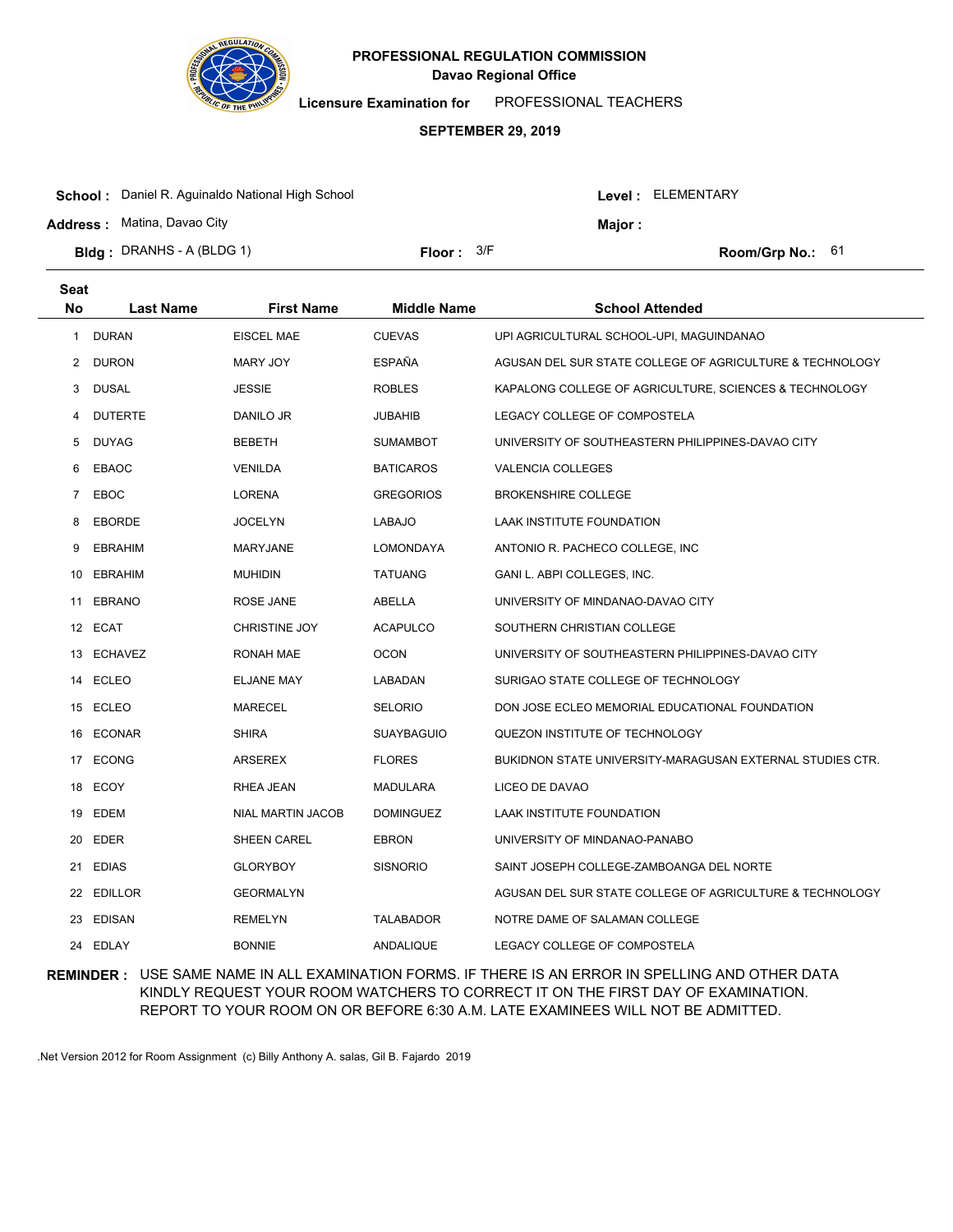

**Licensure Examination for**  PROFESSIONAL TEACHERS

### **SEPTEMBER 29, 2019**

| <b>School:</b> Daniel R. Aguinaldo National High School |                     |         | Level: ELEMENTARY |                           |  |
|---------------------------------------------------------|---------------------|---------|-------------------|---------------------------|--|
| <b>Address: Matina, Davao City</b>                      |                     | Major : |                   |                           |  |
| <b>Bidg</b> : DRANHS - A (BLDG 1)                       | <b>Floor:</b> $3/F$ |         |                   | <b>Room/Grp No.:</b> $62$ |  |

| <b>Seat</b> |                  |                    |                    |                                                            |
|-------------|------------------|--------------------|--------------------|------------------------------------------------------------|
| <b>No</b>   | <b>Last Name</b> | <b>First Name</b>  | <b>Middle Name</b> | <b>School Attended</b>                                     |
| 1           | EDLAY            | <b>ROSMALLYN</b>   | <b>ZAMORA</b>      | BUKIDNON STATE UNIVERSITY-NEW BATAAN EXTERNAL STUDIES CTR. |
| 2           | EDNALGAN         | LOVELY             | <b>JUMAG</b>       | UNIVERSITY OF SOUTHEASTERN PHILIPPINES-TAGUM               |
| 3           | EDZEL            | <b>JAMAICA</b>     | <b>MANDI</b>       | SULTAN KUDARAT ISLAMIC ACADEMY                             |
| 4           | EDZLA            | LAINAH             | <b>CAMPIAO</b>     | GANI L. ABPI COLLEGES, INC.                                |
| 5           | EDZLA            | <b>NORAISA</b>     | <b>WAHAB</b>       | MINDANAO STATE UNIVERSITY-MAGUINDANAO                      |
| 6           | EGAY             | <b>FATIMA</b>      | <b>EPAS</b>        | MINDANAO CAPITOL COLLEGE                                   |
| 7           | <b>EGIRON</b>    | <b>CESAR RYAN</b>  | <b>FRANKERA</b>    | COMPOSTELA VALLEY STATE COLLEGE - MONTEVISTA BRANCH        |
| 8           | <b>EGUANA</b>    | <b>JEAN</b>        | BAYO               | LAAK INSTITUTE FOUNDATION                                  |
| 9           | EGUIA            | JUVY               | <b>UMBAC</b>       | SAINT MARY'S COLLEGE-TAGUM                                 |
|             | 10 EGUNA         | LENNYBEN           | <b>PENIANO</b>     | LEGACY COLLEGE OF COMPOSTELA                               |
|             | 11 EJINA         | <b>MA ROSAN</b>    | <b>MARTINEZ</b>    | NORTHEASTERN MINDANAO COLL.                                |
|             | 12 ELEJORDE      | <b>ARIANE JADE</b> | <b>RIO</b>         | DAVAO CENTRAL COLLEGE                                      |
|             | 13 ELIAN         | <b>NAILA</b>       | <b>KASIM</b>       | UNIVERSITY OF MINDANAO-COTABATO COLLEGE                    |
| 14          | <b>ELLEVERA</b>  | <b>MAY ANN</b>     | <b>GAMOROT</b>     | DAVAO CENTRAL COLLEGE                                      |
|             | 15 ELORCHA       | <b>CHERRY MAE</b>  |                    | UNIVERSITY OF SOUTHERN MINDANAO-KABACAN                    |
| 16          | <b>ELPOS</b>     | <b>EFRAIM</b>      | <b>SAPENG</b>      | SULTAN KUDARAT STATE UNIVERSITY-TACURONG                   |
| 17          | <b>ELTAGUNDE</b> | <b>CATHY MAE</b>   | ORILLO             | DAVAO CENTRAL COLLEGE                                      |
| 18          | <b>ELTAGUNDE</b> | <b>GUADALUPE</b>   | ORILLO             | JOHN PAUL II COLLEGE                                       |
| 19          | ELTAGUNDE        | <b>LOVELY</b>      | <b>CORTEZ</b>      | AGUSAN DEL SUR STATE COLLEGE OF AGRICULTURE & TECHNOLOGY   |
| 20          | <b>EMAN</b>      | <b>SALIMA</b>      | ABU                | NOTRE DAME UNIVERSITY                                      |
| 21          | <b>EMBALSADO</b> | <b>GLADYS</b>      | <b>DELA CRUZ</b>   | NORTH DAVAO COLLEGES-PANABO                                |
|             | 22 EMNACE        | <b>HERBERT</b>     | <b>ETULLE</b>      | SOUTH PHILIPPINE ADVENTIST COLLEGE                         |
| 23          | <b>EMPERADO</b>  | <b>DEONILO</b>     | <b>NARCECE</b>     | BUKIDNON STATE UNIVERSITY-STO TOMAS EXTERNAL STUDIES CTR.  |
|             | 24 EMPIC         | <b>ROSALIE</b>     | <b>PUSOD</b>       | NOTRE DAME UNIVERSITY                                      |

## **REMINDER :** USE SAME NAME IN ALL EXAMINATION FORMS. IF THERE IS AN ERROR IN SPELLING AND OTHER DATA KINDLY REQUEST YOUR ROOM WATCHERS TO CORRECT IT ON THE FIRST DAY OF EXAMINATION. REPORT TO YOUR ROOM ON OR BEFORE 6:30 A.M. LATE EXAMINEES WILL NOT BE ADMITTED.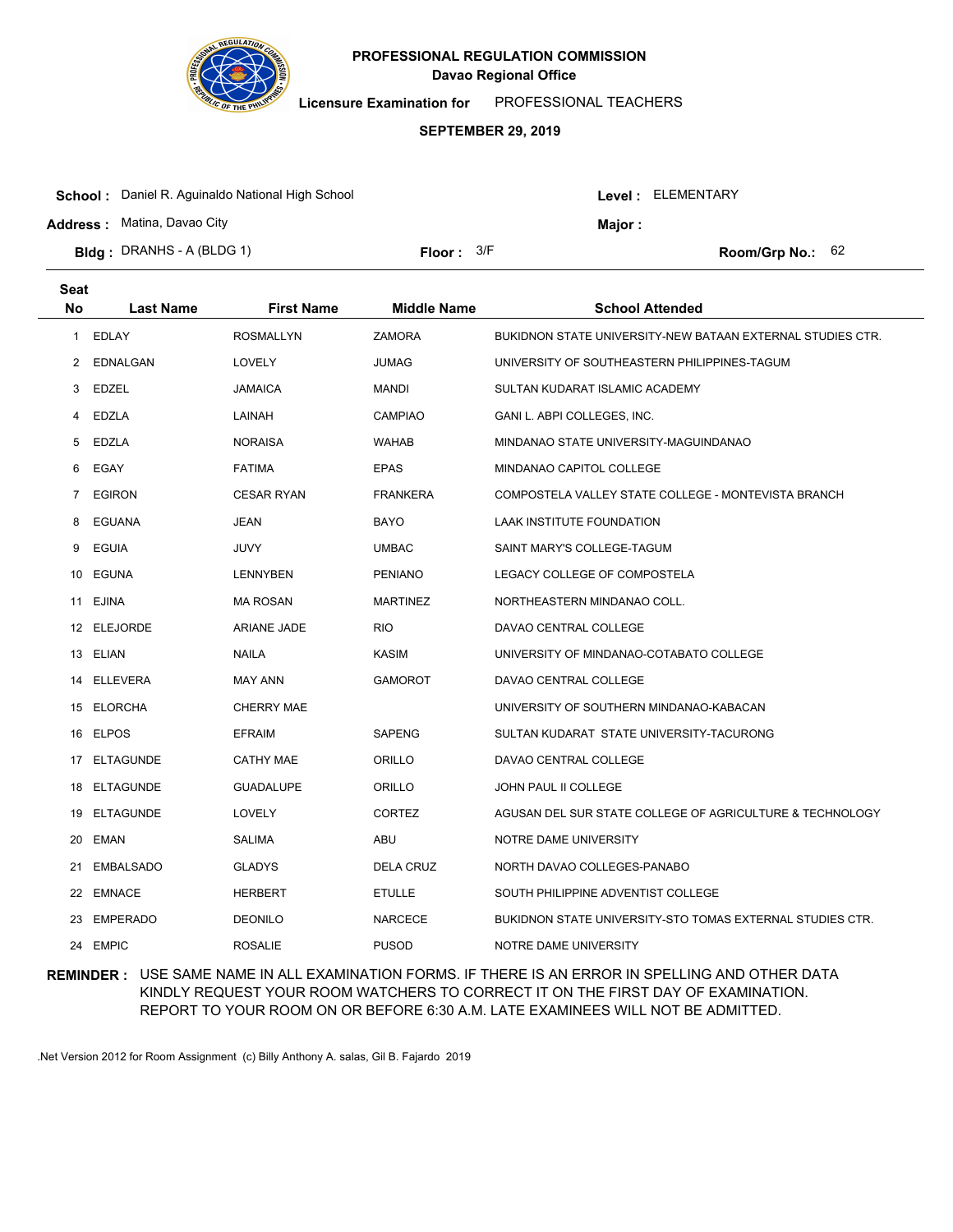

**Licensure Examination for**  PROFESSIONAL TEACHERS

### **SEPTEMBER 29, 2019**

| <b>School:</b> Daniel R. Aguinaldo National High School |              |  | Level: ELEMENTARY |                           |  |
|---------------------------------------------------------|--------------|--|-------------------|---------------------------|--|
| <b>Address: Matina, Davao City</b>                      |              |  | Major :           |                           |  |
| <b>Bidg: DRANHS - A (BLDG 1)</b>                        | Floor: $3/F$ |  |                   | <b>Room/Grp No.:</b> $63$ |  |
|                                                         |              |  |                   |                           |  |

| Seat      |                    |                     |                    |                                                           |
|-----------|--------------------|---------------------|--------------------|-----------------------------------------------------------|
| <b>No</b> | <b>Last Name</b>   | <b>First Name</b>   | <b>Middle Name</b> | <b>School Attended</b>                                    |
| 1         | <b>EMUY</b>        | <b>KRISTINE</b>     | ZAFICO             | HOLY CHILD COLLEGE OF BUTUAN                              |
| 2         | <b>ENARGAN</b>     | <b>CYRA MAE</b>     | <b>RAFALLO</b>     | KAPALONG COLLEGE OF AGRICULTURE, SCIENCES & TECHNOLOGY    |
| 3         | <b>ENCARNACION</b> | <b>JEZAMIE</b>      | LARGO              | COMPOSTELA VALLEY STATE COLLEGE - MARAGUSAN BRANCH        |
| 4         | <b>ENCARNADO</b>   | <b>LEA JEAN</b>     | <b>GALLEGO</b>     | AGUSAN DEL SUR STATE COLLEGE OF AGRICULTURE & TECHNOLOGY  |
| 5         | <b>ENDIL</b>       | <b>MOHAMID</b>      | <b>MAKATEDTANG</b> | UNIVERSITY OF SOUTHERN MINDANAO-KABACAN                   |
| 6         | <b>ENDOLOS</b>     | LETTY               | <b>NGOHO</b>       | LICEO DE DAVAO                                            |
| 7         | <b>ENDRESTO</b>    | <b>JENIE</b>        | <b>DAGANI</b>      | DAVAO ORIENTAL STATE COLLEGE OF SCIENCE & TECHNOLOGY      |
| 8         | <b>ENECITO</b>     | <b>ELGIE</b>        | DAYO               | UNIVERSITY OF SOUTHEASTERN PHILIPPINES-TAGUM              |
| 9         | <b>ENGLATERA</b>   | <b>MARY GRACE</b>   | <b>MASILLONES</b>  | DAVAO ORIENTAL STATE COLLEGE OF SCIENCE & TECHNOLOGY      |
| 10.       | <b>ENLAHOSTA</b>   | DANNIELLA MARIE     | <b>GERVACIO</b>    | UNIVERSITY OF MINDANAO-DAVAO CITY                         |
| 11        | <b>ENOCH</b>       | MAY JOY             | <b>AMOR</b>        | JOHN PAUL II COLLEGE                                      |
|           | 12 ENOD            | <b>ROLLY</b>        |                    | AGUSAN DEL SUR STATE COLLEGE OF AGRICULTURE & TECHNOLOGY  |
|           | 13 ENOJARDO        | <b>MARINEL</b>      | CRAZAN             | SAINT JOSEPH COLLEGE-ZAMBOANGA DEL NORTE                  |
|           | 14 ENOK            | <b>ARMIDA</b>       | <b>GUIAMAL</b>     | SULTAN KUDARAT STATE UNIVERSITY-TACURONG                  |
|           | 15 ENOT            | ANGELICA            | <b>BANDALA</b>     | LEGACY COLLEGE OF COMPOSTELA                              |
| 16        | <b>ENRICOSO</b>    | SARAH JANE          | SIAZON             | UNIVERSITY OF SOUTHEASTERN PHILIPPINES-DAVAO CITY         |
|           | 17 ENRIQUEZ        | <b>MEL MARIZ</b>    | <b>GONZALES</b>    | UNIVERSITY OF SOUTHEASTERN PHILIPPINES-DAVAO CITY         |
| 18        | <b>ENTENSA</b>     | <b>MARIVIC</b>      | <b>BOLOY</b>       | ST. THOMAS MORE SCHOOL OF LAW & BUSINESS - TAGUM CITY     |
| 19        | <b>ENTERO</b>      | <b>MARIANNIE</b>    | <b>GALDO</b>       | MONKAYO COLLEGE OF ARTS, SCIENCES & TECHNOLOGY            |
| 20        | <b>ENTROLISO</b>   | <b>ANNIE KLIEN</b>  | <b>ALIPAO</b>      | KAPALONG COLLEGE OF AGRICULTURE, SCIENCES & TECHNOLOGY    |
| 21        | <b>ENUNGAN</b>     | <b>ALYNNE BELLE</b> | QUIZALA            | MONKAYO COLLEGE OF ARTS, SCIENCES & TECHNOLOGY            |
|           | 22 ENUNGAN         | <b>ELISHA JANE</b>  | <b>ARENAS</b>      | BUKIDNON STATE UNIVERSITY-STO TOMAS EXTERNAL STUDIES CTR. |
| 23        | EPAL               | <b>MECHELLA</b>     | <b>GULISAO</b>     | DON CARLOS POLYTECHNIC COLLEGE                            |
|           | 24 EPAS            | <b>ANGELINE</b>     | <b>VELASCO</b>     | DAVAO ORIENTAL STATE COLLEGE OF SCIENCE & TECHNOLOGY      |

**REMINDER :** USE SAME NAME IN ALL EXAMINATION FORMS. IF THERE IS AN ERROR IN SPELLING AND OTHER DATA KINDLY REQUEST YOUR ROOM WATCHERS TO CORRECT IT ON THE FIRST DAY OF EXAMINATION. REPORT TO YOUR ROOM ON OR BEFORE 6:30 A.M. LATE EXAMINEES WILL NOT BE ADMITTED.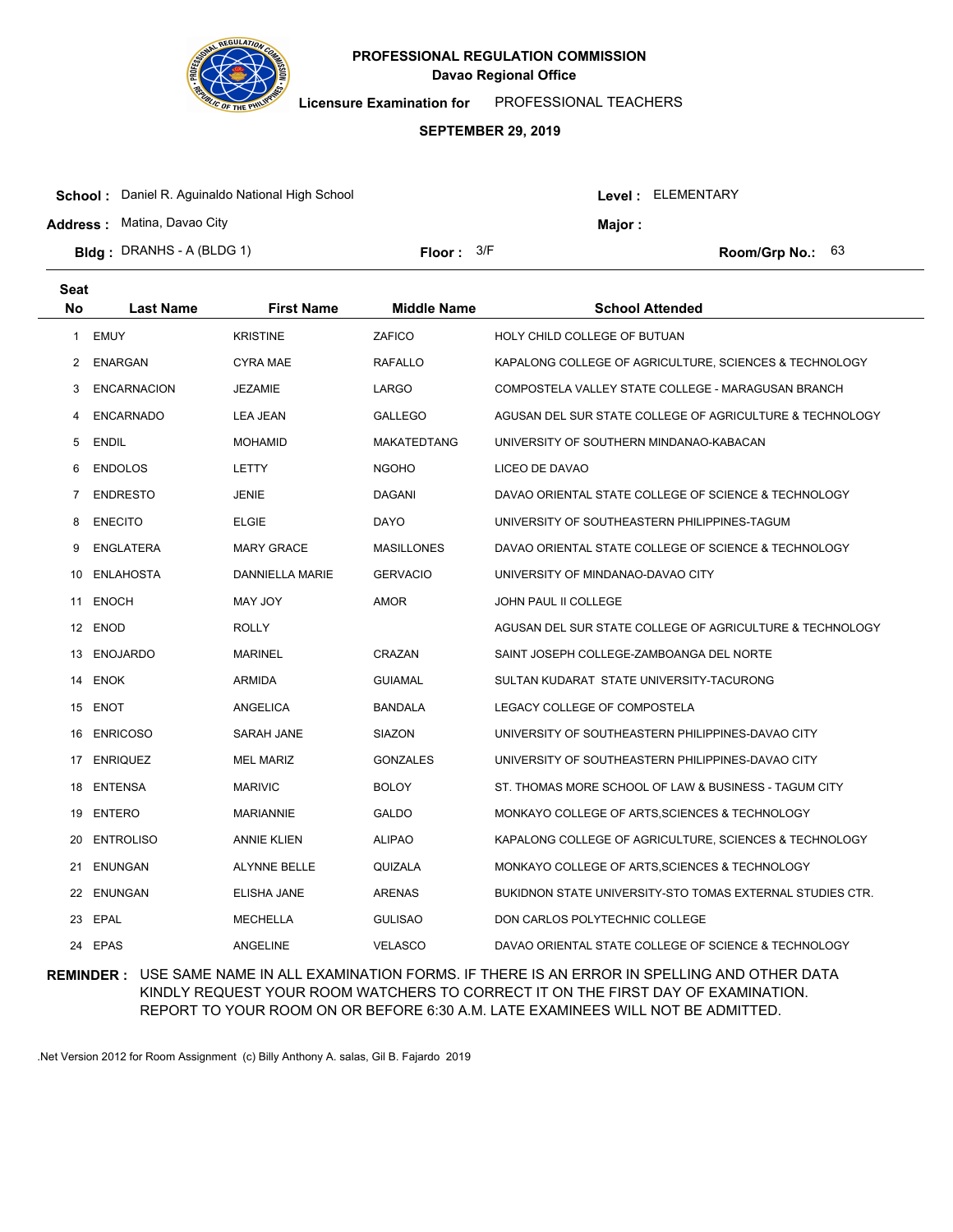

**Licensure Examination for**  PROFESSIONAL TEACHERS

### **SEPTEMBER 29, 2019**

| <b>School:</b> Daniel R. Aguinaldo National High School<br><b>Address: Matina, Davao City</b> |              | Level: ELEMENTARY<br>Major : |  |                           |
|-----------------------------------------------------------------------------------------------|--------------|------------------------------|--|---------------------------|
| <b>Bidg: DRANHS - A (BLDG 1)</b>                                                              | Floor: $3/F$ |                              |  | <b>Room/Grp No.:</b> $64$ |

| <b>Seat</b>    |                  |                       |                    |                                                           |
|----------------|------------------|-----------------------|--------------------|-----------------------------------------------------------|
| <b>No</b>      | <b>Last Name</b> | <b>First Name</b>     | <b>Middle Name</b> | <b>School Attended</b>                                    |
| 1              | ER-ER            | <b>JASON</b>          | <b>CODOY</b>       | BUKIDNON STATE UNIVERSITY-(FOR BUKIDNON STATE COLL)- MAIN |
| 2              | ERANA            | <b>EMIELO</b>         | LAGUROS            | BUKIDNON STATE UNIVERSITY-(FOR BUKIDNON STATE COLL)- MAIN |
| 3              | <b>ERANON</b>    | <b>GINA</b>           | ANSAYUD            | <b>JOHN PAUL II COLLEGE</b>                               |
| 4              | <b>ERASMO</b>    | ZARAH                 | DE ISIDRO          | IRENE B. ANTONIO TECHNOLOGICAL COLLEGE                    |
| 5              | <b>ERICO</b>     | <b>SWEET MAY</b>      |                    | UNIVERSITY OF MINDANAO-PENAPLATA                          |
| 6              | <b>ERRACHO</b>   | ALFREDO JR            | <b>ALONZO</b>      | PARANG FOUNDATION COLLEGE                                 |
| $\overline{7}$ | <b>ESCABUSA</b>  | <b>ELLEN GRACE</b>    | <b>TIONGSON</b>    | DAVAO ORIENTAL STATE COLLEGE OF SCIENCE & TECHNOLOGY      |
| 8              | <b>ESCALA</b>    | <b>ROWENA</b>         | <b>GUHAO</b>       | DAVAO ORIENTAL STATE COLLEGE OF SCIENCE & TECHNOLOGY      |
| 9              | ESCALANTE        | <b>GISELLE</b>        |                    | AGUSAN DEL SUR STATE COLLEGE OF AGRICULTURE & TECHNOLOGY  |
| 10             | <b>ESCARDA</b>   | <b>MARIELLA FAITH</b> | CENTILLO           | UNIVERSITY OF SOUTHEASTERN PHILIPPINES-DAVAO CITY         |
| 11             | <b>ESCASINAS</b> | <b>JESIKA</b>         | м                  | <b>MATI POLYTECHNIC INSTITUTE</b>                         |
|                | 12 ESCOPETE      | <b>CHARESS MAE</b>    | ABALLE             | GOVERNOR GENEROSO COLLEGE OF ARTS, SCIENCES & TECHNOLOBY  |
|                | 13 ESCOTON       | <b>ADRIAN</b>         | <b>AGSOY</b>       | COMPOSTELA VALLEY STATE COLLEGE - MAIN                    |
|                | 14 ESCOTOTO      | <b>MARICHU</b>        | <b>PONDOYO</b>     | SOUTH PHILIPPINE ADVENTIST COLLEGE                        |
|                | 15 ESCRIBA       | <b>CHEKEE</b>         | <b>ESTAY</b>       | UNIVERSITY OF SOUTHEASTERN PHILIPPINES-DAVAO CITY         |
|                | 16 ESGANA        | CARLO JUNE            | TE.                | COMPOSTELA VALLEY STATE COLLEGE - MONTEVISTA BRANCH       |
|                | 17 ESGUERRA      | ANAMIRA               | <b>TRIBAJO</b>     | MONKAYO COLLEGE OF ARTS, SCIENCES & TECHNOLOGY            |
| 18             | <b>ESMAEL</b>    | <b>ROHANA</b>         | <b>ODIN</b>        | NOTRE DAME RVM COLLEGE OF COTABATO-COTABATO CITY          |
| 19             | ESMAEL           | <b>ZHALIEMAR</b>      | <b>TAN</b>         | WESTERN MINDANAO STATE U-PAGADIAN CITY                    |
| 20             | <b>ESMAIL</b>    | <b>BOHARI</b>         | <b>OROLIO</b>      | MINDANAO STATE UNIVERSITY-MAGUINDANAO                     |
| 21             | <b>ESMAIL</b>    | <b>NORHIDA</b>        | <b>KITO</b>        | MINDANAO STATE UNIVERSITY-MAGUINDANAO                     |
|                | 22 ESMAIL        | <b>NORODIN</b>        | <b>UMBOL</b>       | SOUTH UPI COLLEGE                                         |
| 23             | ESMAIL           | <b>SAGUIRA</b>        | <b>OROLIO</b>      | SPA COLLEGE, INC.                                         |
|                | 24 ESMAIL        | <b>SAMNAIN</b>        | <b>ENOK</b>        | MINDANAO STATE UNIVERSITY-MAGUINDANAO                     |

## **REMINDER :** USE SAME NAME IN ALL EXAMINATION FORMS. IF THERE IS AN ERROR IN SPELLING AND OTHER DATA KINDLY REQUEST YOUR ROOM WATCHERS TO CORRECT IT ON THE FIRST DAY OF EXAMINATION. REPORT TO YOUR ROOM ON OR BEFORE 6:30 A.M. LATE EXAMINEES WILL NOT BE ADMITTED.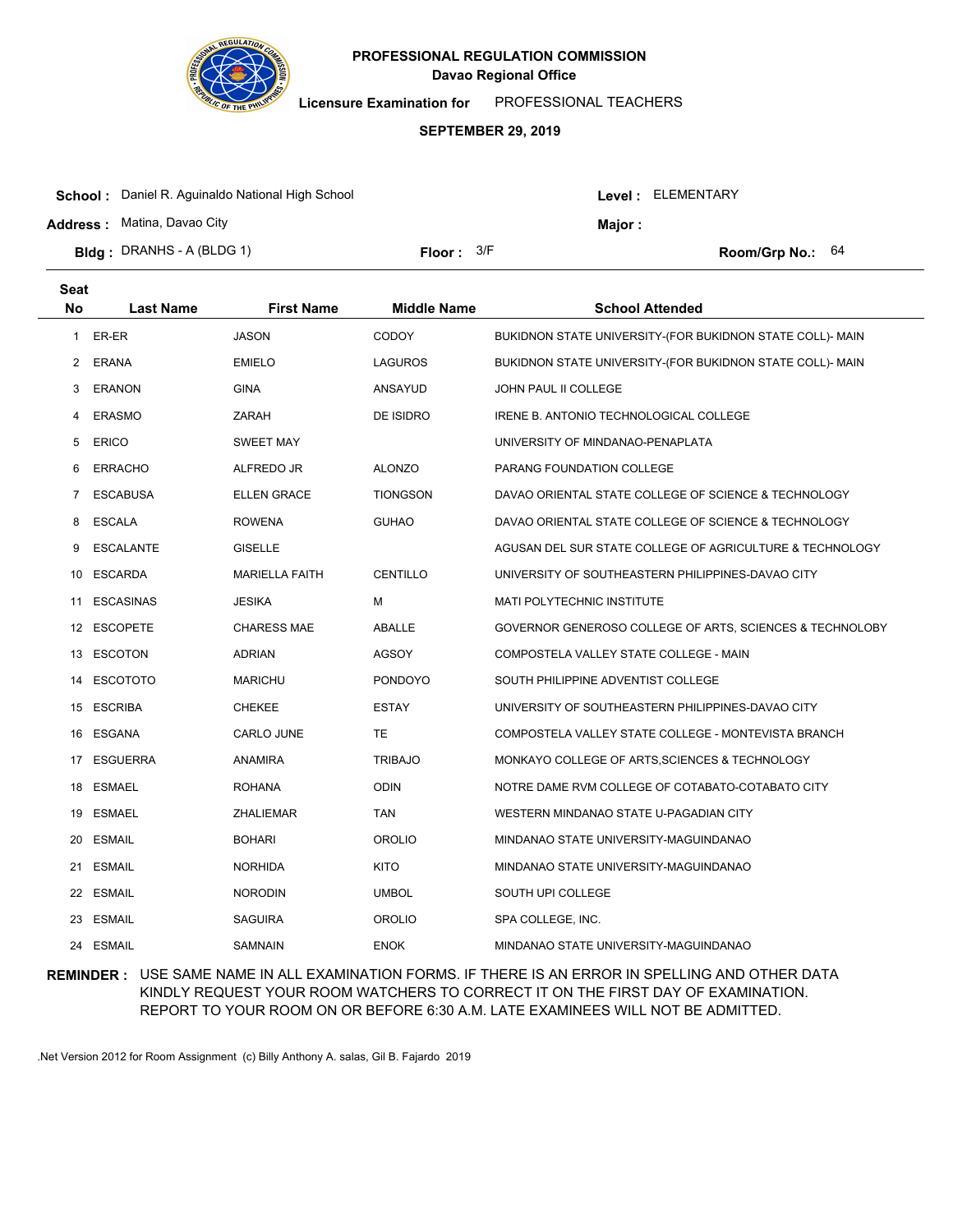

**Seat**

# **Davao Regional Office PROFESSIONAL REGULATION COMMISSION**

**Licensure Examination for**  PROFESSIONAL TEACHERS

### **SEPTEMBER 29, 2019**

| <b>School:</b> Daniel R. Aguinaldo National High School |                     |         | <b>Level: ELEMENTARY</b> |                           |  |
|---------------------------------------------------------|---------------------|---------|--------------------------|---------------------------|--|
| <b>Address: Matina, Davao City</b>                      |                     | Major : |                          |                           |  |
| <b>Bidg: DRANHS - A (BLDG 1)</b>                        | <b>Floor:</b> $3/F$ |         |                          | <b>Room/Grp No.:</b> $65$ |  |

| No             | <b>Last Name</b> | <b>First Name</b>     | <b>Middle Name</b> | <b>School Attended</b>                                     |
|----------------|------------------|-----------------------|--------------------|------------------------------------------------------------|
| 1              | <b>ESPADILLA</b> | <b>MARLEDEN</b>       | <b>GABINETE</b>    | CARAGA STATE UNIVERSITY-BUTUAN CITY                        |
| $\overline{2}$ | <b>ESPADON</b>   | <b>DANNA GRACE</b>    | <b>DIGDIGAN</b>    | <b>JOHN PAUL II COLLEGE</b>                                |
| 3              | <b>ESPAÑA</b>    | <b>MARILOU</b>        | LAPIÑAGAN          | UNIVERSITY OF SOUTHEASTERN PHILIPPINES-TAGUM               |
| 4              | <b>ESPAÑOL</b>   | <b>AICON AUGUST</b>   | <b>REDONDO</b>     | DE LA SALLE JOHN BOSCO COLLEGE-BISLIG, SURIGAO CITY        |
| 5              | <b>ESPARTERO</b> | <b>PRITSGEL</b>       | <b>PACETE</b>      | SOUTHERN BAPTIST COLLEGE                                   |
| 6              | <b>ESPINA</b>    | <b>MILO JANE</b>      | <b>DELFIN</b>      | UNIVERSITY OF SOUTHEASTERN PHILIPPINES-TAGUM               |
| $\overline{7}$ | <b>ESPINO</b>    | <b>MELVIE</b>         | <b>MIRAL</b>       | SURIGAO STATE COLLEGE OF TECHNOLOGY                        |
| 8              | <b>ESPINOSA</b>  | ARGIE                 | <b>MENDOZA</b>     | DAVAO WINCHESTER COLLEGES                                  |
| 9              | <b>ESPINOSA</b>  | NICOLE CLAIRE         | <b>AWING</b>       | <b>MATI DOCTORS COLLEGE</b>                                |
| 10             | <b>ESPINOZA</b>  | <b>RECHEN</b>         | <b>MENDOZA</b>     | KAPALONG COLLEGE OF AGRICULTURE, SCIENCES & TECHNOLOGY     |
| 11             | <b>ESPITON</b>   | <b>RODEL</b>          | <b>FLAMIANO</b>    | AGUSAN DEL SUR STATE COLLEGE OF AGRICULTURE & TECHNOLOGY   |
|                | 12 ESPORA        | <b>CHANDA</b>         | <b>BARRO</b>       | SAINT THERESA COLLEGE-TANDAG                               |
| 13             | ESPORA           | CHANDIE               | <b>BARRO</b>       | SAINT THERESA COLLEGE-TANDAG                               |
| 14             | <b>ESQUIVEL</b>  | <b>JUSTINE FAYE</b>   | <b>PANIQUE</b>     | DAVAO ORIENTAL STATE COLLEGE OF SCIENCE & TECHNOLOGY       |
|                | 15 ESTARDO       | <b>APRIL MAE</b>      | <b>FAJARDO</b>     | <b>BROKENSHIRE COLLEGE</b>                                 |
| 16             | ESTARDO          | NELFA                 | AMAGA              | <b>BROKENSHIRE COLLEGE</b>                                 |
| 17             | <b>ESTARES</b>   | <b>JOYLIE</b>         | CANACAN            | COTABATO FOUNDATION COLLEGE OF SCIENCE & TECHNOLOGY        |
|                | 18 ESTELLA       | <b>BRIDGET</b>        | <b>MARTINEZ</b>    | NOTRE DAME OF MIDSAYAP COLLEGE                             |
| 19             | <b>ESTOQUE</b>   | AILEEN JOY            | MAHINAY            | ASSUMPTION COLLEGE OF DAVAO                                |
| 20             | <b>ESTOSE</b>    | <b>SERGIE</b>         | <b>BAUTISTA</b>    | SURIGAO DEL SUR STATE UNIVERSITY- MAIN CAMPUS              |
| 21             | <b>ESTRADA</b>   | <b>JESSA</b>          | <b>TORIBIO</b>     | BUKIDNON STATE UNIVERSITY-STO TOMAS EXTERNAL STUDIES CTR.  |
| 22             | <b>ESTRANGCO</b> | <b>CECIL</b>          | <b>TEQUILLO</b>    | UNIVERSITY OF MINDANAO-DAVAO CITY                          |
| 23             | <b>ESTRIBO</b>   | <b>JENEFER</b>        | <b>APOSAGA</b>     | AGUSAN DEL SUR STATE COLLEGE OF AGRICULTURE & TECHNOLOGY   |
|                | 24 ETEA          | <b>MARIA JONABETH</b> | <b>CONVICTO</b>    | BUKIDNON STATE UNIVERSITY-COMPOSTELA EXTERNAL STUDIES CTR. |

## **REMINDER :** USE SAME NAME IN ALL EXAMINATION FORMS. IF THERE IS AN ERROR IN SPELLING AND OTHER DATA KINDLY REQUEST YOUR ROOM WATCHERS TO CORRECT IT ON THE FIRST DAY OF EXAMINATION. REPORT TO YOUR ROOM ON OR BEFORE 6:30 A.M. LATE EXAMINEES WILL NOT BE ADMITTED.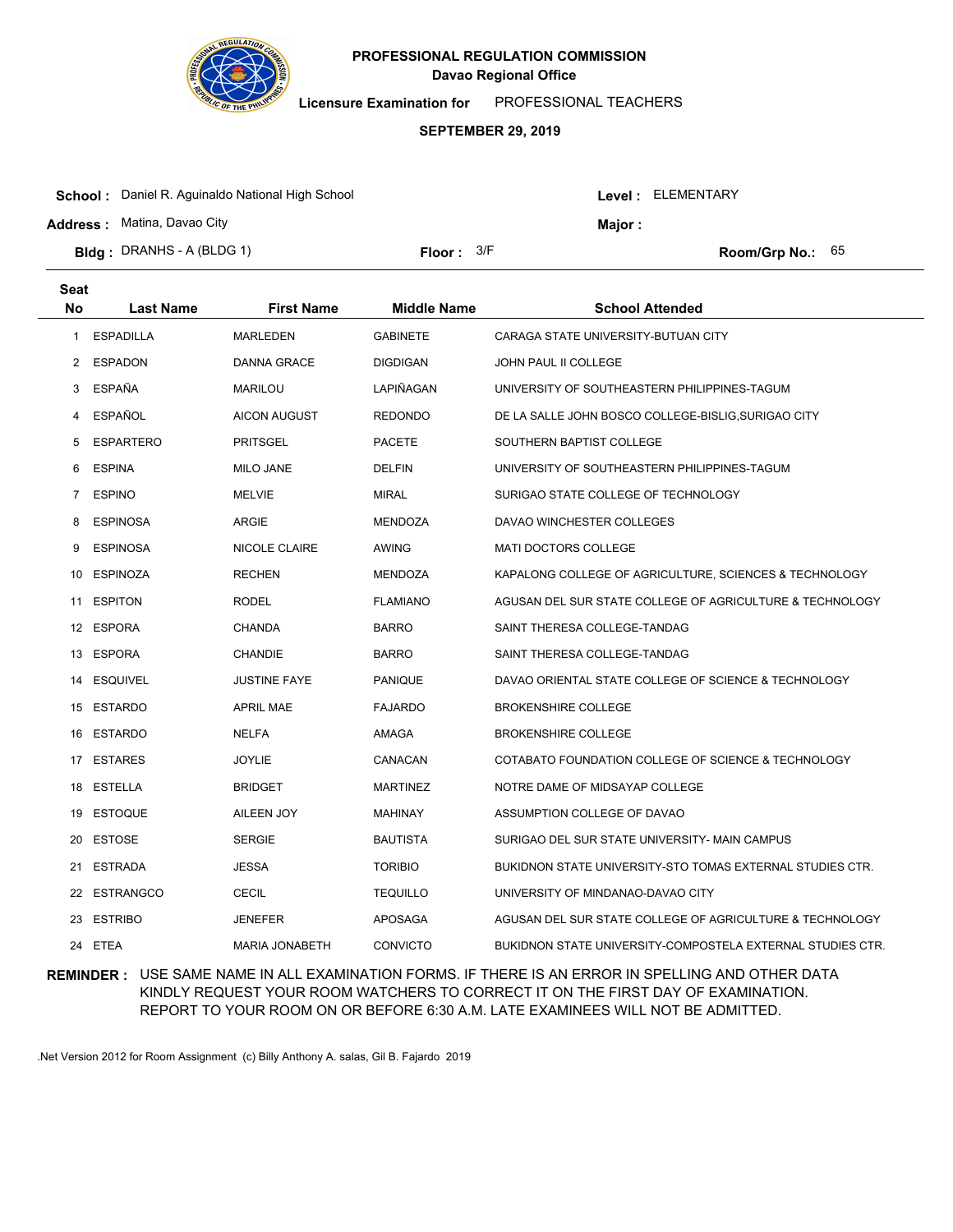

**Licensure Examination for**  PROFESSIONAL TEACHERS

### **SEPTEMBER 29, 2019**

| <b>School:</b> Daniel R. Aguinaldo National High School |            |        | Level : ELEMENTARY |                           |  |
|---------------------------------------------------------|------------|--------|--------------------|---------------------------|--|
| <b>Address:</b> Matina, Davao City                      |            | Major: |                    |                           |  |
| <b>Bidg</b> : DRANHS - A (BLDG 1)                       | Floor: 4/F |        |                    | <b>Room/Grp No.:</b> $66$ |  |

| Seat<br>No | <b>Last Name</b> | <b>First Name</b>   | <b>Middle Name</b> | <b>School Attended</b>                                     |
|------------|------------------|---------------------|--------------------|------------------------------------------------------------|
| 1          | <b>ETORMA</b>    | <b>MARK JOHN</b>    | <b>JAVIER</b>      | SULTAN KUDARAT STATE UNIVERSITY-KALAMANSIG                 |
| 2          | EUGENIO          | <b>NYMPHA</b>       | <b>JAVIER</b>      | SACRED HEART SCHOOL-MISAMIS OCCIDENTAL                     |
| 3          | <b>EVALLE</b>    | <b>CHRISTY</b>      | <b>ROSALES</b>     | UNIVERSITY OF SOUTHEASTERN PHILIPPINES-TAGUM               |
| 4          | <b>EVANGELIO</b> | <b>GAIRLLY</b>      | YBAÑEZ             | BUKIDNON STATE UNIVERSITY-MARAGUSAN EXTERNAL STUDIES CTR.  |
| 5          | <b>EVARISTO</b>  | <b>AILEEN ROSE</b>  | <b>AUDAN</b>       | <b>MATI DOCTORS COLLEGE</b>                                |
| 6          | <b>EWA</b>       | <b>REALYN</b>       | <b>RODA</b>        | SURIGAO DEL SUR STATE UNIVERSITY-LIANGA CAMPUS             |
| 7          | <b>FABIANO</b>   | <b>MARISHEL</b>     | <b>VELEZ</b>       | MATS COLLEGE OF TECHNOLOGY                                 |
| 8          | FACLARA          | <b>FREZZEL JOY</b>  | <b>BACONAJE</b>    | KAPALONG COLLEGE OF AGRICULTURE, SCIENCES & TECHNOLOGY     |
| 9          | <b>FAJAMOLIN</b> | <b>MELODI</b>       | <b>CATOY</b>       | UNIVERSITY OF MINDANAO-DIGOS COLLEGE                       |
|            | 10 FAJARDO       | <b>JERRY</b>        | <b>LESTAJO</b>     | DON JOSE ECLEO MEMORIAL EDUCATIONAL FOUNDATION             |
|            | 11 FAJARDO       | LOVELY              | <b>CAPUNO</b>      | DAVAO WINCHESTER COLLEGES                                  |
|            | 12 FAMOR         | <b>JENETH</b>       | <b>OLIVEROS</b>    | BUKIDNON STATE UNIVERSITY-MONTEVISTA EXTERNAL STUDIES CTR. |
|            | 13 FAMPULME      | <b>DEBORAH</b>      | <b>LLEJES</b>      | UNIVERSITY OF MINDANAO-DIGOS COLLEGE                       |
|            | 14 FAROFALDINO   | <b>JAY</b>          | <b>ANDRES</b>      | RIZAL MEMORIAL COLLEGE                                     |
|            | 15 FAROLAN       | SAMINA              |                    | SURIGAO STATE COLLEGE OF TECHNOLOGY                        |
|            | 16 FAUNILLAN     | <b>RIENSPHYL</b>    | CAÑALES            | NORTH DAVAO COLLEGE-TAGUM FOUNDATION                       |
|            | 17 FAUSTO        | ANICEL              | <b>SILAT</b>       | UNIVERSITY OF SOUTHEASTERN PHILIPPINES-DAVAO CITY          |
| 18         | <b>FELARCA</b>   | <b>KRIS DARYL</b>   | <b>GAVIOLA</b>     | STRATFORD INTERNATIONAL SCHOOL                             |
|            | 19 FELICIANO     | JACQUILYN           | <b>DISMAS</b>      | UNIVERSITY OF SOUTHEASTERN PHILIPPINES-DAVAO CITY          |
| 20         | <b>FELICILDA</b> | <b>MARIA JESSA</b>  | <b>ARIZO</b>       | NORTH DAVAO COLLEGES-PANABO                                |
|            | 21 FELICILDA     | <b>ROSEMARIE</b>    | <b>LOR</b>         | BUKIDNON STATE UNIVERSITY-(FOR BUKIDNON STATE COLL)- MAIN  |
|            | 22 FELIX         | CHERY JOY           | <b>MAPALAD</b>     | BUKIDNON STATE UNIVERSITY-(FOR BUKIDNON STATE COLL)- MAIN  |
|            | 23 FELIZARTA     | <b>ELAISSA</b>      | <b>DUGOS</b>       | KAPALONG COLLEGE OF AGRICULTURE, SCIENCES & TECHNOLOGY     |
|            | 24 FENIS         | <b>CHARLENE EDD</b> | <b>DELTO</b>       | KAPALONG COLLEGE OF AGRICULTURE, SCIENCES & TECHNOLOGY     |

## **REMINDER :** USE SAME NAME IN ALL EXAMINATION FORMS. IF THERE IS AN ERROR IN SPELLING AND OTHER DATA KINDLY REQUEST YOUR ROOM WATCHERS TO CORRECT IT ON THE FIRST DAY OF EXAMINATION. REPORT TO YOUR ROOM ON OR BEFORE 6:30 A.M. LATE EXAMINEES WILL NOT BE ADMITTED.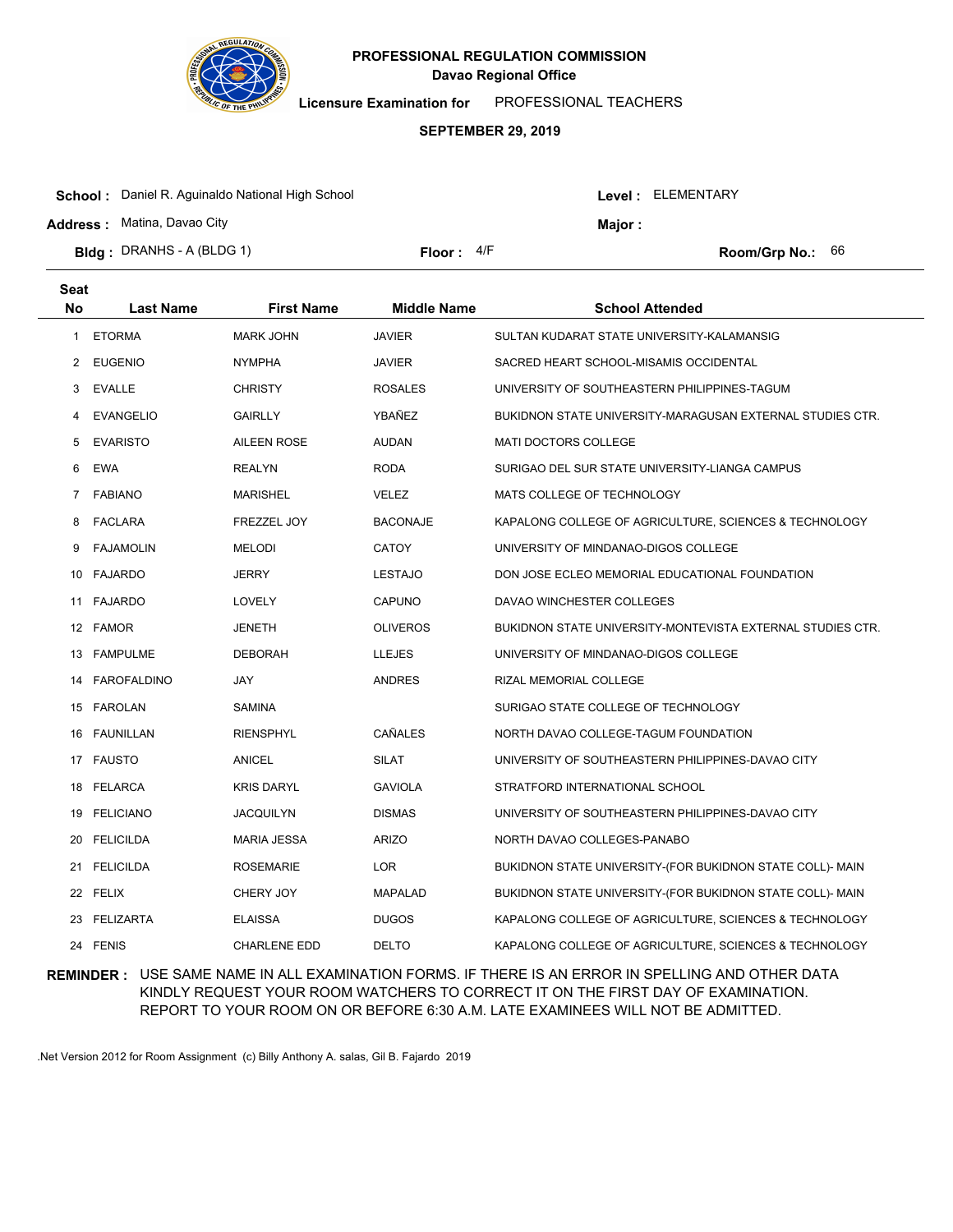

**Licensure Examination for**  PROFESSIONAL TEACHERS

### **SEPTEMBER 29, 2019**

| <b>Bidg: DRANHS - A (BLDG 1)</b>                        | Floor: $4/F$ |  |                    | Room/Grp No.: $67$ |  |
|---------------------------------------------------------|--------------|--|--------------------|--------------------|--|
| <b>Address: Matina, Davao City</b>                      |              |  | Maior :            |                    |  |
| <b>School:</b> Daniel R. Aguinaldo National High School |              |  | Level : ELEMENTARY |                    |  |

| <b>Seat</b> |                   |                     |                    |                                                           |
|-------------|-------------------|---------------------|--------------------|-----------------------------------------------------------|
| No          | <b>Last Name</b>  | <b>First Name</b>   | <b>Middle Name</b> | <b>School Attended</b>                                    |
| 1           | <b>FERMASIS</b>   | <b>CHARMINE</b>     | DE JESUS           | ANTONIO R. PACHECO COLLEGE, INC.                          |
| 2           | <b>FERMASIS</b>   | <b>JANE</b>         | DE JESUS           | ANTONIO R. PACHECO COLLEGE, INC.                          |
| 3           | <b>FERMIN</b>     | <b>ROGER</b>        | SADAY              | UNIVERSITY OF MINDANAO-DIGOS COLLEGE                      |
| 4           | FERNANDEZ         | <b>CRISOSTOMO</b>   | <b>PORRAS</b>      | KAPALONG COLLEGE OF AGRICULTURE, SCIENCES & TECHNOLOGY    |
| 5           | <b>FERNANDEZ</b>  | LOEN MAE            | <b>BARREDO</b>     | UNIVERSITY OF SOUTHEASTERN PHILIPPINES-DAVAO CITY         |
| 6           | <b>FERNANDEZ</b>  | MARIE CHRISTINE LUZ | CASTILLON          | ANTONIO R. PACHECO COLLEGE, INC.                          |
| 7           | FERNANDEZ         | <b>MARY ANN</b>     | LAYASAN            | JOHN PAUL II COLLEGE                                      |
| 8           | FERNANDEZ         | MARYLYN             | <b>YULO</b>        | JOHN PAUL II COLLEGE                                      |
| 9           | <b>FERNANDEZ</b>  | <b>NOVA SHEILA</b>  | <b>DEQUILLA</b>    | JOHN PAUL II COLLEGE                                      |
|             | 10 FERNANDEZ      | PRENCESS GRACE      | <b>PANER</b>       | JOHN PAUL II COLLEGE                                      |
|             | 11 FERNANDO       | <b>JEAN CLAIR</b>   | CELIZ              | SOUTHERN BAPTIST COLLEGE                                  |
|             | 12 FERNANDO       | <b>MOHAINA</b>      | <b>AKBAR</b>       | PARANG FOUNDATION COLLEGE                                 |
|             | 13 FERRANCULLO    | <b>SHAIRA</b>       | <b>DUMAGUIO</b>    | HINATUAN SOUTHERN COLLEGE (for.USP)                       |
|             | 14 FERRANDO       | <b>CHRISTINE</b>    | <b>JAUOD</b>       | UNIVERSITY OF SOUTHEASTERN PHILIPPINES-DAVAO CITY         |
|             | 15 FERREL         | <b>JIMMY</b>        | ADILAN             | DAVAO ORIENTAL STATE COLLEGE OF SCIENCE & TECHNOLOGY      |
| 16          | <b>FERRER</b>     | LOVELY              | <b>DUBRIA</b>      | SULTAN KUDARAT STATE UNIVERSITY-TACURONG                  |
|             | 17 FIEL           | <b>KRISHA MAE</b>   | <b>ARCE</b>        | HOLY CROSS OF DAVAO COLLEGE                               |
| 18          | <b>FIEL</b>       | RONALD JAMES        | <b>ALBEZA</b>      | UNIVERSITY OF SOUTHERN MINDANAO-KABACAN                   |
|             | 19 FIESTA         | <b>EMELY</b>        | <b>PRADO</b>       | MATS COLLEGE OF TECHNOLOGY                                |
| 20          | <b>FLOR</b>       | <b>JANET</b>        | <b>BOCTER</b>      | NORTH DAVAO COLLEGES-PANABO                               |
| 21          | <b>FLORENTINO</b> | <b>LAINA FE</b>     | CAIÑA              | UNIVERSITY OF MINDANAO-PENAPLATA                          |
|             | 22 FLORENTINO     | RINA MAE            | <b>PLANTERAS</b>   | BUKIDNON STATE UNIVERSITY-(FOR BUKIDNON STATE COLL)- MAIN |
|             | 23 FLORES         | <b>DESA</b>         | <b>SOBIONO</b>     | UNIVERSITY OF SOUTHEASTERN PHILIPPINES-DAVAO CITY         |
|             | 24 FLORES         | <b>ERNIELYN</b>     | <b>ORBETA</b>      | SAINT VINCENT DE PAUL COLLEGE-BISLIG                      |

## **REMINDER :** USE SAME NAME IN ALL EXAMINATION FORMS. IF THERE IS AN ERROR IN SPELLING AND OTHER DATA KINDLY REQUEST YOUR ROOM WATCHERS TO CORRECT IT ON THE FIRST DAY OF EXAMINATION. REPORT TO YOUR ROOM ON OR BEFORE 6:30 A.M. LATE EXAMINEES WILL NOT BE ADMITTED.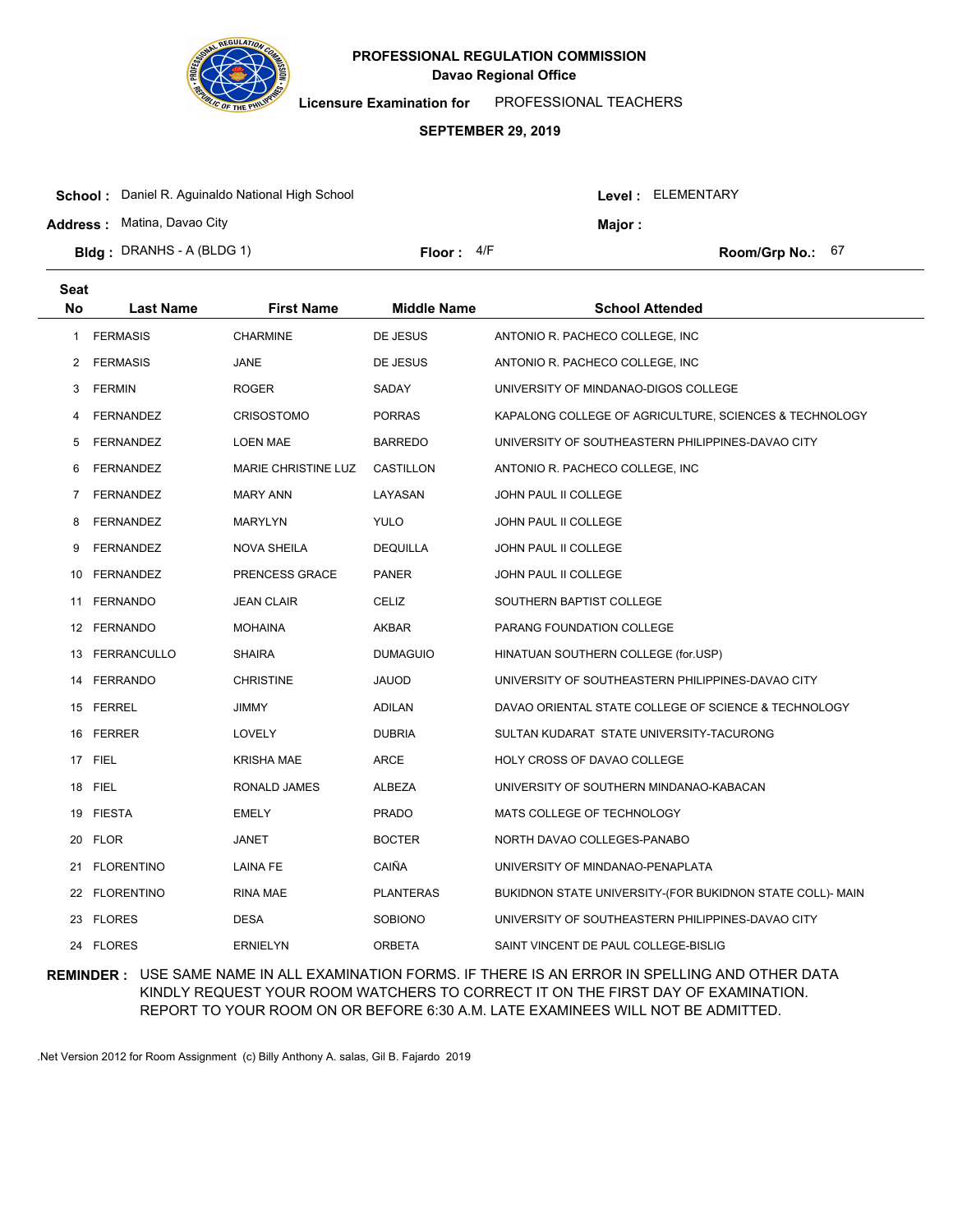

**Licensure Examination for**  PROFESSIONAL TEACHERS

### **SEPTEMBER 29, 2019**

| <b>School:</b> Daniel R. Aguinaldo National High School<br><b>Address: Matina, Davao City</b> |              |  | Level: ELEMENTARY<br>Major: |                           |  |
|-----------------------------------------------------------------------------------------------|--------------|--|-----------------------------|---------------------------|--|
| <b>Bidg</b> : DRANHS - A (BLDG 1)                                                             | Floor: $4/F$ |  |                             | <b>Room/Grp No.:</b> $68$ |  |

| <b>Seat</b>    |                   |                        |                    |                                                          |
|----------------|-------------------|------------------------|--------------------|----------------------------------------------------------|
| No             | <b>Last Name</b>  | <b>First Name</b>      | <b>Middle Name</b> | <b>School Attended</b>                                   |
| 1              | <b>FLORES</b>     | <b>GODIEL</b>          | <b>AGAD</b>        | NORTH DAVAO COLLEGE-TAGUM FOUNDATION                     |
| 2              | <b>FLORES</b>     | <b>GOLD</b>            | <b>PANAGUITON</b>  | UNIVERSITY OF MINDANAO-DAVAO CITY                        |
| 3              | <b>FLORES</b>     | <b>MARIDEL</b>         | MAGALASIN          | WESTERN MINDANAO STATE U-ZAMBOANGA CITY                  |
| 4              | <b>FLORES</b>     | <b>MARJULYN</b>        | <b>CAYOGYOG</b>    | NORTH DAVAO COLLEGES-PANABO                              |
| 5              | <b>FLORES</b>     | <b>MELGIE</b>          | <b>MONTAJOS</b>    | UNIVERSITY OF MINDANAO-DAVAO CITY                        |
| 6              | <b>FLORES</b>     | <b>PLINGKY</b>         | ABAD               | CENTRAL MINDANAO UNIVERSITY                              |
| $\overline{7}$ | <b>FLORES</b>     | <b>RUBELYN</b>         | <b>PAALISBO</b>    | SOUTHERN CHRISTIAN COLLEGE                               |
| 8              | <b>FORMENTERA</b> | <b>HARRA MAE</b>       |                    | KAPALONG COLLEGE OF AGRICULTURE, SCIENCES & TECHNOLOGY   |
| 9              | <b>FRANCISCO</b>  | <b>ARVEN</b>           | <b>LAURE</b>       | UNIVERSITY OF SOUTHEASTERN PHILIPPINES-DAVAO CITY        |
|                | 10 FRANCISCO      | RHIEZ ELUIZA           | <b>MAGPATOC</b>    | JOHN PAUL II COLLEGE                                     |
|                | 11 FRANCISCO      | ROGER                  | <b>TAPAO</b>       | ACES TAGUM COLLEGE                                       |
|                | 12 FRANCISQUITE   | <b>SHAIREN ROSE</b>    | <b>MARIMON</b>     | GOVERNOR GENEROSO COLLEGE OF ARTS, SCIENCES & TECHNOLOBY |
|                | 13 FRANCO         | <b>JETHRO</b>          | <b>PIOSCA</b>      | SENATOR NINOY AQUINO COLLEGE FOUNDATION                  |
|                | 14 FRIAS          | <b>MARIA WELLA</b>     | <b>ROLDAN</b>      | JOHN PAUL II COLLEGE                                     |
|                | 15 FUENTES        | ANNABELLE              | <b>ESCALANTE</b>   | NORTH DAVAO COLLEGES-PANABO                              |
|                | 16 FUENTES        | <b>MONAJEAN</b>        | <b>BAYKING</b>     | COR JESU COLLEGE (HOLY CROSS OF DIGOS)                   |
|                | 17 FUERTES        | <b>JESSA JOY</b>       | <b>AMOY</b>        | PHILIPPINE WOMEN'S COLLEGE OF DAVAO                      |
|                | 18 FULLIDO        | <b>JANIENE MAE</b>     | <b>LLEMIT</b>      | UNIVERSITY OF SOUTHEASTERN PHILIPPINES-TAGUM             |
|                | 19 FUNCION        | <b>DOREEN</b>          | PAGLOMOTAN         | UNIVERSITY OF SOUTHEASTERN PHILIPPINES-TAGUM             |
| 20             | <b>FUNDAL</b>     | <b>APRIL CHRISTINE</b> | <b>ALLONAR</b>     | SAINT MARY'S COLLEGE-TAGUM                               |
| 21             | <b>GAABUCAYAN</b> | <b>BEA</b>             | <b>ANINO</b>       | KAPALONG COLLEGE OF AGRICULTURE, SCIENCES & TECHNOLOGY   |
|                | 22 GABAIS         | <b>FREANCES JOY</b>    | <b>CELIS</b>       | UPI AGRICULTURAL SCHOOL-UPI, MAGUINDANAO                 |
|                | 23 GABATO         | <b>NEMJUN</b>          | CAWASA             | MONKAYO COLLEGE OF ARTS, SCIENCES & TECHNOLOGY           |
|                | 24 GABAYA         | <b>VANESSA MAE</b>     | <b>ROMEO</b>       | NORTH DAVAO COLLEGES-PANABO                              |

## **REMINDER :** USE SAME NAME IN ALL EXAMINATION FORMS. IF THERE IS AN ERROR IN SPELLING AND OTHER DATA KINDLY REQUEST YOUR ROOM WATCHERS TO CORRECT IT ON THE FIRST DAY OF EXAMINATION. REPORT TO YOUR ROOM ON OR BEFORE 6:30 A.M. LATE EXAMINEES WILL NOT BE ADMITTED.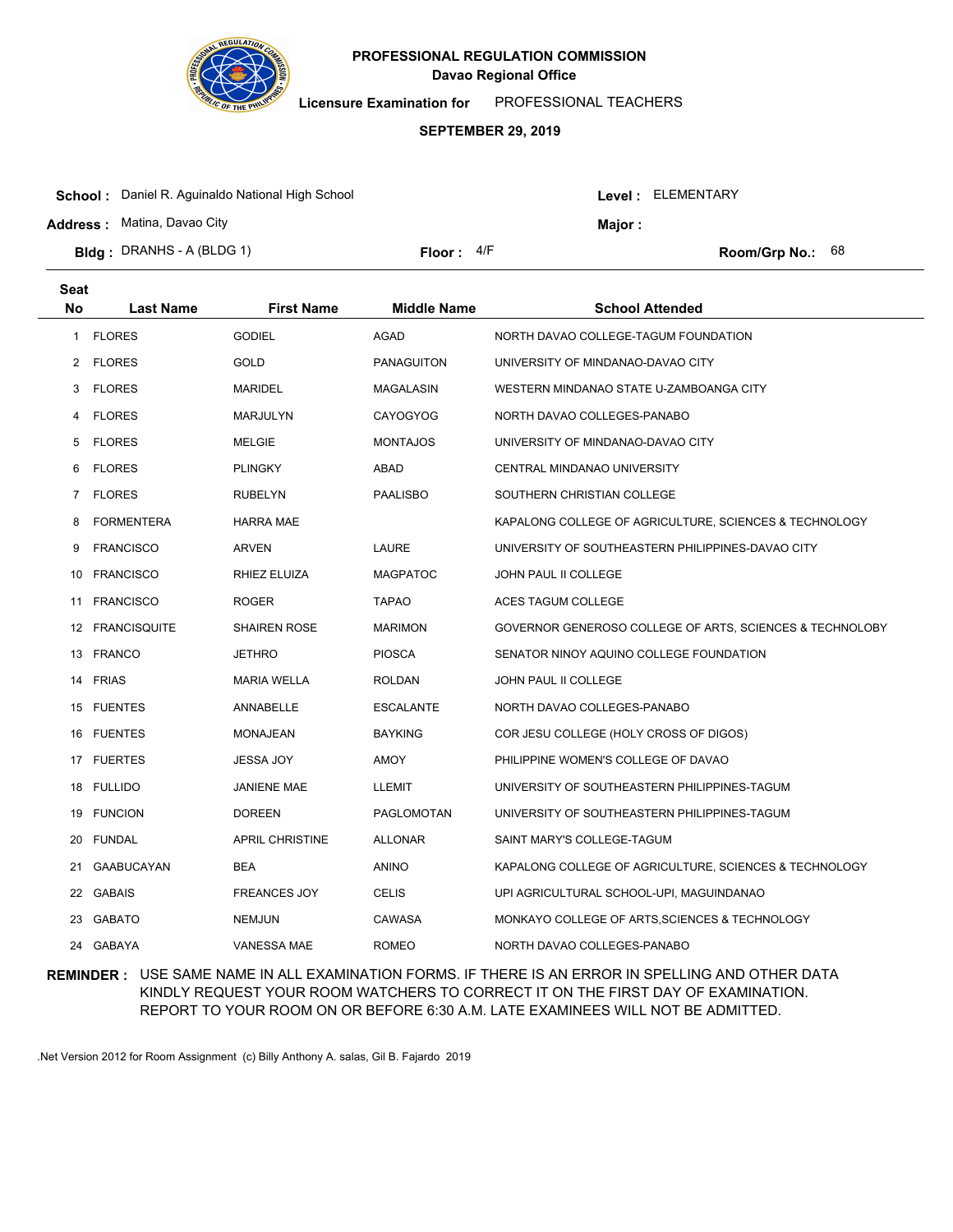

**Licensure Examination for**  PROFESSIONAL TEACHERS

### **SEPTEMBER 29, 2019**

| <b>School:</b> Daniel R. Aguinaldo National High School |              |  | Level: ELEMENTARY |                           |  |
|---------------------------------------------------------|--------------|--|-------------------|---------------------------|--|
| <b>Address: Matina, Davao City</b>                      |              |  | <b>Maior</b> :    |                           |  |
| <b>Bldg</b> : DRANHS - A (BLDG 1)                       | Floor: $4/F$ |  |                   | <b>Room/Grp No.:</b> $69$ |  |

| <b>Seat</b> |                  |                     |                    |                                                          |
|-------------|------------------|---------------------|--------------------|----------------------------------------------------------|
| <b>No</b>   | <b>Last Name</b> | <b>First Name</b>   | <b>Middle Name</b> | <b>School Attended</b>                                   |
| 1           | <b>GABILA</b>    | <b>RIZA</b>         | <b>PERGES</b>      | UNIVERSITY OF MINDANAO-DAVAO CITY                        |
| 2           | <b>GABONA</b>    | <b>ELIZABETH</b>    | <b>GARCES</b>      | <b>BROKENSHIRE COLLEGE</b>                               |
| 3           | <b>GABRIEL</b>   | <b>DAISY</b>        | <b>TOMPONG</b>     | MATS COLLEGE OF TECHNOLOGY                               |
| 4           | <b>GABUCAN</b>   | <b>RIZZA</b>        | <b>GEPALA</b>      | ARRIESGADO COLLEGE FOUNDATION, INC.                      |
| 5           | <b>GABUYO</b>    | <b>MEJAILE</b>      | <b>JIMENA</b>      | UNIVERSITY OF SOUTHEASTERN PHILIPPINES-TAGUM             |
| 6           | <b>GACULA</b>    | <b>SHAMMAH MAE</b>  | <b>CARMONA</b>     | MONKAYO COLLEGE OF ARTS, SCIENCES & TECHNOLOGY           |
| 7           | <b>GADI</b>      | <b>SAMIRA</b>       | <b>PACAMAMAN</b>   | DE LA VIDA COLLEGE                                       |
| 8           | <b>GADIANO</b>   | ANGELIKA            | <b>DACUP</b>       | DON CARLOS POLYTECHNIC COLLEGE                           |
| 9           | GADOR            | <b>RIZARAHGENE</b>  | <b>PLESING</b>     | COMPOSTELA VALLEY STATE COLLEGE - MONTEVISTA BRANCH      |
| 10          | GADUAN           | <b>MARK ANTHONY</b> | <b>OMEGA</b>       | GOVERNOR GENEROSO COLLEGE OF ARTS, SCIENCES & TECHNOLOBY |
| 11          | GALAGALA         | <b>REMMIE</b>       | <b>ARAGOS</b>      | FATHER SATURNINO URIOS UNIVERSITY (URIOS COLL)           |
|             | 12 GALAGAR       | KIRZZA JOY          | CADA-A             | ST. MARY'S COLLEGE OF BAGANGA-BAGANGA, DAVAO ORIENTAL    |
|             | 13 GALANTO       | <b>RANKAMANIS</b>   | <b>GALANTO</b>     | NOTRE DAME UNIVERSITY                                    |
|             | 14 GALAY         | <b>JADE ARVIN</b>   | <b>PERNITES</b>    | UNIVERSITY OF MINDANAO-TAGUM                             |
|             | 15 GALEDO        | <b>TYRONE</b>       | LAPIZ              | DAVAO WINCHESTER COLLEGES                                |
|             | 16 GALIB         | JEHANA              | <b>MUHMIN</b>      | SAINT BENEDICT COLLEGE-COTABATO CITY                     |
|             | 17 GALICIA       | <b>JOHN KARLO</b>   | <b>MUGAS</b>       | SAINT MARY'S COLLEGE-TAGUM                               |
| 18          | GALLARDO         | <b>KENNITH</b>      | <b>PONTIVEDRA</b>  | SURIGAO DEL SUR STATE UNIVERSITY- MAIN CAMPUS            |
| 19          | GALLAZA          | <b>NELYN</b>        | <b>LAMPUTEZ</b>    | AGUSAN DEL SUR STATE COLLEGE OF AGRICULTURE & TECHNOLOGY |
| 20          | <b>GALLEGO</b>   | <b>RONA MIE</b>     | <b>DEOCAMPO</b>    | SHARIFF KABUNSUAN COLLEGE                                |
| 21          | <b>GALLEROS</b>  | AILYN JOY           | <b>LUPAS</b>       | HOLY CHILD SCHOOL OF DAVAO                               |
| 22          | <b>GALLIER</b>   | <b>ALEXIS</b>       | <b>TABALE</b>      | UNIVERSITY OF SOUTHEASTERN PHILIPPINES-TAGUM             |
| 23          | GALON            | <b>JOAN</b>         | <b>ENTERA</b>      | SOUTHERN CHRISTIAN COLLEGE                               |
| 24          | <b>GALORIO</b>   | HONIE BE            | <b>RODEROS</b>     | ASSUMPTION COLLEGE OF DAVAO                              |

## **REMINDER :** USE SAME NAME IN ALL EXAMINATION FORMS. IF THERE IS AN ERROR IN SPELLING AND OTHER DATA KINDLY REQUEST YOUR ROOM WATCHERS TO CORRECT IT ON THE FIRST DAY OF EXAMINATION. REPORT TO YOUR ROOM ON OR BEFORE 6:30 A.M. LATE EXAMINEES WILL NOT BE ADMITTED.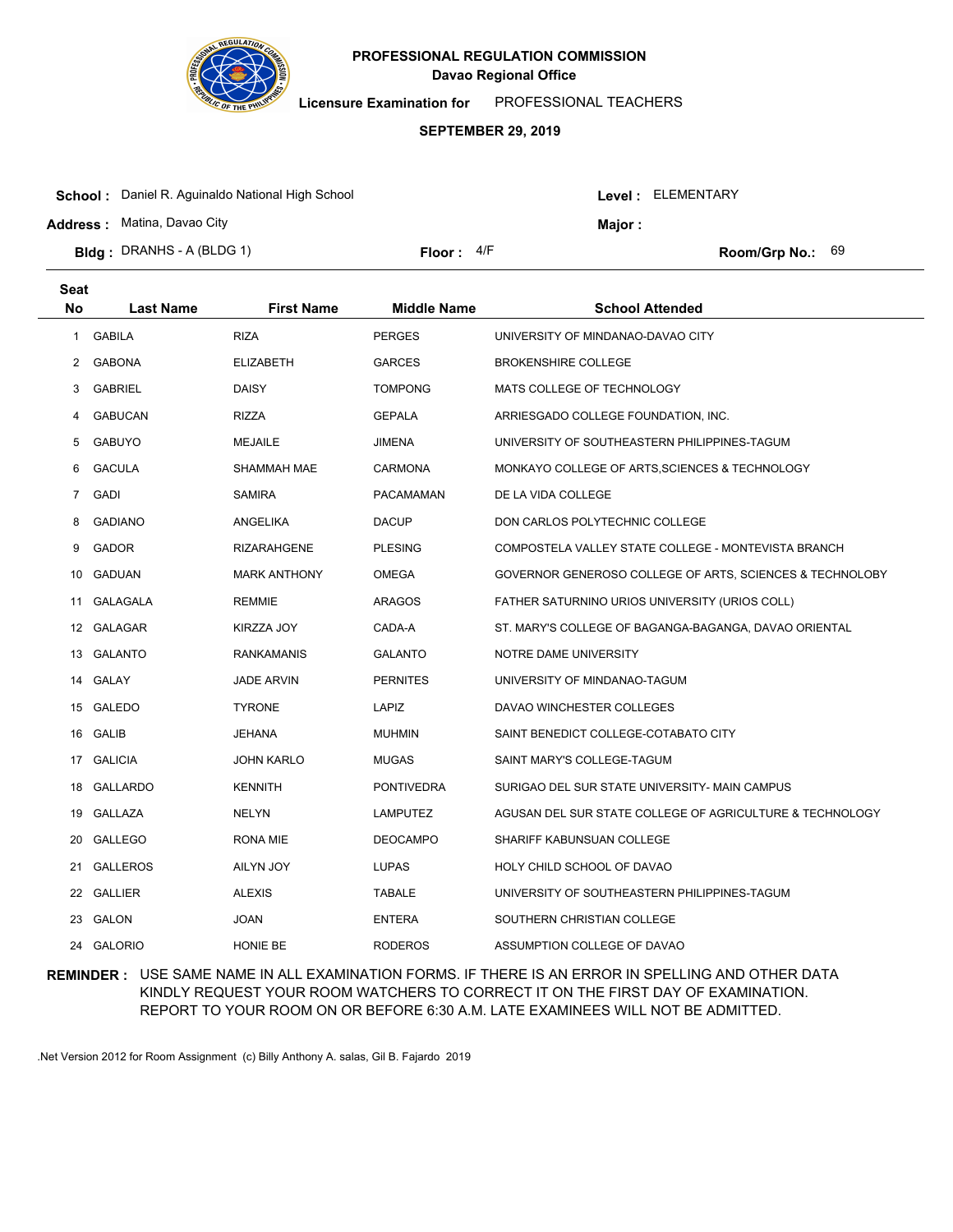

**Licensure Examination for**  PROFESSIONAL TEACHERS

### **SEPTEMBER 29, 2019**

| <b>Address: Matina, Davao City</b> |              | Maior : |                    |  |
|------------------------------------|--------------|---------|--------------------|--|
| <b>Bidg</b> : DRANHS - A (BLDG 1)  | Floor: $4/F$ |         | Room/Grp No.: $70$ |  |

| <b>Seat</b> |                  |                       |                     |                                                      |
|-------------|------------------|-----------------------|---------------------|------------------------------------------------------|
| <b>No</b>   | <b>Last Name</b> | <b>First Name</b>     | <b>Middle Name</b>  | <b>School Attended</b>                               |
| 1           | <b>GALOS</b>     | <b>MARIA DEBORAH</b>  | <b>AMPER</b>        | HOLY CROSS OF DAVAO COLLEGE                          |
| 2           | <b>GALPO</b>     | JHONALEE              | <b>ALAMAY</b>       | UNIVERSITY OF SOUTHEASTERN PHILIPPINES-TAGUM         |
| 3           | <b>GALUPO</b>    | <b>CHRISTINE ANN</b>  | <b>MORENO</b>       | SAINT FRANCIS XAVIER COLLEGE                         |
| 4           | <b>GAMANA</b>    | PAMELA MAE            | DAY                 | UNIVERSITY OF MINDANAO-DAVAO CITY                    |
| 5           | <b>GAMBOA</b>    | WELLA MAE             | <b>BAYONA</b>       | SULTAN KUDARAT STATE UNIVERSITY-KALAMANSIG           |
| 6           | <b>GAMBONG</b>   | <b>ALICE</b>          | <b>MAGKIDONG</b>    | DAVAO ORIENTAL STATE COLLEGE OF SCIENCE & TECHNOLOGY |
| 7           | <b>GAMIT</b>     | <b>AIZA MAE</b>       | LALISON             | SPA COLLEGE, INC.                                    |
| 8           | <b>GAMON</b>     | SARRA MAE             | ESTRADA             | SAINT FRANCIS XAVIER COLLEGE                         |
| 9           | GAN              | <b>ROSETTE</b>        | <b>BIBAT</b>        | DAVAO CENTRAL COLLEGE                                |
| 10          | <b>GANADEN</b>   | <b>ELAINE JEAN</b>    | <b>AGUSTIN</b>      | UPI AGRICULTURAL SCHOOL-UPI, MAGUINDANAO             |
| 11          | <b>GANIR</b>     | <b>BERLYN</b>         | <b>CAMPOREDONDO</b> | ASSUMPTION COLLEGE OF NABUNTURAN                     |
|             | 12 GANIR         | <b>RONALY</b>         | <b>ALESNA</b>       | JOHN PAUL II COLLEGE                                 |
|             | 13 GANTE         | <b>GENEVIEVE</b>      | CAÑON               | SOUTH PHILIPPINE ADVENTIST COLLEGE                   |
|             | 14 GANUB         | <b>ROSALIE</b>        | CANTEL              | JOHN PAUL II COLLEGE                                 |
|             | 15 GAOGAO        | <b>HAZELL JEAN</b>    | <b>LAGUA</b>        | UNIVERSITY OF SOUTHEASTERN PHILIPPINES-DAVAO CITY    |
|             | 16 GAPATE        | <b>KRIZZIA</b>        |                     | JOHN PAUL II COLLEGE                                 |
|             | 17 GAPE          | HAVOL                 | <b>TEMPLONUEVO</b>  | STRATFORD INTERNATIONAL SCHOOL                       |
| 18          | <b>GAPOR</b>     | HAGUIAR               | <b>TAHIR</b>        | INTERCITY COLLEGE OF SCIENCE AND TECHNOLOGY, INC     |
| 19          | <b>GARBAN</b>    | <b>CLEFFER</b>        | <b>SILAT</b>        | COMPOSTELA VALLEY STATE COLLEGE - NEW BATAAN BRANCH  |
| 20          | <b>GARCIA</b>    | ANGELIE               | <b>PEPITO</b>       | UNIVERSITY OF SOUTHEASTERN PHILIPPINES-DAVAO CITY    |
| 21          | <b>GARCIA</b>    | JONAS                 | DAGANSAN            | COMPOSTELA VALLEY STATE COLLEGE - NEW BATAAN BRANCH  |
| 22          | <b>GARCIA</b>    | <b>VICKY</b>          | <b>TUTOR</b>        | <b>BROKENSHIRE COLLEGE</b>                           |
| 23          | <b>GARCIANO</b>  | <b>PRENCISS GRACE</b> | <b>CRAYON</b>       | <b>HOLY CROSS OF BANSALAN JUNIOR COLLEGE</b>         |
| 24          | GARGAR           | <b>MARY CHAN</b>      | <b>SIAROT</b>       | DON CARLOS POLYTECHNIC COLLEGE                       |

## **REMINDER :** USE SAME NAME IN ALL EXAMINATION FORMS. IF THERE IS AN ERROR IN SPELLING AND OTHER DATA KINDLY REQUEST YOUR ROOM WATCHERS TO CORRECT IT ON THE FIRST DAY OF EXAMINATION. REPORT TO YOUR ROOM ON OR BEFORE 6:30 A.M. LATE EXAMINEES WILL NOT BE ADMITTED.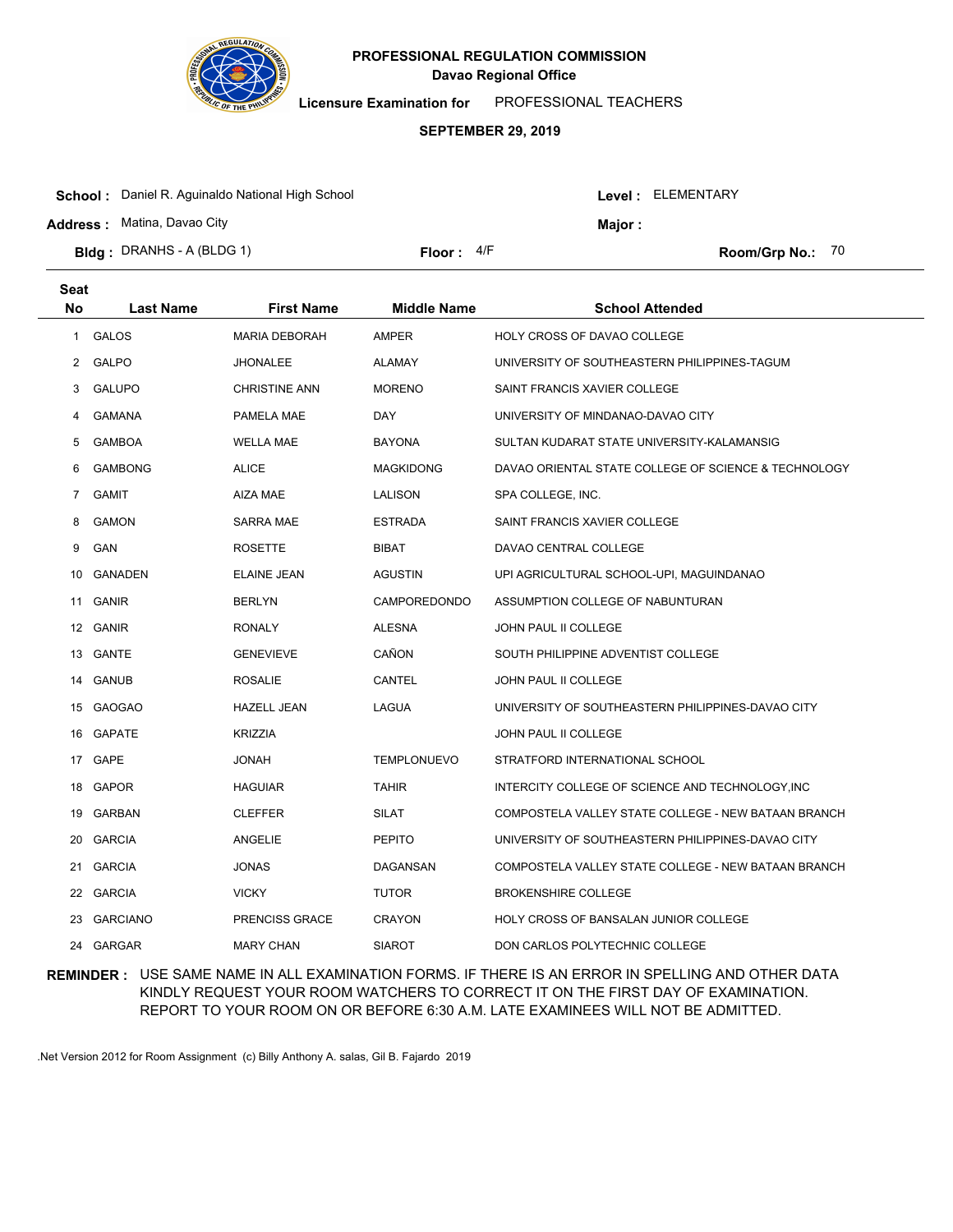

**Licensure Examination for**  PROFESSIONAL TEACHERS

### **SEPTEMBER 29, 2019**

| <b>School:</b> Daniel R. Aguinaldo National High School |                     |  | Level: ELEMENTARY |  |
|---------------------------------------------------------|---------------------|--|-------------------|--|
| <b>Address: Matina, Davao City</b>                      |                     |  | <b>Major:</b>     |  |
| <b>Bidg</b> : DRANHS - A (BLDG 2)                       | <b>Floor:</b> $G/F$ |  | Room/Grp No.: 71  |  |

| <b>Seat</b>    |                   |                     |                    |                                                            |
|----------------|-------------------|---------------------|--------------------|------------------------------------------------------------|
| No             | <b>Last Name</b>  | <b>First Name</b>   | <b>Middle Name</b> | <b>School Attended</b>                                     |
| 1              | <b>GAROPEL</b>    | JAYRHEIN LOVE       | <b>SALAS</b>       | AGUSAN DEL SUR STATE COLLEGE OF AGRICULTURE & TECHNOLOGY   |
| $\overline{2}$ | <b>GARTE</b>      | PRINCESS JOY        | <b>ALBERCA</b>     | FATHER SATURNINO URIOS UNIVERSITY (URIOS COLL)             |
| 3              | GASCON            | <b>ANJIVIE</b>      | <b>FRANCISCO</b>   | DAVAO ORIENTAL STATE COLLEGE OF SCIENCE & TECHNOLOGY       |
| 4              | <b>GASPAR</b>     | JOYLYN              | <b>ESTEMBER</b>    | SOUTHERN CHRISTIAN COLLEGE                                 |
| 5              | <b>GASTANES</b>   | ARTHUR              | <b>CADINAS</b>     | BUKIDNON STATE UNIVERSITY-COMPOSTELA EXTERNAL STUDIES CTR. |
| 6              | <b>GASTANES</b>   | <b>ROSA</b>         | <b>CADENAS</b>     | BUKIDNON STATE UNIVERSITY-COMPOSTELA EXTERNAL STUDIES CTR. |
| 7              | <b>GASTARDO</b>   | <b>MAYGRID</b>      | <b>NAZARINO</b>    | SAINT VINCENT DE PAUL COLLEGE-BISLIG                       |
| 8              | <b>GAUDICOS</b>   | <b>DECIEMAE</b>     | <b>TORAYNO</b>     | BUKIDNON STATE UNIVERSITY-(FOR BUKIDNON STATE COLL)- MAIN  |
| 9              | <b>GAUDICOS</b>   | FE.                 | <b>CUEVAS</b>      | UNIVERSITY OF MINDANAO-PANABO                              |
| 10             | <b>GAUGAY</b>     | <b>ASLIAH</b>       | <b>MASDAR</b>      | <b>BALABAGAN TRADE SCHOOL</b>                              |
| 11             | GAUM              | <b>JUSTIN PEARL</b> | <b>GENTILES</b>    | UNIVERSITY OF SOUTHEASTERN PHILIPPINES-TAGUM               |
|                | 12 GAYAK          | ARLYNN              | AKMAD              | MINDANAO STATE UNIVERSITY-MAGUINDANAO                      |
|                | 13 GEBONE         | <b>NOLVINE ROSE</b> | CABAHUG            | UNIVERSITY OF SOUTHEASTERN PHILIPPINES-DAVAO CITY          |
|                | 14 GEBONE         | <b>ROXANNE</b>      | <b>PONTANOSA</b>   | <b>JOHN PAUL II COLLEGE</b>                                |
|                | 15 GECALE         | DEBEE MAE           | <b>DECANO</b>      | COR JESU COLLEGE (HOLY CROSS OF DIGOS)                     |
|                | 16 GECALE         | <b>EMELIE</b>       | <b>GUELLEGUE</b>   | KAPALONG COLLEGE OF AGRICULTURE, SCIENCES & TECHNOLOGY     |
| 17             | <b>GEGREMOSA</b>  | JENNY ROSE          | <b>RAMIL</b>       | JOHN PAUL II COLLEGE                                       |
| 18             | <b>GELACIO</b>    | <b>MARK JESTEEN</b> | LIGAN              | SAINT FRANCIS XAVIER COLLEGE                               |
| 19             | <b>GELBOLINGO</b> | <b>JOSIE MAE</b>    | PERALTA            | NOTRE DAME OF SALAMAN COLLEGE                              |
| 20             | <b>GELIG</b>      | <b>MARY GRACE</b>   | <b>PIMENTEL</b>    | SAINT FRANCIS XAVIER COLLEGE                               |
| 21             | <b>GELVESON</b>   | JESSLIE             | <b>DIOSANTA</b>    | UNIVERSITY OF SOUTHEASTERN PHILIPPINES-DAVAO CITY          |
| 22             | <b>GENABE</b>     | CHARMAINE           | CAMPAÑA            | DAVAO CENTRAL COLLEGE                                      |
|                | 23 GENOTIVO       | JESSAVIC            | <b>SOLUTAN</b>     | SURIGAO DEL SUR STATE UNIVERSITY-LIANGA CAMPUS             |
|                | 24 GENTAPA        | <b>KRISTINA FE</b>  | <b>LAPINID</b>     | MONKAYO COLLEGE OF ARTS, SCIENCES & TECHNOLOGY             |

## **REMINDER :** USE SAME NAME IN ALL EXAMINATION FORMS. IF THERE IS AN ERROR IN SPELLING AND OTHER DATA KINDLY REQUEST YOUR ROOM WATCHERS TO CORRECT IT ON THE FIRST DAY OF EXAMINATION. REPORT TO YOUR ROOM ON OR BEFORE 6:30 A.M. LATE EXAMINEES WILL NOT BE ADMITTED.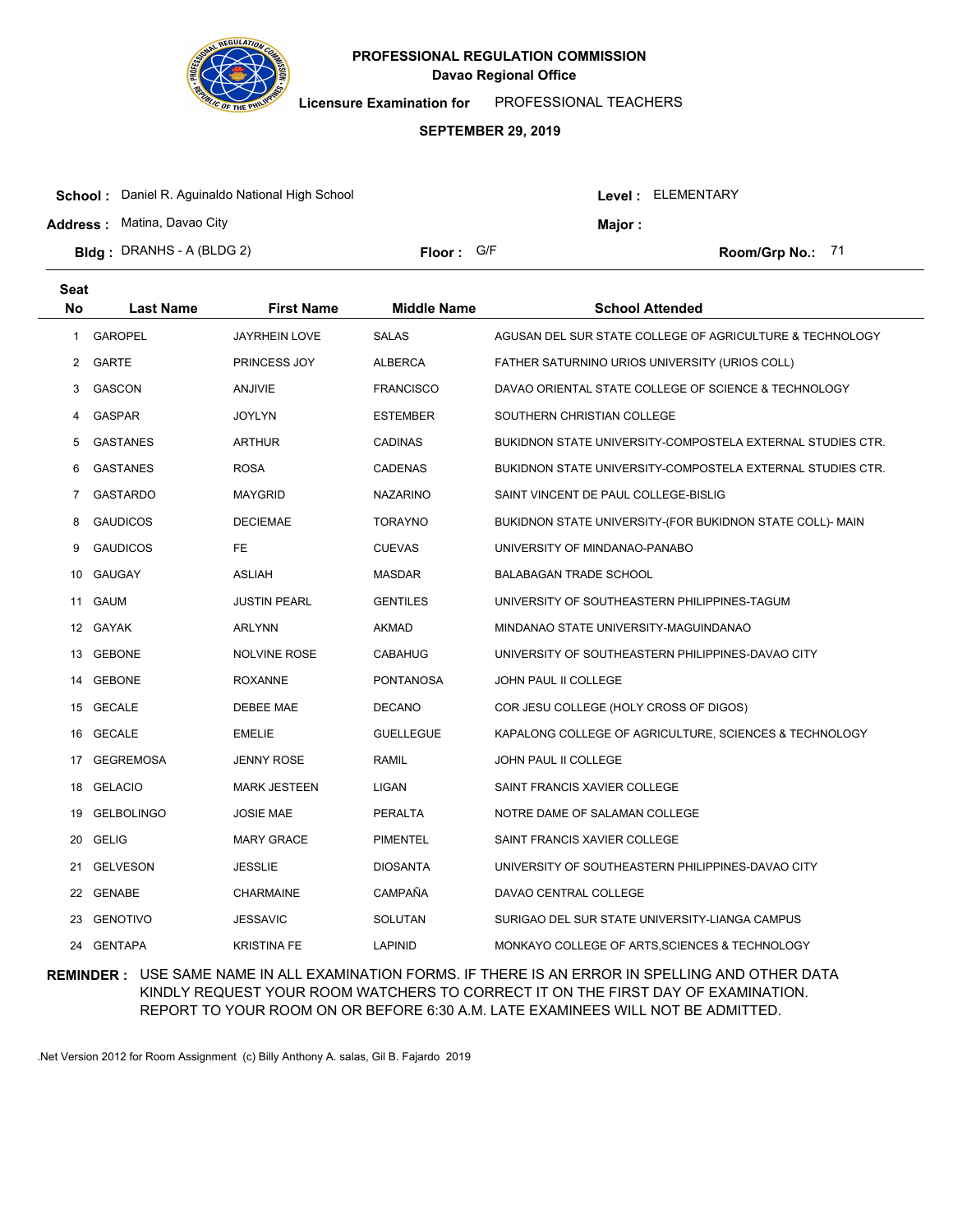

**Licensure Examination for**  PROFESSIONAL TEACHERS

### **SEPTEMBER 29, 2019**

| <b>School:</b> Daniel R. Aguinaldo National High School |            |  | Level: ELEMENTARY |                    |  |
|---------------------------------------------------------|------------|--|-------------------|--------------------|--|
| <b>Address: Matina, Davao City</b>                      |            |  | Maior :           |                    |  |
| <b>Bidg</b> : DRANHS - A (BLDG 2)                       | Floor: G/F |  |                   | Room/Grp No.: $72$ |  |

| Seat      |                  |                       |                    |                                                           |
|-----------|------------------|-----------------------|--------------------|-----------------------------------------------------------|
| <b>No</b> | <b>Last Name</b> | <b>First Name</b>     | <b>Middle Name</b> | <b>School Attended</b>                                    |
| 1         | <b>GENTILES</b>  | <b>GLEMALYN</b>       | <b>LEGISTA</b>     | KAPALONG COLLEGE OF AGRICULTURE, SCIENCES & TECHNOLOGY    |
| 2         | <b>GEOLINA</b>   | <b>MYRA GRACE</b>     | <b>TECSON</b>      | UNIVERSITY OF SOUTHEASTERN PHILIPPINES-TAGUM              |
| 3         | <b>GEONZON</b>   | <b>MICHELYN</b>       | LAHAYLAHAY         | HOLY CROSS OF DAVAO COLLEGE                               |
| 4         | <b>GEPIGA</b>    | <b>BENHUR</b>         | <b>TABANAO</b>     | BUKIDNON STATE UNIVERSITY-MONKAYO EXTERNAL STUDIES CTR.   |
| 5         | <b>GERA</b>      | <b>GAY MARIE</b>      | VALDEZ             | UNIVERSITY OF MINDANAO-PENAPLATA                          |
| 6         | <b>GEREZ</b>     | <b>RIZA</b>           | LAROSCAIN          | SOUTHERN CHRISTIAN COLLEGE                                |
| 7         | <b>GERONIMO</b>  | <b>CHERYLL ARGEN</b>  | <b>ALMONARES</b>   | SULTAN KUDARAT STATE UNIVERSITY-TACURONG                  |
| 8         | <b>GERONIMO</b>  | <b>RHEA</b>           | CAMPILAN           | UNIVERSITY OF SOUTHEASTERN PHILIPPINES-TAGUM              |
| 9         | <b>GESTUPA</b>   | <b>ELLA ROSE</b>      | <b>MASCADA</b>     | SOUTHERN CHRISTIAN COLLEGE                                |
| 10        | <b>GESULGA</b>   | <b>RYAN</b>           | <b>VEGAS</b>       | SULTAN KUDARAT STATE UNIVERSITY-KALAMANSIG                |
| 11        | GEVERO           | <b>DARYL JAME</b>     | <b>HITALIA</b>     | AGUSAN DEL SUR STATE COLLEGE OF AGRICULTURE & TECHNOLOGY  |
|           | 12 GEVERO        | <b>RANDOLPH</b>       | <b>FARINAS</b>     | AGUSAN DEL SUR STATE COLLEGE OF AGRICULTURE & TECHNOLOGY  |
|           | 13 GEVEROLA      | <b>VIAH</b>           | JAMERO             | UNIVERSITY OF SOUTHEASTERN PHILIPPINES-DAVAO CITY         |
| 14        | <b>GIAN</b>      | <b>RICA</b>           | SAÑAJAN            | JOHN PAUL II COLLEGE                                      |
|           | 15 GIDUCOS       | <b>GIEBERT</b>        | <b>GONZALES</b>    | UNIVERSITY OF MINDANAO-DAVAO CITY                         |
| 16        | <b>GIGARE</b>    | <b>CHERYL</b>         | <b>BUSTALIÑO</b>   | BUKIDNON STATE UNIVERSITY-(FOR BUKIDNON STATE COLL)- MAIN |
| 17        | <b>GIMPAYAN</b>  | <b>JURYGEL</b>        | RABE               | MONKAYO COLLEGE OF ARTS, SCIENCES & TECHNOLOGY            |
| 18        | <b>GINGO</b>     | <b>HARLY</b>          | <b>GALGO</b>       | COMPOSTELA VALLEY STATE COLLEGE - NEW BATAAN BRANCH       |
| 19        | <b>GLENOGO</b>   | <b>CHARISH BONITH</b> | <b>ESTRELLADO</b>  | DAVAO ORIENTAL STATE COLLEGE OF SCIENCE & TECHNOLOGY      |
| 20        | <b>GLODO</b>     | <b>HANNAH ROSE</b>    | <b>FLORENDO</b>    | JOHN PAUL II COLLEGE                                      |
| 21        | <b>GLORIA</b>    | <b>APRIL ZEVEN</b>    | LANIT              | SAINT FRANCIS XAVIER COLLEGE                              |
| 22        | <b>GLUDO</b>     | <b>LOVELY MAE</b>     | SAREN              | BUKIDNON STATE UNIVERSITY-STO TOMAS EXTERNAL STUDIES CTR. |
| 23        | GO               | <b>JOVANIE</b>        | <b>EGAGAMAO</b>    | UNIVERSITY OF MINDANAO-PENAPLATA                          |
| 24        | GO               | MICHAEL ANGELO        | <b>LIMONDO</b>     | ST. MARY'S COLLEGE OF BAGANGA-BAGANGA, DAVAO ORIENTAL     |

## **REMINDER :** USE SAME NAME IN ALL EXAMINATION FORMS. IF THERE IS AN ERROR IN SPELLING AND OTHER DATA KINDLY REQUEST YOUR ROOM WATCHERS TO CORRECT IT ON THE FIRST DAY OF EXAMINATION. REPORT TO YOUR ROOM ON OR BEFORE 6:30 A.M. LATE EXAMINEES WILL NOT BE ADMITTED.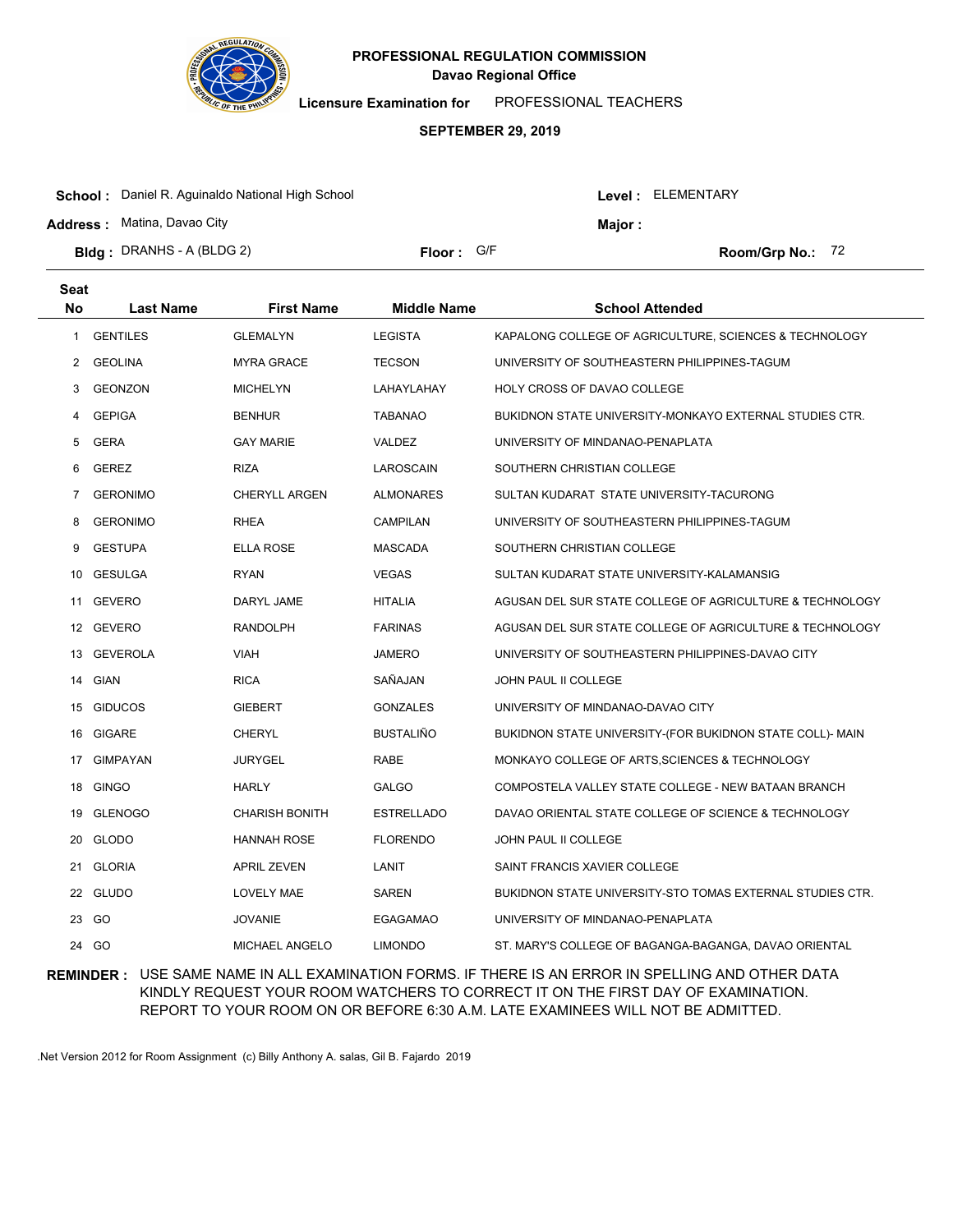

**Licensure Examination for**  PROFESSIONAL TEACHERS

#### **SEPTEMBER 29, 2019**

| <b>School:</b> Daniel R. Aguinaldo National High School |            |  | Level : ELEMENTARY |                         |  |
|---------------------------------------------------------|------------|--|--------------------|-------------------------|--|
| <b>Address:</b> Matina, Davao City                      |            |  | Major :            |                         |  |
| <b>Bldg</b> : DRANHS - A (BLDG 2)                       | Floor: G/F |  |                    | <b>Room/Grp No.: 73</b> |  |

| Seat |                  |                     |                    |                                                            |
|------|------------------|---------------------|--------------------|------------------------------------------------------------|
| No   | <b>Last Name</b> | <b>First Name</b>   | <b>Middle Name</b> | School Attended                                            |
| 1    | GO               | RALPH RYAN          |                    | UNIVERSITY OF SOUTHEASTERN PHILIPPINES-TAGUM               |
| 2    | GOC-ONG          | <b>JODE ANN</b>     | <b>GUIRITAN</b>    | COMPOSTELA VALLEY STATE COLLEGE - MARAGUSAN BRANCH         |
| 3    | <b>GODINEZ</b>   | DECEMAY JOY         | <b>MOLINA</b>      | ANTONIO R. PACHECO COLLEGE, INC.                           |
| 4    | <b>GODINEZ</b>   | JOAN                | <b>BALANSAG</b>    | JOHN PAUL II COLLEGE                                       |
| 5    | <b>GODINEZ</b>   | PEARLY GRACE        | <b>MOLINA</b>      | ANTONIO R. PACHECO COLLEGE, INC.                           |
| 6    | <b>GODINEZ</b>   | <b>VILMA</b>        | <b>AMARILLO</b>    | HOLY CROSS OF BANSALAN JUNIOR COLLEGE                      |
| 7    | GOLEZ            | SUNSHINE MARIE      | <b>VIRAY</b>       | SAINT BENEDICT COLLEGE-COTABATO CITY                       |
| 8    | <b>GOMEZ</b>     | <b>EDSHEL</b>       | <b>VICERA</b>      | KAPALONG COLLEGE OF AGRICULTURE, SCIENCES & TECHNOLOGY     |
| 9    | <b>GOMEZ</b>     | <b>IRENE</b>        | <b>BRACOSO</b>     | QUEZON INSTITUTE OF TECHNOLOGY                             |
| 10   | <b>GOMEZ</b>     | JOERIA              | <b>KARON</b>       | SULTAN KUDARAT ISLAMIC ACADEMY                             |
| 11   | <b>GOMEZ</b>     | JUMAR               | <b>PEROY</b>       | BUKIDNON STATE UNIVERSITY-COMPOSTELA EXTERNAL STUDIES CTR. |
|      | 12 GOMEZ         | <b>NELSITA</b>      | SALVAÑA            | RIZAL MEMORIAL COLLEGE                                     |
|      | 13 GOÑA          | <b>MYRA</b>         | <b>SERVAÑA</b>     | ST. MARY'S COLLEGE OF BAGANGA-BAGANGA, DAVAO ORIENTAL      |
| 14   | GONGOB           | ROSELYN             | <b>MANULAT</b>     | QUEZON INSTITUTE OF TECHNOLOGY                             |
| 15   | GONO             | JANETH              | CAMAN              | NORTH DAVAO COLLEGES-PANABO                                |
| 16   | <b>GONTEÑAS</b>  | <b>JESSEL</b>       | BAYON-ON           | AGUSAN DEL SUR STATE COLLEGE OF AGRICULTURE & TECHNOLOGY   |
| 17   | <b>GONZAGA</b>   | <b>ABEGAIL</b>      | <b>SIMBORIO</b>    | SULTAN KUDARAT STATE UNIVERSITY-KALAMANSIG                 |
| 18   | <b>GONZAGA</b>   | <b>ANDRIAN</b>      | <b>MARI</b>        | LEGACY COLLEGE OF COMPOSTELA                               |
| 19   | <b>GONZAGA</b>   | AYLLEN              | CANO               | UNIVERSITY OF SOUTHEASTERN PHILIPPINES-TAGUM               |
| 20   | GONZAGA          | <b>JENECIL</b>      | <b>AMORA</b>       | UNIVERSITY OF SOUTHEASTERN PHILIPPINES-TAGUM               |
| 21   | <b>GONZAGA</b>   | <b>MAY ANN</b>      | <b>GOMEZ</b>       | KAPALONG COLLEGE OF AGRICULTURE, SCIENCES & TECHNOLOGY     |
| 22   | GONZALES         | CHARLENE            | <b>SORIA</b>       | HOLY CHILD COLLEGE OF BUTUAN                               |
| 23   | <b>GONZALES</b>  | <b>DIVINE GRACE</b> | <b>GUMPAY</b>      | UNIVERSITY OF SOUTHEASTERN PHILIPPINES-DAVAO CITY          |
| 24   | <b>GONZALES</b>  | <b>EARNIE</b>       | <b>GALENZOGA</b>   | BUKIDNON STATE UNIVERSITY-COMPOSTELA EXTERNAL STUDIES CTR. |

### **REMINDER :** USE SAME NAME IN ALL EXAMINATION FORMS. IF THERE IS AN ERROR IN SPELLING AND OTHER DATA KINDLY REQUEST YOUR ROOM WATCHERS TO CORRECT IT ON THE FIRST DAY OF EXAMINATION. REPORT TO YOUR ROOM ON OR BEFORE 6:30 A.M. LATE EXAMINEES WILL NOT BE ADMITTED.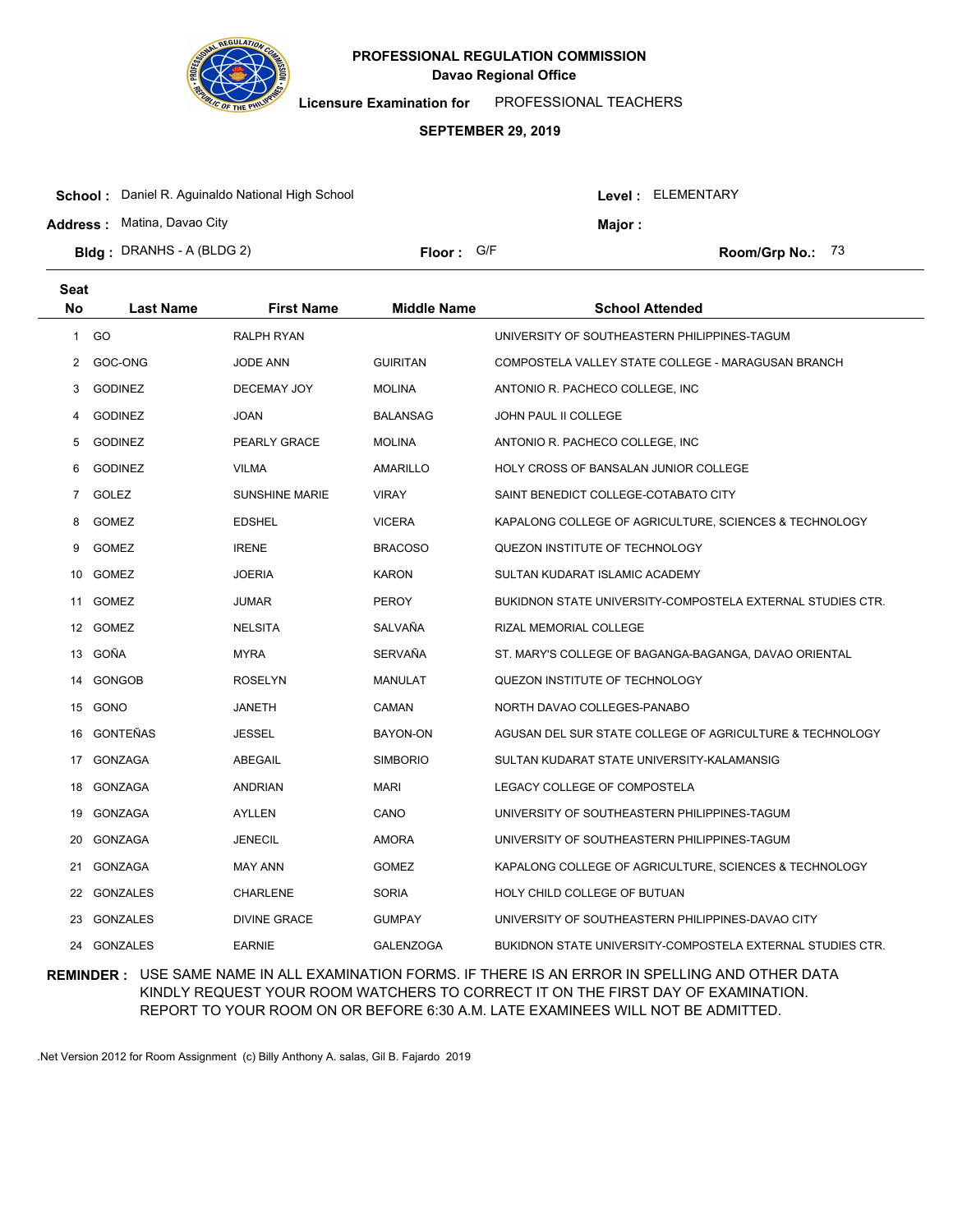

**Licensure Examination for**  PROFESSIONAL TEACHERS

#### **SEPTEMBER 29, 2019**

| <b>Bidg</b> : DRANHS - A (BLDG 2)                       | Floor: G/F |                |                    | Room/Grp No.: $74$ |  |
|---------------------------------------------------------|------------|----------------|--------------------|--------------------|--|
| <b>Address: Matina, Davao City</b>                      |            | <b>Maior :</b> |                    |                    |  |
| <b>School:</b> Daniel R. Aguinaldo National High School |            |                | Level : ELEMENTARY |                    |  |

| Seat |                  |                     |                    |                                                          |
|------|------------------|---------------------|--------------------|----------------------------------------------------------|
| No   | <b>Last Name</b> | <b>First Name</b>   | <b>Middle Name</b> | <b>School Attended</b>                                   |
| 1    | <b>GONZALES</b>  | <b>JENELYN</b>      | <b>PONTILLAS</b>   | NORTH DAVAO COLLEGES-PANABO                              |
| 2    | <b>GONZALES</b>  | <b>JONALYN</b>      | <b>DOLOSA</b>      | UNIVERSITY OF SOUTHEASTERN PHILIPPINES-TAGUM             |
| 3    | <b>GONZALES</b>  | <b>RAQUEL</b>       | <b>ALVAREZ</b>     | MOUNT CARMEL COLLEGE-AGUSAN DEL SUR                      |
| 4    | <b>GONZALES</b>  | RHEYMA JEAN         | <b>BERNARDINO</b>  | KAPALONG COLLEGE OF AGRICULTURE, SCIENCES & TECHNOLOGY   |
| 5    | GRANADA          | <b>CHERRY ANN</b>   | <b>BAGNOL</b>      | UNIVERSITY OF MINDANAO-DIGOS COLLEGE                     |
| 6    | GRANADA          | LEAH                | <b>MINDAJAO</b>    | DAVAO ORIENTAL STATE COLLEGE OF SCIENCE & TECHNOLOGY     |
| 7    | <b>GRANCHO</b>   | LALYN               | QUINTERO           | UNIVERSITY OF MINDANAO-PANABO                            |
| 8    | <b>GRATUITO</b>  | DANIELLA LOIS MARIE | <b>ISLA</b>        | UNIVERSITY OF MINDANAO-DAVAO CITY                        |
| 9    | <b>GREGORE</b>   | <b>CHERISH MAY</b>  | ASEÑAS             | AGUSAN DEL SUR STATE COLLEGE OF AGRICULTURE & TECHNOLOGY |
| 10   | <b>GRESONES</b>  | <b>CLEGY</b>        | <b>RESTIFICAR</b>  | HOLY CHILD COLLEGE OF BUTUAN                             |
| 11   | <b>GRINGIN</b>   | ROSE JEAN           | <b>SUMBLINGO</b>   | SAINT FRANCIS XAVIER COLLEGE                             |
|      | 12 GUADALQUIVER  | <b>DOBIE</b>        | <b>ANDAMON</b>     | RIZAL MEMORIAL COLLEGE                                   |
|      | 13 GUADALQUIVER  | <b>SHAINA ROSE</b>  | <b>PAILDEN</b>     | QUEZON INSTITUTE OF TECHNOLOGY                           |
| 14   | GUANZON          | <b>MARJORIE</b>     | <b>KELISTE</b>     | UNIVERSITY OF MINDANAO-PENAPLATA                         |
|      | 15 GUBATON       | <b>NITSAN</b>       | <b>BUCA</b>        | DAVAO ORIENTAL STATE COLLEGE OF SCIENCE & TECHNOLOGY     |
| 16   | <b>GUDES</b>     | <b>MARIE LEN</b>    | <b>MOREAL</b>      | DAVAO ORIENTAL STATE COLLEGE OF SCIENCE & TECHNOLOGY     |
|      | 17 GUDES         | <b>MARIE LOU</b>    | <b>MOREAL</b>      | DAVAO ORIENTAL STATE COLLEGE OF SCIENCE & TECHNOLOGY     |
| 18   | <b>GUDIN</b>     | <b>HAZEL FAITH</b>  | LUYAO              | UNIVERSITY OF MINDANAO-DAVAO CITY                        |
| 19   | <b>GUERRERO</b>  | JACKIELYN           | <b>MANGADLAO</b>   | HOLY TRINITY COLLEGE OF GENERAL SANTOS CITY              |
| 20   | <b>GUERTA</b>    | <b>TWINKLE</b>      | <b>POLINAR</b>     | LICEO DE DAVAO                                           |
| 21   | <b>GUIABAR</b>   | AISA                | <b>PANDI</b>       | SAINT BENEDICT COLLEGE-COTABATO CITY                     |
| 22   | GUIADEL          | RAIDA               | <b>ABIDIN</b>      | GANI L. ABPI COLLEGES, INC.                              |
| 23   | GUIALUDIN        | <b>ZURAINE</b>      | LAGASAN            | NOTRE DAME OF MIDSAYAP COLLEGE                           |
|      | 24 GUIAMA        | JULIE-ANN           | <b>ULANGKAYA</b>   | UNIVERSITY OF SOUTHERN MINDANAO-KABACAN                  |

### **REMINDER :** USE SAME NAME IN ALL EXAMINATION FORMS. IF THERE IS AN ERROR IN SPELLING AND OTHER DATA KINDLY REQUEST YOUR ROOM WATCHERS TO CORRECT IT ON THE FIRST DAY OF EXAMINATION. REPORT TO YOUR ROOM ON OR BEFORE 6:30 A.M. LATE EXAMINEES WILL NOT BE ADMITTED.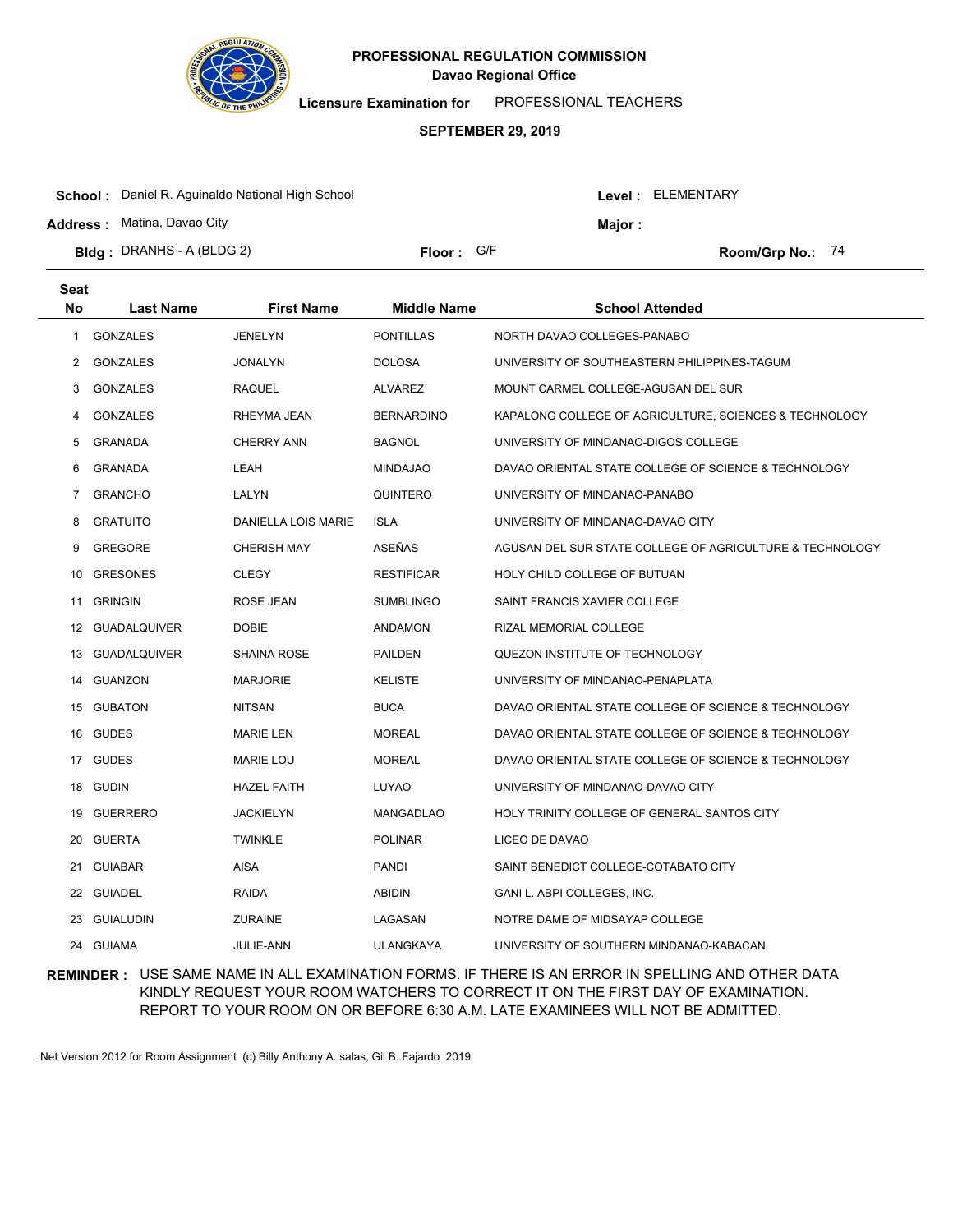

**Licensure Examination for**  PROFESSIONAL TEACHERS

#### **SEPTEMBER 29, 2019**

| <b>School:</b> Daniel R. Aguinaldo National High School |            |        | Level: ELEMENTARY |                    |  |
|---------------------------------------------------------|------------|--------|-------------------|--------------------|--|
| <b>Address: Matina, Davao City</b>                      |            | Maior: |                   |                    |  |
| <b>Bidg</b> : DRANHS - A (BLDG 2)                       | Floor: G/F |        |                   | Room/Grp No.: $75$ |  |

| <b>Seat</b>    |                      |                     |                    |                                                      |
|----------------|----------------------|---------------------|--------------------|------------------------------------------------------|
| No             | <b>Last Name</b>     | <b>First Name</b>   | <b>Middle Name</b> | <b>School Attended</b>                               |
| 1              | <b>GUIAMAN</b>       | AL-NAWAF            | <b>LENDING</b>     | NOTRE DAME RVM COLLEGE OF COTABATO-COTABATO CITY     |
| 2              | <b>GUIAMAN</b>       | <b>NARIBAI</b>      | <b>BITOL</b>       | SULTAN KUDARAT ISLAMIC ACADEMY                       |
| 3              | <b>GUIAMAN</b>       | <b>SANDRA</b>       | <b>TUGAYA</b>      | SULTAN KUDARAT ISLAMIC ACADEMY                       |
| 4              | <b>GUIAMROD</b>      | ABDULA              | <b>SUMA</b>        | COLAND SYSTEMS TECHNOLOGY - COTABATO CITY            |
| 5              | <b>GUIANA</b>        | SARAH               | <b>TIAO</b>        | NOTRE DAME OF SALAMAN COLLEGE                        |
| 6              | <b>GUIANG</b>        | MARY JOY            | <b>MANANTAN</b>    | COTABATO FOUNDATION COLLEGE OF SCIENCE & TECHNOLOGY  |
| $\overline{7}$ | <b>GUIANG</b>        | STRAWBERRY MAE      | <b>SEVILLA</b>     | MATS COLLEGE OF TECHNOLOGY                           |
| 8              | <b>GUIAPAR</b>       | LAILAH              | DARADZA            | SPA COLLEGE, INC.                                    |
| 9              | <b>GUIAPAR AKMAD</b> | <b>GUIARIA</b>      | <b>MAROMDUMA</b>   | MINDANAO STATE UNIVERSITY-MAGUINDANAO                |
| 10             | GUILARAN             | <b>JENEMAE</b>      | <b>PATCHES</b>     | ARRIESGADO COLLEGE FOUNDATION, INC.                  |
|                | 11 GUILLAS           | <b>ELAINE MAE</b>   | PORTUGALIZA        | SAINT MARY'S COLLEGE-TAGUM                           |
|                | 12 GUILLEPA          | JEZA                | <b>LUMAMBAS</b>    | MONKAYO COLLEGE OF ARTS, SCIENCES & TECHNOLOGY       |
|                | 13 GUILLERMO         | ANGEL GRACE         | <b>BAUTISTA</b>    | SULTAN KUDARAT STATE UNIVERSITY-TACURONG             |
| 14             | <b>GUILLERMO</b>     | <b>JERRY</b>        | CAZON              | RIZAL MEMORIAL COLLEGE                               |
|                | 15 GUINALING         | ALLEN               | <b>DIACOSTA</b>    | LEGACY COLLEGE OF COMPOSTELA                         |
| 16             | <b>GUINDULONGAN</b>  | <b>WARDA</b>        | <b>CADALI</b>      | SOUTHERN CHRISTIAN COLLEGE                           |
| 17             | GUINTAWAN            | <b>FARISA</b>       | <b>DELIS</b>       | GANI L. ABPI COLLEGES, INC.                          |
| 18             | <b>GUINTAWAN</b>     | <b>MONTASER</b>     | <b>TALIB</b>       | GANI L. ABPI COLLEGES, INC.                          |
| 19             | <b>GUIROY</b>        | <b>JULY REHMS</b>   | ABIO               | <b>BASILAN STATE COLLEGE</b>                         |
| 20             | <b>GUITAN</b>        | <b>MARY ROSE</b>    |                    | <b>JOHN PAUL II COLLEGE</b>                          |
| 21             | <b>GUITIGULAO</b>    | <b>HEACIL</b>       | MAGLASANG          | SURIGAO STATE COLLEGE OF TECHNOLOGY                  |
|                | 22 GULADA            | <b>ROWELYN</b>      | <b>ROCABERTE</b>   | PHILIPPINE WOMEN'S COLLEGE OF DAVAO                  |
| 23             | <b>GULDE</b>         | <b>JENNIE ROENA</b> | <b>BASILIO</b>     | UNIVERSITY OF SOUTHEASTERN PHILIPPINES-DAVAO CITY    |
|                | 24 GULIMAN           | <b>GLENN REY</b>    | <b>GUIÑARES</b>    | DAVAO ORIENTAL STATE COLLEGE OF SCIENCE & TECHNOLOGY |

### **REMINDER :** USE SAME NAME IN ALL EXAMINATION FORMS. IF THERE IS AN ERROR IN SPELLING AND OTHER DATA KINDLY REQUEST YOUR ROOM WATCHERS TO CORRECT IT ON THE FIRST DAY OF EXAMINATION. REPORT TO YOUR ROOM ON OR BEFORE 6:30 A.M. LATE EXAMINEES WILL NOT BE ADMITTED.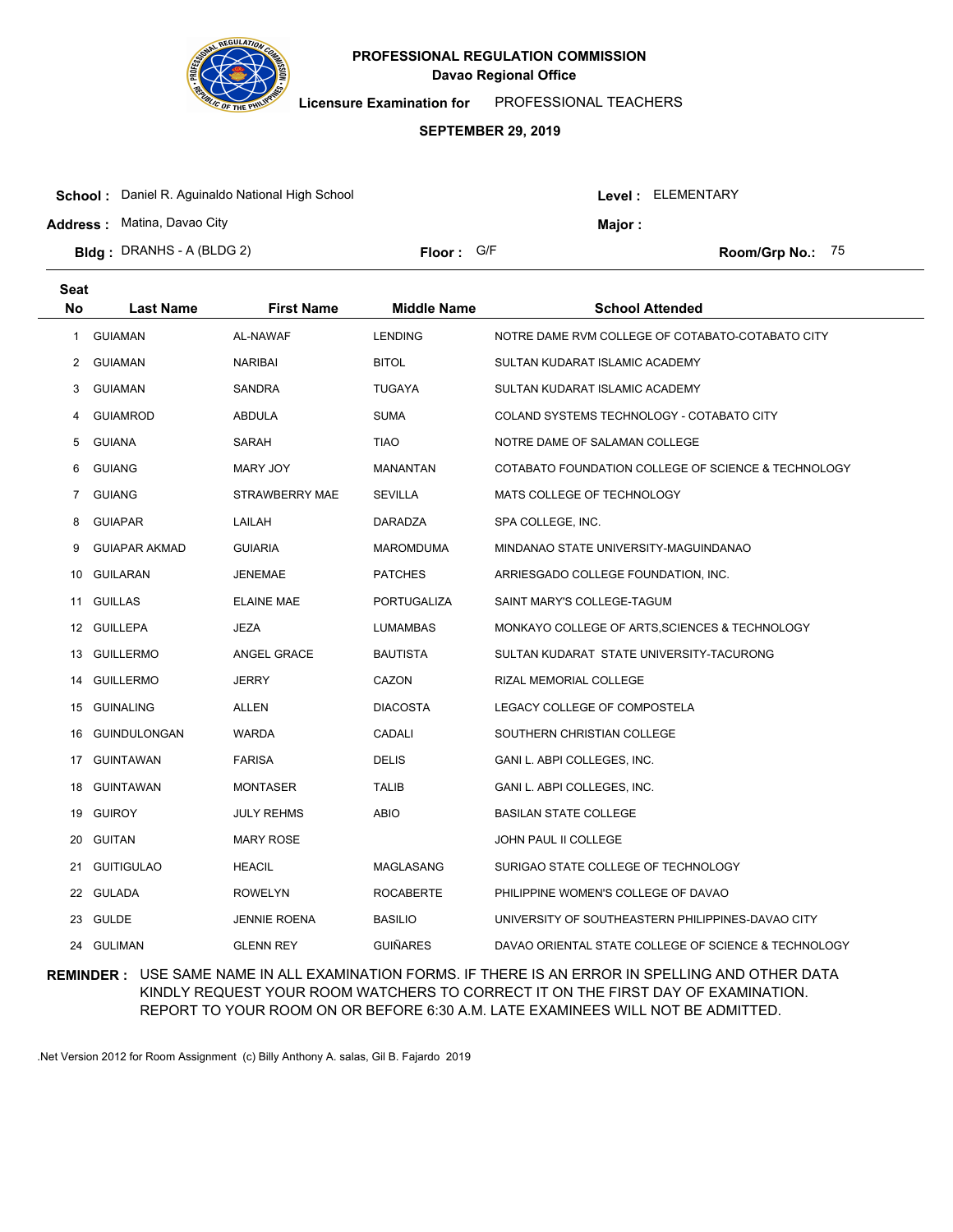

**Seat**

# **Davao Regional Office PROFESSIONAL REGULATION COMMISSION**

**Licensure Examination for**  PROFESSIONAL TEACHERS

#### **SEPTEMBER 29, 2019**

| <b>School:</b> Daniel R. Aguinaldo National High School |              |  | Level: ELEMENTARY         |  |  |
|---------------------------------------------------------|--------------|--|---------------------------|--|--|
| <b>Address: Matina, Davao City</b>                      |              |  | Maior :                   |  |  |
| <b>Bidg</b> : DRANHS - A (BLDG 2)                       | Floor: $2/F$ |  | <b>Room/Grp No.:</b> $76$ |  |  |
|                                                         |              |  |                           |  |  |

| No             | <b>Last Name</b> | <b>First Name</b>  | <b>Middle Name</b> | <b>School Attended</b>                                    |
|----------------|------------------|--------------------|--------------------|-----------------------------------------------------------|
| 1              | <b>GULLE</b>     | <b>METHUSELAH</b>  | <b>MAMPANG</b>     | LICEO DE DAVAO                                            |
| 2              | <b>GULLE</b>     | THATE ROSE         | <b>DIAYON</b>      | BUKIDNON STATE UNIVERSITY-(FOR BUKIDNON STATE COLL)- MAIN |
| 3              | <b>GUMAAN</b>    | <b>MOHAINA</b>     | <b>MACAPANTAO</b>  | SOUTHERN CHRISTIAN COLLEGE                                |
| 4              | <b>GUMAGA</b>    | <b>OMAIRA</b>      | <b>PANDI</b>       | ILLANA BAY INTEGRATED COMPUTER COLLEGE, INC.-MAGUINDANAO  |
| 5              | <b>GUMAGAY</b>   | CHARLENE           | <b>BALLARES</b>    | DAVAO ORIENTAL STATE COLLEGE OF SCIENCE & TECHNOLOGY      |
| 6              | <b>GUMATAS</b>   | <b>GWENDELYN</b>   | <b>PANDAN</b>      | SAINT FRANCIS XAVIER COLLEGE                              |
| $\overline{7}$ | <b>GUMBILA</b>   | <b>NORWIN</b>      | <b>TALUSOB</b>     | QUEZON COLLEGES OF SOUTHERN PHILLIPINES                   |
| 8              | <b>GUMILID</b>   | <b>RUDELIN</b>     | <b>ANDOYOG</b>     | AGUSAN DEL SUR STATE COLLEGE OF AGRICULTURE & TECHNOLOGY  |
| 9              | <b>GUMINANG</b>  | <b>MICHELLE</b>    | <b>ATONG</b>       | ACES TAGUM COLLEGE                                        |
| 10             | <b>GUMIRAN</b>   | JEMARCH            | <b>TEJADA</b>      | QUEZON INSTITUTE OF TECHNOLOGY                            |
| 11             | <b>GUMTANG</b>   | <b>LAUREEN MAE</b> | <b>SALMORIN</b>    | HOLY CROSS OF DAVAO COLLEGE                               |
| 12             | <b>GUNDA</b>     | <b>RAHMA</b>       | <b>ABPET</b>       | PARANG FOUNDATION COLLEGE                                 |
| 13             | <b>GUNDAY</b>    | CHADDY MAE         | <b>BALINDAN</b>    | JOHN PAUL II COLLEGE                                      |
| 14             | <b>GUNSI</b>     | <b>GWYNETTE</b>    | <b>SAMAR</b>       | UPI AGRICULTURAL SCHOOL-UPI, MAGUINDANAO                  |
| 15             | <b>GURA</b>      | <b>EMELY</b>       | SALAZAR            | COMPOSTELA VALLEY STATE COLLEGE - MARAGUSAN BRANCH        |
| 16             | <b>GURA</b>      | <b>RUBY JANE</b>   | <b>TANGCOGO</b>    | COMPOSTELA VALLEY STATE COLLEGE - MARAGUSAN BRANCH        |
| 17             | <b>GURREA</b>    | MA. ELENA          | <b>LAURON</b>      | JOHN PAUL II COLLEGE                                      |
| 18             | <b>GUTIERREZ</b> | <b>ANGELICA</b>    | <b>DEL ROSARIO</b> | ARRIESGADO COLLEGE FOUNDATION, INC.                       |
| 19             | <b>GUTOBAT</b>   | SHERLYN MAE        | <b>GUMBAN</b>      | COLAND SYSTEMS TECHNOLOGY - COTABATO CITY                 |
| 20             | <b>GUZMAN</b>    | <b>EUGENE</b>      | <b>HONORIO</b>     | BUKIDNON STATE UNIVERSITY-(FOR BUKIDNON STATE COLL)- MAIN |
|                | 21 H. BAYAN      | <b>NAJEB</b>       | <b>MALUAG</b>      | PARANG FOUNDATION COLLEGE                                 |
|                | 22 H. DAUD       | NABEELAH           | <b>USMAN</b>       | DE LA VIDA COLLEGE                                        |
| 23             | H. MOCAMAD       | <b>RAIHAN</b>      | <b>MANALAO</b>     | DE LA VIDA COLLEGE                                        |
| 24             | H. OMAR BALT     | <b>SALMA</b>       | <b>DACSELA</b>     | <b>ILIGAN CAPITOL COLLEGE</b>                             |

### **REMINDER :** USE SAME NAME IN ALL EXAMINATION FORMS. IF THERE IS AN ERROR IN SPELLING AND OTHER DATA KINDLY REQUEST YOUR ROOM WATCHERS TO CORRECT IT ON THE FIRST DAY OF EXAMINATION. REPORT TO YOUR ROOM ON OR BEFORE 6:30 A.M. LATE EXAMINEES WILL NOT BE ADMITTED.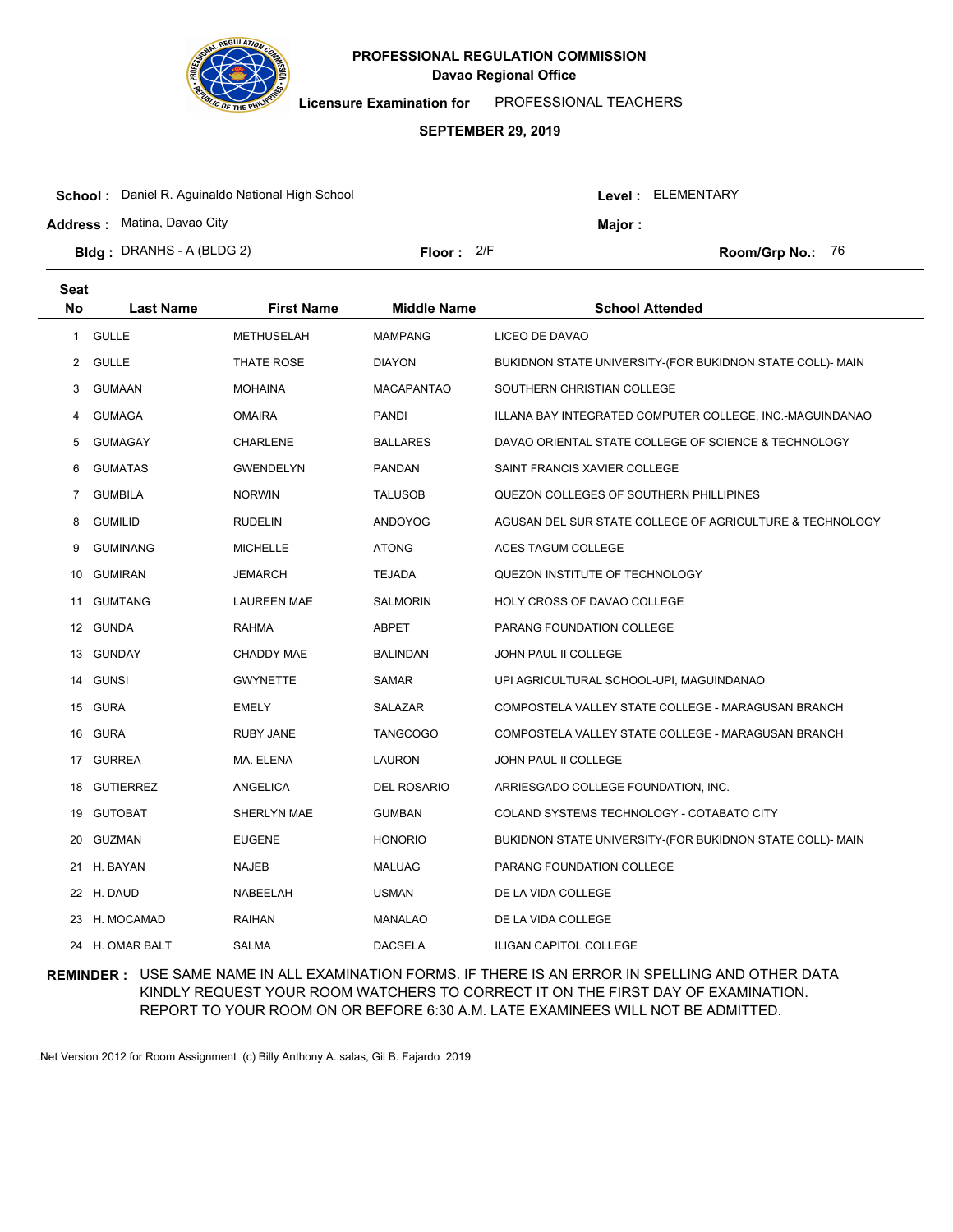

**Licensure Examination for**  PROFESSIONAL TEACHERS

#### **SEPTEMBER 29, 2019**

| <b>School:</b> Daniel R. Aguinaldo National High School |              |  | Level : ELEMENTARY |                  |  |
|---------------------------------------------------------|--------------|--|--------------------|------------------|--|
| <b>Address: Matina, Davao City</b>                      |              |  | Maior :            |                  |  |
| <b>Bidg</b> : DRANHS - A (BLDG 2)                       | Floor: $2/F$ |  |                    | Room/Grp No.: 77 |  |

| <b>Seat</b> |                     |                   |                    |                                                          |
|-------------|---------------------|-------------------|--------------------|----------------------------------------------------------|
| <b>No</b>   | <b>Last Name</b>    | <b>First Name</b> | <b>Middle Name</b> | <b>School Attended</b>                                   |
| 1           | <b>H.AMER</b>       | AMERAH            | <b>PUNDOMA</b>     | PHILIPPINE MUSLIM TEACHER'S COLLEGE                      |
| 2           | H.MOCAMAD           | <b>JOHAIRA</b>    | <b>MANALAO</b>     | SAINT BENEDICT COLLEGE-COTABATO CITY                     |
| 3           | H.NOR               | <b>ZULFA</b>      | <b>MUSA</b>        | PHILIPPINE MUSLIM TEACHER'S COLLEGE                      |
| 4           | H.USOP              | <b>ALMIRA</b>     | AMINOLA            | ILLANA BAY INTEGRATED COMPUTER COLLEGE, INC.-MAGUINDANAO |
| 5           | HABI                | <b>BERQUISH</b>   | AMIL               | MATS COLLEGE OF TECHNOLOGY                               |
| 6           | <b>HADJI AMER</b>   | <b>ASNAIRAH</b>   | <b>PUNDOMA</b>     | PHILIPPINE MUSLIM TEACHER'S COLLEGE                      |
| 7           | <b>HADJI AMER</b>   | <b>SAMRA</b>      | ALI                | JAMIATU MUSLIM MINDANAO                                  |
| 8           | <b>HADJI JABBAR</b> | <b>SHYLINA</b>    | PAGADILAN          | PHILIPPINE MUSLIM TEACHER'S COLLEGE                      |
| 9           | <b>HADJI OMAR</b>   | ABDULHAMED        | <b>SIRAD</b>       | <b>IRANUN FOUNDATION COLLEGE INC. - LANAO DEL SUR</b>    |
| 10          | <b>HADJIE SOCOR</b> | <b>JOMAICA</b>    | <b>IBRAHIM</b>     | PARANG FOUNDATION COLLEGE                                |
|             | 11 HAGUIMIT         | <b>MARY ROSE</b>  | CAPILLO            | HOLY CHILD COLLEGE OF BUTUAN                             |
|             | 12 HARESCO          | RHEA              | <b>RENDON</b>      | RIZAL MEMORIAL COLLEGE                                   |
|             | 13 HASIM            | SAHID             | <b>MALIDAS</b>     | MINDANAO STATE UNIVERSITY-MAGUINDANAO                    |
|             | 14 HASSAN           | <b>NURAIDA</b>    | <b>PASIHUL</b>     | <b>BASILAN STATE COLLEGE</b>                             |
|             | 15 HELARION         | <b>JAYVAN</b>     | <b>PABLO</b>       | PHILIPPINE NORMAL UNIVERSITY- MINDANAO                   |
|             | 16 HELBERO          | <b>CHRIS DAY</b>  | <b>PONCE</b>       | HOLY CROSS OF BANSALAN JUNIOR COLLEGE                    |
|             | 17 HEPGANO          | WELLALYN          | BALABA             | ACES TAGUM COLLEGE                                       |
| 18          | HERMINA             | ZOILA             | <b>CABEROS</b>     | <b>JOHN PAUL II COLLEGE</b>                              |
| 19          | HERMOSADA           | <b>REYMARK</b>    | <b>MAGBANUA</b>    | AGUSAN DEL SUR STATE COLLEGE OF AGRICULTURE & TECHNOLOGY |
| 20          | <b>HERNANDEZ</b>    | <b>BERNADINE</b>  | AMAT               | UNIVERSITY OF SOUTHEASTERN PHILIPPINES-DAVAO CITY        |
| 21          | <b>HERNANDEZ</b>    | SHIELA MAE        | CANDARE            | DAVAO WINCHESTER COLLEGES                                |
|             | 22 HERNANE          | <b>ERVIN</b>      | <b>LUPOS</b>       | KAPALONG COLLEGE OF AGRICULTURE, SCIENCES & TECHNOLOGY   |
| 23          | HILAD               | <b>SALLY</b>      | <b>OTACAN</b>      | <b>JOHN PAUL II COLLEGE</b>                              |
|             | 24 HILOT            | <b>BARBIE</b>     | ABELLANOSA         | HOLY CROSS OF BANSALAN JUNIOR COLLEGE                    |

### **REMINDER :** USE SAME NAME IN ALL EXAMINATION FORMS. IF THERE IS AN ERROR IN SPELLING AND OTHER DATA KINDLY REQUEST YOUR ROOM WATCHERS TO CORRECT IT ON THE FIRST DAY OF EXAMINATION. REPORT TO YOUR ROOM ON OR BEFORE 6:30 A.M. LATE EXAMINEES WILL NOT BE ADMITTED.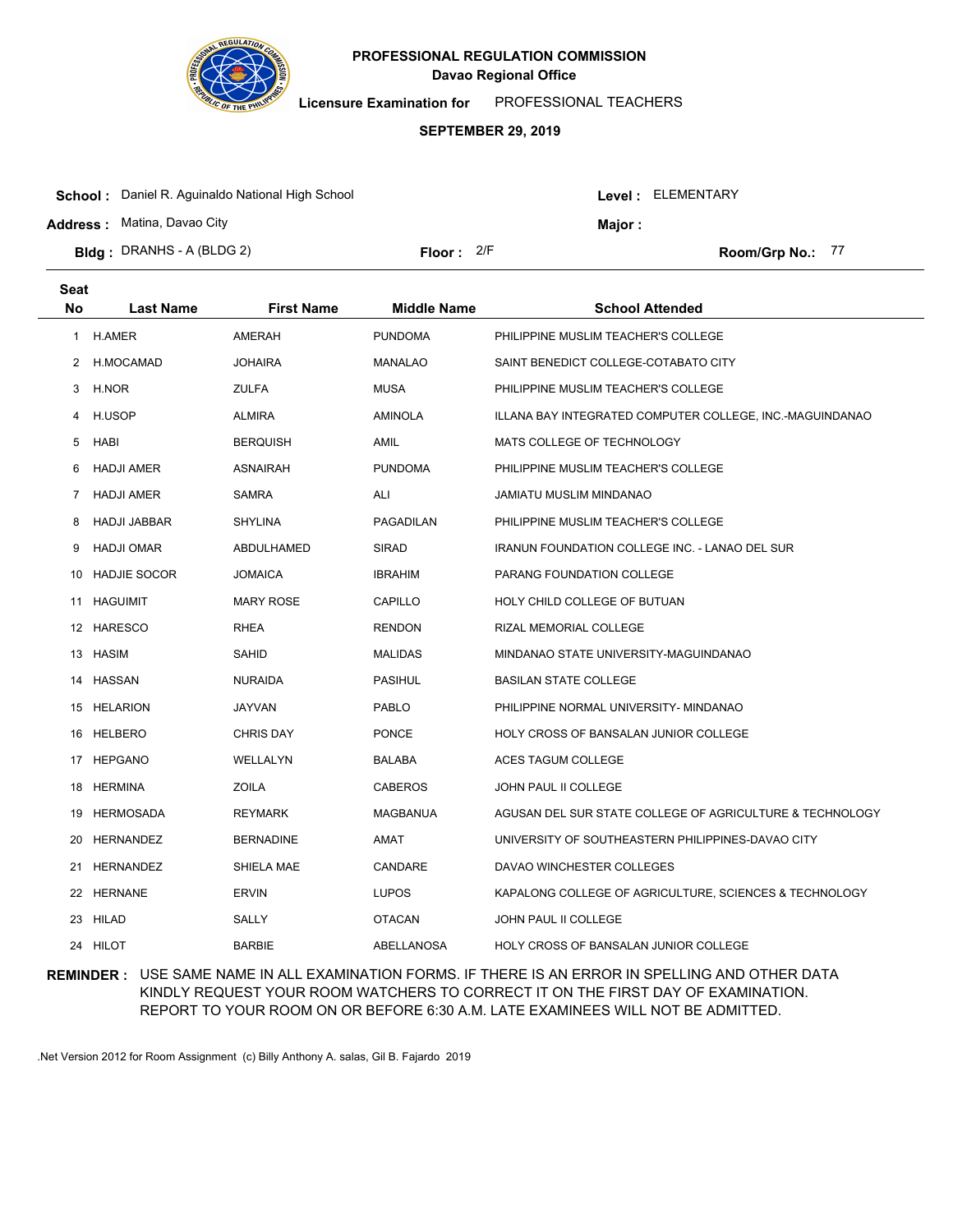

**Licensure Examination for**  PROFESSIONAL TEACHERS

### **SEPTEMBER 29, 2019**

| <b>School:</b> Daniel R. Aguinaldo National High School |                     |  | Level: ELEMENTARY |                    |  |
|---------------------------------------------------------|---------------------|--|-------------------|--------------------|--|
| <b>Address: Matina, Davao City</b>                      |                     |  | Major :           |                    |  |
| <b>Bidg</b> : DRANHS - B (BLDG 2)                       | <b>Floor:</b> $2/F$ |  |                   | Room/Grp No.: $78$ |  |

| <b>Seat</b>    |                    |                          |                    |                                                            |
|----------------|--------------------|--------------------------|--------------------|------------------------------------------------------------|
| <b>No</b>      | <b>Last Name</b>   | <b>First Name</b>        | <b>Middle Name</b> | <b>School Attended</b>                                     |
| 1              | <b>HINGKIANGCO</b> | <b>CHARLENE</b>          | DAÑAS              | DAVAO ORIENTAL STATE COLLEGE OF SCIENCE & TECHNOLOGY       |
| 2              | <b>HINGOSA</b>     | <b>JUDY ANN</b>          | <b>SANTE</b>       | <b>JOHN PAUL II COLLEGE</b>                                |
| 3              | <b>HIPOLITO</b>    | <b>ALMA</b>              | <b>GUIWAN</b>      | UNIVERSITY OF SOUTHEASTERN PHILIPPINES-BAGANGA             |
| 4              | <b>HISOLER</b>     | <b>DIANE GRACE</b>       |                    | BUKIDNON STATE UNIVERSITY-(FOR BUKIDNON STATE COLL)- MAIN  |
| 5              | HITMAN             | PRINCESS ANN             | MENDOZA            | SOUTHERN CHRISTIAN COLLEGE                                 |
| 6              | <b>HITUTUANE</b>   | LILIBETH                 | <b>LENDIO</b>      | BUKIDNON STATE UNIVERSITY-COMPOSTELA EXTERNAL STUDIES CTR. |
| $\overline{7}$ | <b>HIZON</b>       | <b>MEKKAELLA</b>         | <b>MANANSALA</b>   | HOLY CROSS OF DAVAO COLLEGE                                |
| 8              | <b>HUSMILLO</b>    | <b>ABEGAIL</b>           | <b>LUGATIMAN</b>   | KAPALONG COLLEGE OF AGRICULTURE, SCIENCES & TECHNOLOGY     |
| 9              | IB-IB              | <b>JOJEIANNE</b>         | <b>BARBARONA</b>   | LEGACY COLLEGE OF COMPOSTELA                               |
| 10             | <b>IBA</b>         | <b>JULIEPEARL HAYDEE</b> | <b>JAUOD</b>       | ASSUMPTION COLLEGE OF DAVAO                                |
| 11             | IBAÑEZ             | <b>ALBERT</b>            | <b>VILLARMINO</b>  | MONKAYO COLLEGE OF ARTS, SCIENCES & TECHNOLOGY             |
|                | 12 IBAÑEZ          | CARLITO JR               | <b>EMIO</b>        | UPI AGRICULTURAL SCHOOL-UPI, MAGUINDANAO                   |
| 13             | <b>IBAÑEZ</b>      | <b>JUDY ANN</b>          | LANDASAN           | DAVAO ORIENTAL STATE COLLEGE OF SCIENCE & TECHNOLOGY       |
| 14             | <b>IBAÑEZ</b>      | <b>LOUIE</b>             | <b>IBARRA</b>      | MONKAYO COLLEGE OF ARTS, SCIENCES & TECHNOLOGY             |
| 15             | <b>IBAÑEZ</b>      | <b>MARICEL</b>           | <b>RODRIGUEZ</b>   | HOLY CHILD COLLEGE OF BUTUAN                               |
| 16             | <b>IBAÑEZ</b>      | <b>MERRY ANN</b>         | <b>JUNAS</b>       | HOLY CHILD COLLEGE OF BUTUAN                               |
|                | 17 IBAY            | <b>NORMINA</b>           | <b>SIDIC</b>       | ANTONIO R. PACHECO COLLEGE, INC.                           |
| 18             | <b>IBRAHIM</b>     | <b>ACMAD</b>             | <b>MUSA</b>        | ILLANA BAY INTEGRATED COMPUTER COLLEGE, INC.-MAGUINDANAO   |
| 19             | <b>IBRAHIM</b>     | <b>ALMIRA</b>            | <b>EMPIALES</b>    | UPI AGRICULTURAL SCHOOL-UPI, MAGUINDANAO                   |
| 20             | <b>IBRAHIM</b>     | <b>FAUDZIA</b>           | ALI                | NOTRE DAME UNIVERSITY                                      |
| 21             | <b>IBRAHIM</b>     | JANET                    | <b>SINSUAT</b>     | SOUTH UPI COLLEGE                                          |
| 22             | <b>IBRAHIM</b>     | <b>ZENAIDA</b>           | ZAMAN              | SULTAN KUDARAT ISLAMIC ACADEMY                             |
|                |                    |                          |                    |                                                            |

**REMINDER :** USE SAME NAME IN ALL EXAMINATION FORMS. IF THERE IS AN ERROR IN SPELLING AND OTHER DATA KINDLY REQUEST YOUR ROOM WATCHERS TO CORRECT IT ON THE FIRST DAY OF EXAMINATION. REPORT TO YOUR ROOM ON OR BEFORE 6:30 A.M. LATE EXAMINEES WILL NOT BE ADMITTED.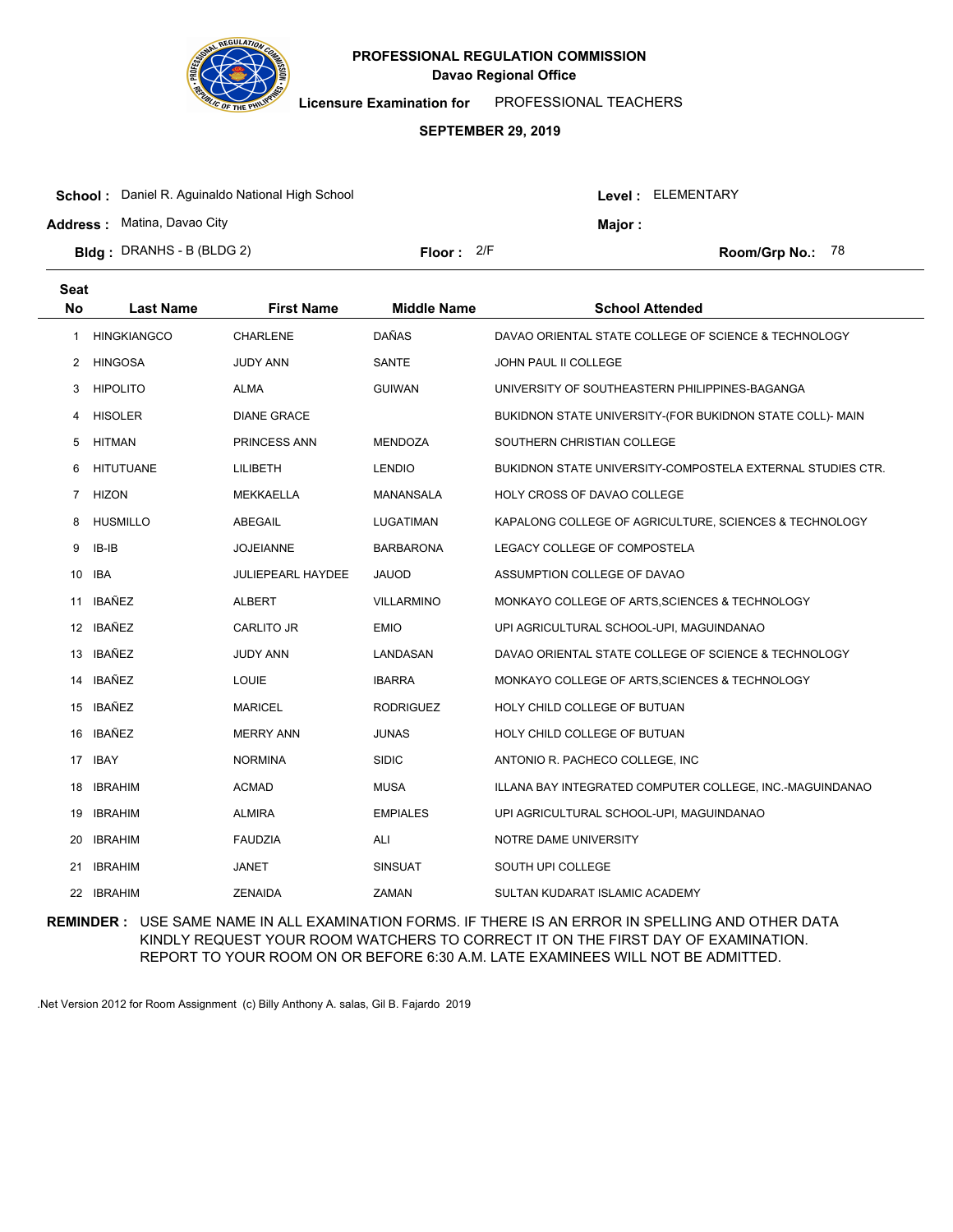

**Licensure Examination for**  PROFESSIONAL TEACHERS

# **SEPTEMBER 29, 2019**

| <b>School:</b> Daniel R. Aguinaldo National High School |              |         | Level : ELEMENTARY |                         |  |
|---------------------------------------------------------|--------------|---------|--------------------|-------------------------|--|
| <b>Address: Matina, Davao City</b>                      |              | Major : |                    |                         |  |
| <b>Bidg</b> : DRANHS - B (BLDG 2)                       | Floor: $2/F$ |         |                    | <b>Room/Grp No.: 79</b> |  |

| Seat           |                  |                   |                    |                                                          |
|----------------|------------------|-------------------|--------------------|----------------------------------------------------------|
| <b>No</b>      | <b>Last Name</b> | <b>First Name</b> | <b>Middle Name</b> | <b>School Attended</b>                                   |
| 1              | <b>IDAO</b>      | <b>HEIDE</b>      | <b>SORIANO</b>     | <b>HOLY CROSS OF BANSALAN JUNIOR COLLEGE</b>             |
| 2              | <b>IDZUDIN</b>   | <b>IRSAD</b>      | <b>BASILAN</b>     | MINDANAO STATE UNIVERSITY-MAGUINDANAO                    |
| 3              | <b>IGBALIC</b>   | <b>RONALYN</b>    | TAGOTONGAN         | UNIVERSITY OF MINDANAO-DAVAO CITY                        |
| 4              | <b>IGBARAS</b>   | <b>CHARRY MAE</b> | PEDRANO            | SOUTHERN CHRISTIAN COLLEGE                               |
| 5              | ILAYA            | KRISTCIA MAE      | <b>MAPUTI</b>      | UNIVERSITY OF MINDANAO-DAVAO CITY                        |
| 6              | <b>ILDEFONSO</b> | <b>JANICE</b>     | <b>BEBIS</b>       | AGUSAN DEL SUR STATE COLLEGE OF AGRICULTURE & TECHNOLOGY |
| $\overline{7}$ | <b>ILIGAN</b>    | <b>MARICEL</b>    | <b>TILACAN</b>     | MATI POLYTECHNIC INSTITUTE                               |
| 8              | <b>ILOG</b>      | <b>MARY FLOR</b>  | <b>MACAHINE</b>    | DAVAO ORIENTAL STATE COLLEGE OF SCIENCE & TECHNOLOGY     |
| 9              | <b>ILOGON</b>    | <b>JENNIFER</b>   | <b>CABURNAY</b>    | SAINT FRANCIS XAVIER COLLEGE                             |
| 10             | <b>IMAM</b>      | NOR-ALIAH         | <b>BASHAR</b>      | LAKE LANAO COLLEGE, INC.                                 |
| 11             | <b>IMAMIL</b>    | <b>MONISA</b>     | JAINAL             | PARANG FOUNDATION COLLEGE                                |
|                | 12 IMPIT         | SARAH MICAH       | <b>AYUBA</b>       | <b>BROKENSHIRE COLLEGE</b>                               |
| 13             | INAJADA          | <b>JULITA</b>     |                    | DAVAO WINCHESTER COLLEGES                                |
| 14             | <b>INAMPO</b>    | <b>ROWENA</b>     | <b>TUTUPAN</b>     | DAVAO CENTRAL COLLEGE                                    |
| 15             | <b>INCIPIDO</b>  | JULIE MAE         | <b>TORKULAS</b>    | MONKAYO COLLEGE OF ARTS, SCIENCES & TECHNOLOGY           |
| 16             | <b>INDAO</b>     | <b>ISABEL</b>     | <b>VENTURA</b>     | LICEO DE DAVAO                                           |
|                | 17 INDONG        | SITTIE HALIMAH    | MACAPENDEG         | MINDANAO CAPITOL COLLEGE                                 |
| 18             | <b>INFIESTO</b>  | KIT RICHEL        | <b>QUIBRAR</b>     | MONKAYO COLLEGE OF ARTS, SCIENCES & TECHNOLOGY           |
| 19             | <b>INFIESTO</b>  | <b>MICHELLE</b>   | <b>MATES</b>       | UNIVERSITY OF SOUTHEASTERN PHILIPPINES-TAGUM             |
| 20             | INGAY            | <b>MARICEL</b>    | LABAWAN            | UNIVERSITY OF MINDANAO-DAVAO CITY                        |
| 21             | <b>INIEGO</b>    | <b>JESSA</b>      | <b>TRANGIA</b>     | DON CARLOS POLYTECHNIC COLLEGE                           |
|                | 22 INOC          | LHAIZA MAE        | <b>ACDOG</b>       | ANDRES SORIANO COLLEGE                                   |

**REMINDER :** USE SAME NAME IN ALL EXAMINATION FORMS. IF THERE IS AN ERROR IN SPELLING AND OTHER DATA KINDLY REQUEST YOUR ROOM WATCHERS TO CORRECT IT ON THE FIRST DAY OF EXAMINATION. REPORT TO YOUR ROOM ON OR BEFORE 6:30 A.M. LATE EXAMINEES WILL NOT BE ADMITTED.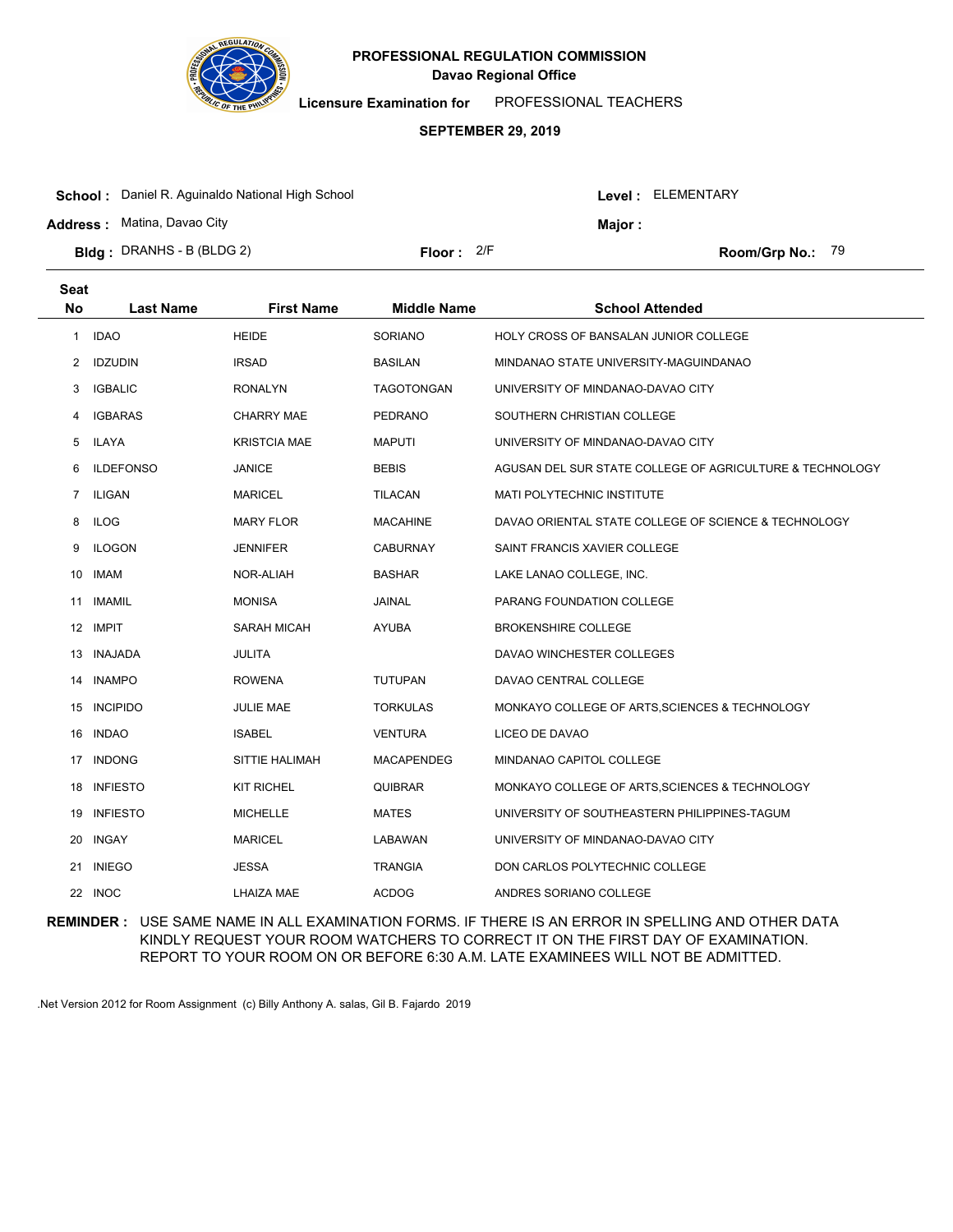

**Licensure Examination for**  PROFESSIONAL TEACHERS

### **SEPTEMBER 29, 2019**

| <b>School:</b> Daniel R. Aguinaldo National High School | Level: ELEMENTARY |         |                           |  |
|---------------------------------------------------------|-------------------|---------|---------------------------|--|
| <b>Address: Matina, Davao City</b>                      |                   | Maior : |                           |  |
| <b>Bldg</b> : DRANHS - B (BLDG 2)                       | Floor: $2/F$      |         | <b>Room/Grp No.:</b> $80$ |  |

| Seat           |                  |                       |                    |                                                          |
|----------------|------------------|-----------------------|--------------------|----------------------------------------------------------|
| <b>No</b>      | <b>Last Name</b> | <b>First Name</b>     | <b>Middle Name</b> | <b>School Attended</b>                                   |
| 1              | <b>INOCENTE</b>  | <b>CEASAR JR</b>      | <b>DEPOLDO</b>     | LICEO DE DAVAO                                           |
| 2              | <b>INOG</b>      | JOLHANIE              | <b>TOTODAN</b>     | <b>BALABAGAN TRADE SCHOOL</b>                            |
| 3              | <b>INOJALES</b>  | <b>ZOLEMAE</b>        | <b>ORAIZ</b>       | GOVERNOR GENEROSO COLLEGE OF ARTS, SCIENCES & TECHNOLOBY |
| 4              | <b>INSO</b>      | <b>MICHELLE</b>       | <b>BACAMANTE</b>   | NORTH DAVAO COLLEGES-PANABO                              |
| 5              | <b>INTO</b>      | <b>CRISAMNOR</b>      | CANCERAN           | SAINT PETER'S COLLEGE OF TORIL                           |
| 6              | <b>INTO</b>      | <b>ILDACY JEAN</b>    | <b>MISA</b>        | UNIVERSITY OF MINDANAO-PANABO                            |
| $\overline{7}$ | <b>INTO</b>      | <b>JUVELITO</b>       | CAÑETE             | <b>MANTO MEMORIAL FOUNDATION COLLEGE</b>                 |
| 8              | <b>INTO</b>      | <b>MARGELYN</b>       | <b>DALOGDOG</b>    | SOUTHERN CHRISTIAN COLLEGE                               |
| 9              | <b>INTONG</b>    | <b>FLINCKY MAE</b>    | <b>DELA CRUZ</b>   | COLAND SYSTEMS TECHNOLOGY - COTABATO CITY                |
| 10             | <b>INZON</b>     | <b>SHERWIN</b>        | <b>ALMANZA</b>     | KAPALONG COLLEGE OF AGRICULTURE, SCIENCES & TECHNOLOGY   |
| 11             | <b>IRIG</b>      | <b>KORINA</b>         | YBAÑEZ             | UNIVERSITY OF SOUTHEASTERN PHILIPPINES-TAGUM             |
| 12             | <b>ISAW</b>      | <b>KEYKEN ANGELIE</b> | <b>SELAGPO</b>     | NORTH DAVAO COLLEGES-PANABO                              |
| 13             | <b>ISMAEL</b>    | <b>SETTIEJHANE</b>    | DALI               | SPA COLLEGE, INC.                                        |
| 14             | <b>ISOBAL</b>    | <b>MARY JEAN</b>      | <b>ALDENESE</b>    | HOLY CROSS OF DAVAO COLLEGE                              |
|                | 15 ISRAEL        | <b>FREDERICK GIO</b>  | <b>CABRERA</b>     | <b>LAAK INSTITUTE FOUNDATION</b>                         |
|                | 16 ISRAEL        | JESEL                 | <b>MAESTRO</b>     | LEGACY COLLEGE OF COMPOSTELA                             |
|                | 17 ITO           | <b>BEBE JOHAIRA</b>   | <b>GOMONSANG</b>   | ANTONIO R. PACHECO COLLEGE, INC                          |
| 18             | <b>JABAGAT</b>   | <b>CRISTHEL</b>       | <b>SAYABO</b>      | KAPALONG COLLEGE OF AGRICULTURE, SCIENCES & TECHNOLOGY   |
| 19             | <b>JABILLO</b>   | <b>ANNIE ROSE</b>     | <b>BUGHAO</b>      | DAVAO ORIENTAL STATE COLLEGE OF SCIENCE & TECHNOLOGY     |
| 20             | <b>JABINIS</b>   | APRILYN               | <b>BOLO</b>        | JOHN PAUL II COLLEGE                                     |
| 21             | <b>JABONERO</b>  | <b>ANNA RUZIL</b>     | <b>PANGAN</b>      | SAINT FRANCIS XAVIER COLLEGE                             |
|                | 22 JACOB         | <b>JAN EVRIM</b>      | <b>RANGAS</b>      | SURIGAO STATE COLLEGE OF TECHNOLOGY                      |

**REMINDER :** USE SAME NAME IN ALL EXAMINATION FORMS. IF THERE IS AN ERROR IN SPELLING AND OTHER DATA KINDLY REQUEST YOUR ROOM WATCHERS TO CORRECT IT ON THE FIRST DAY OF EXAMINATION. REPORT TO YOUR ROOM ON OR BEFORE 6:30 A.M. LATE EXAMINEES WILL NOT BE ADMITTED.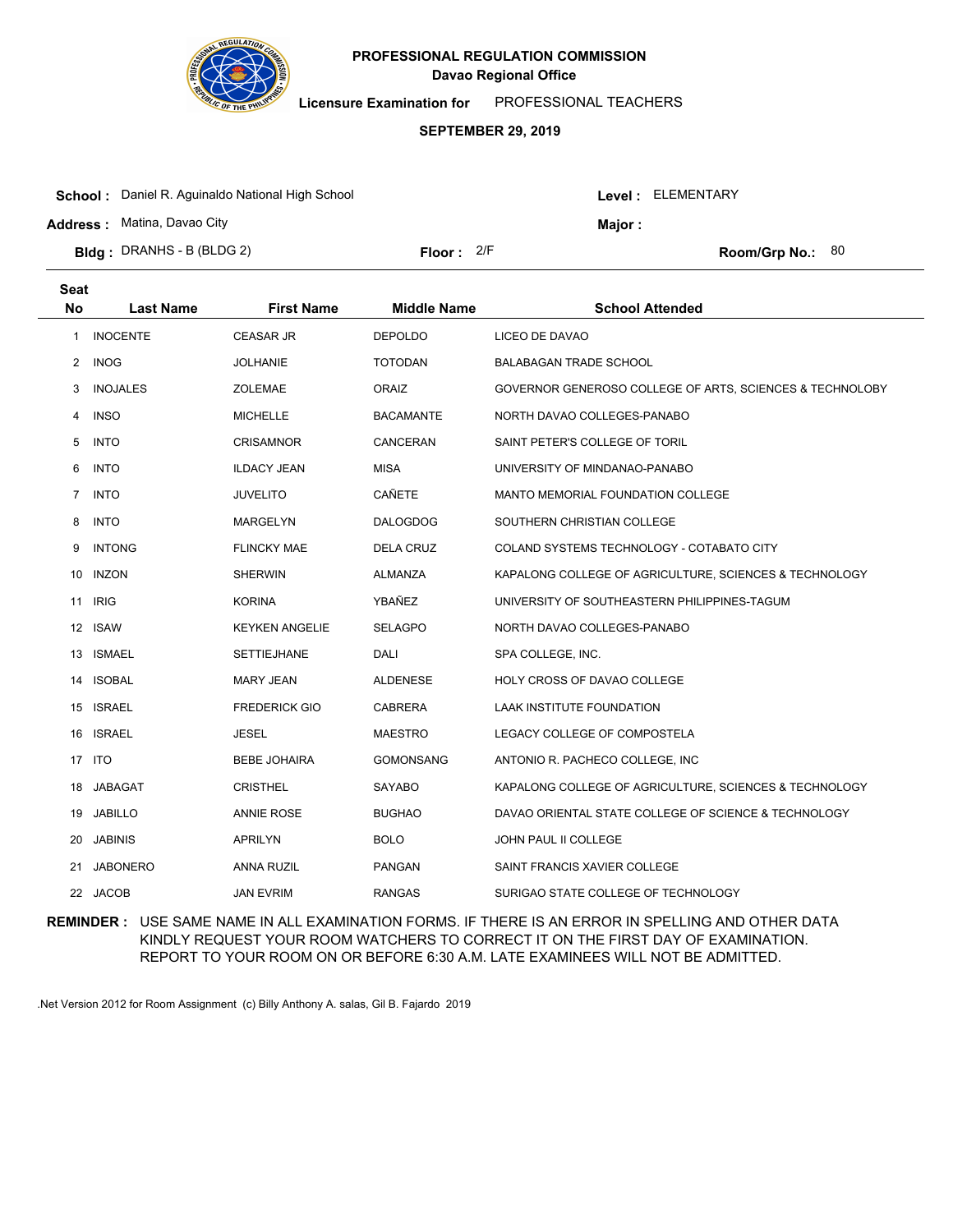

**Licensure Examination for**  PROFESSIONAL TEACHERS

### **SEPTEMBER 29, 2019**

| <b>School:</b> Daniel R. Aguinaldo National High School |              |  | Level : ELEMENTARY |                    |  |
|---------------------------------------------------------|--------------|--|--------------------|--------------------|--|
| <b>Address:</b> Matina, Davao City                      |              |  | Major :            |                    |  |
| <b>Bidg</b> : DRANHS - B (BLDG 2)                       | Floor: $3/F$ |  |                    | Room/Grp No.: $81$ |  |

| Seat              |                   |                     |                    |                                                           |
|-------------------|-------------------|---------------------|--------------------|-----------------------------------------------------------|
| <b>No</b>         | <b>Last Name</b>  | <b>First Name</b>   | <b>Middle Name</b> | <b>School Attended</b>                                    |
| 1                 | <b>JACOBE</b>     | <b>JULIE MAE</b>    | <b>SAJULGA</b>     | ANDRES SORIANO COLLEGE                                    |
| 2                 | <b>JADJULI</b>    | <b>NURATA</b>       | <b>HAJIRI</b>      | <b>SULU STATE COLLEGE</b>                                 |
| 3                 | <b>JADOL</b>      | <b>SHAIRAH MAE</b>  | <b>GLINOGO</b>     | KAPALONG COLLEGE OF AGRICULTURE, SCIENCES & TECHNOLOGY    |
| 4                 | <b>JADULCO</b>    | <b>CHARMINE</b>     | <b>PICASALES</b>   | ANDRES SORIANO COLLEGE                                    |
| 5                 | <b>JAMANILLO</b>  | <b>MYREAL NHOVE</b> | <b>LAURENTE</b>    | DAVAO WINCHESTER COLLEGES                                 |
| 6                 | <b>JAMIL</b>      | <b>DAISY</b>        | <b>CARMELOTES</b>  | KAPALONG COLLEGE OF AGRICULTURE, SCIENCES & TECHNOLOGY    |
| 7                 | <b>JAMIL</b>      | <b>NOVELYN</b>      | <b>ARMEDILLA</b>   | UNIVERSITY OF SOUTHEASTERN PHILIPPINES-DAVAO CITY         |
| 8                 | JAMILLA           | <b>JOAN</b>         | <b>BAJADA</b>      | NOTRE DAME OF SALAMAN COLLEGE                             |
| 9                 | <b>JAMORA</b>     | <b>DAISY JANE</b>   | <b>DUMAS</b>       | SAINT MICHAEL'S COLLEGE-SURIGAO DEL SUR                   |
| 10                | <b>JANOHAN</b>    | <b>JUDY ANN</b>     | <b>TAGSA</b>       | DON CARLOS POLYTECHNIC COLLEGE                            |
| 11                | <b>JAOJAO</b>     | <b>APRIL MAY</b>    | <b>DALAPO</b>      | SAN AGUSTIN INSTITUTE OF TECHNOLOGY                       |
| $12 \overline{ }$ | <b>JARANTILLA</b> | <b>LOU ISABEL</b>   | <b>ROALES</b>      | MINDANAO STATE UNIVERSITY-MAGUINDANAO                     |
| 13                | <b>JAROY</b>      | <b>CHRISTINE</b>    | <b>HOMOC</b>       | UNIVERSITY OF MINDANAO-PANABO                             |
| 14                | <b>JASMIN</b>     | <b>HANNAH RUTH</b>  | CALANTOC           | <b>OXFORDIAN COLLEGE</b>                                  |
|                   | 15 JASO           | <b>MARY GRACE</b>   | CANILLO            | BUKIDNON STATE UNIVERSITY-MARAGUSAN EXTERNAL STUDIES CTR. |
|                   | 16 JAUFAR         | <b>NOHAYYAH</b>     | <b>AMANODDIN</b>   | JAMIATU MUSLIM MINDANAO                                   |
| 17                | <b>JAVA</b>       | <b>GERALDINE</b>    | <b>DELA CRUZ</b>   | UNIVERSITY OF SOUTHEASTERN PHILIPPINES-TAGUM              |
| 18                | <b>JAVELONA</b>   | <b>REY JR</b>       | <b>HERNAN</b>      | COR JESU COLLEGE (HOLY CROSS OF DIGOS)                    |
| 19                | <b>JAVILLES</b>   | <b>TESSIE</b>       | <b>NUDALO</b>      | NORTH DAVAO COLLEGES-PANABO                               |
| 20                | <b>JAVINES</b>    | <b>EARLY ROSE</b>   | ALBES              | UNIVERSITY OF SOUTHEASTERN PHILIPPINES-DAVAO CITY         |
| 21                | <b>JAVINES</b>    | <b>JESSA</b>        | CASAS              | <b>ACES TAGUM COLLEGE</b>                                 |
|                   | 22 JAYO           | <b>JESSIE ROSE</b>  | <b>MABASLAY</b>    | DAVAO ORIENTAL STATE COLLEGE OF SCIENCE & TECHNOLOGY      |

**REMINDER :** USE SAME NAME IN ALL EXAMINATION FORMS. IF THERE IS AN ERROR IN SPELLING AND OTHER DATA KINDLY REQUEST YOUR ROOM WATCHERS TO CORRECT IT ON THE FIRST DAY OF EXAMINATION. REPORT TO YOUR ROOM ON OR BEFORE 6:30 A.M. LATE EXAMINEES WILL NOT BE ADMITTED.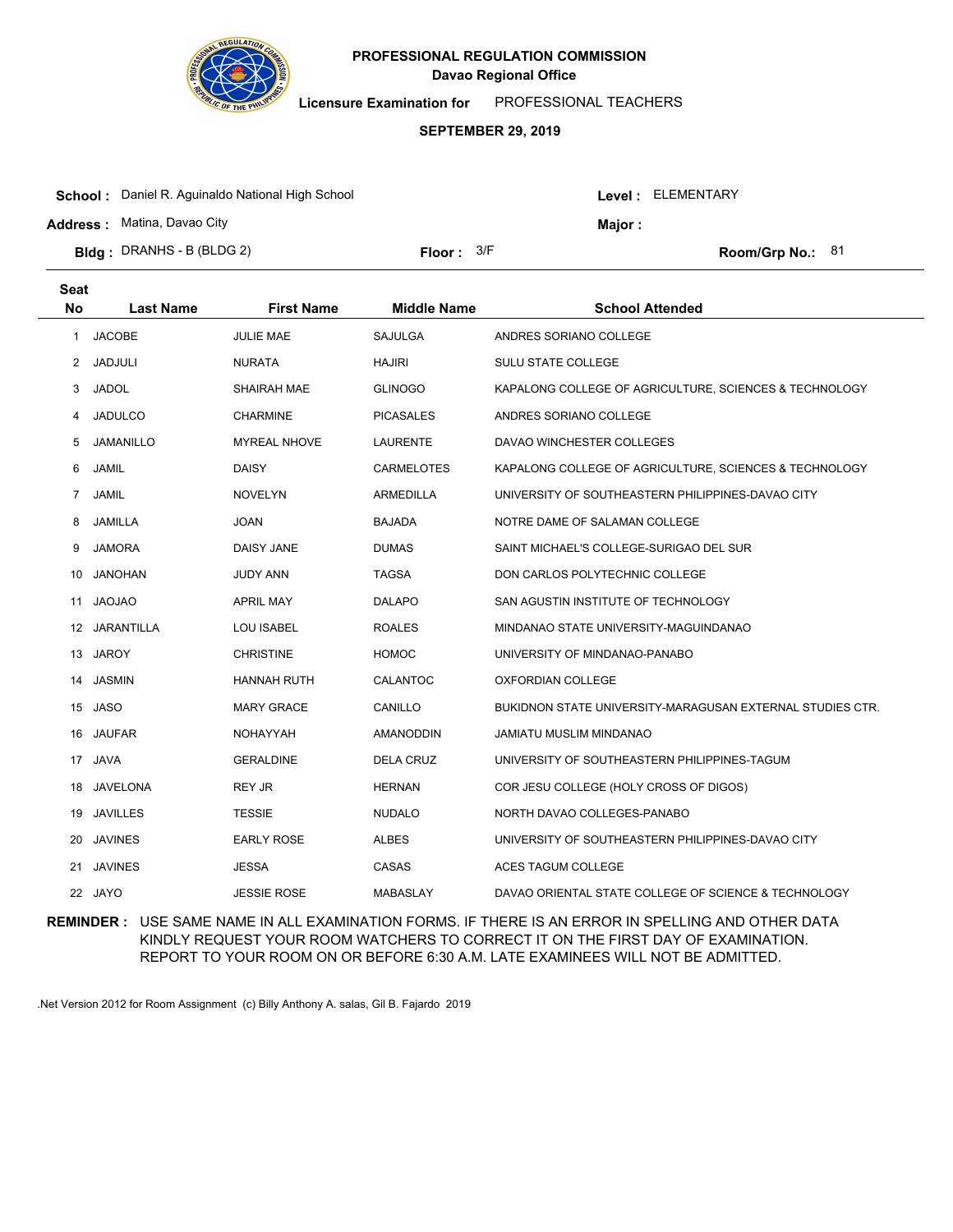

**Licensure Examination for**  PROFESSIONAL TEACHERS

### **SEPTEMBER 29, 2019**

| <b>School:</b> Daniel R. Aguinaldo National High School |              |  | Level: ELEMENTARY |                    |  |
|---------------------------------------------------------|--------------|--|-------------------|--------------------|--|
| <b>Address: Matina, Davao City</b>                      |              |  | <b>Maior:</b>     |                    |  |
| <b>Bidg</b> : DRANHS - B (BLDG 2)                       | Floor: $3/F$ |  |                   | Room/Grp No.: $82$ |  |
|                                                         |              |  |                   |                    |  |

| <b>Seat</b>    |                  |                        |                    |                                                          |
|----------------|------------------|------------------------|--------------------|----------------------------------------------------------|
| <b>No</b>      | <b>Last Name</b> | <b>First Name</b>      | <b>Middle Name</b> | <b>School Attended</b>                                   |
| 1              | <b>JENISAN</b>   | <b>KIMBERLY</b>        | <b>UGPO</b>        | <b>ACES TAGUM COLLEGE</b>                                |
| 2              | <b>JERONDIO</b>  | RACHEL                 | <b>ATAMOSA</b>     | COMPOSTELA VALLEY STATE COLLEGE - MAIN                   |
| 3              | JILLA            | <b>JAYBERT</b>         | <b>ALLEGO</b>      | UNIVERSITY OF SOUTHEASTERN PHILIPPINES-TAGUM             |
| 4              | <b>JIMENEZ</b>   | <b>JOAN</b>            | <b>RICA</b>        | UNIVERSITY OF MINDANAO-DAVAO CITY                        |
| 5              | <b>JIMENEZ</b>   | <b>ROCELA</b>          | <b>LUQIE</b>       | SENATOR NINOY AQUINO COLLEGE FOUNDATION                  |
| 6              | <b>JINON</b>     | <b>RONALY</b>          | <b>DALION</b>      | UNIVERSITY OF SOUTHEASTERN PHILIPPINES-DAVAO CITY        |
| $\overline{7}$ | <b>JOCSON</b>    | <b>EMERIE PAZ</b>      | ARANETA            | SAINT BENEDICT COLLEGE-COTABATO CITY                     |
| 8              | <b>JONASAN</b>   | <b>JAYA</b>            | <b>LUNA</b>        | ST. MARY'S COLLEGE OF BAGANGA-BAGANGA, DAVAO ORIENTAL    |
| 9              | <b>JOREGUE</b>   | JEREMAE                | <b>NIEGAS</b>      | UNIVERSITY OF MINDANAO-TAGUM                             |
| 10             | <b>JORILLO</b>   | ANGELESA               | <b>TERANIA</b>     | SOUTHERN CHRISTIAN COLLEGE                               |
| 11             | <b>JOROLAN</b>   | <b>ELSIE</b>           | <b>BUSICO</b>      | MINDANAO STATE UNIVERSITY-MAGUINDANAO                    |
|                | 12 JOROS         | <b>MARIFE</b>          | EGSOLAN            | LAAK INSTITUTE FOUNDATION                                |
| 13             | <b>JOSOL</b>     | <b>IRENE MAE</b>       | <b>EVANGELISTA</b> | ASSUMPTION COLLEGE OF NABUNTURAN                         |
| 14             | <b>JOSON</b>     | <b>RICHELLE</b>        | <b>DEVIBAR</b>     | ACES TAGUM COLLEGE                                       |
|                | 15 JUAB          | <b>VIA</b>             | <b>JUBAHIB</b>     | ACES TAGUM COLLEGE                                       |
|                | 16 JUANITE       | <b>MICHELLE</b>        | <b>PANCIT</b>      | NORTH DAVAO COLLEGES-PANABO                              |
|                | 17 JUAREZ        | <b>ANTHONY</b>         | <b>LANOS</b>       | DAVAO ORIENTAL STATE COLLEGE OF SCIENCE & TECHNOLOGY     |
| 18             | <b>JUBAC</b>     | <b>RICA MAE</b>        |                    | JOHN PAUL II COLLEGE                                     |
| 19             | <b>JUBAHIB</b>   | <b>MECHIEL</b>         | <b>MOGADOR</b>     | GOVERNOR GENEROSO COLLEGE OF ARTS, SCIENCES & TECHNOLOBY |
| 20             | JUDILLA          | <b>JOYLYN</b>          | <b>NANLABE</b>     | UNIVERSITY OF SOUTHERN MINDANAO-KABACAN                  |
|                | 21 JUEN          | <b>KRISTINE NICOLE</b> | <b>VILLAMOR</b>    | UNIVERSITY OF MINDANAO-DAVAO CITY                        |
|                | 22 JUIT          | QUEENCY JANE           | <b>HIBAYA</b>      | LEGACY COLLEGE OF COMPOSTELA                             |

**REMINDER :** USE SAME NAME IN ALL EXAMINATION FORMS. IF THERE IS AN ERROR IN SPELLING AND OTHER DATA KINDLY REQUEST YOUR ROOM WATCHERS TO CORRECT IT ON THE FIRST DAY OF EXAMINATION. REPORT TO YOUR ROOM ON OR BEFORE 6:30 A.M. LATE EXAMINEES WILL NOT BE ADMITTED.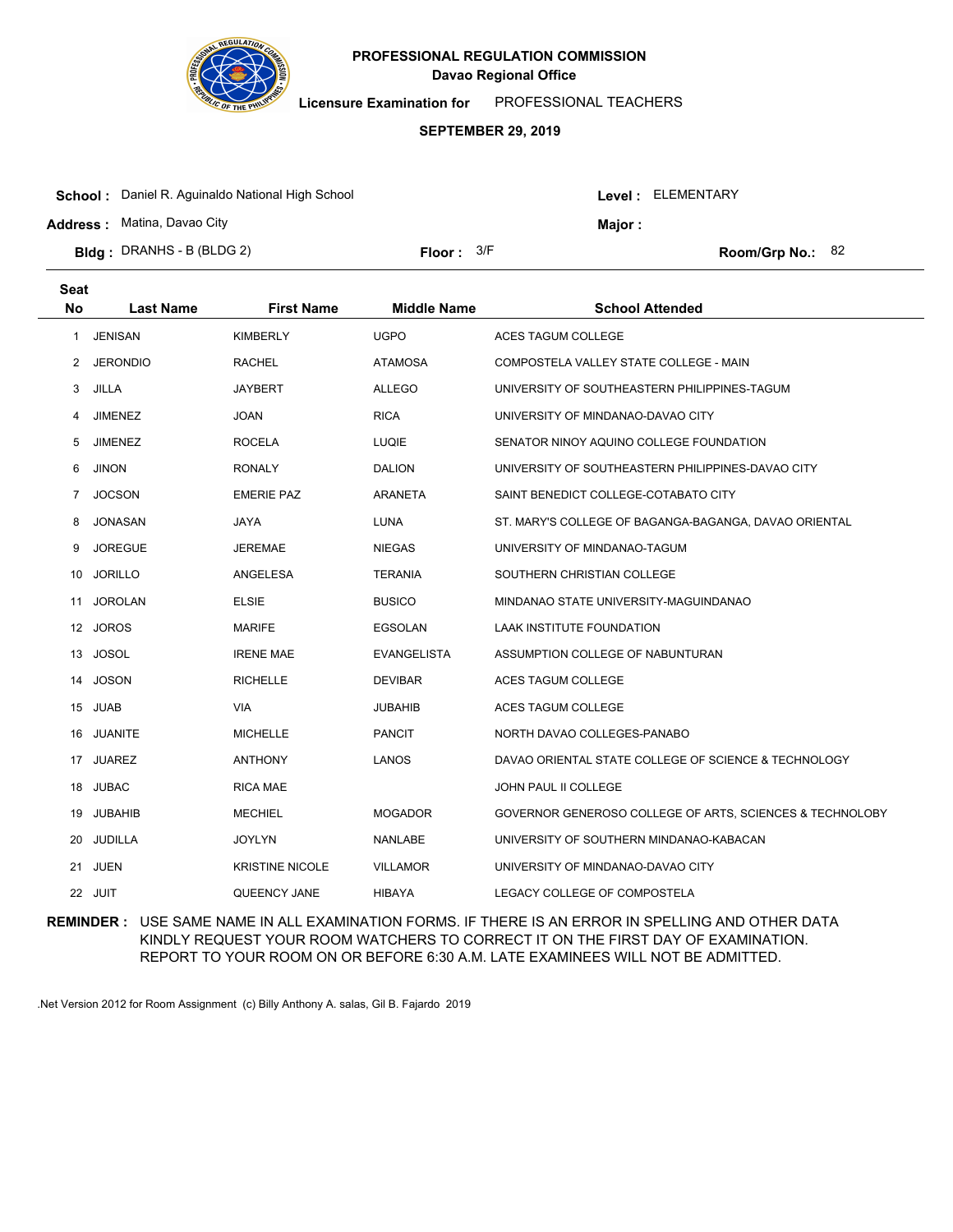

**Licensure Examination for**  PROFESSIONAL TEACHERS

# **SEPTEMBER 29, 2019**

| <b>School:</b> Daniel R. Aguinaldo National High School |                     |  | Level : ELEMENTARY |                    |  |
|---------------------------------------------------------|---------------------|--|--------------------|--------------------|--|
| <b>Address: Matina, Davao City</b>                      |                     |  | Major :            |                    |  |
| <b>Bidg</b> : DRANHS - B (BLDG 2)                       | <b>Floor:</b> $3/F$ |  |                    | Room/Grp No.: $83$ |  |

| <b>Seat</b><br><b>No</b> | <b>Last Name</b> | <b>First Name</b>   | <b>Middle Name</b> | <b>School Attended</b>                                    |
|--------------------------|------------------|---------------------|--------------------|-----------------------------------------------------------|
|                          |                  |                     |                    |                                                           |
| $\mathbf{1}$             | <b>JULAO</b>     | <b>FRELYN</b>       | <b>FRANCISCO</b>   | QUEZON INSTITUTE OF TECHNOLOGY                            |
| $^{2}$                   | JULIAN           | <b>FLOR</b>         | <b>MORIONES</b>    | HOLY CROSS OF DAVAO COLLEGE                               |
| 3                        | <b>JULIETO</b>   | <b>GLEA</b>         | PAGAYONAN          | <b>JOHN PAUL II COLLEGE</b>                               |
| 4                        | <b>JUMAOAS</b>   | <b>MARICEL</b>      | <b>ADAJAR</b>      | KAPALONG COLLEGE OF AGRICULTURE, SCIENCES & TECHNOLOGY    |
| 5                        | <b>JUMARITO</b>  | <b>EDJEN QUEEN</b>  | ACLO               | BUKIDNON STATE UNIVERSITY-(FOR BUKIDNON STATE COLL)- MAIN |
| 6                        | JUMAWAN          | <b>MA. LUISITA</b>  | <b>SANTOS</b>      | <b>BROKENSHIRE COLLEGE</b>                                |
| $\overline{7}$           | JUMAWAN          | NELIA               | <b>NIEPES</b>      | UNIVERSITY OF SOUTHEASTERN PHILIPPINES-TAGUM              |
| 8                        | JUMAWAN          | <b>RONALYN</b>      | <b>TUPAZ</b>       | HOLY CROSS OF DAVAO COLLEGE                               |
| 9                        | <b>JUSAY</b>     | <b>KRISTINE MAE</b> | <b>LONDA</b>       | UNIVERSITY OF SOUTHEASTERN PHILIPPINES-TAGUM              |
| 10                       | KABANGKALAN      | <b>ZIRAINE</b>      | ALI                | SULTAN KUDARAT STATE UNIVERSITY-KALAMANSIG                |
| 11                       | <b>KABILAN</b>   | <b>ALDRIN</b>       | <b>ABDUL</b>       | UNIVERSITY OF SOUTHERN MINDANAO-KABACAN                   |
|                          | 12 KABUGATAN     | <b>BAINESA</b>      | <b>SAIK</b>        | UNIVERSITY OF SOUTHERN MINDANAO-KABACAN                   |
|                          | 13 KABUNTO       | <b>MUSALIK</b>      | <b>PENDUMA</b>     | NOTRE DAME UNIVERSITY                                     |
|                          | 14 KADALIM       | SHERY-ANN           | ABDULLAH           | UNIVERSITY OF SOUTHERN MINDANAO-KABACAN                   |
| 15                       | <b>KADIL</b>     | CANDAO              | <b>LEGALO</b>      | MINDANAO STATE UNIVERSITY-MAGUINDANAO                     |
| 16                       | <b>KADIL</b>     | <b>MUSARIFA</b>     | <b>MASUNDIG</b>    | GANI L. ABPI COLLEGES, INC.                               |
| 17                       | <b>KAIBAT</b>    | <b>MONABAI</b>      | <b>RAGUIAB</b>     | MINDANAO STATE UNIVERSITY-MAGUINDANAO                     |
|                          | 18 KAKO          | <b>ROBAY</b>        | <b>KUSAIN</b>      | IRANUN FOUNDATION COLLEGE INC. - LANAO DEL SUR            |
|                          | 19 KALANTUNGAN   | <b>SAHIDA</b>       | <b>LAGIDIT</b>     | UNIVERSITY OF SOUTHERN MINDANAO-KABACAN                   |
|                          | 20 KALBAR        | ALIBAY              | <b>GUIAMAN</b>     | MINDANAO STATE UNIVERSITY-MAGUINDANAO                     |
| 21                       | KALED            | <b>KIRSTEN ANNE</b> | <b>BENEDICTO</b>   | NOTRE DAME OF SALAMAN COLLEGE                             |
|                          | 22 KALIM         | <b>IYAH</b>         | KUSA               | MINDANAO STATE UNIVERSITY-MAGUINDANAO                     |
|                          |                  |                     |                    |                                                           |

**REMINDER :** USE SAME NAME IN ALL EXAMINATION FORMS. IF THERE IS AN ERROR IN SPELLING AND OTHER DATA KINDLY REQUEST YOUR ROOM WATCHERS TO CORRECT IT ON THE FIRST DAY OF EXAMINATION. REPORT TO YOUR ROOM ON OR BEFORE 6:30 A.M. LATE EXAMINEES WILL NOT BE ADMITTED.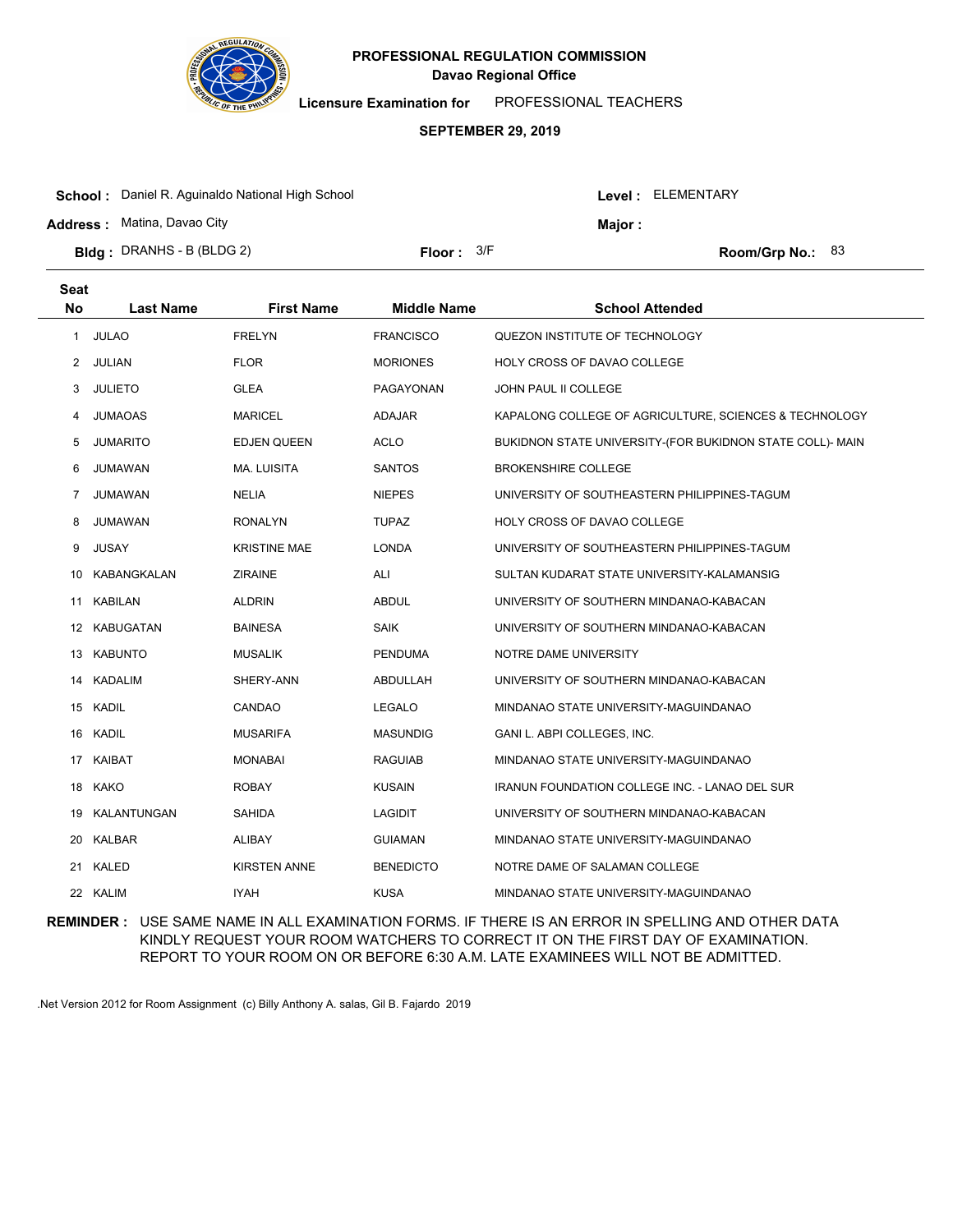

**Licensure Examination for**  PROFESSIONAL TEACHERS

### **SEPTEMBER 29, 2019**

| <b>School:</b> Daniel R. Aguinaldo National High School |              |         | Level : ELEMENTARY |                    |  |
|---------------------------------------------------------|--------------|---------|--------------------|--------------------|--|
| <b>Address: Matina, Davao City</b>                      |              | Major : |                    |                    |  |
| <b>Bldg</b> : DRANHS - B (BLDG 2)                       | Floor: $3/F$ |         |                    | Room/Grp No.: $84$ |  |

| <b>Seat</b>    |                  |                   |                    |                                                |
|----------------|------------------|-------------------|--------------------|------------------------------------------------|
| <b>No</b>      | <b>Last Name</b> | <b>First Name</b> | <b>Middle Name</b> | <b>School Attended</b>                         |
| 1              | <b>KALIMPO</b>   | <b>MARIAM</b>     | <b>ANTA</b>        | UNIVERSITY OF SOUTHERN MINDANAO-KABACAN        |
| 2              | <b>KALTAO</b>    | <b>FARIZZA</b>    | <b>GUIAMLA</b>     | UNIVERSITY OF SOUTHERN MINDANAO-KABACAN        |
| 3              | <b>KAMAD</b>     | BAITINA           | BALABARAN          | DE LA VIDA COLLEGE                             |
| 4              | <b>KAMAD</b>     | YUNIISE           | <b>MASUKAT</b>     | SOUTHERN PHILIPPINE ACADEMY COLLEGE, INC       |
| 5              | KAMID            | BAIMA             | SALVADOR           | DE LA VIDA COLLEGE                             |
| 6              | KAMID            | <b>NORMISA</b>    | <b>TANANGAO</b>    | UPI AGRICULTURAL SCHOOL-UPI, MAGUINDANAO       |
| $\overline{7}$ | KAMID            | <b>SUKARNO</b>    | <b>TAUDIL</b>      | MINDANAO STATE UNIVERSITY-MAGUINDANAO          |
| 8              | <b>KAMIR</b>     | <b>RAHIMA</b>     | SALEM              | DE LA VIDA COLLEGE                             |
| 9              | <b>KAMSA</b>     | <b>ANN</b>        | <b>MAMA</b>        | COLAND SYSTEMS TECHNOLOGY - COTABATO CITY      |
| 10             | <b>KAMSA</b>     | RAMLA             | <b>TAHIR</b>       | SULTAN KUDARAT ISLAMIC ACADEMY                 |
|                | 11 KASAN         | <b>MOHALIDIN</b>  | <b>ANTI</b>        | GANI L. ABPI COLLEGES, INC.                    |
|                | 12 KASAN         | MOHAMMAD          | <b>KIRAM</b>       | NOTRE DAME UNIVERSITY                          |
|                | 13 KASIM         | <b>AFRAH</b>      | <b>MAULANA</b>     | SULTAN KUDARAT ISLAMIC ACADEMY                 |
| 14             | <b>KASIM</b>     | <b>ALMIRA</b>     | <b>GADI</b>        | PARANG FOUNDATION COLLEGE                      |
|                | 15 KASIM         | <b>GUIAHIDA</b>   | <b>OMAR</b>        | IRANUN FOUNDATION COLLEGE INC. - LANAO DEL SUR |
| 16             | <b>KASIM</b>     | <b>MUHIDIN</b>    | <b>MUHAMMAD</b>    | MINDANAO STATE UNIVERSITY-MAGUINDANAO          |
|                | 17 KASIM         | SAHABUDIN         | <b>BEKAY</b>       | SPA COLLEGE, INC.                              |
|                | 18 KATAMBAK      | NORHAYA           | <b>SUBO</b>        | MINDANAO STATE UNIVERSITY-MAGUINDANAO          |
| 19             | <b>KAWILAN</b>   | <b>ZUHARY</b>     | <b>KAMENDAN</b>    | GANI L. ABPI COLLEGES, INC.                    |
| 20             | KIMBUAN          | HAYPA             | <b>MASUKAT</b>     | NOTRE DAME UNIVERSITY                          |
| 21             | <b>KIRAM</b>     | <b>RAFHUNZLE</b>  | MAHABASSAL         | UNIVERSITY OF MINDANAO-DAVAO CITY              |
|                | 22 KONSER        | <b>GUIARIA</b>    | <b>UDTOG</b>       | ANTONIO R. PACHECO COLLEGE, INC.               |
|                |                  |                   |                    |                                                |

**REMINDER :** USE SAME NAME IN ALL EXAMINATION FORMS. IF THERE IS AN ERROR IN SPELLING AND OTHER DATA KINDLY REQUEST YOUR ROOM WATCHERS TO CORRECT IT ON THE FIRST DAY OF EXAMINATION. REPORT TO YOUR ROOM ON OR BEFORE 6:30 A.M. LATE EXAMINEES WILL NOT BE ADMITTED.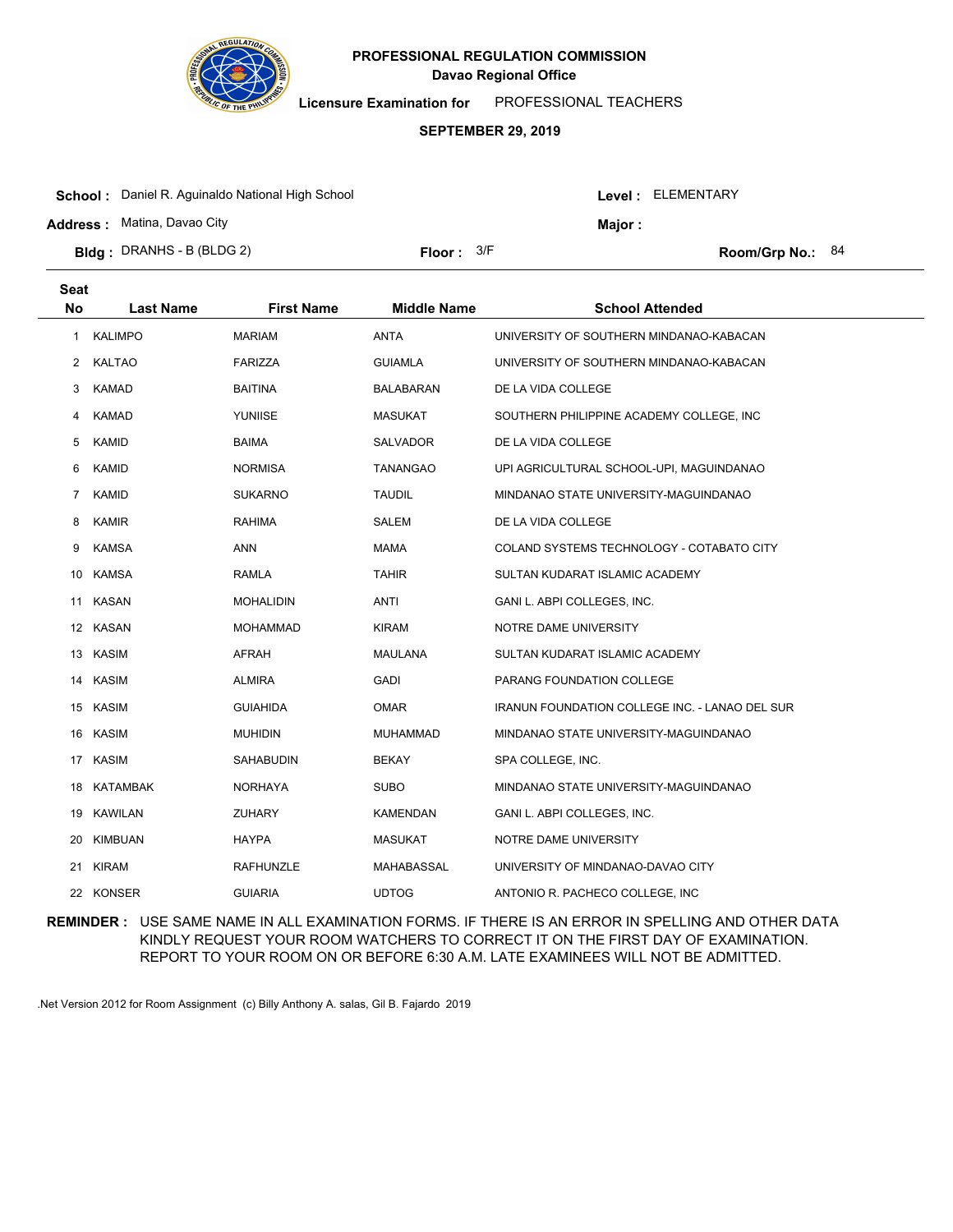

**Licensure Examination for**  PROFESSIONAL TEACHERS

# **SEPTEMBER 29, 2019**

| <b>School:</b> Daniel R. Aguinaldo National High School |              |  |         | Level: ELEMENTARY         |  |
|---------------------------------------------------------|--------------|--|---------|---------------------------|--|
| <b>Address: Matina, Davao City</b>                      |              |  | Major : |                           |  |
| <b>Bidg</b> : DRANHS - B (BLDG 2)                       | Floor: $3/F$ |  |         | <b>Room/Grp No.:</b> $85$ |  |

| <b>Seat</b>      |                  |                             |                    |                                                         |
|------------------|------------------|-----------------------------|--------------------|---------------------------------------------------------|
| <b>No</b>        | <b>Last Name</b> | <b>First Name</b>           | <b>Middle Name</b> | <b>School Attended</b>                                  |
| 1                | <b>KUDERA</b>    | <b>JYLLA PATRYZHEA</b>      | <b>HIBIONADA</b>   | UNIVERSITY OF SOUTHEASTERN PHILIPPINES-DAVAO CITY       |
| 2                | <b>KUMIPANG</b>  | MARY-ANN                    | <b>DELICANO</b>    | SHARIFF KABUNSUAN COLLEGE                               |
| 3                | <b>KUNAKON</b>   | <b>MAHDI</b>                | <b>SALIK</b>       | SPA COLLEGE, INC.                                       |
| 4                | <b>KUSAIN</b>    | NOR'AISAH                   | <b>SALILING</b>    | GANI L. ABPI COLLEGES, INC.                             |
| 5                | KUSAIN           | RAIHANA                     | <b>MANALONDONG</b> | PARANG FOUNDATION COLLEGE                               |
| 6                | <b>LA TORRE</b>  | <b>WILJEAN</b>              | <b>RULLAN</b>      | BUKIDNON STATE UNIVERSITY-MONKAYO EXTERNAL STUDIES CTR. |
| $\overline{7}$   | LAAB             | MHELCA                      | <b>BURLAZA</b>     | UNIVERSITY OF MINDANAO-DAVAO CITY                       |
| 8                | LABADOR          | <b>RENATO JR</b>            | VALENZUELA         | <b>JOHN PAUL II COLLEGE</b>                             |
| 9                | LABAGALA         | <b>JONAS IGNATIUS</b>       | <b>GOMEZ</b>       | PHILIPPINE WOMEN'S COLLEGE OF DAVAO                     |
|                  | 10 LABANG        | <b>LERY LYNNE</b>           | <b>DELOSO</b>      | SOUTH PHILIPPINE ADVENTIST COLLEGE                      |
| 11               | LABAWAN          | <b>SETTIE</b>               | <b>SARACAL</b>     | UNIVERSITY OF THE IMMACULATE CONCEPTION-DAVAO           |
| 12 <sup>12</sup> | LABI             | <b>JAYSON</b>               | <b>GUBALANE</b>    | DAVAO ORIENTAL STATE COLLEGE OF SCIENCE & TECHNOLOGY    |
| 13               | LABI             | <b>PRECY</b>                | <b>BASILISCO</b>   | DAVAO ORIENTAL STATE COLLEGE OF SCIENCE & TECHNOLOGY    |
| 14               | <b>LABIAO</b>    | <b>FLORECIL</b>             | <b>CASIPLE</b>     | NOTRE DAME OF MIDSAYAP COLLEGE                          |
|                  | 15 LABISORES     | <b>LELIAN</b>               | <b>POTANE</b>      | UNIVERSITY OF SOUTHEASTERN PHILIPPINES-TAGUM            |
|                  | 16 LABISTO       | <b>ROSALIE</b>              | <b>DELUBIO</b>     | COMPOSTELA VALLEY STATE COLLEGE - MARAGUSAN BRANCH      |
| 17               | <b>LABO</b>      | <b>JUDELYN</b>              | <b>PABA</b>        | SAINT FRANCIS XAVIER COLLEGE                            |
| 18               | LABRADOR         | <b>JAVEIYA</b>              | <b>MEDIANO</b>     | MONKAYO COLLEGE OF ARTS, SCIENCES & TECHNOLOGY          |
| 19               | <b>LABRADOR</b>  | MARY EVE FEARL IVONY DONATO |                    | SOUTHERN PHILIPPINE METHODIST COLLEGE                   |
| 20               | LABRADOR         | <b>RYCHILES</b>             | PAGLINAWAN         | JOHN PAUL II COLLEGE                                    |
| 21               | <b>LABUGUEN</b>  | ROMESTEL ALIANA             | <b>RELLES</b>      | UNIVERSITY OF SOUTHEASTERN PHILIPPINES-DAVAO CITY       |
|                  | 22 LABUSTRO      | <b>CHARLENE</b>             | <b>TULAYTAY</b>    | UNIVERSITY OF SOUTHEASTERN PHILIPPINES-TAGUM            |

**REMINDER :** USE SAME NAME IN ALL EXAMINATION FORMS. IF THERE IS AN ERROR IN SPELLING AND OTHER DATA KINDLY REQUEST YOUR ROOM WATCHERS TO CORRECT IT ON THE FIRST DAY OF EXAMINATION. REPORT TO YOUR ROOM ON OR BEFORE 6:30 A.M. LATE EXAMINEES WILL NOT BE ADMITTED.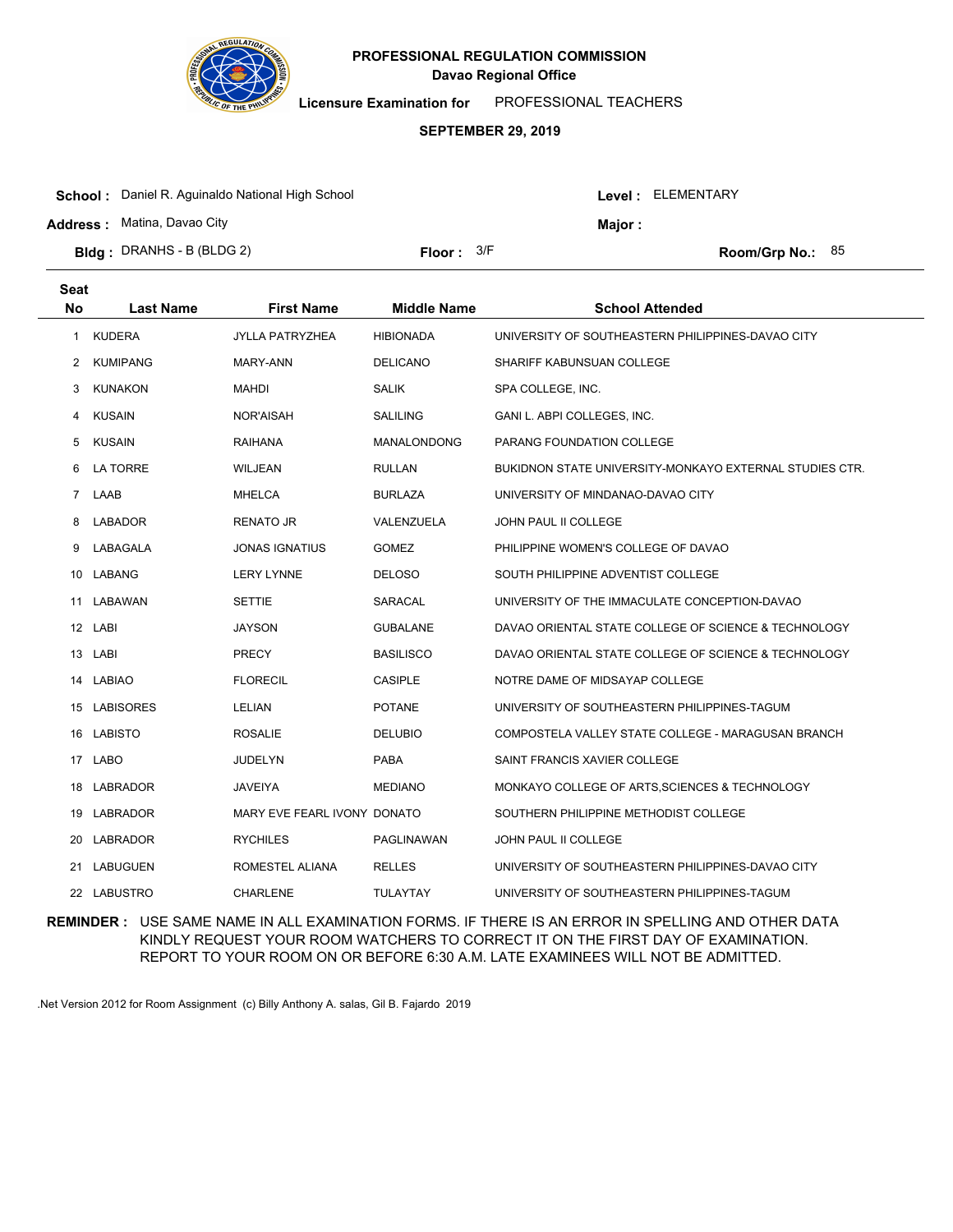

**Licensure Examination for**  PROFESSIONAL TEACHERS

#### **SEPTEMBER 29, 2019**

| <b>Bidg</b> : DRANHS - B (BLDG 2)                       | Floor: $4/F$ |                   |               | <b>Room/Grp No.:</b> $86$ |  |
|---------------------------------------------------------|--------------|-------------------|---------------|---------------------------|--|
| <b>Address: Matina, Davao City</b>                      |              |                   | <b>Maior:</b> |                           |  |
| <b>School:</b> Daniel R. Aguinaldo National High School |              | Level: ELEMENTARY |               |                           |  |

| <b>Seat</b><br><b>No</b> | <b>Last Name</b> | <b>First Name</b>     | <b>Middle Name</b> | <b>School Attended</b>                                   |
|--------------------------|------------------|-----------------------|--------------------|----------------------------------------------------------|
| 1                        | <b>LACADEN</b>   | <b>JENEVEVE</b>       | <b>TADEO</b>       | COMPOSTELA VALLEY STATE COLLEGE - MAIN                   |
| $\mathbf{2}$             | LACHICA          | <b>JANINE RUSSELL</b> | <b>ESPERAT</b>     | ANTONIO R. PACHECO COLLEGE, INC.                         |
| 3                        | LACHICA          | <b>JOVIENNY</b>       | <b>ESPERAT</b>     | ANTONIO R. PACHECO COLLEGE, INC.                         |
| 4                        | LACOSTA          | <b>VIVIENNE</b>       | <b>RABAYA</b>      | GOVERNOR GENEROSO COLLEGE OF ARTS, SCIENCES & TECHNOLOBY |
| 5                        | <b>LACSON</b>    | <b>MARY JOY</b>       | <b>EMBAD</b>       | AGUSAN DEL SUR STATE COLLEGE OF AGRICULTURE & TECHNOLOGY |
| 6                        | LACUESTA         | ANALY                 | CALIBAYAN          | SOUTHERN CHRISTIAN COLLEGE                               |
| $\overline{7}$           | LADAGA           | <b>PRESHEL</b>        | <b>EBRADO</b>      | KAPALONG COLLEGE OF AGRICULTURE, SCIENCES & TECHNOLOGY   |
| 8                        | LADERA           | <b>ESTELLA</b>        | CAVAN              | QUEZON INSTITUTE OF TECHNOLOGY                           |
| 9                        | LADRA            | <b>GEMMA</b>          | <b>DEBIBAR</b>     | UNIVERSITY OF SOUTHEASTERN PHILIPPINES-TAGUM             |
| 10                       | <b>LAFUENTE</b>  | <b>KENNETH</b>        | <b>TALICUG</b>     | ANDRES SORIANO COLLEGE                                   |
| 11                       | LAGAHIT          | JAY-AR                | <b>GALO</b>        | UNIVERSITY OF MINDANAO-PENAPLATA                         |
|                          | 12 LAGNAYO       | <b>JHENNY VEN</b>     | <b>CUDADA</b>      | DAVAO ORIENTAL STATE COLLEGE OF SCIENCE & TECHNOLOGY     |
|                          | 13 LAGOY         | <b>MARY JEAN</b>      | <b>DAAW</b>        | UNIVERSITY OF SOUTHEASTERN PHILIPPINES-TAGUM             |
| 14                       | LAGUINAN         | <b>ELIZABETH</b>      | <b>CELINO</b>      | AGUSAN DEL SUR STATE COLLEGE OF AGRICULTURE & TECHNOLOGY |
|                          | 15 LAGURA        | <b>MARY MARGOT</b>    | <b>GASPAR</b>      | UNIVERSITY OF SOUTHEASTERN PHILIPPINES-DAVAO CITY        |
|                          | 16 LAGURA        | <b>RYAN HENRY</b>     | <b>SILISANA</b>    | SURIGAO DEL SUR STATE UNIVERSITY- MAIN CAMPUS            |
| 17                       | LAKIM            | <b>NORHATA</b>        | KAMID              | MAGUINDANAO STATE UNIVERSITY                             |
| 18                       | LAMADORA         | <b>SHARIE</b>         | PAGAY              | JOSEFINA H. CERILLES STATE COLLEGE-KUMALARANG            |
| 19                       | LAMALAN          | NURUL-IZZAH           | <b>AYOB</b>        | NOTRE DAME OF MARBEL UNIVERSITY                          |
| 20                       | LAMANILAO        | <b>AYA</b>            | <b>ROA</b>         | UNIVERSITY OF MINDANAO-TAGUM                             |
| 21                       | LAMOSTE          | <b>JOVIE</b>          | CALUNGSOD          | <b>JOHN PAUL II COLLEGE</b>                              |

**REMINDER :** USE SAME NAME IN ALL EXAMINATION FORMS. IF THERE IS AN ERROR IN SPELLING AND OTHER DATA KINDLY REQUEST YOUR ROOM WATCHERS TO CORRECT IT ON THE FIRST DAY OF EXAMINATION. REPORT TO YOUR ROOM ON OR BEFORE 6:30 A.M. LATE EXAMINEES WILL NOT BE ADMITTED.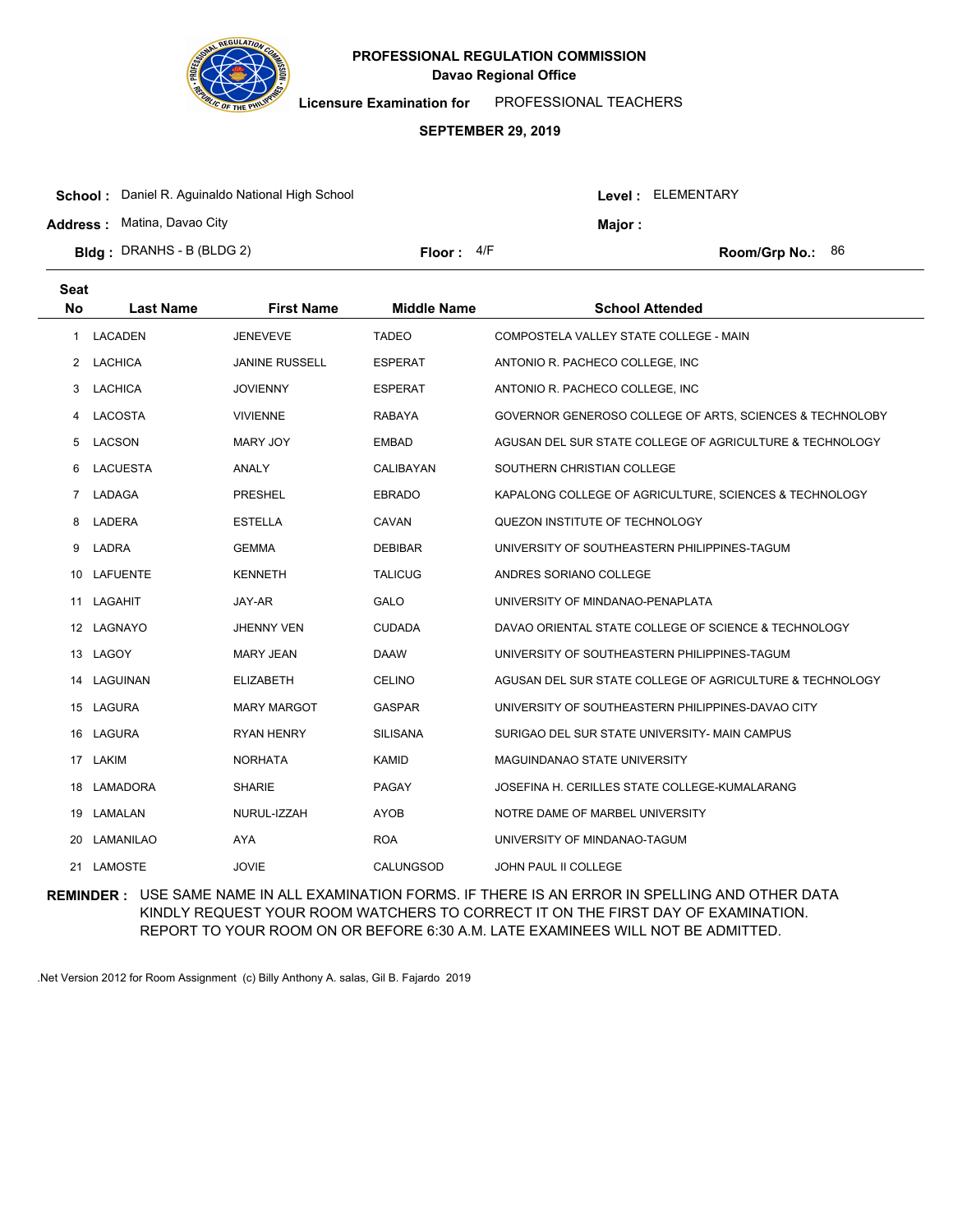

**Licensure Examination for**  PROFESSIONAL TEACHERS

#### **SEPTEMBER 29, 2019**

| <b>Bidg</b> : DRANHS - B (BLDG 2)                       | Floor: $4/F$ |               |  | Room/Grp No.: $87$ |  |
|---------------------------------------------------------|--------------|---------------|--|--------------------|--|
| <b>Address: Matina, Davao City</b>                      |              | <b>Major:</b> |  |                    |  |
| <b>School:</b> Daniel R. Aguinaldo National High School |              |               |  | Level: ELEMENTARY  |  |

| <b>Seat</b><br><b>No</b> | <b>Last Name</b> | <b>First Name</b>     | <b>Middle Name</b>  | <b>School Attended</b>                                      |
|--------------------------|------------------|-----------------------|---------------------|-------------------------------------------------------------|
| 1                        | <b>LAMPAK</b>    | <b>HAMDI</b>          | <b>PIANG</b>        | SULTAN KUDARAT ISLAMIC ACADEMY                              |
| 2                        | LANANG           | <b>JAYSON</b>         | LATIP               | MINDANAO STATE UNIVERSITY-GEN, SANTOS CITY                  |
| 3                        | <b>LANCIOLA</b>  | SHIELA MAY            | <b>GOLBIN</b>       | QUEZON INSTITUTE OF TECHNOLOGY                              |
| 4                        | LANDASAN         | <b>BERNARDETTE</b>    | <b>GUMOBAO</b>      | DAVAO ORIENTAL STATE COLLEGE OF SCIENCE & TECHNOLOGY        |
| 5                        | <b>LANDICHO</b>  | CARMEL JOY            | <b>LIMOS</b>        | SOUTHERN PHILIPPINES COLLEGE OF SCIENCES & HEALTH EDUCATION |
| 6                        | LANDRITO         | <b>RUDOLF</b>         | <b>ARNADO</b>       | BUKIDNON STATE UNIVERSITY-MONKAYO EXTERNAL STUDIES CTR.     |
| 7                        | LANGAMIN         | <b>CHRISTIAN DAVE</b> | <b>TAGA-AN</b>      | BUKIDNON STATE UNIVERSITY-(FOR BUKIDNON STATE COLL)- MAIN   |
| 8                        | LANGGAMIN        | <b>SHERAMIE</b>       | SAMONTAÑEZ          | BUKIDNON STATE UNIVERSITY-(FOR BUKIDNON STATE COLL)- MAIN   |
| 9                        | LANGHI           | <b>MABEL</b>          | <b>CASTILLON</b>    | PHILIPPINE COLLEGE OF TECHNOLOGY                            |
| 10                       | LANGI            | <b>AIRESSE</b>        | <b>ESTIMO</b>       | PHILIPPINE COLLEGE OF TECHNOLOGY                            |
| 11                       | LANGI            | <b>JOHARA</b>         | <b>SULTAN</b>       | SENATOR NINOY AQUINO COLLEGE FOUNDATION-MARAWI CITY         |
|                          | 12 LANGUB        | <b>GERALDINE</b>      | <b>SUMALO</b>       | GOVERNOR GENEROSO COLLEGE OF ARTS, SCIENCES & TECHNOLOBY    |
| 13                       | LANGUB           | <b>JOAN ELAINE</b>    | <b>MARFIL</b>       | AGUSAN DEL SUR STATE COLLEGE OF AGRICULTURE & TECHNOLOGY    |
|                          | 14 LANIK         | <b>APRIL LYN</b>      | <b>DELOS SANTOS</b> | MONKAYO COLLEGE OF ARTS, SCIENCES & TECHNOLOGY              |
|                          | 15 LANOS         | <b>FRANCIS</b>        | <b>MASUMPAD</b>     | <b>MATI DOCTORS COLLEGE</b>                                 |
| 16                       | LANOY            | <b>ANGELIE</b>        | <b>DUMARAN</b>      | DAVAO ORIENTAL STATE COLLEGE OF SCIENCE & TECHNOLOGY        |
| 17                       | LANOY            | <b>CRISTY</b>         | <b>GERARCAS</b>     | ASSUMPTION COLLEGE OF DAVAO                                 |
|                          | 18 LANOY         | <b>HAZEL</b>          | <b>SABANDAL</b>     | DAVAO ORIENTAL STATE COLLEGE OF SCIENCE & TECHNOLOGY        |
| 19                       | <b>LANSAO</b>    | <b>SHAIRYNE MEE</b>   | <b>NIERE</b>        | DAVAO WINCHESTER COLLEGES                                   |
| 20                       | <b>LANTECSE</b>  | <b>XCYL</b>           |                     | UNIVERSITY OF MINDANAO-PENAPLATA                            |
|                          | 21 LANTICSE      | JELLY                 | <b>BUHOK</b>        | JOSEFINA H. CERILLES STATE COLLEGE-MAIN-MATI(JHCPC)         |

**REMINDER :** USE SAME NAME IN ALL EXAMINATION FORMS. IF THERE IS AN ERROR IN SPELLING AND OTHER DATA KINDLY REQUEST YOUR ROOM WATCHERS TO CORRECT IT ON THE FIRST DAY OF EXAMINATION. REPORT TO YOUR ROOM ON OR BEFORE 6:30 A.M. LATE EXAMINEES WILL NOT BE ADMITTED.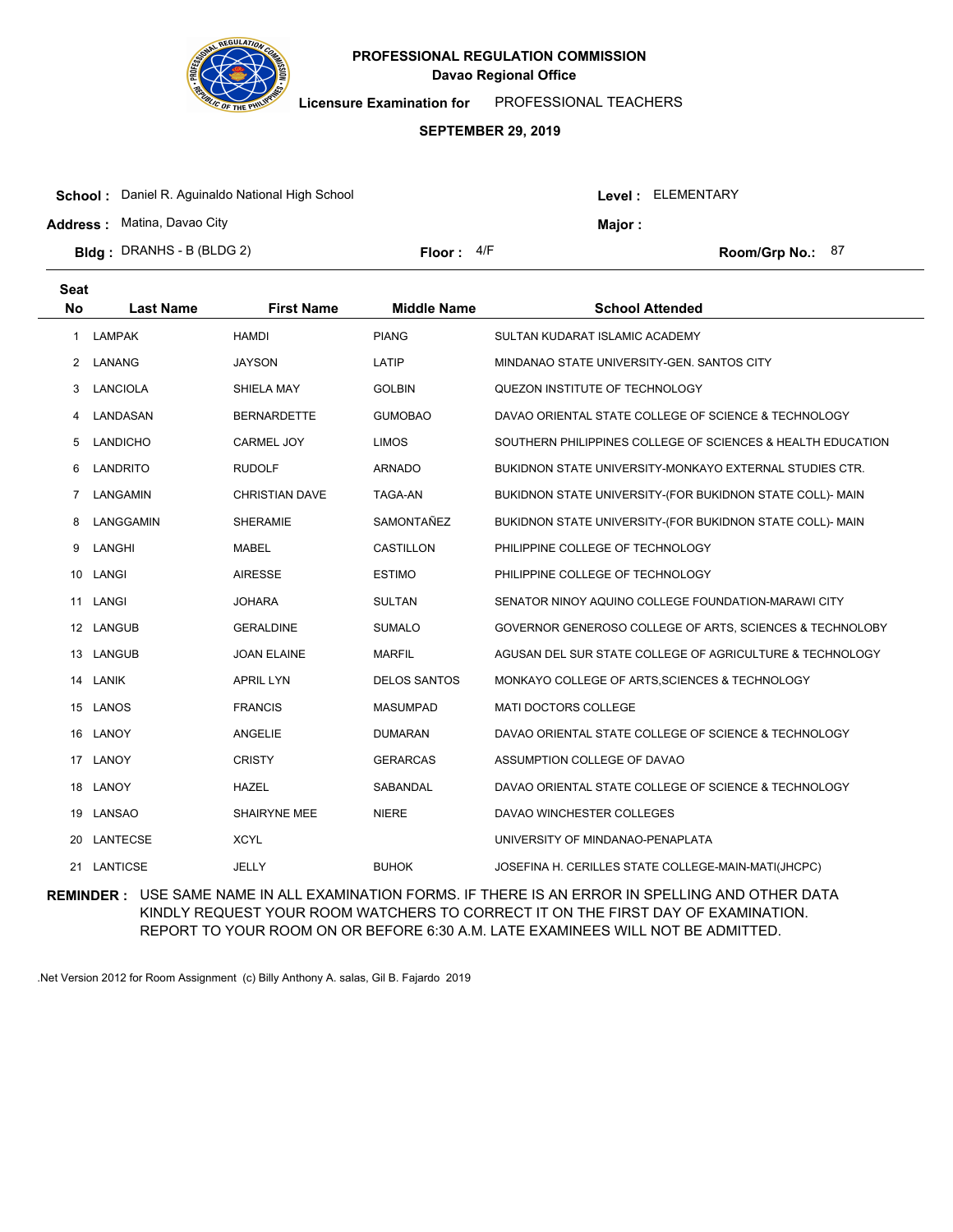

**Licensure Examination for**  PROFESSIONAL TEACHERS

### **SEPTEMBER 29, 2019**

| <b>Address: Matina, Davao City</b> |              |  | Major : |                         |  |
|------------------------------------|--------------|--|---------|-------------------------|--|
| <b>Bidg</b> : DRANHS - B (BLDG 2)  | Floor: $4/F$ |  |         | <b>Room/Grp No.: 88</b> |  |

| <b>Seat</b><br><b>No</b> | <b>Last Name</b> | <b>First Name</b>     | <b>Middle Name</b> | <b>School Attended</b>                            |
|--------------------------|------------------|-----------------------|--------------------|---------------------------------------------------|
| 1                        | <b>LANTUD</b>    | <b>ROSELAIN</b>       | <b>DIMANGADAP</b>  | LAKE LANAO COLLEGE, INC.                          |
| $\overline{2}$           | LANZADERAS       | <b>KRISHTEL</b>       | <b>JOSEPH</b>      | UNIVERSITY OF SOUTHEASTERN PHILIPPINES-DAVAO CITY |
| 3                        | LANZO            | RAZEL JADE            | <b>APAL</b>        | DAVAO CENTRAL COLLEGE                             |
| 4                        | LAPADAN          | <b>MARY JEAN</b>      | <b>LOPEZ</b>       | UNIVERSITY OF MINDANAO-DAVAO CITY                 |
| 5                        | LAPALAP          | <b>ASIA</b>           | <b>MALANAT</b>     | MINDANAO STATE UNIVERSITY-MAGUINDANAO             |
| 6                        | LAPAZ            | <b>RENALENE</b>       | PANIZAL            | <b>JOHN PAUL II COLLEGE</b>                       |
| $\overline{7}$           | <b>LAPENING</b>  | <b>ANALY</b>          | <b>MANDAPITON</b>  | ANDRES SORIANO COLLEGE                            |
| 8                        | <b>LAPURA</b>    | <b>CLENT</b>          | SILAGAN            | UNIVERSITY OF SOUTHEASTERN PHILIPPINES-DAVAO CITY |
| 9                        | LAPYOT           | <b>DERLIE</b>         | LAMANO             | UNIVERSITY OF MINDANAO-TAGUM                      |
| 10                       | LARANJO          | <b>GERALDIN</b>       | LO-OC              | NOTRE DAME UNIVERSITY                             |
| 11                       | LAREDO           | <b>ROSELYN</b>        | <b>ISRAEL</b>      | DAVAO CENTRAL COLLEGE                             |
|                          | 12 LARGO         | <b>AICEL</b>          | <b>TAYONE</b>      | UNIVERSITY OF SOUTHEASTERN PHILIPPINES-TAGUM      |
|                          | 13 LARGO         | <b>EBARLEEN KEITH</b> | <b>CORPUZ</b>      | SOUTHERN CHRISTIAN COLLEGE                        |
| 14                       | <b>LARGO</b>     | <b>MARY ANN</b>       | <b>ALCASID</b>     | UNIVERSITY OF MINDANAO-TAGUM                      |
|                          | 15 LARGOSA       | <b>DENNIS</b>         | SANTOSIDAD         | COMPOSTELA VALLEY STATE COLLEGE - MAIN            |
|                          | 16 LARIDA        | <b>DENNY ROSE</b>     | <b>ORAN</b>        | HOLY CROSS COLLEGE OF CALINAN                     |
| 17                       | LARIOSA          | <b>MICHELLE</b>       | <b>RAYDAN</b>      | DAVAO VISION COLLEGES, INC- CATALUNAN, DAVAO CITY |
|                          | 18 LARITA        | <b>MARY GRACE</b>     | <b>MADJUS</b>      | LICEO DE DAVAO                                    |
|                          | 19 LARONG        | <b>JESSA MARIE</b>    | <b>TEVES</b>       | SURIGAO STATE COLLEGE OF TECHNOLOGY               |
| 20                       | LASCAMANA        | <b>NIDIE</b>          | <b>MORALES</b>     | UNIVERSITY OF MINDANAO-DAVAO CITY                 |
|                          | 21 LASCUÑA       | <b>FERLYN</b>         | <b>BANGA</b>       | LAAK INSTITUTE FOUNDATION                         |
|                          |                  |                       |                    |                                                   |

**REMINDER :** USE SAME NAME IN ALL EXAMINATION FORMS. IF THERE IS AN ERROR IN SPELLING AND OTHER DATA KINDLY REQUEST YOUR ROOM WATCHERS TO CORRECT IT ON THE FIRST DAY OF EXAMINATION. REPORT TO YOUR ROOM ON OR BEFORE 6:30 A.M. LATE EXAMINEES WILL NOT BE ADMITTED.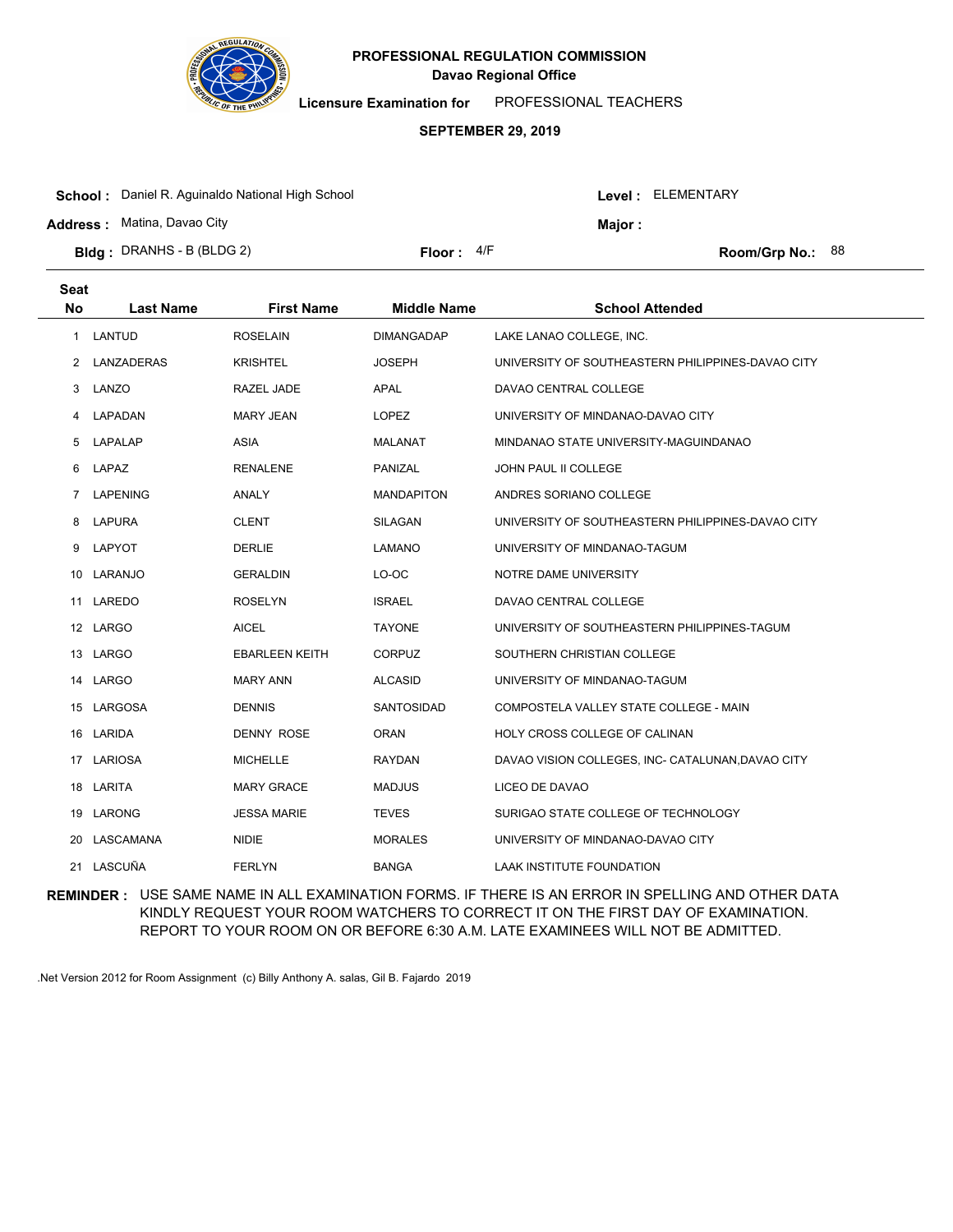

**Licensure Examination for**  PROFESSIONAL TEACHERS

### **SEPTEMBER 29, 2019**

|                                                         |              |  |                   | Room/Grp No.: $89$ |  |
|---------------------------------------------------------|--------------|--|-------------------|--------------------|--|
| <b>Bidg</b> : DRANHS - B (BLDG 2)                       | Floor: $4/F$ |  |                   |                    |  |
| <b>Address: Matina, Davao City</b>                      |              |  | Maior :           |                    |  |
| <b>School:</b> Daniel R. Aguinaldo National High School |              |  | Level: ELEMENTARY |                    |  |

| <b>Seat</b><br><b>No</b> | <b>Last Name</b> | <b>First Name</b>   | <b>Middle Name</b> | <b>School Attended</b>                                     |
|--------------------------|------------------|---------------------|--------------------|------------------------------------------------------------|
| 1                        | LASDOCE          | <b>HANAH GRACE</b>  | <b>PORMANIS</b>    | DAVAO ORIENTAL STATE COLLEGE OF SCIENCE & TECHNOLOGY       |
|                          | 2 LATI           | <b>NAISA</b>        | <b>TANGGO</b>      | ILLANA BAY INTEGRATED COMPUTER COLLEGE, INC.-MAGUINDANAO   |
| 3                        | LATIBAN          | <b>ROMNICK</b>      | <b>DONATO</b>      | MATI POLYTECHNIC INSTITUTE                                 |
| 4                        | LATIP            | <b>ISIAH</b>        | <b>IBAY</b>        | UNIVERSITY OF MINDANAO-COTABATO COLLEGE                    |
| 5                        | LAU-ON           | <b>NORIA</b>        | <b>IRED</b>        | JAMIATU MUSLIM MINDANAO                                    |
| 6                        | LAUD             | <b>ANGELIE</b>      | <b>DEOCARES</b>    | BUKIDNON STATE UNIVERSITY-(FOR BUKIDNON STATE COLL)- MAIN  |
| $\overline{7}$           | LAUDIANA         | <b>MITZEL</b>       | <b>DOBLAS</b>      | <b>BROKENSHIRE COLLEGE</b>                                 |
| 8                        | <b>LAURENTE</b>  | <b>DRONNA</b>       | <b>REFAMONTE</b>   | UNIVERSITY OF MINDANAO-TAGUM                               |
| 9                        | LAURENTE         | <b>RONNEL</b>       | <b>BARANDA</b>     | HINATUAN SOUTHERN COLLEGE (for.USP)                        |
| 10                       | <b>LAURETA</b>   | <b>JENNYFER</b>     | <b>GENERALAO</b>   | ASSUMPTION COLLEGE OF DAVAO                                |
| 11                       | <b>LAURILLA</b>  | <b>JAYPEE</b>       | <b>LLORICO</b>     | JOHN PAUL II COLLEGE                                       |
|                          | 12 LAURINO       | <b>JEAN ANN</b>     | QUIMNO             | GOVERNOR GENEROSO COLLEGE OF ARTS, SCIENCES & TECHNOLOBY   |
|                          | 13 LAURISTA      | <b>ARNEL</b>        | <b>DEFENSOR</b>    | JOSE MARIA COLLEGE                                         |
| 14                       | <b>LAUSA</b>     | <b>CARMELITO JR</b> | <b>JORDAN</b>      | ATENEO DE DAVAO UNIVERSITY                                 |
|                          | 15 LAVADOR       | <b>CAREN MAE</b>    | <b>BARDOQUILLO</b> | UNIVERSITY OF MINDANAO-PENAPLATA                           |
|                          | 16 LAVADOR       | <b>MARGIE</b>       | <b>SARONG</b>      | QUEZON INSTITUTE OF TECHNOLOGY                             |
| 17                       | LAWAG            | <b>REJEAN</b>       | PORCADILLA         | COTABATO FOUNDATION COLLEGE OF SCIENCE & TECHNOLOGY        |
| 18                       | LAYAGAN          | <b>FEVIE ANN</b>    | <b>POZON</b>       | HOLY CHILD COLLEGE OF BUTUAN                               |
|                          | 19 LAYAGUE       | <b>RYAN</b>         | <b>SANCHEZ</b>     | BUKIDNON STATE UNIVERSITY-COMPOSTELA EXTERNAL STUDIES CTR. |
| 20                       | LAYAOG           | <b>MARK ANTHONY</b> | <b>BENDIBEL</b>    | LAAK INSTITUTE FOUNDATION                                  |
| 21                       | LAYNO            | <b>MARY JANE</b>    |                    | SOUTHERN TECHNOLOGICAL INSTITUTE OF THE PHILIPPINES        |
|                          |                  |                     |                    |                                                            |

**REMINDER :** USE SAME NAME IN ALL EXAMINATION FORMS. IF THERE IS AN ERROR IN SPELLING AND OTHER DATA KINDLY REQUEST YOUR ROOM WATCHERS TO CORRECT IT ON THE FIRST DAY OF EXAMINATION. REPORT TO YOUR ROOM ON OR BEFORE 6:30 A.M. LATE EXAMINEES WILL NOT BE ADMITTED.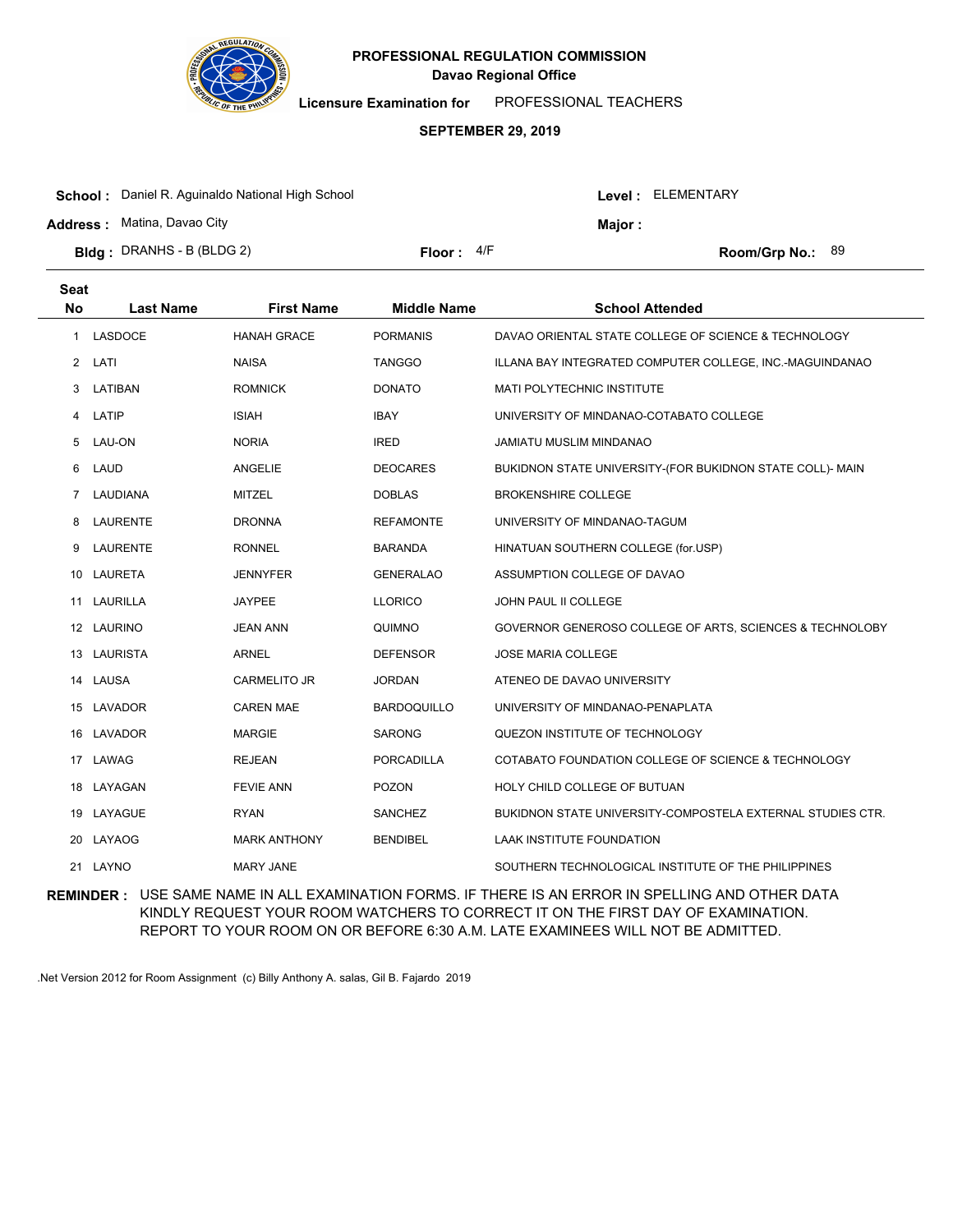

**Licensure Examination for**  PROFESSIONAL TEACHERS

#### **SEPTEMBER 29, 2019**

| <b>School:</b> Daniel R. Aguinaldo National High School                 |              |         | Level : ELEMENTARY |  |
|-------------------------------------------------------------------------|--------------|---------|--------------------|--|
| <b>Address:</b> Matina, Davao City<br><b>Bldg</b> : DRANHS - B (BLDG 2) | Floor: $4/F$ | Major : | Room/Grp No.: $90$ |  |

| <b>Seat</b><br><b>No</b> | <b>Last Name</b> | <b>First Name</b>     | <b>Middle Name</b> | <b>School Attended</b>                                     |
|--------------------------|------------------|-----------------------|--------------------|------------------------------------------------------------|
| 1                        | LAZARITO         | <b>RICHZEL JANE</b>   | PARREÑO            | UNIVERSITY OF SOUTHEASTERN PHILIPPINES-TAGUM               |
| 2                        | <b>LEDRES</b>    | <b>MELDRED</b>        | <b>ALASAGAS</b>    | <b>LAAK INSTITUTE FOUNDATION</b>                           |
| 3                        | LEE              | <b>CHERYL LYNN</b>    | LARGO              | GOVERNOR GENEROSO COLLEGE OF ARTS, SCIENCES & TECHNOLOBY   |
| 4                        | <b>LEGASPI</b>   | <b>SHIRELYN</b>       | <b>ALFEREZ</b>     | KAPALONG COLLEGE OF AGRICULTURE, SCIENCES & TECHNOLOGY     |
| 5                        | <b>LEMENTE</b>   | LANEFE                | <b>DOPING</b>      | COMPOSTELA VALLEY STATE COLLEGE - NEW BATAAN BRANCH        |
| 6                        | <b>LEMINDOG</b>  | <b>ANGEL BLESS</b>    | <b>MONSON</b>      | JOHN PAUL II COLLEGE                                       |
| 7                        | <b>LEMORAN</b>   | <b>JOFEL</b>          | Ρ.                 | DAVAO WINCHESTER COLLEGES                                  |
| 8                        | <b>LENDIO</b>    | <b>DONNA ELAINE</b>   | <b>ENANORIA</b>    | HOLY CROSS OF BANSALAN JUNIOR COLLEGE                      |
| 9                        | <b>LEPROSO</b>   | <b>ROSELYN</b>        | <b>MONTON</b>      | SULTAN KUDARAT STATE UNIVERSITY-TACURONG                   |
| 10                       | <b>LEQUINAN</b>  | <b>FRELEN</b>         | <b>CAPUYAN</b>     | UNIVERSITY OF MINDANAO-PENAPLATA                           |
| 11                       | LERIO            | <b>MARIANNE GRACE</b> | <b>BACENA</b>      | UNIVERSITY OF SOUTHEASTERN PHILIPPINES-TAGUM               |
|                          | 12 LERIO         | <b>PICHELYN</b>       | <b>COMIDOY</b>     | DAVAO CENTRAL COLLEGE                                      |
|                          | 13 LEROG         | QUEENIE JAY           | <b>EBOL</b>        | SAINT PAUL UNIVERSITY-SURIGAO                              |
| 14                       | <b>LIBADISOS</b> | <b>RIZALYN</b>        | <b>POJAS</b>       | COMPOSTELA VALLEY STATE COLLEGE - MARAGUSAN BRANCH         |
|                          | 15 LIBAGO        | SHINA MAE             | <b>MONTES</b>      | KAPALONG COLLEGE OF AGRICULTURE, SCIENCES & TECHNOLOGY     |
|                          | 16 LIBOT         | <b>EMELY</b>          | <b>MORE</b>        | BUKIDNON STATE UNIVERSITY-(FOR BUKIDNON STATE COLL)- MAIN  |
| 17                       | <b>LIBRANDO</b>  | LARRY                 | <b>GACAYAN</b>     | UNIVERSITY OF MINDANAO-DIGOS COLLEGE                       |
|                          | 18 LIBRANZA      | <b>MARIONE FAITH</b>  | <b>LENDIO</b>      | BUKIDNON STATE UNIVERSITY-COMPOSTELA EXTERNAL STUDIES CTR. |
|                          | 19 LIBRE         | <b>JILMY</b>          | <b>EVANGELISTA</b> | UNIVERSITY OF MINDANAO-PENAPLATA                           |
| 20                       | <b>LIBRES</b>    | <b>JUNAHVIE</b>       | <b>SEVILLA</b>     | NORTH DAVAO COLLEGES-PANABO                                |
|                          | 21 LIBRIA        | <b>IRESE</b>          | COQUILLA           | UNIVERSITY OF SOUTHEASTERN PHILIPPINES-DAVAO CITY          |

**REMINDER :** USE SAME NAME IN ALL EXAMINATION FORMS. IF THERE IS AN ERROR IN SPELLING AND OTHER DATA KINDLY REQUEST YOUR ROOM WATCHERS TO CORRECT IT ON THE FIRST DAY OF EXAMINATION. REPORT TO YOUR ROOM ON OR BEFORE 6:30 A.M. LATE EXAMINEES WILL NOT BE ADMITTED.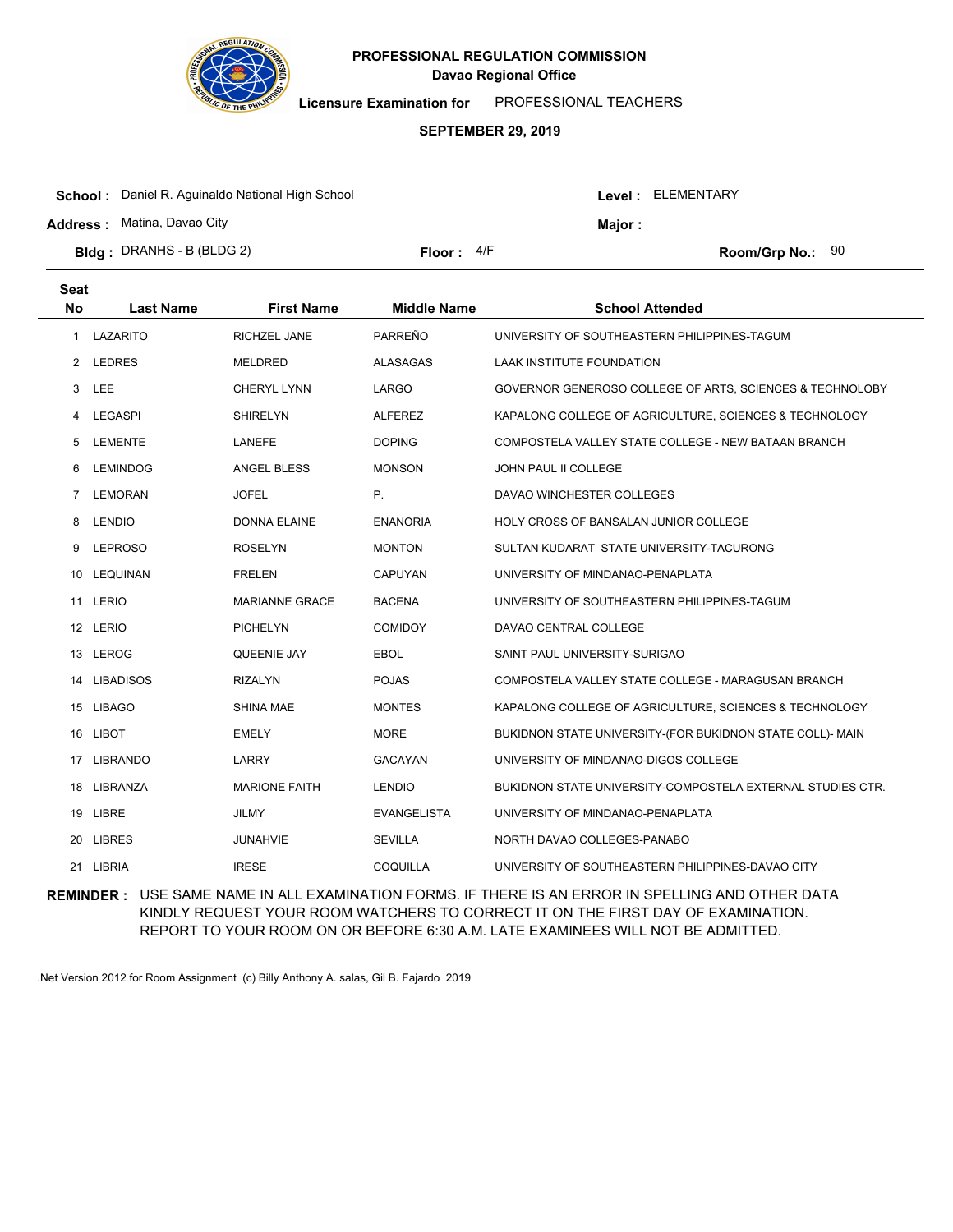

**Licensure Examination for**  PROFESSIONAL TEACHERS

#### **SEPTEMBER 29, 2019**

| <b>School:</b> Daniel R. Aguinaldo National High School |                     |  | Level : ELEMENTARY |                    |  |
|---------------------------------------------------------|---------------------|--|--------------------|--------------------|--|
| <b>Address: Matina, Davao City</b>                      |                     |  | <b>Major:</b>      |                    |  |
| <b>Bldg</b> : DRANHS - B (BLDG 3)                       | <b>Floor:</b> $1/F$ |  |                    | Room/Grp No.: $91$ |  |

| <b>Seat</b><br><b>Last Name</b> | <b>First Name</b>   | <b>Middle Name</b> | <b>School Attended</b>                                    |
|---------------------------------|---------------------|--------------------|-----------------------------------------------------------|
| <b>LICAYAN</b>                  | <b>HECTOR II</b>    | <b>DOÑA</b>        | BUKIDNON STATE UNIVERSITY-(FOR BUKIDNON STATE COLL)- MAIN |
| LIDASAN                         | <b>ISRADEEN</b>     | <b>RAFAEL</b>      | LAKE LANAO COLLEGE, INC.                                  |
| LIDASAN                         | <b>WALID</b>        | <b>DATUDACULA</b>  | PACASUM COLLEGE                                           |
| <b>LIGARAY</b>                  | <b>EDEN</b>         | <b>ODVINA</b>      | HOLY CHILD SCHOOL OF DAVAO                                |
| LIGASAN                         | <b>GRACE</b>        | <b>BADUDAO</b>     | NORTH DAVAO COLLEGES-PANABO                               |
| <b>LIGUEZ</b>                   | <b>VINAGIN</b>      | <b>LOGUINSA</b>    | DAVAO ORIENTAL STATE COLLEGE OF SCIENCE & TECHNOLOGY      |
| LIM                             | <b>IRISH</b>        | VALDEZ             | UNIVERSITY OF MINDANAO-PENAPLATA                          |
| LIM                             | <b>JURICA MAE</b>   | <b>MONTA</b>       | UNIVERSITY OF SOUTHEASTERN PHILIPPINES-TAGUM              |
| LIM                             | SARAH JANE          | <b>NACONAS</b>     | SOUTHERN CHRISTIAN COLLEGE                                |
| LIM                             | STEPHANIE ANNE      | <b>ENRIQUEZ</b>    | UNIVERSITY OF MINDANAO-DAVAO CITY                         |
| LIMBA                           | <b>HANNAN</b>       | <b>MUHAMMAD</b>    | SULTAN KUDARAT ISLAMIC ACADEMY                            |
| LIMBADAN                        | <b>CRISTINE JOY</b> | <b>FLORIA</b>      | GOVERNOR GENEROSO COLLEGE OF ARTS, SCIENCES & TECHNOLOBY  |
| 13 LIMBAGO                      | <b>NANETTE</b>      | <b>DATUIN</b>      | JOHN PAUL II COLLEGE                                      |
| <b>LIMBING</b>                  | <b>GENEVA</b>       | <b>SAGUIMPA</b>    | ST. MARY'S COLLEGE OF BAGANGA-BAGANGA, DAVAO ORIENTAL     |
| <b>LIMOCON</b>                  | <b>MARJEN</b>       | <b>ESPINOSA</b>    | UNIVERSITY OF SOUTHEASTERN PHILIPPINES-DAVAO CITY         |
| <b>LIMOSNERO</b>                | <b>LENITH JOY</b>   | AWIT               | KAPALONG COLLEGE OF AGRICULTURE, SCIENCES & TECHNOLOGY    |
| <b>LIMPAG</b>                   | <b>ELVEN</b>        | CALIO              | UNIVERSITY OF SOUTHEASTERN PHILIPPINES-TAGUM              |
| <b>LIMSON</b>                   | <b>APRIL MAE</b>    | <b>ROFLO</b>       | QUEZON INSTITUTE OF TECHNOLOGY                            |
| 19 LINAO                        | DIANA MAE           | <b>LABRADOR</b>    | UNIVERSITY OF SOUTHEASTERN PHILIPPINES-TAGUM              |
| <b>LINCONA</b>                  | <b>MAE APPLE</b>    | VILLANUEVA         | SOUTH PHILIPPINE ADVENTIST COLLEGE                        |
| LINDA                           | <b>RONIEL</b>       | <b>MENGUILLA</b>   | <b>RIZAL MEMORIAL COLLEGE</b>                             |
|                                 |                     |                    |                                                           |

**REMINDER :** USE SAME NAME IN ALL EXAMINATION FORMS. IF THERE IS AN ERROR IN SPELLING AND OTHER DATA KINDLY REQUEST YOUR ROOM WATCHERS TO CORRECT IT ON THE FIRST DAY OF EXAMINATION. REPORT TO YOUR ROOM ON OR BEFORE 6:30 A.M. LATE EXAMINEES WILL NOT BE ADMITTED.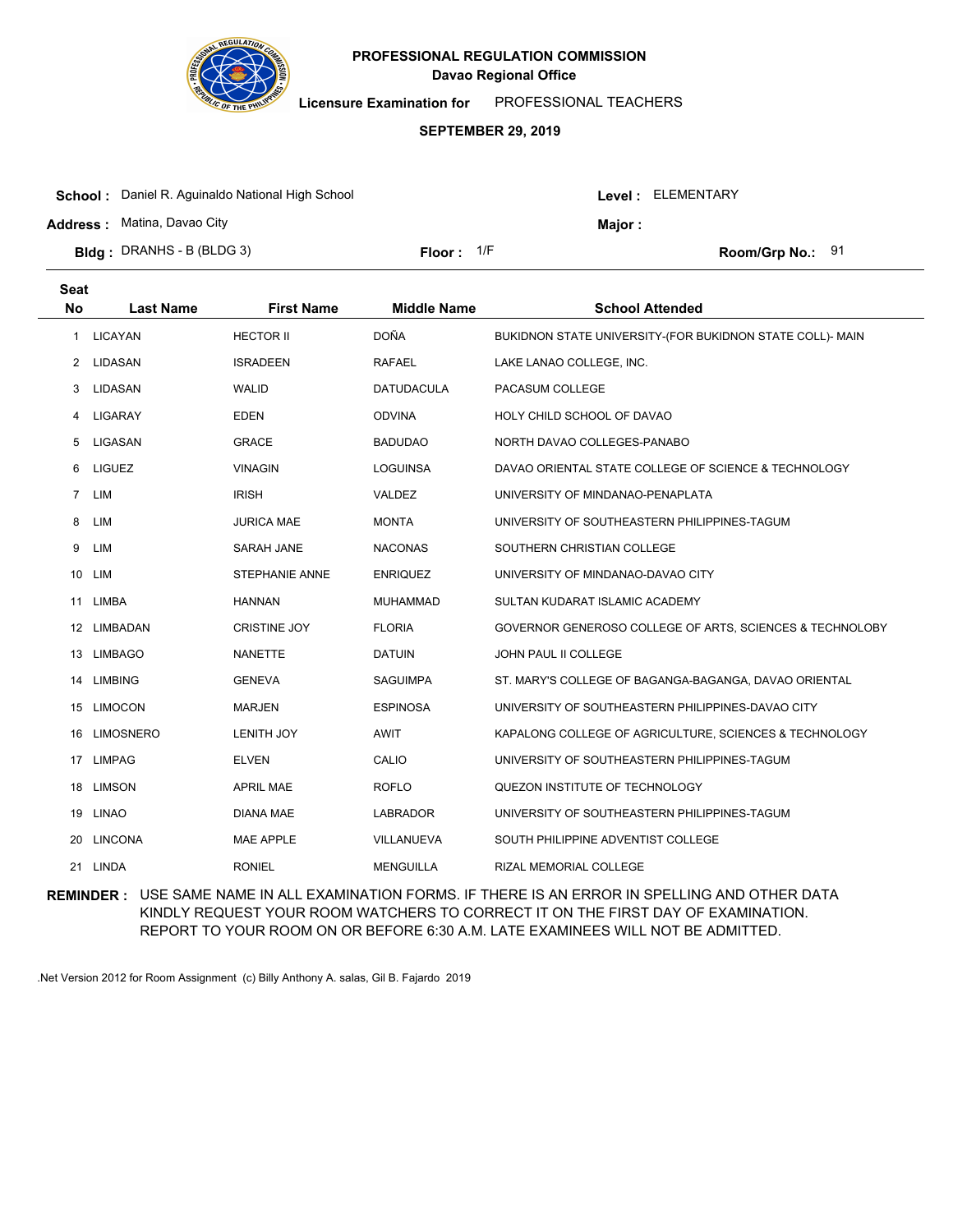

**Licensure Examination for**  PROFESSIONAL TEACHERS

### **SEPTEMBER 29, 2019**

| <b>School:</b> Daniel R. Aguinaldo National High School |              |  |         | Level: ELEMENTARY  |  |  |
|---------------------------------------------------------|--------------|--|---------|--------------------|--|--|
| <b>Address: Matina, Davao City</b>                      |              |  | Maior : |                    |  |  |
| <b>Bldg</b> : DRANHS - B (BLDG 3)                       | Floor: $1/F$ |  |         | Room/Grp No.: $92$ |  |  |

| <b>Seat</b><br><b>No</b> | <b>Last Name</b>  | <b>First Name</b>    | <b>Middle Name</b> | <b>School Attended</b>                                   |
|--------------------------|-------------------|----------------------|--------------------|----------------------------------------------------------|
| 1                        | <b>LINDO</b>      | JOE-R                | <b>MALORE</b>      | RIZAL MEMORIAL COLLEGE                                   |
| 2                        | <b>LINDOG</b>     | <b>LEA</b>           | <b>ORIAS</b>       | SAINT FRANCIS XAVIER COLLEGE                             |
| 3                        | LINGGA            | <b>NELVIE SHAYNE</b> | <b>EROYLA</b>      | ASSUMPTION COLLEGE OF DAVAO                              |
| 4                        | <b>LINGO</b>      | <b>RAYGIE</b>        | <b>MONTENEGRO</b>  | UNIVERSITY OF SOUTHEASTERN PHILIPPINES-TAGUM             |
| 5                        | <b>LINGOLINGO</b> | JAY-AR               | <b>BANOG</b>       | DAVAO ORIENTAL STATE COLLEGE OF SCIENCE & TECHNOLOGY     |
| 6                        | <b>LINO</b>       | <b>ANGELICA</b>      | <b>ANCIA</b>       | UNIVERSITY OF SOUTHEASTERN PHILIPPINES-DAVAO CITY        |
| $\overline{7}$           | <b>LINO</b>       | <b>GLEAZAVIL</b>     | <b>MAPANDO</b>     | COMPOSTELA VALLEY STATE COLLEGE - NEW BATAAN BRANCH      |
| 8                        | <b>LINO</b>       | <b>JOYLEN</b>        | <b>VISCAYNO</b>    | NOTRE DAME OF MIDSAYAP COLLEGE                           |
| 9                        | <b>LINO</b>       | SARAH MAE            | <b>TEOKIMIAN</b>   | DAVAO ORIENTAL STATE COLLEGE OF SCIENCE & TECHNOLOGY     |
| 10                       | <b>LINOGAO</b>    | <b>BABY JEAN</b>     | <b>GONZAGA</b>     | SOUTH PHILIPPINE ADVENTIST COLLEGE                       |
| 11                       | <b>LINTANG</b>    | <b>AMOR</b>          | <b>BALABAGON</b>   | UNIVERSITY OF SOUTHEASTERN PHILIPPINES-TAGUM             |
|                          | 12 LINTOGONAN     | <b>GELLE-ANN</b>     | <b>DINSING</b>     | DAVAO ORIENTAL STATE COLLEGE OF SCIENCE & TECHNOLOGY     |
| 13                       | <b>LIPAOPAO</b>   | <b>LORIN</b>         | <b>BANQUILE</b>    | ST. MARY'S COLLEGE OF BAGANGA-BAGANGA, DAVAO ORIENTAL    |
| 14                       | LIPAY             | <b>JOCELYN</b>       | PALMA GIL          | GOVERNOR GENEROSO COLLEGE OF ARTS, SCIENCES & TECHNOLOBY |
|                          | 15 LIQUIDAN       | <b>GEANN</b>         | <b>GURO</b>        | DAVAO ORIENTAL STATE COLLEGE OF SCIENCE & TECHNOLOGY     |
| 16                       | <b>LIQUIGAN</b>   | <b>JESSEBEL</b>      |                    | MONKAYO COLLEGE OF ARTS, SCIENCES & TECHNOLOGY           |
| 17                       | LIRASAN           | <b>SERGE JEFFREY</b> | <b>CAMPOMANES</b>  | COLEGIO DE SAN FRANCISCO JAVIER                          |
|                          | 18 LIRAY          | <b>MARIA THERESA</b> | <b>GIMAL</b>       | ST. THOMAS MORE SCHOOL OF LAW & BUSINESS - TAGUM CITY    |
|                          | 19 LISBOS         | <b>MARY ANGEL</b>    | ANDUYAN            | UNIVERSITY OF SOUTHEASTERN PHILIPPINES-TAGUM             |
| 20                       | <b>LITERATUS</b>  | ANJO                 | <b>JURADO</b>      | SAINT MARY'S COLLEGE-TAGUM                               |
| 21                       | <b>LITERATUS</b>  | <b>RENZEL MAE</b>    | <b>PATACSIL</b>    | SAINT MARY'S COLLEGE-TAGUM                               |

**REMINDER :** USE SAME NAME IN ALL EXAMINATION FORMS. IF THERE IS AN ERROR IN SPELLING AND OTHER DATA KINDLY REQUEST YOUR ROOM WATCHERS TO CORRECT IT ON THE FIRST DAY OF EXAMINATION. REPORT TO YOUR ROOM ON OR BEFORE 6:30 A.M. LATE EXAMINEES WILL NOT BE ADMITTED.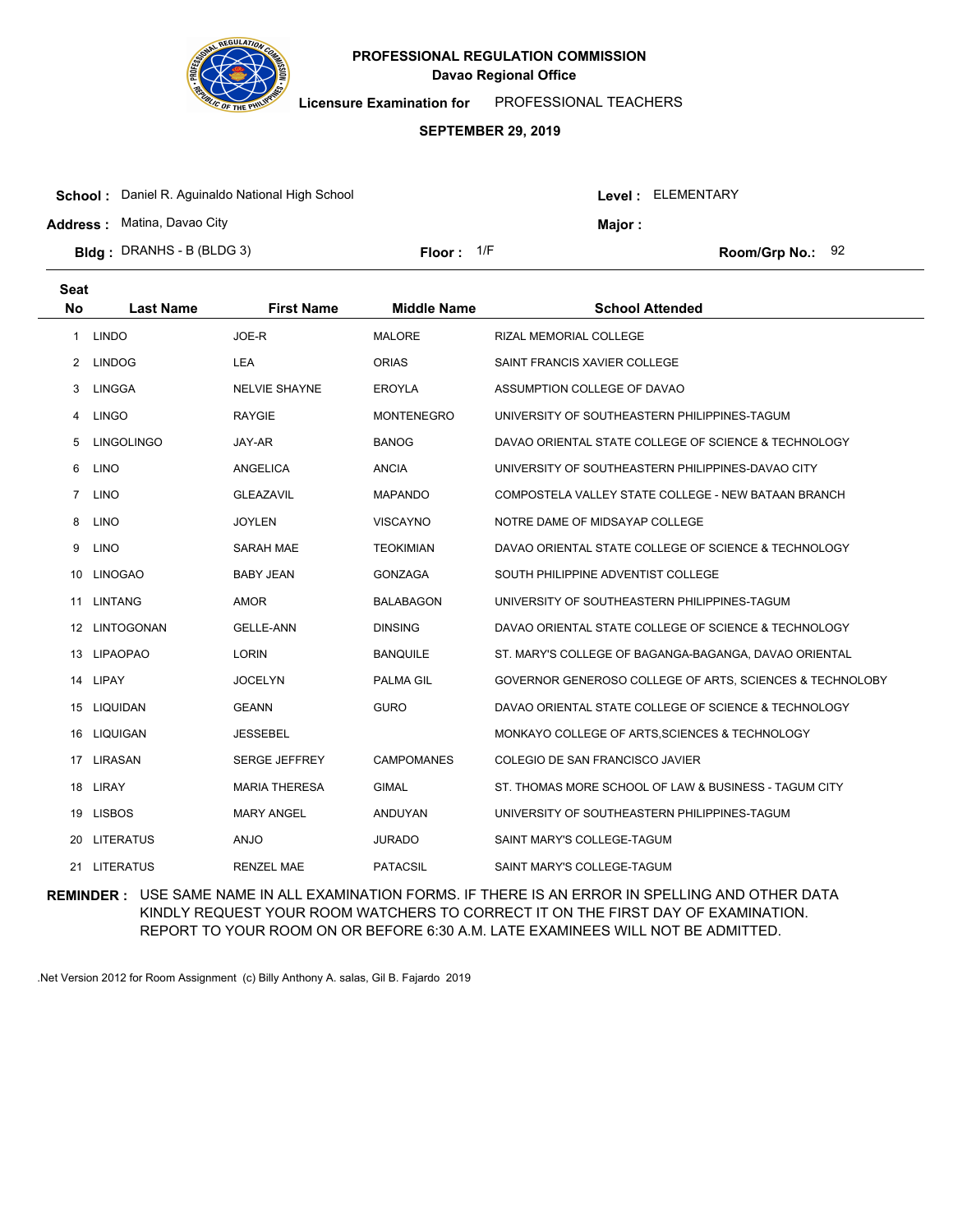

**Licensure Examination for**  PROFESSIONAL TEACHERS

#### **SEPTEMBER 29, 2019**

| <b>School:</b> Daniel R. Aguinaldo National High School                 |                     |         | Level : ELEMENTARY      |  |
|-------------------------------------------------------------------------|---------------------|---------|-------------------------|--|
| <b>Address:</b> Matina, Davao City<br><b>Bldg</b> : DRANHS - B (BLDG 3) | <b>Floor:</b> $1/F$ | Maior : | <b>Room/Grp No.: 93</b> |  |
|                                                                         |                     |         |                         |  |

| <b>Seat</b><br><b>No</b> | <b>Last Name</b> | <b>First Name</b>   | <b>Middle Name</b> | <b>School Attended</b>                                     |
|--------------------------|------------------|---------------------|--------------------|------------------------------------------------------------|
| 1                        | <b>LIWA</b>      | <b>BOHYRA</b>       | <b>MACAO</b>       | ILLANA BAY INTEGRATED COMPUTER COLLEGE, INC.-MAGUINDANAO   |
| 2                        | <b>LIWAGON</b>   | <b>GENEVEB</b>      | <b>BALABAG</b>     | BUKIDNON STATE UNIVERSITY-MARAGUSAN EXTERNAL STUDIES CTR.  |
| 3                        | LLEMIT           | <b>JUVELIE</b>      | <b>AMOY</b>        | COMPOSTELA VALLEY STATE COLLEGE - NEW BATAAN BRANCH        |
| 4                        | <b>LLOREN</b>    | LEONARDO JR.        | <b>DELA CRUZ</b>   | DAVAO WINCHESTER COLLEGES                                  |
| 5                        | <b>LLOREN</b>    | <b>MIRALIE</b>      | <b>TAMAYO</b>      | NORTH DAVAO COLLEGES-PANABO                                |
| 6                        | <b>LLORENTE</b>  | <b>HANEY JEAN</b>   | <b>TEJADA</b>      | DAVAO CENTRAL COLLEGE                                      |
| $\overline{7}$           | <b>LOBIANO</b>   | RYZZAL LEE          | <b>CERILLA</b>     | UNIVERSITY OF MINDANAO-DIGOS COLLEGE                       |
| 8                        | <b>LOFRANCO</b>  | HAZEL JOYCE         | <b>NAPULES</b>     | UNIVERSITY OF SOUTHEASTERN PHILIPPINES-DAVAO CITY          |
| 9                        | LOFRANCO         | <b>MARLYN</b>       | <b>AMASIG</b>      | <b>RIZAL MEMORIAL COLLEGE</b>                              |
| 10                       | LOGRONIO         | <b>RESHELLE MAE</b> | <b>VILLARINA</b>   | DE LA SALLE JOHN BOSCO COLLEGE-BISLIG, SURIGAO CITY        |
| 11                       | LOM-OC           | <b>ELLEN</b>        | ANO-OS             | UNIVERSITY OF SOUTHEASTERN PHILIPPINES-TAGUM               |
|                          | 12 LOMBISO       | KAYEI               | <b>BRAGANZA</b>    | UNIVERSITY OF MINDANAO-TAGUM                               |
| 13                       | <b>LOMBOG</b>    | <b>SHEILA</b>       | <b>CABILING</b>    | LEGACY COLLEGE OF COMPOSTELA                               |
| 14                       | LONGGAN          | ANALIZA             | <b>DUQUILA</b>     | BUKIDNON STATE UNIVERSITY-(FOR BUKIDNON STATE COLL)- MAIN  |
| 15                       | <b>LONGYAPON</b> | <b>BRIGET</b>       | <b>PADAO</b>       | JOHN PAUL II COLLEGE                                       |
|                          | 16 LONZAGA       | <b>GIEVERIA</b>     | <b>EYANA</b>       | COMPOSTELA VALLEY STATE COLLEGE - MAIN                     |
| 17                       | <b>LOPEZ</b>     | <b>GERCY JEAN I</b> | <b>BETINOL</b>     | UNIVERSITY OF SOUTHEASTERN PHILIPPINES-TAGUM               |
|                          | 18 LOPEZ         | <b>JENELYN</b>      | <b>ALIGWAY</b>     | BUKIDNON STATE UNIVERSITY-COMPOSTELA EXTERNAL STUDIES CTR. |
|                          | 19 LOPEZ         | <b>SHARON</b>       | <b>MAMILIC</b>     | BUKIDNON STATE UNIVERSITY-MARAGUSAN EXTERNAL STUDIES CTR.  |
| 20                       | LOPOY            | <b>NILA</b>         | <b>ABADIES</b>     | CAMIGUIN POLYTECHNIC STATE COLLEGE                         |
| 21.                      | <b>LOQUES</b>    | <b>GLENN</b>        | <b>GENILLA</b>     | DON CARLOS POLYTECHNIC COLLEGE                             |
|                          |                  |                     |                    |                                                            |

**REMINDER :** USE SAME NAME IN ALL EXAMINATION FORMS. IF THERE IS AN ERROR IN SPELLING AND OTHER DATA KINDLY REQUEST YOUR ROOM WATCHERS TO CORRECT IT ON THE FIRST DAY OF EXAMINATION. REPORT TO YOUR ROOM ON OR BEFORE 6:30 A.M. LATE EXAMINEES WILL NOT BE ADMITTED.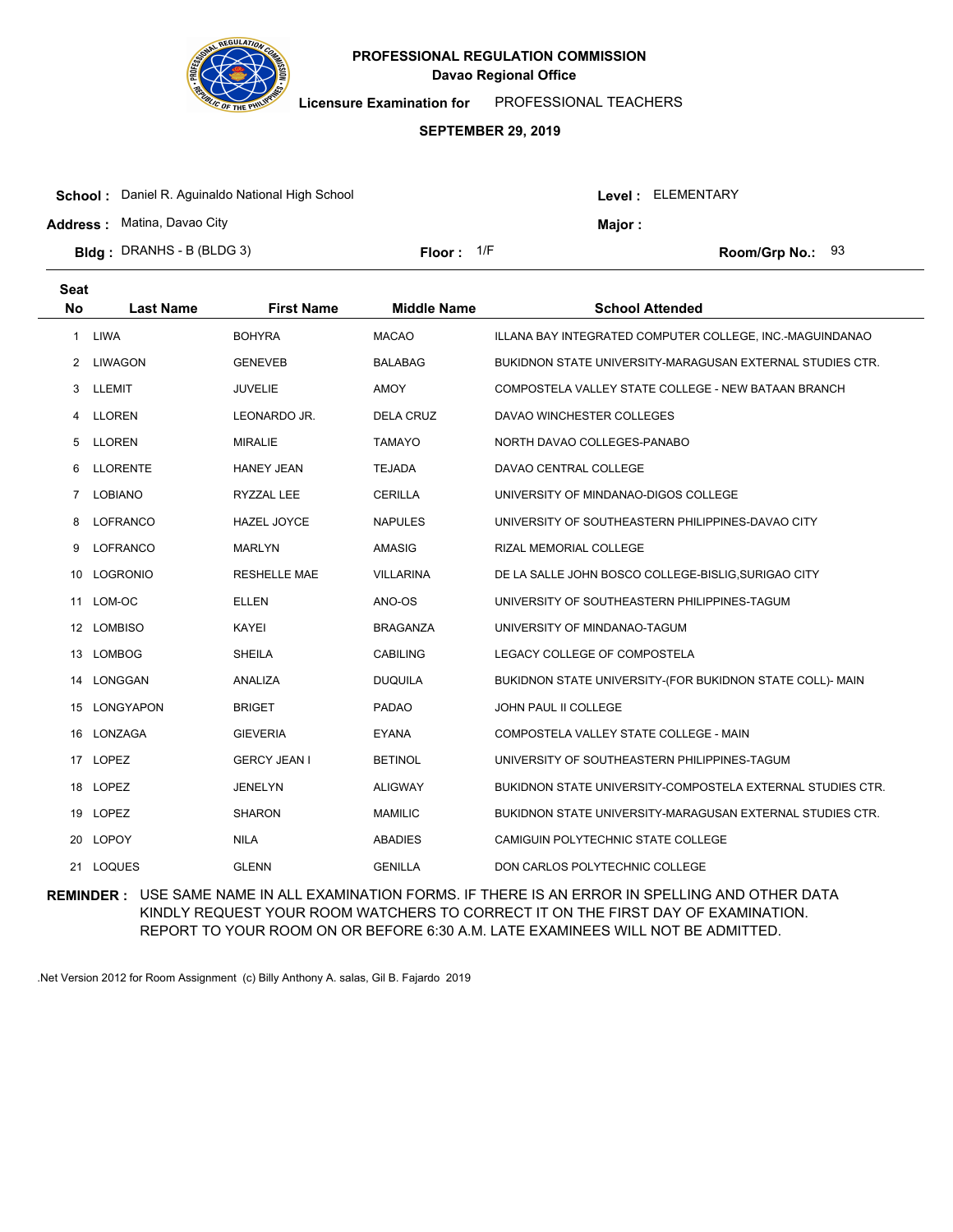

**Licensure Examination for**  PROFESSIONAL TEACHERS

### **SEPTEMBER 29, 2019**

| <b>School:</b> Daniel R. Aguinaldo National High School |              |  | Level: ELEMENTARY |                    |  |
|---------------------------------------------------------|--------------|--|-------------------|--------------------|--|
| <b>Address:</b> Matina, Davao City                      |              |  | Major :           |                    |  |
| <b>Bldg</b> : DRANHS - B (BLDG 3)                       | Floor: $1/F$ |  |                   | Room/Grp No.: $94$ |  |

| <b>Seat</b><br><b>No</b> | <b>Last Name</b> | <b>First Name</b>     | <b>Middle Name</b> | <b>School Attended</b>                                     |
|--------------------------|------------------|-----------------------|--------------------|------------------------------------------------------------|
| 1                        | LORAÑA           | <b>FELINE ROSE</b>    | LUTERO             | SULTAN KUDARAT STATE UNIVERSITY-TACURONG                   |
| 2                        | LOREÑO           | <b>AINY</b>           | <b>ERANA</b>       | SAINT FRANCIS XAVIER COLLEGE                               |
| 3                        | LORENZO          | <b>LORD PATRICK</b>   | <b>SAN JUAN</b>    | UNIVERSITY OF MINDANAO-PENAPLATA                           |
| 4                        | <b>LORENZO</b>   | <b>NORHAINE</b>       | <b>BANDAHALI</b>   | MATI POLYTECHNIC INSTITUTE                                 |
| 5                        | <b>LORO</b>      | <b>JINKY</b>          | <b>TEMBLACO</b>    | AGUSAN DEL SUR STATE COLLEGE OF AGRICULTURE & TECHNOLOGY   |
| 6                        | <b>LORONA</b>    | <b>CHRISTIAN</b>      | <b>EPIFANIO</b>    | BUKIDNON STATE UNIVERSITY-STO TOMAS EXTERNAL STUDIES CTR.  |
| $\overline{7}$           | LOZADA           | <b>CHERRY MAE</b>     | <b>BUHAYANG</b>    | SAINT FRANCIS XAVIER COLLEGE                               |
| 8                        | LOZANO           | <b>GIEBEN</b>         | <b>TAMBULI</b>     | DAVAO ORIENTAL STATE COLLEGE OF SCIENCE & TECHNOLOGY       |
| 9                        | LOZARITA         | <b>MARIE NELL</b>     | <b>TAMAYO</b>      | UNIVERSITY OF MINDANAO-DAVAO CITY                          |
| 10                       | LUAGUE           | <b>CRISTILLE</b>      | <b>ALCAZAR</b>     | HOLY TRINITY COLLEGE OF GENERAL SANTOS CITY                |
| 11                       | <b>LUAGUE</b>    | <b>HEZIL CRISTINE</b> | <b>ALCAZAR</b>     | HOLY TRINITY COLLEGE OF GENERAL SANTOS CITY                |
|                          | 12 LUBEN         | KIMBERLY              | <b>FELISILDA</b>   | UNIVERSITY OF SOUTHEASTERN PHILIPPINES-TAGUM               |
| 13                       | LUBIANO          | <b>CHARRIZA MAY</b>   | <b>PACULBA</b>     | BUKIDNON STATE UNIVERSITY-COMPOSTELA EXTERNAL STUDIES CTR. |
| 14                       | LUBIANO          | <b>JOANN</b>          | <b>VALLES</b>      | <b>MATI POLYTECHNIC INSTITUTE</b>                          |
|                          | 15 LUBON         | <b>AUSTEA</b>         | <b>PANO</b>        | UNIVERSITY OF MINDANAO-TAGUM                               |
|                          | 16 LUCAS         | <b>BAILIN</b>         | <b>SAIDAN</b>      | <b>IRANUN FOUNDATION COLLEGE INC. - LANAO DEL SUR</b>      |
| 17                       | LUCEÑARA         | <b>MAY ANN</b>        | <b>APIO</b>        | RIZAL MEMORIAL COLLEGE                                     |
|                          | 18 LUCERNAS      | <b>NESTOR JR</b>      | <b>PASAJE</b>      | <b>MATI DOCTORS COLLEGE</b>                                |
|                          | 19 LUCERO        | CHESCA MAE            |                    | JOHN PAUL II COLLEGE                                       |
| 20                       | <b>LUCERO</b>    | <b>JOCELYN</b>        | <b>NISNISAN</b>    | UNIVERSITY OF SOUTHEASTERN PHILIPPINES-DAVAO CITY          |
|                          | 21 LUCERO        | <b>JORIDALYN</b>      | <b>JURAC</b>       | UNIVERSITY OF MINDANAO-DAVAO CITY                          |

**REMINDER :** USE SAME NAME IN ALL EXAMINATION FORMS. IF THERE IS AN ERROR IN SPELLING AND OTHER DATA KINDLY REQUEST YOUR ROOM WATCHERS TO CORRECT IT ON THE FIRST DAY OF EXAMINATION. REPORT TO YOUR ROOM ON OR BEFORE 6:30 A.M. LATE EXAMINEES WILL NOT BE ADMITTED.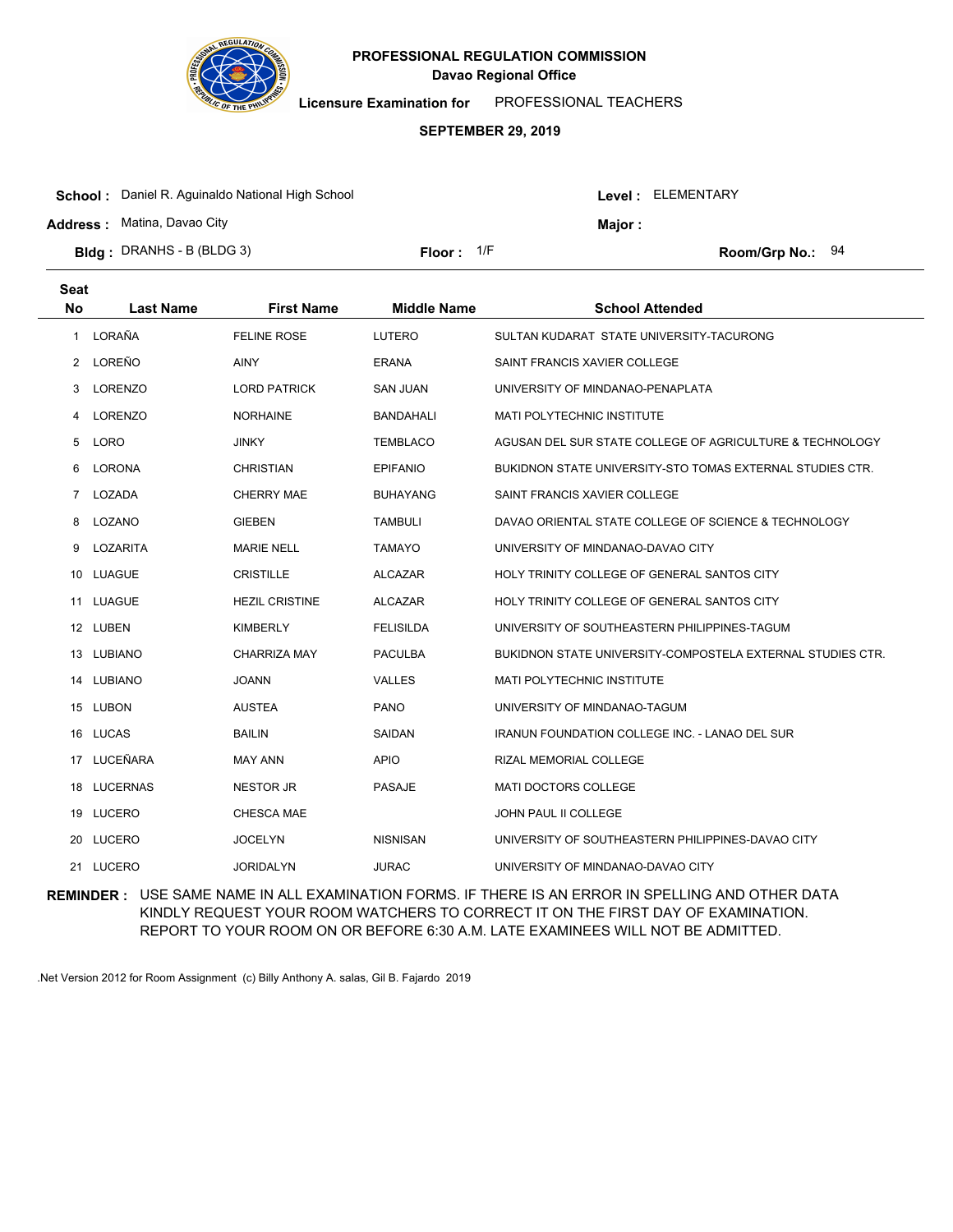

**Licensure Examination for**  PROFESSIONAL TEACHERS

#### **SEPTEMBER 29, 2019**

| <b>School:</b> Daniel R. Aguinaldo National High School |              |  | Level : ELEMENTARY |                    |  |
|---------------------------------------------------------|--------------|--|--------------------|--------------------|--|
| <b>Address:</b> Matina, Davao City                      |              |  | Maior:             |                    |  |
| <b>Bldg</b> : DRANHS - B (BLDG 3)                       | Floor: $2/F$ |  |                    | Room/Grp No.: $95$ |  |

| <b>Seat</b><br><b>No</b> | <b>Last Name</b> | <b>First Name</b>  | <b>Middle Name</b> | <b>School Attended</b>                                    |
|--------------------------|------------------|--------------------|--------------------|-----------------------------------------------------------|
| 1                        | LUCIANO          | <b>JOHN LLOYD</b>  |                    | DAVAO ORIENTAL STATE COLLEGE OF SCIENCE & TECHNOLOGY      |
| 2                        | LUGUM            | <b>BAIBELYN</b>    | <b>GANDEL</b>      | SPA COLLEGE, INC.                                         |
| 3                        | LUMABAS          | <b>ANISA</b>       | <b>IMAM</b>        | ANTONIO R. PACHECO COLLEGE, INC.                          |
| 4                        | LUMABAS          | <b>JOHAIRA</b>     | <b>CALIM</b>       | PARANG FOUNDATION COLLEGE                                 |
| 5                        | LUMACAD          | CHRISCHEL JEAN     | <b>BUHAWI</b>      | WESTERN MINDANAO STATE U-TUNGAWAN                         |
| 6                        | <b>LUMACANG</b>  | JONA MAE           | LARA               | HOLY TRINITY COLLEGE OF GENERAL SANTOS CITY               |
| 7                        | <b>LUMADAS</b>   | <b>GLAIZA</b>      | <b>APAL</b>        | LEGACY COLLEGE OF COMPOSTELA                              |
| 8                        | <b>LUMADAS</b>   | RACHEL MELODY      | <b>AMPER</b>       | LEGACY COLLEGE OF COMPOSTELA                              |
| 9                        | LUMAIN           | CHERRY JOY         | <b>LUCERNAS</b>    | UNIVERSITY OF SOUTHEASTERN PHILIPPINES-DAVAO CITY         |
| 10                       | LUMAMBAS         | ZULHAIDEN          | <b>PUNTONGAN</b>   | UNIVERSITY OF SOUTHERN MINDANAO-KABACAN                   |
| 11                       | LUMANTA          | <b>KATRINN JOY</b> | <b>SAN JUAN</b>    | UNIVERSITY OF MINDANAO-PENAPLATA                          |
|                          | 12 LUMASAG       | <b>JERIC</b>       | PAÑA               | MONKAYO COLLEGE OF ARTS, SCIENCES & TECHNOLOGY            |
| 13                       | LUMBA            | <b>JARRY JEAN</b>  | <b>JAMERO</b>      | BUKIDNON STATE UNIVERSITY-(FOR BUKIDNON STATE COLL)- MAIN |
| 14                       | LUMBA            | <b>ROSITA</b>      | <b>RUELAN</b>      | SOUTH PHILIPPINE ADVENTIST COLLEGE                        |
|                          | 15 LUMBAB        | <b>JOVELIN</b>     | <b>AFABLE</b>      | DEL SUR GOOD SHEPHERD COLLEGE                             |
| 16                       | LUMENTE          | <b>IMEE</b>        | <b>OTAZA</b>       | UNIVERSITY OF THE IMMACULATE CONCEPTION-DAVAO             |
| 17                       | <b>LUMIDAS</b>   | <b>MARK DAVE</b>   | <b>ROSLINDA</b>    | UNIVERSITY OF SOUTHEASTERN PHILIPPINES-TAGUM              |
| 18                       | LUMINGKIT        | <b>GLAIZZA</b>     | <b>NAQUILA</b>     | HOLY CROSS COLLEGE OF CALINAN                             |
|                          | 19 LUMINGKIT     | <b>MAYLENE</b>     | <b>TAMAYO</b>      | KAPALONG COLLEGE OF AGRICULTURE, SCIENCES & TECHNOLOGY    |
| 20                       | LUMNA            | <b>FAIRODZ</b>     | <b>PANDA</b>       | SULTAN KUDARAT ISLAMIC ACADEMY                            |
|                          | 21 LUMO-OS       | <b>HANAH KRIS</b>  | <b>EDILLO</b>      | UNIVERSITY OF MINDANAO-TAGUM                              |

**REMINDER :** USE SAME NAME IN ALL EXAMINATION FORMS. IF THERE IS AN ERROR IN SPELLING AND OTHER DATA KINDLY REQUEST YOUR ROOM WATCHERS TO CORRECT IT ON THE FIRST DAY OF EXAMINATION. REPORT TO YOUR ROOM ON OR BEFORE 6:30 A.M. LATE EXAMINEES WILL NOT BE ADMITTED.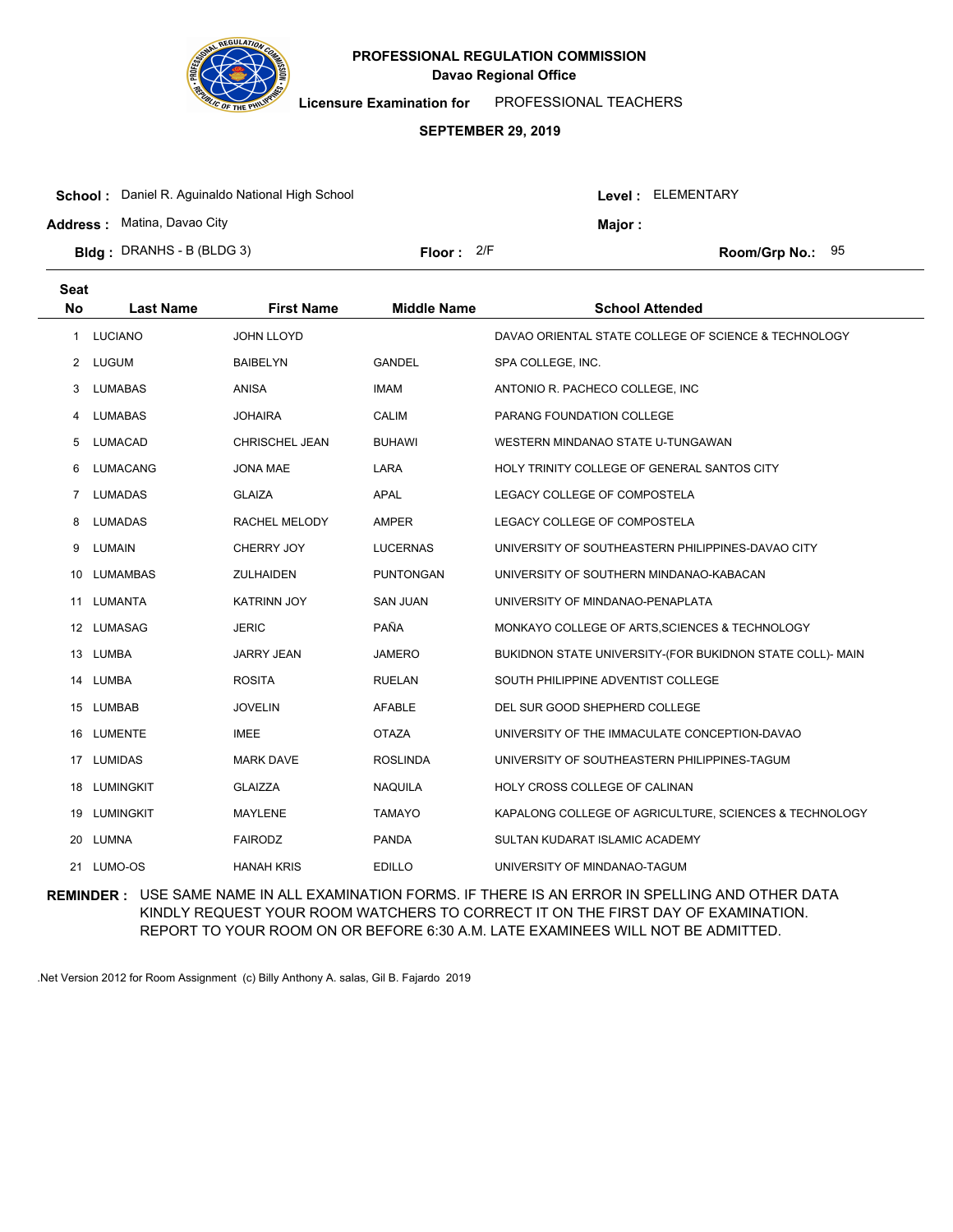

**Licensure Examination for**  PROFESSIONAL TEACHERS

### **SEPTEMBER 29, 2019**

| <b>Bldg</b> : DRANHS - B (BLDG 3)                       | Floor: $2/F$ |  |                   | <b>Room/Grp No.:</b> $96$ |  |
|---------------------------------------------------------|--------------|--|-------------------|---------------------------|--|
|                                                         |              |  |                   |                           |  |
| <b>Address: Matina, Davao City</b>                      |              |  | Maior :           |                           |  |
| <b>School:</b> Daniel R. Aguinaldo National High School |              |  | Level: ELEMENTARY |                           |  |

| <b>Seat</b><br><b>No</b> | <b>Last Name</b> | <b>First Name</b>        | <b>Middle Name</b>  | <b>School Attended</b>                                 |
|--------------------------|------------------|--------------------------|---------------------|--------------------------------------------------------|
| 1                        | <b>LUMONDAO</b>  | <b>HAILLAH</b>           | <b>MACASAP</b>      | MINDANAO STATE UNIVERSITY-MAGUINDANAO                  |
| 2                        | LUNA             | <b>JAINE</b>             | <b>BARRIENTOS</b>   | NORTH DAVAO COLLEGES-PANABO                            |
| 3                        | LUNA             | LINCOLD AMIEL            | <b>HEY</b>          | NOTRE DAME UNIVERSITY                                  |
| 4                        | LUNGAY           | <b>EFRELYN</b>           | <b>SANDI</b>        | CENTRAL MINDANAO UNIVERSITY                            |
| 5                        | <b>LUPINA</b>    | JOY MEE                  | LUZA                | DAVAO ORIENTAL STATE COLLEGE OF SCIENCE & TECHNOLOGY   |
| 6                        | <b>LUPON</b>     | <b>MARHAM</b>            | <b>DALANO</b>       | UNIVERSITY OF MINDANAO-DAVAO CITY                      |
| 7                        | <b>LUSBOG</b>    | <b>ANILYN</b>            | JANDAYAN            | UNIVERSITY OF SOUTHEASTERN PHILIPPINES-DAVAO CITY      |
| 8                        | <b>LUSERNAS</b>  | <b>KERBY</b>             | <b>DERECHO</b>      | UNIVERSITY OF MINDANAO-PENAPLATA                       |
| 9                        | LUYAO            | <b>JOLINA</b>            | <b>INTERVENCION</b> | <b>JOHN PAUL II COLLEGE</b>                            |
| 10                       | LUZA             | <b>JENNIFER</b>          | <b>BARRIOS</b>      | DAVAO ORIENTAL STATE COLLEGE OF SCIENCE & TECHNOLOGY   |
| 11                       | LUZON            | SIONY FE                 | <b>DEGARA</b>       | <b>BROKENSHIRE COLLEGE</b>                             |
|                          | 12 MAANO         | <b>STEPHANIE</b>         | <b>PAULIN</b>       | DAVAO ORIENTAL STATE COLLEGE OF SCIENCE & TECHNOLOGY   |
| 13                       | <b>MABALE</b>    | <b>FLORIE ANN ELIEZA</b> | <b>HASPE</b>        | UNIVERSITY OF SOUTHEASTERN PHILIPPINES-TAGUM           |
| 14                       | <b>MABALOT</b>   | <b>GRACE</b>             | <b>FRUTA</b>        | NORTH DAVAO COLLEGE-TAGUM FOUNDATION                   |
| 15                       | <b>MABANDOS</b>  | CHELSEA                  | <b>LAD</b>          | UNIVERSITY OF MINDANAO-DAVAO CITY                      |
| 16                       | MABASA           | <b>JHEA</b>              | <b>PROSIA</b>       | DAVAO ORIENTAL STATE COLLEGE OF SCIENCE & TECHNOLOGY   |
| 17                       | <b>MABASLAY</b>  | <b>JESSIEL</b>           | <b>ACLON</b>        | DAVAO ORIENTAL STATE COLLEGE OF SCIENCE & TECHNOLOGY   |
| 18                       | MABAYAO          | JELYN                    | <b>YOSON</b>        | <b>BROKENSHIRE COLLEGE</b>                             |
| 19                       | MABAYAO          | <b>RIZAMAE</b>           | MANGAYAO            | LICEO DE DAVAO                                         |
| 20                       | <b>MABIREZ</b>   | <b>MARY JEN</b>          | <b>TAPDASAN</b>     | JOHN PAUL II COLLEGE                                   |
| 21                       | <b>MABUNGAL</b>  | <b>ELIE</b>              | <b>MATAGLIM</b>     | KAPALONG COLLEGE OF AGRICULTURE, SCIENCES & TECHNOLOGY |

**REMINDER :** USE SAME NAME IN ALL EXAMINATION FORMS. IF THERE IS AN ERROR IN SPELLING AND OTHER DATA KINDLY REQUEST YOUR ROOM WATCHERS TO CORRECT IT ON THE FIRST DAY OF EXAMINATION. REPORT TO YOUR ROOM ON OR BEFORE 6:30 A.M. LATE EXAMINEES WILL NOT BE ADMITTED.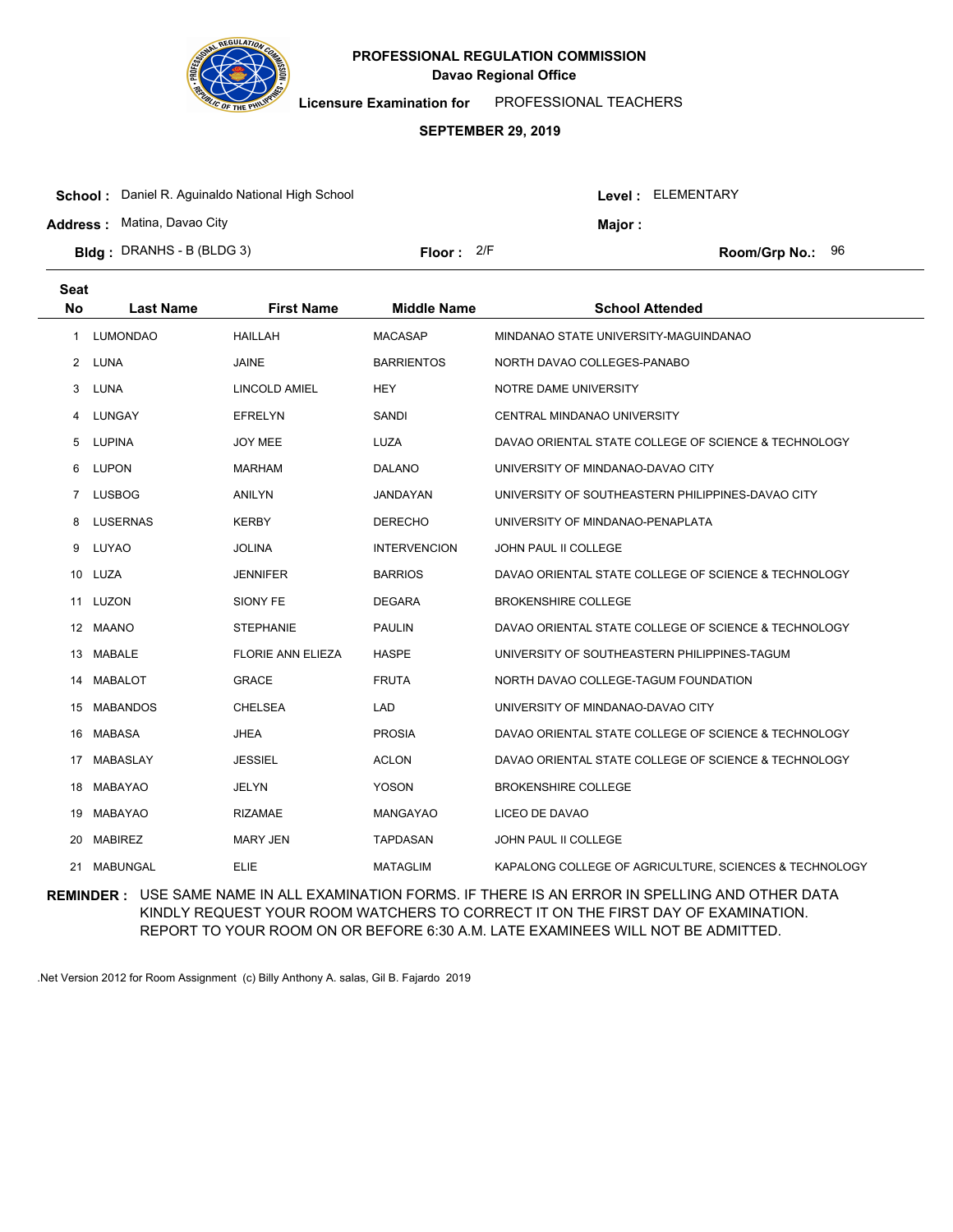

**Licensure Examination for**  PROFESSIONAL TEACHERS

### **SEPTEMBER 29, 2019**

| <b>School:</b> Daniel R. Aguinaldo National High School |              |  |         | Level : ELEMENTARY |  |  |
|---------------------------------------------------------|--------------|--|---------|--------------------|--|--|
| <b>Address: Matina, Davao City</b>                      |              |  | Major : |                    |  |  |
| <b>Bldg</b> : DRANHS - B (BLDG 3)                       | Floor: $2/F$ |  |         | Room/Grp No.: 97   |  |  |

| <b>Seat</b><br>No | <b>Last Name</b>   | <b>First Name</b>  | <b>Middle Name</b> | <b>School Attended</b>                                    |
|-------------------|--------------------|--------------------|--------------------|-----------------------------------------------------------|
| 1                 | MACA-AMBAC         | <b>MADEL</b>       | <b>ANTONG</b>      | HOLY CHILD COLLEGE OF BUTUAN                              |
| 2                 | <b>MACABAGO</b>    | <b>ASNIFAH I</b>   | <b>IMAM</b>        | KHADIJAH MOHAMMAD ISLAMIC ACADEMY - MARAWI CITY           |
| 3                 | <b>MACABANDING</b> | <b>APIPAH</b>      | <b>DAURONG</b>     | MATS COLLEGE OF TECHNOLOGY                                |
| 4                 | MACABODBOD         | <b>APRIL GLORY</b> | <b>BLANCO</b>      | UNIVERSITY OF SOUTHEASTERN PHILIPPINES-DAVAO CITY         |
| 5                 | <b>MACABODBOD</b>  | <b>KENNETH</b>     | <b>CLAR</b>        | ASSUMPTION COLLEGE OF DAVAO                               |
| 6                 | MACABODBOD         | QUEEN ANA MARIE    | <b>ACOSTA</b>      | ATENEO DE DAVAO UNIVERSITY                                |
| 7                 | <b>MACABOROD</b>   | <b>NASSIFAH</b>    | <b>LOMONDAY</b>    | AS - SALIHEIN INTEGRATED SCHOOL FOUNDATION-LANAO          |
| 8                 | <b>MACACOA</b>     | <b>NORAISA</b>     | <b>SEMA</b>        | MINDANAO STATE UNIVERSITY-MAGUINDANAO                     |
| 9                 | <b>MACACUA</b>     | <b>MASHIAL</b>     | <b>BIDSOK</b>      | SAINT BENEDICT COLLEGE-COTABATO CITY                      |
| 10                | <b>MACADATAR</b>   | <b>ROHANISAH</b>   | <b>MACAPAAR</b>    | LAKE LANAO COLLEGE, INC.                                  |
| 11                | <b>MACADO</b>      | <b>JACQUELYN</b>   | <b>BONGCALON</b>   | DAVAO ORIENTAL STATE COLLEGE OF SCIENCE & TECHNOLOGY      |
| 12                | <b>MACAHINDOG</b>  | <b>AMY</b>         | <b>GRAMATICO</b>   | SAINT FRANCIS XAVIER COLLEGE                              |
| 13                | <b>MACAHINE</b>    | LOVELY             | <b>HERNAEZ</b>     | MATI POLYTECHNIC INSTITUTE                                |
| 14                | MACALALAD          | <b>ARWIN</b>       | <b>SURIMA</b>      | ASSUMPTION COLLEGE OF DAVAO                               |
| 15                | MACALANGGAN        | <b>NORIA</b>       | <b>NAGUIB</b>      | <b>IRANUN FOUNDATION COLLEGE INC. - LANAO DEL SUR</b>     |
| 16                | <b>MACALINAO</b>   | ROGER JR           | <b>LINGATONG</b>   | UNIVERSITY OF SOUTHEASTERN PHILIPPINES-DAVAO CITY         |
| 17                | <b>MACALISANG</b>  | <b>RICHEL</b>      |                    | BUKIDNON STATE UNIVERSITY-(FOR BUKIDNON STATE COLL)- MAIN |
| 18                | MACALOLOT          | <b>ALBERT</b>      | CALPO              | ASSUMPTION COLLEGE OF DAVAO                               |
| 19                | <b>MACALOS</b>     | <b>SHIELA</b>      | <b>ALCANTARA</b>   | LAGUNA STATE POLYTECHNIC UNIV-STA CRUZ (LSPC)             |
| 20                | <b>MACAPAAR</b>    | <b>NAIMA</b>       | <b>OTAO</b>        | PHILIPPINE MUSLIM TEACHER'S COLLEGE                       |
| 21                | <b>MACAPAAR</b>    | <b>NAZMA</b>       | <b>OTAO</b>        | PARANG FOUNDATION COLLEGE                                 |

**REMINDER :** USE SAME NAME IN ALL EXAMINATION FORMS. IF THERE IS AN ERROR IN SPELLING AND OTHER DATA KINDLY REQUEST YOUR ROOM WATCHERS TO CORRECT IT ON THE FIRST DAY OF EXAMINATION. REPORT TO YOUR ROOM ON OR BEFORE 6:30 A.M. LATE EXAMINEES WILL NOT BE ADMITTED.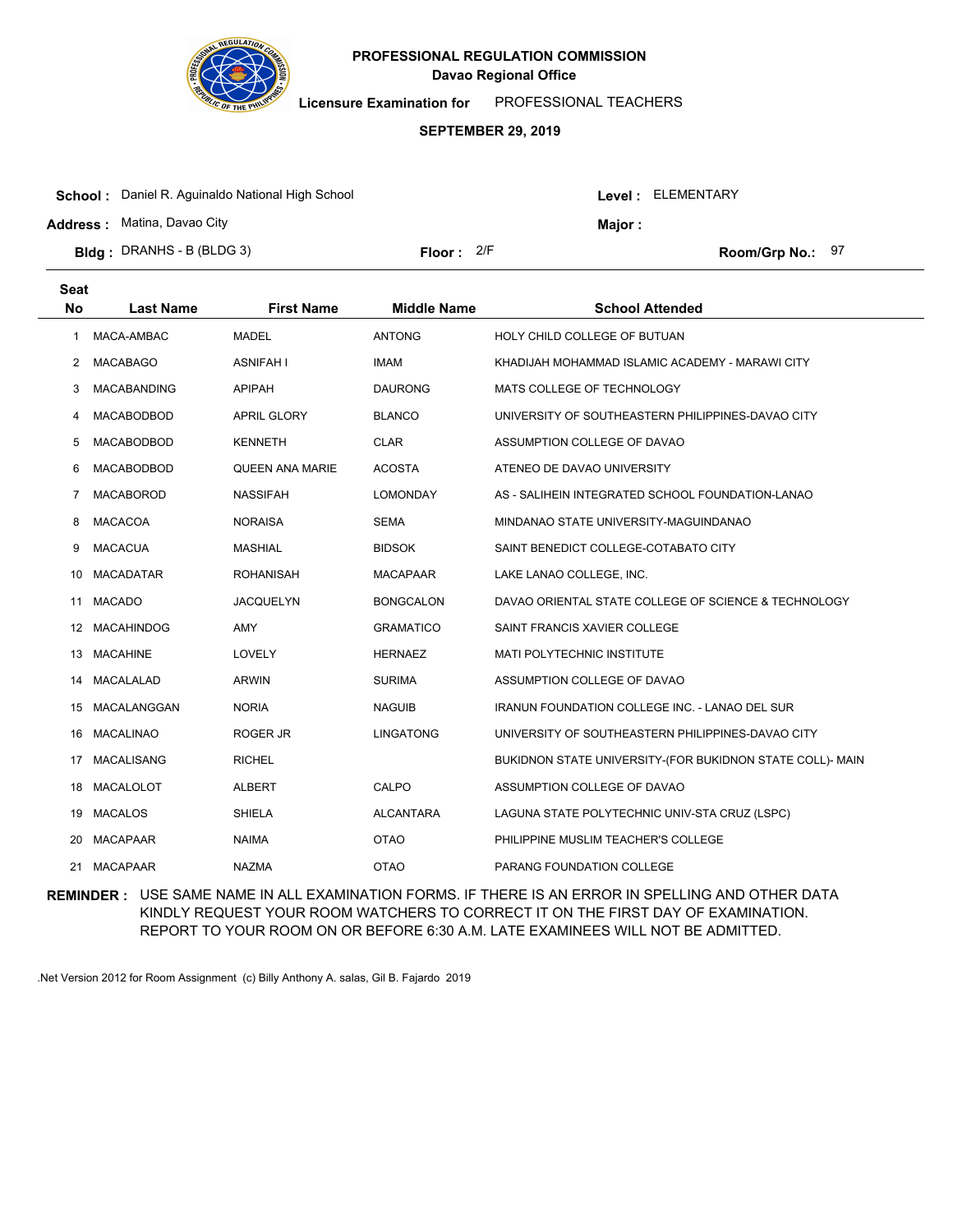

**Licensure Examination for**  PROFESSIONAL TEACHERS

### **SEPTEMBER 29, 2019**

| <b>School:</b> Daniel R. Aguinaldo National High School |                     |  |        | Level: ELEMENTARY       |  |  |
|---------------------------------------------------------|---------------------|--|--------|-------------------------|--|--|
| <b>Address: Matina, Davao City</b>                      |                     |  | Major: |                         |  |  |
| <b>Bldg</b> : DRANHS - B (BLDG 3)                       | <b>Floor:</b> $2/F$ |  |        | <b>Room/Grp No.: 98</b> |  |  |

| <b>Seat</b><br><b>No</b> | <b>Last Name</b>   | <b>First Name</b>    | <b>Middle Name</b> | <b>School Attended</b>                                |
|--------------------------|--------------------|----------------------|--------------------|-------------------------------------------------------|
| 1                        | <b>MACAPAAR</b>    | <b>SAHARA</b>        | <b>BUAT</b>        | PARANG FOUNDATION COLLEGE                             |
| 2                        | <b>MACAPULING</b>  | <b>ELINA</b>         | <b>TUMAMA</b>      | <b>IRANUN FOUNDATION COLLEGE INC. - LANAO DEL SUR</b> |
| 3                        | <b>MACAPULING</b>  | <b>MUHAJIREN</b>     | <b>TUMAMA</b>      | <b>IRANUN FOUNDATION COLLEGE INC. - LANAO DEL SUR</b> |
| 4                        | <b>MACARAMBON</b>  | ARAH MAE-NADJEMA     | <b>ORJALESA</b>    | NOTRE DAME UNIVERSITY                                 |
| 5                        | <b>MACARAMBON</b>  | <b>PARHANA</b>       | <b>DIRON</b>       | UNIVERSITY OF SOUTHERN MINDANAO-KABACAN               |
| 6                        | MACARANGAL         | <b>MIKAH</b>         | NUÑEZ              | UPI AGRICULTURAL SCHOOL-UPI, MAGUINDANAO              |
| 7                        | <b>MACARAOB</b>    | <b>CAMARIA</b>       | ALI                | PARANG FOUNDATION COLLEGE                             |
| 8                        | <b>MACARAUB</b>    | <b>ZUBAIR</b>        | <b>ARATUC</b>      | DE LA VIDA COLLEGE                                    |
| 9                        | <b>MACARIDAY</b>   | <b>HAIFA</b>         | <b>MAILA</b>       | UNIVERSITY OF SOUTHEASTERN PHILIPPINES-TAGUM          |
| 10                       | <b>MACARIMBANG</b> | <b>ROWEDA</b>        | <b>LAOLAO</b>      | PHILIPPINE MUSLIM TEACHER'S COLLEGE                   |
| 11                       | <b>MACARIMBANG</b> | SAADA                | <b>PENDINATAR</b>  | ADIONG MEMORIAL POLYTECHNIC STATE COLLEGE             |
| 12                       | <b>MACARINDIG</b>  | <b>SITTIE</b>        | <b>USOL</b>        | ANTONIO R. PACHECO COLLEGE, INC                       |
| 13                       | <b>MACAS</b>       | LOVELY               | <b>RITAMAS</b>     | LEGACY COLLEGE OF COMPOSTELA                          |
| 14                       | <b>MACASA</b>      | <b>ROSE MAE</b>      | <b>SOLANO</b>      | UNIVERSITY OF MINDANAO-DAVAO CITY                     |
| 15                       | <b>MACASASA</b>    | ABLER                | <b>CELOCIA</b>     | UPI AGRICULTURAL SCHOOL-UPI, MAGUINDANAO              |
| 16                       | <b>MACASASA</b>    | <b>AMINA</b>         | LIDASAN            | DE LA VIDA COLLEGE                                    |
| 17                       | <b>MACATAMPO</b>   | <b>ASLIA</b>         | <b>ADILAO</b>      | UNIVERSITY OF SOUTHEASTERN PHILIPPINES-DAVAO CITY     |
| 18                       | <b>MACATUAL</b>    | <b>ROJEAN</b>        | WAMINAL            | HOLY CROSS OF DAVAO COLLEGE                           |
| 19                       | <b>MACATUBAC</b>   | <b>KRISTELLE KAY</b> | <b>ENRIQUEZ</b>    | DAVAO ORIENTAL STATE COLLEGE OF SCIENCE & TECHNOLOGY  |
| 20                       | <b>MACAUBOS</b>    | <b>MILEEN</b>        | <b>TADIGON</b>     | DAVAO ORIENTAL STATE COLLEGE OF SCIENCE & TECHNOLOGY  |
| 21                       | <b>MACAUROG</b>    | <b>CARIMA</b>        | <b>MACALANDONG</b> | SENATOR NINOY AQUINO COLLEGE FOUNDATION-MARAWI CITY   |
|                          |                    |                      |                    |                                                       |

**REMINDER :** USE SAME NAME IN ALL EXAMINATION FORMS. IF THERE IS AN ERROR IN SPELLING AND OTHER DATA KINDLY REQUEST YOUR ROOM WATCHERS TO CORRECT IT ON THE FIRST DAY OF EXAMINATION. REPORT TO YOUR ROOM ON OR BEFORE 6:30 A.M. LATE EXAMINEES WILL NOT BE ADMITTED.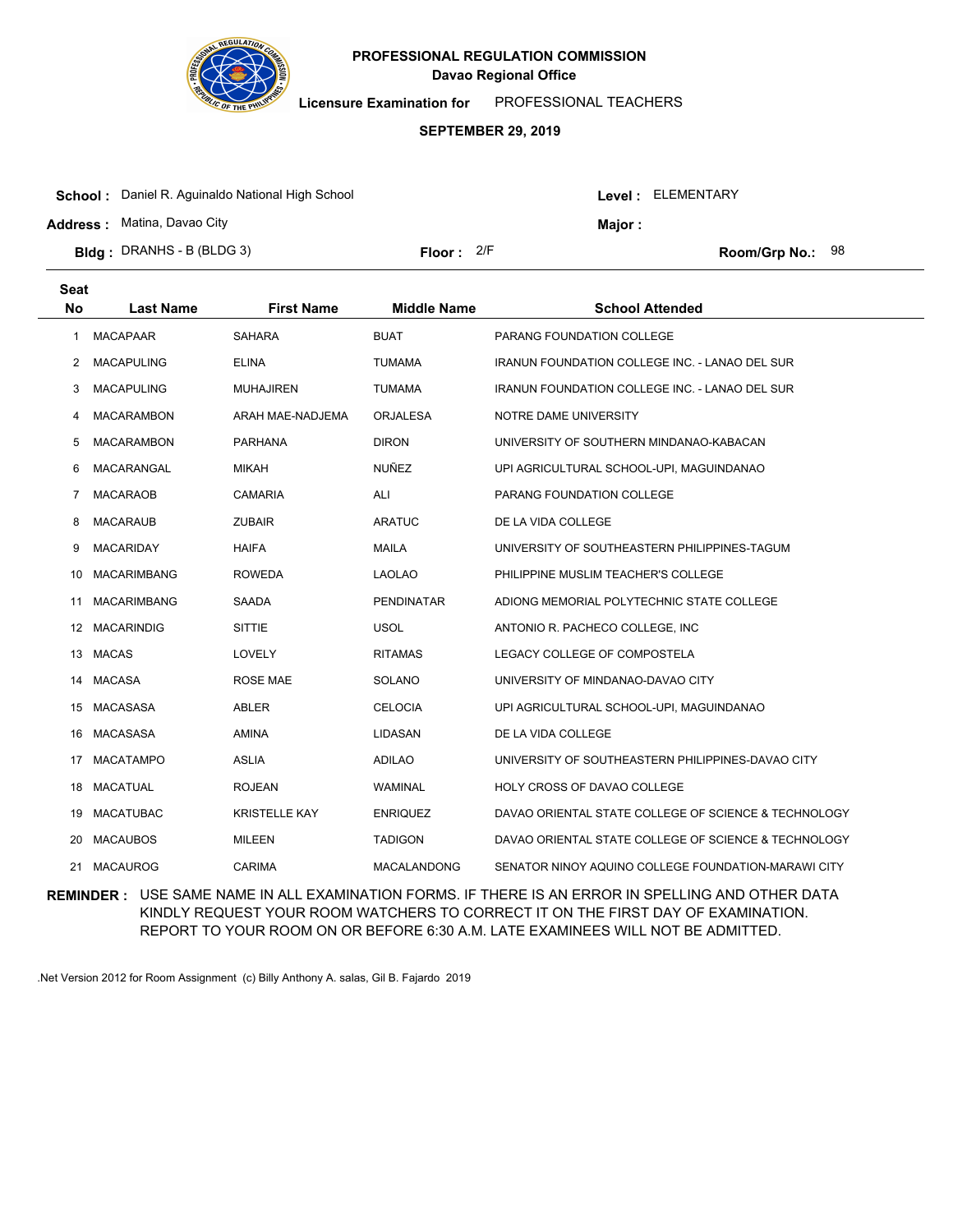

**Licensure Examination for**  PROFESSIONAL TEACHERS

#### **SEPTEMBER 29, 2019**

| <b>School:</b> Daniel R. Aguinaldo National High School |                     |  | Level: ELEMENTARY |                  |  |
|---------------------------------------------------------|---------------------|--|-------------------|------------------|--|
| <b>Address:</b> Matina, Davao City                      |                     |  | Major :           |                  |  |
| <b>Bldg</b> : DRANHS - B (BLDG 3)                       | <b>Floor:</b> $3/F$ |  |                   | Room/Grp No.: 99 |  |

| <b>Seat</b><br><b>No</b> | <b>Last Name</b>  | <b>First Name</b>      | <b>Middle Name</b>  | <b>School Attended</b>                                 |
|--------------------------|-------------------|------------------------|---------------------|--------------------------------------------------------|
| 1                        | <b>MACAUYAG</b>   | <b>MARKLIV</b>         | <b>RODILLA</b>      | DAVAO ORIENTAL STATE COLLEGE OF SCIENCE & TECHNOLOGY   |
| $\mathbf{2}^{\circ}$     | <b>MACEREN</b>    | <b>LESLIE JOY</b>      | <b>FUENTES</b>      | DAVAO WINCHESTER COLLEGES                              |
| 3                        | <b>MACHUTES</b>   | JEANNYLYN              | <b>PINEDA</b>       | NOTRE DAME RVM COLLEGE OF COTABATO-COTABATO CITY       |
| 4                        | <b>MACION</b>     | <b>MARK</b>            | <b>DUMAPIAS</b>     | COMPOSTELA VALLEY STATE COLLEGE - MONTEVISTA BRANCH    |
| 5                        | <b>MACPAO</b>     | <b>BHEBING</b>         | LAGUNGAN            | RIZAL MEMORIAL COLLEGE                                 |
| 6                        | <b>MACPAO</b>     | <b>KIMKIM GREG</b>     | LAGUNGAN            | LICEO DE DAVAO                                         |
| 7                        | <b>MACUNGAY</b>   | <b>JARA FLYNN</b>      | <b>KUSAIN</b>       | SULTAN KUDARAT EDUCATIONAL INSTITUTION                 |
| 8                        | <b>MADAG</b>      | <b>MOHANIE</b>         | ANGENDARAT          | ANTONIO R. PACHECO COLLEGE, INC                        |
| 9                        | MADALAG           | <b>APRIL LEIGZYDEL</b> | <b>ALGE</b>         | NOTRE DAME OF MIDSAYAP COLLEGE                         |
| 10                       | MADANLO           | <b>KATHLEEN FRITZ</b>  | <b>BANOY</b>        | DAVAO ORIENTAL STATE COLLEGE OF SCIENCE & TECHNOLOGY   |
| 11                       | <b>MADANLO</b>    | <b>LYCA</b>            | <b>BENANING</b>     | UNIVERSITY OF SOUTHEASTERN PHILIPPINES-DAVAO CITY      |
|                          | 12 MADENANCIL     | <b>CHERRY NIEL</b>     | <b>JARANTILLA</b>   | DAVAO ORIENTAL STATE COLLEGE OF SCIENCE & TECHNOLOGY   |
| 13                       | MADES             | <b>RODEL</b>           | <b>GAYUMA</b>       | KAPALONG COLLEGE OF AGRICULTURE, SCIENCES & TECHNOLOGY |
| 14                       | <b>MADIDIS</b>    | ABDULLAH               | PANTALEON           | SOUTHERN MINDANAO INSTITUTE OF TECHNOLOGY              |
|                          | 15 MADJOS         | <b>RONALD</b>          | <b>OCAO</b>         | UNIVERSITY OF MINDANAO-PANABO                          |
|                          | 16 MADULA         | <b>LORWEN</b>          | <b>MENIL</b>        | SURIGAO STATE COLLEGE OF TECHNOLOGY                    |
| 17                       | <b>MADULARA</b>   | LYN LEE MAE            | <b>BORJA</b>        | CENTRAL MINDANAO UNIVERSITY                            |
|                          | 18 MADURA         | DARLYN JOY             | <b>ALISOSO</b>      | UNIVERSITY OF SOUTHEASTERN PHILIPPINES-DAVAO CITY      |
|                          | 19 MAG-ABO        | <b>MARIFE</b>          | <b>TORRES</b>       | SAINT FRANCIS XAVIER COLLEGE                           |
| 20                       | <b>MAGADAN</b>    | <b>ULYSSA ANGELA</b>   | <b>TUBIO</b>        | DAVAO ORIENTAL STATE COLLEGE OF SCIENCE & TECHNOLOGY   |
| 21                       | <b>MAGALLANES</b> | <b>JUNEZA</b>          | <b>DIVINAGRACIA</b> | NOTRE DAME OF MIDSAYAP COLLEGE                         |

**REMINDER :** USE SAME NAME IN ALL EXAMINATION FORMS. IF THERE IS AN ERROR IN SPELLING AND OTHER DATA KINDLY REQUEST YOUR ROOM WATCHERS TO CORRECT IT ON THE FIRST DAY OF EXAMINATION. REPORT TO YOUR ROOM ON OR BEFORE 6:30 A.M. LATE EXAMINEES WILL NOT BE ADMITTED.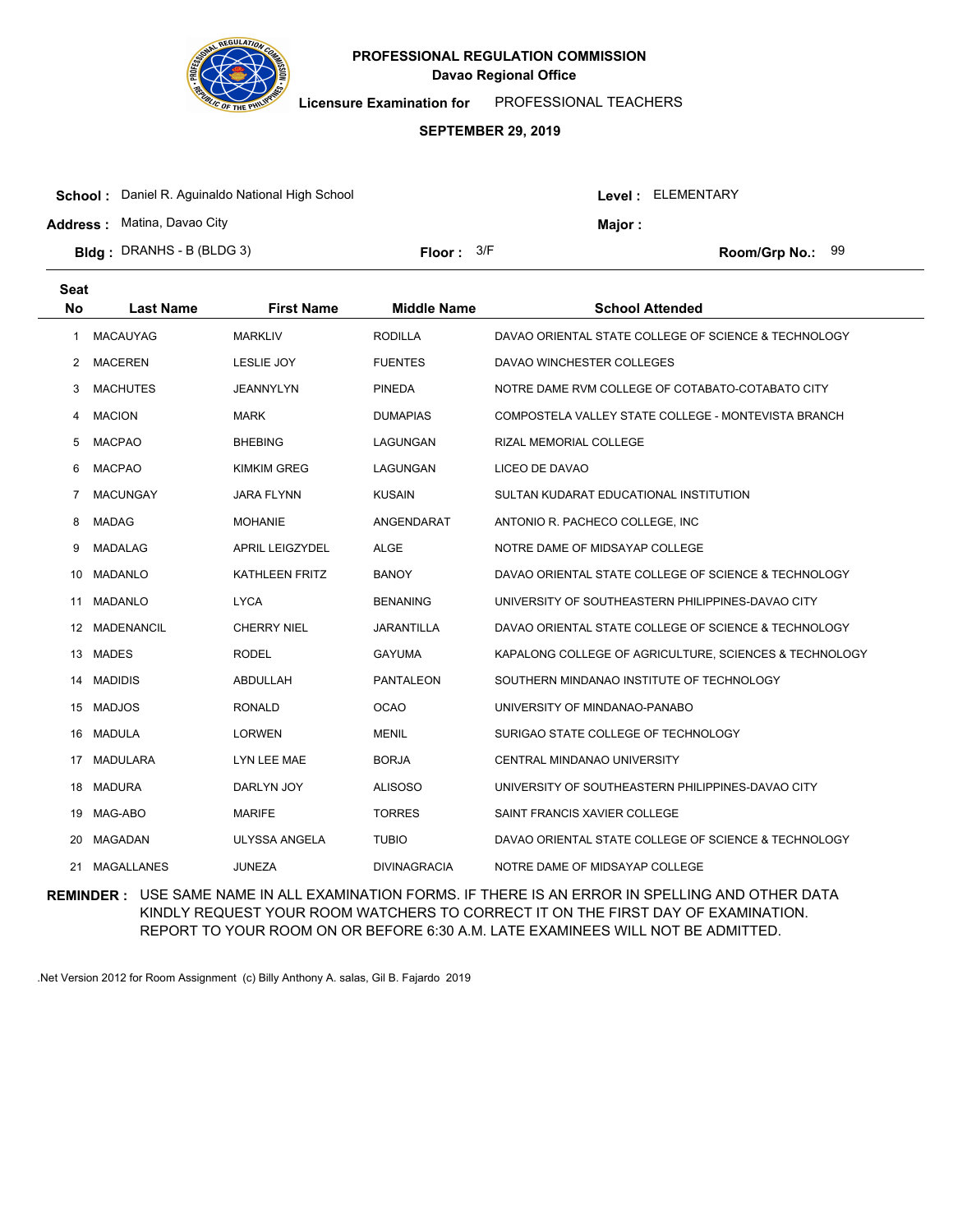

**Licensure Examination for**  PROFESSIONAL TEACHERS

#### **SEPTEMBER 29, 2019**

| <b>School:</b> Daniel R. Aguinaldo National High School |              |        | Level: ELEMENTARY |                     |  |
|---------------------------------------------------------|--------------|--------|-------------------|---------------------|--|
| <b>Address: Matina, Davao City</b>                      |              | Maior: |                   |                     |  |
| <b>Bldg</b> : DRANHS - B (BLDG 3)                       | Floor: $3/F$ |        |                   | Room/Grp No.: $100$ |  |
|                                                         |              |        |                   |                     |  |

| <b>Seat</b><br><b>No</b> | <b>Last Name</b>   | <b>First Name</b>    | <b>Middle Name</b> | <b>School Attended</b>                                         |
|--------------------------|--------------------|----------------------|--------------------|----------------------------------------------------------------|
| 1                        | <b>MAGALSO</b>     | <b>DONNA</b>         | <b>CURATO</b>      | ANDRES SORIANO COLLEGE                                         |
| 2                        | <b>MAGALSO</b>     | <b>GLAIZALYN</b>     | <b>TAGWAY</b>      | BUKIDNON STATE UNIVERSITY-NEW BATAAN EXTERNAL STUDIES CTR.     |
| 3                        | MAGANDAM           | <b>JANETH</b>        | CACAYAN            | BUKIDNON STATE UNIVERSITY-(FOR BUKIDNON STATE COLL)- MAIN      |
| 4                        | <b>MAGARAO</b>     | <b>MEHARA</b>        | <b>ANDOYO</b>      | DAVAO ORIENTAL STATE COLLEGE OF SCIENCE & TECHNOLOGY           |
| 5                        | MAGBANUA           | <b>JOSEPHINE</b>     | <b>SATORRE</b>     | UNIVERSITY OF THE IMMACULATE CONCEPTION-DAVAO                  |
| 6                        | MAGBANUA           | <b>RUHAMAH ANGEL</b> | <b>VILLAVELEZ</b>  | BUKIDNON STATE UNIVERSITY-STO TOMAS EXTERNAL STUDIES CTR.      |
| 7                        | <b>MAGBASA</b>     | <b>AYEN</b>          | <b>PACIANO</b>     | UNIVERSITY OF MINDANAO-DAVAO CITY                              |
| 8                        | <b>MAGBUTONG</b>   | <b>ARCIE</b>         | <b>SUMALILING</b>  | LEGACY COLLEGE OF COMPOSTELA                                   |
| 9                        | <b>MAGBUTONG</b>   | <b>MARY JOY</b>      | <b>MONSON</b>      | DAVAO ORIENTAL STATE COLLEGE OF SCIENCE & TECHNOLOGY           |
| 10                       | <b>MAGDALAN</b>    | <b>SAMMY JR</b>      | <b>TEJERO</b>      | SURIGAO DEL SUR STATE UNIVERSITY-LIANGA CAMPUS                 |
| 11                       | <b>MAGDAO</b>      | MARY JOY             | <b>DONATO</b>      | DAVAO ORIENTAL STATE COLLEGE OF SCIENCE & TECHNOLOGY           |
| 12                       | <b>MAGDOQUITOM</b> | <b>IMEE</b>          | <b>BANGUIS</b>     | NOTRE DAME OF KIDAPAWAN COLLEGE                                |
| 13                       | MAGHANOY           | MA. GERALDINE        | <b>ROSCO</b>       | SAINT BENEDICT COLLEGE-COTABATO CITY                           |
| 14                       | <b>MAGKIDONG</b>   | <b>SALOME</b>        | <b>TAYONE</b>      | <b>BUKIDNON STATE UNIVERSITY-MONKAYO EXTERNAL STUDIES CTR.</b> |
| 15                       | MAGLASANG          | ANALIZA              | <b>GUBALANE</b>    | HOLY TRINITY COLLEGE OF GENERAL SANTOS CITY                    |
| 16                       | MAGLASANG          | <b>JHEMS</b>         | <b>URSABIA</b>     | MONKAYO COLLEGE OF ARTS, SCIENCES & TECHNOLOGY                 |
| 17                       | MAGLAWAY           | <b>LORNA MAE</b>     | <b>BALDESCO</b>    | SAINT PETER'S COLLEGE OF TORIL                                 |
| 18                       | MAGLONSO           | <b>JASMIN</b>        | <b>MACARAYA</b>    | UNIVERSITY OF MINDANAO-DAVAO CITY                              |
| 19                       | MAGNAOS            | ANALISA              | <b>SUMALILING</b>  | MONKAYO COLLEGE OF ARTS, SCIENCES & TECHNOLOGY                 |
| 20                       | <b>MAGNO</b>       | <b>MARAH</b>         | <b>JACINTO</b>     | BUKIDNON STATE UNIVERSITY-(FOR BUKIDNON STATE COLL)- MAIN      |
| 21                       | <b>MAGSIPOC</b>    | <b>RHEA MAE</b>      | CABAYA             | SOUTHERN CHRISTIAN COLLEGE                                     |

**REMINDER :** USE SAME NAME IN ALL EXAMINATION FORMS. IF THERE IS AN ERROR IN SPELLING AND OTHER DATA KINDLY REQUEST YOUR ROOM WATCHERS TO CORRECT IT ON THE FIRST DAY OF EXAMINATION. REPORT TO YOUR ROOM ON OR BEFORE 6:30 A.M. LATE EXAMINEES WILL NOT BE ADMITTED.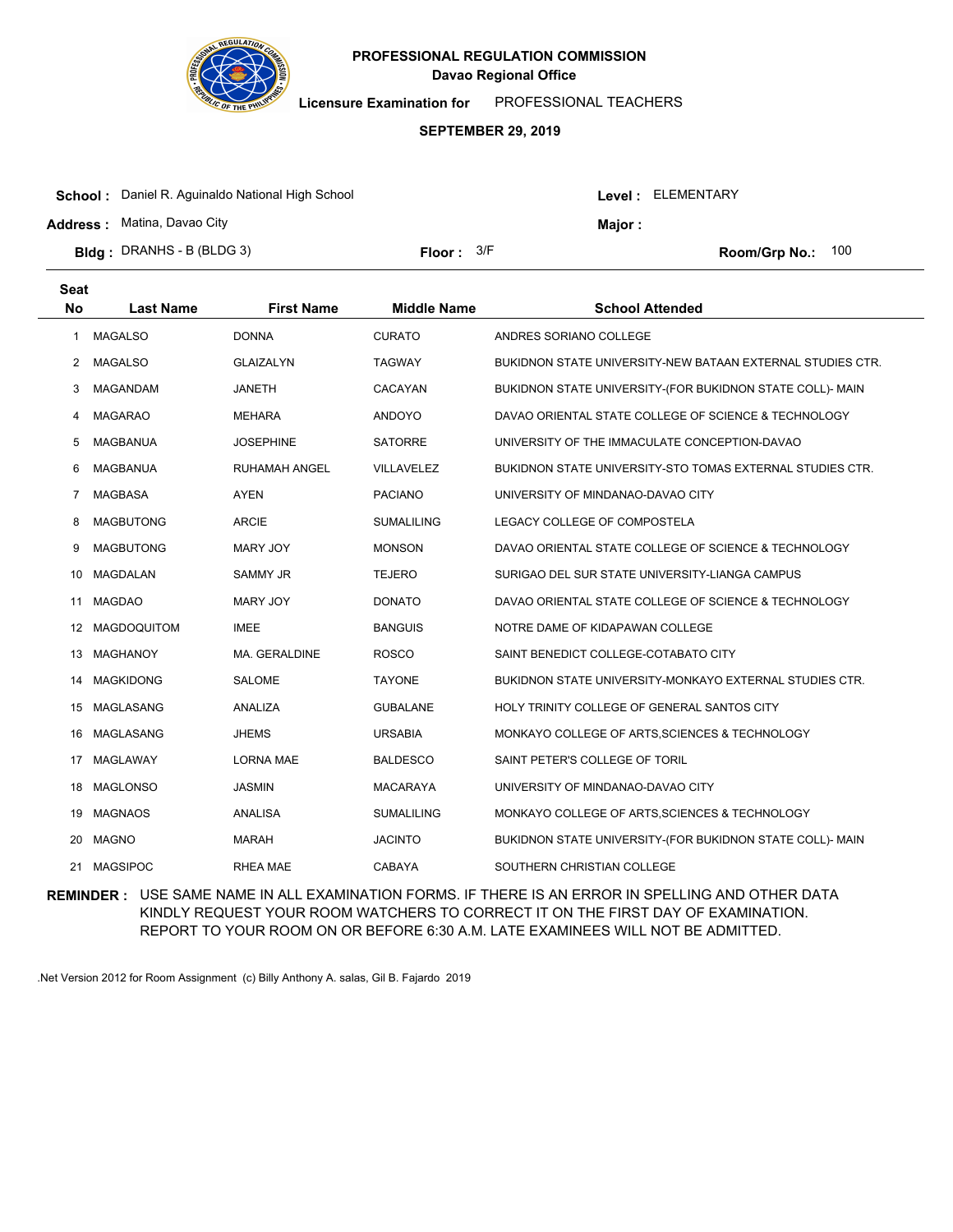

**Licensure Examination for**  PROFESSIONAL TEACHERS

#### **SEPTEMBER 29, 2019**

| <b>School:</b> Daniel R. Aguinaldo National High School | Level: ELEMENTARY   |  |                   |  |
|---------------------------------------------------------|---------------------|--|-------------------|--|
| <b>Address:</b> Matina, Davao City                      |                     |  | Maior :           |  |
| <b>Bldg</b> : DRANHS - B (BLDG 3)                       | <b>Floor:</b> $3/F$ |  | Room/Grp No.: 101 |  |

| <b>Seat</b><br><b>No</b> | <b>Last Name</b>   | <b>First Name</b> | <b>Middle Name</b> | <b>School Attended</b>                                    |
|--------------------------|--------------------|-------------------|--------------------|-----------------------------------------------------------|
| 1                        | <b>MAGTATAYAO</b>  | <b>EMILYN</b>     | <b>MARTIN</b>      | GOVERNOR GENEROSO COLLEGE OF ARTS, SCIENCES & TECHNOLOBY  |
| 2                        | <b>MAGTULIS</b>    | CARYL             | <b>FALLERA</b>     | SULTAN KUDARAT STATE UNIVERSITY-KALAMANSIG                |
| 3                        | <b>MAGUAN</b>      | <b>MAR JHAVE</b>  | <b>RAMOS</b>       | RAMON MAGSAYSAY MEMORIAL COLLEGE-MARBEL                   |
| 4                        | <b>MAGUED</b>      | <b>JASMINE</b>    | LUPAWAN            | PARANG FOUNDATION COLLEGE                                 |
| 5                        | <b>MAGUINSAWAN</b> | <b>LEIZEL</b>     | <b>MABANDOS</b>    | LEGACY COLLEGE OF COMPOSTELA                              |
| 6                        | <b>MAGUNOT</b>     | <b>ELLEN</b>      | CAMBAYA            | UNIVERSITY OF MINDANAO-TAGUM                              |
| $\overline{7}$           | <b>MAGUNOT</b>     | <b>JESSA</b>      | <b>ANDAMON</b>     | UNIVERSITY OF SOUTHEASTERN PHILIPPINES-DAVAO CITY         |
| 8                        | <b>MAHIDLAWON</b>  | <b>SHAIRA MAE</b> | <b>LOMONGGO</b>    | UNIVERSITY OF SOUTHEASTERN PHILIPPINES-TAGUM              |
| 9                        | <b>MAHILUM</b>     | <b>SHIENA MAE</b> |                    | JOHN PAUL II COLLEGE                                      |
| 10                       | <b>MAHINAY</b>     | <b>JAMAICAH</b>   | <b>DAGUNAN</b>     | UNIVERSITY OF MINDANAO-PENAPLATA                          |
| 11                       | <b>MAHINAY</b>     | <b>JOAN</b>       | <b>ROTERSOS</b>    | KAPALONG COLLEGE OF AGRICULTURE, SCIENCES & TECHNOLOGY    |
|                          | 12 MAHINAY         | <b>MARY GRACE</b> |                    | STRATFORD INTERNATIONAL SCHOOL                            |
| 13                       | <b>MAHOMAS</b>     | <b>EVANGELINE</b> | <b>DORONIO</b>     | BUKIDNON STATE UNIVERSITY-(FOR BUKIDNON STATE COLL)- MAIN |
| 14                       | MAIMAD             | <b>RUSSEL</b>     | <b>PAQUIDONGAN</b> | <b>HOLY CROSS OF BANSALAN JUNIOR COLLEGE</b>              |
|                          | 15 MAITEL          | <b>WELLA DAWN</b> | <b>PARAON</b>      | SURIGAO STATE COLLEGE OF TECHNOLOGY                       |
|                          | 16 MAITEM          | <b>CYRIL MAE</b>  | <b>BASTIDA</b>     | KAPALONG COLLEGE OF AGRICULTURE, SCIENCES & TECHNOLOGY    |
| 17                       | <b>MAITO</b>       | <b>ZAIKA</b>      | <b>GUNDA</b>       | PARANG FOUNDATION COLLEGE                                 |
| 18                       | <b>MAKABIRO</b>    | <b>HADIGUIA</b>   | CADERON            | SULTAN KUDARAT ISLAMIC ACADEMY                            |
| 19                       | MAKAGAGA           | <b>FARIDA</b>     | <b>MAGUID</b>      | UNIVERSITY OF SOUTHERN MINDANAO-KABACAN                   |
| 20                       | <b>MAKAKUA</b>     | <b>HAMIDA</b>     | <b>GUMANDER</b>    | UNIVERSITY OF SOUTHERN MINDANAO-KABACAN                   |
| 21                       | <b>MAKALIMPAS</b>  | <b>FAIRODS</b>    | <b>MUSA</b>        | SHARIFF KABUNSUAN COLLEGE                                 |
|                          |                    |                   |                    |                                                           |

**REMINDER :** USE SAME NAME IN ALL EXAMINATION FORMS. IF THERE IS AN ERROR IN SPELLING AND OTHER DATA KINDLY REQUEST YOUR ROOM WATCHERS TO CORRECT IT ON THE FIRST DAY OF EXAMINATION. REPORT TO YOUR ROOM ON OR BEFORE 6:30 A.M. LATE EXAMINEES WILL NOT BE ADMITTED.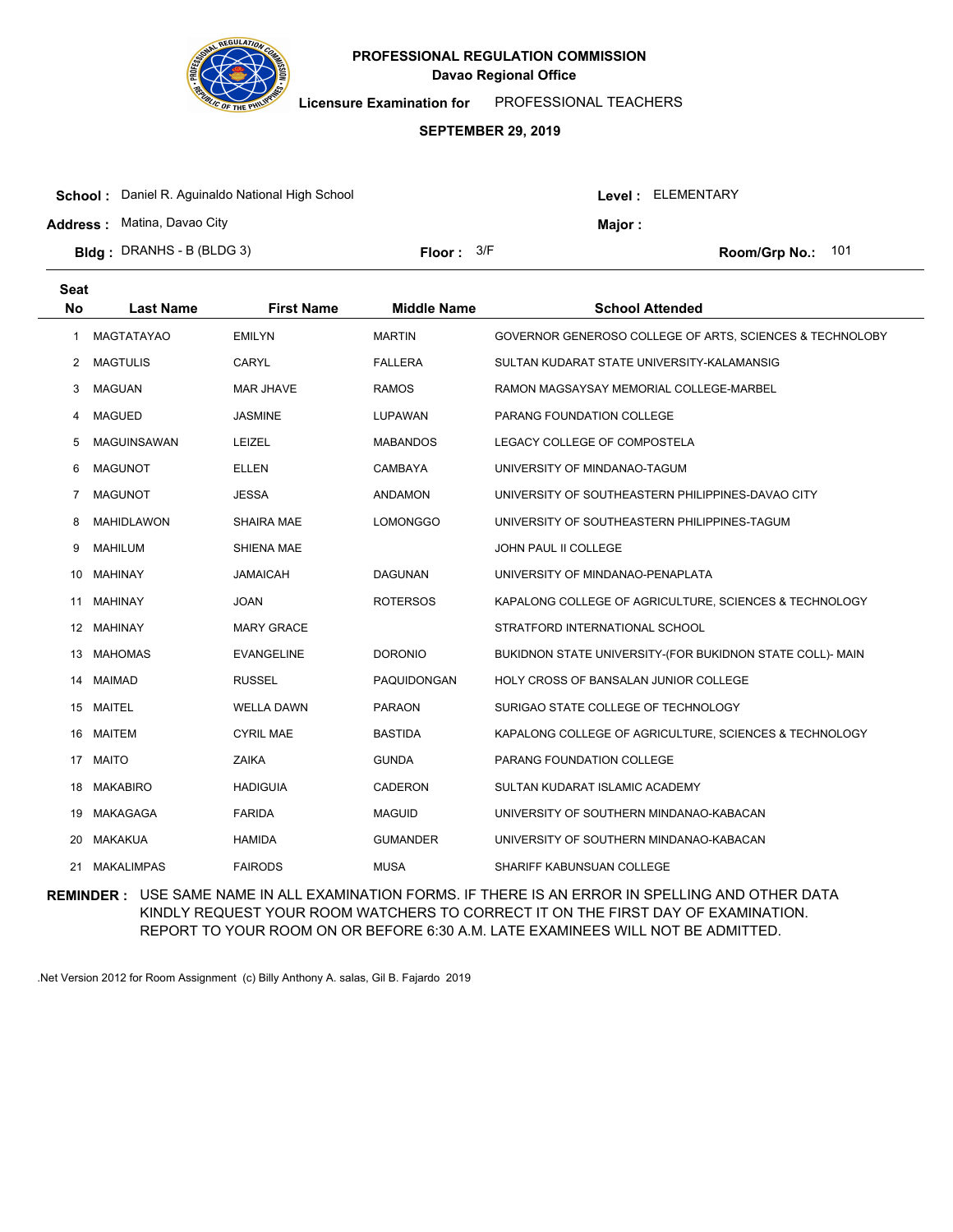

**Licensure Examination for**  PROFESSIONAL TEACHERS

### **SEPTEMBER 29, 2019**

| <b>School:</b> Daniel R. Aguinaldo National High School |              |  | Level : ELEMENTARY |                     |  |
|---------------------------------------------------------|--------------|--|--------------------|---------------------|--|
| <b>Address:</b> Matina, Davao City                      |              |  | <b>Maior</b> :     |                     |  |
| <b>Bldg</b> : DRANHS - B (BLDG 3)                       | Floor: $3/F$ |  |                    | Room/Grp No.: $102$ |  |

| <b>Seat</b><br><b>No</b> | <b>Last Name</b> | <b>First Name</b>    | <b>Middle Name</b> | <b>School Attended</b>                                    |
|--------------------------|------------------|----------------------|--------------------|-----------------------------------------------------------|
| $\mathbf{1}$             | <b>MAL</b>       | <b>ISA BAI</b>       | <b>ADAO</b>        | COLAND SYSTEMS TECHNOLOGY - COTABATO CITY                 |
| 2                        | MALA             | <b>SOHAYNA</b>       | <b>GASANARA</b>    | SANTA MONICA INSTITUTE OF TECHNOLOGY                      |
| 3                        | MALAGANTE        | <b>ROSELL</b>        | <b>TEODOCIO</b>    | SOUTH EAST ASIAN INSTITUTE OF TECHNOLOGY - TUPI           |
| 4                        | <b>MALAGDAO</b>  | <b>CHARA CHRIST</b>  | <b>LUYONG</b>      | DAVAO ORIENTAL STATE COLLEGE OF SCIENCE & TECHNOLOGY      |
| 5                        | <b>MALAGIUOK</b> | <b>JASMIN</b>        | <b>GUIAMALON</b>   | SULTAN KUDARAT ISLAMIC ACADEMY                            |
| 6                        | <b>MALAMBUT</b>  | <b>JANIMA</b>        | <b>ALO</b>         | DE LA VIDA COLLEGE                                        |
| $\overline{7}$           | <b>MALANAO</b>   | <b>NORHODA</b>       | ABDULBAYAN         | GANI L. ABPI COLLEGES, INC.                               |
| 8                        | <b>MALANG</b>    | <b>JENAIRA</b>       | <b>MALANG</b>      | NOTRE DAME UNIVERSITY                                     |
| 9                        | <b>MALANG</b>    | <b>JOHARA</b>        | <b>DARABA</b>      | UNIVERSITY OF MINDANAO-DAVAO CITY                         |
| 10                       | <b>MALANG</b>    | <b>ZENAIDA</b>       | <b>AMPATUAN</b>    | MINDANAO STATE UNIVERSITY-MAGUINDANAO                     |
| 11                       | <b>MALANGAS</b>  | <b>JOHARI</b>        | <b>MAIRINDO</b>    | MINDANAO STATE UNIVERSITY-MAGUINDANAO                     |
| 12                       | MALAUBANG        | <b>JESHA CARISSE</b> | CALIAO             | SURIGAO STATE COLLEGE OF TECHNOLOGY                       |
| 13                       | MALAYAN          | MAYVELLE             | <b>VILCHEZ</b>     | UNIVERSITY OF SOUTHEASTERN PHILIPPINES-TAGUM              |
| 14                       | MALAYAO          | <b>MAY ANN</b>       | <b>MATMAT</b>      | JOHN PAUL II COLLEGE                                      |
|                          | 15 MALAYAO       | <b>PERCY</b>         | CASTILLO           | <b>JOHN PAUL II COLLEGE</b>                               |
|                          | 16 MALAZARTE     | <b>EMALINDA</b>      | LUCHAVEZ           | UNIVERSITY OF MINDANAO-PANABO                             |
| 17                       | MALAZARTE        | <b>LYNETH</b>        | <b>HIKILAN</b>     | NORTH DAVAO COLLEGES-PANABO                               |
| 18                       | <b>MALBINO</b>   | <b>MARLOU</b>        | <b>GUNDAY</b>      | <b>JOHN PAUL II COLLEGE</b>                               |
|                          | 19 MALIDAS       | <b>NORAISA</b>       | <b>LAGUIALI</b>    | UNIVERSITY OF SOUTHERN MINDANAO-KABACAN                   |
| 20                       | <b>MALIG-ON</b>  | <b>RIZEL</b>         | <b>GELBERO</b>     | BUKIDNON STATE UNIVERSITY-(FOR BUKIDNON STATE COLL)- MAIN |
| 21                       | MALIGA           | <b>SARAH</b>         | <b>ZACARIA</b>     | GANI L. ABPI COLLEGES, INC.                               |
|                          |                  |                      |                    |                                                           |

**REMINDER :** USE SAME NAME IN ALL EXAMINATION FORMS. IF THERE IS AN ERROR IN SPELLING AND OTHER DATA KINDLY REQUEST YOUR ROOM WATCHERS TO CORRECT IT ON THE FIRST DAY OF EXAMINATION. REPORT TO YOUR ROOM ON OR BEFORE 6:30 A.M. LATE EXAMINEES WILL NOT BE ADMITTED.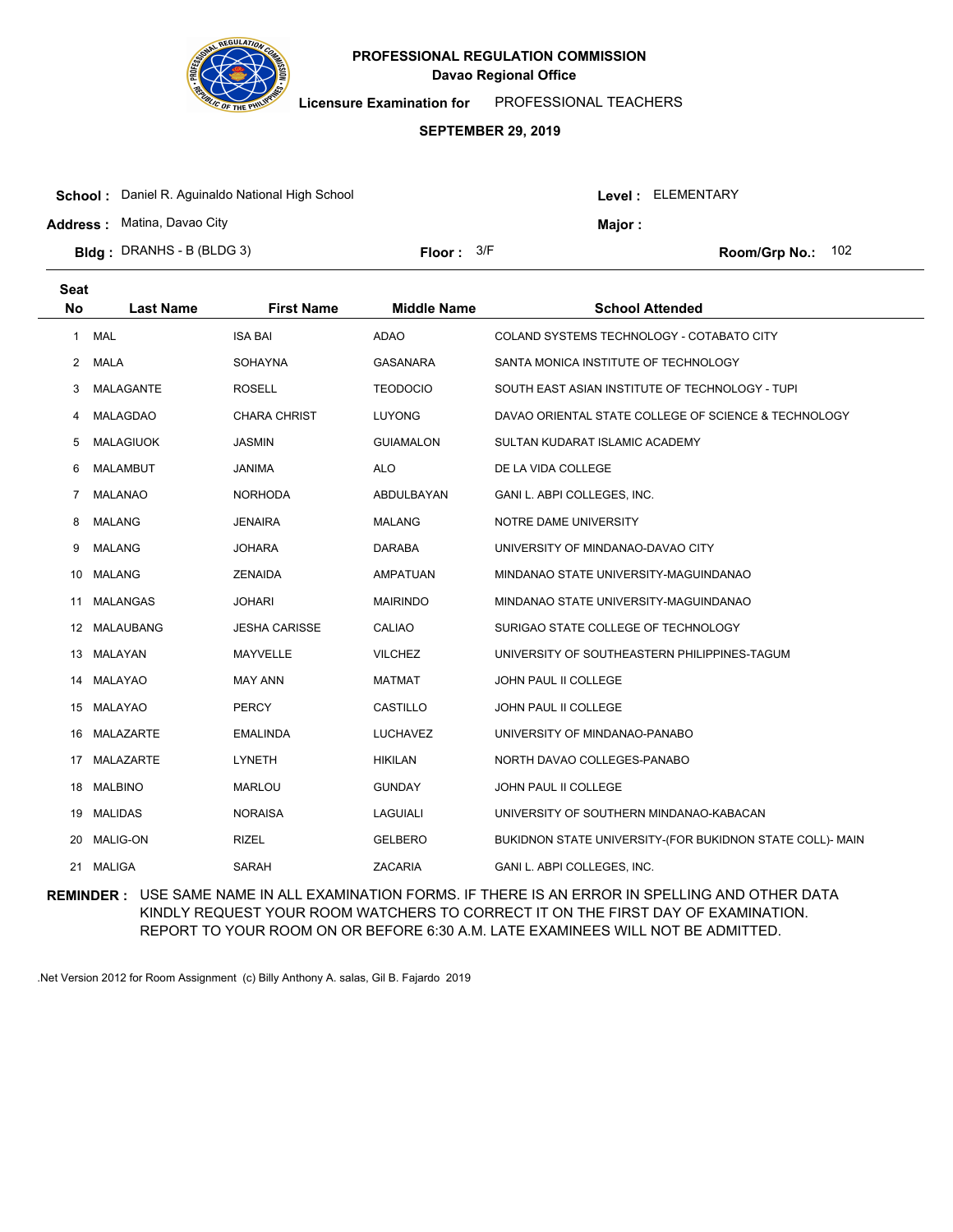

**Licensure Examination for**  PROFESSIONAL TEACHERS

#### **SEPTEMBER 29, 2019**

| <b>School:</b> Davao City National High School |                            |         | Level: ELEMENTARY          |
|------------------------------------------------|----------------------------|---------|----------------------------|
| <b>Address:</b> F. Torres St., Davao City      |                            | Major : |                            |
| <b>Bldg</b> : DCNHS BUILDING 1 & 2             | <b>Floor:</b> $2/F$ BLDG 1 |         | <b>Room/Grp No.:</b> $103$ |

| <b>Seat</b><br><b>No</b> | <b>Last Name</b> | <b>First Name</b>     | <b>Middle Name</b> | <b>School Attended</b>                                   |
|--------------------------|------------------|-----------------------|--------------------|----------------------------------------------------------|
| 1                        | <b>MALIGMAT</b>  | SHERYL                | <b>JAVIER</b>      | AGUSAN DEL SUR STATE COLLEGE OF AGRICULTURE & TECHNOLOGY |
| $\mathbf{2}$             | <b>MALIK</b>     | <b>ROHILDA</b>        | <b>KADDAM</b>      | MINDANAO STATE UNIVERSITY-SDTC-JOLO                      |
| 3                        | MALINGAAN        | ANNALYN               | <b>BIDAO</b>       | BUKIDNON STATE COLLEGE (EXTERNAL STUDIES) TANDAG         |
| 4                        | <b>MALINTAD</b>  | <b>IRENE</b>          | <b>BALTAZAR</b>    | HOLY CROSS OF DAVAO COLLEGE                              |
| 5                        | <b>MALISO</b>    | <b>NASRIYA</b>        | <b>TIBORON</b>     | SULTAN KUDARAT ISLAMIC ACADEMY                           |
| 6                        | MALIWANAG        | <b>MOHMINA</b>        | CAWI               | ANTONIO R. PACHECO COLLEGE, INC                          |
| 7                        | MALLORCA         | <b>DENNISE ANGELA</b> | <b>ARSENIO</b>     | UNIVERSITY OF SOUTHEASTERN PHILIPPINES-DAVAO CITY        |
| 8                        | <b>MALLORCA</b>  | <b>GENEVA</b>         | <b>GABITOYA</b>    | ACES TAGUM COLLEGE                                       |
| 9                        | <b>MALLORCA</b>  | <b>GILBERTO JR</b>    | <b>AGUILAR</b>     | UNIVERSITY OF MINDANAO-TAGUM                             |
| 10                       | <b>MALOT</b>     | <b>JUDY</b>           | <b>GONDE</b>       | UNIVERSITY OF MINDANAO-DAVAO CITY                        |
| 11                       | MALULAN          | <b>FLORA MAE</b>      | <b>BARRIGA</b>     | LAAK INSTITUTE FOUNDATION                                |
|                          | 12 MALUNES       | <b>RHEY MARK</b>      | <b>PUNAY</b>       | UNIVERSITY OF SOUTHEASTERN PHILIPPINES-TAGUM             |
|                          | 13 MAMA          | <b>BAILYN</b>         | <b>GUIAPAR</b>     | NOTRE DAME RVM COLLEGE OF COTABATO-COTABATO CITY         |
| 14                       | <b>MAMA</b>      | <b>TARHATA</b>        | <b>HABIB</b>       | <b>IRANUN FOUNDATION COLLEGE INC. - LANAO DEL SUR</b>    |
| 15                       | MAMACLAY         | LAILA                 | <b>TIMAN</b>       | PARANG FOUNDATION COLLEGE                                |
|                          | 16 MAMADA        | <b>ADEL</b>           | <b>ANTOLIN</b>     | GOVERNOR GENEROSO COLLEGE OF ARTS, SCIENCES & TECHNOLOBY |
| 17                       | <b>MAMALIAS</b>  | <b>CHERLYNE</b>       | MEÑOZA             | UNIVERSITY OF MINDANAO-DAVAO CITY                        |
| 18                       | MAMALIAS         | <b>LEONISA</b>        | <b>ARAPAN</b>      | DAVAO CENTRAL COLLEGE                                    |
| 19                       | MAMALINTA        | <b>SAMRA</b>          | ABUBAKAR           | SULTAN KUDARAT ISLAMIC ACADEMY                           |
| 20                       | MAMALUBA         | <b>NORHAYNA</b>       | <b>KINDO</b>       | SULTAN KUDARAT STATE UNIVERSITY-TACURONG                 |
| 21                       | <b>MAMANTIC</b>  | <b>BAI</b>            | <b>MALON</b>       | PARANG FOUNDATION COLLEGE                                |
|                          |                  |                       |                    |                                                          |

**REMINDER :** USE SAME NAME IN ALL EXAMINATION FORMS. IF THERE IS AN ERROR IN SPELLING AND OTHER DATA KINDLY REQUEST YOUR ROOM WATCHERS TO CORRECT IT ON THE FIRST DAY OF EXAMINATION. REPORT TO YOUR ROOM ON OR BEFORE 6:30 A.M. LATE EXAMINEES WILL NOT BE ADMITTED.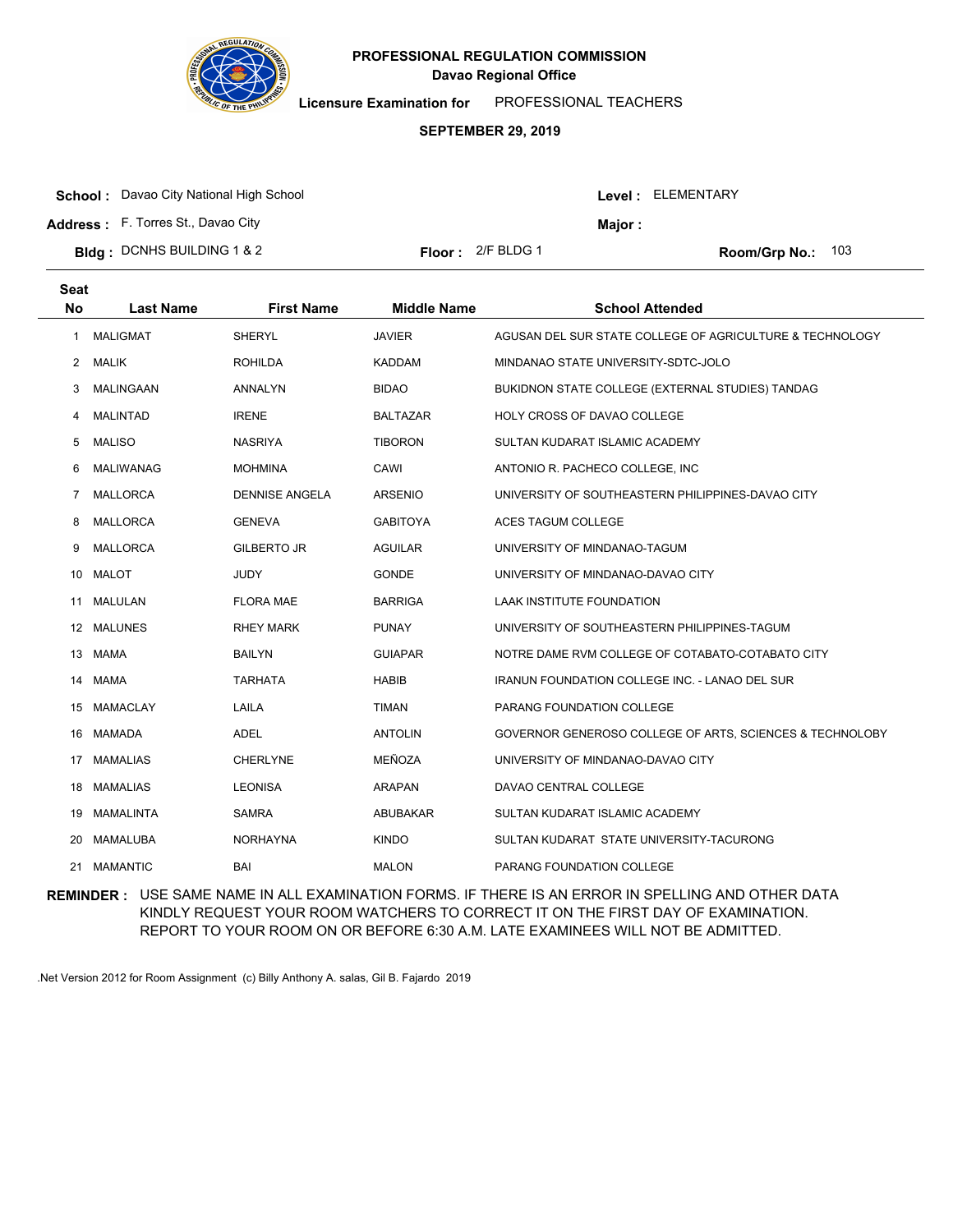

**Licensure Examination for**  PROFESSIONAL TEACHERS

### **SEPTEMBER 29, 2019**

**School :** Davao City National High School

**Address :** F. Torres St., Davao City

**Major :**

**Bldg : Floor : Room/Grp No.:** DCNHS BUILDING 1 & 2

Floor: 2/F BLDG 1 Room/Grp No.: 104

| <b>Seat</b> |                   |                   |                    |                                                          |
|-------------|-------------------|-------------------|--------------------|----------------------------------------------------------|
| <b>No</b>   | <b>Last Name</b>  | <b>First Name</b> | <b>Middle Name</b> | <b>School Attended</b>                                   |
| 1           | <b>MAMANTIC</b>   | <b>TATA</b>       | <b>MALON</b>       | PARANG FOUNDATION COLLEGE                                |
| 2           | <b>MAMARINTA</b>  | <b>FAHIMA</b>     | <b>RAMAL</b>       | PARANG FOUNDATION COLLEGE                                |
| 3           | <b>MAMARINTA</b>  | <b>NOROLYN</b>    | <b>MAMBAYAO</b>    | PARANG FOUNDATION COLLEGE                                |
| 4           | MAMASALUMBAN      | <b>ALIBAI</b>     | <b>KUYAG</b>       | UNIVERSITY OF SOUTHERN MINDANAO-KABACAN                  |
| 5           | <b>MAMATAS</b>    | <b>DIANA</b>      | <b>MACAPANTON</b>  | UNIVERSITY OF SOUTHERN MINDANAO-KABACAN                  |
| 6           | <b>MAMBUAY</b>    | ZAYNAB            | <b>PEPE</b>        | PHILIPPINE MUSLIM TEACHER'S COLLEGE                      |
| 7           | <b>MAMBURAO</b>   | <b>CHRISTINE</b>  | <b>ONATO</b>       | PHILIPPINE NORMAL UNIVERSITY- MINDANAO                   |
| 8           | MAMEDTED          | <b>REGIHAN</b>    | <b>DILUYODEN</b>   | MINDANAO STATE UNIVERSITY-MAGUINDANAO                    |
| 9           | <b>MAMENTING</b>  | <b>JHOMYCA</b>    | <b>MANGIGIN</b>    | NOTRE DAME UNIVERSITY                                    |
| 10          | <b>MAMINTAL</b>   | <b>PAHIMA</b>     | ALI                | SULTAN KUDARAT ISLAMIC ACADEMY                           |
| 11          | <b>MAMITES</b>    | <b>KRISTOPHER</b> |                    | AGUSAN DEL SUR STATE COLLEGE OF AGRICULTURE & TECHNOLOGY |
|             | 12 MAMOLINTAO     | ALADDIN JR        | <b>AYUNAN</b>      | <b>IRANUN FOUNDATION COLLEGE INC. - LANAO DEL SUR</b>    |
| 13          | <b>MAMORIBID</b>  | <b>MONAIDA</b>    | <b>SOLAIMAN</b>    | MINDANAO STATE UNIVERSITY-MAGUINDANAO                    |
| 14          | MAMOSOG           | <b>JUSTINE</b>    | <b>NEGRIDO</b>     | UNIVERSITY OF SOUTHEASTERN PHILIPPINES-DAVAO CITY        |
|             | 15 MAMPAO         | <b>JOLAIKA</b>    | <b>DUGOS</b>       | DATU IBRAHIM PAGLAS MEMORIAL COLLEGE                     |
| 16          | MAMUGAY           | <b>SHYFRENEL</b>  | <b>PALAPOS</b>     | AGUSAN DEL SUR STATE COLLEGE OF AGRICULTURE & TECHNOLOGY |
| 17          | <b>MAMULINTAO</b> | <b>NORHUDA</b>    | LAKIM              | NOTRE DAME UNIVERSITY                                    |
|             | 18 MANAGA         | <b>JUDIN</b>      | <b>ARCOS</b>       | ANDRES SORIANO COLLEGE                                   |
| 19          | MANAGZA           | <b>WAHIDA</b>     | <b>DATUMANONG</b>  | PARANG FOUNDATION COLLEGE                                |
| 20          | MANALAO           | <b>HANOUF</b>     | <b>DARABA</b>      | UNIVERSITY OF SOUTHERN MINDANAO-KABACAN                  |
| 21          | <b>MANALAO</b>    | <b>JOVELYN</b>    | <b>GUERZON</b>     | UNIVERSITY OF MINDANAO-DIGOS COLLEGE                     |
|             |                   |                   |                    |                                                          |

**REMINDER :** USE SAME NAME IN ALL EXAMINATION FORMS. IF THERE IS AN ERROR IN SPELLING AND OTHER DATA KINDLY REQUEST YOUR ROOM WATCHERS TO CORRECT IT ON THE FIRST DAY OF EXAMINATION. REPORT TO YOUR ROOM ON OR BEFORE 6:30 A.M. LATE EXAMINEES WILL NOT BE ADMITTED.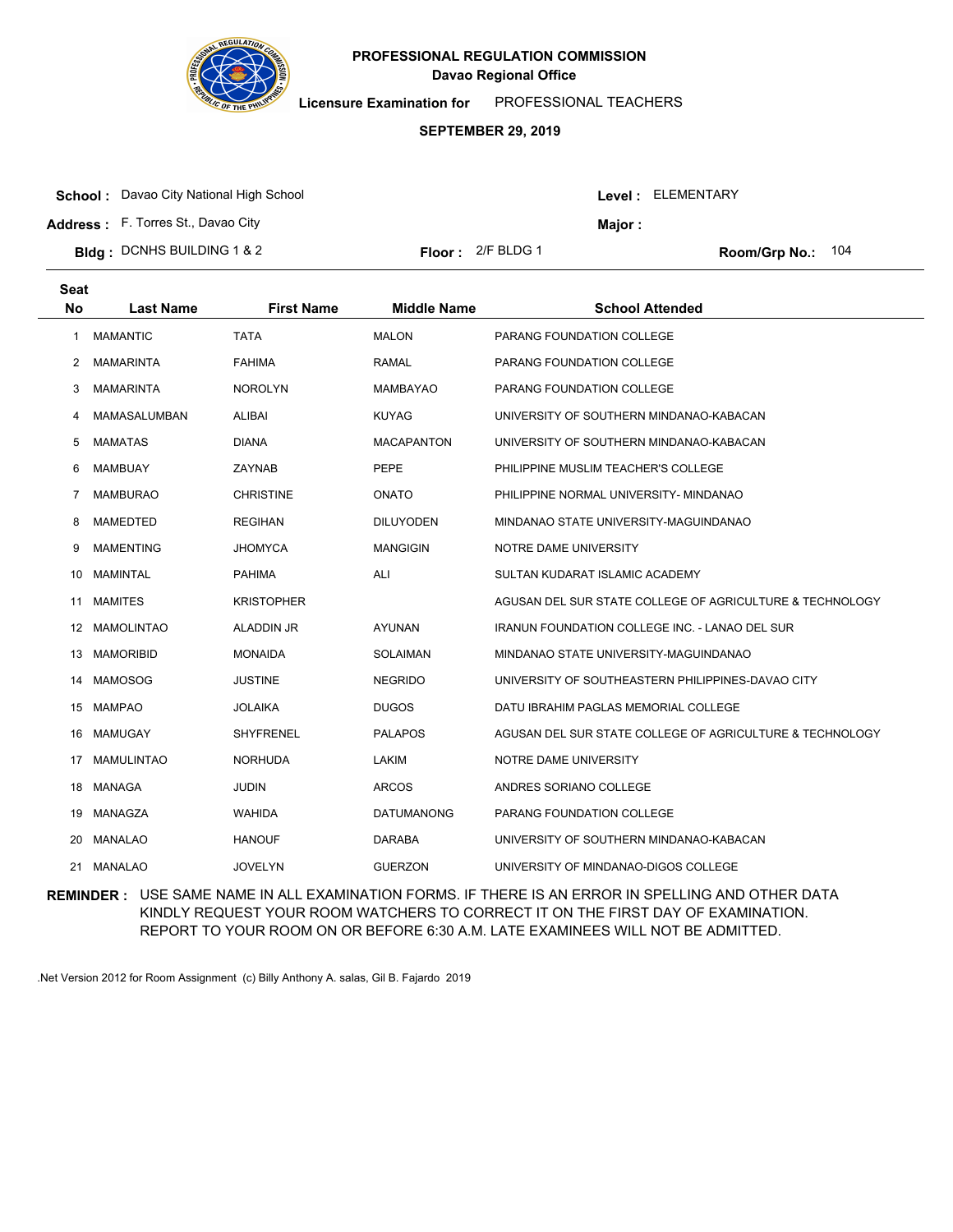

**Licensure Examination for**  PROFESSIONAL TEACHERS

#### **SEPTEMBER 29, 2019**

|  | <b>School:</b> Davao City National High School |  |
|--|------------------------------------------------|--|
|--|------------------------------------------------|--|

**Address :** F. Torres St., Davao City

| Bldg: DCNHS BUILDING 1 & 2 | <b>Floor:</b> $2/F$ BLDG 1 | Room/Grp No.: 105 |
|----------------------------|----------------------------|-------------------|
|----------------------------|----------------------------|-------------------|

| loor :<br>– 2/F BLDG 1 |  |
|------------------------|--|
|------------------------|--|

Level : ELEMENTARY

**Major :**

| <b>Seat</b><br><b>No</b> | <b>Last Name</b>  | <b>First Name</b> | <b>Middle Name</b>  | <b>School Attended</b>                                     |
|--------------------------|-------------------|-------------------|---------------------|------------------------------------------------------------|
| 1                        | <b>MANALAO</b>    | <b>NORKAYA</b>    | <b>BALT</b>         | ANTONIO R. PACHECO COLLEGE, INC.                           |
| 2                        | <b>MANALISIG</b>  | <b>ANIRA</b>      | <b>KABO</b>         | ANTONIO R. PACHECO COLLEGE, INC                            |
| 3                        | <b>MANALO</b>     | <b>ARVIN</b>      | <b>JUMAWID</b>      | BUKIDNON STATE UNIVERSITY-NEW BATAAN EXTERNAL STUDIES CTR. |
| 4                        | <b>MANALO</b>     | <b>NAJE</b>       | <b>YNION</b>        | UNIVERSITY OF SOUTHEASTERN PHILIPPINES-TAGUM               |
| 5                        | <b>MANAN</b>      | <b>NORMILA</b>    | <b>LINTANGI</b>     | UNIVERSITY OF SOUTHEASTERN PHILIPPINES-DAVAO CITY          |
| 6                        | <b>MANANGKI</b>   | <b>JHOHARA</b>    | <b>MACACUA</b>      | UNIVERSITY OF MINDANAO-PANABO                              |
| 7                        | <b>MANANGKIS</b>  | <b>JOYLIN</b>     | <b>DAY</b>          | DAVAO ORIENTAL STATE COLLEGE OF SCIENCE & TECHNOLOGY       |
| 8                        | MANAYUBA          | <b>TEBAI</b>      | <b>MOLOD</b>        | GANI L. ABPI COLLEGES, INC.                                |
| 9                        | <b>MANCHA</b>     | <b>CRYSTEL</b>    | <b>OLAYER</b>       | UNIVERSITY OF SOUTHEASTERN PHILIPPINES-TAGUM               |
| 10                       | <b>MANCIA</b>     | <b>JESIELYN</b>   | <b>PARAISO</b>      | UNIVERSITY OF SOUTHEASTERN PHILIPPINES-DAVAO CITY          |
| 11                       | <b>MANDA</b>      | <b>ARBAYA</b>     | SABAN               | ANTONIO R. PACHECO COLLEGE, INC                            |
|                          | 12 MANDABON       | <b>ARLYN</b>      | <b>DONATO</b>       | DAVAO ORIENTAL STATE COLLEGE OF SCIENCE & TECHNOLOGY       |
| 13                       | <b>MANDABON</b>   | <b>LELMA</b>      | <b>GUMANIT</b>      | COMPOSTELA VALLEY STATE COLLEGE - MARAGUSAN BRANCH         |
| 14                       | <b>MANDALUNES</b> | <b>ROSENDA</b>    | <b>SERENO</b>       | NORTH DAVAO COLLEGES-PANABO                                |
|                          | 15 MANDAWE        | <b>ALELIE</b>     | LIMIKID             | NORTH DAVAO COLLEGE-TAGUM FOUNDATION                       |
| 16                       | <b>MANDE</b>      | <b>RODOLFO</b>    | <b>MAKARAIG</b>     | RIZAL MEMORIAL COLLEGE                                     |
| 17                       | MANDUYAN          | ALJUHARA          | <b>DIMAUKOM</b>     | NOTRE DAME UNIVERSITY                                      |
| 18                       | MANEDSEN          | <b>SHAMAINE</b>   | <b>NANDANG</b>      | ANTONIO R. PACHECO COLLEGE, INC                            |
| 19                       | <b>MANEJERO</b>   | <b>CRISTY</b>     | <b>MACUSI</b>       | BUKIDNON STATE UNIVERSITY-(FOR BUKIDNON STATE COLL)- MAIN  |
| 20                       | <b>MANGALAO</b>   | LEA               | SALUDE              | SAINT PAUL UNIVERSITY-SURIGAO                              |
| 21                       | MANGANSAKAN       | <b>NISSAN</b>     | <b>MANONGKALING</b> | NOTRE DAME RVM COLLEGE OF COTABATO-COTABATO CITY           |

**REMINDER :** USE SAME NAME IN ALL EXAMINATION FORMS. IF THERE IS AN ERROR IN SPELLING AND OTHER DATA KINDLY REQUEST YOUR ROOM WATCHERS TO CORRECT IT ON THE FIRST DAY OF EXAMINATION. REPORT TO YOUR ROOM ON OR BEFORE 6:30 A.M. LATE EXAMINEES WILL NOT BE ADMITTED.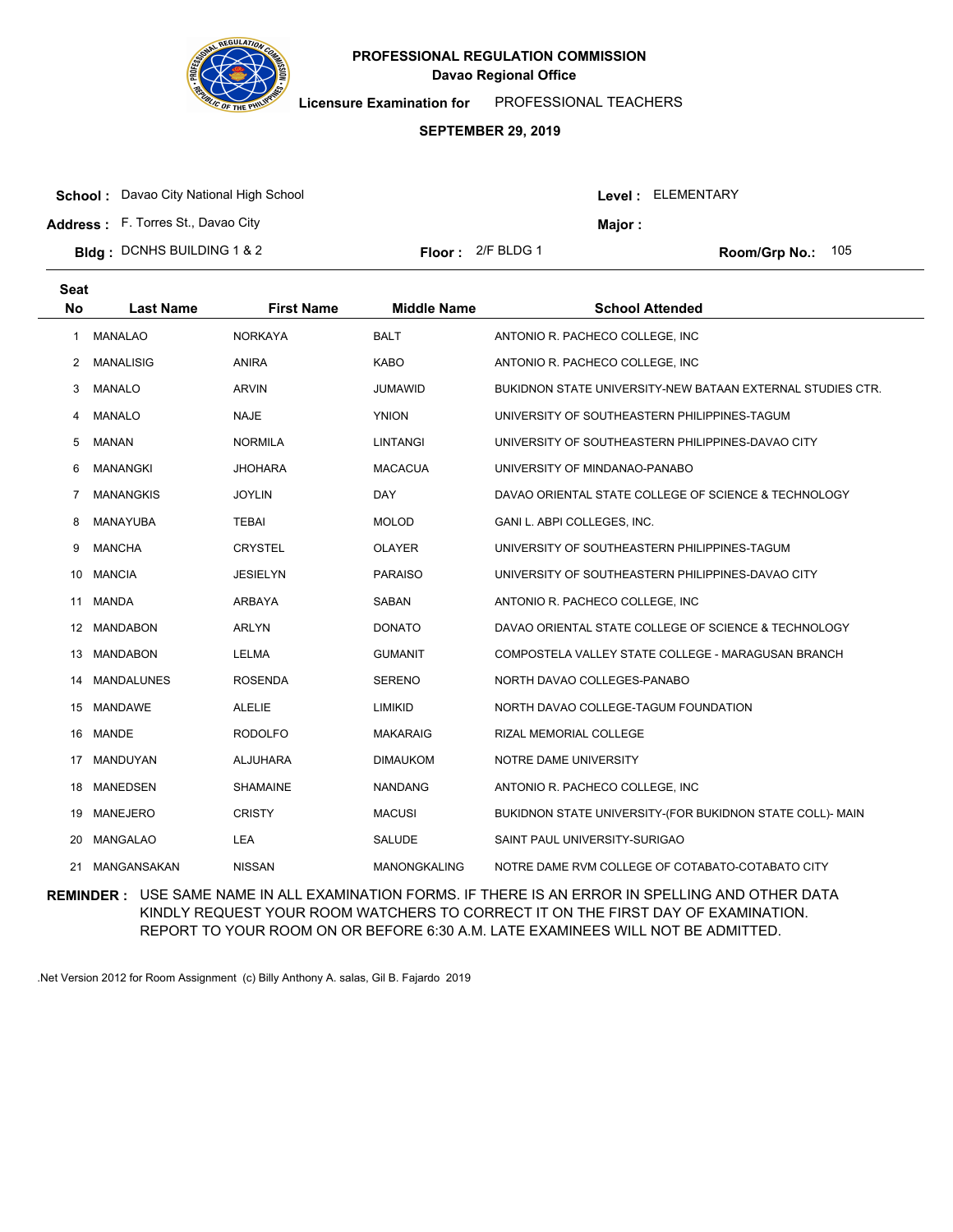

**Licensure Examination for**  PROFESSIONAL TEACHERS

### **SEPTEMBER 29, 2019**

| <b>School:</b> Davao City National High School |                            |         | Level : ELEMENTARY         |
|------------------------------------------------|----------------------------|---------|----------------------------|
| <b>Address:</b> F. Torres St., Davao City      |                            | Maior : |                            |
| <b>Bidg</b> : DCNHS BUILDING 1 & 2             | <b>Floor:</b> $2/F$ BLDG 1 |         | <b>Room/Grp No.:</b> $106$ |

| <b>Seat</b><br><b>No</b> | <b>Last Name</b>   | <b>First Name</b>    | <b>Middle Name</b> | <b>School Attended</b>                                     |
|--------------------------|--------------------|----------------------|--------------------|------------------------------------------------------------|
| 1                        | <b>MANGARON</b>    | <b>MERILYN</b>       | SALUDO             | BUKIDNON STATE UNIVERSITY-MARAGUSAN EXTERNAL STUDIES CTR.  |
| $\overline{2}$           | <b>MANGATONG</b>   | <b>CAIRONIZA</b>     | <b>YUSOP</b>       | DE LA VIDA COLLEGE                                         |
| 3                        | <b>MANGKILO</b>    | <b>REHANNA</b>       | <b>ULANGKAYA</b>   | GANI L. ABPI COLLEGES, INC.                                |
| 4                        | MANGONDATO         | <b>HONAIFAH</b>      | <b>MALA</b>        | MINDANAO STATE UNIVERSITY-MARAWI CITY                      |
| 5                        | <b>MANGORAMAS</b>  | <b>NORHANA</b>       | <b>SAPALON</b>     | ANTONIO R. PACHECO COLLEGE, INC.                           |
| 6                        | <b>MANGRAR</b>     | <b>ALICAN</b>        | SANGGACALA         | ANTONIO R. PACHECO COLLEGE, INC                            |
| 7                        | <b>MANGRAR</b>     | <b>BENJALIMAN</b>    | <b>GAYAK</b>       | ANTONIO R. PACHECO COLLEGE, INC                            |
| 8                        | <b>MANGRAR</b>     | <b>HAMIDAH</b>       | <b>AMBANG</b>      | <b>IRANUN FOUNDATION COLLEGE INC. - LANAO DEL SUR</b>      |
| 9                        | <b>MANGUBAT</b>    | <b>ELSA</b>          | PABI               | RIZAL MEMORIAL COLLEGE                                     |
| 10                       | <b>MANGUBAT</b>    | <b>LORRAINE KATE</b> | <b>LAPING</b>      | PHILIPPINE WOMEN'S COLLEGE OF DAVAO                        |
| 11                       | MANGUDADATU        | <b>BAIYANNAH</b>     | CAMSA              | SULTAN KUDARAT EDUCATIONAL INSTITUTION                     |
| 12                       | <b>MANGULABNAN</b> | <b>RONELYN</b>       | ARANGCON           | BUKIDNON STATE UNIVERSITY-(FOR BUKIDNON STATE COLL)- MAIN  |
| 13                       | <b>MANGUPOT</b>    | <b>RECHIEL</b>       | <b>TACDER</b>      | <b>MATI DOCTORS COLLEGE</b>                                |
| 14                       | <b>MANGUTARA</b>   | <b>ANISA</b>         | <b>EMAM</b>        | SAINT BENEDICT COLLEGE-COTABATO CITY                       |
| 15                       | <b>MANIAGO</b>     | <b>MARY GRACE</b>    | <b>ALEGRIA</b>     | AGUSAN DEL SUR STATE COLLEGE OF AGRICULTURE & TECHNOLOGY   |
| 16                       | <b>MANIG</b>       | <b>DYCEL ROSE</b>    | <b>ACANA</b>       | SULTAN KUDARAT STATE UNIVERSITY-TACURONG                   |
| 17                       | <b>MANIGOS</b>     | <b>GAMALLEL</b>      | <b>DEMECILLO</b>   | BUKIDNON STATE UNIVERSITY-NEW BATAAN EXTERNAL STUDIES CTR. |
| 18                       | <b>MANIMOG</b>     | JONNA FAYE           | <b>MAMITES</b>     | COR JESU COLLEGE (HOLY CROSS OF DIGOS)                     |
| 19                       | <b>MANINGAS</b>    | <b>MELANIE</b>       | <b>ARIAR</b>       | NORTH DAVAO COLLEGES-PANABO                                |
| 20                       | <b>MANINGO</b>     | <b>ELLYN</b>         | UY                 | ANTONIO R. PACHECO COLLEGE, INC                            |
| 21                       | <b>MANIQUE</b>     | <b>KHAVIN JAY</b>    | <b>PAALISBO</b>    | UNIVERSITY OF MINDANAO-TAGUM                               |

**REMINDER :** USE SAME NAME IN ALL EXAMINATION FORMS. IF THERE IS AN ERROR IN SPELLING AND OTHER DATA KINDLY REQUEST YOUR ROOM WATCHERS TO CORRECT IT ON THE FIRST DAY OF EXAMINATION. REPORT TO YOUR ROOM ON OR BEFORE 6:30 A.M. LATE EXAMINEES WILL NOT BE ADMITTED.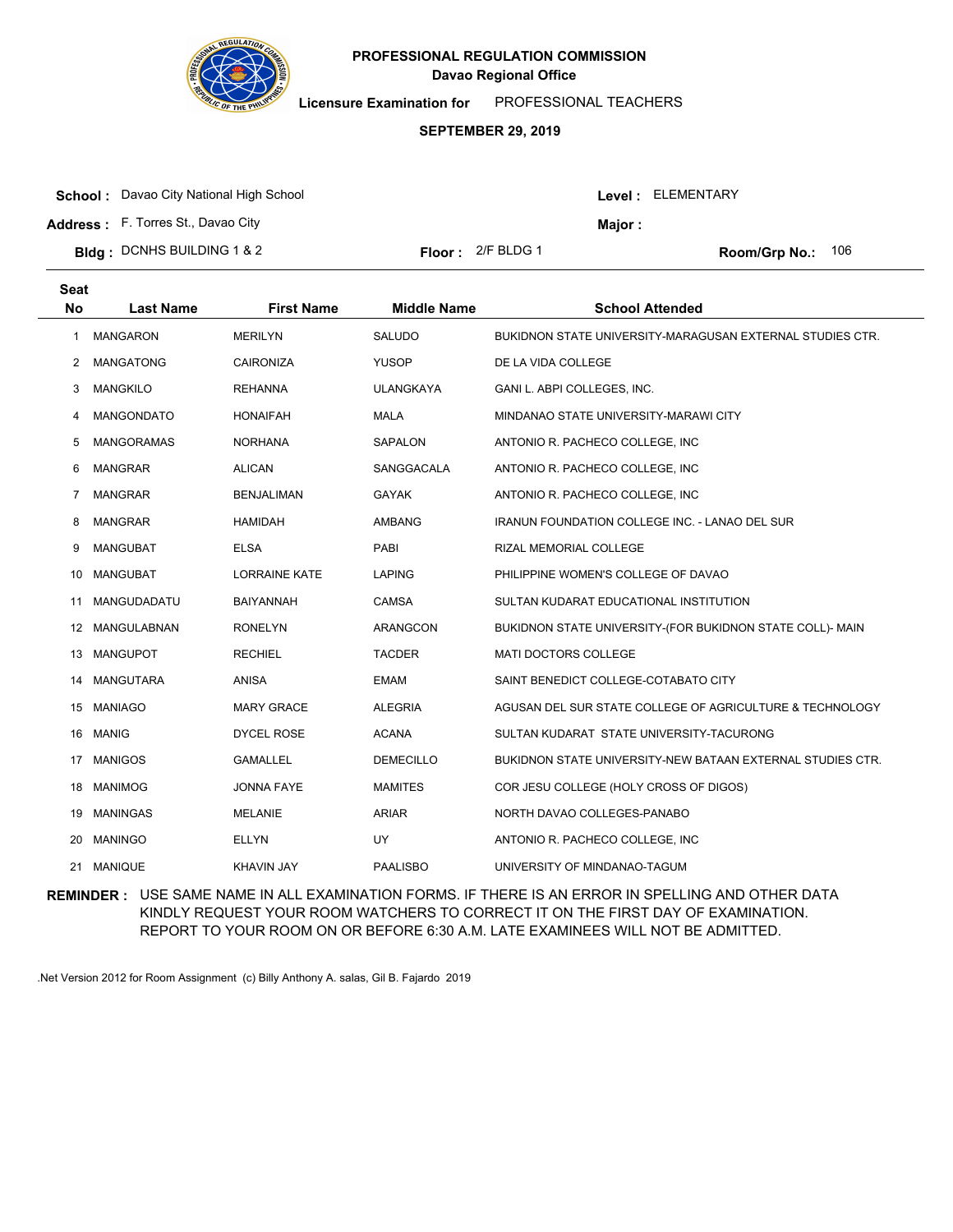

**Licensure Examination for**  PROFESSIONAL TEACHERS

#### **SEPTEMBER 29, 2019**

**School :** Davao City National High School

**Address :** F. Torres St., Davao City

**Seat**

| Bldg: DCNHS BUILDING 1 & 2 | <b>Floor:</b> $3/F$ BLDG 1 | Room/Grp No.: 107 |
|----------------------------|----------------------------|-------------------|
|                            |                            |                   |

| <b>loor :</b><br>3/F BLDG 1 |
|-----------------------------|
|-----------------------------|

Level : ELEMENTARY

**Major :**

| əeat |                   |                    |                    |                                                            |
|------|-------------------|--------------------|--------------------|------------------------------------------------------------|
| No   | <b>Last Name</b>  | <b>First Name</b>  | <b>Middle Name</b> | <b>School Attended</b>                                     |
| 1    | <b>MANIRI</b>     | <b>NORHANA</b>     | <b>GUMAAN</b>      | SOUTHERN CHRISTIAN COLLEGE                                 |
| 2    | <b>MANISI</b>     | <b>BAINOR-AN</b>   | <b>METO</b>        | DR. P. OCAMPO COLLEGES                                     |
| 3    | <b>MANLA</b>      | <b>CRESEL</b>      | <b>ORGANIZA</b>    | BUKIDNON STATE UNIVERSITY-NEW BATAAN EXTERNAL STUDIES CTR. |
| 4    | <b>MANLANGIT</b>  | <b>CHARMIE LYN</b> | <b>PLAZA</b>       | UNIVERSITY OF MINDANAO-DAVAO CITY                          |
| 5    | <b>MANLATICAN</b> | <b>JOSEPHINE</b>   | <b>BERNADEZ</b>    | ANDRES SORIANO COLLEGE                                     |
| 6    | <b>MANLIGUEZ</b>  | <b>JESSA JOY</b>   | <b>LONOY</b>       | UNIVERSITY OF SOUTHEASTERN PHILIPPINES-DAVAO CITY          |
| 7    | <b>MANLIGUIS</b>  | <b>BRIELYN</b>     | CATON              | KAPALONG COLLEGE OF AGRICULTURE, SCIENCES & TECHNOLOGY     |
| 8    | <b>MANOG</b>      | <b>BETHY</b>       | <b>AMEMITA</b>     | DAVAO ORIENTAL STATE COLLEGE OF SCIENCE & TECHNOLOGY       |
| 9    | <b>MANOG</b>      | <b>CHERRY MAE</b>  | <b>BENANING</b>    | DAVAO ORIENTAL STATE COLLEGE OF SCIENCE & TECHNOLOGY       |
| 10   | <b>MANOG</b>      | <b>JORANE ANN</b>  | <b>VELASCO</b>     | DAVAO ORIENTAL STATE COLLEGE OF SCIENCE & TECHNOLOGY       |
| 11   | <b>MANSANADES</b> | <b>ALJON</b>       | MONTAÑEZ           | COMPOSTELA VALLEY STATE COLLEGE - MAIN                     |
|      | 12 MANSAT         | <b>APRIL JOY</b>   | <b>TUARDON</b>     | SULTAN KUDARAT STATE UNIVERSITY-TACURONG                   |
| 13   | MANTAHINAY        | <b>DHAVE</b>       | <b>TICONG</b>      | UNIVERSITY OF MINDANAO-PANABO                              |
| 14   | <b>MANTE</b>      | <b>CAMELA</b>      | <b>PAREJA</b>      | MONKAYO COLLEGE OF ARTS, SCIENCES & TECHNOLOGY             |
| 15   | <b>MANTICLAP</b>  | <b>BLESSMAE</b>    | ANDRADE            | DAVAO ORIENTAL STATE COLLEGE OF SCIENCE & TECHNOLOGY       |
| 16   | <b>MANTIL</b>     | <b>ZUBAIDA</b>     | <b>SINDATU</b>     | GANI L. ABPI COLLEGES, INC.                                |
| 17   | <b>MANUEL</b>     | SHIELA MAE         | <b>PUNAY</b>       | KAPALONG COLLEGE OF AGRICULTURE, SCIENCES & TECHNOLOGY     |
|      | 18 MANZO          | <b>ROSALIE</b>     | <b>TABUCANON</b>   | AGUSAN DEL SUR STATE COLLEGE OF AGRICULTURE & TECHNOLOGY   |
| 19   | <b>MAPALO</b>     | <b>KIMBERLY</b>    | <b>GOMEZ</b>       | ARRIESGADO COLLEGE FOUNDATION, INC.                        |
| 20   | <b>MAPANDO</b>    | <b>EDGAR</b>       | <b>BAWAS</b>       | LEGACY COLLEGE OF COMPOSTELA                               |
|      | 21 MAPANDO        | <b>MARINIL</b>     | <b>ULBANO</b>      | LEGACY COLLEGE OF COMPOSTELA                               |

**REMINDER :** USE SAME NAME IN ALL EXAMINATION FORMS. IF THERE IS AN ERROR IN SPELLING AND OTHER DATA KINDLY REQUEST YOUR ROOM WATCHERS TO CORRECT IT ON THE FIRST DAY OF EXAMINATION. REPORT TO YOUR ROOM ON OR BEFORE 6:30 A.M. LATE EXAMINEES WILL NOT BE ADMITTED.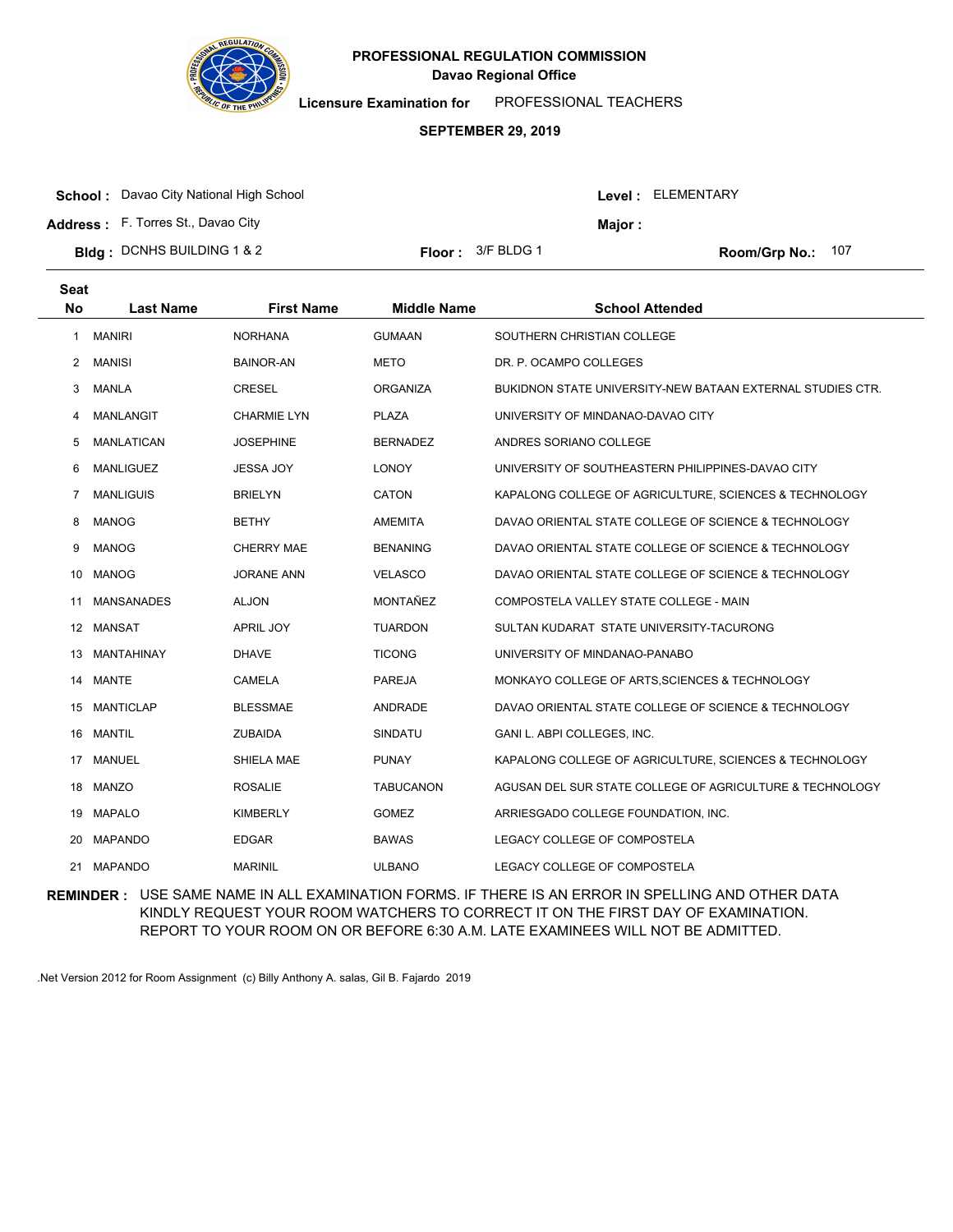

**Licensure Examination for**  PROFESSIONAL TEACHERS

#### **SEPTEMBER 29, 2019**

| <b>Bidg: DCNHS BUILDING 1 &amp; 2</b>          | <b>Floor</b> : $3/F$ BLDG 1 |         | Room/Grp No.: 108 |  |
|------------------------------------------------|-----------------------------|---------|-------------------|--|
| <b>Address:</b> F. Torres St., Davao City      |                             | Maior : |                   |  |
| <b>School:</b> Davao City National High School |                             |         | Level: ELEMENTARY |  |

| <b>Seat</b><br>No | <b>Last Name</b>  | <b>First Name</b>  | <b>Middle Name</b> | <b>School Attended</b>                                     |
|-------------------|-------------------|--------------------|--------------------|------------------------------------------------------------|
| 1                 | <b>MAPIYA</b>     | <b>NAILA</b>       | <b>ADIM</b>        | DE LA VIDA COLLEGE                                         |
| 2                 | <b>MAQUIDATO</b>  | <b>CHARMAINE</b>   | <b>CABIARA</b>     | BUKIDNON STATE UNIVERSITY-NEW BATAAN EXTERNAL STUDIES CTR. |
| 3                 | <b>MAQUILING</b>  | <b>MARILYN</b>     | <b>LABRADOR</b>    | LEGACY COLLEGE OF COMPOSTELA                               |
| 4                 | <b>MAQUITAR</b>   | <b>SHELLA</b>      | <b>JALJIS</b>      | MATI POLYTECHNIC INSTITUTE                                 |
| 5                 | MARAGAÑAS         | <b>NOVA</b>        | CADAYONA           | MONKAYO COLLEGE OF ARTS, SCIENCES & TECHNOLOGY             |
| 6                 | <b>MARASIGAN</b>  | <b>NITZY</b>       | <b>DAWANG</b>      | COMPOSTELA VALLEY STATE COLLEGE - MONTEVISTA BRANCH        |
| 7                 | <b>MARAVILLAS</b> | <b>IRISH JOY</b>   | <b>TUNDAY</b>      | <b>LAAK INSTITUTE FOUNDATION</b>                           |
| 8                 | <b>MARCELINO</b>  | <b>GEMMA</b>       | <b>HANGGAM</b>     | COMPOSTELA VALLEY STATE COLLEGE - NEW BATAAN BRANCH        |
| 9                 | <b>MARCOS</b>     | <b>HONEYPRIL</b>   | <b>TOGONON</b>     | ARRIESGADO COLLEGE FOUNDATION, INC.                        |
| 10                | <b>MARCOS</b>     | <b>JUNICA</b>      | <b>CORBO</b>       | UNIVERSITY OF MINDANAO-PENAPLATA                           |
| 11                | <b>MARGALLO</b>   | AILYN              | <b>OMOS</b>        | NORTH DAVAO COLLEGES-PANABO                                |
|                   | 12 MARGATE        | LHEA ROSE          | <b>RIVERA</b>      | MATI DOCTORS COLLEGE                                       |
| 13                | <b>MARIANO</b>    | SHIELA MAE         | <b>PEREZ</b>       | KAPALONG COLLEGE OF AGRICULTURE, SCIENCES & TECHNOLOGY     |
| 14                | <b>MARIGA</b>     | <b>ARMALYN</b>     | SAMAN              | SAINT BENEDICT COLLEGE-COTABATO CITY                       |
|                   | 15 MARIGA         | <b>MARICAR</b>     | <b>RESADA</b>      | NOTRE DAME RVM COLLEGE OF COTABATO-COTABATO CITY           |
| 16                | <b>MARILLA</b>    | <b>RHEN-REN</b>    | <b>GUIANDAL</b>    | COLAND SYSTEMS TECHNOLOGY - COTABATO CITY                  |
| 17                | <b>MAROHOM</b>    | <b>ASHLY HANNA</b> | <b>SIDIC</b>       | UNIVERSITY OF MINDANAO-DAVAO CITY                          |
| 18                | <b>MARONSENG</b>  | <b>MAIMONA</b>     | <b>BURHAN</b>      | SULTAN KUDARAT ISLAMIC ACADEMY                             |
| 19                | MARQUEZ           | <b>ACE ANTHONY</b> |                    | <b>HOLY CROSS OF BANSALAN JUNIOR COLLEGE</b>               |
| 20                | <b>MARQUEZ</b>    | <b>LOEY MAY</b>    | AGAD               | UNIVERSITY OF SOUTHEASTERN PHILIPPINES-TAGUM               |
| 21                | <b>MARQUEZ</b>    | <b>MYLANE</b>      | <b>GILDORE</b>     | UNIVERSITY OF MINDANAO-PENAPLATA                           |

**REMINDER :** USE SAME NAME IN ALL EXAMINATION FORMS. IF THERE IS AN ERROR IN SPELLING AND OTHER DATA KINDLY REQUEST YOUR ROOM WATCHERS TO CORRECT IT ON THE FIRST DAY OF EXAMINATION. REPORT TO YOUR ROOM ON OR BEFORE 6:30 A.M. LATE EXAMINEES WILL NOT BE ADMITTED.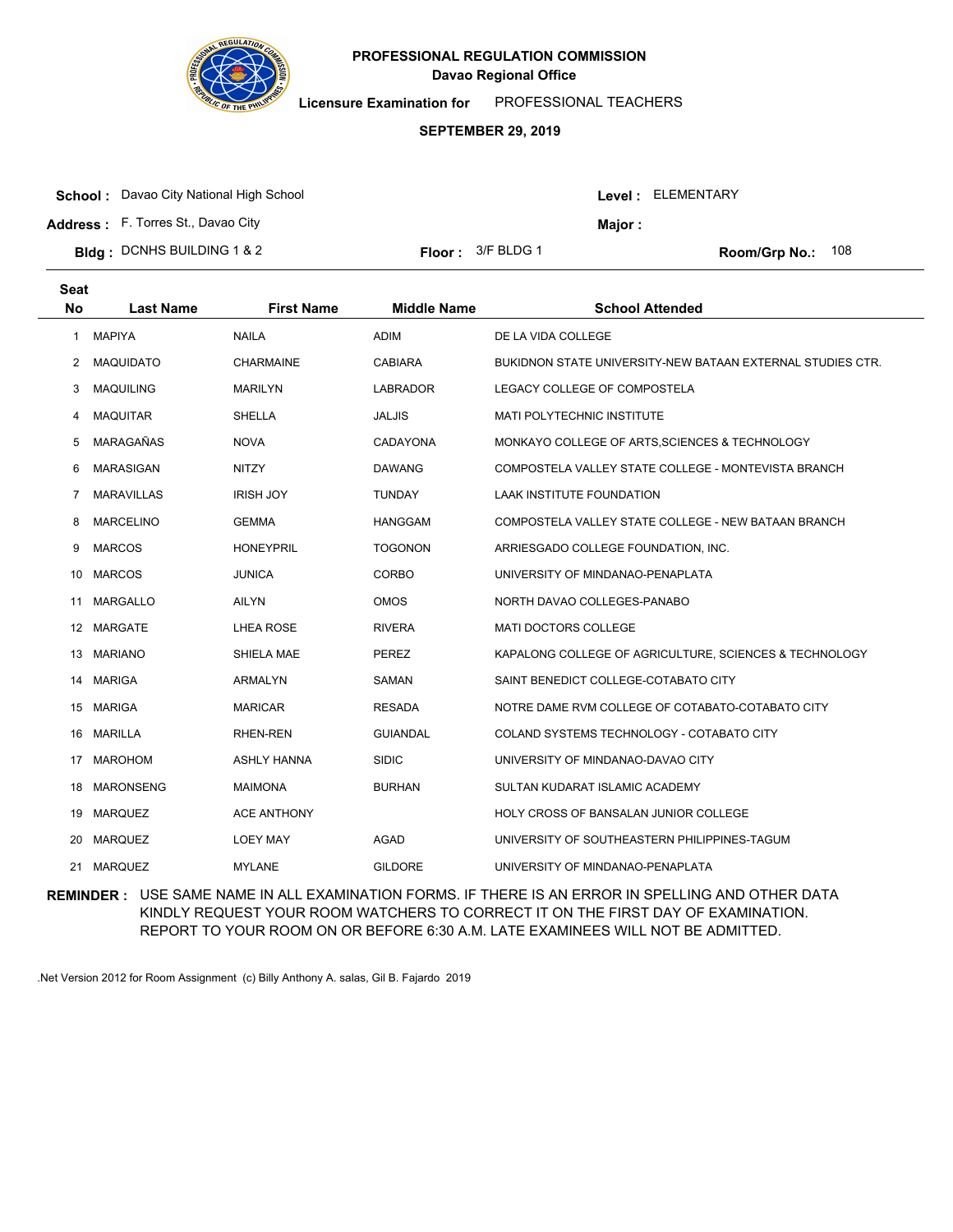

**Licensure Examination for**  PROFESSIONAL TEACHERS

#### **SEPTEMBER 29, 2019**

| <b>School:</b> Davao City National High School |                             |                | Level: ELEMENTARY |  |
|------------------------------------------------|-----------------------------|----------------|-------------------|--|
| <b>Address:</b> F. Torres St., Davao City      |                             | <b>Maior :</b> |                   |  |
| <b>Bldg: DCNHS BUILDING 1 &amp; 2</b>          | <b>Floor</b> : $3/F$ BLDG 1 |                | Room/Grp No.: 109 |  |

**Last Name First Name Middle Name School Attended Seat No** 1 MARTEL MYRELLE JOY MORALES SAINT FRANCIS XAVIER COLLEGE 2 MARTESANO ELAINE **MENDOZA NORTHWESTERN VISAYAN COLLEGES** 3 MARTIN APRIL GEM MATONDO UNIVERSITY OF SOUTHEASTERN PHILIPPINES-TAGUM 4 MARTIN GLADDY SIANO MATI DOCTORS COLLEGE 5 MARTIN WINCESE MIE RIVERA SURIGAO DEL SUR STATE UNIVERSITY-TAGBINA CAMPUS 6 MARTINEZ BEVERLY JOY BANGOT KAPALONG COLLEGE OF AGRICULTURE, SCIENCES & TECHNOLOGY 7 MARTINEZ GELINA GELINA MANDAKIAN AGUSAN DEL SUR STATE COLLEGE OF AGRICULTURE & TECHNOLOGY 8 MARTINEZ **HONEY ROSE LADYLEE MIRANDA** COMPOSTELA VALLEY STATE COLLEGE - MAIN 9 MARTINEZ JENNY PEPITO AGUSAN DEL SUR STATE COLLEGE OF AGRICULTURE & TECHNOLOGY 10 MARTINEZ MAR MAR ORIBE SURIGAO DEL SUR STATE UNIVERSITY-LIANGA CAMPUS 11 MARTINEZ MARIA NOVA FLORIDA SAINT MARY'S COLLEGE-TAGUM 12 MARTINEZ YASMINE JANE SURIGAO UNIVERSITY OF SOUTHEASTERN PHILIPPINES-TAGUM 13 MARTIZANO LOYD KEVIN CARDINO HINATUAN SOUTHERN COLLEGE (for.USP) 14 MARUHOM JUNAISA MARUHOM NORTH CENTRAL MINDANAO COLLEGES (CMTI) 15 MASA MABEL BRIONES RAMON MAGSAYSAY MEMORIAL COLLEGES 16 MASAGLANG JUNITO DANDA ASSUMPTION COLLEGE OF DAVAO 17 MASALOON ROSEL SULIN-AY IRENE B. ANTONIO TECHNOLOGICAL COLLEGE 18 MASAMBONG AIMIE AIMIE MAHINAY BROKENSHIRE COLLEGE 19 MASANGAY ERSON NEñO ROSALINA RIZAL MEMORIAL COLLEGE 20 MASAPEQUIÑA REA ACIDO BUKIDNON STATE UNIVERSITY-MARAGUSAN EXTERNAL STUDIES CTR. 21 MASAYANG JANICE ESCABUSA JOHN PAUL II COLLEGE

**REMINDER :** USE SAME NAME IN ALL EXAMINATION FORMS. IF THERE IS AN ERROR IN SPELLING AND OTHER DATA KINDLY REQUEST YOUR ROOM WATCHERS TO CORRECT IT ON THE FIRST DAY OF EXAMINATION. REPORT TO YOUR ROOM ON OR BEFORE 6:30 A.M. LATE EXAMINEES WILL NOT BE ADMITTED.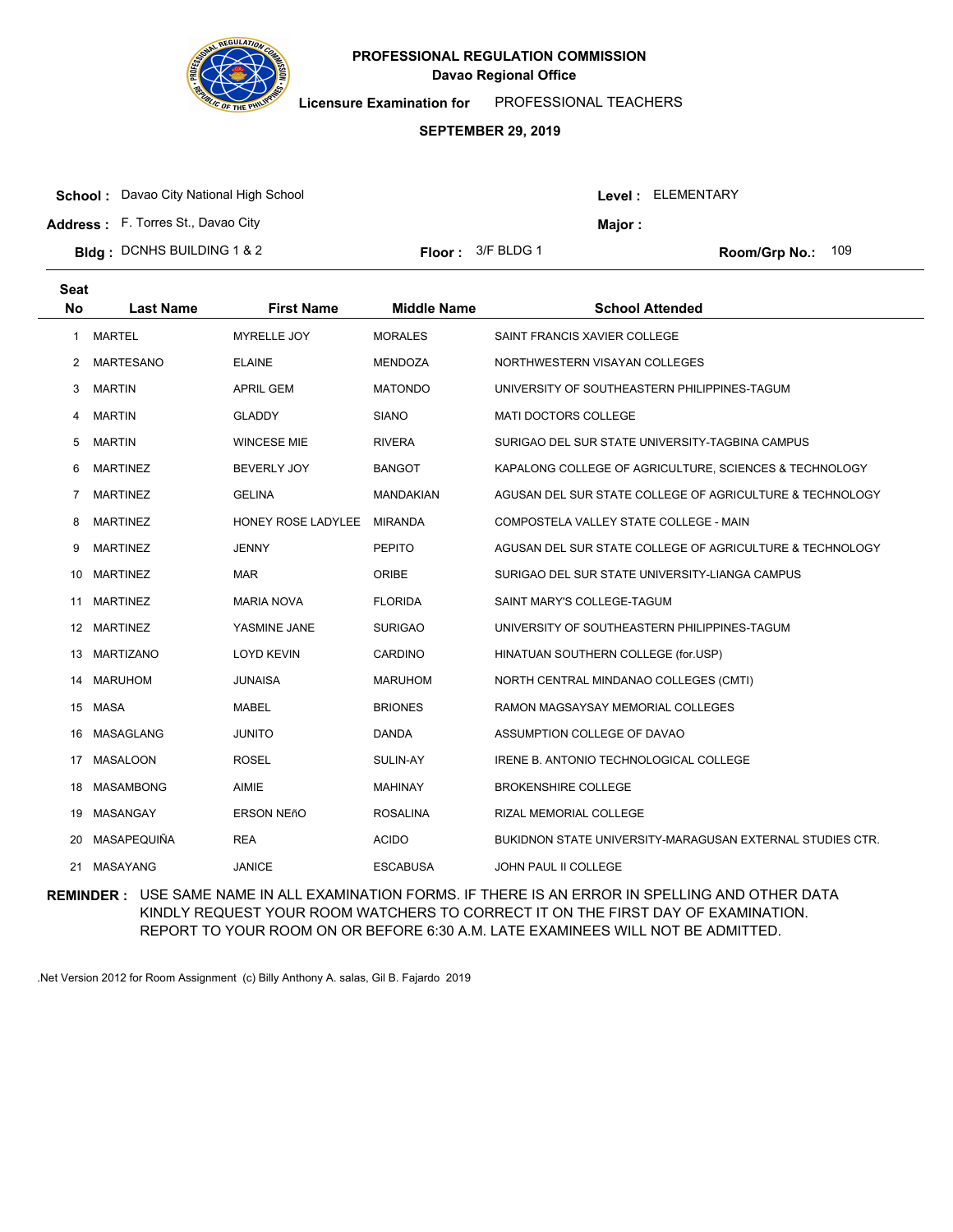

**Licensure Examination for**  PROFESSIONAL TEACHERS

### **SEPTEMBER 29, 2019**

|  | <b>School:</b> Davao City National High School |
|--|------------------------------------------------|
|--|------------------------------------------------|

Level : ELEMENTARY

**Major :**

**Address :** F. Torres St., Davao City

**Bldg : Floor : Room/Grp No.:** DCNHS BUILDING 1 & 2

Floor: 3/F BLDG 1 Room/Grp No.: 110

| <b>Seat</b><br><b>No</b> | <b>Last Name</b> | <b>First Name</b>   | <b>Middle Name</b>  | <b>School Attended</b>                                    |
|--------------------------|------------------|---------------------|---------------------|-----------------------------------------------------------|
| 1                        | <b>MASBUD</b>    | <b>RAIHANA</b>      | <b>CARIM</b>        | <b>BALABAGAN TRADE SCHOOL</b>                             |
| $\mathbf{2}^{\prime}$    | <b>MASCOSA</b>   | <b>IVY</b>          | <b>MONTA</b>        | UNIVERSITY OF MINDANAO-TAGUM                              |
| 3                        | <b>MASIG</b>     | <b>OBREY</b>        | <b>SEGOVIA</b>      | UNIVERSITY OF SOUTHEASTERN PHILIPPINES-TAGUM              |
| 4                        | <b>MASING</b>    | <b>NAIVIN GRACE</b> |                     | COMPOSTELA VALLEY STATE COLLEGE - MONTEVISTA BRANCH       |
| 5                        | <b>MASULOT</b>   | <b>HUMAIMA</b>      | LABUNGAN            | MINDANAO STATE UNIVERSITY-MAGUINDANAO                     |
| 6                        | <b>MASUMPAD</b>  | <b>GENA FLOR</b>    | <b>TANDING</b>      | UNIVERSITY OF MINDANAO-DAVAO CITY                         |
| 7                        | <b>MASUNONG</b>  | <b>RENA GLADYS</b>  | <b>MALIGON</b>      | UNIVERSITY OF MINDANAO-DIGOS COLLEGE                      |
| 8                        | <b>MATA</b>      | <b>CERIN MAY</b>    | <b>FEMENTERA</b>    | UNIVERSITY OF SOUTHEASTERN PHILIPPINES-TAGUM              |
| 9                        | <b>MATAAS</b>    | <b>CYRENE ROSE</b>  | <b>BANTAYAN</b>     | UNIVERSITY OF SOUTHEASTERN PHILIPPINES-TAGUM              |
| 10                       | <b>MATALUBOS</b> | <b>MARY GRACE</b>   | <b>BUNCALAN</b>     | SOUTHERN CHRISTIAN COLLEGE                                |
| 11                       | <b>MATANGCAS</b> | <b>IRENE</b>        | <b>BANGKILING</b>   | COMPOSTELA VALLEY STATE COLLEGE - MAIN                    |
| 12                       | <b>MATANGGO</b>  | SIA MAE             | TEO                 | <b>JOHN PAUL II COLLEGE</b>                               |
| 13                       | <b>MATANOG</b>   | <b>JOHAIRIA</b>     | SABAN               | COLAND SYSTEMS TECHNOLOGY - COTABATO CITY                 |
| 14                       | <b>MATANOG</b>   | <b>OMAR</b>         | SALASAL             | SOUTHERN CHRISTIAN COLLEGE                                |
|                          | 15 MATAO         | <b>MECA</b>         | <b>MIANO</b>        | GOVERNOR GENEROSO COLLEGE OF ARTS, SCIENCES & TECHNOLOBY  |
| 16                       | <b>MATELA</b>    | CHARLLOTE           | SAMONTAÑEZ          | BUKIDNON STATE UNIVERSITY-(FOR BUKIDNON STATE COLL)- MAIN |
| 17                       | <b>MATILAC</b>   | <b>JOANNA MARIE</b> | <b>BARANGITAO</b>   | DAVAO ORIENTAL STATE COLLEGE OF SCIENCE & TECHNOLOGY      |
|                          | 18 MATILAC       | JONABETH            | <b>FRANCISQUETE</b> | UNIVERSITY OF MINDANAO-DAVAO CITY                         |
| 19                       | <b>MATIVO</b>    | MARJORIE JOY        | QUEBEC              | KAPALONG COLLEGE OF AGRICULTURE, SCIENCES & TECHNOLOGY    |
| 20                       | <b>MATOBATO</b>  | <b>GERELDINE</b>    | <b>BANDOY</b>       | <b>JOHN PAUL II COLLEGE</b>                               |
| 21                       | MATONDO          | <b>NOREEN KIM</b>   | <b>ALEGADO</b>      | DE LA SALLE JOHN BOSCO COLLEGE-BISLIG, SURIGAO CITY       |

**REMINDER :** USE SAME NAME IN ALL EXAMINATION FORMS. IF THERE IS AN ERROR IN SPELLING AND OTHER DATA KINDLY REQUEST YOUR ROOM WATCHERS TO CORRECT IT ON THE FIRST DAY OF EXAMINATION. REPORT TO YOUR ROOM ON OR BEFORE 6:30 A.M. LATE EXAMINEES WILL NOT BE ADMITTED.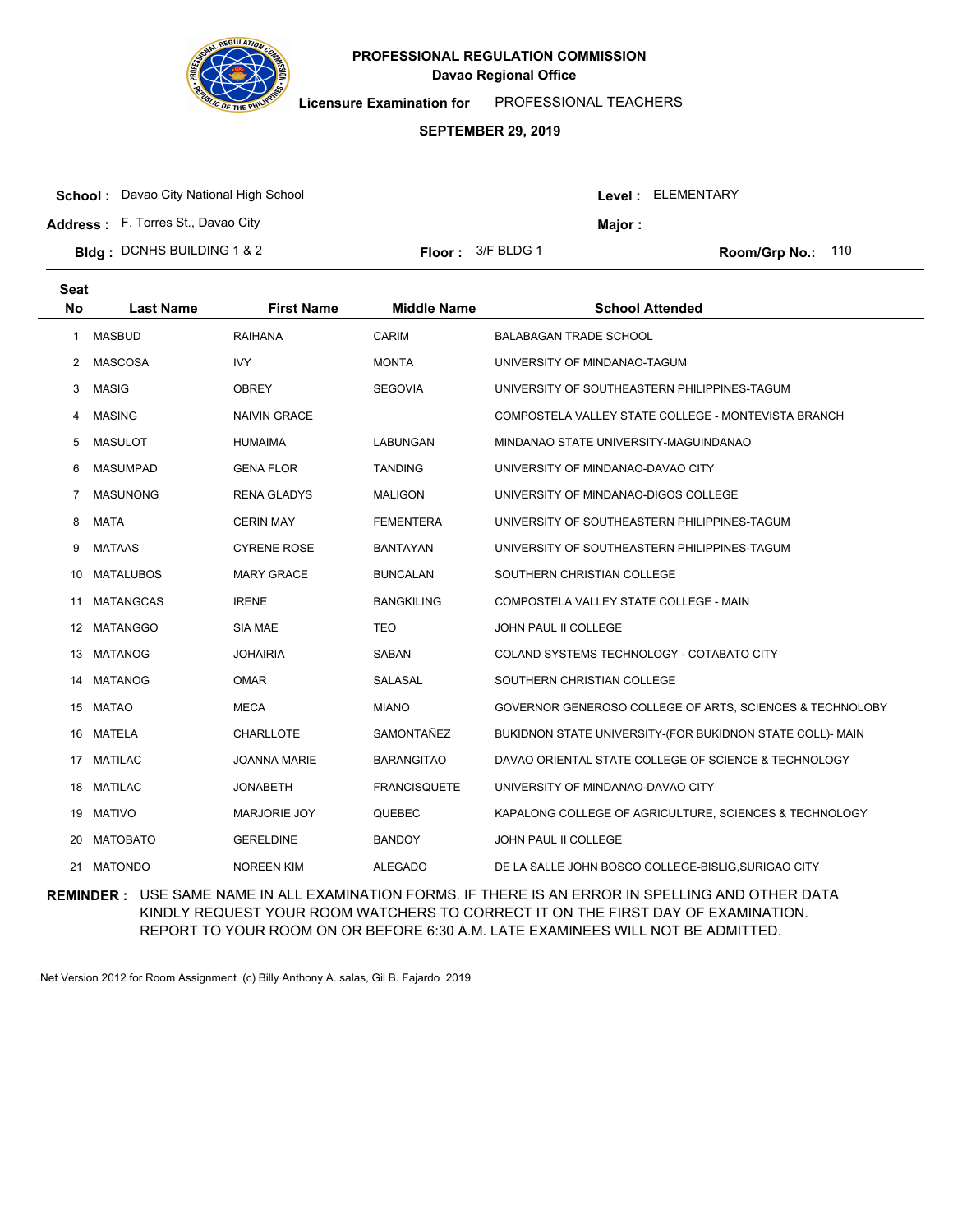

**Licensure Examination for**  PROFESSIONAL TEACHERS

### **SEPTEMBER 29, 2019**

| <b>School:</b> Davao City National High School |                            |         | Level : ELEMENTARY |
|------------------------------------------------|----------------------------|---------|--------------------|
| <b>Address:</b> F. Torres St., Davao City      |                            | Maior : |                    |
| <b>Bidg</b> : DCNHS BUILDING 1 & 2             | <b>Floor:</b> $3/F$ BLDG 1 |         | Room/Grp No.: 111  |

| <b>Seat</b><br><b>No</b> | <b>Last Name</b> | <b>First Name</b>                  | <b>Middle Name</b> | <b>School Attended</b>                                    |
|--------------------------|------------------|------------------------------------|--------------------|-----------------------------------------------------------|
| 1                        | <b>MATUCOL</b>   | <b>GEMMALYN</b>                    | <b>MASUMPAD</b>    | DAVAO ORIENTAL STATE COLLEGE OF SCIENCE & TECHNOLOGY      |
| 2                        | <b>MATUTOC</b>   | <b>ELOISA</b>                      | <b>AMANDO</b>      | NOTRE DAME RVM COLLEGE OF COTABATO-COTABATO CITY          |
| 3                        | <b>MATUTOC</b>   | MARY JOY                           | LAWAN              | <b>IGNATIAN COLLEGE</b>                                   |
| 4                        | MAULANA          | <b>BAI SITTIE RADZMAIRAH NONIE</b> |                    | SULTAN KUDARAT ISLAMIC ACADEMY                            |
| 5                        | MAULAS           | <b>LEYNIE</b>                      | <b>BRACELIÑO</b>   | SHARIFF KABUNSUAN COLLEGE                                 |
| 6                        | <b>MAULING</b>   | <b>NADIA</b>                       | SALAZAR            | SULTAN KUDARAT ISLAMIC ACADEMY                            |
| 7                        | <b>MAUREAL</b>   | <b>KYLAH GEE</b>                   | <b>FERNANDEZ</b>   | UNIVERSITY OF SOUTHEASTERN PHILIPPINES-TAGUM              |
| 8                        | <b>MAWAGNON</b>  | <b>ANALIE</b>                      | <b>MABASA</b>      | DAVAO ORIENTAL STATE COLLEGE OF SCIENCE & TECHNOLOGY      |
| 9                        | <b>MAYAO</b>     | <b>RACKY</b>                       | MAYNAGCOT          | <b>BROKENSHIRE COLLEGE</b>                                |
| 10                       | MAYMANAN         | <b>RAMIL</b>                       | <b>RONQUILLO</b>   | RIZAL MEMORIAL COLLEGE                                    |
| 11                       | <b>MAYNOPAS</b>  | <b>JASMIN</b>                      | <b>INDONG</b>      | UNIVERSITY OF SOUTHEASTERN PHILIPPINES-DAVAO CITY         |
|                          | 12 MAYO          | <b>FLORDELICE</b>                  | <b>BUCADON</b>     | DAVAO ORIENTAL STATE COLLEGE OF SCIENCE & TECHNOLOGY      |
| 13                       | <b>MAYOL</b>     | <b>ELEONORE</b>                    | <b>GORGONIO</b>    | UNIVERSITY OF SOUTHEASTERN PHILIPPINES-DAVAO CITY         |
| 14                       | <b>MAYONADO</b>  | <b>REGINE EXCELL</b>               | <b>ADOBO</b>       | SURIGAO STATE COLLEGE OF TECHNOLOGY                       |
|                          | 15 MAYOR         | <b>DEZA</b>                        | <b>PAQUILET</b>    | COMPOSTELA VALLEY STATE COLLEGE - MONTEVISTA BRANCH       |
| 16                       | <b>MAYORMITA</b> | <b>JULIE ANN</b>                   | <b>COMETA</b>      | JOHN PAUL II COLLEGE                                      |
| 17                       | <b>MAYUGA</b>    | <b>ELLEN MAE</b>                   | <b>DISTOR</b>      | SULTAN KUDARAT STATE UNIVERSITY-TACURONG                  |
|                          | 18 MECA          | <b>GERALDINE</b>                   | <b>ROBLES</b>      | BUKIDNON STATE UNIVERSITY-(FOR BUKIDNON STATE COLL)- MAIN |
| 19                       | <b>MEDEL</b>     | <b>RIZALYN</b>                     | <b>BERSABAL</b>    | RIZAL MEMORIAL COLLEGE                                    |
| 20                       | <b>MEDILLAS</b>  | <b>JANENITH</b>                    | <b>APORADO</b>     | SULTAN KUDARAT STATE UNIVERSITY-TACURONG                  |
| 21                       | <b>MEGUISO</b>   | <b>JEFF IVAN</b>                   | <b>SELAGPO</b>     | NOTRE DAME OF MIDSAYAP COLLEGE                            |

**REMINDER :** USE SAME NAME IN ALL EXAMINATION FORMS. IF THERE IS AN ERROR IN SPELLING AND OTHER DATA KINDLY REQUEST YOUR ROOM WATCHERS TO CORRECT IT ON THE FIRST DAY OF EXAMINATION. REPORT TO YOUR ROOM ON OR BEFORE 6:30 A.M. LATE EXAMINEES WILL NOT BE ADMITTED.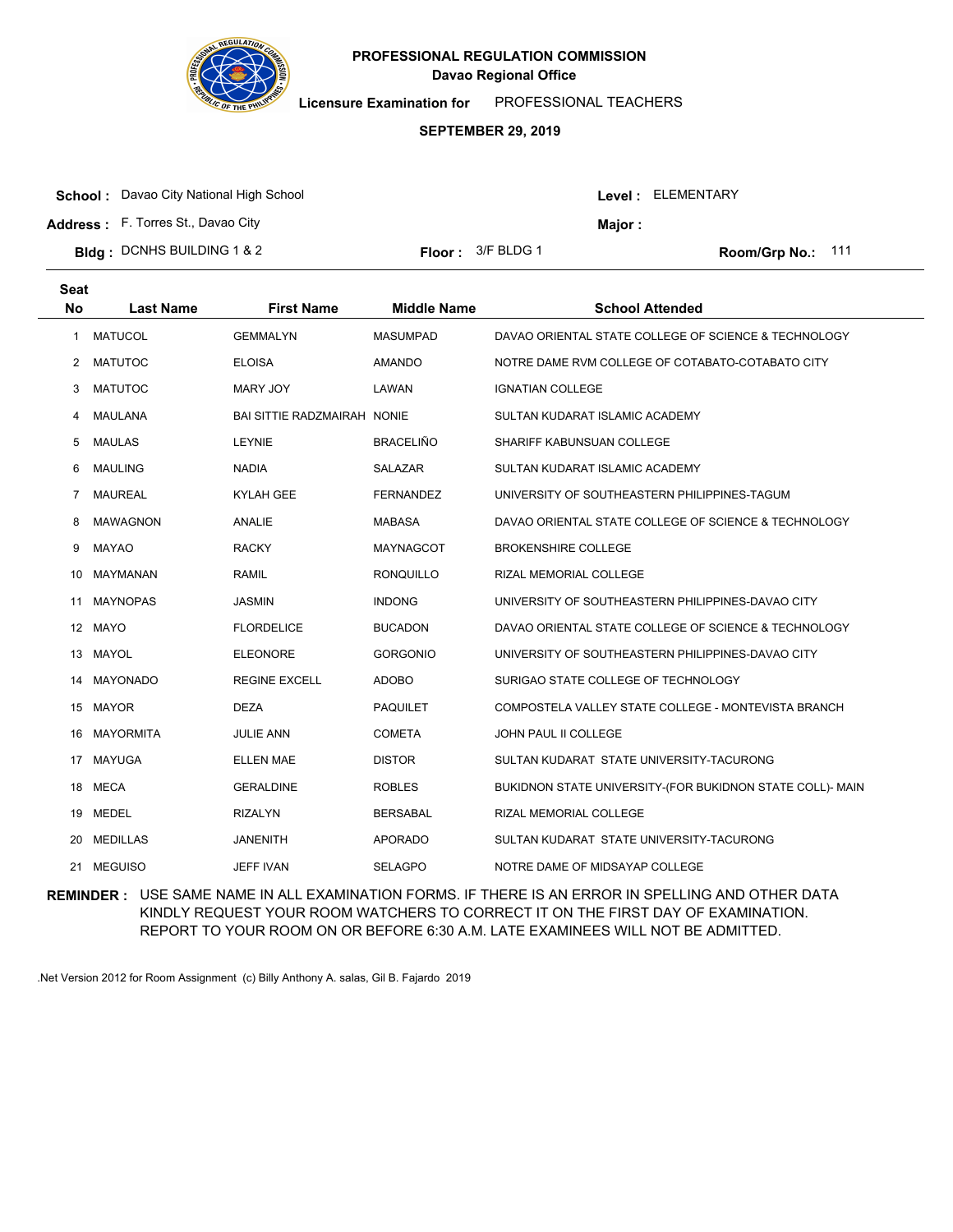

**Licensure Examination for**  PROFESSIONAL TEACHERS

### **SEPTEMBER 29, 2019**

**School :** Davao City National High School

**Address :** F. Torres St., Davao City

**Bldg : Floor : Room/Grp No.:** DCNHS BUILDING 1 & 2

Floor:  $1/F$  BLDG 2 Room/Grp No.: 112

Level : ELEMENTARY

**Major :**

| Seat<br><b>No</b> | <b>Last Name</b>   | <b>First Name</b> | <b>Middle Name</b> | <b>School Attended</b>                                         |
|-------------------|--------------------|-------------------|--------------------|----------------------------------------------------------------|
|                   |                    |                   |                    |                                                                |
| 1                 | <b>MEJARES</b>     | <b>EDWIN</b>      | <b>FERRAREN</b>    | LICEO DE DAVAO                                                 |
| 2                 | <b>MEJOS</b>       | CHRISTINE JESSA   | <b>TAHUDA</b>      | SAINT MARY'S COLLEGE-TAGUM                                     |
| 3                 | <b>MEJOS</b>       | <b>JENNIFER</b>   | <b>CASTRO</b>      | <b>JOHN PAUL II COLLEGE</b>                                    |
| 4                 | <b>MELANCOLICO</b> | <b>JHONAMIE</b>   | <b>CABUNILAS</b>   | <b>JOHN PAUL II COLLEGE</b>                                    |
| 5                 | MELASA             | JOHANNES PAOLO    | LAROGA             | DE LA SALLE JOHN BOSCO COLLEGE-BISLIG, SURIGAO CITY            |
| 6                 | <b>MELENDRES</b>   | <b>ELENITA</b>    | <b>CANOÑES</b>     | <b>BUKIDNON STATE UNIVERSITY-MONKAYO EXTERNAL STUDIES CTR.</b> |
| 7                 | <b>MELENDRES</b>   | JONA MAE          | <b>BARRIOS</b>     | DAVAO ORIENTAL STATE COLLEGE OF SCIENCE & TECHNOLOGY           |
| 8                 | <b>MELENDRES</b>   | <b>RHEYCH MAE</b> |                    | UNIVERSITY OF MINDANAO-TAGUM                                   |
| 9                 | <b>MELENDREZ</b>   | <b>APRIL ANNE</b> | <b>MANKIN</b>      | SULTAN KUDARAT STATE UNIVERSITY-KALAMANSIG                     |
| 10                | MELENDREZ          | <b>MARICHU</b>    | <b>CABRERA</b>     | DAVAO ORIENTAL STATE COLLEGE OF SCIENCE & TECHNOLOGY           |
| 11                | <b>MELICANO</b>    | MAE-LANIE         | <b>MAULANA</b>     | PARANG FOUNDATION COLLEGE                                      |
|                   | 12 MELINDO         | <b>MARRY ROSE</b> | <b>PETORAL</b>     | SURIGAO STATE COLLEGE OF TECHNOLOGY                            |
| 13                | <b>MELINDO</b>     | <b>MICHELLE</b>   | <b>PULIRAN</b>     | KAPALONG COLLEGE OF AGRICULTURE, SCIENCES & TECHNOLOGY         |
| 14                | <b>MELITON</b>     | <b>ARVIN</b>      | <b>PAPA</b>        | MOUNT CARMEL COLLEGE-AGUSAN DEL SUR                            |
| 15                | MEMBREVE           | <b>HANNA</b>      | <b>SIMEON</b>      | CENTRAL MINDANAO UNIVERSITY                                    |
| 16                | <b>MEMORACION</b>  | <b>RUTH</b>       | <b>BATI-ON</b>     | RIZAL MEMORIAL COLLEGE                                         |
| 17                | <b>MENDEZ</b>      | <b>CHARMAINE</b>  | <b>ABELLA</b>      | DAVAO ORIENTAL STATE COLLEGE OF SCIENCE & TECHNOLOGY           |
|                   | 18 MENDEZ          | <b>GEMMALIE</b>   | <b>VISMANOS</b>    | AGUSAN DEL SUR STATE COLLEGE OF AGRICULTURE & TECHNOLOGY       |
| 19                | <b>MENDEZ</b>      | <b>SHIELA</b>     | <b>BARRIOS</b>     | SAINT FRANCIS XAVIER COLLEGE                                   |
| 20                | <b>MENDIOLA</b>    | <b>LESLEY MAE</b> | LANTAFE            | UNIVERSITY OF SOUTHEASTERN PHILIPPINES-TAGUM                   |
|                   | 21 MENDOZA         | <b>ASTRED</b>     | <b>RAMOS</b>       | GOVERNOR GENEROSO COLLEGE OF ARTS, SCIENCES & TECHNOLOBY       |

**REMINDER :** USE SAME NAME IN ALL EXAMINATION FORMS. IF THERE IS AN ERROR IN SPELLING AND OTHER DATA KINDLY REQUEST YOUR ROOM WATCHERS TO CORRECT IT ON THE FIRST DAY OF EXAMINATION. REPORT TO YOUR ROOM ON OR BEFORE 6:30 A.M. LATE EXAMINEES WILL NOT BE ADMITTED.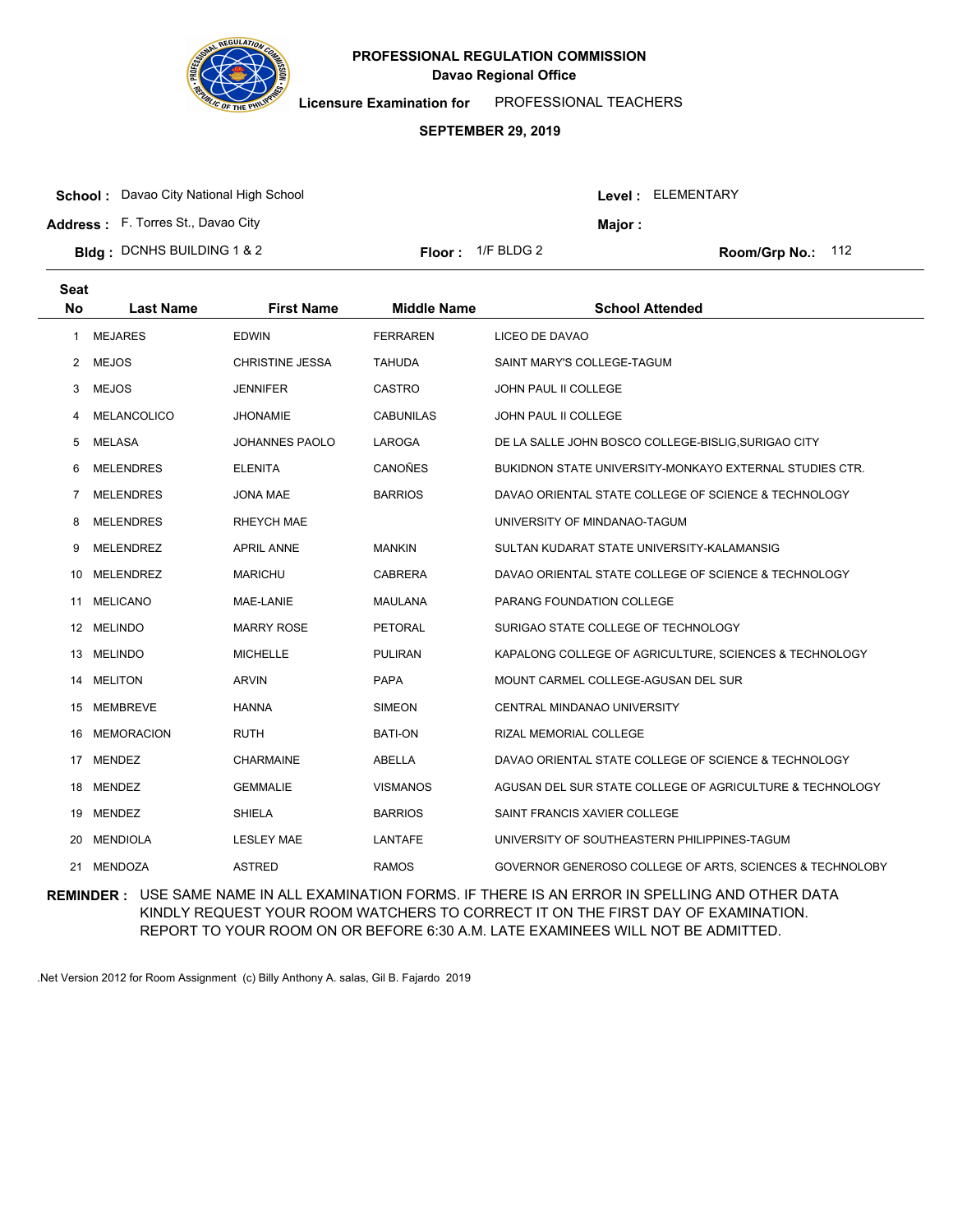

**Licensure Examination for**  PROFESSIONAL TEACHERS

### **SEPTEMBER 29, 2019**

| <b>School:</b> Davao City National High School |                             |         | <b>Level: ELEMENTARY</b>   |
|------------------------------------------------|-----------------------------|---------|----------------------------|
| <b>Address:</b> F. Torres St., Davao City      |                             | Maior : |                            |
| <b>Bldg: DCNHS BUILDING 1 &amp; 2</b>          | <b>Floor</b> : $1/F$ BLDG 2 |         | <b>Room/Grp No.:</b> $113$ |

| <b>Seat</b><br><b>No</b> | <b>Last Name</b>  | <b>First Name</b>   | <b>Middle Name</b> | <b>School Attended</b>                                    |
|--------------------------|-------------------|---------------------|--------------------|-----------------------------------------------------------|
| 1                        | <b>MENDOZA</b>    | <b>EMROSE GAIL</b>  | <b>MASCUAL</b>     | WESTERN MINDANAO STATE U-AURORA                           |
| $\overline{2}$           | <b>MENDOZA</b>    | <b>JAY ANN</b>      | <b>ANDIKIT</b>     | NORTH DAVAO COLLEGES-PANABO                               |
| 3                        | <b>MENDOZA</b>    | <b>RENZ</b>         | <b>NIEGAS</b>      | COMPOSTELA VALLEY STATE COLLEGE - MONTEVISTA BRANCH       |
| 4                        | <b>MENDOZA</b>    | <b>RUFFA MAE</b>    | <b>REYMUNDO</b>    | SULTAN KUDARAT STATE UNIVERSITY-KALAMANSIG                |
| 5                        | <b>MENISTERIO</b> | JUJINE              | <b>CABILING</b>    | BUKIDNON STATE UNIVERSITY-(FOR BUKIDNON STATE COLL)- MAIN |
| 6                        | <b>MERCADO</b>    | <b>ROSSUN</b>       | <b>ABAO</b>        | NORTH DAVAO COLLEGES-PANABO                               |
| $\overline{7}$           | <b>MERCALES</b>   | <b>NOKET</b>        | <b>BARRIOS</b>     | JOHN PAUL II COLLEGE                                      |
| 8                        | <b>MERCURIO</b>   | <b>JEAN</b>         | <b>DESCARTIN</b>   | LAAK INSTITUTE FOUNDATION                                 |
| 9                        | <b>MERILLES</b>   | CATHELYN            | <b>PANTONIAL</b>   | HOLY CROSS OF DAVAO COLLEGE                               |
| 10                       | <b>MIAGA</b>      | <b>ANNIE JANE</b>   | <b>GOMEZ</b>       | SURIGAO DEL SUR STATE UNIVERSITY-LIANGA CAMPUS            |
| 11                       | <b>MIAGAR</b>     | <b>JUDE ERVIN</b>   | <b>TINGZON</b>     | SULTAN KUDARAT STATE UNIVERSITY-TACURONG                  |
|                          | 12 MIANO          | <b>GERALDINE</b>    | <b>IGLOSO</b>      | UNIVERSITY OF MINDANAO-DAVAO CITY                         |
| 13                       | <b>MIBAYAO</b>    | <b>SHANIMA</b>      | <b>DOMAUB</b>      | MINDANAO ISLAMIC COMPUTER COLLEGE                         |
| 14                       | <b>MICAROZ</b>    | <b>JANETH</b>       | <b>LARUBIS</b>     | NORTH DAVAO COLLEGES-PANABO                               |
|                          | 15 MIDER          | <b>MELJOY</b>       | <b>BUNYAG</b>      | AGUSAN DEL SUR STATE COLLEGE OF AGRICULTURE & TECHNOLOGY  |
| 16                       | <b>MIDSUYAO</b>   | <b>RAHIMA</b>       | <b>ABPI</b>        | GANI L. ABPI COLLEGES, INC.                               |
| 17                       | <b>MIGUEL</b>     | <b>DEVIN</b>        | <b>PANAGINIP</b>   | AGUSAN DEL SUR COLLEGE                                    |
| 18                       | <b>MIJARES</b>    | <b>SHAIRA MAREZ</b> | <b>GASTANES</b>    | UNIVERSITY OF MINDANAO-DIGOS COLLEGE                      |
|                          | 19 MILA           | LENIE               | <b>PALUGAR</b>     | NAVAL STATE UNIVERSITY (for.NAVAL INST)-NAVAL             |
| 20                       | MILLAN            | <b>CRISTOPHER</b>   | SANICO             | BUKIDNON STATE UNIVERSITY-BAUNGON EXTENSION CAMPUS        |
| 21                       | MIMBANTAS-BANGON  | <b>JHOMAIRA</b>     | <b>BANTUAS</b>     | DE LA VIDA COLLEGE                                        |

**REMINDER :** USE SAME NAME IN ALL EXAMINATION FORMS. IF THERE IS AN ERROR IN SPELLING AND OTHER DATA KINDLY REQUEST YOUR ROOM WATCHERS TO CORRECT IT ON THE FIRST DAY OF EXAMINATION. REPORT TO YOUR ROOM ON OR BEFORE 6:30 A.M. LATE EXAMINEES WILL NOT BE ADMITTED.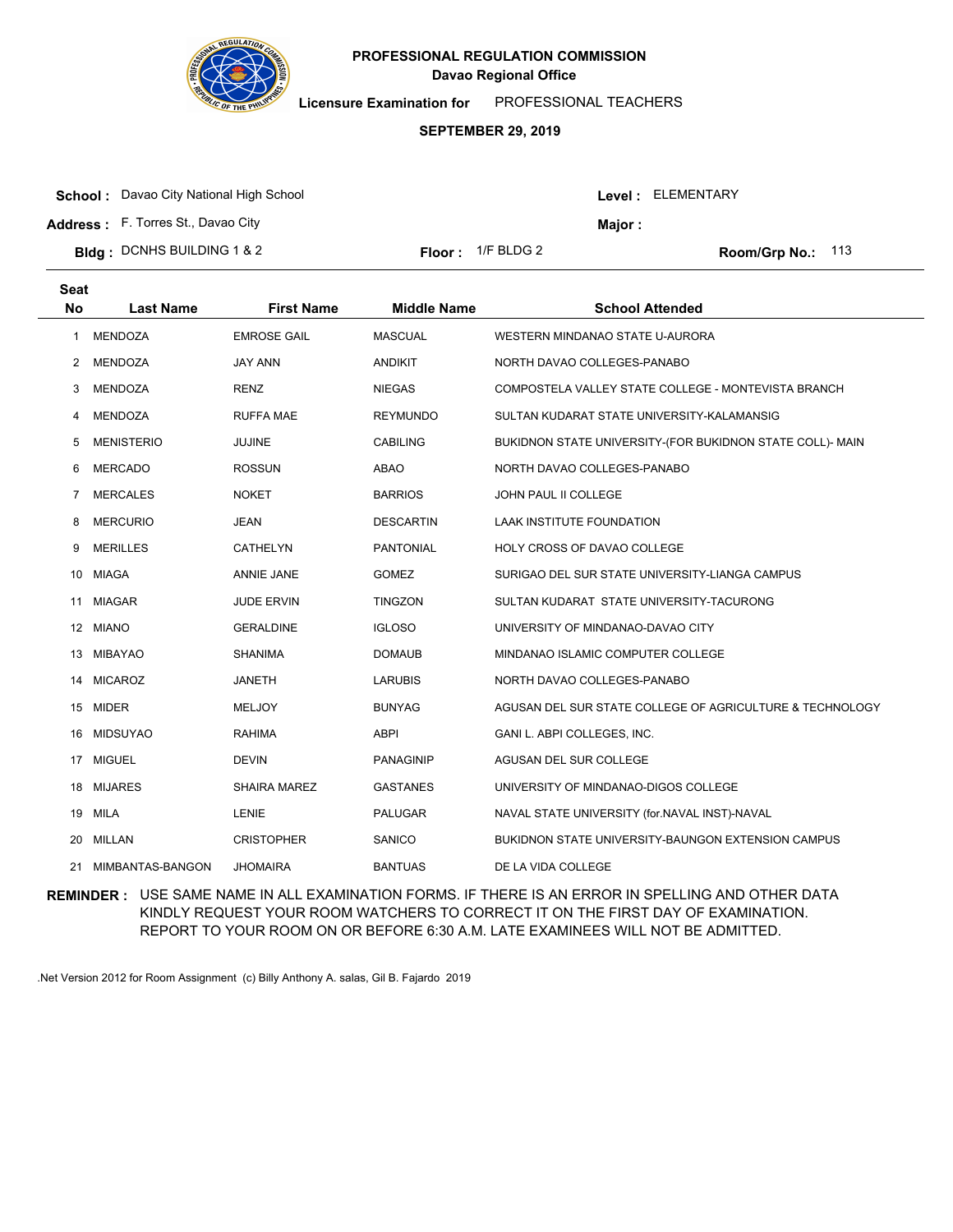

**Licensure Examination for**  PROFESSIONAL TEACHERS

### **SEPTEMBER 29, 2019**

| <b>School:</b> Davao City National High School |                             |         | Level: ELEMENTARY |  |
|------------------------------------------------|-----------------------------|---------|-------------------|--|
| <b>Address:</b> F. Torres St., Davao City      |                             | Maior : |                   |  |
| <b>Bidg:</b> DCNHS BUILDING 1 & 2              | <b>Floor</b> : $1/F$ BLDG 2 |         | Room/Grp No.: 114 |  |

| <b>Seat</b> |                  |                      |                    |                                                           |
|-------------|------------------|----------------------|--------------------|-----------------------------------------------------------|
| <b>No</b>   | <b>Last Name</b> | <b>First Name</b>    | <b>Middle Name</b> | <b>School Attended</b>                                    |
| 1           | <b>MINAL</b>     | <b>RAIHANA</b>       | <b>MARANDA</b>     | <b>IRANUN FOUNDATION COLLEGE INC. - LANAO DEL SUR</b>     |
| 2           | MINASALBAS       | <b>JORAME</b>        | <b>VILLASOR</b>    | NORTH DAVAO COLLEGES-PANABO                               |
| 3           | MINDAYA          | <b>NOHAIRA</b>       | H. ALI             | DE LA VIDA COLLEGE                                        |
| 4           | <b>MINDOG</b>    | <b>DAISIREE</b>      | <b>MANGRUBAN</b>   | DAVAO VISION COLLEGES, INC- CATALUNAN, DAVAO CITY         |
| 5           | <b>MINDOG</b>    | <b>GLADY'S</b>       | <b>AUMADA</b>      | HOLY CHILD COLLEGE OF BUTUAN                              |
| 6           | <b>MINERALES</b> | <b>CRES</b>          | <b>VERDEFLOR</b>   | ANDRES SORIANO COLLEGE                                    |
| 7           | <b>MINGCA</b>    | JAMALIA              | <b>PANDAO</b>      | SOUTHERN CHRISTIAN COLLEGE                                |
| 8           | <b>MINGLANA</b>  | <b>REANETTE</b>      | <b>TOKONG</b>      | SAINT PAUL UNIVERSITY-SURIGAO                             |
| 9           | <b>MINGUITO</b>  | <b>HAIDEE PINKY</b>  | DAGA-ANG           | BUKIDNON STATE UNIVERSITY-(FOR BUKIDNON STATE COLL)- MAIN |
| 10          | <b>MINGUITO</b>  | <b>HANEMAE</b>       | <b>GESULGA</b>     | AGUSAN DEL SUR STATE COLLEGE OF AGRICULTURE & TECHNOLOGY  |
| 11          | <b>MINOLA</b>    | <b>NORHAINA</b>      | <b>BANSIL</b>      | GANI L. ABPI COLLEGES, INC.                               |
|             | 12 MIÑOZA        | <b>FATIMA ANDREA</b> | <b>VILLAVELEZ</b>  | <b>HOLY CROSS OF DAVAO COLLEGE</b>                        |
| 13          | MIÑOZA           | <b>GLYZZA</b>        | <b>SORONGON</b>    | LEGACY COLLEGE OF COMPOSTELA                              |
| 14          | MIÑOZA           | <b>MARIA MAE</b>     | <b>MALENGIN</b>    | BUKIDNON STATE UNIVERSITY-MARAGUSAN EXTERNAL STUDIES CTR. |
|             | 15 MIÑOZA        | MARY JOY             | <b>SERAG</b>       | MONKAYO COLLEGE OF ARTS, SCIENCES & TECHNOLOGY            |
| 16          | <b>MINTAO</b>    | <b>JOJIE</b>         | <b>BALANAG</b>     | MINDANAO STATE UNIVERSITY-MAGUINDANAO                     |
| 17          | <b>MIOLE</b>     | <b>JEANNE</b>        | <b>ELEPANTE</b>    | DAVAO CENTRAL COLLEGE                                     |
| 18          | <b>MIRAFLOR</b>  | <b>ROSALE</b>        | LANUGAN            | KAPALONG COLLEGE OF AGRICULTURE, SCIENCES & TECHNOLOGY    |
| 19          | <b>MIRAL</b>     | LOVELLA              | <b>TAGOTONG</b>    | NOTRE DAME RVM COLLEGE OF COTABATO-COTABATO CITY          |
| 20          | <b>MIRAMBEL</b>  | <b>GRACE</b>         | <b>BERTOLDO</b>    | UNIVERSITY OF MINDANAO-DIGOS COLLEGE                      |
|             | 21 MISBAC        | SAADAH               | <b>MAMAUNTE</b>    | PHILIPPINE MUSLIM TEACHER'S COLLEGE                       |

**REMINDER :** USE SAME NAME IN ALL EXAMINATION FORMS. IF THERE IS AN ERROR IN SPELLING AND OTHER DATA KINDLY REQUEST YOUR ROOM WATCHERS TO CORRECT IT ON THE FIRST DAY OF EXAMINATION. REPORT TO YOUR ROOM ON OR BEFORE 6:30 A.M. LATE EXAMINEES WILL NOT BE ADMITTED.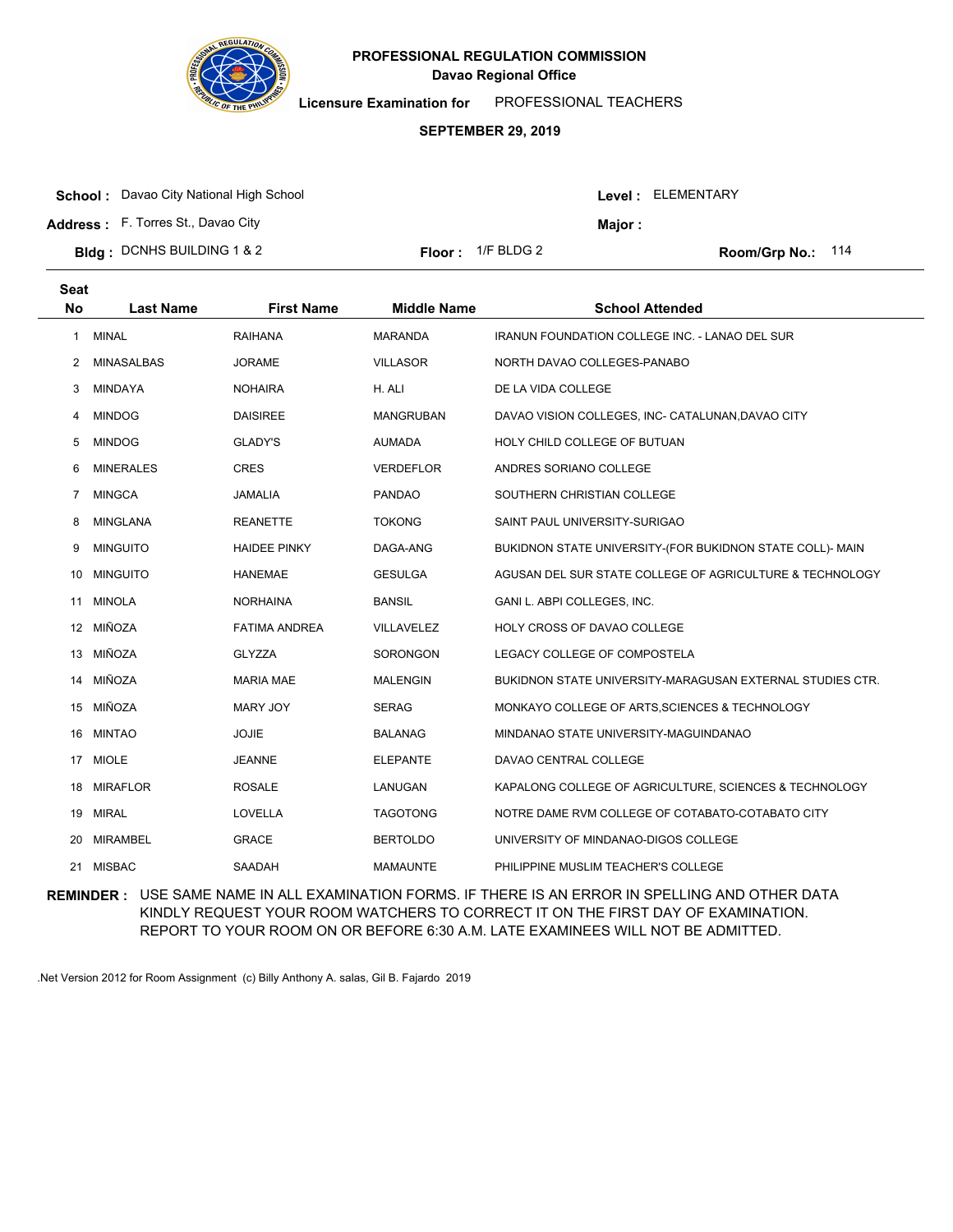

**Licensure Examination for**  PROFESSIONAL TEACHERS

### **SEPTEMBER 29, 2019**

|  | <b>School:</b> Davao City National High School |
|--|------------------------------------------------|
|--|------------------------------------------------|

**Address :** F. Torres St., Davao City

| <b>Bldg</b> : DCNHS BUILDING 1 & 2 | <b>Floor:</b> $1/F$ BLDG 2 |
|------------------------------------|----------------------------|
|                                    |                            |

Room/Grp No.: 115

Level : ELEMENTARY

**Major :**

| <b>Seat</b>    |                  |                   |                    |                                                            |
|----------------|------------------|-------------------|--------------------|------------------------------------------------------------|
| <b>No</b>      | <b>Last Name</b> | <b>First Name</b> | <b>Middle Name</b> | <b>School Attended</b>                                     |
| $\mathbf{1}$   | <b>MISO</b>      | <b>NORALYN</b>    | <b>GINANLAO</b>    | UNIVERSITY OF MINDANAO-DAVAO CITY                          |
| 2              | <b>MISSION</b>   | <b>MERISSA</b>    | <b>ATAMOSA</b>     | COMPOSTELA VALLEY STATE COLLEGE - MAIN                     |
| 3              | <b>MITARAN</b>   | <b>JOSEPHINE</b>  | <b>MADELO</b>      | RIZAL MEMORIAL COLLEGE                                     |
| 4              | <b>MOANAG</b>    | ANEBEL            | <b>BANSAG</b>      | <b>MATI POLYTECHNIC INSTITUTE</b>                          |
| 5              | <b>MOCAMAD</b>   | <b>RAHIMA</b>     | <b>GUIAMAD</b>     | SULTAN KUDARAT STATE UNIVERSITY-PALIMBANG                  |
| 6              | <b>MOCOY</b>     | <b>JOHAIRA</b>    | <b>DIRINDIGEN</b>  | DE LA VIDA COLLEGE                                         |
| $\overline{7}$ | <b>MODESTO</b>   | <b>BUENAVEN</b>   | <b>BUSTAMANTE</b>  | BUKIDNON STATE UNIVERSITY-COMPOSTELA EXTERNAL STUDIES CTR. |
| 8              | <b>MOHAMAD</b>   | <b>ALMERA</b>     | <b>MADALIDAY</b>   | SOUTHERN MINDANAO INSTITUTE OF TECHNOLOGY                  |
| 9              | <b>MOHAMAD</b>   | <b>JOHAIRA</b>    | SOLAIMAN           | COLAND SYSTEMS TECHNOLOGY - COTABATO CITY                  |
| 10             | MOHAMAD          | <b>MOHALIDIN</b>  | <b>BENITO</b>      | GANI L. ABPI COLLEGES, INC.                                |
| 11             | <b>MOHAMAD</b>   | <b>NESRIN</b>     | <b>DALI</b>        | GANI L. ABPI COLLEGES, INC.                                |
|                | 12 MOHAMAD       | <b>NISAN</b>      | <b>API</b>         | NOTRE DAME UNIVERSITY                                      |
| 13             | MOHAMADALI       | <b>ASLIMA</b>     | <b>HADJI ALI</b>   | PHILIPPINE MUSLIM TEACHER'S COLLEGE                        |
| 14             | <b>MOHAMMAD</b>  | <b>ALIBAI</b>     | <b>RANGGAL</b>     | NOTRE DAME UNIVERSITY                                      |
| 15             | MOHAMMAD         | <b>KITMA</b>      | ADAM               | NOTRE DAME RVM COLLEGE OF COTABATO-COTABATO CITY           |
|                | 16 MOHAMMAD      | SAADA             | <b>SOLAIMAN</b>    | PARANG FOUNDATION COLLEGE                                  |
| 17             | <b>MOKALIDEN</b> | <b>RUBAINA</b>    | <b>ENOK</b>        | UNIVERSITY OF SOUTHERN MINDANAO-KABACAN                    |
| 18             | MOKAMAD          | <b>DIANA</b>      | <b>ESON</b>        | GANI L. ABPI COLLEGES, INC.                                |
|                | 19 MOKSIN        | <b>ASMIRA</b>     | <b>AKMAD</b>       | SULTAN KUDARAT ISLAMIC ACADEMY                             |
| 20             | MOLAO            | <b>MARJANA</b>    | <b>OTTO</b>        | SULTAN KUDARAT ISLAMIC ACADEMY                             |
| 21             | <b>MOLINA</b>    | <b>APRIL MAE</b>  | SIOS-E             | <b>JOHN PAUL II COLLEGE</b>                                |
|                |                  |                   |                    |                                                            |

**REMINDER :** USE SAME NAME IN ALL EXAMINATION FORMS. IF THERE IS AN ERROR IN SPELLING AND OTHER DATA KINDLY REQUEST YOUR ROOM WATCHERS TO CORRECT IT ON THE FIRST DAY OF EXAMINATION. REPORT TO YOUR ROOM ON OR BEFORE 6:30 A.M. LATE EXAMINEES WILL NOT BE ADMITTED.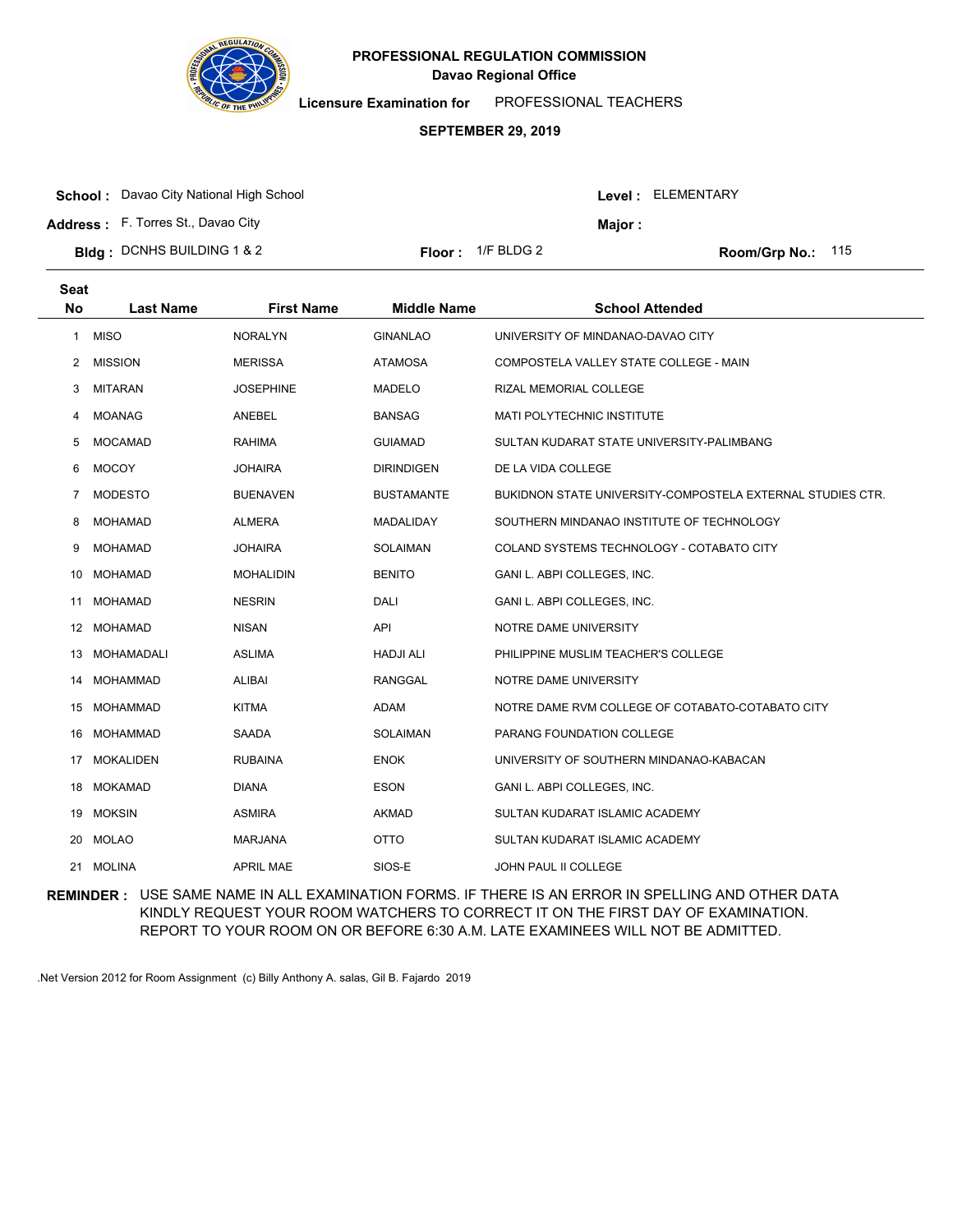

**Licensure Examination for**  PROFESSIONAL TEACHERS

### **SEPTEMBER 29, 2019**

**School :** Davao City National High School

**Address :** F. Torres St., Davao City

**Bldg : Floor : Room/Grp No.:** DCNHS BUILDING 1 & 2

Floor: 2/F BLDG 2 Room/Grp No.: 116

Level : ELEMENTARY

**Major :**

| <b>Seat</b><br><b>No</b> | <b>Last Name</b>    | <b>First Name</b>     | <b>Middle Name</b> | <b>School Attended</b>                                   |
|--------------------------|---------------------|-----------------------|--------------------|----------------------------------------------------------|
| 1                        | <b>MONCEDA</b>      | <b>CHRISTINE JANE</b> | <b>MACABINQUIL</b> | UNIVERSITY OF SOUTHEASTERN PHILIPPINES-DAVAO CITY        |
| $\mathbf{2}$             | <b>MONDAY</b>       | ALLYSA HANNA          | <b>OTAGAN</b>      | ATENEO DE DAVAO UNIVERSITY                               |
| 3                        | <b>MONDEJAR</b>     | <b>JANNETH</b>        | <b>ABACON</b>      | COR JESU COLLEGE (HOLY CROSS OF DIGOS)                   |
| 4                        | <b>MONDRANO</b>     | <b>BLESSYL FAITH</b>  | <b>DAPAR</b>       | UNIVERSITY OF MINDANAO-PANABO                            |
| 5                        | <b>MONDRANO</b>     | <b>EDISON CHRIS</b>   | <b>CONEJAR</b>     | COLAND SYSTEMS TECHNOLOGY - COTABATO CITY                |
| 6                        | <b>MONEBA</b>       | PRINCESS JOYCE        | <b>PALBAN</b>      | JOHN PAUL II COLLEGE                                     |
| 7                        | <b>MONERA</b>       | <b>IMELOUDY MAE</b>   | <b>CABAHUG</b>     | ASSUMPTION COLLEGE OF NABUNTURAN                         |
| 8                        | <b>MONGAYA</b>      | <b>ANTONETTE</b>      | COLLAO             | AGUSAN DEL SUR STATE COLLEGE OF AGRICULTURE & TECHNOLOGY |
| 9                        | <b>MONIB</b>        | <b>ROHAIDA</b>        | <b>MINAL</b>       | DE LA VIDA COLLEGE                                       |
| 10                       | <b>MONICO</b>       | <b>MELDRED</b>        | <b>CABANTAO</b>    | JOHN PAUL II COLLEGE                                     |
| 11                       | <b>MONILLA</b>      | <b>LORIFE</b>         | <b>BULANG</b>      | UNIVERSITY OF SOUTHEASTERN PHILIPPINES-TAGUM             |
|                          | 12 MONIÑO           | <b>SHIRLEY</b>        |                    | <b>HOLY CROSS OF DAVAO COLLEGE</b>                       |
| 13                       | <b>MONREAL</b>      | SHEENA MAE            | CATE               | COMPOSTELA VALLEY STATE COLLEGE - NEW BATAAN BRANCH      |
| 14                       | <b>MONTALBAN</b>    | <b>JUNA</b>           | ANGAO              | AGUSAN DEL SUR COLLEGE                                   |
| 15                       | <b>MONTECALVO</b>   | <b>APRIL LYN</b>      | <b>PALMERO</b>     | <b>JOHN PAUL II COLLEGE</b>                              |
| 16                       | <b>MONTECILLO</b>   | <b>MARY ANN</b>       | <b>DINGAL</b>      | SAINT VINCENT COLLEGE-DIPOLOG CITY                       |
| 17                       | <b>MONTEHERMOSO</b> | <b>GENELYN</b>        | <b>PAUSAL</b>      | RIZAL MEMORIAL COLLEGE                                   |
| 18.                      | <b>MONTEJO</b>      | <b>MARICEL</b>        | <b>MONTES</b>      | BUKIDNON STATE UNIVERSITY-MONKAYO EXTERNAL STUDIES CTR.  |
| 19                       | <b>MONTENEGRO</b>   | <b>RUTHY</b>          | <b>CRUZ</b>        | HOLY CROSS OF DAVAO COLLEGE                              |
| 20                       | <b>MONTENEGRO</b>   | <b>SHERYL</b>         | <b>DUCAY</b>       | SOUTHERN CHRISTIAN COLLEGE                               |
| 21                       | <b>MONTERMOSO</b>   | <b>JOY</b>            | <b>APOSTOL</b>     | UNIVERSITY OF MINDANAO-DAVAO CITY                        |

**REMINDER :** USE SAME NAME IN ALL EXAMINATION FORMS. IF THERE IS AN ERROR IN SPELLING AND OTHER DATA KINDLY REQUEST YOUR ROOM WATCHERS TO CORRECT IT ON THE FIRST DAY OF EXAMINATION. REPORT TO YOUR ROOM ON OR BEFORE 6:30 A.M. LATE EXAMINEES WILL NOT BE ADMITTED.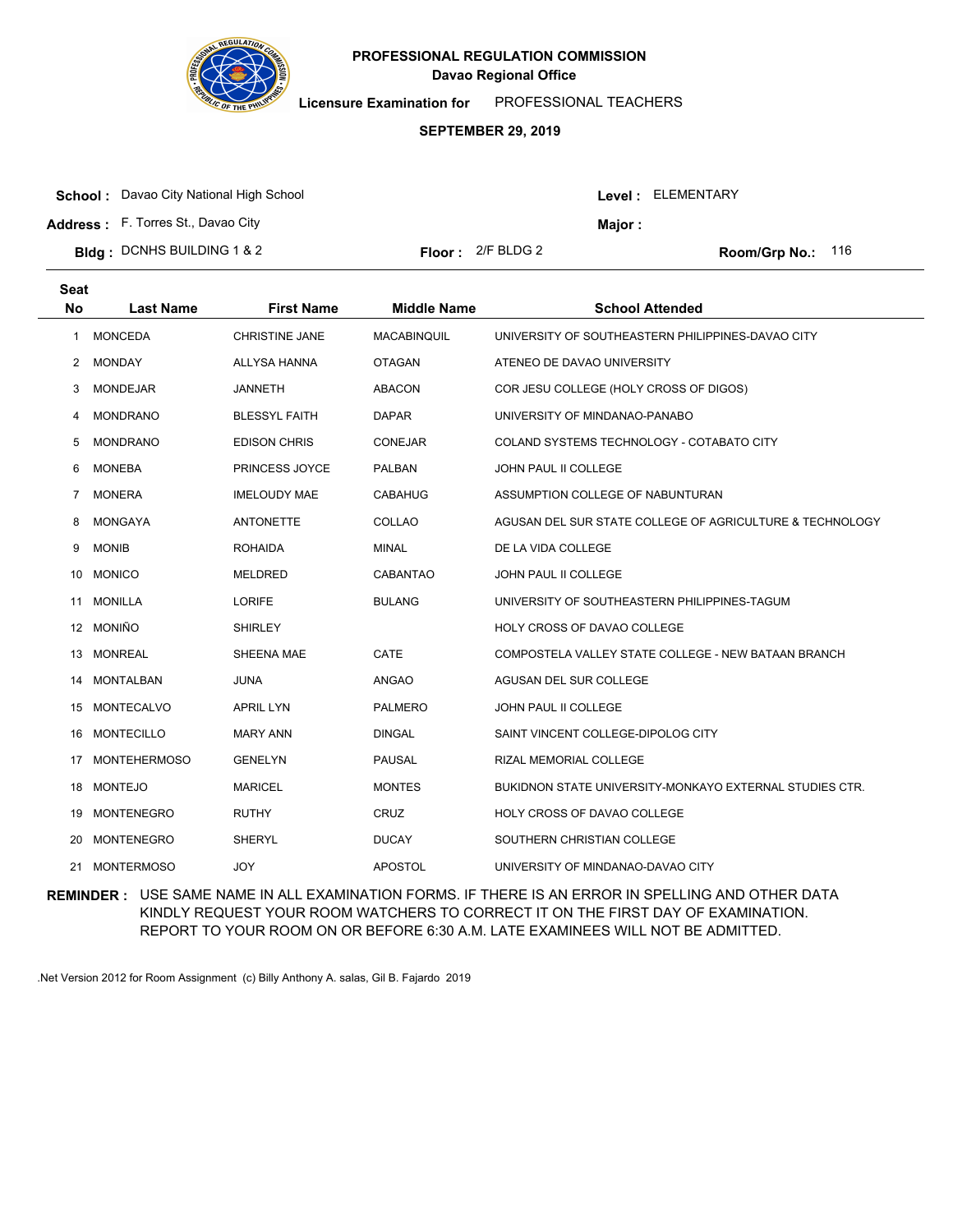

**Licensure Examination for**  PROFESSIONAL TEACHERS

### **SEPTEMBER 29, 2019**

| <b>School:</b> Davao City National High School |                            |         | Level : ELEMENTARY  |
|------------------------------------------------|----------------------------|---------|---------------------|
| <b>Address:</b> F. Torres St., Davao City      |                            | Maior : |                     |
| <b>Bidg</b> : DCNHS BUILDING 1 & 2             | <b>Floor:</b> $2/F$ BLDG 2 |         | Room/Grp No.: $117$ |

| <b>Seat</b><br>No | <b>Last Name</b>  | <b>First Name</b>     | <b>Middle Name</b> | <b>School Attended</b>                                   |
|-------------------|-------------------|-----------------------|--------------------|----------------------------------------------------------|
| 1                 | <b>MONTICALVO</b> | <b>JAPHET</b>         | CAPANGPANGAN       | MONKAYO COLLEGE OF ARTS, SCIENCES & TECHNOLOGY           |
| 2                 | <b>MONTICALVO</b> | <b>TIRSO JR</b>       | CAPANGPANGAN       | MONKAYO COLLEGE OF ARTS, SCIENCES & TECHNOLOGY           |
| 3                 | <b>MONUNGOLH</b>  | <b>KERSTINE OLIVE</b> | <b>HONRA</b>       | DE LA SALLE UNIVERSITY-MANILA                            |
| 4                 | <b>MOQUERIO</b>   | <b>YVONNIE</b>        | <b>SEDUCO</b>      | SAN FRANCISCO COLLEGES-AGUSAN                            |
| 5                 | <b>MORADO</b>     | <b>MARIEL</b>         | <b>BUCAG</b>       | NEW NORTHERN MINDANAO COLLEGE                            |
| 6                 | <b>MORALES</b>    | AMOR JOY              | <b>FERNANDO</b>    | SURIGAO DEL SUR STATE UNIVERSITY-LIANGA CAMPUS           |
| 7                 | <b>MORALES</b>    | <b>CHARMINA</b>       | TANUDTANUD         | COTABATO FOUNDATION COLLEGE OF SCIENCE & TECHNOLOGY      |
| 8                 | <b>MORALES</b>    | <b>DANNICA KHYM</b>   | <b>FRANCISCO</b>   | SOUTHERN CHRISTIAN COLLEGE                               |
| 9                 | <b>MORALES</b>    | <b>DONNA MAE</b>      | CABALLERO          | NOTRE DAME OF MIDSAYAP COLLEGE                           |
| 10                | <b>MORALES</b>    | <b>HAYDEE</b>         | <b>HAYANA</b>      | UNIVERSITY OF SOUTHEASTERN PHILIPPINES-DAVAO CITY        |
| 11                | <b>MORALES</b>    | <b>JOAN</b>           | <b>AQUINO</b>      | <b>JOHN PAUL II COLLEGE</b>                              |
|                   | 12 MORALES        | <b>LEE</b>            | CASTILLO           | GOVERNOR GENEROSO COLLEGE OF ARTS, SCIENCES & TECHNOLOBY |
| 13                | <b>MORALES</b>    | <b>SANDRA</b>         | SAMIANA            | HOLY CHILD COLLEGE OF BUTUAN                             |
| 14                | <b>MORATA</b>     | <b>DARLENE ELOISA</b> |                    | UNIVERSITY OF SOUTHEASTERN PHILIPPINES-DAVAO CITY        |
|                   | 15 MORATA         | <b>ROSALINA</b>       | <b>ALINGASA</b>    | ANDRES SORIANO COLLEGE                                   |
| 16                | <b>MORDENO</b>    | <b>CENTENNITH</b>     | <b>FUERSUELO</b>   | AGUSAN DEL SUR STATE COLLEGE OF AGRICULTURE & TECHNOLOGY |
| 17                | <b>MORDENO</b>    | <b>RHEBA ANN</b>      | <b>MENDOZA</b>     | CARAGA STATE UNIVERSITY-BUTUAN CITY                      |
|                   | 18 MORENO         | <b>ANA MARIE</b>      | <b>LUBO</b>        | QUEZON INSTITUTE OF TECHNOLOGY                           |
| 19                | <b>MORENO</b>     | <b>ROGELYN</b>        | CAMILO             | HOLY CHILD SCHOOL OF DAVAO                               |
| 20                | <b>MORING</b>     | MARY JOY              |                    | SAINT FRANCIS XAVIER COLLEGE                             |
|                   | 21 MOSENABRE      | <b>NORE</b>           | <b>PORTILLO</b>    | SAINT VINCENT DE PAUL COLLEGE-BISLIG                     |

**REMINDER :** USE SAME NAME IN ALL EXAMINATION FORMS. IF THERE IS AN ERROR IN SPELLING AND OTHER DATA KINDLY REQUEST YOUR ROOM WATCHERS TO CORRECT IT ON THE FIRST DAY OF EXAMINATION. REPORT TO YOUR ROOM ON OR BEFORE 6:30 A.M. LATE EXAMINEES WILL NOT BE ADMITTED.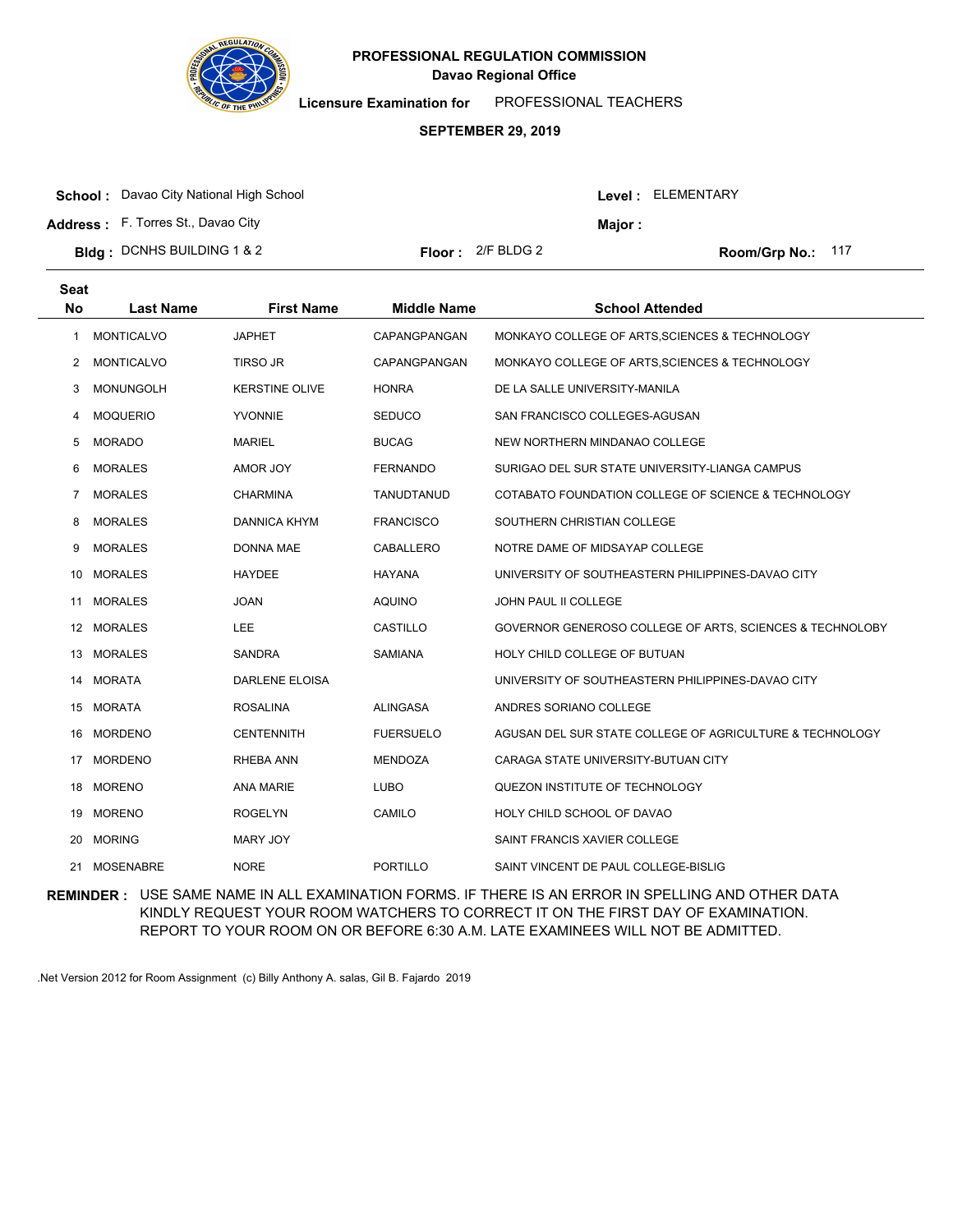

**Licensure Examination for**  PROFESSIONAL TEACHERS

### **SEPTEMBER 29, 2019**

| <b>School:</b> Davao City National High School |                            |         | Level: ELEMENTARY          |  |
|------------------------------------------------|----------------------------|---------|----------------------------|--|
| <b>Address:</b> F. Torres St., Davao City      |                            | Maior : |                            |  |
| <b>Bidg:</b> DCNHS BUILDING 1 & 2              | <b>Floor:</b> $2/F$ BLDG 2 |         | <b>Room/Grp No.:</b> $118$ |  |

| <b>Seat</b><br><b>No</b> | <b>Last Name</b> | <b>First Name</b>   | <b>Middle Name</b> | <b>School Attended</b>                                     |
|--------------------------|------------------|---------------------|--------------------|------------------------------------------------------------|
| 1                        | <b>MOSQUEDA</b>  | <b>CHERRY ANN</b>   | <b>DALEN</b>       | COMPOSTELA VALLEY STATE COLLEGE - MAIN                     |
| 2                        | <b>MOSQUISA</b>  | <b>GLORY ANN</b>    | SOTTO              | UNIVERSITY OF SOUTHEASTERN PHILIPPINES-TAGUM               |
| 3                        | <b>MOSTAQUE</b>  | SAHALA              | <b>CUBELO</b>      | UNIVERSITY OF SOUTHEASTERN PHILIPPINES-TAGUM               |
| 4                        | <b>MOTASAM</b>   | <b>BENAZIR</b>      | <b>MOHAMMAD</b>    | UNIVERSITY OF MINDANAO-DAVAO CITY                          |
| 5                        | MUAÑA            | <b>ANA MARIE</b>    | <b>TURAWAN</b>     | GOVERNOR GENEROSO COLLEGE OF ARTS, SCIENCES & TECHNOLOBY   |
| 6                        | <b>MUDAG</b>     | <b>SAKINA</b>       | <b>BANOG</b>       | SAINT BENEDICT COLLEGE-COTABATO CITY                       |
| $\overline{7}$           | <b>MUDAY</b>     | <b>BAILANY</b>      | <b>MUKALAM</b>     | SPA COLLEGE, INC.                                          |
| 8                        | <b>MUELAN</b>    | <b>RICO</b>         | <b>CLARIN</b>      | UNIVERSITY OF SOUTHEASTERN PHILIPPINES-TAGUM               |
| 9                        | <b>MULA</b>      | <b>IRENE</b>        | <b>SOLIMAN</b>     | COR JESU COLLEGE (HOLY CROSS OF DIGOS)                     |
| 10                       | <b>MULATO</b>    | <b>RICHELLE</b>     | <b>PALMA</b>       | BUKIDNON STATE UNIVERSITY-NEW BATAAN EXTERNAL STUDIES CTR. |
| 11                       | <b>MULOD</b>     | <b>AIZA</b>         | SALI               | COLAND SYSTEMS TECHNOLOGY - COTABATO CITY                  |
|                          | 12 MUNA          | <b>MARIVIC</b>      |                    | <b>JOHN PAUL II COLLEGE</b>                                |
| 13                       | MUNADJALUN       | <b>MHERNIEZA</b>    | <b>MARIANO</b>     | <b>BASILAN STATE COLLEGE</b>                               |
| 14                       | <b>MUNDAS</b>    | <b>BAI SAADA</b>    | <b>BANTUAS</b>     | ANTONIO R. PACHECO COLLEGE, INC                            |
|                          | 15 MUNDAS        | <b>BAI TATA</b>     | <b>BANTUAS</b>     | ANTONIO R. PACHECO COLLEGE, INC                            |
|                          | 16 MUNDO         | <b>CHARLYN</b>      | <b>PONCE</b>       | SOUTHERN CHRISTIAN COLLEGE                                 |
| 17                       | MUÑEZ            | <b>CHOLEEN</b>      | <b>HIBAYA</b>      | AGUSAN DEL SUR STATE COLLEGE OF AGRICULTURE & TECHNOLOGY   |
|                          | 18 MUÑEZ         | <b>EVELYN</b>       | <b>BRAGA</b>       | HOLY CROSS OF DAVAO COLLEGE                                |
|                          | 19 MUÑOZ         | <b>SANEMIE</b>      | <b>SILVA</b>       | MONKAYO COLLEGE OF ARTS, SCIENCES & TECHNOLOGY             |
| 20                       | <b>MURILLO</b>   | <b>JASSALYN MAY</b> | <b>GEMAO</b>       | SURIGAO STATE COLLEGE OF TECHNOLOGY                        |
| 21                       | <b>MURILLO</b>   | <b>KARYN</b>        | <b>OGLO</b>        | MATS COLLEGE OF TECHNOLOGY                                 |

**REMINDER :** USE SAME NAME IN ALL EXAMINATION FORMS. IF THERE IS AN ERROR IN SPELLING AND OTHER DATA KINDLY REQUEST YOUR ROOM WATCHERS TO CORRECT IT ON THE FIRST DAY OF EXAMINATION. REPORT TO YOUR ROOM ON OR BEFORE 6:30 A.M. LATE EXAMINEES WILL NOT BE ADMITTED.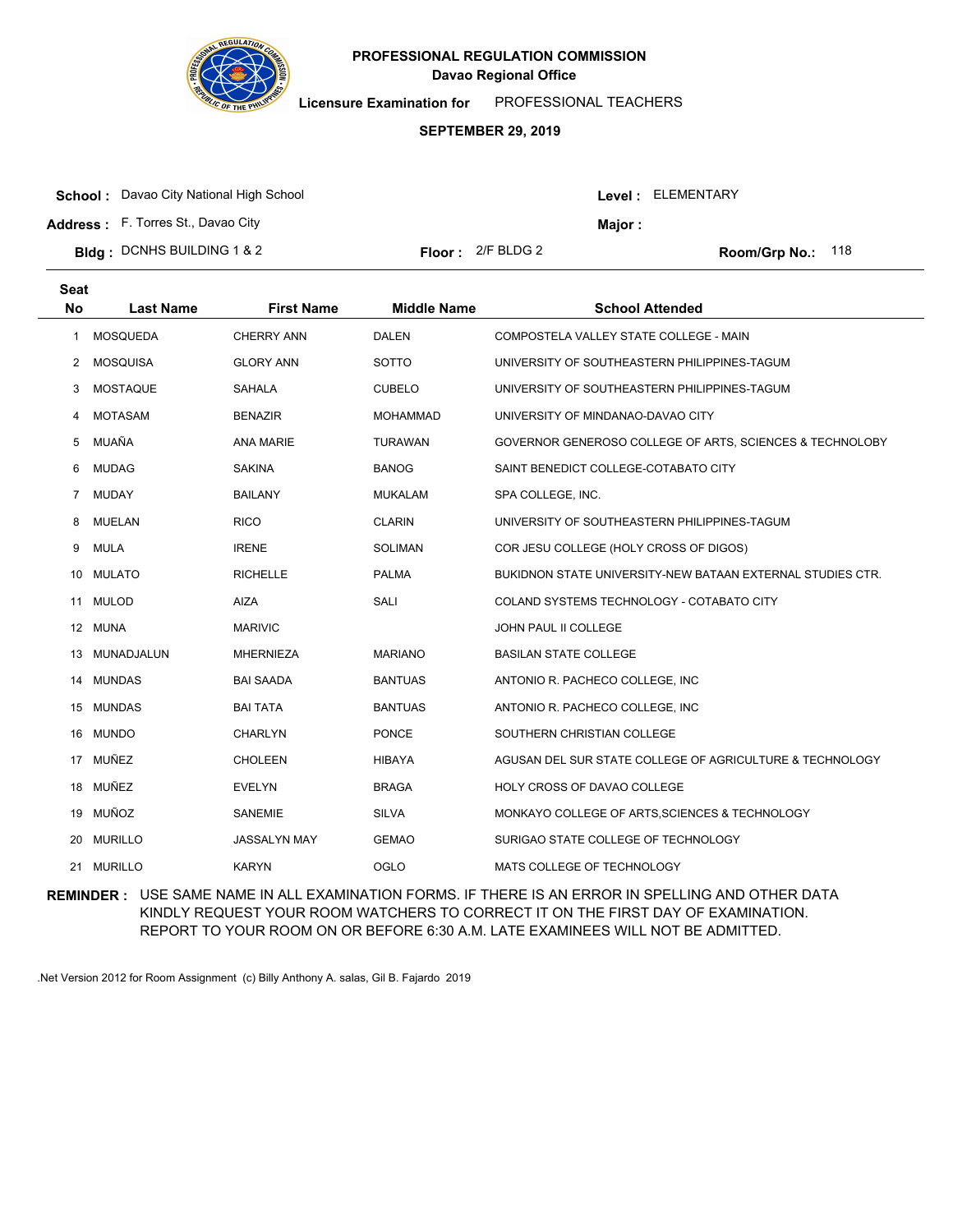

**Licensure Examination for**  PROFESSIONAL TEACHERS

### **SEPTEMBER 29, 2019**

**School :** Davao City National High School

**Address :** F. Torres St., Davao City

| Bldg: DCNHS BUILDING 1 & 2 |  | <b>Floor:</b> $2/F$ BLDG 2 |
|----------------------------|--|----------------------------|
|----------------------------|--|----------------------------|

Room/Grp No.: 119

Level : ELEMENTARY

**Major :**

| <b>Seat</b><br><b>No</b> | <b>Last Name</b> | <b>First Name</b>  | <b>Middle Name</b> | <b>School Attended</b>                              |
|--------------------------|------------------|--------------------|--------------------|-----------------------------------------------------|
| $\mathbf{1}$             | <b>MUSA</b>      | <b>GUIAMELA</b>    | <b>SULAIMAN</b>    | PHILIPPINE MUSLIM TEACHER'S COLLEGE                 |
| $\mathbf{2}$             | <b>MUSA</b>      | <b>JAIDA</b>       | <b>GANDA</b>       | GANI L. ABPI COLLEGES, INC.                         |
| 3                        | <b>MUSA</b>      | <b>MOCAMAD</b>     | <b>SULAIMAN</b>    | PARANG FOUNDATION COLLEGE                           |
| 4                        | <b>MUSA</b>      | <b>NORJANA</b>     | <b>USMAN</b>       | PHILIPPINE MUSLIM TEACHER'S COLLEGE                 |
| 5                        | <b>MUSA</b>      | SAADA              | MAULANA            | DE LA VIDA COLLEGE                                  |
| 6                        | <b>MUSAIDEN</b>  | <b>RENATO</b>      | <b>OMAR</b>        | GANI L. ABPI COLLEGES, INC.                         |
| $\overline{7}$           | <b>MUSNI</b>     | <b>RICHARD</b>     | <b>MEDALLA</b>     | SOUTHERN CHRISTIAN COLLEGE                          |
| 8                        | <b>MUSTAPA</b>   | <b>NORMINA</b>     | ZAINAL             | GANI L. ABPI COLLEGES, INC.                         |
| 9                        | <b>MUSTAPHA</b>  | <b>FAHIMA</b>      | <b>KARI</b>        | SULTAN KUDARAT ISLAMIC ACADEMY                      |
| 10                       | MUSTAPHA         | <b>MARDIYAH</b>    | SABAN              | SULTAN KUDARAT ISLAMIC ACADEMY                      |
| 11                       | <b>MUTALIB</b>   | <b>RASMIA</b>      | <b>GUIAMAD</b>     | ANTONIO R. PACHECO COLLEGE, INC                     |
|                          | 12 MUTIA         | <b>JASON</b>       | <b>EBARORA</b>     | UPI AGRICULTURAL SCHOOL-UPI, MAGUINDANAO            |
| 13                       | NABLE            | <b>ALMERA</b>      | <b>PARAN</b>       | UNIVERSITY OF MINDANAO-DIGOS COLLEGE                |
| 14                       | <b>NABLE</b>     | <b>KAREL</b>       | <b>OCON</b>        | <b>BROKENSHIRE COLLEGE</b>                          |
|                          | 15 NACIONAL      | <b>ALBERT</b>      | <b>RAMIREZ</b>     | EDENTON MISSION COLLEGE                             |
| 16                       | NAGALIZA         | <b>JUDY ANN</b>    | <b>MALABARBAS</b>  | ARRIESGADO COLLEGE FOUNDATION, INC.                 |
| 17                       | <b>NAGUM</b>     | <b>JERSON</b>      | <b>GALVEZ</b>      | HOLY CROSS OF BANSALAN JUNIOR COLLEGE               |
|                          | 18 NALE          | <b>ROXAN</b>       | QUIZON             | HOLY CHILD SCHOOL OF DAVAO                          |
| 19                       | <b>NAMUAG</b>    | LADEL              | <b>LLEMIT</b>      | COMPOSTELA VALLEY STATE COLLEGE - NEW BATAAN BRANCH |
| 20                       | <b>NAMUAG</b>    | <b>VANESSA MAE</b> | <b>AGOT</b>        | UNIVERSITY OF SOUTHEASTERN PHILIPPINES-TAGUM        |
|                          | 21 NANG          | LALYN              | <b>ALTIZO</b>      | UNIVERSITY OF SOUTHEASTERN PHILIPPINES-DAVAO CITY   |

**REMINDER :** USE SAME NAME IN ALL EXAMINATION FORMS. IF THERE IS AN ERROR IN SPELLING AND OTHER DATA KINDLY REQUEST YOUR ROOM WATCHERS TO CORRECT IT ON THE FIRST DAY OF EXAMINATION. REPORT TO YOUR ROOM ON OR BEFORE 6:30 A.M. LATE EXAMINEES WILL NOT BE ADMITTED.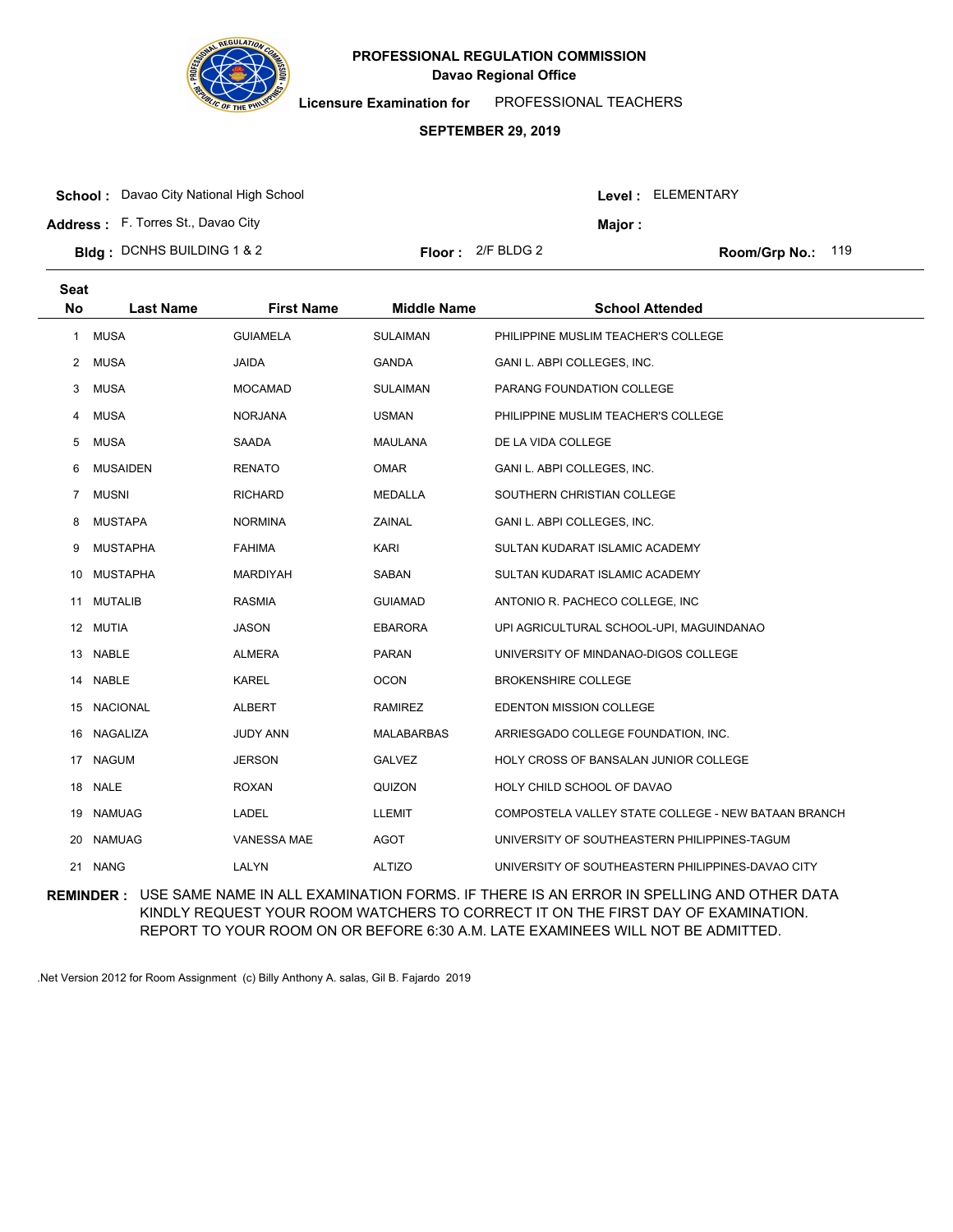

**Licensure Examination for**  PROFESSIONAL TEACHERS

### **SEPTEMBER 29, 2019**

| <b>School:</b> Davao City National High School |                            |         | <b>Level: ELEMENTARY</b>   |
|------------------------------------------------|----------------------------|---------|----------------------------|
| <b>Address:</b> F. Torres St., Davao City      |                            | Maior : |                            |
| <b>Bidg</b> : DCNHS BUILDING 1 & 2             | <b>Floor:</b> $2/F$ BLDG 2 |         | <b>Room/Grp No.:</b> $120$ |

| <b>Seat</b><br><b>No</b> | <b>Last Name</b> | <b>First Name</b>    | <b>Middle Name</b> | <b>School Attended</b>                                     |
|--------------------------|------------------|----------------------|--------------------|------------------------------------------------------------|
| 1                        | <b>NAPOLES</b>   | <b>HYECINTH</b>      | <b>VISPO</b>       | KAPALONG COLLEGE OF AGRICULTURE, SCIENCES & TECHNOLOGY     |
| 2                        | <b>NAPOLIS</b>   | <b>HANNAH GRACE</b>  | <b>SIAROT</b>      | BUKIDNON STATE UNIVERSITY-COMPOSTELA EXTERNAL STUDIES CTR. |
| 3                        | <b>NAQUINES</b>  | <b>KEER JEAN</b>     | <b>DATAG</b>       | MONKAYO COLLEGE OF ARTS, SCIENCES & TECHNOLOGY             |
| 4                        | <b>NARA</b>      | <b>JURAYL PEARL</b>  | <b>FELICILDA</b>   | DAVAO ORIENTAL STATE COLLEGE OF SCIENCE & TECHNOLOGY       |
| 5                        | <b>NARANDAN</b>  | <b>NESING</b>        | CARILLO            | UNIVERSITY OF MINDANAO-DIGOS COLLEGE                       |
| 6                        | <b>NARIT</b>     | <b>CHRISTINE</b>     | <b>GALANIDA</b>    | SAINT FRANCIS XAVIER COLLEGE                               |
| 7                        | <b>NARVAEZ</b>   | QUEENIE GRACE        | <b>INTES</b>       | SOUTHERN CHRISTIAN COLLEGE                                 |
| 8                        | <b>NASOL</b>     | <b>JAYNE</b>         | <b>DANCEL</b>      | DAVAO WINCHESTER COLLEGES                                  |
| 9                        | <b>NATANGCOP</b> | <b>NAJIB RASUL</b>   | <b>USMAN</b>       | <b>IRANUN FOUNDATION COLLEGE INC. - LANAO DEL SUR</b>      |
| 10                       | <b>NAVALES</b>   | <b>GRACE JANE</b>    | QUINAMPAY          | ANDRES SORIANO COLLEGE                                     |
| 11                       | <b>NAVARRO</b>   | ANGELIE              | <b>MANLA</b>       | FATHER SATURNINO URIOS UNIVERSITY (URIOS COLL)             |
|                          | 12 NAVARRO       | PAULO ANDRINO        | <b>NISPEROS</b>    | HOLY CROSS OF BANSALAN JUNIOR COLLEGE                      |
| 13                       | <b>NAVARRO</b>   | <b>SYDNEY</b>        | <b>FEROLINO</b>    | DAVAO VISION COLLEGES, INC- CATALUNAN, DAVAO CITY          |
| 14                       | <b>NAVARRO</b>   | <b>TRISHA</b>        | <b>BALINGAN</b>    | <b>BROKENSHIRE COLLEGE</b>                                 |
|                          | 15 NAVASCA       | <b>RIZALITO JR</b>   | ANTERO             | COMPOSTELA VALLEY STATE COLLEGE - NEW BATAAN BRANCH        |
|                          | 16 NAVIDAD       | <b>JENELYN</b>       | <b>GONZALES</b>    | NOTRE DAME OF SALAMAN COLLEGE                              |
| 17                       | <b>NAYRE</b>     | ANGELOUR             | <b>BOYBOY</b>      | UNIVERSITY OF SOUTHEASTERN PHILIPPINES-TAGUM               |
|                          | 18 NAYRE         | <b>NERIE</b>         | <b>FRUTA</b>       | HOLY TRINITY COLLEGE OF GENERAL SANTOS CITY                |
|                          | 19 NAZARITA      | <b>CHRISTIAN VAL</b> | <b>BRIETA</b>      | <b>HOLY CROSS OF BANSALAN JUNIOR COLLEGE</b>               |
| 20                       | <b>NECANOR</b>   | <b>NORMAN JERRY</b>  | <b>RINGBASAN</b>   | SAINT FRANCIS XAVIER COLLEGE                               |
|                          | 21 NECIO         | <b>JOE MARIE</b>     | LOZADA             | SULTAN KUDARAT STATE UNIVERSITY-TACURONG                   |

**REMINDER :** USE SAME NAME IN ALL EXAMINATION FORMS. IF THERE IS AN ERROR IN SPELLING AND OTHER DATA KINDLY REQUEST YOUR ROOM WATCHERS TO CORRECT IT ON THE FIRST DAY OF EXAMINATION. REPORT TO YOUR ROOM ON OR BEFORE 6:30 A.M. LATE EXAMINEES WILL NOT BE ADMITTED.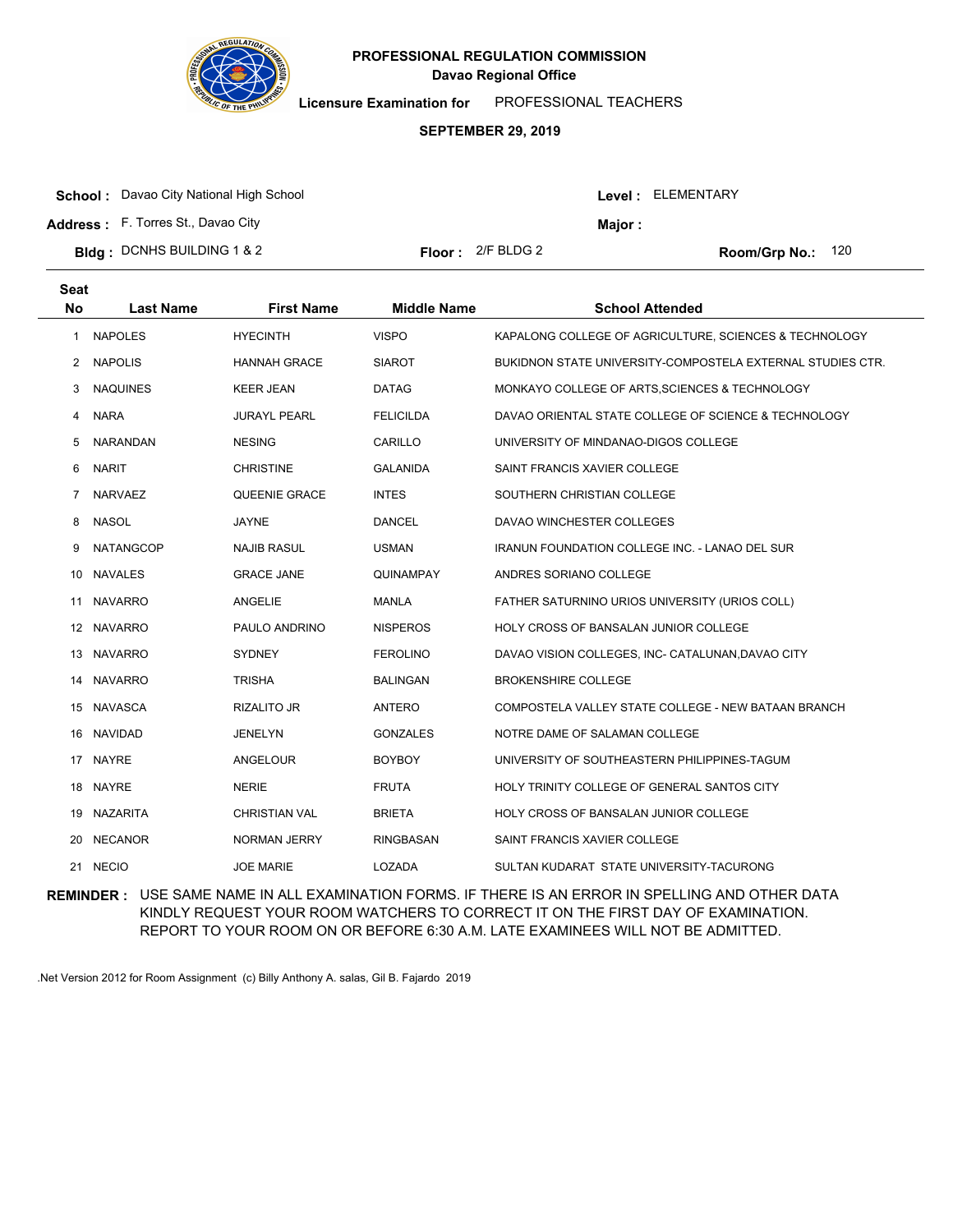

**Licensure Examination for**  PROFESSIONAL TEACHERS

### **SEPTEMBER 29, 2019**

| <b>School:</b> Davao City National High School |                            |         | Level: ELEMENTARY |  |
|------------------------------------------------|----------------------------|---------|-------------------|--|
| Address: F. Torres St., Davao City             |                            | Maior : |                   |  |
| <b>Bidg</b> : DCNHS BUILDING 1 & 2             | <b>Floor:</b> $3/F$ BLDG 2 |         | Room/Grp No.: 121 |  |

| <b>Seat</b><br><b>No</b> | <b>Last Name</b> | <b>First Name</b>    | <b>Middle Name</b> | <b>School Attended</b>                                    |
|--------------------------|------------------|----------------------|--------------------|-----------------------------------------------------------|
| 1                        | <b>NENETH</b>    | <b>SILVARES</b>      | <b>TOLEDAN</b>     | BUKIDNON STATE UNIVERSITY-(FOR BUKIDNON STATE COLL)- MAIN |
| 2                        | <b>NERVES</b>    | <b>JESELLE GRACE</b> | <b>ONG</b>         | BUKIDNON STATE UNIVERSITY-(FOR BUKIDNON STATE COLL)- MAIN |
| 3                        | <b>NERVIDA</b>   | <b>MARIANNE</b>      | <b>SANCALA</b>     | UNIVERSITY OF SOUTHEASTERN PHILIPPINES-TAGUM              |
| 4                        | <b>NGANGI</b>    | <b>DAYAN</b>         | SABAN              | SULTAN KUDARAT ISLAMIC ACADEMY                            |
| 5                        | <b>NGUHO</b>     | <b>AIRA</b>          | <b>FLANDEZ</b>     | COMPOSTELA VALLEY STATE COLLEGE - MONTEVISTA BRANCH       |
| 6                        | <b>NICOLAN</b>   | <b>DEVINA</b>        | <b>BRACAMONTE</b>  | DAVAO WINCHESTER COLLEGES                                 |
| $\overline{7}$           | <b>NIÑAL</b>     | <b>FRELYN</b>        | <b>ANDRES</b>      | UNIVERSITY OF MINDANAO-DAVAO CITY                         |
| 8                        | <b>NINI</b>      | <b>MICHELLE</b>      | <b>GUIRA</b>       | JOHN PAUL II COLLEGE                                      |
| 9                        | <b>NISHIMURA</b> | <b>KANAKU</b>        | <b>LOPEZ</b>       | CARAGA STATE UNIVERSITY-BUTUAN CITY                       |
| 10                       | <b>NISNIA</b>    | <b>AUBREYLENE</b>    | DALUBAJAN          | UNIVERSITY OF SOUTHEASTERN PHILIPPINES-TAGUM              |
| 11                       | <b>NITCHA</b>    | SHELBY               | <b>CASTILLOTE</b>  | <b>ACES TAGUM COLLEGE</b>                                 |
|                          | 12 NOBLEZA       | SAMIAH GLYNE         | CANE               | COMPOSTELA VALLEY STATE COLLEGE - MAIN                    |
| 13                       | <b>NOGALIZA</b>  | <b>DIANA ROSE</b>    | <b>LISONDRA</b>    | SURIGAO STATE COLLEGE OF TECHNOLOGY                       |
| 14                       | <b>NOJARA</b>    | <b>WENSES</b>        | <b>SABLAS</b>      | SURIGAO DEL SUR STATE UNIVERSITY-LIANGA CAMPUS            |
| 15                       | <b>NOMBRADO</b>  | <b>RAQUEL</b>        | <b>ALBEOS</b>      | HOLY CHILD COLLEGE OF BUTUAN                              |
| 16                       | <b>NOR</b>       | <b>AZIZA</b>         | <b>ANDOY</b>       | COTABATO CITY STATE POLYTECHNIC COLLEGE                   |
| 17                       | <b>NUENAY</b>    | LENY                 | <b>OROLA</b>       | CENTRAL MINDANAO COLLEGES                                 |
|                          | 18 NUÑEZ         | <b>HILLARY LOI</b>   | <b>BOQUIA</b>      | COR JESU COLLEGE (HOLY CROSS OF DIGOS)                    |
| 19                       | NUÑEZ            | <b>JOHN GLOBEIN</b>  | MASAGLANG          | MONKAYO COLLEGE OF ARTS, SCIENCES & TECHNOLOGY            |
| 20                       | <b>NUR</b>       | <b>BAIBON</b>        | <b>GUIAMEL</b>     | SHARIFF KABUNSUAN COLLEGE                                 |
|                          | 21 OBEÑITA       | <b>ADRIAN</b>        | <b>TURBANOS</b>    | NOTRE DAME OF MIDSAYAP COLLEGE                            |

**REMINDER :** USE SAME NAME IN ALL EXAMINATION FORMS. IF THERE IS AN ERROR IN SPELLING AND OTHER DATA KINDLY REQUEST YOUR ROOM WATCHERS TO CORRECT IT ON THE FIRST DAY OF EXAMINATION. REPORT TO YOUR ROOM ON OR BEFORE 6:30 A.M. LATE EXAMINEES WILL NOT BE ADMITTED.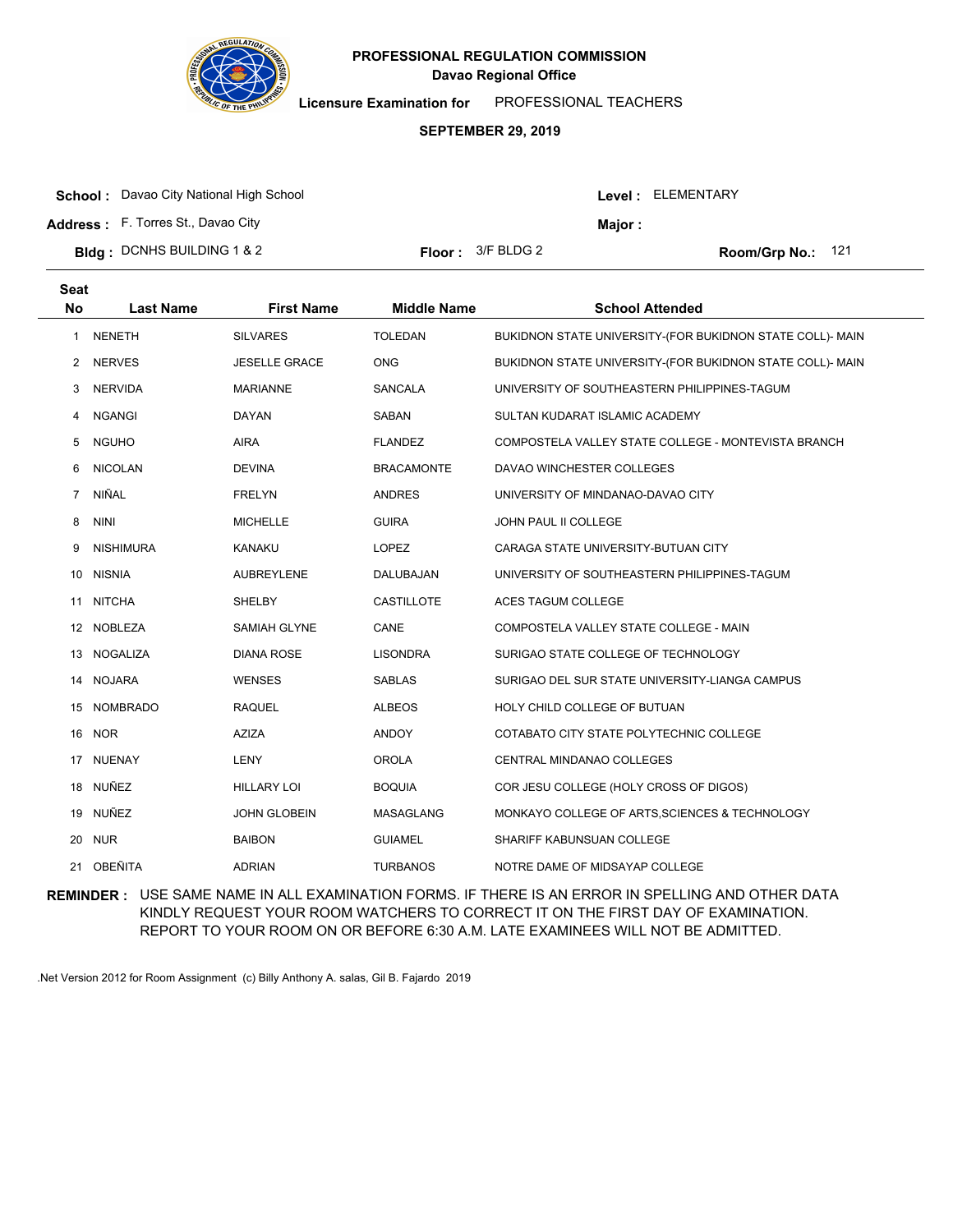

**Licensure Examination for**  PROFESSIONAL TEACHERS

### **SEPTEMBER 29, 2019**

**School :** Davao City National High School

**Address :** F. Torres St., Davao City

| <b>Bldg</b> : DCNHS BUILDING 1 & 2 | <b>Floor:</b> $3/F$ BLDG 2 |
|------------------------------------|----------------------------|
|                                    |                            |

Room/Grp No.: 122

Level : ELEMENTARY

**Major :**

| <b>Seat</b><br><b>No</b> | <b>Last Name</b> | <b>First Name</b>   | <b>Middle Name</b> | <b>School Attended</b>                                 |
|--------------------------|------------------|---------------------|--------------------|--------------------------------------------------------|
| 1                        | <b>OBENZA</b>    | <b>KRYSSA JANE</b>  | <b>YUTE</b>        | UNIVERSITY OF MINDANAO-DIGOS COLLEGE                   |
| $\overline{2}$           | <b>OBESO</b>     | <b>MICHELLE</b>     | <b>TORILLOS</b>    | RIZAL MEMORIAL COLLEGE                                 |
| 3                        | <b>OBLIANDA</b>  | <b>JOVELYN</b>      | <b>PADILLA</b>     | UNIVERSITY OF SOUTHEASTERN PHILIPPINES-DAVAO CITY      |
| 4                        | <b>OBLIGADO</b>  | <b>JAIRES VIANI</b> | <b>VIOLA</b>       | DE LA SALLE JOHN BOSCO COLLEGE-BISLIG, SURIGAO CITY    |
| 5                        | <b>OBLIGADO</b>  | <b>MARVELYN</b>     | PAYAO              | SAINT THERESA COLLEGE-TANDAG                           |
| 6                        | <b>OBRA</b>      | <b>CHARMAINE</b>    | <b>FERNANDEZ</b>   | HOLY CROSS OF DAVAO COLLEGE                            |
| $\overline{7}$           | <b>OCAMPO</b>    | <b>CHERRY ANN</b>   | <b>LACABRA</b>     | SURIGAO STATE COLLEGE OF TECHNOLOGY                    |
| 8                        | <b>OCAY</b>      | <b>ANABEL</b>       | <b>ADVINCULA</b>   | QUEZON INSTITUTE OF TECHNOLOGY                         |
| 9                        | OCCEÑA           | <b>LIEZEL ANN</b>   | <b>LAGURA</b>      | ASSUMPTION COLLEGE OF NABUNTURAN                       |
| 10                       | <b>OCLIDA</b>    | <b>LOIDA</b>        | <b>LUMBA</b>       | ROMAN C. VILLALON MEMORIAL COLLEGES FOUNDATION         |
| 11                       | <b>OCOY</b>      | <b>YUVELYN</b>      | <b>MARQUEZ</b>     | UNIVERSITY OF MINDANAO-DIGOS COLLEGE                   |
|                          | 12 OCUM          | <b>ROMEL</b>        | CHAVEZ             | AGRO-INDUSTRIAL FOUNDATION COLLEGES OF THE PHILIPPINES |
| 13                       | ODO              | <b>KATE</b>         | <b>TANGGAPA</b>    | JOHN PAUL II COLLEGE                                   |
| 14                       | <b>ODUYAN</b>    | <b>EZEL</b>         | <b>BUDTA</b>       | MONKAYO COLLEGE OF ARTS, SCIENCES & TECHNOLOGY         |
|                          | 15 ODUYAN        | <b>MARY CRIS</b>    | <b>MAGNO</b>       | RIZAL MEMORIAL COLLEGE                                 |
| 16                       | <b>OFIANA</b>    | <b>JEANY CLAR</b>   | <b>ALVAREZ</b>     | AGUSAN DEL SUR COLLEGE                                 |
| 17                       | <b>OGHAYON</b>   | <b>BERNARD</b>      | <b>ROJO</b>        | QUEZON INSTITUTE OF TECHNOLOGY                         |
|                          | 18 OHOYLAN       | SHAIRA JANE         | <b>VISILLAS</b>    | NORTH DAVAO COLLEGES-PANABO                            |
|                          | 19 OLABA         | <b>ROWENA</b>       | LABASAG            | AGUSAN DEL SUR COLLEGE                                 |
| 20                       | OLAER            | <b>ERICA JANE</b>   | <b>MALANA</b>      | DE LA SALLE JOHN BOSCO COLLEGE-BISLIG, SURIGAO CITY    |
|                          | 21 OLAIVAR       | NOVA JEAN           | <b>MAÑACAP</b>     | <b>JOHN PAUL II COLLEGE</b>                            |

**REMINDER :** USE SAME NAME IN ALL EXAMINATION FORMS. IF THERE IS AN ERROR IN SPELLING AND OTHER DATA KINDLY REQUEST YOUR ROOM WATCHERS TO CORRECT IT ON THE FIRST DAY OF EXAMINATION. REPORT TO YOUR ROOM ON OR BEFORE 6:30 A.M. LATE EXAMINEES WILL NOT BE ADMITTED.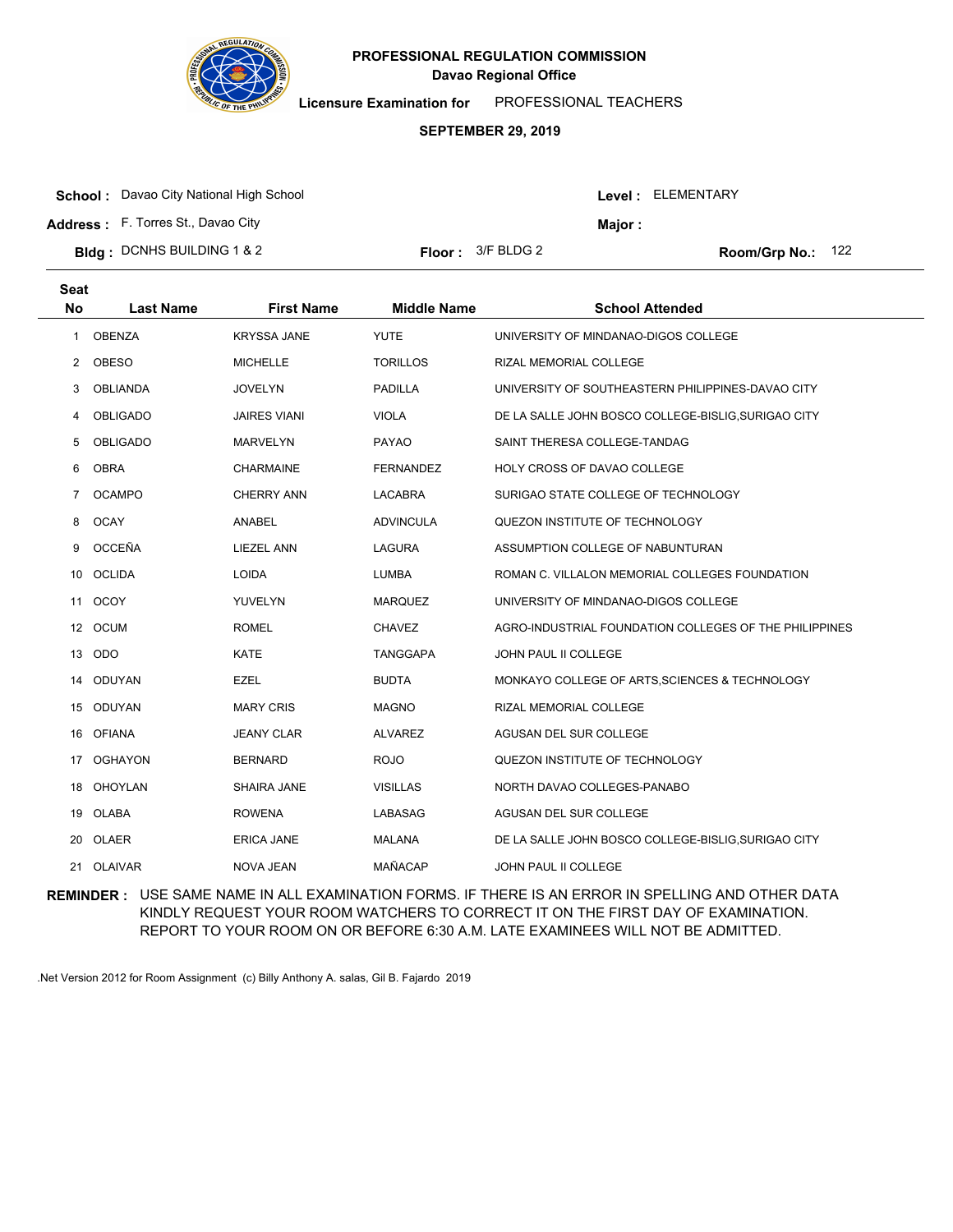

**Licensure Examination for**  PROFESSIONAL TEACHERS

### **SEPTEMBER 29, 2019**

|  | <b>School:</b> Davao City National High School |
|--|------------------------------------------------|
|--|------------------------------------------------|

**Address :** F. Torres St., Davao City

| <b>Bldg</b> : DCNHS BUILDING 1 & 2 | <b>Floor:</b> $3/F$ BLDG 2 |
|------------------------------------|----------------------------|
|                                    |                            |

Room/Grp No.: 123

Level : ELEMENTARY

**Major :**

| <b>Seat</b><br><b>No</b> | <b>Last Name</b> | <b>First Name</b>        | <b>Middle Name</b> | <b>School Attended</b>                                |
|--------------------------|------------------|--------------------------|--------------------|-------------------------------------------------------|
| 1                        | OLAO             | <b>ANALYN</b>            | <b>DEMETRIO</b>    | DAVAO VISION COLLEGES, INC- CATALUNAN, DAVAO CITY     |
| 2                        | <b>OLIVARES</b>  | <b>RICA ANDRAE</b>       | <b>CURATO</b>      | SAINT FRANCIS XAVIER COLLEGE                          |
| 3                        | <b>OLIVEROS</b>  | <b>CRIS AN</b>           | <b>MADANI</b>      | DAVAO ORIENTAL STATE COLLEGE OF SCIENCE & TECHNOLOGY  |
| 4                        | <b>OLIVEROS</b>  | <b>NOVY JEAN</b>         | CARIAGA            | SOUTHERN CHRISTIAN COLLEGE                            |
| 5                        | <b>OLOMODIN</b>  | <b>PAHIMA</b>            | <b>MADAG</b>       | PARANG FOUNDATION COLLEGE                             |
| 6                        | <b>OLPINDO</b>   | <b>AILEEN GAY</b>        | <b>PAGSUGUIRON</b> | UNIVERSITY OF MINDANAO-PANABO                         |
| $\overline{7}$           | OMAC             | RACHELL ANNE             | <b>AWACAY</b>      | UNIVERSITY OF SOUTHEASTERN PHILIPPINES-DAVAO CITY     |
| 8                        | <b>OMAR</b>      | <b>MOHAIMA</b>           | <b>BAGINDA</b>     | <b>IRANUN FOUNDATION COLLEGE INC. - LANAO DEL SUR</b> |
| 9                        | <b>OMAR</b>      | SITTIE SHAHANIE          | <b>EBUS</b>        | GANI L. ABPI COLLEGES, INC.                           |
| 10                       | <b>OMAS-AS</b>   | <b>NANETH</b>            | <b>HIMPIT</b>      | NORTH DAVAO COLLEGE-TAGUM FOUNDATION                  |
| 11                       | <b>OMBAOGAN</b>  | <b>MELFIE</b>            | LATIBAN            | DAVAO ORIENTAL STATE COLLEGE OF SCIENCE & TECHNOLOGY  |
|                          | 12 OMBOY         | JENNYFER                 | <b>PACIS</b>       | MONKAYO COLLEGE OF ARTS, SCIENCES & TECHNOLOGY        |
| 13                       | <b>OMICTIN</b>   | <b>JULIET</b>            | <b>OLAYER</b>      | ANDRES SORIANO COLLEGE                                |
| 14                       | <b>OMMAR</b>     | LAILADIE                 | <b>TANJILI</b>     | RIZAL MEMORIAL COLLEGE                                |
| 15                       | OÑATE            | <b>MEVELYN</b>           | <b>ALDAS</b>       | LEGACY COLLEGE OF COMPOSTELA                          |
| 16                       | ONET             | <b>ANGELA</b>            | <b>PANDIA</b>      | DAVAO VISION COLLEGES, INC- CATALUNAN, DAVAO CITY     |
| 17                       | <b>ONGCA</b>     | <b>MOHAINIE</b>          | <b>BADA</b>        | SULTAN KUDARAT ISLAMIC ACADEMY                        |
|                          | 18 ONGGAD        | <b>ARNIEYA</b>           | DILANGALEN         | ANTONIO R. PACHECO COLLEGE, INC                       |
| 19                       | ONGKUA           | JOEMARK                  | AMEROL             | ANTONIO R. PACHECO COLLEGE, INC                       |
| 20                       | <b>ONITA</b>     | <b>CLAUDETTE PAMMELA</b> | <b>BOÑELA</b>      | UNIVERSITY OF SOUTHEASTERN PHILIPPINES-DAVAO CITY     |
| 21                       | <b>ONOFRE</b>    | <b>JEHANNIE</b>          | <b>BAUTISTA</b>    | DAVAO ORIENTAL STATE COLLEGE OF SCIENCE & TECHNOLOGY  |

**REMINDER :** USE SAME NAME IN ALL EXAMINATION FORMS. IF THERE IS AN ERROR IN SPELLING AND OTHER DATA KINDLY REQUEST YOUR ROOM WATCHERS TO CORRECT IT ON THE FIRST DAY OF EXAMINATION. REPORT TO YOUR ROOM ON OR BEFORE 6:30 A.M. LATE EXAMINEES WILL NOT BE ADMITTED.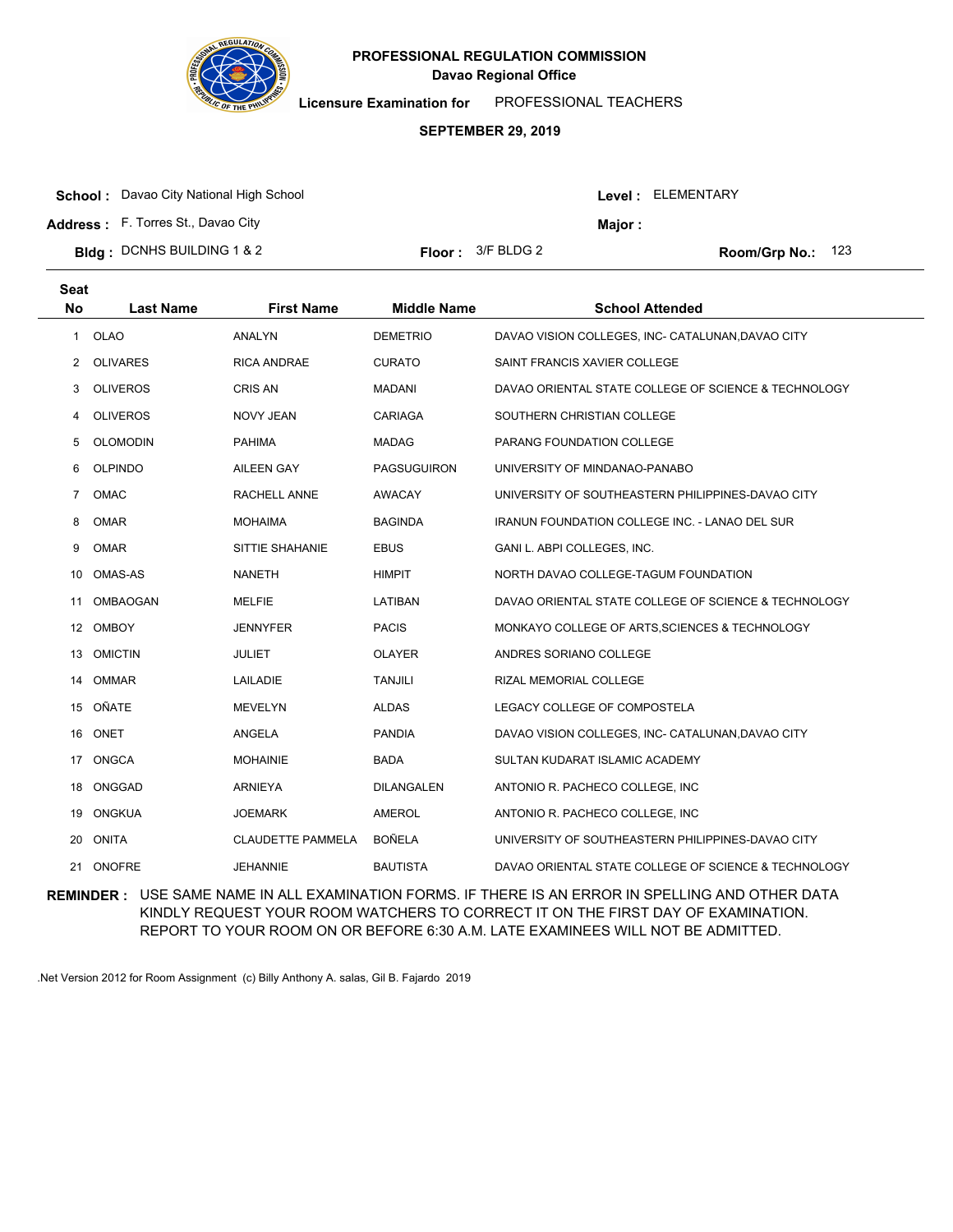

**Licensure Examination for**  PROFESSIONAL TEACHERS

### **SEPTEMBER 29, 2019**

**School :** Davao City National High School

**Address :** F. Torres St., Davao City

|  | Bldg: DCNHS BUILDING 1 & 2 |  | <b>Floor:</b> $3/F$ BLDG 2 |
|--|----------------------------|--|----------------------------|
|--|----------------------------|--|----------------------------|

Room/Grp No.: 124

Level : ELEMENTARY

**Major :**

| <b>Seat</b><br><b>No</b> | <b>Last Name</b> | <b>First Name</b>     | <b>Middle Name</b> | <b>School Attended</b>                                     |
|--------------------------|------------------|-----------------------|--------------------|------------------------------------------------------------|
|                          |                  |                       |                    |                                                            |
| 1                        | <b>ONONG</b>     | <b>JANICE MAE</b>     | <b>PENETRANTE</b>  | ACES TAGUM COLLEGE                                         |
| $\mathbf{2}$             | <b>ONONG</b>     | <b>JOLINA</b>         | <b>GARCIA</b>      | UNIVERSITY OF MINDANAO-PANABO                              |
| 3                        | <b>ONOTAN</b>    | <b>ANDREA</b>         | <b>GUMAGA</b>      | NOTRE DAME OF MIDSAYAP COLLEGE                             |
| 4                        | <b>ONTIC</b>     | <b>RICA NARA</b>      | <b>TOLETE</b>      | DAVAO CENTRAL COLLEGE                                      |
| 5                        | <b>OPALLA</b>    | SANDY                 | <b>LAGARTO</b>     | BUKIDNON STATE UNIVERSITY-(FOR BUKIDNON STATE COLL)- MAIN  |
| 6                        | <b>OPIALA</b>    | <b>JESSA MAE</b>      | <b>LONOP</b>       | UNIVERSITY OF SOUTHEASTERN PHILIPPINES-DAVAO CITY          |
| $\overline{7}$           | <b>ORAPA</b>     | <b>LUISAFE</b>        | <b>TABARNO</b>     | ROMAN C. VILLALON MEMORIAL COLLEGES FOUNDATION             |
| 8                        | <b>ORBISO</b>    | <b>HONEY DAWN</b>     | <b>DONGON</b>      | AGUSAN DEL SUR STATE COLLEGE OF AGRICULTURE & TECHNOLOGY   |
| 9                        | <b>ORBITA</b>    | <b>JOELINA</b>        | <b>DIALANG</b>     | COR JESU COLLEGE (HOLY CROSS OF DIGOS)                     |
| 10                       | <b>ORBITA</b>    | <b>SHEILA</b>         | <b>ESTEBAN</b>     | RIZAL MEMORIAL COLLEGE                                     |
| 11                       | ORCULLO          | CHARIZZE              | <b>CABONILAS</b>   | UNIVERSITY OF SOUTHEASTERN PHILIPPINES-DAVAO CITY          |
| 12                       | ORDANEZA         | <b>ANASIL</b>         | <b>TAGOSE</b>      | RIZAL MEMORIAL COLLEGE                                     |
| 13                       | ORIG             | <b>ROSE MARY ANNE</b> | <b>DAING</b>       | RIZAL MEMORIAL COLLEGE                                     |
| 14                       | ORILLANEDA       | <b>JENNY QUEEN</b>    | LINGAYA            | SURIGAO DEL SUR STATE UNIVERSITY- MAIN CAMPUS              |
| 15                       | ORMILLADA        | JOSEPHINE             | <b>ROLUNA</b>      | JOHN PAUL II COLLEGE                                       |
| 16                       | OROS             | <b>JONALINE</b>       | <b>BANTILAN</b>    | UNIVERSITY OF SOUTHEASTERN PHILIPPINES-TAGUM               |
| 17                       | <b>OROVELLO</b>  | <b>RHEAN</b>          |                    | BUKIDNON STATE COLLEGE (EXTERNAL STUDIES) TANDAG           |
|                          | 18 OROYAN        | <b>KATHRINA MAY</b>   | <b>DELUTE</b>      | UNIVERSITY OF SOUTHEASTERN PHILIPPINES-DAVAO CITY          |
| 19                       | ORQUIO           | <b>IVY</b>            | <b>SEBUCO</b>      | <b>BROKENSHIRE COLLEGE</b>                                 |
| 20                       | <b>ORTEGA</b>    | <b>JANRY</b>          | <b>MARCOS</b>      | UNIVERSITY OF MINDANAO-PENAPLATA                           |
| 21                       | <b>ORTEGA</b>    | <b>JESSA MAE</b>      | PANUNCIALMAN       | BUKIDNON STATE UNIVERSITY-COMPOSTELA EXTERNAL STUDIES CTR. |

**REMINDER :** USE SAME NAME IN ALL EXAMINATION FORMS. IF THERE IS AN ERROR IN SPELLING AND OTHER DATA KINDLY REQUEST YOUR ROOM WATCHERS TO CORRECT IT ON THE FIRST DAY OF EXAMINATION. REPORT TO YOUR ROOM ON OR BEFORE 6:30 A.M. LATE EXAMINEES WILL NOT BE ADMITTED.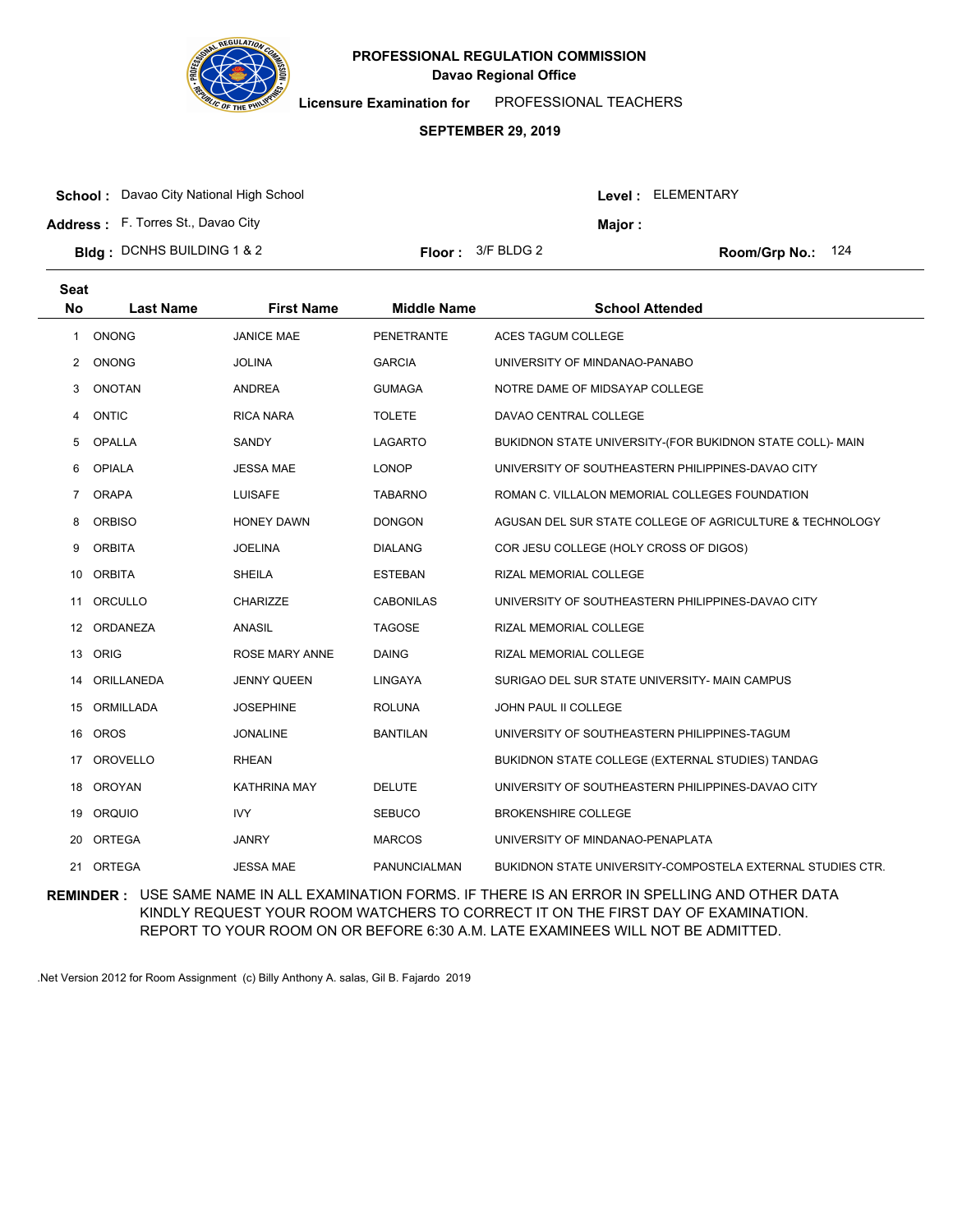

**Licensure Examination for**  PROFESSIONAL TEACHERS

### **SEPTEMBER 29, 2019**

| <b>School:</b> Davao City National High School |                             |         | <b>Level : ELEMENTARY</b>  |
|------------------------------------------------|-----------------------------|---------|----------------------------|
| <b>Address:</b> F. Torres St., Davao City      |                             | Maior : |                            |
| <b>Bldg:</b> DCNHS BUILDING 1 & 2              | <b>Floor</b> : $4/F$ BLDG 2 |         | <b>Room/Grp No.:</b> $125$ |

| <b>Seat</b><br><b>No</b> | <b>Last Name</b>    | <b>First Name</b>          | <b>Middle Name</b> | <b>School Attended</b>                                     |
|--------------------------|---------------------|----------------------------|--------------------|------------------------------------------------------------|
| 1                        | <b>ORTEZA</b>       | <b>JENNY ROSE</b>          | <b>SEALMOY</b>     | UNIVERSITY OF SOUTHERN MINDANAO-KABACAN                    |
| 2                        | ORTILANO            | <b>DANIEL LAURENCE</b>     | <b>SANTOCILDES</b> | AGUSAN DEL SUR STATE COLLEGE OF AGRICULTURE & TECHNOLOGY   |
| 3                        | ORTIZ               | <b>GLADY JEAN</b>          | YBAÑEZ             | RIZAL MEMORIAL COLLEGE                                     |
| 4                        | ORTIZ               | <b>JENEFE</b>              | <b>NONONG</b>      | DAVAO ORIENTAL STATE COLLEGE OF SCIENCE & TECHNOLOGY       |
| 5                        | ORTIZ               | <b>MARY GRACE</b>          | <b>BATESTIL</b>    | DAVAO WINCHESTER COLLEGES                                  |
| 6                        | ORTIZ               | <b>RINALYN</b>             | <b>CULUNGAN</b>    | DAVAO ORIENTAL STATE COLLEGE OF SCIENCE & TECHNOLOGY       |
| 7                        | <b>OSANO</b>        | <b>MERA</b>                | <b>ARSENAL</b>     | HOLY CHILD SCHOOL OF DAVAO                                 |
| 8                        | <b>OSIBA</b>        | <b>LIROME</b>              | <b>DADONG</b>      | <b>HOLY CROSS OF DAVAO COLLEGE</b>                         |
| 9                        | <b>OSMAN</b>        | <b>SAMUEL</b>              | <b>ANDAL</b>       | RIZAL MEMORIAL COLLEGE                                     |
| 10                       | <b>OSORIO</b>       | <b>MARIANIE</b>            | <b>MAGDAY</b>      | UNIVERSITY OF MINDANAO-PANABO                              |
| 11                       | <b>OSOTEO</b>       | <b>HERESZA KRISTEL JOY</b> | <b>JICKAIN</b>     | NOTRE DAME RVM COLLEGE OF COTABATO-COTABATO CITY           |
| 12                       | <b>OSTOS</b>        | <b>CHRISTIAN</b>           | <b>SALMONE</b>     | AGUSAN DEL SUR STATE COLLEGE OF AGRICULTURE & TECHNOLOGY   |
| 13                       | <b>OTADOY</b>       | <b>VEOLITA</b>             | SALAYSAY           | UNIVERSITY OF SOUTHEASTERN PHILIPPINES-DAVAO CITY          |
| 14                       | <b>OTERO</b>        | <b>CRIS JEAN</b>           | <b>ESCALANTE</b>   | AGUSAN DEL SUR STATE COLLEGE OF AGRICULTURE & TECHNOLOGY   |
| 15                       | <b>OTTOSABUAYAN</b> | SITTIE SARAH               | <b>ABDUL</b>       | SULTAN KUDARAT ISLAMIC ACADEMY                             |
| 16                       | <b>OVIEDO</b>       | <b>CAITLIN CHARISSE</b>    | <b>SUMAMPONG</b>   | BUKIDNON STATE UNIVERSITY-NEW BATAAN EXTERNAL STUDIES CTR. |
| 17                       | <b>PAALISBO</b>     | <b>FAITH JESELYN</b>       | CARAOA             | UNIVERSITY OF SOUTHEASTERN PHILIPPINES-TAGUM               |
| 18                       | <b>PABELIC</b>      | <b>LORENA</b>              | <b>DALMAN</b>      | <b>METRO MANILA COLLEGE</b>                                |
| 19                       | PABILAN             | <b>KRISTEL</b>             | <b>FAJARDO</b>     | UNIVERSITY OF SOUTHEASTERN PHILIPPINES-TAGUM               |
| 20                       | PABILLO             | <b>JIMMEAN EIZEL</b>       | <b>SERVANCIA</b>   | COLAND SYSTEMS TECHNOLOGY - COTABATO CITY                  |
| 21                       | <b>PABLO</b>        | <b>CHRIS LEI</b>           | <b>TONGA</b>       | KAPALONG COLLEGE OF AGRICULTURE, SCIENCES & TECHNOLOGY     |

**REMINDER :** USE SAME NAME IN ALL EXAMINATION FORMS. IF THERE IS AN ERROR IN SPELLING AND OTHER DATA KINDLY REQUEST YOUR ROOM WATCHERS TO CORRECT IT ON THE FIRST DAY OF EXAMINATION. REPORT TO YOUR ROOM ON OR BEFORE 6:30 A.M. LATE EXAMINEES WILL NOT BE ADMITTED.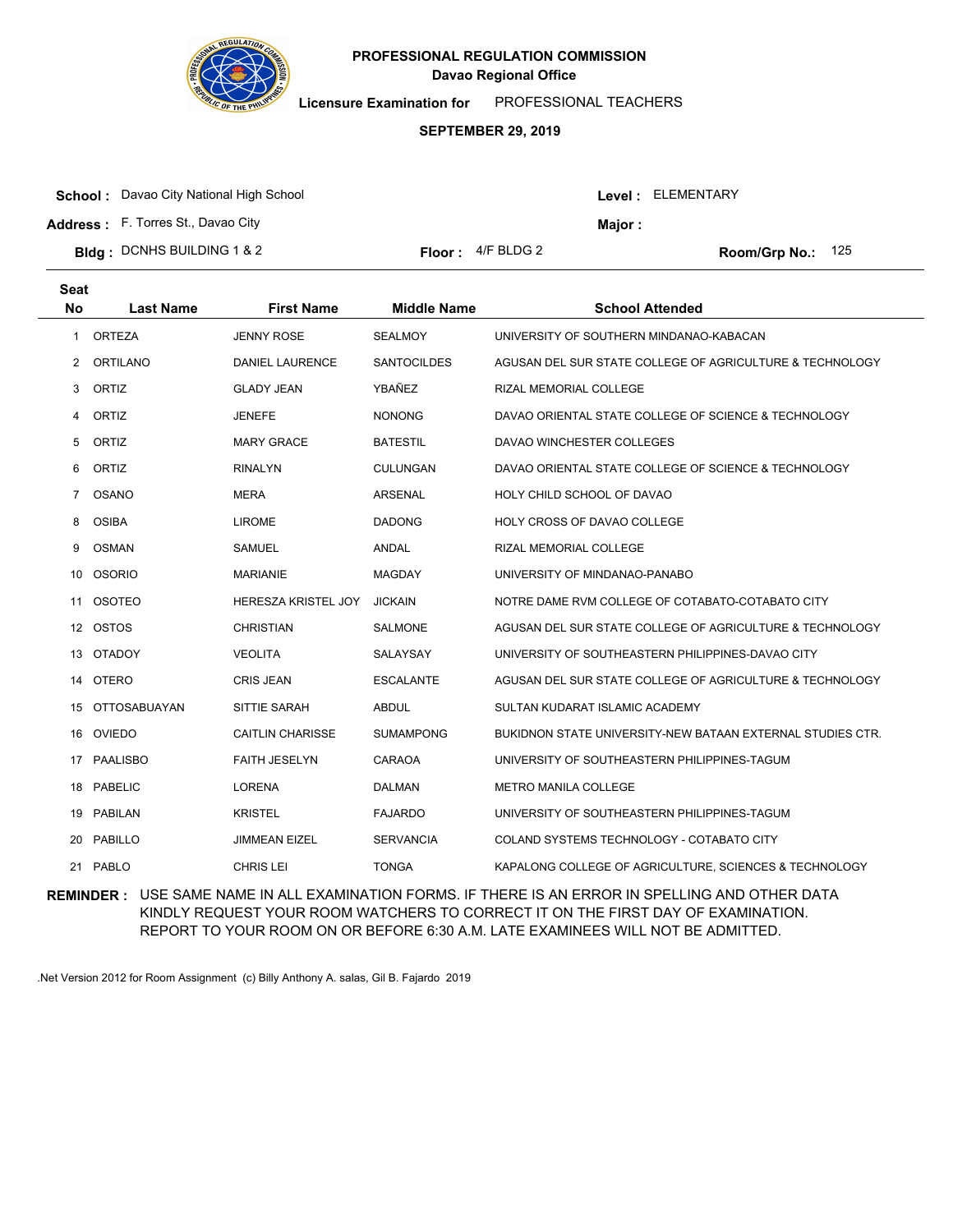

**Licensure Examination for**  PROFESSIONAL TEACHERS

### **SEPTEMBER 29, 2019**

**School :** Davao City National High School

**Address :** F. Torres St., Davao City

| Level : |  | ELEMENTARY |
|---------|--|------------|
|---------|--|------------|

**Major :**

| <b>Bidg:</b> DCNHS BUILDING 1 & 2 | <b>Floor:</b> $4/F$ BLDG 2 | <b>Room/Grp No.:</b> |
|-----------------------------------|----------------------------|----------------------|
|-----------------------------------|----------------------------|----------------------|

2 Room/Grp No.: 126

| Seat<br><b>No</b> | <b>Last Name</b> | <b>First Name</b>   | <b>Middle Name</b> | <b>School Attended</b>                                |
|-------------------|------------------|---------------------|--------------------|-------------------------------------------------------|
| 1                 | <b>PABON</b>     | SHINEE MAE          | <b>BULQUERIN</b>   | <b>PARANG FOUNDATION COLLEGE</b>                      |
| $\overline{2}$    | PACANAN          | <b>MARICEL</b>      | <b>ROSELIM</b>     | QUEZON INSTITUTE OF TECHNOLOGY                        |
| 3                 | PACARRO          | <b>CATHLEN JAVE</b> | <b>CUEVAS</b>      | UNIVERSITY OF SOUTHEASTERN PHILIPPINES-TAGUM          |
| 4                 | <b>PACATANG</b>  | KHERRSYRAH SHAINA   | <b>ARANTON</b>     | UNIVERSITY OF SOUTHEASTERN PHILIPPINES-TAGUM          |
| 5                 | PACATANG         | NERIZA JEAN         | <b>ESPERAS</b>     | JOHN PAUL II COLLEGE                                  |
| 6                 | PACE             | CLYDE JAKE ANTHONY  | <b>TAMPOS</b>      | UNIVERSITY OF MINDANAO-DIGOS COLLEGE                  |
| 7                 | <b>PACIONES</b>  | SHANE JAN DENNISSE  | MALANA             | HOLY CROSS OF DAVAO COLLEGE                           |
| 8                 | <b>PACUMBABA</b> | <b>EVANGELINE</b>   | TUASTUMBAN         | GOV. ALFONSO D. TAN MEMORIAL COLLEGE                  |
| 9                 | <b>PACUTANG</b>  | <b>ROQUITO</b>      | <b>MAULIAS</b>     | UNIVERSITY OF MINDANAO-DAVAO CITY                     |
| 10                | PADANG           | <b>MARIEL</b>       | <b>BAYACAG</b>     | DAVAO ORIENTAL STATE COLLEGE OF SCIENCE & TECHNOLOGY  |
| 11                | PADASAS          | PRINCESS JOY        | <b>AZUCENA</b>     | SOUTHERN CHRISTIAN COLLEGE                            |
|                   | 12 PADAT         | <b>JOHANA</b>       | <b>LUMBOS</b>      | <b>IRANUN FOUNDATION COLLEGE INC. - LANAO DEL SUR</b> |
|                   | 13 PADERNAL      | ANA LIZA            | <b>ALEGADO</b>     | UNIVERSITY OF MINDANAO-PANABO                         |
| 14                | PADILLA          | <b>ANALYN</b>       | <b>DIGAO</b>       | RIZAL MEMORIAL COLLEGE                                |
|                   | 15 PADILLO       | <b>LEAH MAE</b>     | <b>LOPEZ</b>       | JOHN PAUL II COLLEGE                                  |
|                   | 16 PADRIQUE      | <b>JOEMAR</b>       | <b>SURDILLA</b>    | UNIVERSITY OF SOUTHEASTERN PHILIPPINES-TAGUM          |
| 17                | <b>PADUNGAO</b>  | <b>MESCEZA</b>      | <b>COLACION</b>    | UNIVERSITY OF MINDANAO-DIGOS COLLEGE                  |
|                   | 18 PAEL          | ANNA LOU            | <b>INANUDAN</b>    | <b>BROKENSHIRE COLLEGE</b>                            |
|                   | 19 PAEL          | <b>JESSA MIE</b>    | <b>GUITIGULAO</b>  | SURIGAO STATE COLLEGE OF TECHNOLOGY                   |
| 20                | PAG-ONG          | <b>MICHELLE</b>     | <b>SUMATRA</b>     | MONKAYO COLLEGE OF ARTS, SCIENCES & TECHNOLOGY        |
| 21                | PAGAGONGAN       | <b>TARHATA</b>      | <b>SUMAIL</b>      | SULTAN KUDARAT ISLAMIC ACADEMY                        |

**REMINDER :** USE SAME NAME IN ALL EXAMINATION FORMS. IF THERE IS AN ERROR IN SPELLING AND OTHER DATA KINDLY REQUEST YOUR ROOM WATCHERS TO CORRECT IT ON THE FIRST DAY OF EXAMINATION. REPORT TO YOUR ROOM ON OR BEFORE 6:30 A.M. LATE EXAMINEES WILL NOT BE ADMITTED.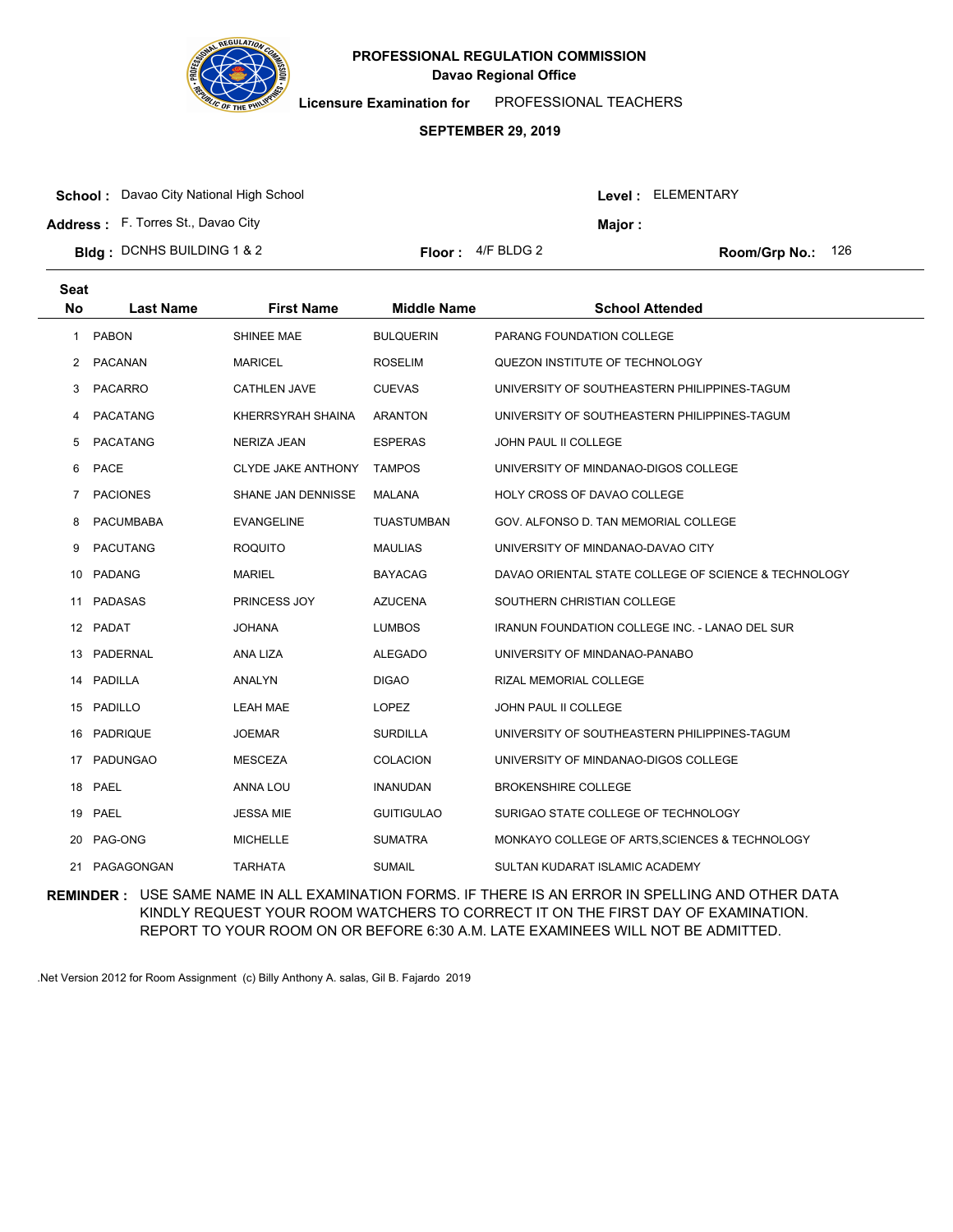

**Licensure Examination for**  PROFESSIONAL TEACHERS

### **SEPTEMBER 29, 2019**

| <b>School:</b> Davao City National High School |                             |         | <b>Level: ELEMENTARY</b> |  |
|------------------------------------------------|-----------------------------|---------|--------------------------|--|
| <b>Address:</b> F. Torres St., Davao City      |                             | Maior : |                          |  |
| <b>Bldg:</b> DCNHS BUILDING 1 & 2              | <b>Floor</b> : $4/F$ BLDG 2 |         | Room/Grp No.: 127        |  |

| <b>Seat</b><br>No | <b>Last Name</b>   | <b>First Name</b>  | <b>Middle Name</b> | <b>School Attended</b>                                    |  |
|-------------------|--------------------|--------------------|--------------------|-----------------------------------------------------------|--|
| 1                 | PAGAL              | <b>RUELITO</b>     | <b>ALVAREZ</b>     | SAINT FRANCIS XAVIER COLLEGE                              |  |
| 2                 | PAGALAN            | MA. MAE            | <b>RAZ</b>         | GINGOOG CITY JUNIOR COLLEGE                               |  |
| 3                 | PAGALILAUAN        | <b>WELYN</b>       | <b>ROSIL</b>       | UNIVERSITY OF MINDANAO-DAVAO CITY                         |  |
| 4                 | PAGANDAHAN         | <b>DELIA</b>       | <b>MAMONTAYAO</b>  | KAPALONG COLLEGE OF AGRICULTURE, SCIENCES & TECHNOLOGY    |  |
| 5                 | PAGANGPANG         | <b>IRIS JOY</b>    | <b>ASIS</b>        | AGUSAN DEL SUR STATE COLLEGE OF AGRICULTURE & TECHNOLOGY  |  |
| 6                 | PAGANGPANG         | <b>NORIEL</b>      | <b>BAYETA</b>      | UNIVERSITY OF SOUTHEASTERN PHILIPPINES-TAGUM              |  |
| $\overline{7}$    | <b>PAGAO</b>       | <b>MOHER</b>       | <b>MACABANGIN</b>  | COTABATO FOUNDATION COLLEGE OF SCIENCE & TECHNOLOGY       |  |
| 8                 | PAGARAN            | CARLO              | <b>JUGUILON</b>    | HOLY CROSS OF BANSALAN JUNIOR COLLEGE                     |  |
| 9                 | PAGARAN            | <b>MARILOU</b>     | <b>ABANIEL</b>     | CARAGA INSTITUTE OF TECHNOLOGY                            |  |
| 10                | PAGARAY            | <b>MARY ANNE</b>   | <b>TABOR</b>       | NORTH DAVAO COLLEGES-PANABO                               |  |
| 11                | PAGARIGAN          | <b>JOANNA RUTH</b> | <b>TAN</b>         | UNIVERSITY OF MINDANAO-PANABO                             |  |
|                   | 12 PAGAS           | <b>MELVIN</b>      | <b>PEGUIS</b>      | UNIVERSITY OF MINDANAO-DAVAO CITY                         |  |
|                   | 13 PAGDATO         | <b>JAY ANALYN</b>  | <b>SANTOS</b>      | BUKIDNON STATE UNIVERSITY-STO TOMAS EXTERNAL STUDIES CTR. |  |
| 14                | PAGRANGAN          | <b>GUINAID</b>     | <b>LUMABAO</b>     | NOTRE DAME UNIVERSITY                                     |  |
| 15                | <b>PAGSUGUIRON</b> | <b>MINDY</b>       | <b>PENAT</b>       | ASSUMPTION COLLEGE OF DAVAO                               |  |
|                   | 16 PAHINOGON       | <b>VILLAGRACE</b>  | LANDASAN           | UNIVERSITY OF SOUTHEASTERN PHILIPPINES-DAVAO CITY         |  |
| 17                | <b>PAISAL</b>      | <b>MONIFAH</b>     | <b>BATAO</b>       | <b>JAMIATU MUSLIM MINDANAO</b>                            |  |
| 18                | PAJARES            | <b>KAREN</b>       | <b>JUSTOL</b>      | DAVAO WINCHESTER COLLEGES                                 |  |
|                   | 19 PAJIJI          | <b>LOVELIE</b>     | <b>MAKINANO</b>    | UNIVERSITY OF SOUTHERN MINDANAO-KABACAN                   |  |
| 20                | <b>PAJO</b>        | JOY                | <b>RAGANAS</b>     | UNIVERSITY OF MINDANAO-DAVAO CITY                         |  |
|                   | 21 PAJUYO          | <b>KAREN MARIE</b> | LAMADORA           | <b>ACES TAGUM COLLEGE</b>                                 |  |
|                   |                    |                    |                    |                                                           |  |

**REMINDER :** USE SAME NAME IN ALL EXAMINATION FORMS. IF THERE IS AN ERROR IN SPELLING AND OTHER DATA KINDLY REQUEST YOUR ROOM WATCHERS TO CORRECT IT ON THE FIRST DAY OF EXAMINATION. REPORT TO YOUR ROOM ON OR BEFORE 6:30 A.M. LATE EXAMINEES WILL NOT BE ADMITTED.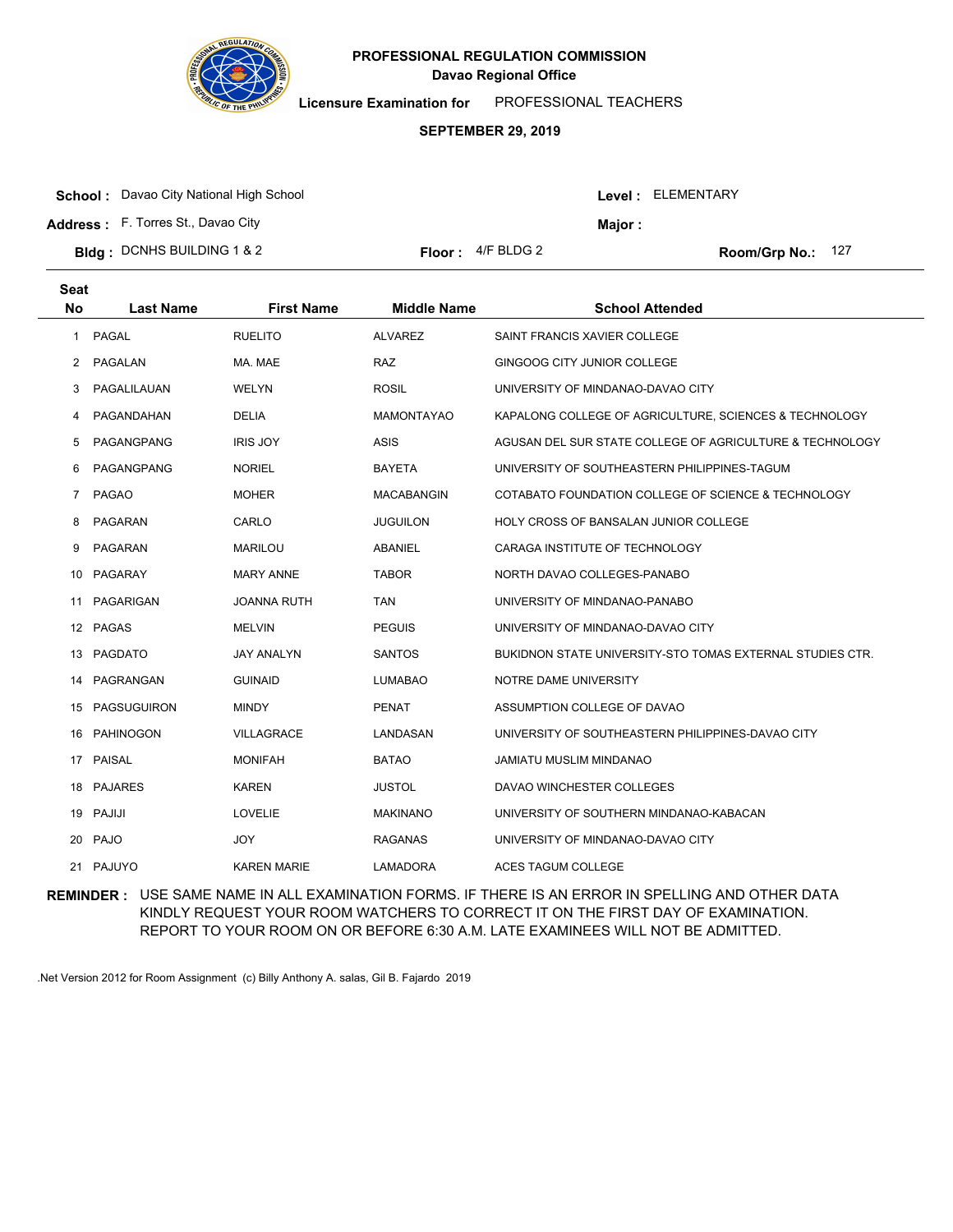

**Licensure Examination for**  PROFESSIONAL TEACHERS

### **SEPTEMBER 29, 2019**

|  | <b>School:</b> Davao City National High School |  |
|--|------------------------------------------------|--|
|--|------------------------------------------------|--|

**Address :** F. Torres St., Davao City

**Seat**

| Bldg: DCNHS BUILDING 1 & 2 | <b>Floor:</b> $4/F$ BLDG 2 | Room/Grp No.: 128 |
|----------------------------|----------------------------|-------------------|
|                            |                            |                   |

| loor : _ | 4/F BLDG 2 |  |
|----------|------------|--|
|          |            |  |

Level : ELEMENTARY

**Major :**

| əeal                 |                  |                       |                    |                                                           |
|----------------------|------------------|-----------------------|--------------------|-----------------------------------------------------------|
| <b>No</b>            | <b>Last Name</b> | <b>First Name</b>     | <b>Middle Name</b> | <b>School Attended</b>                                    |
| 1                    | <b>PALABRAS</b>  | <b>CHRISTINE ROSE</b> | <b>AVENA</b>       | HOLY CROSS OF DAVAO COLLEGE                               |
| $\mathbf{2}^{\circ}$ | PALABRICA        | ANGEL JOY             | <b>DACUA</b>       | ARRIESGADO COLLEGE FOUNDATION, INC.                       |
| 3                    | PALACA           | <b>CHARITY ROSE</b>   | <b>BUTAD</b>       | UNIVERSITY OF SOUTHEASTERN PHILIPPINES-TAGUM              |
| 4                    | PALADIN          | <b>CLINTON JAY</b>    | <b>PALENCIA</b>    | SULTAN KUDARAT STATE UNIVERSITY-TACURONG                  |
| 5                    | PALADO           | <b>IRENE</b>          | <b>ARDINES</b>     | AGUSAN DEL SUR STATE COLLEGE OF AGRICULTURE & TECHNOLOGY  |
| 6                    | PALADO           | <b>MARY ANN</b>       | <b>GAVIOLA</b>     | ANDRES SORIANO COLLEGE                                    |
| 7                    | <b>PALAO</b>     | <b>BOHARIE</b>        | <b>SENDAD</b>      | GANI L. ABPI COLLEGES, INC.                               |
| 8                    | PALAPAR          | <b>GLADYS GEM</b>     | <b>TUTOR</b>       | AGUSAN DEL SUR STATE COLLEGE OF AGRICULTURE & TECHNOLOGY  |
| 9                    | PALAWAN          | <b>JOVELLE</b>        | <b>FALCIS</b>      | BUKIDNON STATE UNIVERSITY-(FOR BUKIDNON STATE COLL)- MAIN |
|                      | 10 PALBAN        | <b>RHEA FE</b>        | CAMINADE           | NORTH DAVAO COLLEGES-PANABO                               |
|                      | 11 PALILEO       | <b>JOSEPH</b>         | <b>ERSANDO</b>     | HOLY CROSS OF DAVAO COLLEGE                               |
|                      | 12 PALINGCOD     | <b>MARIALUS</b>       | <b>MANTONG</b>     | DAVAO VISION COLLEGES, INC- CATALUNAN, DAVAO CITY         |
|                      | 13 PALLADO       | <b>HARIET JOY</b>     | <b>SOBERANO</b>    | NOTRE DAME OF MARBEL UNIVERSITY                           |
|                      | 14 PALLO         | <b>MARY JANE</b>      | <b>ISULAT</b>      | JOHN PAUL II COLLEGE                                      |
|                      | 15 PALMA         | MARY JOY              | <b>MARQUEZ</b>     | SULTAN KUDARAT STATE UNIVERSITY-KALAMANSIG                |
|                      | 16 PALMA         | <b>RENA</b>           | <b>MANOG</b>       | DAVAO ORIENTAL STATE COLLEGE OF SCIENCE & TECHNOLOGY      |
| 17                   | PALMA GIL        | ROSE JANE             | ALVA               | ST. MARY'S COLLEGE OF BAGANGA-BAGANGA, DAVAO ORIENTAL     |
|                      | 18 PALMARES      | FE.                   | ARANZADO           | LEGACY COLLEGE OF COMPOSTELA                              |
|                      | 19 PALMES        | <b>DANICA</b>         | <b>CABUS</b>       | COMPOSTELA VALLEY STATE COLLEGE - MONTEVISTA BRANCH       |
| 20                   | PALOMILLO        | <b>JUNREY</b>         | <b>TAPIC</b>       | GOVERNOR GENEROSO COLLEGE OF ARTS, SCIENCES & TECHNOLOBY  |
| 21                   | PALUBON          | <b>REGINE</b>         | <b>JABAGAT</b>     | SOUTHERN TECHNOLOGICAL INSTITUTE OF THE PHILIPPINES       |

**REMINDER :** USE SAME NAME IN ALL EXAMINATION FORMS. IF THERE IS AN ERROR IN SPELLING AND OTHER DATA KINDLY REQUEST YOUR ROOM WATCHERS TO CORRECT IT ON THE FIRST DAY OF EXAMINATION. REPORT TO YOUR ROOM ON OR BEFORE 6:30 A.M. LATE EXAMINEES WILL NOT BE ADMITTED.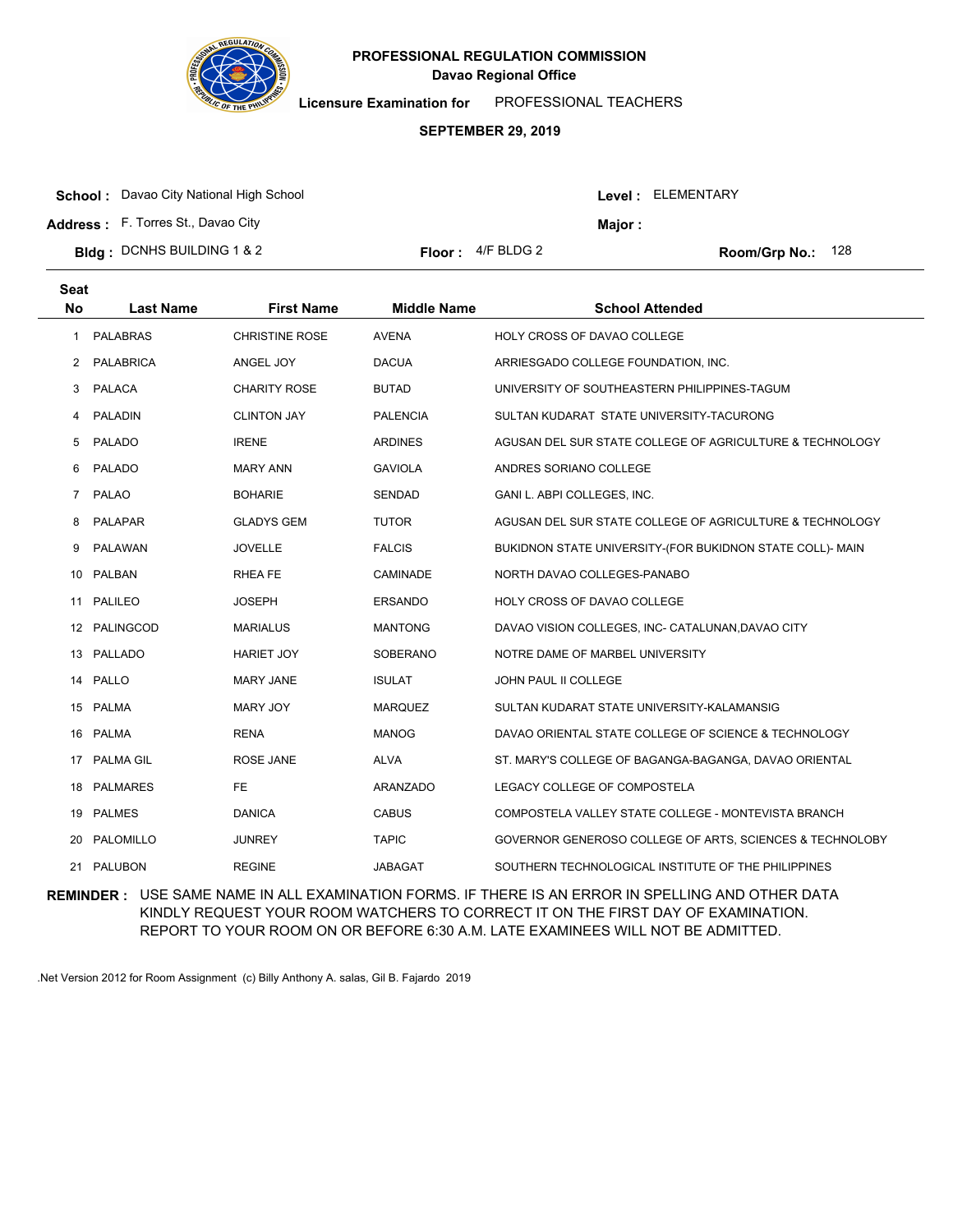

**Licensure Examination for**  PROFESSIONAL TEACHERS

### **SEPTEMBER 29, 2019**

**School :** Davao City National High School

**Address :** F. Torres St., Davao City

| <b>Bldg</b> : DCNHS BUILDING 1 & 2 | <b>Floor:</b> $4/F$ BLDG 2 |
|------------------------------------|----------------------------|
|                                    |                            |

Room/Grp No.: 129

Level : ELEMENTARY

**Major :**

| <b>Seat</b><br>No | <b>Last Name</b> | <b>First Name</b>       | <b>Middle Name</b> | <b>School Attended</b>                                   |
|-------------------|------------------|-------------------------|--------------------|----------------------------------------------------------|
| $\mathbf{1}$      | PAMAT            | <b>GECEL</b>            | <b>MANLANGIT</b>   | UNIVERSITY OF SOUTHEASTERN PHILIPPINES-TAGUM             |
| 2                 | <b>PAMPAG</b>    | <b>AIRENE GRACHELLE</b> | <b>SOBERANO</b>    | SULTAN KUDARAT EDUCATIONAL INSTITUTION                   |
| 3                 | <b>PAMPOLINA</b> | <b>ZIELANIE MARIE</b>   | <b>BINASBAS</b>    | NOTRE DAME RVM COLLEGE OF COTABATO-COTABATO CITY         |
| 4                 | PAMULAGAN        | <b>JANIENNE</b>         | <b>BLANGKET</b>    | COR JESU COLLEGE (HOLY CROSS OF DIGOS)                   |
| 5                 | <b>PANAL</b>     | RODELYN JAY             | <b>PACATANG</b>    | UNIVERSITY OF SOUTHEASTERN PHILIPPINES-TAGUM             |
| 6                 | PANALIGAN        | <b>MYRNA</b>            | <b>MAHINAY</b>     | PHILIPPINE NORMAL UNIVERSITY- MINDANAO                   |
| $\overline{7}$    | <b>PANANG</b>    | MAYLEN                  | <b>SAGARIO</b>     | PHILIPPINE WOMEN'S COLLEGE OF DAVAO                      |
| 8                 | <b>PANCHO</b>    | <b>LORRAINE</b>         | <b>GUILOREZA</b>   | SULTAN KUDARAT STATE UNIVERSITY-KALAMANSIG               |
| 9                 | <b>PANCHO</b>    | <b>NADELYN</b>          | CANJA              | SOUTHERN CHRISTIAN COLLEGE                               |
| 10                | <b>PANDA</b>     | <b>FARHAANAH</b>        | PANGSAYAN          | SULTAN KUDARAT ISLAMIC ACADEMY                           |
| 11                | PANDAC           | <b>RHEA MAE</b>         | <b>CUBIO</b>       | COMPOSTELA VALLEY STATE COLLEGE - NEW BATAAN BRANCH      |
|                   | 12 PANDAOG       | <b>RUBEN JR</b>         | <b>ALISON</b>      | <b>JOHN PAUL II COLLEGE</b>                              |
| 13                | PANDAWAN         | <b>ROIJANE</b>          | <b>SEGUIREL</b>    | DON CARLOS POLYTECHNIC COLLEGE                           |
| 14                | PANDAY           | <b>GAY MARIE</b>        | <b>ADANG</b>       | DAVAO CENTRAL COLLEGE                                    |
|                   | 15 PANDI         | <b>SUMMAYA</b>          | <b>HABIB</b>       | ILLANA BAY INTEGRATED COMPUTER COLLEGE, INC.-MAGUINDANAO |
| 16                | <b>PANDONGA</b>  | ALLEY JOY               | <b>MAPANDO</b>     | COMPOSTELA VALLEY STATE COLLEGE - NEW BATAAN BRANCH      |
| 17                | PANDULO          | <b>MONALIZAH</b>        | <b>BANGKUNIAN</b>  | COTABATO FOUNDATION COLLEGE OF SCIENCE & TECHNOLOGY      |
| 18                | <b>PANES</b>     | ALFREDO JR              | <b>NAVARES</b>     | COMPOSTELA VALLEY STATE COLLEGE - NEW BATAAN BRANCH      |
| 19                | PANGALDIN        | <b>REJIN</b>            | <b>NONONG</b>      | COMPOSTELA VALLEY STATE COLLEGE - MARAGUSAN BRANCH       |
| 20                | PANGALO          | <b>LORIE ANN</b>        | <b>MIRANTES</b>    | KAPALONG COLLEGE OF AGRICULTURE, SCIENCES & TECHNOLOGY   |
| 21                | PANGAN           | <b>REYMEND</b>          | <b>MONTALVA</b>    | PHILIPPINE NORMAL UNIVERSITY- MINDANAO                   |

**REMINDER :** USE SAME NAME IN ALL EXAMINATION FORMS. IF THERE IS AN ERROR IN SPELLING AND OTHER DATA KINDLY REQUEST YOUR ROOM WATCHERS TO CORRECT IT ON THE FIRST DAY OF EXAMINATION. REPORT TO YOUR ROOM ON OR BEFORE 6:30 A.M. LATE EXAMINEES WILL NOT BE ADMITTED.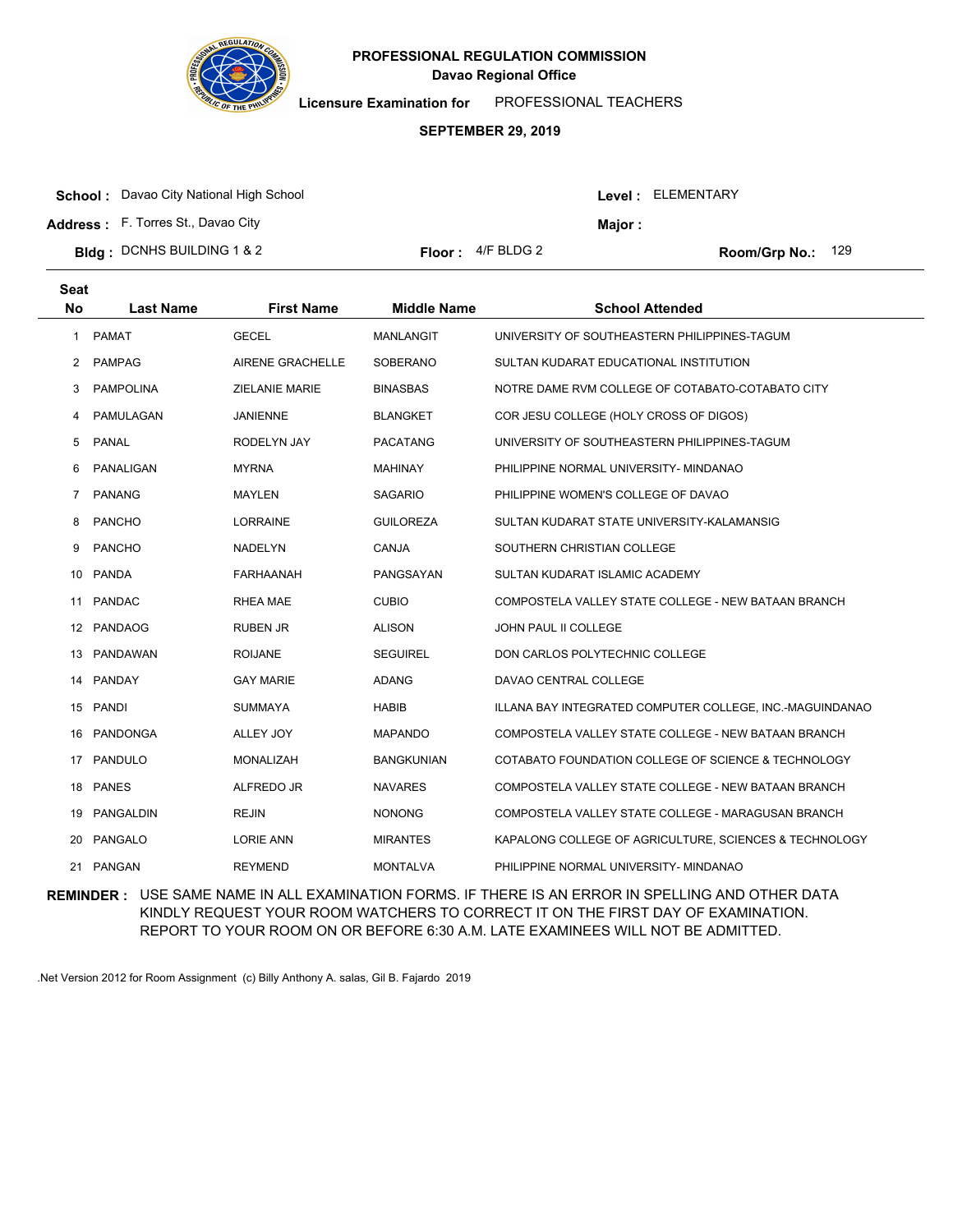

**Licensure Examination for**  PROFESSIONAL TEACHERS

### **SEPTEMBER 29, 2019**

| <b>School:</b> Sta. Ana Elementary School  |            |         | Level : ELEMENTARY         |
|--------------------------------------------|------------|---------|----------------------------|
| <b>Address:</b> Uyanguren, Davao City      |            | Major : |                            |
| <b>Bldg:</b> Sta. Ana ES (Imelda Building) | Floor: G/F |         | <b>Room/Grp No.:</b> $130$ |

| <b>Seat</b><br><b>No</b> | <b>Last Name</b>  | <b>First Name</b>     | <b>Middle Name</b> | <b>School Attended</b>                                   |
|--------------------------|-------------------|-----------------------|--------------------|----------------------------------------------------------|
| 1                        | PANGANURON        | <b>JERILYN</b>        | <b>EMOTEN</b>      | SAINT FRANCIS XAVIER COLLEGE                             |
| 2                        | PANGAPALAN        | <b>DIVINA</b>         | <b>EMPRESA</b>     | UNIVERSITY OF MINDANAO-DAVAO CITY                        |
| 3                        | <b>PANGILAMEN</b> | <b>FARIDA</b>         | <b>BANGON</b>      | <b>PARANG FOUNDATION COLLEGE</b>                         |
| 4                        | <b>PANGILAMEN</b> | <b>HANNAN</b>         | <b>KEMAD</b>       | KUTAWATO DARUSSALAM COLLEGE                              |
| 5                        | <b>PANGILAN</b>   | <b>JOYCE</b>          | <b>LUYONG</b>      | GOVERNOR GENEROSO COLLEGE OF ARTS, SCIENCES & TECHNOLOBY |
| 6                        | <b>PANIORAT</b>   | <b>SAMSIA</b>         | <b>ABUSAMA</b>     | PARANG FOUNDATION COLLEGE                                |
| 7                        | <b>PANIS</b>      | <b>HONEY JANE</b>     | <b>OGUIMAS</b>     | LEGACY COLLEGE OF COMPOSTELA                             |
| 8                        | <b>PANLIBUTON</b> | <b>JUNNER</b>         | <b>BANTOLO</b>     | DAVAO WINCHESTER COLLEGES                                |
| 9                        | <b>PANONCE</b>    | <b>JOYCE</b>          | DANDUAN            | DAVAO WINCHESTER COLLEGES                                |
| 10                       | <b>PANONCIAL</b>  | CHERRY JANE           | <b>ENGALAN</b>     | HINATUAN SOUTHERN COLLEGE (for.USP)                      |
| 11                       | PANSAON           | <b>EDELYN</b>         | <b>LUNAY</b>       | ST. MARY'S COLLEGE OF BAGANGA-BAGANGA, DAVAO ORIENTAL    |
|                          | 12 PANTALEON      | <b>ELENMIE</b>        | <b>BAJO</b>        | DAVAO ORIENTAL STATE COLLEGE OF SCIENCE & TECHNOLOGY     |
| 13                       | PANTILLO          | <b>CHRISTINE MAE</b>  | <b>GERASOL</b>     | HOLY CROSS OF DAVAO COLLEGE                              |
| 14                       | PANTINOPLE        | SHIELA MAE            | <b>LIMOSNERO</b>   | RIZAL MEMORIAL COLLEGE                                   |
|                          | 15 PANTOJAN       | <b>DARLENE</b>        | ALBARAN            | DAVAO CENTRAL COLLEGE                                    |
| 16                       | <b>PANTOLLA</b>   | <b>IVY</b>            | <b>FORCADILLA</b>  | SAINT PAUL UNIVERSITY-SURIGAO                            |
| 17                       | <b>PANTONIAL</b>  | <b>LEONILYN</b>       | <b>MUYA</b>        | COMPOSTELA VALLEY STATE COLLEGE - MAIN                   |
|                          | 18 PANUGAO        | <b>JHOANNA CLAIRE</b> | SABADO             | UNIVERSITY OF SOUTHEASTERN PHILIPPINES-TAGUM             |
|                          | 19 PAPACOY        | <b>CHRISTINE MARY</b> | <b>BASTIDA</b>     | ATENEO DE DAVAO UNIVERSITY                               |
| 20                       | PAPELERA          | <b>JOYSIE</b>         | <b>PAREJA</b>      | JOHN PAUL II COLLEGE                                     |
| 21                       | PAQUIBULAN        | <b>APRIL</b>          | <b>PRADO</b>       | MONKAYO COLLEGE OF ARTS, SCIENCES & TECHNOLOGY           |

**REMINDER :** USE SAME NAME IN ALL EXAMINATION FORMS. IF THERE IS AN ERROR IN SPELLING AND OTHER DATA KINDLY REQUEST YOUR ROOM WATCHERS TO CORRECT IT ON THE FIRST DAY OF EXAMINATION. REPORT TO YOUR ROOM ON OR BEFORE 6:30 A.M. LATE EXAMINEES WILL NOT BE ADMITTED.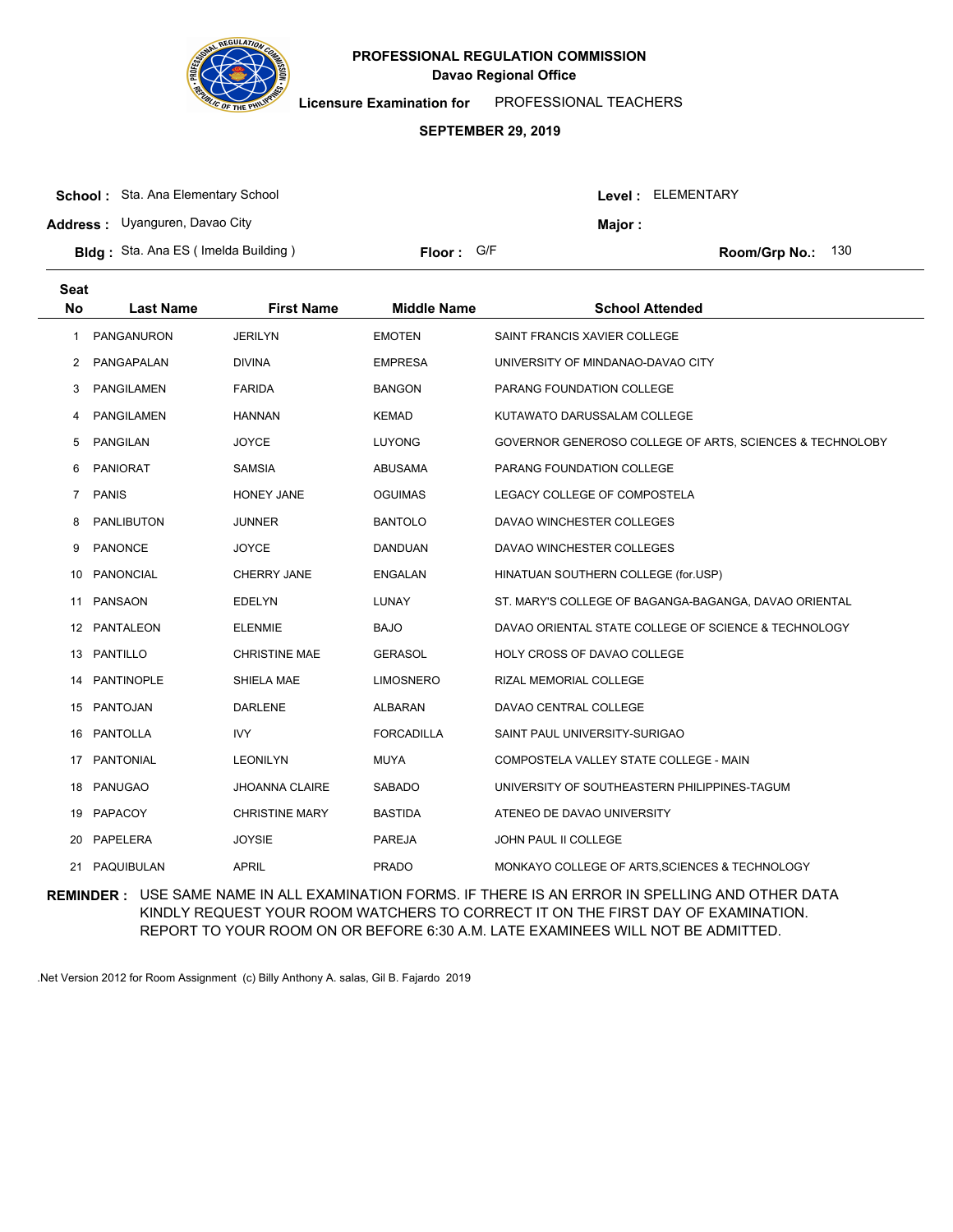

**Licensure Examination for**  PROFESSIONAL TEACHERS

### **SEPTEMBER 29, 2019**

| <b>School:</b> Sta. Ana Elementary School  |                     |         | Level : ELEMENTARY  |
|--------------------------------------------|---------------------|---------|---------------------|
| <b>Address:</b> Uyanguren, Davao City      |                     | Major : |                     |
| <b>Bldg:</b> Sta. Ana ES (Imelda Building) | <b>Floor:</b> $G/F$ |         | Room/Grp No.: $131$ |

| <b>Seat</b><br>No    | <b>Last Name</b> | <b>First Name</b>    | <b>Middle Name</b> | <b>School Attended</b>                                    |
|----------------------|------------------|----------------------|--------------------|-----------------------------------------------------------|
| 1                    | <b>PAQUILET</b>  | <b>MERRY GRACE</b>   | <b>CUMAMAO</b>     | MONKAYO COLLEGE OF ARTS, SCIENCES & TECHNOLOGY            |
| $\mathbf{2}^{\circ}$ | PAQUIT           | JESSIE               | <b>BARRERA</b>     | UNIVERSITY OF MINDANAO-DIGOS COLLEGE                      |
| 3                    | PARABACUEL       | <b>HAYDI</b>         | <b>OPTINA</b>      | NORTH DAVAO COLLEGE-TAGUM FOUNDATION                      |
| 4                    | <b>PARADERO</b>  | <b>OLIVER</b>        | <b>LIGARA</b>      | ACES TAGUM COLLEGE                                        |
| 5                    | PARADILLO        | <b>RENE</b>          | <b>MONTIALES</b>   | GOVERNOR GENEROSO COLLEGE OF ARTS, SCIENCES & TECHNOLOBY  |
| 6                    | PARADILLO        | <b>RENILYN</b>       | <b>MONTIALES</b>   | GOVERNOR GENEROSO COLLEGE OF ARTS, SCIENCES & TECHNOLOBY  |
| 7                    | PARAGUYA         | <b>ALJHOLINE</b>     | <b>JUMAG</b>       | UNIVERSITY OF SOUTHEASTERN PHILIPPINES-TAGUM              |
| 8                    | <b>PARAN</b>     | <b>HAZEL</b>         | <b>COTING</b>      | <b>BUKIDNON MIDLAND COLLEGE</b>                           |
| 9                    | <b>PARAS</b>     | <b>PRECIOUS GIFT</b> | <b>PEREZ</b>       | BUKIDNON STATE UNIVERSITY-STO TOMAS EXTERNAL STUDIES CTR. |
| 10                   | <b>PARCERO</b>   | <b>MARIDYL KATE</b>  | <b>JUMAMOY</b>     | UNIVERSITY OF SOUTHEASTERN PHILIPPINES-TAGUM              |
| 11                   | <b>PARCOL</b>    | <b>SUHAILA</b>       | <b>SUGALAO</b>     | PARANG FOUNDATION COLLEGE                                 |
|                      | 12 PARCON        | <b>GRETCHEN DICE</b> | <b>MARCON</b>      | NOTRE DAME OF MARBEL UNIVERSITY                           |
| 13                   | PARCON           | <b>RIZA MAY</b>      | ARAQUIL            | VISAYAN NAZARENE BIBLE COLLEGE                            |
| 14                   | PARDILLO         | ANJELYN              | <b>OGATES</b>      | JOHN PAUL II COLLEGE                                      |
|                      | 15 PARDILLO      | <b>ILYN</b>          | <b>PELANDE</b>     | MONKAYO COLLEGE OF ARTS, SCIENCES & TECHNOLOGY            |
| 16                   | PARDILLO         | JENEFE               | <b>LIWAGON</b>     | COMPOSTELA VALLEY STATE COLLEGE - MARAGUSAN BRANCH        |
| 17                   | <b>PARILLA</b>   | <b>ILYN ROSE</b>     | <b>DATUIN</b>      | COTABATO FOUNDATION COLLEGE OF SCIENCE & TECHNOLOGY       |
|                      | 18 PARIS         | <b>MARY VIA</b>      | <b>PACETE</b>      | SULTAN KUDARAT STATE UNIVERSITY-KALAMANSIG                |
| 19                   | <b>PAROT</b>     | <b>STEPHANIE</b>     | <b>MAYBUENA</b>    | <b>JOSE MARIA COLLEGE</b>                                 |
| 20                   | PARSACALA        | <b>CHRISTAL</b>      | <b>SEGARA</b>      | JOHN PAUL II COLLEGE                                      |
|                      | 21 PARSAN        | <b>ABUSALIK</b>      | <b>BAKINDONG</b>   | MINDANAO STATE UNIVERSITY-MAGUINDANAO                     |

**REMINDER :** USE SAME NAME IN ALL EXAMINATION FORMS. IF THERE IS AN ERROR IN SPELLING AND OTHER DATA KINDLY REQUEST YOUR ROOM WATCHERS TO CORRECT IT ON THE FIRST DAY OF EXAMINATION. REPORT TO YOUR ROOM ON OR BEFORE 6:30 A.M. LATE EXAMINEES WILL NOT BE ADMITTED.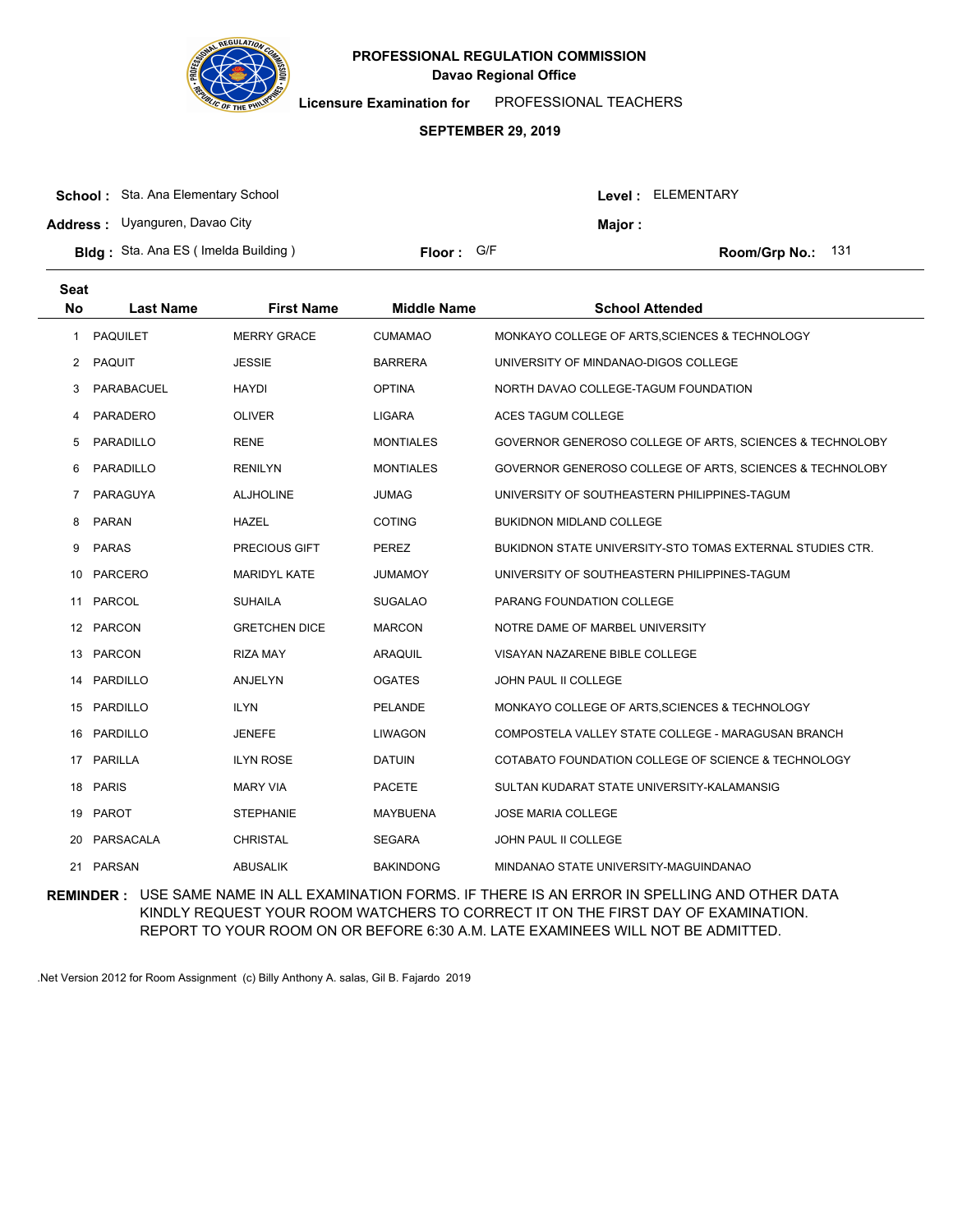

**Licensure Examination for**  PROFESSIONAL TEACHERS

### **SEPTEMBER 29, 2019**

| <b>School:</b> Sta. Ana Elementary School   |            |        | Level: ELEMENTARY          |
|---------------------------------------------|------------|--------|----------------------------|
| <b>Address:</b> Uyanguren, Davao City       |            | Maior: |                            |
| <b>Bldg</b> : Sta. Ana ES (Imelda Building) | Floor: G/F |        | <b>Room/Grp No.:</b> $132$ |

| <b>Seat</b><br><b>No</b> | <b>Last Name</b>  | <b>First Name</b>    | <b>Middle Name</b>  | <b>School Attended</b>                               |
|--------------------------|-------------------|----------------------|---------------------|------------------------------------------------------|
| 1                        | <b>PARTOZA</b>    | <b>CARYL MAE</b>     | <b>DUMAGAN</b>      | UNIVERSITY OF SOUTHEASTERN PHILIPPINES-DAVAO CITY    |
| $\mathbf{2}$             | PASAOL            | <b>JENNIE VEV</b>    | <b>DAVA</b>         | COMPOSTELA VALLEY STATE COLLEGE - MONTEVISTA BRANCH  |
| 3                        | <b>PASCUA</b>     | <b>MARIFE</b>        | <b>BARGASO</b>      | DAVAO WINCHESTER COLLEGES                            |
| 4                        | <b>PASCUAL</b>    | <b>JENNIFER</b>      | <b>QUIBOL</b>       | HOLY CROSS OF DAVAO COLLEGE                          |
| 5                        | <b>PASCUAL</b>    | PAMELA ROSE JEAN     | <b>ROSALES</b>      | ASSUMPTION COLLEGE OF DAVAO                          |
| 6                        | <b>PASIGNAHIN</b> | <b>MARIBEL</b>       | <b>BASIS</b>        | ENTHUSIASTIC COLLEGE, INC.- MAGUINDANAO              |
| 7                        | <b>PASIORCO</b>   | RALPH                | <b>YPARRAGUIRRE</b> | MINDANAO STATE UNIVERSITY-MARAWI CITY                |
| 8                        | <b>PASTOR</b>     | <b>MARCHIE</b>       | <b>TAN</b>          | HOLY CROSS OF DAVAO COLLEGE                          |
| 9                        | <b>PATASIC</b>    | <b>NOEL</b>          | <b>GALICIA</b>      | RIZAL MEMORIAL COLLEGE                               |
| 10                       | <b>PATCHES</b>    | <b>DESIREE</b>       | <b>ARIOLA</b>       | UNIVERSITY OF MINDANAO-DAVAO CITY                    |
| 11                       | <b>PATENIO</b>    | <b>NELEN JOY</b>     | <b>SUPANGAN</b>     | UNIVERSITY OF MINDANAO-DAVAO CITY                    |
|                          | 12 PATIGA         | <b>CHARISSE LOVE</b> | <b>SALAAN</b>       | SURIGAO STATE COLLEGE OF TECHNOLOGY                  |
| 13                       | <b>PATINDOL</b>   | <b>CHRISTOPHER</b>   | <b>TIMTIM</b>       | MONKAYO COLLEGE OF ARTS, SCIENCES & TECHNOLOGY       |
| 14                       | <b>PATO</b>       | <b>SITTIE MARIAM</b> | <b>GUIANA</b>       | NOTRE DAME UNIVERSITY                                |
|                          | 15 PATRIARCA      | <b>DANICA</b>        | <b>CUADRAZAL</b>    | SURIGAO STATE COLLEGE OF TECHNOLOGY                  |
|                          | 16 PAYOT          | JENNY                | <b>WENCISLAO</b>    | <b>ACES TAGUM COLLEGE</b>                            |
| 17                       | <b>PAYTONE</b>    | <b>VAN HAZEL</b>     | <b>ANOG</b>         | DAVAO ORIENTAL STATE COLLEGE OF SCIENCE & TECHNOLOGY |
|                          | 18 PAZ            | <b>CARMEL</b>        | <b>VERANO</b>       | PHILIPPINE COLLEGE OF TECHNOLOGY                     |
|                          | 19 PAZ            | JANE                 | <b>VIGONTE</b>      | COMPOSTELA VALLEY STATE COLLEGE - MAIN               |
| 20                       | <b>PECASALES</b>  | STEFANNE MARIE       | <b>RODRIGUEZ</b>    | DAVAO ORIENTAL STATE COLLEGE OF SCIENCE & TECHNOLOGY |
|                          | 21 PECENIO        | <b>DONNABIE</b>      | <b>MONTERO</b>      | SURIGAO DEL SUR STATE UNIVERSITY- MAIN CAMPUS        |

**REMINDER :** USE SAME NAME IN ALL EXAMINATION FORMS. IF THERE IS AN ERROR IN SPELLING AND OTHER DATA KINDLY REQUEST YOUR ROOM WATCHERS TO CORRECT IT ON THE FIRST DAY OF EXAMINATION. REPORT TO YOUR ROOM ON OR BEFORE 6:30 A.M. LATE EXAMINEES WILL NOT BE ADMITTED.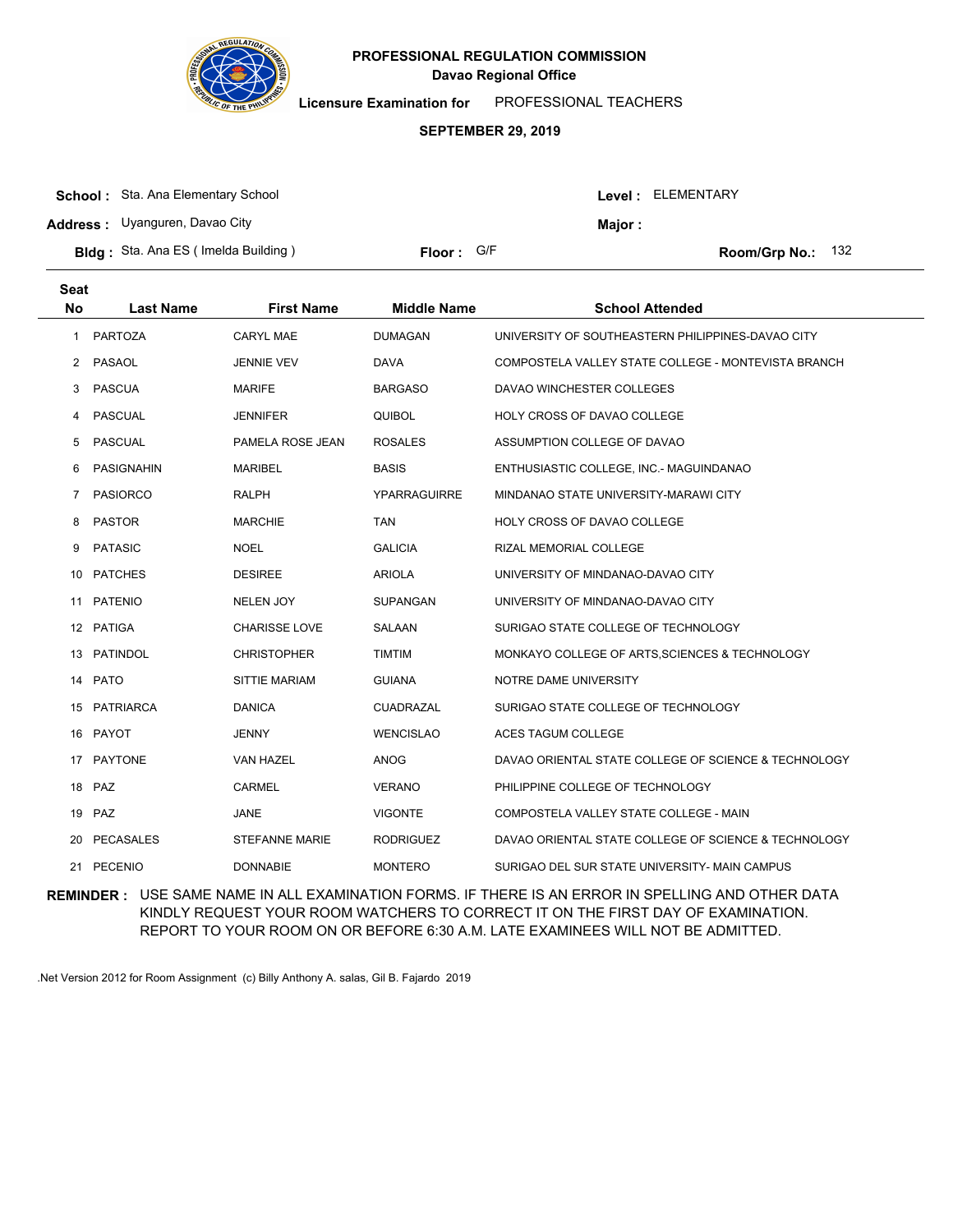

**Licensure Examination for**  PROFESSIONAL TEACHERS

#### **SEPTEMBER 29, 2019**

| <b>School:</b> Sta. Ana Elementary School  |                     |               | <b>Level: ELEMENTARY</b>   |
|--------------------------------------------|---------------------|---------------|----------------------------|
| <b>Address:</b> Uyanguren, Davao City      |                     | <b>Maior:</b> |                            |
| <b>Bldg:</b> Sta. Ana ES (Imelda Building) | <b>Floor:</b> $G/F$ |               | <b>Room/Grp No.:</b> $133$ |

| <b>Seat</b>           |                  |                             |                    |                                                           |
|-----------------------|------------------|-----------------------------|--------------------|-----------------------------------------------------------|
| <b>No</b>             | <b>Last Name</b> | <b>First Name</b>           | <b>Middle Name</b> | <b>School Attended</b>                                    |
| 1                     | <b>PEDRASITA</b> | <b>GRETCHELL</b>            | <b>LUSICA</b>      | COMPOSTELA VALLEY STATE COLLEGE - MARAGUSAN BRANCH        |
| $\mathbf{2}^{\prime}$ | PEDRO            | <b>JERREZA</b>              |                    | NOTRE DAME OF SALAMAN COLLEGE                             |
| 3                     | <b>PEDROSO</b>   | <b>CHARLENE</b>             |                    | KAPALONG COLLEGE OF AGRICULTURE, SCIENCES & TECHNOLOGY    |
| 4                     | <b>PEDROSO</b>   | JUDY ANN                    | <b>MARTINEZ</b>    | UNIVERSITY OF SOUTHEASTERN PHILIPPINES-DAVAO CITY         |
| 5                     | <b>PELANDAS</b>  | <b>HANNA CLAIRE</b>         | <b>LLAGUNO</b>     | HOLY CROSS OF DAVAO COLLEGE                               |
| 6                     | PELAYO           | <b>CRESNA</b>               |                    | AGUSAN DEL SUR STATE COLLEGE OF AGRICULTURE & TECHNOLOGY  |
| 7                     | <b>PELDEROS</b>  | <b>EDELL MAY</b>            | <b>BAÑEZ</b>       | UNIVERSITY OF SOUTHEASTERN PHILIPPINES-DAVAO CITY         |
| 8                     | PELENIO          | <b>GERALDINE</b>            | <b>CONSTANCIA</b>  | <b>EDENTON MISSION COLLEGE</b>                            |
| 9                     | PELENIO          | MARIELLE FRANCES PAUIGARCIA |                    | UNIVERSITY OF MINDANAO-TAGUM                              |
|                       | 10 PELICANO      | <b>JESSEL</b>               | <b>ARADO</b>       | LICEO DE DAVAO                                            |
| 11                    | <b>PELIGONES</b> | <b>JOLINA</b>               | <b>POLENDA</b>     | AGUSAN DEL SUR STATE COLLEGE OF AGRICULTURE & TECHNOLOGY  |
| 12                    | PELIGRO          | <b>RACHELLE</b>             | <b>ALIPOYO</b>     | SAINT MARY'S COLLEGE-TAGUM                                |
|                       | 13 PELINGON      | <b>KEILAH FAITH</b>         | <b>FUNDAL</b>      | UNIVERSITY OF SOUTHEASTERN PHILIPPINES-DAVAO CITY         |
| 14                    | PELIÑO           | <b>CATHERINE</b>            | <b>BIOVICENTE</b>  | UNIVERSITY OF SOUTHEASTERN PHILIPPINES-DAVAO CITY         |
|                       | 15 PELLERIN      | <b>JANNEL</b>               | <b>RALLOS</b>      | UNIVERSITY OF SOUTHEASTERN PHILIPPINES-TAGUM              |
| 16                    | PEÑAFLORIDA      | <b>JOANN</b>                | ORCULLO            | LAAK INSTITUTE FOUNDATION                                 |
| 17                    | PEÑANUEVA        | <b>HIRO</b>                 | <b>PANILAG</b>     | GOVERNOR GENEROSO COLLEGE OF ARTS, SCIENCES & TECHNOLOBY  |
| 18                    | PEÑAROYA         | <b>ALLETH</b>               | <b>VILLOTA</b>     | JOHN PAUL II COLLEGE                                      |
| 19                    | PENDIWATA        | <b>BAIMON</b>               | <b>MAITUM</b>      | MAGUINDANAO STATE UNIVERSITY                              |
| 20                    | <b>PENDON</b>    | <b>VINTMARIE</b>            | <b>NOVILLAS</b>    | BUKIDNON STATE UNIVERSITY-(FOR BUKIDNON STATE COLL)- MAIN |
| 21                    | <b>PENTIO</b>    | <b>WILMA</b>                | CALLENO            | GOVERNOR GENEROSO COLLEGE OF ARTS, SCIENCES & TECHNOLOBY  |
|                       |                  |                             |                    |                                                           |

**REMINDER :** USE SAME NAME IN ALL EXAMINATION FORMS. IF THERE IS AN ERROR IN SPELLING AND OTHER DATA KINDLY REQUEST YOUR ROOM WATCHERS TO CORRECT IT ON THE FIRST DAY OF EXAMINATION. REPORT TO YOUR ROOM ON OR BEFORE 6:30 A.M. LATE EXAMINEES WILL NOT BE ADMITTED.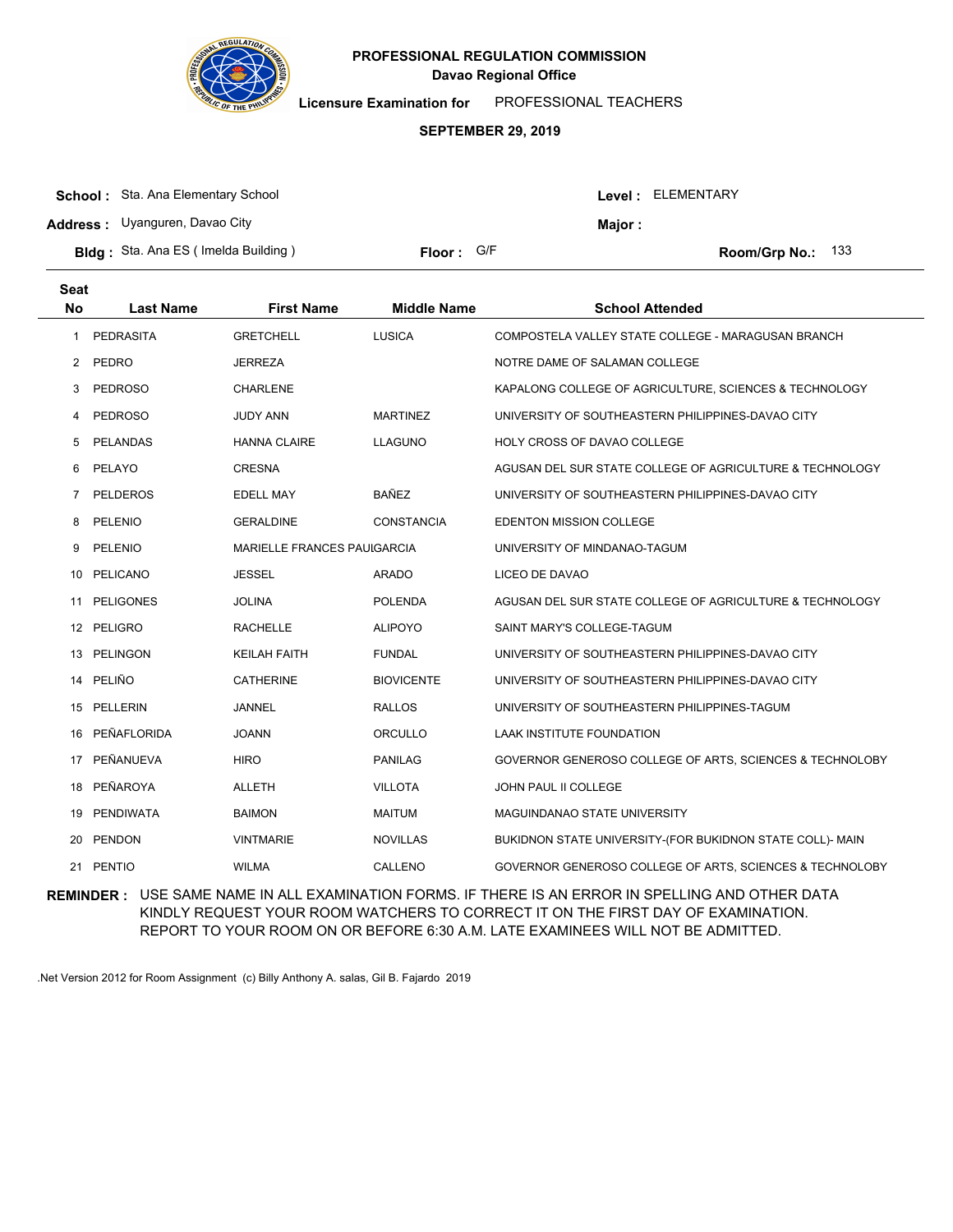

**Licensure Examination for**  PROFESSIONAL TEACHERS

#### **SEPTEMBER 29, 2019**

| <b>School:</b> Sta. Ana Elementary School   |            |               | Level: ELEMENTARY   |
|---------------------------------------------|------------|---------------|---------------------|
| <b>Address:</b> Uyanguren, Davao City       |            | <b>Maior:</b> |                     |
| <b>Bldg</b> : Sta. Ana ES (Imelda Building) | Floor: G/F |               | Room/Grp No.: $134$ |

| <b>Seat</b><br><b>No</b> | <b>Last Name</b> | <b>First Name</b>    | <b>Middle Name</b> | <b>School Attended</b>                                    |
|--------------------------|------------------|----------------------|--------------------|-----------------------------------------------------------|
| 1                        | <b>PEPITO</b>    | <b>DIANNE</b>        | <b>ALMEDILLA</b>   | COMPOSTELA VALLEY STATE COLLEGE - MONTEVISTA BRANCH       |
| 2                        | <b>PERALES</b>   | <b>LYNETH</b>        | <b>GETES</b>       | DAVAO ORIENTAL STATE COLLEGE OF SCIENCE & TECHNOLOGY      |
| 3                        | <b>PERALES</b>   | <b>RODELYN</b>       | <b>ORONG</b>       | SOUTHERN TECHNOLOGICAL INSTITUTE OF THE PHILIPPINES       |
| 4                        | PERALTA          | <b>ARNEL</b>         | CATALLA            | LEYTE STATE SCHOOL OF AGRICULTURE                         |
| 5                        | PEREZ            | <b>CRISTINE MAE</b>  | <b>GULLEBAN</b>    | GOVERNOR GENEROSO COLLEGE OF ARTS, SCIENCES & TECHNOLOBY  |
| 6                        | PEREZ            | <b>DANELYN</b>       | JALANDONI          | LICEO DE DAVAO                                            |
| $\overline{7}$           | PEREZ            | <b>JERRY</b>         | <b>GABUYA</b>      | LEGACY COLLEGE OF COMPOSTELA                              |
| 8                        | PEREZ            | <b>JOEL</b>          | <b>PALENCIA</b>    | COMPOSTELA VALLEY STATE COLLEGE - MONTEVISTA BRANCH       |
| 9                        | PEREZ            | JULLIE MAE           | MAGALLANES         | BUKIDNON STATE UNIVERSITY-(FOR BUKIDNON STATE COLL)- MAIN |
| 10                       | PEREZ            | PRINCESS CHARMAINE   | ASEO               | BUKIDNON STATE UNIVERSITY-STO TOMAS EXTERNAL STUDIES CTR. |
| 11                       | <b>PEREZ</b>     | SARAHJANE            | <b>TACANDONG</b>   | SURIGAO STATE COLLEGE OF TECHNOLOGY                       |
|                          | 12 PERGES        | <b>CHERRY MAY</b>    |                    | MONKAYO COLLEGE OF ARTS, SCIENCES & TECHNOLOGY            |
| 13                       | <b>PEROCHO</b>   | <b>SHAINA MAE</b>    | <b>TULISANA</b>    | KAPALONG COLLEGE OF AGRICULTURE, SCIENCES & TECHNOLOGY    |
| 14                       | <b>PERONG</b>    | <b>RUTHCHIN GAIL</b> | CAGANDE            | BUKIDNON STATE UNIVERSITY-(FOR BUKIDNON STATE COLL)- MAIN |
|                          | 15 PESCO         | KATHLEEN JUNE        | <b>BRAZA</b>       | CARAGA STATE UNIVERSITY-BUTUAN CITY                       |
| 16                       | PETALLO          | <b>ARCHIE</b>        | <b>PALIN</b>       | ASSUMPTION COLLEGE OF DAVAO                               |
| 17                       | <b>PETERSON</b>  | <b>CHERRYCEL</b>     | <b>DELICANO</b>    | UNIVERSITY OF SOUTHEASTERN PHILIPPINES-DAVAO CITY         |
|                          | 18 PIA           | <b>RYAN</b>          | <b>URSABIA</b>     | MONKAYO COLLEGE OF ARTS, SCIENCES & TECHNOLOGY            |
| 19                       | <b>PIANG</b>     | <b>KATHLEEN JOY</b>  | <b>UGA</b>         | SOUTHERN CHRISTIAN COLLEGE                                |
| 20                       | <b>PIANG</b>     | <b>SORAIMA</b>       | <b>MOCATIL</b>     | NOTRE DAME RVM COLLEGE OF COTABATO-COTABATO CITY          |
| 21                       | <b>PIDO</b>      | <b>MARIA MADITH</b>  | <b>BERAME</b>      | NORTH DAVAO COLLEGES-PANABO                               |

**REMINDER :** USE SAME NAME IN ALL EXAMINATION FORMS. IF THERE IS AN ERROR IN SPELLING AND OTHER DATA KINDLY REQUEST YOUR ROOM WATCHERS TO CORRECT IT ON THE FIRST DAY OF EXAMINATION. REPORT TO YOUR ROOM ON OR BEFORE 6:30 A.M. LATE EXAMINEES WILL NOT BE ADMITTED.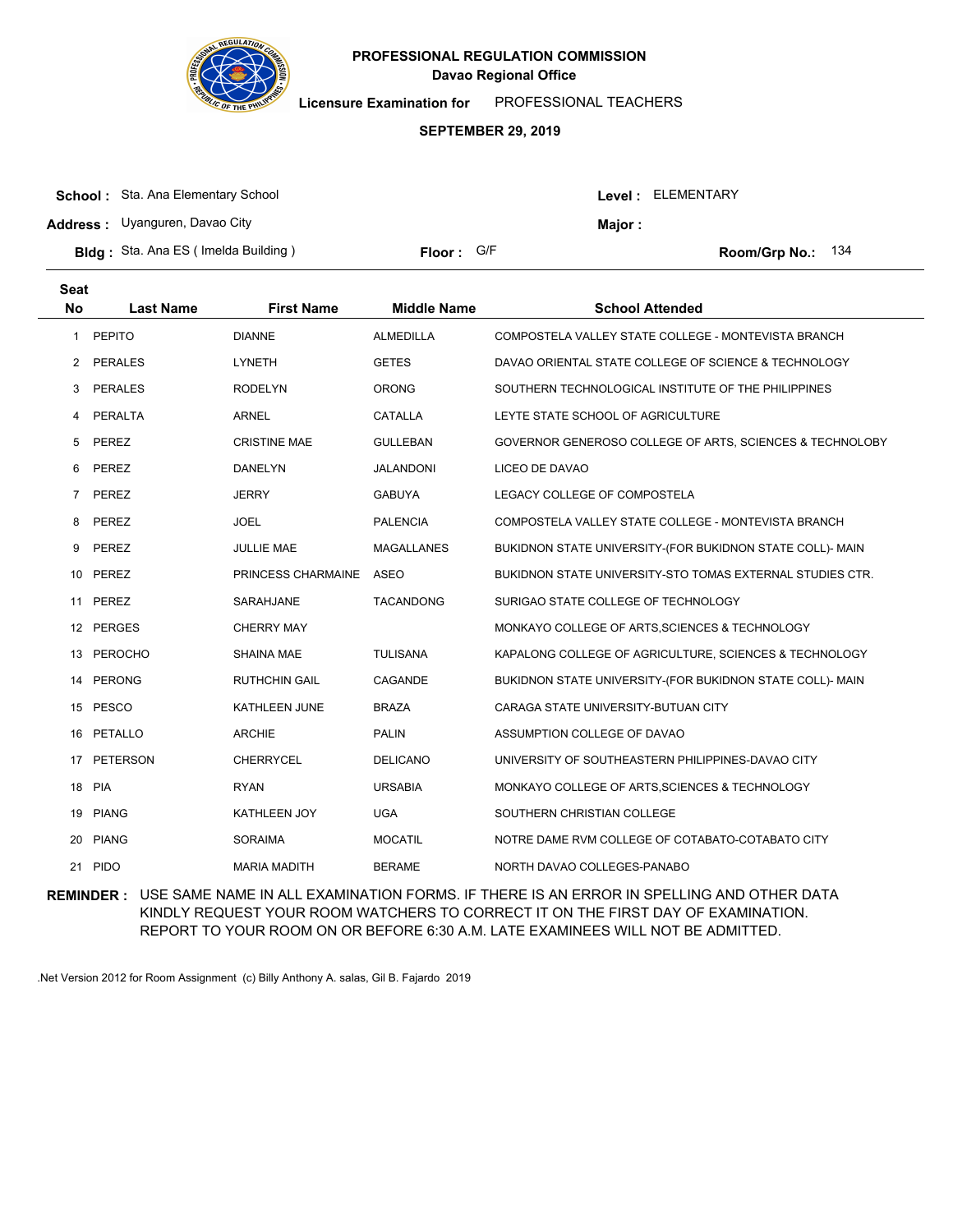

**Licensure Examination for**  PROFESSIONAL TEACHERS

### **SEPTEMBER 29, 2019**

| <b>School:</b> Sta. Ana Elementary School   |            |         | Level: ELEMENTARY   |  |
|---------------------------------------------|------------|---------|---------------------|--|
| <b>Address:</b> Uyanguren, Davao City       |            | Maior : |                     |  |
| <b>Bldg</b> : Sta. Ana ES (Imelda Building) | Floor: G/F |         | Room/Grp No.: $135$ |  |

| <b>Seat</b><br><b>No</b> | <b>Last Name</b>  | <b>First Name</b>     | <b>Middle Name</b> | <b>School Attended</b>                                     |
|--------------------------|-------------------|-----------------------|--------------------|------------------------------------------------------------|
| 1                        | PIEDAD            | <b>ALLONA</b>         | <b>GUMA</b>        | AGUSAN DEL SUR STATE COLLEGE OF AGRICULTURE & TECHNOLOGY   |
| $\mathbf{2}$             | <b>PIGAN</b>      | <b>MARIGOLD</b>       | <b>BALUNO</b>      | UNIVERSITY OF SOUTHEASTERN PHILIPPINES-TAGUM               |
| 3                        | <b>PILANDE</b>    | ROGELIO JR            | <b>BANGOY</b>      | BUKIDNON STATE UNIVERSITY-(FOR BUKIDNON STATE COLL)- MAIN  |
| 4                        | PILAPIL           | <b>GERALD VINCENT</b> | <b>AUSTRIA</b>     | UNIVERSITY OF SOUTHEASTERN PHILIPPINES-TAGUM               |
| 5                        | PILAPIL           | NIñA JESA             | <b>TAN</b>         | BUKIDNON STATE UNIVERSITY-COMPOSTELA EXTERNAL STUDIES CTR. |
| 6                        | PILLADO           | <b>CYNTHIA</b>        | <b>GUITA</b>       | SOUTHERN BAPTIST COLLEGE                                   |
| $\overline{7}$           | PILLORATO         | <b>CHERRY MAE</b>     | <b>LUMOKSO</b>     | SOUTHERN CHRISTIAN COLLEGE                                 |
| 8                        | <b>PINAGAYAO</b>  | <b>MOHAIMA LYZA</b>   | <b>SUMAID</b>      | ANTONIO R. PACHECO COLLEGE, INC.                           |
| 9                        | <b>PINGGOY</b>    | <b>LUDIVINE</b>       | <b>PADAS</b>       | SOUTHERN PHILIPPINE METHODIST COLLEGE                      |
| 10                       | <b>PINGOT</b>     | <b>LENETH PEARL</b>   | <b>SUGANOB</b>     | DAVAO ORIENTAL STATE COLLEGE OF SCIENCE & TECHNOLOGY       |
| 11                       | <b>PINGUIAMAN</b> | <b>JULAISA</b>        | <b>TALIB</b>       | MINDANAO STATE UNIVERSITY-MAGUINDANAO                      |
|                          | 12 PINO           | <b>JOBELYN</b>        | <b>MERCADO</b>     | KAPALONG COLLEGE OF AGRICULTURE, SCIENCES & TECHNOLOGY     |
| 13                       | <b>PINOON</b>     | <b>RALPH KENN</b>     | <b>ANDRIANO</b>    | HOLY CROSS OF BANSALAN JUNIOR COLLEGE                      |
| 14                       | <b>PIO</b>        | <b>IRISH MAE</b>      | <b>ALOVA</b>       | COMPOSTELA VALLEY STATE COLLEGE - MARAGUSAN BRANCH         |
|                          | 15 PIO            | <b>REY JEAN JOY</b>   | <b>ALOVA</b>       | COMPOSTELA VALLEY STATE COLLEGE - MARAGUSAN BRANCH         |
| 16                       | <b>PIQUERO</b>    | <b>ELENMIE</b>        | <b>MAUREAL</b>     | BUKIDNON STATE UNIVERSITY-MARAGUSAN EXTERNAL STUDIES CTR.  |
| 17                       | <b>PIQUERO</b>    | <b>MICHELLE</b>       | <b>TOLINIO</b>     | <b>JOHN PAUL II COLLEGE</b>                                |
| 18                       | PITALUNA          | <b>FEBRUARY JANE</b>  | <b>ABAO</b>        | DE LA SALLE JOHN BOSCO COLLEGE-BISLIG, SURIGAO CITY        |
|                          | 19 PITOGO         | <b>SHELA</b>          | <b>PAME</b>        | SURIGAO DEL SUR STATE UNIVERSITY- MAIN CAMPUS              |
| 20                       | PIZZARO           | <b>MARIA FE</b>       | MAY-AS             | SAINT FRANCIS XAVIER COLLEGE                               |
| 21                       | PLALE             | <b>KAREN JOY</b>      | <b>HEYRES</b>      | SOUTHERN BAPTIST COLLEGE                                   |

**REMINDER :** USE SAME NAME IN ALL EXAMINATION FORMS. IF THERE IS AN ERROR IN SPELLING AND OTHER DATA KINDLY REQUEST YOUR ROOM WATCHERS TO CORRECT IT ON THE FIRST DAY OF EXAMINATION. REPORT TO YOUR ROOM ON OR BEFORE 6:30 A.M. LATE EXAMINEES WILL NOT BE ADMITTED.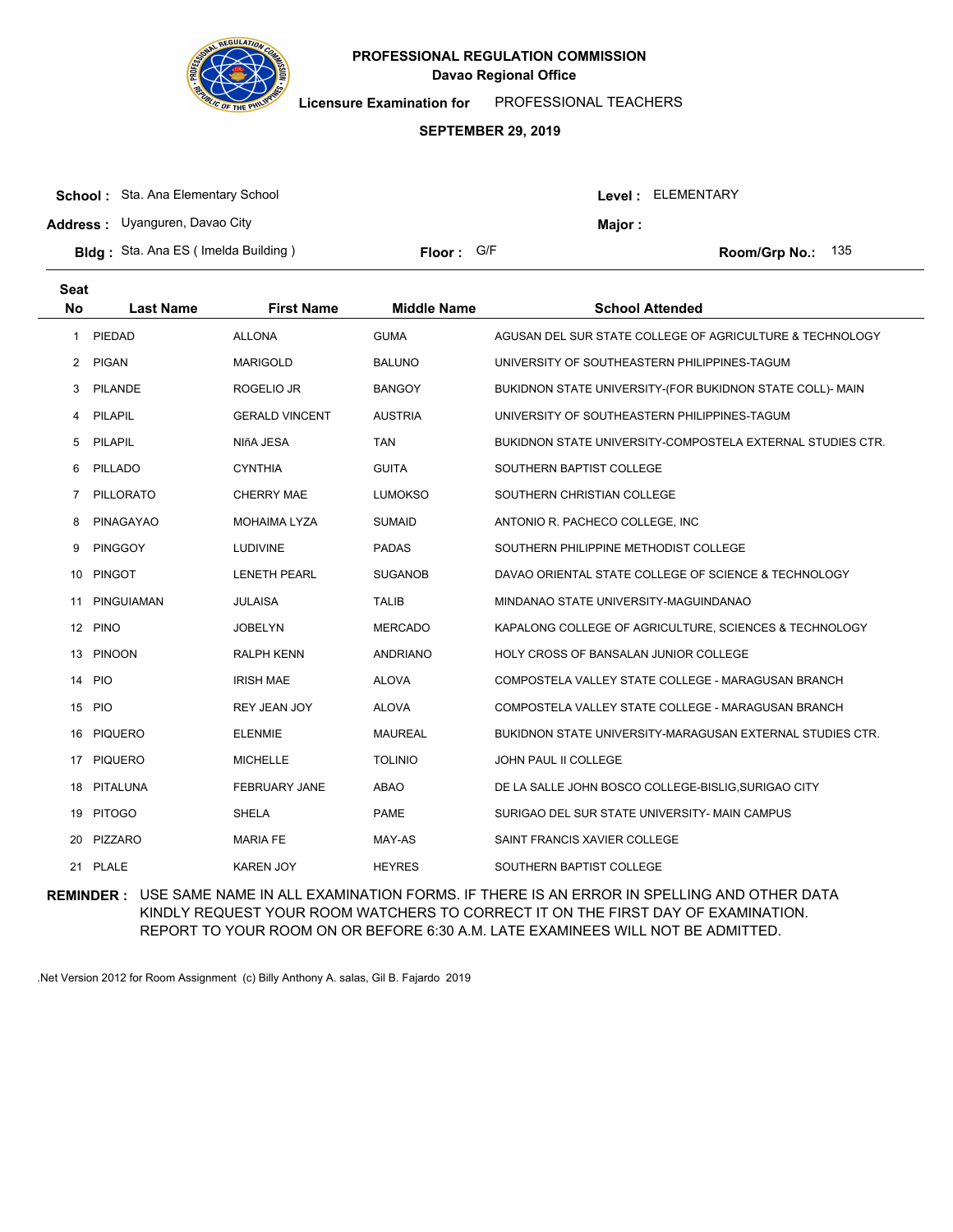

**Licensure Examination for**  PROFESSIONAL TEACHERS

### **SEPTEMBER 29, 2019**

| <b>School:</b> Sta. Ana Elementary School  |            |         | Level: ELEMENTARY          |
|--------------------------------------------|------------|---------|----------------------------|
| <b>Address:</b> Uyanguren, Davao City      |            | Major : |                            |
| <b>Bldg:</b> Sta. Ana ES (Imelda Building) | Floor: G/F |         | <b>Room/Grp No.:</b> $136$ |

| <b>Seat</b><br><b>No</b> | <b>Last Name</b> | <b>First Name</b>         | <b>Middle Name</b> | <b>School Attended</b>                                         |
|--------------------------|------------------|---------------------------|--------------------|----------------------------------------------------------------|
| 1                        | <b>PLASA</b>     | <b>RODEL</b>              | CAMILI             | UNIVERSITY OF MINDANAO-TAGUM                                   |
| $\mathbf{2}$             | <b>PLAZA</b>     | <b>NANCY</b>              | <b>ALSADA</b>      | BUKIDNON STATE UNIVERSITY-(FOR BUKIDNON STATE COLL)- MAIN      |
| 3                        | PLEÑOS           | <b>HARVEY MARK</b>        | <b>TAPANG</b>      | MONKAYO COLLEGE OF ARTS, SCIENCES & TECHNOLOGY                 |
| 4                        | <b>PLEÑOS</b>    | <b>MARY JOY</b>           | <b>REPASO</b>      | GOVERNOR GENEROSO COLLEGE OF ARTS, SCIENCES & TECHNOLOBY       |
| 5                        | PLUSAN           | <b>RENA</b>               | <b>SANCHEZ</b>     | <b>BUKIDNON STATE UNIVERSITY-MONKAYO EXTERNAL STUDIES CTR.</b> |
| 6                        | <b>POJADAS</b>   | APPLE JEAN                | CANOY              | SURIGAO DEL SUR STATE UNIVERSITY-TAGBINA CAMPUS                |
| $\overline{7}$           | <b>POJAS</b>     | <b>RECILDA</b>            | <b>FLORES</b>      | DON CARLOS POLYTECHNIC COLLEGE                                 |
| 8                        | <b>POLACHE</b>   | <b>MA. CINDY CRISTINE</b> |                    | AGUSAN DEL SUR STATE COLLEGE OF AGRICULTURE & TECHNOLOGY       |
| 9                        | POLAYAGAN        | <b>ZENITH MAE</b>         | <b>BONA</b>        | SOUTHERN CHRISTIAN COLLEGE                                     |
| 10                       | <b>POLBOS</b>    | <b>ELLAYSA</b>            | <b>RIVERA</b>      | UNIVERSITY OF SOUTHEASTERN PHILIPPINES-DAVAO CITY              |
| 11                       | <b>POLDO</b>     | <b>JENELYN</b>            | <b>MANSIBAD</b>    | UNIVERSITY OF MINDANAO-DIGOS COLLEGE                           |
| 12                       | <b>POLIDO</b>    | PARALUMAN                 | <b>BOTILLA</b>     | DAVAO ORIENTAL STATE COLLEGE OF SCIENCE & TECHNOLOGY           |
|                          | 13 POLINA        | <b>JESSA MAE</b>          | QUEZADA            | ANDRES SORIANO COLLEGE                                         |
| 14                       | <b>POLINAR</b>   | <b>ROY</b>                | <b>COMALING</b>    | BUKIDNON STATE UNIVERSITY-COMPOSTELA EXTERNAL STUDIES CTR.     |
| 15                       | <b>POLINIO</b>   | <b>ARIANE</b>             | <b>LABORDO</b>     | MONKAYO COLLEGE OF ARTS, SCIENCES & TECHNOLOGY                 |
| 16                       | <b>PONA</b>      | <b>REMAR</b>              | LUMAYAS            | UNIVERSITY OF SOUTHEASTERN PHILIPPINES-TAGUM                   |
| 17                       | PONCE            | <b>CRIZELLE</b>           | <b>ROMERO</b>      | NOTRE DAME OF MARBEL UNIVERSITY                                |
| 18                       | <b>PONDALES</b>  | <b>JOHNA MAE</b>          | <b>LABANON</b>     | SULTAN KUDARAT STATE UNIVERSITY-TACURONG                       |
| 19                       | PONDOYO          | <b>JENEROSE</b>           | <b>AMEMITA</b>     | DAVAO VISION COLLEGES, INC- CATALUNAN, DAVAO CITY              |
| 20                       | <b>PONGA</b>     | <b>FAISA LEAH</b>         | SALIGUIDAN         | SAINT BENEDICT COLLEGE-COTABATO CITY                           |
| 21                       | <b>PONO</b>      | <b>ANGEL</b>              | <b>FUENTES</b>     | HOLY CROSS OF BANSALAN JUNIOR COLLEGE                          |
|                          |                  |                           |                    |                                                                |

**REMINDER :** USE SAME NAME IN ALL EXAMINATION FORMS. IF THERE IS AN ERROR IN SPELLING AND OTHER DATA KINDLY REQUEST YOUR ROOM WATCHERS TO CORRECT IT ON THE FIRST DAY OF EXAMINATION. REPORT TO YOUR ROOM ON OR BEFORE 6:30 A.M. LATE EXAMINEES WILL NOT BE ADMITTED.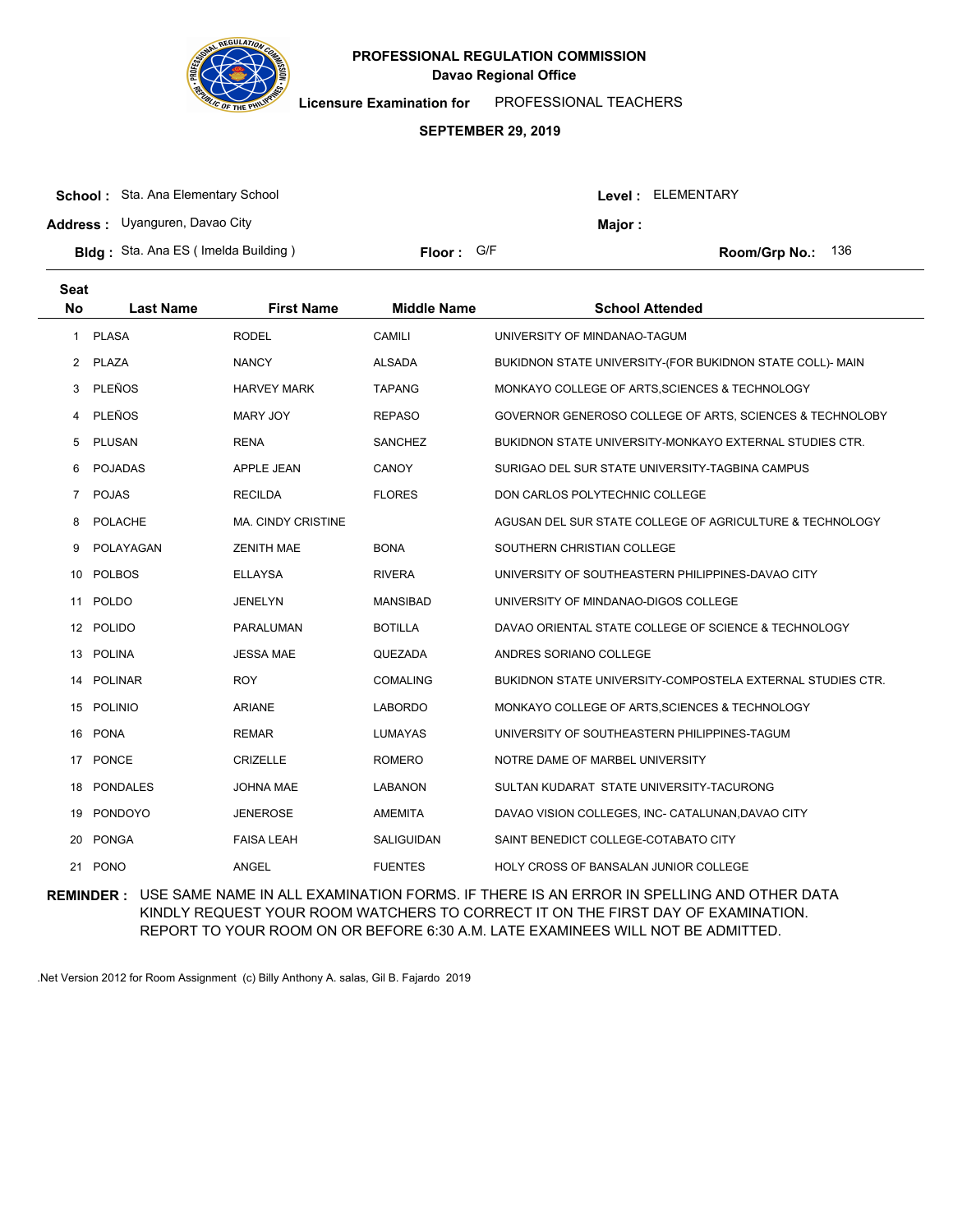

**Licensure Examination for**  PROFESSIONAL TEACHERS

#### **SEPTEMBER 29, 2019**

| <b>School:</b> Sta. Ana Elementary School  |            |               | Level : ELEMENTARY |
|--------------------------------------------|------------|---------------|--------------------|
| <b>Address:</b> Uyanguren, Davao City      |            | <b>Major:</b> |                    |
| <b>Bldg:</b> Sta. Ana ES (Imelda Building) | Floor: G/F |               | Room/Grp No.: 137  |

| <b>Seat</b><br><b>No</b> | <b>Last Name</b>  | <b>First Name</b>     | <b>Middle Name</b> | <b>School Attended</b>                                    |
|--------------------------|-------------------|-----------------------|--------------------|-----------------------------------------------------------|
| 1                        | <b>PONTIJON</b>   | <b>MANILYN</b>        | <b>EVANGELIO</b>   | QUEZON INSTITUTE OF TECHNOLOGY                            |
| 2                        | <b>PONTO</b>      | <b>KINICHI</b>        | <b>MORALES</b>     | SAINT MARY'S COLLEGE-TAGUM                                |
| 3                        | <b>PORCADILLA</b> | <b>JONALYN</b>        | <b>NAIVE</b>       | DAVAO ORIENTAL STATE COLLEGE OF SCIENCE & TECHNOLOGY      |
| 4                        | <b>POROL</b>      | <b>DIANE MARY</b>     | <b>NAPOLES</b>     | UNIVERSITY OF SOUTHEASTERN PHILIPPINES-TAGUM              |
| 5                        | <b>PORTES</b>     | <b>THRIXEL MAE</b>    | <b>MARAVILLAS</b>  | BUKIDNON STATE UNIVERSITY-(FOR BUKIDNON STATE COLL)- MAIN |
| 6                        | <b>PORTRIAS</b>   | <b>JOLINA</b>         | <b>VIERNES</b>     | DAVAO ORIENTAL STATE COLLEGE OF SCIENCE & TECHNOLOGY      |
| 7                        | <b>POSTRADO</b>   | <b>HONEY KIMBERLY</b> | CABAÑOG            | NOTRE DAME OF MIDSAYAP COLLEGE                            |
| 8                        | <b>POSTRERO</b>   | <b>TESSIE</b>         | <b>OBEDENCIO</b>   | UNIVERSITY OF SOUTHEASTERN PHILIPPINES-BAGANGA            |
| 9                        | <b>PRAJES</b>     | <b>ARLYN</b>          | <b>ROBANTES</b>    | SURIGAO STATE COLLEGE OF TECHNOLOGY                       |
| 10                       | <b>PRAJES</b>     | <b>CELISTE</b>        | DE JESUS           | UNIVERSITY OF THE VISAYAS-CEBU CITY                       |
| 11                       | <b>PRECIOSO</b>   | <b>CHERRY LUZ</b>     | <b>RINZAL</b>      | SAN FRANCISCO COLLEGES-AGUSAN                             |
|                          | 12 PREGLO         | <b>LOURENCE MAY</b>   | <b>DAGANGON</b>    | QUEZON INSTITUTE OF TECHNOLOGY                            |
| 13                       | PREGLO            | <b>MARK ANTHONY</b>   | <b>PEPITO</b>      | AGUSAN DEL SUR STATE COLLEGE OF AGRICULTURE & TECHNOLOGY  |
| 14                       | <b>PRESBITERO</b> | <b>MAELA</b>          | <b>RIVERA</b>      | ASSUMPTION COLLEGE OF DAVAO                               |
|                          | 15 PRESENTE       | <b>EVA</b>            | <b>MARIQUIT</b>    | MONKAYO COLLEGE OF ARTS, SCIENCES & TECHNOLOGY            |
| 16                       | <b>PRIETE</b>     | <b>MERRY JOY</b>      | <b>ADIONG</b>      | ARRIESGADO COLLEGE FOUNDATION, INC.                       |
| 17                       | <b>PRIETO</b>     | CREAH                 | <b>CORBETA</b>     | UNIVERSITY OF MINDANAO-PENAPLATA                          |
|                          | 18 PRISCION       | <b>ALLEN</b>          | BAYBAYAN           | UNIVERSITY OF THE IMMACULATE CONCEPTION-DAVAO             |
|                          | 19 PUAS           | RAHIB                 | <b>MAMOLINTAO</b>  | UNIVERSITY OF SOUTHERN MINDANAO-KABACAN                   |
| 20                       | <b>PUAY</b>       | <b>LOCEMIRA FAE</b>   | <b>ESPAÑA</b>      | DAVAO ORIENTAL STATE COLLEGE OF SCIENCE & TECHNOLOGY      |
|                          | 21 PUEBLA         | <b>VICTOR JR</b>      | <b>MONDARIZ</b>    | UNIVERSITY OF SOUTHEASTERN PHILIPPINES-TAGUM              |

**REMINDER :** USE SAME NAME IN ALL EXAMINATION FORMS. IF THERE IS AN ERROR IN SPELLING AND OTHER DATA KINDLY REQUEST YOUR ROOM WATCHERS TO CORRECT IT ON THE FIRST DAY OF EXAMINATION. REPORT TO YOUR ROOM ON OR BEFORE 6:30 A.M. LATE EXAMINEES WILL NOT BE ADMITTED.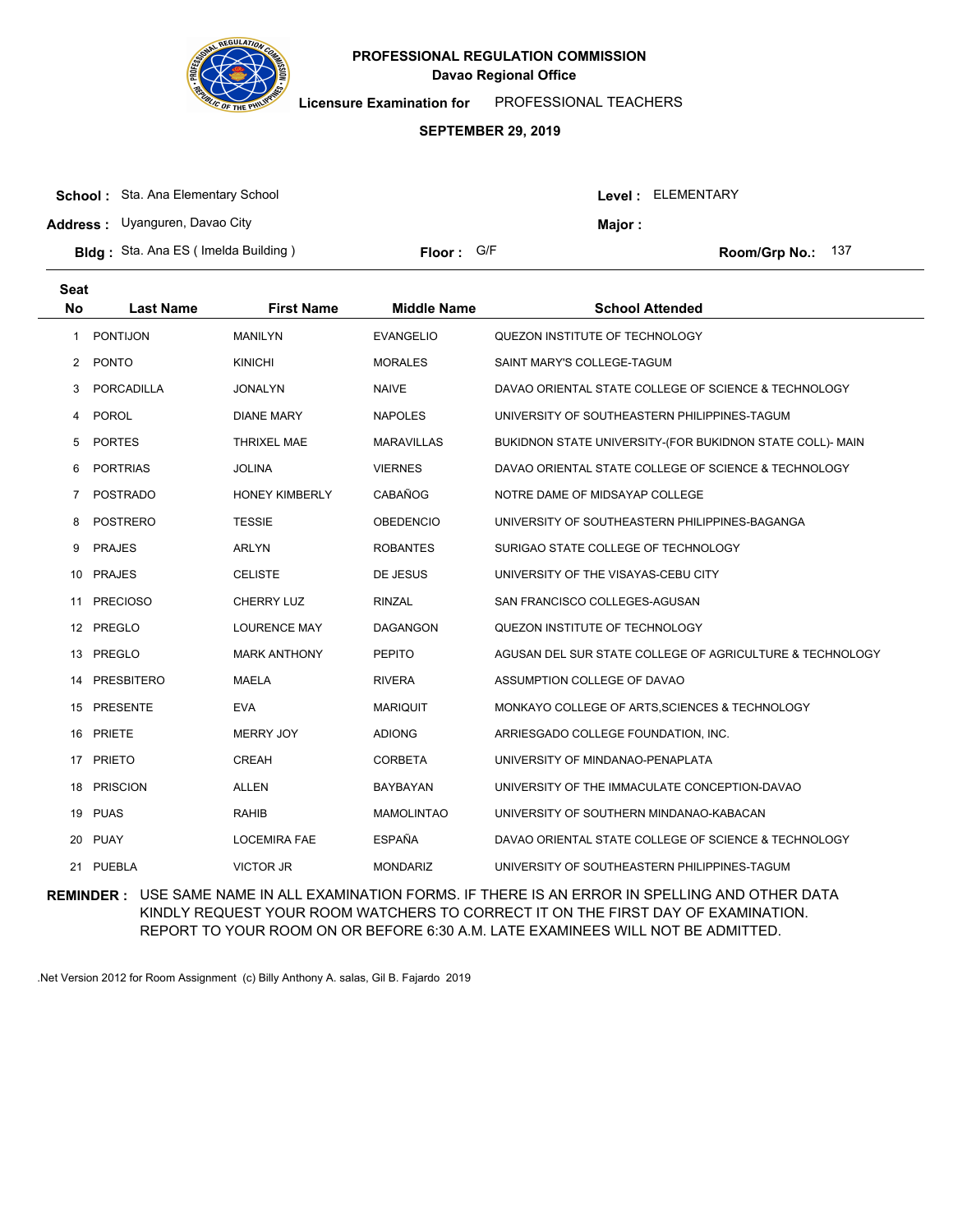

**Licensure Examination for**  PROFESSIONAL TEACHERS

### **SEPTEMBER 29, 2019**

| <b>School:</b> Sta. Ana Elementary School   |              |        | Level: ELEMENTARY |
|---------------------------------------------|--------------|--------|-------------------|
| <b>Address:</b> Uyanguren, Davao City       |              | Maior: |                   |
| <b>Bldg</b> : Sta. Ana ES (Imelda Building) | Floor: $2/F$ |        | Room/Grp No.: 138 |

| <b>Seat</b><br><b>Last Name</b> | <b>First Name</b>                                                                                               | <b>Middle Name</b>  | <b>School Attended</b>                                    |
|---------------------------------|-----------------------------------------------------------------------------------------------------------------|---------------------|-----------------------------------------------------------|
| <b>PUENTESPINA</b>              | <b>FRANCESCA ISABEL</b>                                                                                         | <b>NAZARENO</b>     | ATENEO DE DAVAO UNIVERSITY                                |
| <b>PUERIN</b>                   | <b>REYMARK</b>                                                                                                  | <b>ALPECHE</b>      | LEGACY COLLEGE OF COMPOSTELA                              |
| <b>PUGON</b>                    | <b>RIA JEAN</b>                                                                                                 | <b>DOLOGMANDING</b> | DAVAO WINCHESTER COLLEGES                                 |
| <b>PUGOSA</b>                   | <b>DIANE MAE</b>                                                                                                | PE BENITO           | DAVAO CENTRAL COLLEGE                                     |
| <b>PULVERA</b>                  | <b>BEVELYN</b>                                                                                                  | <b>DE GRACIA</b>    | JOHN PAUL II COLLEGE                                      |
| <b>PUNONG</b>                   | <b>NOVA GRACE</b>                                                                                               | <b>BAUTISTA</b>     | NORTH DAVAO COLLEGES-PANABO                               |
| <b>PUNTO</b>                    | <b>LEAFLOR</b>                                                                                                  | <b>RENDON</b>       | UNIVERSITY OF MINDANAO-DAVAO CITY                         |
| PUNZALAN                        | <b>JOSIE</b>                                                                                                    | <b>BALUG</b>        | ST. MARY'S COLLEGE OF BAGANGA-BAGANGA, DAVAO ORIENTAL     |
| <b>PUPA</b>                     | <b>MIGUEL</b>                                                                                                   | <b>OYED</b>         | KAPALONG COLLEGE OF AGRICULTURE, SCIENCES & TECHNOLOGY    |
| <b>PURISIMA</b>                 | <b>MARIANNE</b>                                                                                                 | <b>ODCHIGUE</b>     | UNIVERSITY OF SOUTHEASTERN PHILIPPINES-DAVAO CITY         |
| <b>PUSPOS</b>                   | <b>RUEMER JASON</b>                                                                                             | <b>PLAZA</b>        | AGUSAN DEL SUR STATE COLLEGE OF AGRICULTURE & TECHNOLOGY  |
|                                 | <b>MARDRO</b>                                                                                                   | <b>BALANGINGI</b>   | <b>MATI DOCTORS COLLEGE</b>                               |
|                                 | <b>MARIA PHOBE</b>                                                                                              | <b>CRAYON</b>       | KAPALONG COLLEGE OF AGRICULTURE, SCIENCES & TECHNOLOGY    |
| <b>PUYOS</b>                    | <b>SHIRLY</b>                                                                                                   | PIÑAFIEL            | BUKIDNON STATE UNIVERSITY-(FOR BUKIDNON STATE COLL)- MAIN |
| <b>QUEMENSAO</b>                | <b>REYNAN</b>                                                                                                   | <b>NGOJO</b>        | HOLY CHILD COLLEGE OF BUTUAN                              |
|                                 | PRINCESS MAY                                                                                                    | <b>TABILLA</b>      | CENTRAL MINDANAO UNIVERSITY                               |
| <b>QUIAPO</b>                   | <b>CHERYLL</b>                                                                                                  | <b>BULE</b>         | LEGACY COLLEGE OF COMPOSTELA                              |
| QUIAPO                          | <b>REINE</b>                                                                                                    | <b>ABIERA</b>       | COMPOSTELA VALLEY STATE COLLEGE - MAIN                    |
|                                 | <b>HERMAN JR</b>                                                                                                | <b>DEL ROSARIO</b>  | SURIGAO STATE COLLEGE OF TECHNOLOGY                       |
| <b>QUIBO</b>                    | <b>BRYAN</b>                                                                                                    | <b>RAVELO</b>       | DAVAO ORIENTAL STATE COLLEGE OF SCIENCE & TECHNOLOGY      |
| <b>QUIBOL</b>                   | JULIE MAE                                                                                                       | <b>DAÑEZ</b>        | NORTH DAVAO COLLEGES-PANABO                               |
|                                 | <b>No</b><br>10<br>11<br>12 PUTAO<br>13 PUYOS<br>14<br>15<br>16 QUESTADIO<br>17<br>18<br>19 QUIASAN<br>20<br>21 |                     |                                                           |

**REMINDER :** USE SAME NAME IN ALL EXAMINATION FORMS. IF THERE IS AN ERROR IN SPELLING AND OTHER DATA KINDLY REQUEST YOUR ROOM WATCHERS TO CORRECT IT ON THE FIRST DAY OF EXAMINATION. REPORT TO YOUR ROOM ON OR BEFORE 6:30 A.M. LATE EXAMINEES WILL NOT BE ADMITTED.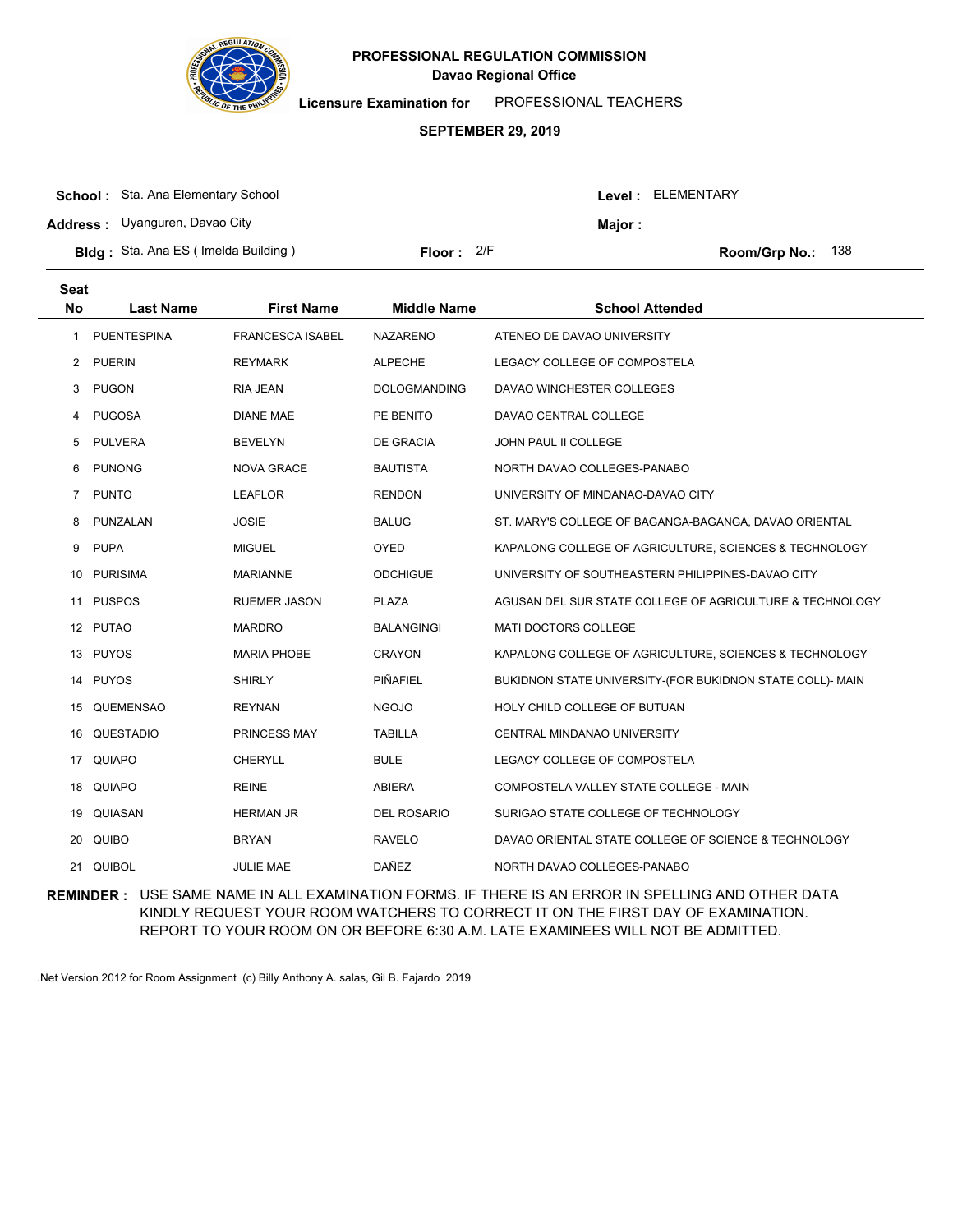

**Licensure Examination for**  PROFESSIONAL TEACHERS

### **SEPTEMBER 29, 2019**

| <b>School:</b> Sta. Ana Elementary School  |              | Level : ELEMENTARY |                            |  |
|--------------------------------------------|--------------|--------------------|----------------------------|--|
| <b>Address:</b> Uyanguren, Davao City      |              | <b>Maior:</b>      |                            |  |
| <b>Bldg:</b> Sta. Ana ES (Imelda Building) | Floor: $2/F$ |                    | <b>Room/Grp No.:</b> $139$ |  |

|                 | <b>First Name</b>                                                                                                                  | <b>Middle Name</b> | <b>School Attended</b>                                     |
|-----------------|------------------------------------------------------------------------------------------------------------------------------------|--------------------|------------------------------------------------------------|
| <b>QUIDIT</b>   | <b>BELINDA</b>                                                                                                                     | <b>GAMOROT</b>     | BUKIDNON STATE UNIVERSITY-COMPOSTELA EXTERNAL STUDIES CTR. |
| <b>QUIDORES</b> | <b>SHELAMIE</b>                                                                                                                    | <b>AVENTURADO</b>  | AGUSAN DEL SUR STATE COLLEGE OF AGRICULTURE & TECHNOLOGY   |
| QUIJADA         | <b>ARNELLE KENNETH</b>                                                                                                             | <b>CESARIO</b>     | MONKAYO COLLEGE OF ARTS, SCIENCES & TECHNOLOGY             |
| QUIJADA         | <b>MARIA KIM BEVERLY</b>                                                                                                           | <b>ROBREDILLO</b>  | SAINT THERESA COLLEGE-TANDAG                               |
| QUIJANO         | <b>ANGELEE MAE</b>                                                                                                                 | <b>MAYNOPAS</b>    | <b>MATI POLYTECHNIC INSTITUTE</b>                          |
| QUIJANO         | <b>CHARLYN</b>                                                                                                                     | <b>KINGCO</b>      | DAVAO WINCHESTER COLLEGES                                  |
| QUIJANO         | <b>MARY JANE</b>                                                                                                                   | <b>BETACURA</b>    | QUEZON INSTITUTE OF TECHNOLOGY                             |
| <b>QUILIZA</b>  | <b>MICHAEL</b>                                                                                                                     | <b>DUMAYAS</b>     | UNIVERSITY OF MINDANAO-TAGUM                               |
| QUILLA          | <b>CEZABEL</b>                                                                                                                     | <b>SUMAWANG</b>    | UNIVERSITY OF MINDANAO-TAGUM                               |
| QUILO           | SOFIA ISABELLA                                                                                                                     | CANALIJA           | DAVAO ORIENTAL STATE COLLEGE OF SCIENCE & TECHNOLOGY       |
| QUIMADA         | <b>REDGEN</b>                                                                                                                      | CAGAS              | DAVAO WINCHESTER COLLEGES                                  |
| QUIMNO          | <b>MHEA FE</b>                                                                                                                     | AGAN               | SHARIFF KABUNSUAN COLLEGE                                  |
| <b>QUINES</b>   | <b>KIMBERLY</b>                                                                                                                    | DUMALA-OG          | NORTH DAVAO COLLEGES-PANABO                                |
| <b>QUIÑONES</b> | <b>JENNEVIVE</b>                                                                                                                   | <b>MATUNDO</b>     | DAVAO ORIENTAL STATE COLLEGE OF SCIENCE & TECHNOLOGY       |
| QUIÑONES        | <b>REYSEL</b>                                                                                                                      | <b>ENCARGUES</b>   | NORTH DAVAO COLLEGES-PANABO                                |
| QUIÑONEZ        | <b>KEVIN</b>                                                                                                                       | <b>DAPIN</b>       | DAVAO ORIENTAL STATE COLLEGE OF SCIENCE & TECHNOLOGY       |
| QUINTERO        | <b>JOHN WESLEY</b>                                                                                                                 | <b>ABIAO</b>       | UNIVERSITY OF SOUTHEASTERN PHILIPPINES-TAGUM               |
| <b>QUINTO</b>   | <b>CHRISTINE</b>                                                                                                                   | <b>VERTICAL</b>    | ATENEO DE DAVAO UNIVERSITY                                 |
| QUIRANTE        | <b>ERNA MARIE</b>                                                                                                                  | <b>DELA SERNA</b>  | UNIVERSITY OF SOUTHERN MINDANAO-KABACAN                    |
| QUIRANTE        | <b>ERNESTO JR</b>                                                                                                                  | <b>RUSIA</b>       | LICEO DE DAVAO                                             |
| QUIRANTE        | <b>JANETH</b>                                                                                                                      | <b>MULLET</b>      | BUKIDNON STATE UNIVERSITY-MARAGUSAN EXTERNAL STUDIES CTR.  |
|                 | <b>Seat</b><br><b>No</b><br><b>Last Name</b><br>10<br>11<br>12 <sup>12</sup><br>13<br>14<br>15<br>16<br>17<br>18<br>19<br>20<br>21 |                    |                                                            |

**REMINDER :** USE SAME NAME IN ALL EXAMINATION FORMS. IF THERE IS AN ERROR IN SPELLING AND OTHER DATA KINDLY REQUEST YOUR ROOM WATCHERS TO CORRECT IT ON THE FIRST DAY OF EXAMINATION. REPORT TO YOUR ROOM ON OR BEFORE 6:30 A.M. LATE EXAMINEES WILL NOT BE ADMITTED.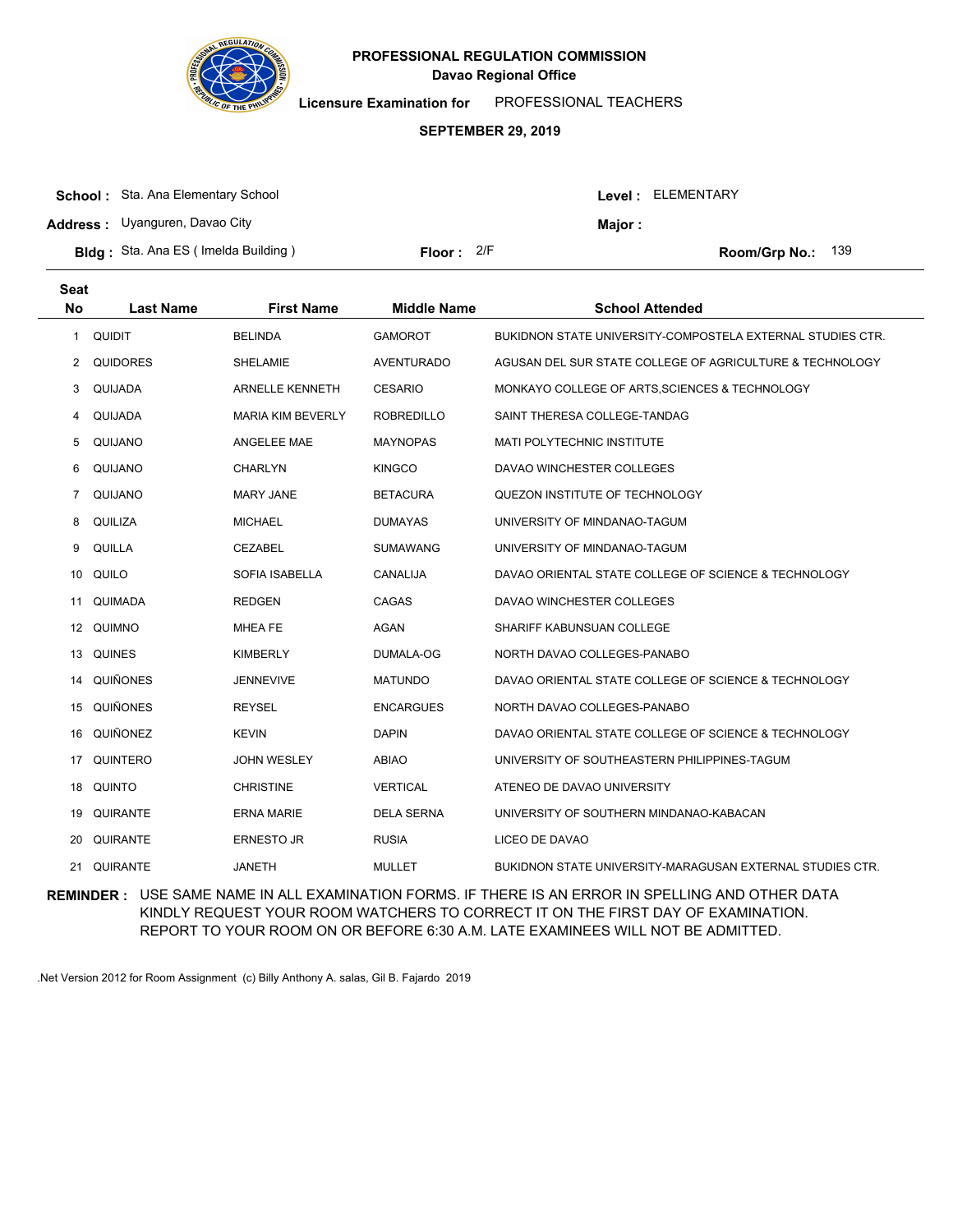

**Licensure Examination for**  PROFESSIONAL TEACHERS

### **SEPTEMBER 29, 2019**

| <b>School:</b> Sta. Ana Elementary School  |              |               | Level : ELEMENTARY  |
|--------------------------------------------|--------------|---------------|---------------------|
| <b>Address:</b> Uyanguren, Davao City      |              | <b>Maior:</b> |                     |
| <b>Bldg:</b> Sta. Ana ES (Imelda Building) | Floor: $2/F$ |               | Room/Grp No.: $140$ |

| <b>Seat</b><br><b>No</b> | <b>Last Name</b> | <b>First Name</b>        | <b>Middle Name</b> | <b>School Attended</b>                                    |
|--------------------------|------------------|--------------------------|--------------------|-----------------------------------------------------------|
| 1                        | <b>QUIRONG</b>   | <b>MERIAM</b>            | CATIVO             | SURIGAO DEL SUR STATE UNIVERSITY-LIANGA CAMPUS            |
| 2                        | QUISMONDO        | <b>CHARISSA</b>          | <b>INDA</b>        | UNIVERSITY OF SOUTHERN MINDANAO-KABACAN                   |
| 3                        | <b>QUONG</b>     | <b>ALHGEN</b>            | <b>CORTEL</b>      | ANDRES SORIANO COLLEGE                                    |
| 4                        | <b>RABAGO</b>    | JULIE-AN                 | <b>MOMO</b>        | QUEZON INSTITUTE OF TECHNOLOGY                            |
| 5                        | RABI             | <b>GLEN</b>              | <b>JAUM</b>        | HOLY CROSS OF BANSALAN JUNIOR COLLEGE                     |
| 6                        | <b>RABUGA</b>    | <b>MYLENE</b>            | <b>LAURON</b>      | NORTH DAVAO COLLEGES-PANABO                               |
| 7                        | <b>RACHO</b>     | ABE ANTONETTE            | <b>ESTORIOSO</b>   | SAINT MARY'S COLLEGE-TAGUM                                |
| 8                        | <b>RADIA</b>     | <b>NORJANNA</b>          | ZAMAN              | MARAWI ISLAMIC COLLEGE                                    |
| 9                        | <b>RADIA</b>     | <b>NORMALA</b>           | ZAMAN              | PHILIPPINE MUSLIM TEACHER'S COLLEGE                       |
| 10                       | <b>RAFALES</b>   | <b>SHARON</b>            | <b>BABAYLO</b>     | FABIE SCHOOL OF MIDWIFERY, INC.-DAVAO CITY                |
| 11                       | <b>RAFOLS</b>    | RONA DAWN                | <b>CATOLICO</b>    | UNIVERSITY OF MINDANAO-TAGUM                              |
|                          | 12 RAFULS        | <b>RACHEL</b>            | <b>RODRIGO</b>     | BUKIDNON STATE UNIVERSITY-(FOR BUKIDNON STATE COLL)- MAIN |
| 13                       | <b>RAGAS</b>     | <b>VICTORIO JR</b>       | PAGALAN            | UNIVERSITY OF MINDANAO-DAVAO CITY                         |
| 14                       | <b>RAGUAL</b>    | <b>EVELYN</b>            | <b>TRINIDAD</b>    | NORTH DAVAO COLLEGE-TAGUM FOUNDATION                      |
|                          | 15 RAMADA        | <b>MARY GRACE</b>        | SALIBAY            | DAVAO ORIENTAL STATE COLLEGE OF SCIENCE & TECHNOLOGY      |
| 16                       | RAMALAN          | <b>KOZAIMA</b>           | <b>TADOR</b>       | PHILIPPINE MUSLIM TEACHER'S COLLEGE                       |
| 17                       | <b>RAMAS</b>     | <b>MIRASOL</b>           | <b>PAKYAW</b>      | AGUSAN DEL SUR STATE COLLEGE OF AGRICULTURE & TECHNOLOGY  |
|                          | 18 RAMIREZ       | JENIEFER                 | <b>MALVAS</b>      | COMPOSTELA VALLEY STATE COLLEGE - MONTEVISTA BRANCH       |
| 19                       | <b>RAMIREZ</b>   | <b>JOYCIE</b>            | PIE                | AGUSAN DEL SUR STATE COLLEGE OF AGRICULTURE & TECHNOLOGY  |
| 20                       | <b>RAMIREZ</b>   | MARY GRACE SUZANNE NILLO |                    | SURIGAO DEL SUR STATE UNIVERSITY- MAIN CAMPUS             |
|                          | 21 RAMIREZ       | ROGELIO JR               | <b>GARCIANO</b>    | GOVERNOR GENEROSO COLLEGE OF ARTS, SCIENCES & TECHNOLOBY  |

**REMINDER :** USE SAME NAME IN ALL EXAMINATION FORMS. IF THERE IS AN ERROR IN SPELLING AND OTHER DATA KINDLY REQUEST YOUR ROOM WATCHERS TO CORRECT IT ON THE FIRST DAY OF EXAMINATION. REPORT TO YOUR ROOM ON OR BEFORE 6:30 A.M. LATE EXAMINEES WILL NOT BE ADMITTED.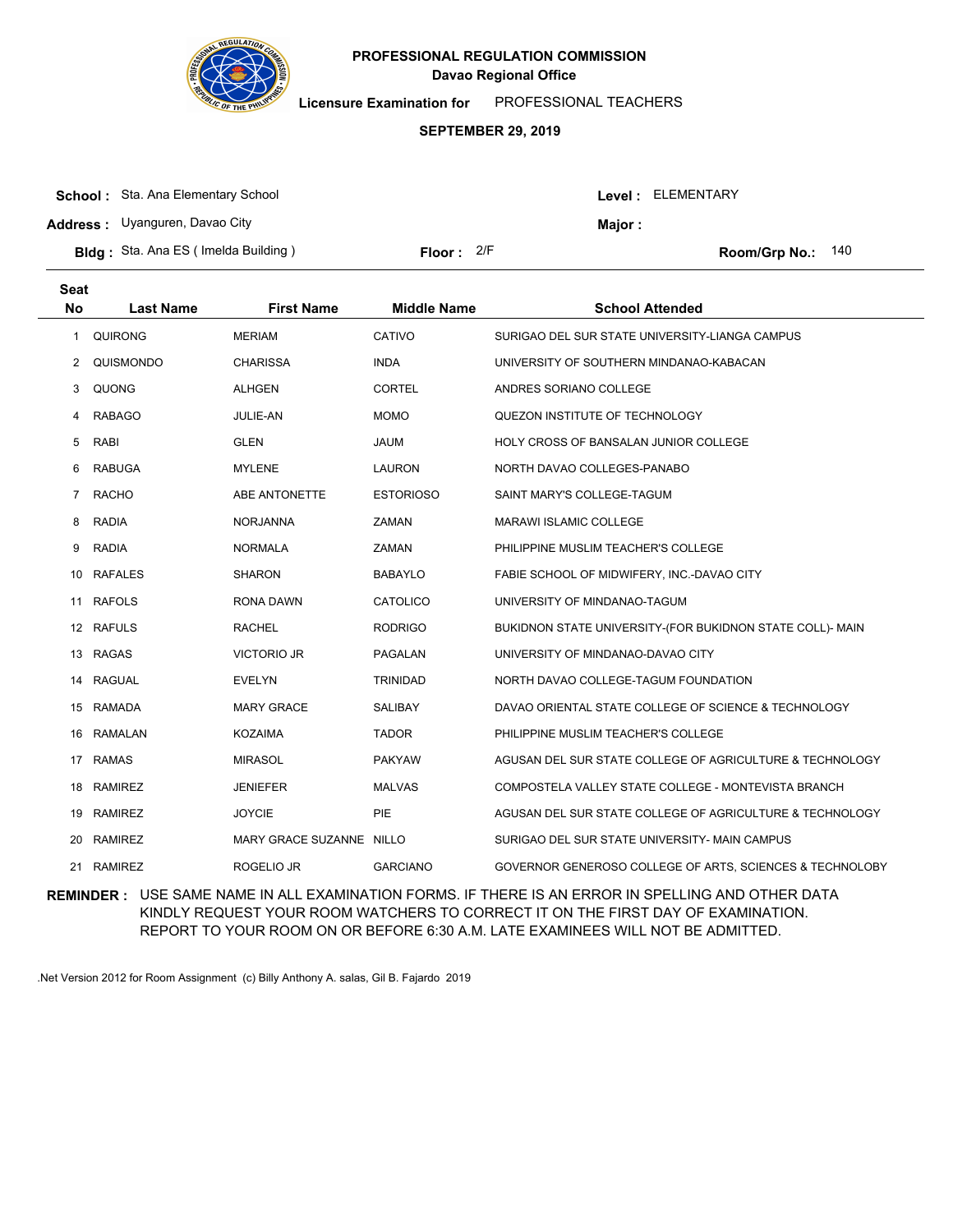

**Licensure Examination for**  PROFESSIONAL TEACHERS

#### **SEPTEMBER 29, 2019**

| <b>School:</b> Sta. Ana Elementary School  |                     |         | Level : ELEMENTARY  |
|--------------------------------------------|---------------------|---------|---------------------|
| <b>Address:</b> Uyanguren, Davao City      |                     | Major : |                     |
| <b>Bldg:</b> Sta. Ana ES (Imelda Building) | <b>Floor:</b> $2/F$ |         | Room/Grp No.: $141$ |

| <b>Seat</b><br><b>No</b> | <b>Last Name</b> | <b>First Name</b>    | <b>Middle Name</b> | <b>School Attended</b>                                   |
|--------------------------|------------------|----------------------|--------------------|----------------------------------------------------------|
| 1                        | <b>RAMO</b>      | SHEILAH ROSE         | <b>ACUÑA</b>       | <b>MATI DOCTORS COLLEGE</b>                              |
| 2                        | <b>RAMON</b>     | <b>JURNIAH</b>       | <b>MORALES</b>     | <b>MATI POLYTECHNIC INSTITUTE</b>                        |
| 3                        | <b>RAMORAN</b>   | <b>MARY ANN</b>      | <b>SUSULAN</b>     | UNIVERSITY OF SOUTHEASTERN PHILIPPINES-DAVAO CITY        |
| 4                        | <b>RAMOS</b>     | <b>ANGELIE</b>       | <b>MEJIA</b>       | SULTAN KUDARAT STATE UNIVERSITY-KALAMANSIG               |
| 5                        | <b>RAMOS</b>     | <b>GIOVANNI</b>      | LAYO-LAYO          | GOVERNOR GENEROSO COLLEGE OF ARTS, SCIENCES & TECHNOLOBY |
| 6                        | <b>RAMOS</b>     | JANNEILLE            | <b>PACOT</b>       | HOLY CROSS OF DAVAO COLLEGE                              |
| 7                        | <b>RAMOS</b>     | JEAN-JEAN            | <b>SASUTIL</b>     | UNIVERSITY OF MINDANAO-TAGUM                             |
| 8                        | <b>RAMOS</b>     | JUVY                 | <b>TEJERO</b>      | LEGACY COLLEGE OF COMPOSTELA                             |
| 9                        | <b>RAMOS</b>     | <b>KIMBERLY</b>      |                    | KAPALONG COLLEGE OF AGRICULTURE, SCIENCES & TECHNOLOGY   |
| 10                       | <b>RAMOS</b>     | LOVELY               | <b>SILAYA</b>      | NORTH DAVAO COLLEGES-PANABO                              |
| 11                       | <b>RAMOS</b>     | <b>MERY LUZ</b>      | LAYAOG             | <b>LAAK INSTITUTE FOUNDATION</b>                         |
|                          | 12 RAMOS         | <b>NOEL</b>          | <b>MAGLASANG</b>   | DAVAO CENTRAL COLLEGE                                    |
| 13                       | <b>RAMOS</b>     | SHIELA MAE           | <b>CEDILLO</b>     | <b>ACES TAGUM COLLEGE</b>                                |
| 14                       | <b>RAMOS</b>     | ZAIRA ARNIKKA        | <b>PADILLA</b>     | UNIVERSITY OF SOUTHEASTERN PHILIPPINES-DAVAO CITY        |
|                          | 15 RANES         | LHIENDO MARK         | <b>PARADERO</b>    | ANDRES SORIANO COLLEGE                                   |
| 16                       | RAÑIN            | <b>JOJIE</b>         |                    | SAINT FRANCIS XAVIER COLLEGE                             |
| 17                       | <b>RANIS</b>     | <b>CRISTINE MAY</b>  | <b>LORETO</b>      | DAVAO ORIENTAL STATE COLLEGE OF SCIENCE & TECHNOLOGY     |
| 18                       | <b>RANOCO</b>    | <b>JOMAR</b>         | <b>BALUMA</b>      | LICEO DE DAVAO                                           |
| 19                       | <b>RANQUE</b>    | <b>CHEENA MAE</b>    | <b>BORJA</b>       | KAPALONG COLLEGE OF AGRICULTURE, SCIENCES & TECHNOLOGY   |
| 20                       | <b>RANULO</b>    | <b>JEASAR JAIMON</b> | <b>MANAGBANAG</b>  | MATI DOCTORS COLLEGE                                     |
| 21                       | <b>RAPANOT</b>   | <b>LURIELYN</b>      | <b>DELA PEÑA</b>   | AGUSAN DEL SUR STATE COLLEGE OF AGRICULTURE & TECHNOLOGY |

**REMINDER :** USE SAME NAME IN ALL EXAMINATION FORMS. IF THERE IS AN ERROR IN SPELLING AND OTHER DATA KINDLY REQUEST YOUR ROOM WATCHERS TO CORRECT IT ON THE FIRST DAY OF EXAMINATION. REPORT TO YOUR ROOM ON OR BEFORE 6:30 A.M. LATE EXAMINEES WILL NOT BE ADMITTED.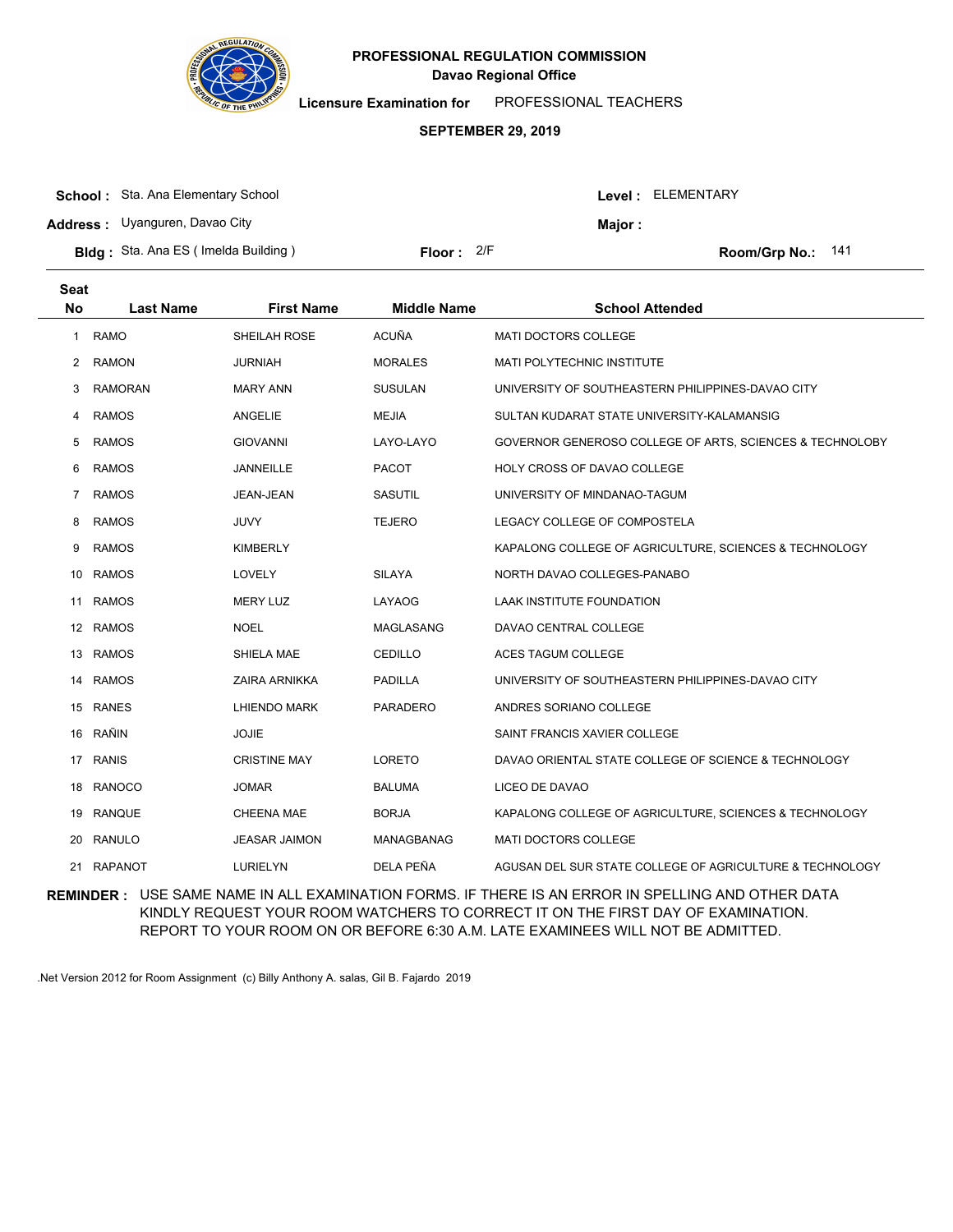

**Licensure Examination for**  PROFESSIONAL TEACHERS

#### **SEPTEMBER 29, 2019**

| <b>School:</b> Sta. Ana Elementary School  |            |         | <b>Level: ELEMENTARY</b> |
|--------------------------------------------|------------|---------|--------------------------|
| <b>Address:</b> Uyanguren, Davao City      |            | Maior : |                          |
| <b>Bldg:</b> Sta. Ana ES (Imelda Building) | Floor: 2/F |         | Room/Grp No.: $142$      |

| <b>Seat</b><br><b>No</b> | <b>Last Name</b> | <b>First Name</b>  | <b>Middle Name</b> | <b>School Attended</b>                                     |
|--------------------------|------------------|--------------------|--------------------|------------------------------------------------------------|
| 1                        | <b>RAPAS</b>     | <b>MERLYN</b>      | <b>SISTOSO</b>     | SAINT FRANCIS XAVIER COLLEGE                               |
| 2                        | <b>RAQUIDAN</b>  | MA. CLEOFE         | <b>TUGAP</b>       | COR JESU COLLEGE (HOLY CROSS OF DIGOS)                     |
| 3                        | <b>RAVANES</b>   | ALLYN              | <b>RANADA</b>      | ATENEO DE DAVAO UNIVERSITY                                 |
| 4                        | <b>RAVELO</b>    | <b>VIZEL LOU</b>   | <b>PERANTE</b>     | SAINT THERESA COLLEGE-TANDAG                               |
| 5                        | <b>RAYO</b>      | <b>RONALYN</b>     | <b>AMAR</b>        | UNIVERSITY OF PERPETUAL HELP SYSTEM DALTA-LAS PINAS        |
| 6                        | REBALDE          | ANALIE             | <b>LIBOTAN</b>     | DAVAO ORIENTAL STATE COLLEGE OF SCIENCE & TECHNOLOGY       |
| $\overline{7}$           | <b>REBUCAS</b>   | <b>RHEA</b>        | <b>SALGADO</b>     | UNIVERSITY OF SOUTHEASTERN PHILIPPINES-DAVAO CITY          |
| 8                        | <b>REBUTA</b>    | <b>ROSE MARIE</b>  | <b>CANTINA</b>     | UNIVERSITY OF MINDANAO-DIGOS COLLEGE                       |
| 9                        | <b>RECULLO</b>   | <b>VEA JUSTINE</b> | CALDELERO          | DAVAO ORIENTAL STATE COLLEGE OF SCIENCE & TECHNOLOGY       |
| 10                       | <b>REDOBLE</b>   | ROMEO JR           | <b>EIGO</b>        | BUKIDNON STATE UNIVERSITY-(FOR BUKIDNON STATE COLL)- MAIN  |
| 11                       | <b>REDONDO</b>   | <b>RUFFA MAE</b>   | <b>ESCARILLA</b>   | NOTRE DAME RVM COLLEGE OF COTABATO-COTABATO CITY           |
| 12                       | <b>REFULLE</b>   | <b>ANNA</b>        | <b>HIYAGONIA</b>   | DON CARLOS POLYTECHNIC COLLEGE                             |
| 13                       | <b>REGALADO</b>  | JESA               | LEGADA             | ANDRES SORIANO COLLEGE                                     |
| 14                       | <b>REGAÑA</b>    | <b>ANGELMIE</b>    | <b>DUCALANG</b>    | LEGACY COLLEGE OF COMPOSTELA                               |
| 15                       | REGAÑA           | ARGEN              | <b>DUCALANG</b>    | BUKIDNON STATE UNIVERSITY-COMPOSTELA EXTERNAL STUDIES CTR. |
| 16                       | <b>RELACION</b>  | <b>REA MAE</b>     | LANTICSE           | NORTH DAVAO COLLEGES-PANABO                                |
| 17                       | <b>RELLES</b>    | <b>KIM JASON</b>   | <b>ALAMIS</b>      | DAVAO WINCHESTER COLLEGES                                  |
| 18                       | <b>RELOX</b>     | <b>JURIZA</b>      | LIBRE              | DAVAO WINCHESTER COLLEGES                                  |
| 19                       | <b>REMEDIOS</b>  | <b>JEAN</b>        | <b>MAETEM</b>      | MONKAYO COLLEGE OF ARTS, SCIENCES & TECHNOLOGY             |
| 20                       | <b>REMIS</b>     | <b>SHARMINE</b>    | <b>SABILLANO</b>   | LEGACY COLLEGE OF COMPOSTELA                               |
| 21                       | <b>REMOLADO</b>  | <b>CHRISTINE</b>   | <b>LIGUID</b>      | DAVAO WINCHESTER COLLEGES                                  |
|                          |                  |                    |                    |                                                            |

**REMINDER :** USE SAME NAME IN ALL EXAMINATION FORMS. IF THERE IS AN ERROR IN SPELLING AND OTHER DATA KINDLY REQUEST YOUR ROOM WATCHERS TO CORRECT IT ON THE FIRST DAY OF EXAMINATION. REPORT TO YOUR ROOM ON OR BEFORE 6:30 A.M. LATE EXAMINEES WILL NOT BE ADMITTED.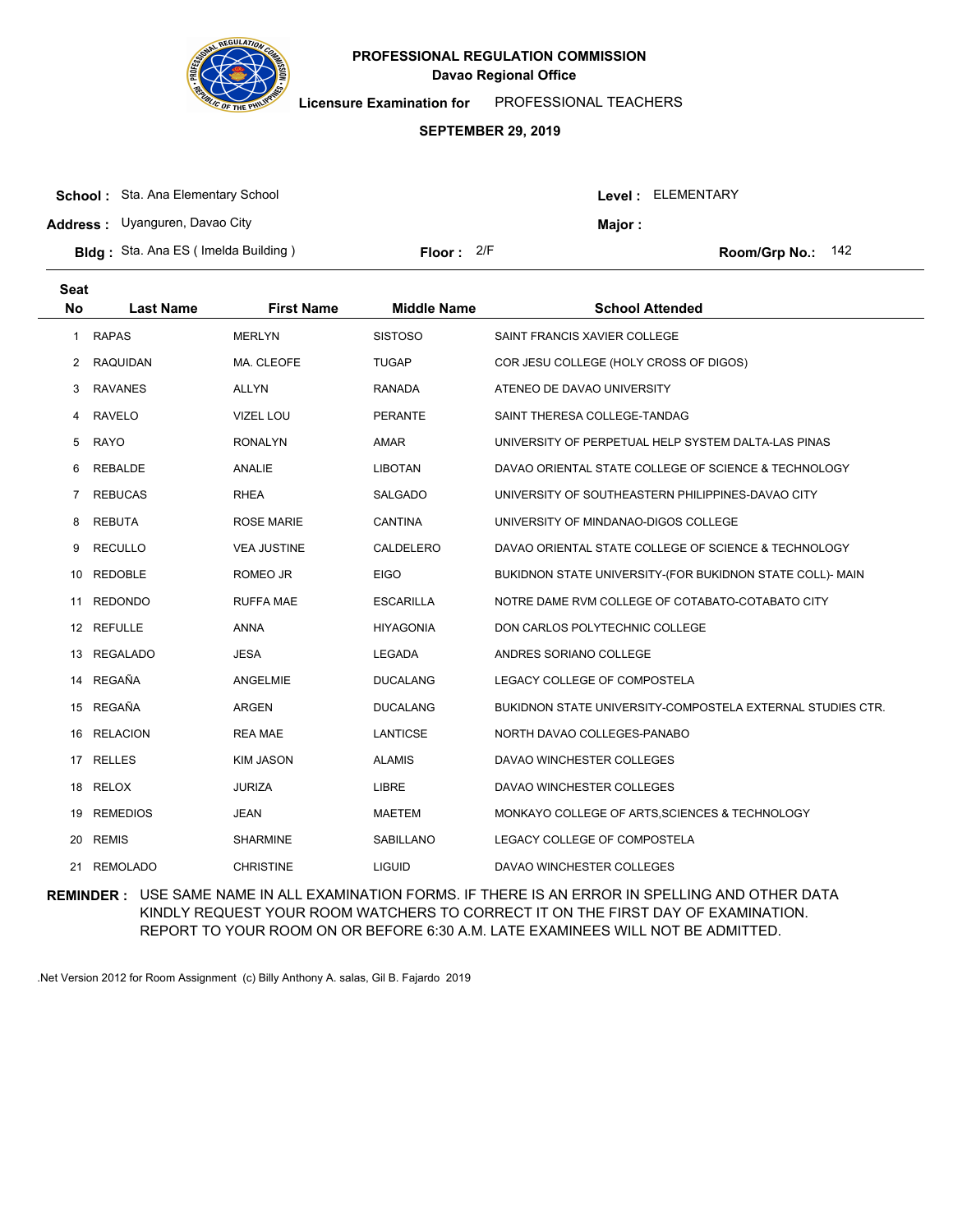

**Licensure Examination for**  PROFESSIONAL TEACHERS

### **SEPTEMBER 29, 2019**

| <b>School:</b> Sta. Ana Elementary School  |                     |        | Level: ELEMENTARY   |
|--------------------------------------------|---------------------|--------|---------------------|
| <b>Address:</b> Uyanguren, Davao City      |                     | Major: |                     |
| <b>Bldg:</b> Sta. Ana ES (Imelda Building) | <b>Floor:</b> $2/F$ |        | Room/Grp No.: $143$ |

| <b>Seat</b><br>No | <b>Last Name</b>  | <b>First Name</b>           | <b>Middle Name</b> | <b>School Attended</b>                                    |
|-------------------|-------------------|-----------------------------|--------------------|-----------------------------------------------------------|
| $\mathbf{1}$      | <b>REMORIN</b>    | <b>FE</b>                   | <b>LACERNA</b>     | UNIVERSITY OF MINDANAO-TAGUM                              |
| 2                 | <b>REMOROZA</b>   | <b>TRIXIE MAE ISSOBELLE</b> | <b>MANTABUTE</b>   | BUKIDNON STATE UNIVERSITY-(FOR BUKIDNON STATE COLL)- MAIN |
| 3                 | <b>REMOTIGUE</b>  | <b>EDUARDO JR</b>           | <b>MATANOG</b>     | DON CARLOS POLYTECHNIC COLLEGE                            |
| 4                 | <b>REOLA</b>      | <b>JOANNE MAE</b>           | <b>FLAUTA</b>      | UPI AGRICULTURAL SCHOOL-UPI, MAGUINDANAO                  |
| 5                 | <b>REPITA</b>     | <b>LEORIE JOY</b>           | <b>RASONABE</b>    | CENTRAL MINDANAO UNIVERSITY                               |
| 6                 | <b>REPONTE</b>    | <b>JAZEL JOY</b>            | CAMILLO            | COR JESU COLLEGE (HOLY CROSS OF DIGOS)                    |
| 7                 | <b>REPONTE</b>    | <b>SHAIRA</b>               | <b>CAMINCE</b>     | UNIVERSITY OF SOUTHEASTERN PHILIPPINES-DAVAO CITY         |
| 8                 | <b>REPOSPOSA</b>  | <b>JANITH</b>               | <b>BARBARONA</b>   | JOHN PAUL II COLLEGE                                      |
| 9                 | <b>REPUTANA</b>   | <b>JOASH GIDEON</b>         | <b>DUMALE</b>      | DAVAO ORIENTAL STATE COLLEGE OF SCIENCE & TECHNOLOGY      |
| 10                | <b>REQUIJO</b>    | <b>JESECA</b>               | LUWAY              | HOLY CROSS COLLEGE OF SASA, INC.                          |
| 11                | <b>REQUILLO</b>   | <b>JEA MAY</b>              | <b>ROSALES</b>     | COMPOSTELA VALLEY STATE COLLEGE - MAIN                    |
|                   | 12 REQUINA        | <b>JESCEL</b>               | <b>DAGA</b>        | UNIVERSITY OF MINDANAO-TAGUM                              |
| 13                | <b>RESABA</b>     | <b>MESCHELLE</b>            | SALUSERAN          | DON CARLOS POLYTECHNIC COLLEGE                            |
| 14                | <b>RESNERA</b>    | <b>JEMAILYN</b>             | <b>REMEDIOS</b>    | HOLY CROSS OF DAVAO COLLEGE                               |
|                   | 15 RESPITO        | <b>ASHEL</b>                | <b>ELIAS</b>       | BUKIDNON STATE UNIVERSITY-(FOR BUKIDNON STATE COLL)- MAIN |
| 16                | <b>RESTIFICAR</b> | <b>JIREH MAY</b>            | <b>TENONAS</b>     | UNIVERSITY OF SOUTHEASTERN PHILIPPINES-TAGUM              |
| 17                | <b>RESTON</b>     | <b>CHERRY</b>               | <b>CAMUS</b>       | KAPALONG COLLEGE OF AGRICULTURE, SCIENCES & TECHNOLOGY    |
| 18                | <b>RESTON</b>     | <b>RECHELL MAY</b>          | OBEDA              | KAPALONG COLLEGE OF AGRICULTURE, SCIENCES & TECHNOLOGY    |
|                   | 19 REUSORA        | <b>CHAREL</b>               | <b>LLAMERA</b>     | SURIGAO STATE COLLEGE OF TECHNOLOGY                       |
| 20                | <b>REVILLA</b>    | <b>FLORIFE</b>              | <b>TALISAY</b>     | BUKIDNON STATE UNIVERSITY-(FOR BUKIDNON STATE COLL)- MAIN |
|                   | 21 REVILLA        | SHIELA MAE                  | <b>SALINAS</b>     | ASSUMPTION COLLEGE OF DAVAO                               |
|                   |                   |                             |                    |                                                           |

**REMINDER :** USE SAME NAME IN ALL EXAMINATION FORMS. IF THERE IS AN ERROR IN SPELLING AND OTHER DATA KINDLY REQUEST YOUR ROOM WATCHERS TO CORRECT IT ON THE FIRST DAY OF EXAMINATION. REPORT TO YOUR ROOM ON OR BEFORE 6:30 A.M. LATE EXAMINEES WILL NOT BE ADMITTED.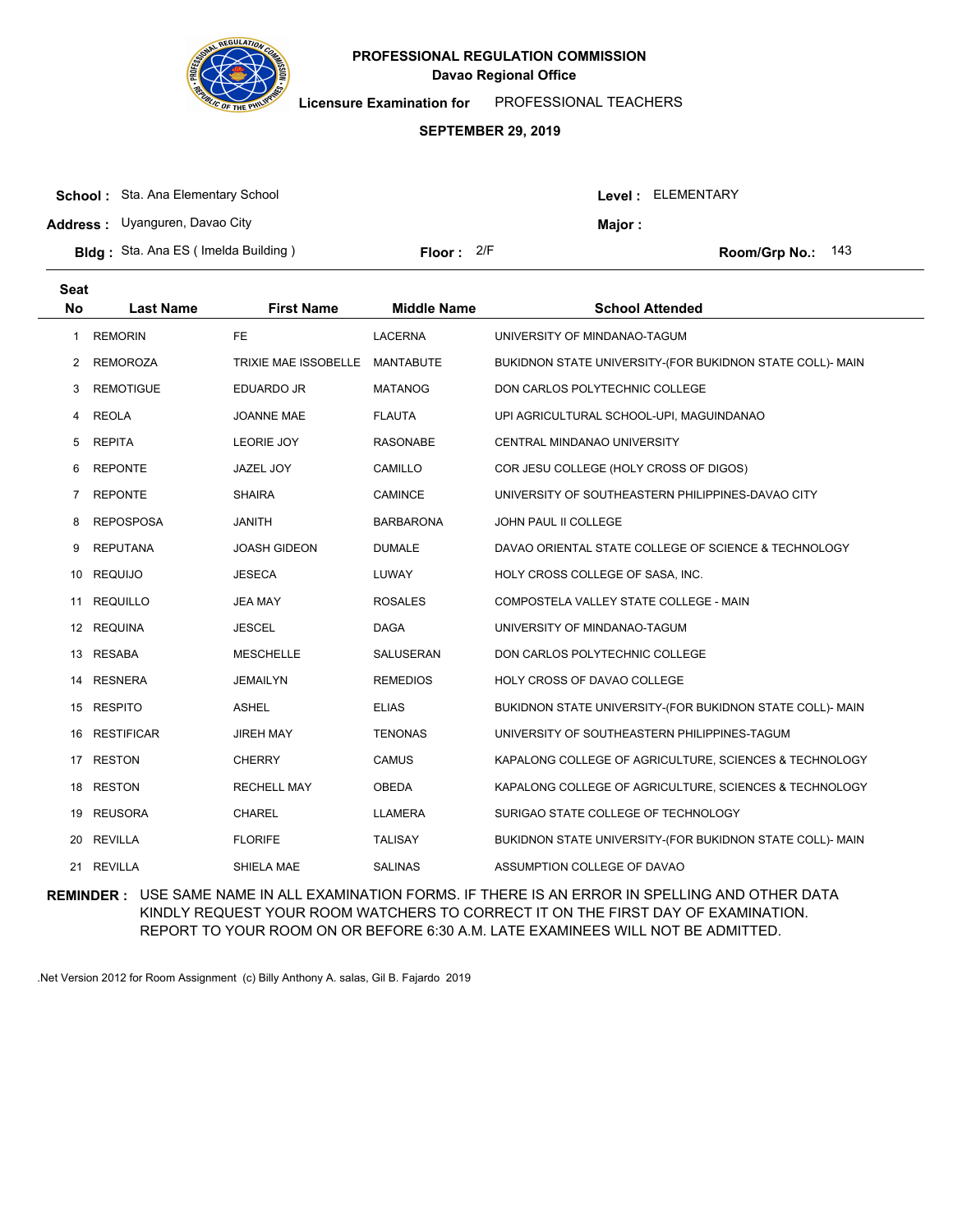

**Licensure Examination for**  PROFESSIONAL TEACHERS

### **SEPTEMBER 29, 2019**

| <b>School:</b> Sta. Ana Elementary School   |              |                | Level : ELEMENTARY  |
|---------------------------------------------|--------------|----------------|---------------------|
| <b>Address:</b> Uyanguren, Davao City       |              | <b>Maior</b> : |                     |
| <b>Bldg</b> : Sta. Ana ES (Imelda Building) | Floor: $2/F$ |                | Room/Grp No.: $144$ |

| <b>Seat</b><br><b>No</b> | <b>Last Name</b> | <b>First Name</b>    | <b>Middle Name</b> | <b>School Attended</b>                                    |
|--------------------------|------------------|----------------------|--------------------|-----------------------------------------------------------|
| 1                        | <b>REVILLAS</b>  | <b>MARYNIL</b>       | PAÑA               | MONKAYO COLLEGE OF ARTS, SCIENCES & TECHNOLOGY            |
| 2                        | <b>REY</b>       | <b>ENECITO JR</b>    | <b>GARDOSE</b>     | JOHN PAUL II COLLEGE                                      |
| 3                        | <b>REYES</b>     | <b>CATHERINE</b>     | <b>ABELITADO</b>   | AGUSAN DEL SUR STATE COLLEGE OF AGRICULTURE & TECHNOLOGY  |
| 4                        | <b>REYES</b>     | <b>CINDY GRACE</b>   | <b>AMANTIAD</b>    | HOLY CROSS OF DAVAO COLLEGE                               |
| 5                        | <b>REYES</b>     | <b>FLORENCE</b>      | CORTEZ             | RIZAL MEMORIAL COLLEGE                                    |
| 6                        | <b>REYES</b>     | <b>GRETCHEN</b>      | <b>BARCOMA</b>     | LEGACY COLLEGE OF COMPOSTELA                              |
| $\overline{7}$           | <b>REYES</b>     | <b>MA-AN MAE</b>     | <b>MANARIN</b>     | JOHN PAUL II COLLEGE                                      |
| 8                        | <b>REYES</b>     | <b>MIRAH MAY</b>     | PACBALAN           | DAVAO ORIENTAL STATE COLLEGE OF SCIENCE & TECHNOLOGY      |
| 9                        | <b>RILLO</b>     | <b>MARRIE CRIS</b>   | MAMULANG           | BUKIDNON STATE UNIVERSITY-(FOR BUKIDNON STATE COLL)- MAIN |
| 10                       | <b>RIVAL</b>     | <b>JESSAH MAE</b>    | <b>MARTINEZ</b>    | JOHN PAUL II COLLEGE                                      |
| 11                       | <b>RIVAS</b>     | <b>ADRIAN</b>        | <b>MONTENEGRO</b>  | HINATUAN SOUTHERN COLLEGE (for.USP)                       |
|                          | 12 RIVAS         | CARMELYN             | <b>VILAS</b>       | MONKAYO COLLEGE OF ARTS, SCIENCES & TECHNOLOGY            |
| 13                       | <b>RIVERA</b>    | <b>ALOHA MAE</b>     | <b>ORTEGA</b>      | HOLY CROSS OF BANSALAN JUNIOR COLLEGE                     |
| 14                       | <b>RIVERA</b>    | <b>EDENMARK RIAN</b> | <b>MACASERO</b>    | UNIVERSITY OF SOUTHEASTERN PHILIPPINES-TAGUM              |
|                          | 15 RIVERA        | <b>KACI JARELLE</b>  | PASAYLO            | UNIVERSITY OF SOUTHEASTERN PHILIPPINES-DAVAO CITY         |
| 16                       | <b>RIVERO</b>    | LOVELY               | <b>ABELLO</b>      | ROMAN C. VILLALON MEMORIAL COLLEGES FOUNDATION            |
| 17                       | <b>RIZABA</b>    | <b>GRESILYN</b>      | <b>SALES</b>       | HOLY CROSS OF BANSALAN JUNIOR COLLEGE                     |
| 18                       | <b>RIZANO</b>    | <b>DAISYREE</b>      | ANSELWA            | NOTRE DAME UNIVERSITY                                     |
| 19                       | <b>ROA</b>       | <b>DAVE</b>          | VEJANDILLA         | UNIVERSITY OF SOUTHERN MINDANAO-KABACAN                   |
| 20                       | <b>ROA</b>       | <b>HIDY</b>          | <b>VELARDE</b>     | UNIVERSITY OF THE VISAYAS-CEBU CITY                       |
| 21                       | <b>ROBERTO</b>   | <b>MAIMANA</b>       | <b>MAITOMAMA</b>   | NOTRE DAME UNIVERSITY                                     |

**REMINDER :** USE SAME NAME IN ALL EXAMINATION FORMS. IF THERE IS AN ERROR IN SPELLING AND OTHER DATA KINDLY REQUEST YOUR ROOM WATCHERS TO CORRECT IT ON THE FIRST DAY OF EXAMINATION. REPORT TO YOUR ROOM ON OR BEFORE 6:30 A.M. LATE EXAMINEES WILL NOT BE ADMITTED.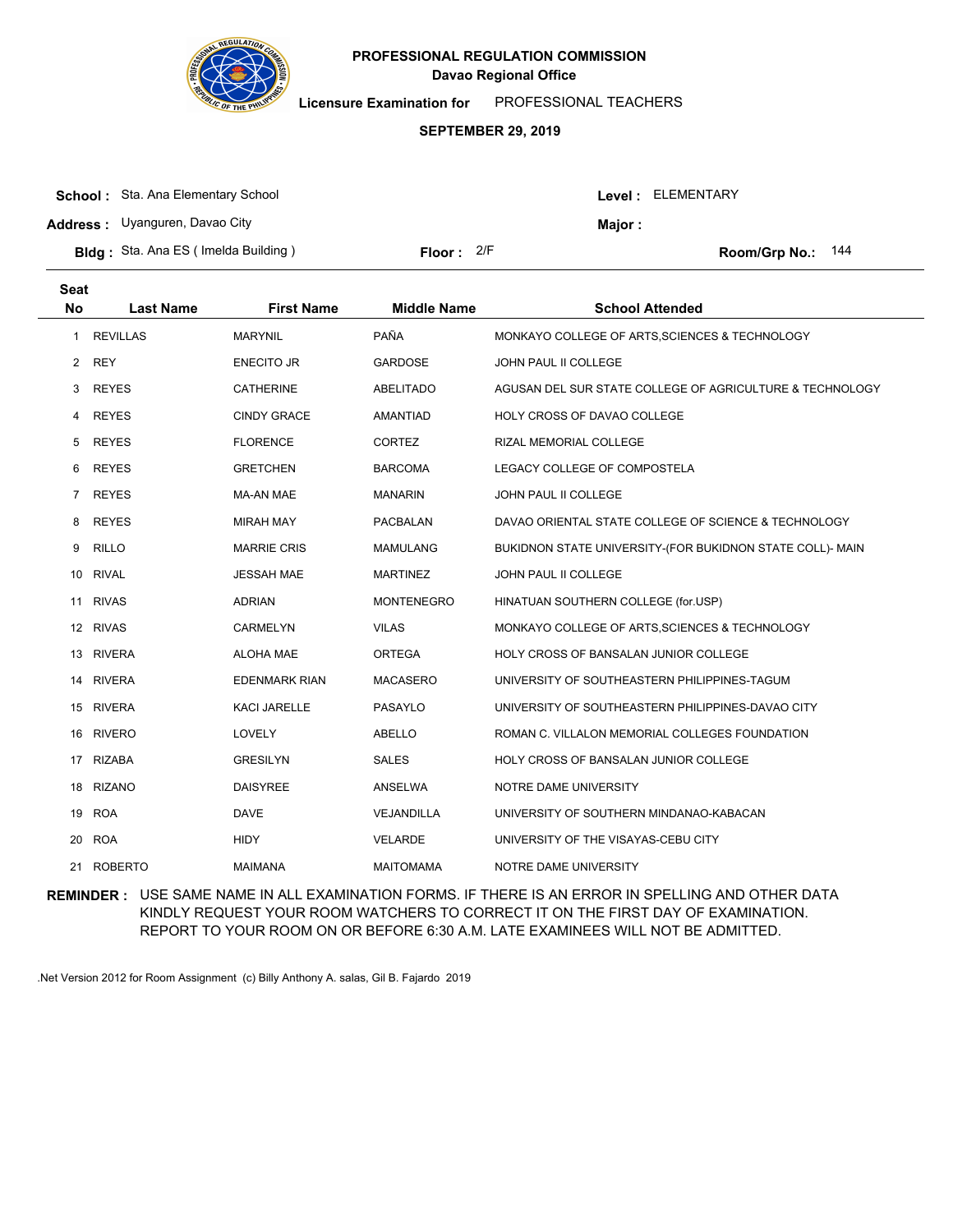

**Licensure Examination for**  PROFESSIONAL TEACHERS

### **SEPTEMBER 29, 2019**

| <b>School:</b> Sta. Ana Elementary School |            |        | <b>Level: ELEMENTARY</b> |
|-------------------------------------------|------------|--------|--------------------------|
| <b>Address:</b> Uyanguren, Davao City     |            | Major: |                          |
| <b>Bldg:</b> Sta. Ana ES (New Building)   | Floor: G/F |        | Room/Grp No.: $145$      |

| <b>Seat</b><br><b>No</b> | <b>Last Name</b> | <b>First Name</b>             | <b>Middle Name</b> | <b>School Attended</b>                                    |
|--------------------------|------------------|-------------------------------|--------------------|-----------------------------------------------------------|
| 1                        | <b>ROBERTO</b>   | <b>TERESITA</b>               | <b>DOMINGO</b>     | HOLY CROSS OF BANSALAN JUNIOR COLLEGE                     |
| 2                        | <b>ROBIS</b>     | <b>KRYZZYLL</b>               | <b>GOMEZ</b>       | KAPALONG COLLEGE OF AGRICULTURE, SCIENCES & TECHNOLOGY    |
| 3                        | ROBLE            | CHEN-CHEN JOY                 | <b>GUIMBAAN</b>    | GOVERNOR GENEROSO COLLEGE OF ARTS, SCIENCES & TECHNOLOBY  |
| 4                        | <b>ROBLE</b>     | <b>EVAMAE</b>                 | <b>TAN</b>         | NORTH DAVAO COLLEGES-PANABO                               |
| 5                        | <b>ROBLES</b>    | <b>EMELYN</b>                 | <b>FERNANDEZ</b>   | UNIVERSITY OF MINDANAO-TAGUM                              |
| 6                        | <b>ROBLES</b>    | <b>RICA ROSE</b>              | <b>GAMBITO</b>     | SAINT BENEDICT COLLEGE-COTABATO CITY                      |
| 7                        | <b>ROCABERTE</b> | <b>ZYRAH JOY</b>              | <b>GALLOFIN</b>    | COR JESU COLLEGE (HOLY CROSS OF DIGOS)                    |
| 8                        | <b>RODILLA</b>   | <b>JOHN MAR</b>               |                    | DAVAO ORIENTAL STATE COLLEGE OF SCIENCE & TECHNOLOGY      |
| 9                        | <b>RODRIGUEZ</b> | <b>RIZA DIANNE</b>            | <b>LACIERDA</b>    | ATENEO DE DAVAO UNIVERSITY                                |
| 10                       | <b>RODRIGUEZ</b> | STEPHANIE YEARA LOUZ LIBARIOS |                    | CHRISTIAN COLLEGES OF SOUTHEAST ASIA                      |
| 11                       | <b>ROENA</b>     | <b>YZA JEAN</b>               | <b>MANGUBAT</b>    | MATI POLYTECHNIC INSTITUTE                                |
|                          | 12 ROFEROS       | <b>GELLIE MAE</b>             | <b>MAMBALING</b>   | JOHN PAUL II COLLEGE                                      |
| 13                       | <b>ROJO</b>      | <b>JAVY MAE</b>               | <b>ASENJO</b>      | LEGACY COLLEGE OF COMPOSTELA                              |
| 14                       | <b>ROLLON</b>    | <b>HAZEL JOY</b>              | <b>GABINI</b>      | UNIVERSITY OF MINDANAO-TAGUM                              |
|                          | 15 ROMANO        | <b>JIZZEL</b>                 | <b>MANLA</b>       | MONKAYO COLLEGE OF ARTS, SCIENCES & TECHNOLOGY            |
| 16                       | <b>ROMERO</b>    | <b>ARGIE</b>                  | <b>ALAMBATIN</b>   | BUKIDNON STATE UNIVERSITY-(FOR BUKIDNON STATE COLL)- MAIN |
| 17                       | <b>ROMERO</b>    | <b>GESTHER</b>                | <b>ALAMBATIN</b>   | BUKIDNON STATE UNIVERSITY-(FOR BUKIDNON STATE COLL)- MAIN |
|                          | 18 ROMEY         | PRINCESS LYKA                 |                    | SAINT MARY'S COLLEGE-TAGUM                                |
| 19                       | <b>RONDA</b>     | <b>NAMRAIDA</b>               | <b>MARANGIT</b>    | PARANG FOUNDATION COLLEGE                                 |
| 20                       | <b>RONQUILLO</b> | <b>GEAR</b>                   | <b>BAINTIN</b>     | DAVAO ORIENTAL STATE COLLEGE OF SCIENCE & TECHNOLOGY      |
|                          | 21 ROQUE         | <b>JAZEL RHEA</b>             | <b>BALASA</b>      | COMPOSTELA VALLEY STATE COLLEGE - MONTEVISTA BRANCH       |

**REMINDER :** USE SAME NAME IN ALL EXAMINATION FORMS. IF THERE IS AN ERROR IN SPELLING AND OTHER DATA KINDLY REQUEST YOUR ROOM WATCHERS TO CORRECT IT ON THE FIRST DAY OF EXAMINATION. REPORT TO YOUR ROOM ON OR BEFORE 6:30 A.M. LATE EXAMINEES WILL NOT BE ADMITTED.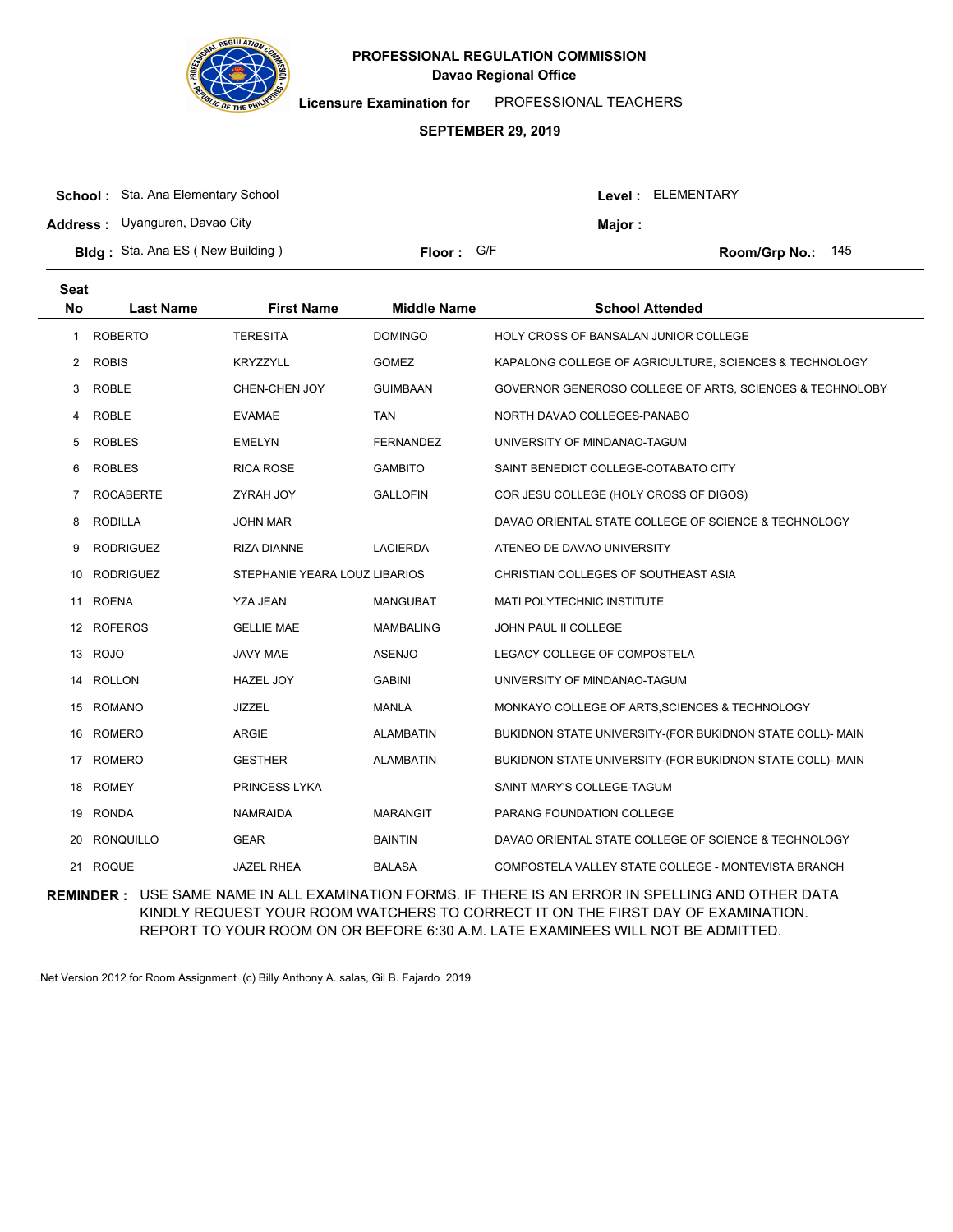

**Licensure Examination for**  PROFESSIONAL TEACHERS

### **SEPTEMBER 29, 2019**

| <b>School:</b> Sta. Ana Elementary School |            |        | Level: ELEMENTARY          |
|-------------------------------------------|------------|--------|----------------------------|
| <b>Address:</b> Uyanguren, Davao City     |            | Maior: |                            |
| <b>Bldg:</b> Sta. Ana ES (New Building)   | Floor: G/F |        | <b>Room/Grp No.:</b> $146$ |

| <b>Seat</b><br><b>No</b> | <b>Last Name</b> | <b>First Name</b>   | <b>Middle Name</b> | <b>School Attended</b>                                    |
|--------------------------|------------------|---------------------|--------------------|-----------------------------------------------------------|
| 1                        | <b>ROQUE</b>     | <b>MELODY</b>       | <b>BERMUDA</b>     | SOUTHERN CHRISTIAN COLLEGE                                |
| 2                        | <b>ROQUERO</b>   | <b>CHRISTINE</b>    | DATU-ON            | <b>BROKENSHIRE COLLEGE</b>                                |
| 3                        | <b>ROQUERO</b>   | <b>SHELA</b>        | CAALIM             | SAINT MARY'S COLLEGE-TAGUM                                |
| 4                        | <b>ROSAGARAN</b> | <b>JOEL</b>         | <b>LEOPOLDO</b>    | MONKAYO COLLEGE OF ARTS, SCIENCES & TECHNOLOGY            |
| 5                        | <b>ROSAL</b>     | <b>REYNA BITUIN</b> | SAGDE              | CENTRAL MINDANAO UNIVERSITY                               |
| 6                        | <b>ROSALES</b>   | <b>JAYADEVA</b>     | <b>ISAAL</b>       | UNIVERSITY OF MINDANAO-TAGUM                              |
| $\overline{7}$           | <b>ROSANE</b>    | <b>JUDYCEL</b>      | <b>TABORADA</b>    | PHILIPPINE WOMEN'S COLLEGE OF DAVAO                       |
| 8                        | <b>ROSARIO</b>   | <b>MILDRED</b>      | <b>GENEROSA</b>    | HOLY CHILD SCHOOL OF DAVAO                                |
| 9                        | <b>ROSCO</b>     | <b>FATIMA</b>       | <b>PARILLA</b>     | COMPOSTELA VALLEY STATE COLLEGE - NEW BATAAN BRANCH       |
| 10                       | ROSEL            | <b>AGNES</b>        | <b>MALANO</b>      | HOLY CROSS OF BANSALAN JUNIOR COLLEGE                     |
| 11                       | <b>ROSETE</b>    | <b>MARY GRACE</b>   | <b>OBAR</b>        | DAVAO ORIENTAL STATE COLLEGE OF SCIENCE & TECHNOLOGY      |
|                          | 12 ROSETE        | MAYBELLYN           | <b>OBAR</b>        | DAVAO ORIENTAL STATE COLLEGE OF SCIENCE & TECHNOLOGY      |
|                          | 13 ROSETE        | <b>RHEABETH</b>     | <b>SACYABAN</b>    | DAVAO ORIENTAL STATE COLLEGE OF SCIENCE & TECHNOLOGY      |
| 14                       | <b>ROSIDO</b>    | <b>JONNA</b>        | <b>ABONERO</b>     | COMPOSTELA VALLEY STATE COLLEGE - MONTEVISTA BRANCH       |
| 15                       | <b>ROSIMA</b>    | <b>ALROSE</b>       | <b>MAPA</b>        | COR JESU COLLEGE (HOLY CROSS OF DIGOS)                    |
| 16                       | <b>ROSLINDA</b>  | <b>MAUREEN</b>      | <b>LIPORGO</b>     | UNIVERSITY OF MINDANAO-DIGOS COLLEGE                      |
| 17                       | <b>ROSQUITES</b> | <b>GINA</b>         |                    | UNIVERSITY OF MINDANAO-PENAPLATA                          |
| 18                       | <b>ROXAS</b>     | <b>CHARLINE</b>     | <b>CAMERINO</b>    | HOLY CROSS OF BANSALAN JUNIOR COLLEGE                     |
|                          | 19 ROYO          | <b>KRISTIANEY</b>   | <b>IBARRA</b>      | BUKIDNON STATE UNIVERSITY-STO TOMAS EXTERNAL STUDIES CTR. |
|                          | 20 ROYO          | <b>ROMEL</b>        | <b>MONTAJES</b>    | DAVAO WINCHESTER COLLEGES                                 |
| 21                       | <b>RUBIA</b>     | <b>JOSE JR</b>      | <b>PROCHINA</b>    | UNIVERSITY OF THE IMMACULATE CONCEPTION-DAVAO             |
|                          |                  |                     |                    |                                                           |

**REMINDER :** USE SAME NAME IN ALL EXAMINATION FORMS. IF THERE IS AN ERROR IN SPELLING AND OTHER DATA KINDLY REQUEST YOUR ROOM WATCHERS TO CORRECT IT ON THE FIRST DAY OF EXAMINATION. REPORT TO YOUR ROOM ON OR BEFORE 6:30 A.M. LATE EXAMINEES WILL NOT BE ADMITTED.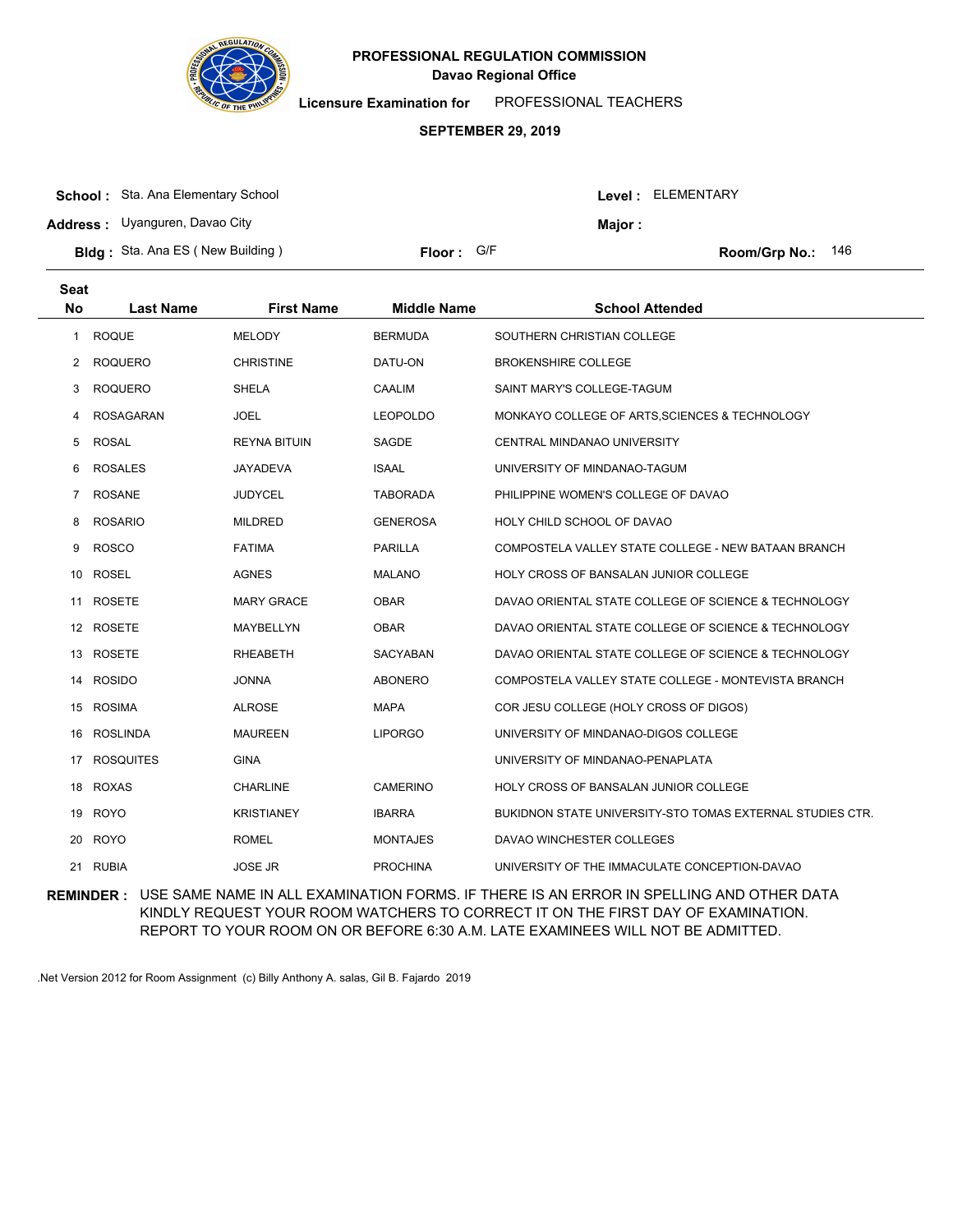

**Licensure Examination for**  PROFESSIONAL TEACHERS

#### **SEPTEMBER 29, 2019**

| <b>School:</b> Sta. Ana Elementary School |            | Level : ELEMENTARY |
|-------------------------------------------|------------|--------------------|
| <b>Address:</b> Uyanguren, Davao City     |            | <b>Maior</b> :     |
| <b>Bldg:</b> Sta. Ana ES (New Building)   | Floor: G/F | Room/Grp No.: 147  |

| <b>Seat</b><br><b>No</b> | <b>Last Name</b> | <b>First Name</b>    | <b>Middle Name</b> | <b>School Attended</b>                                    |
|--------------------------|------------------|----------------------|--------------------|-----------------------------------------------------------|
| 1                        | <b>RUDA</b>      | <b>MARIANE NOVY</b>  | <b>ESTRELLA</b>    | KAPALONG COLLEGE OF AGRICULTURE, SCIENCES & TECHNOLOGY    |
| 2                        | <b>RUELAN</b>    | <b>CHERLYN</b>       | QUIAOT             | <b>LAAK INSTITUTE FOUNDATION</b>                          |
| 3                        | <b>RUELO</b>     | <b>JOHN MARK</b>     | <b>TERNIO</b>      | <b>HOLY CROSS OF BANSALAN JUNIOR COLLEGE</b>              |
| 4                        | <b>RUELO</b>     | <b>MARY AN</b>       |                    | DAVAO ORIENTAL STATE COLLEGE OF SCIENCE & TECHNOLOGY      |
| 5                        | <b>RUIZ</b>      | <b>WILSON</b>        | <b>TAMSI</b>       | PANGASINAN STATE UNIVERSITY-ASINGAN                       |
| 6                        | <b>RULA</b>      | <b>CRISTINE</b>      | <b>MONTERDE</b>    | JOHN PAUL II COLLEGE                                      |
| 7                        | <b>RULEDA</b>    | <b>JESSA MAE</b>     | SISBREÑO           | UNIVERSITY OF SOUTHEASTERN PHILIPPINES-DAVAO CITY         |
| 8                        | <b>RUMANDIAR</b> | <b>NORHANA</b>       | <b>BAULO</b>       | PARANG FOUNDATION COLLEGE                                 |
| 9                        | <b>RUMANDIAR</b> | <b>RASMIA</b>        | <b>KUMULANG</b>    | ANTONIO R. PACHECO COLLEGE, INC                           |
| 10                       | <b>RUSIANA</b>   | <b>SEAN ANTHONY</b>  | <b>DAGONDON</b>    | UNIVERSITY OF SOUTHEASTERN PHILIPPINES-DAVAO CITY         |
| 11                       | <b>SABADO</b>    | PRINCESS HIZZA MAE   | <b>ESTRERA</b>     | UNIVERSITY OF SOUTHEASTERN PHILIPPINES-TAGUM              |
|                          | 12 SABAL         | <b>ASIA</b>          | <b>TATO</b>        | SULTAN KUDARAT STATE UNIVERSITY-TACURONG                  |
| 13                       | SABALDANA        | <b>HEZELTON</b>      | <b>MANGINSAY</b>   | NOTRE DAME UNIVERSITY                                     |
| 14                       | SABANAL          | <b>MARIALLE</b>      | PANTILGAN          | UNIVERSITY OF SOUTHEASTERN PHILIPPINES-DAVAO CITY         |
| 15                       | <b>SABARICOS</b> | CAREN JOANA          | <b>LOGRONIO</b>    | LAAK INSTITUTE FOUNDATION                                 |
|                          | 16 SABATIN       | <b>MARY GRACE</b>    | CARACOL            | SURIGAO DEL SUR STATE UNIVERSITY-LIANGA CAMPUS            |
| 17                       | SABDULLAH        | <b>NORHANNA</b>      | <b>TALUSAN</b>     | SULTAN KUDARAT ISLAMIC ACADEMY                            |
| 18                       | <b>SABIJON</b>   | <b>GRACE</b>         | <b>GREPALDO</b>    | LAAK INSTITUTE FOUNDATION                                 |
| 19                       | SABLON           | <b>MARK JOHANNES</b> | <b>MIASCO</b>      | MONKAYO COLLEGE OF ARTS, SCIENCES & TECHNOLOGY            |
| 20                       | SACAON           | <b>ARNEL</b>         | <b>BENDO</b>       | BUKIDNON STATE UNIVERSITY-(FOR BUKIDNON STATE COLL)- MAIN |
| 21                       | SACAY            | <b>MARILYN</b>       | <b>DIGAL</b>       | NORTH DAVAO COLLEGE-TAGUM FOUNDATION                      |
|                          |                  |                      |                    |                                                           |

**REMINDER :** USE SAME NAME IN ALL EXAMINATION FORMS. IF THERE IS AN ERROR IN SPELLING AND OTHER DATA KINDLY REQUEST YOUR ROOM WATCHERS TO CORRECT IT ON THE FIRST DAY OF EXAMINATION. REPORT TO YOUR ROOM ON OR BEFORE 6:30 A.M. LATE EXAMINEES WILL NOT BE ADMITTED.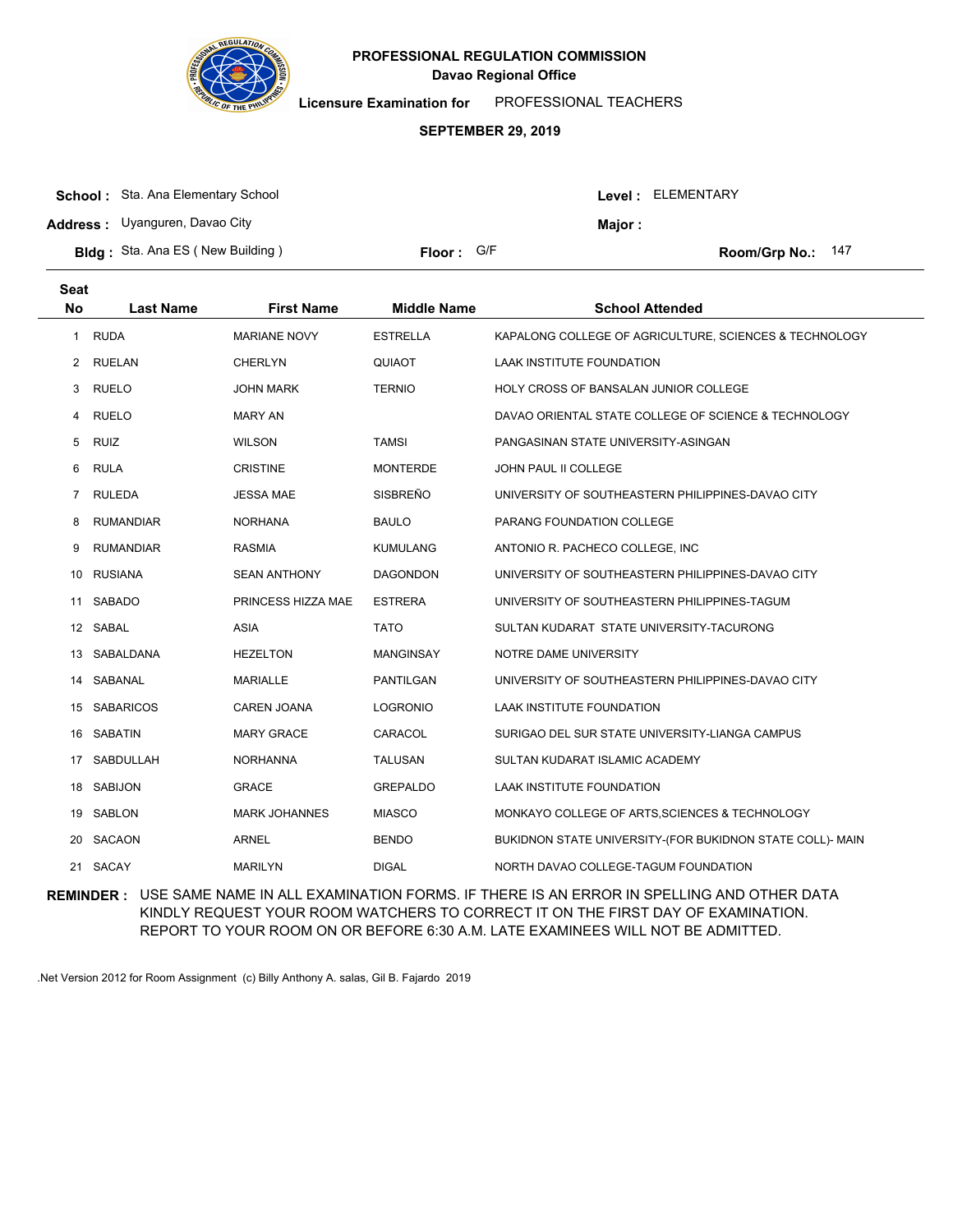

**Licensure Examination for**  PROFESSIONAL TEACHERS

#### **SEPTEMBER 29, 2019**

| <b>School:</b> Sta. Ana Elementary School |            |               | Level : ELEMENTARY         |
|-------------------------------------------|------------|---------------|----------------------------|
| <b>Address:</b> Uyanguren, Davao City     |            | <b>Major:</b> |                            |
| <b>Bldg:</b> Sta. Ana ES (New Building)   | Floor: G/F |               | <b>Room/Grp No.:</b> $148$ |

| <b>Seat</b><br><b>No</b> | <b>Last Name</b> | <b>First Name</b>    | <b>Middle Name</b> | <b>School Attended</b>                                       |
|--------------------------|------------------|----------------------|--------------------|--------------------------------------------------------------|
| 1                        | SADAYAN          | <b>ROSALIE</b>       | <b>CALIAGA</b>     | DAVAO WINCHESTER COLLEGES                                    |
| 2                        | <b>SADICON</b>   | <b>RUBIE MAE</b>     | <b>REFULLE</b>     | DON CARLOS POLYTECHNIC COLLEGE                               |
| 3                        | SADOL            | <b>HOMIDIE</b>       | <b>MAMALOMPONG</b> | MINDANAO STATE UNIVERSITY-MAGUINDANAO                        |
| 4                        | <b>SADUCAS</b>   | <b>JERAMIE</b>       | <b>GAQUIT</b>      | DMMA COLLEGE OF SOUTHERN PHILIPPINES (for.DAVAO MERCHANT MA) |
| 5                        | <b>SAEED</b>     | <b>ZAHARA</b>        | <b>SALIPADA</b>    | SHARIFF KABUNSUAN COLLEGE                                    |
| 6                        | SAEL             | <b>IVY</b>           | <b>LAURICIO</b>    | NORTH DAVAO COLLEGES-PANABO                                  |
| $\overline{7}$           | SAG-OD           | <b>DIVINE GRACE</b>  | <b>LUSICA</b>      | COMPOSTELA VALLEY STATE COLLEGE - MARAGUSAN BRANCH           |
| 8                        | SAGAN            | <b>BAI ASMA</b>      | <b>ANDIG</b>       | ANTONIO R. PACHECO COLLEGE, INC                              |
| 9                        | SAGANG           | K C                  | <b>ALDUHESA</b>    | SURIGAO STATE COLLEGE OF TECHNOLOGY                          |
| 10                       | <b>SAGARINO</b>  | <b>PRINCESS KATE</b> | CODIZAR            | UNIVERSITY OF MINDANAO-PENAPLATA                             |
| 11                       | SAGUBAN          | <b>JANEN</b>         | <b>LEONCION</b>    | KAPALONG COLLEGE OF AGRICULTURE, SCIENCES & TECHNOLOGY       |
|                          | 12 SAGUT         | <b>ANGILIE</b>       | <b>BAAY</b>        | UNIVERSITY OF SOUTHEASTERN PHILIPPINES-TAGUM                 |
| 13                       | SAHAY            | <b>WILESA</b>        | <b>MORENO</b>      | AGUSAN DEL SUR STATE COLLEGE OF AGRICULTURE & TECHNOLOGY     |
| 14                       | <b>SAHIBOL</b>   | <b>HAZEL</b>         | <b>SAGITARIOS</b>  | <b>JOHN PAUL II COLLEGE</b>                                  |
| 15                       | SAID             | <b>SAHRIA</b>        | <b>INDAD</b>       | JAMIATU MUSLIM MINDANAO                                      |
|                          | 16 SAIGAD        | ANNA JANE            | <b>OMANI</b>       | COMPOSTELA VALLEY STATE COLLEGE - NEW BATAAN BRANCH          |
| 17                       | <b>SAIROLA</b>   | <b>BAI MALEJA</b>    | <b>MARABER</b>     | <b>IRANUN FOUNDATION COLLEGE INC. - LANAO DEL SUR</b>        |
| 18                       | <b>SAJONIA</b>   | <b>RIZZA</b>         | <b>CORTEZ</b>      | AGUSAN DEL SUR STATE COLLEGE OF AGRICULTURE & TECHNOLOGY     |
|                          | 19 SALA          | <b>ANEJEAN</b>       | <b>SENADERO</b>    | SURIGAO STATE COLLEGE OF TECHNOLOGY                          |
| 20                       | <b>SALAC</b>     | <b>RECTO JR</b>      | <b>GELARDO</b>     | DAVAO ORIENTAL STATE COLLEGE OF SCIENCE & TECHNOLOGY         |
| 21                       | SALADAGA         | <b>FLORES MAE</b>    | <b>BULAGA</b>      | GOVERNOR GENEROSO COLLEGE OF ARTS, SCIENCES & TECHNOLOBY     |

**REMINDER :** USE SAME NAME IN ALL EXAMINATION FORMS. IF THERE IS AN ERROR IN SPELLING AND OTHER DATA KINDLY REQUEST YOUR ROOM WATCHERS TO CORRECT IT ON THE FIRST DAY OF EXAMINATION. REPORT TO YOUR ROOM ON OR BEFORE 6:30 A.M. LATE EXAMINEES WILL NOT BE ADMITTED.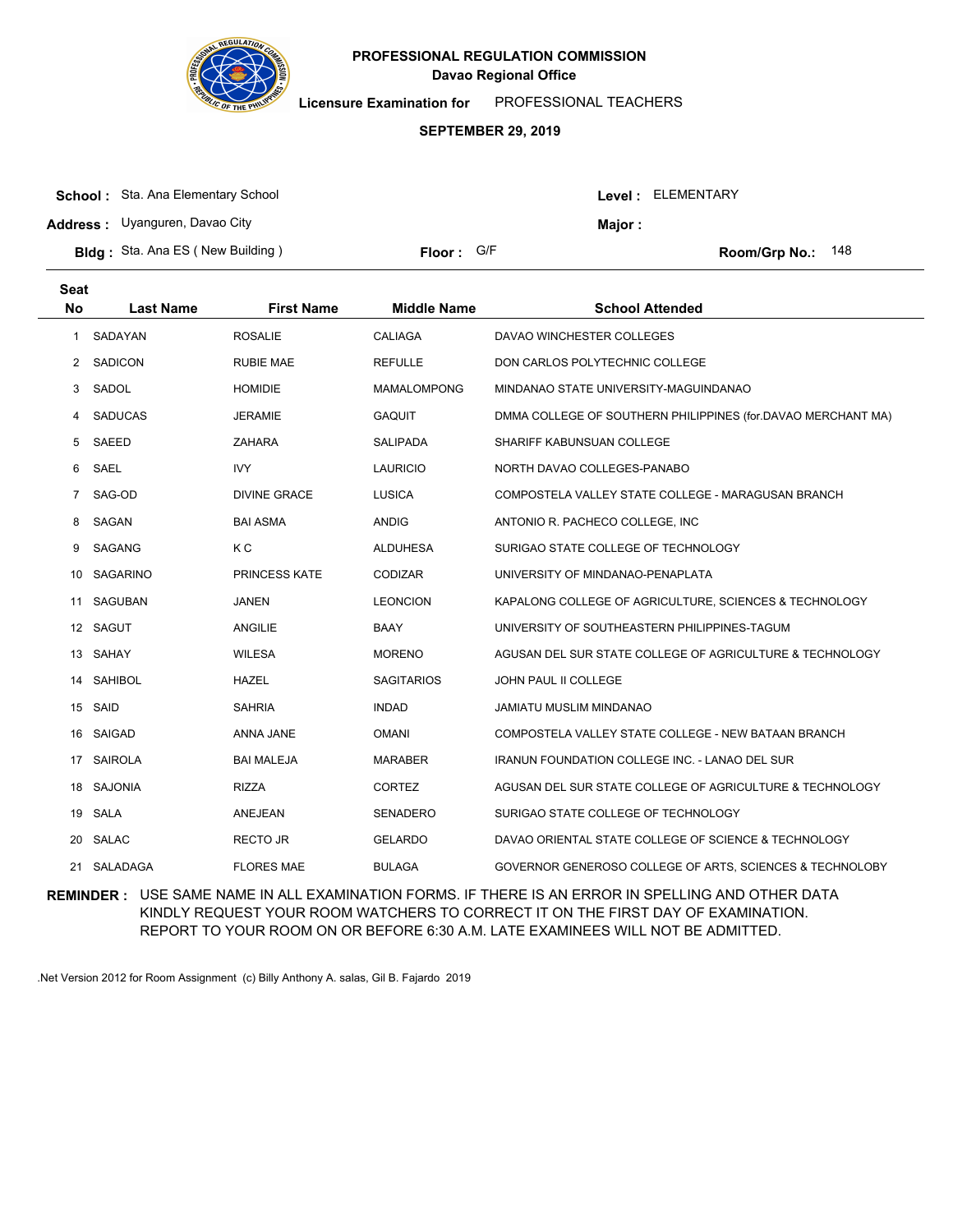

**Licensure Examination for**  PROFESSIONAL TEACHERS

### **SEPTEMBER 29, 2019**

| <b>School:</b> Sta. Ana Elementary School |            |                | <b>Level: ELEMENTARY</b>   |
|-------------------------------------------|------------|----------------|----------------------------|
| <b>Address:</b> Uyanguren, Davao City     |            | <b>Maior</b> : |                            |
| <b>Bldg:</b> Sta. Ana ES (New Building)   | Floor: G/F |                | <b>Room/Grp No.:</b> $149$ |

| <b>Seat</b><br><b>No</b> | <b>Last Name</b> | <b>First Name</b>    | <b>Middle Name</b> | <b>School Attended</b>                                   |
|--------------------------|------------------|----------------------|--------------------|----------------------------------------------------------|
| 1                        | <b>SALAKOB</b>   | <b>NORHANA</b>       | LINTONGAN          | UNIVERSITY OF SOUTHERN MINDANAO-KABACAN                  |
| 2                        | SALANG           | <b>KRISTIA ALICE</b> | <b>QUIAPO</b>      | LEGACY COLLEGE OF COMPOSTELA                             |
| 3                        | SALAPA           | <b>IRENE</b>         | <b>DELORIA</b>     | <b>HOLY CROSS OF BANSALAN JUNIOR COLLEGE</b>             |
| 4                        | SALAYSAY         | <b>SARAH</b>         | <b>UMANTOD</b>     | UNIVERSITY OF SOUTHEASTERN PHILIPPINES-DAVAO CITY        |
| 5                        | SALAZAR          | <b>APRIL ROSE</b>    | <b>SUAZO</b>       | SAINT VINCENT DE PAUL COLLEGE-BISLIG                     |
| 6                        | SALAZAR          | CARYL JOYCE          | QUIJADA            | UNIVERSITY OF SOUTHEASTERN PHILIPPINES-TAGUM             |
| $\overline{7}$           | SALAZAR          | <b>MORSIDAH</b>      | <b>LUMAMBAS</b>    | SULTAN KUDARAT ISLAMIC ACADEMY                           |
| 8                        | <b>SALBANIA</b>  | <b>CHARIEMAE</b>     | <b>LANORIAS</b>    | ANDRES SORIANO COLLEGE                                   |
| 9                        | SALCEDO          | RHONA JANE           | <b>BARRETE</b>     | HOLY CROSS OF DAVAO COLLEGE                              |
| 10                       | SALDE            | PRESCIOUS GLAZY      | <b>JAMERO</b>      | MONKAYO COLLEGE OF ARTS, SCIENCES & TECHNOLOGY           |
| 11                       | <b>SALDIVAR</b>  | <b>GENYDEL</b>       | <b>PIAMONTE</b>    | DAVAO ORIENTAL STATE COLLEGE OF SCIENCE & TECHNOLOGY     |
|                          | 12 SALE          | ANGELICA             | <b>RACHO</b>       | SAINT MARY'S COLLEGE OF CATBALOGAN (SACRED HEART COLL.)  |
| 13                       | SALE             | <b>JENNY ROSE</b>    | <b>DIAN</b>        | SAN FRANCISCO COLLEGES-AGUSAN                            |
| 14                       | SALEM            | <b>MAGUIDA</b>       | <b>BALIWAN</b>     | GANI L. ABPI COLLEGES, INC.                              |
|                          | 15 SALEM         | <b>REGGIE</b>        | <b>LOPEZ</b>       | NOTRE DAME OF MIDSAYAP COLLEGE                           |
| 16                       | SALENDAB         | SITTIE MOJANNA       | <b>SEPI</b>        | IMMACULATE HEART OF MARY SEMINARY-UBAY                   |
| 17                       | SALERA           | SHIELA MAE           | <b>LEDESMA</b>     | LAAK INSTITUTE FOUNDATION                                |
|                          | 18 SALI          | <b>NOR HAYYAM</b>    | <b>RUMAGIA</b>     | SULTAN KUDARAT ISLAMIC ACADEMY                           |
| 19                       | <b>SALIBO</b>    | <b>ALIJA</b>         | ALI                | COLAND SYSTEMS TECHNOLOGY - COTABATO CITY                |
| 20                       | <b>SALIDO</b>    | <b>AIKO</b>          | <b>BASARTE</b>     | GOVERNOR GENEROSO COLLEGE OF ARTS, SCIENCES & TECHNOLOBY |
|                          | 21 SALIDO        | <b>ALIBAI</b>        | ABDULLAH           | GANI L. ABPI COLLEGES, INC.                              |

**REMINDER :** USE SAME NAME IN ALL EXAMINATION FORMS. IF THERE IS AN ERROR IN SPELLING AND OTHER DATA KINDLY REQUEST YOUR ROOM WATCHERS TO CORRECT IT ON THE FIRST DAY OF EXAMINATION. REPORT TO YOUR ROOM ON OR BEFORE 6:30 A.M. LATE EXAMINEES WILL NOT BE ADMITTED.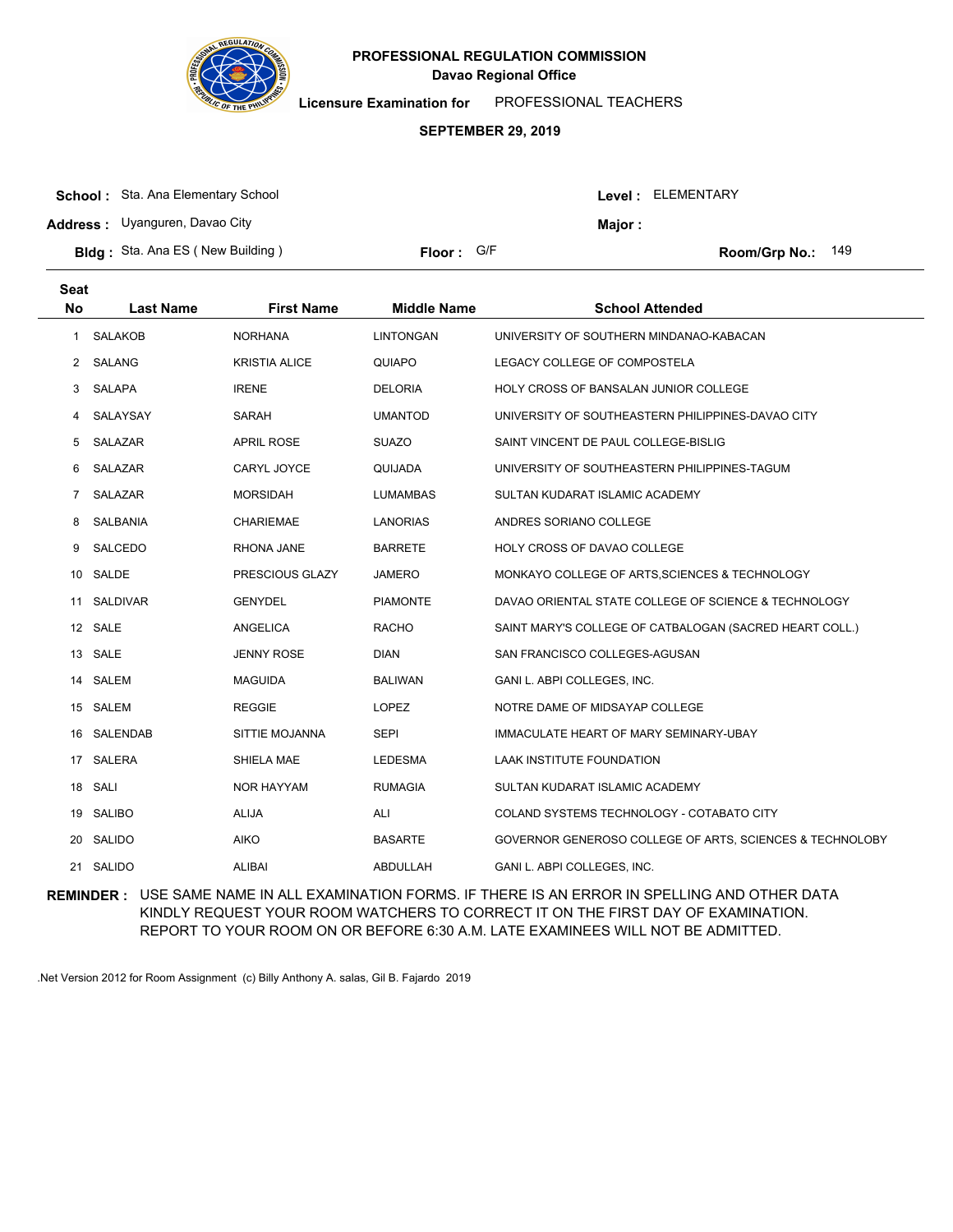

**Licensure Examination for**  PROFESSIONAL TEACHERS

### **SEPTEMBER 29, 2019**

|  | <b>School:</b> Sta. Ana National High School |  |
|--|----------------------------------------------|--|
|--|----------------------------------------------|--|

**Address :** D. Suazo St., Davao City

| <b>3Idg:</b> Sta. Ana NHS |  |  |  |
|---------------------------|--|--|--|
|---------------------------|--|--|--|

| or : | G/F GRADE 8 |  |
|------|-------------|--|
|      |             |  |

**Bldg : Floor : Room/Grp No.:** G/F GRADE 8 150

Level : ELEMENTARY

**Major :**

| <b>Seat</b><br><b>No</b> | <b>Last Name</b> | <b>First Name</b>     | <b>Middle Name</b> | <b>School Attended</b>                                           |
|--------------------------|------------------|-----------------------|--------------------|------------------------------------------------------------------|
| 1                        | SALIGANDANG      | <b>MARJORIE</b>       | <b>SUMENSIL</b>    | SULTAN KUDARAT STATE UNIVERSITY-TACURONG                         |
| $\mathbf{2}$             | <b>SALIK</b>     | <b>BHAI RASMIYA</b>   | <b>KAMDAN</b>      | ANTONIO R. PACHECO COLLEGE, INC.                                 |
| 3                        | SALIK            | <b>KUSAIN</b>         | <b>OMAR</b>        | ANTONIO R. PACHECO COLLEGE, INC.                                 |
| 4                        | <b>SALIK</b>     | <b>MARIANE LIEZLE</b> | ARIÑO              | UPI AGRICULTURAL SCHOOL-UPI, MAGUINDANAO                         |
| 5                        | <b>SALIK</b>     | <b>SARAH</b>          | ALI                | MINDANAO STATE UNIVERSITY-MAGUINDANAO                            |
| 6                        | <b>SALIK</b>     | <b>YVONE</b>          | <b>CHUA</b>        | SOUTH UPI COLLEGE                                                |
| $\overline{7}$           | SALILOAN         | <b>IMELDA</b>         | <b>BAYON</b>       | BUKIDNON STATE UNIVERSITY-NEW BATAAN EXTERNAL STUDIES CTR.       |
| 8                        | SALIMBAGAT       | <b>MARIGRACE</b>      | <b>TAC-AN</b>      | SAINT FRANCIS XAVIER COLLEGE                                     |
| 9                        | <b>SALIMBAGO</b> | <b>JOHAIRA</b>        | <b>ALIM</b>        | PARANG FOUNDATION COLLEGE                                        |
| 10                       | <b>SALIMBAGO</b> | <b>NECA JEAN</b>      | <b>PRECIOSO</b>    | COMPOSTELA VALLEY STATE COLLEGE - MONTEVISTA BRANCH              |
| 11                       | <b>SALIMBO</b>   | <b>MOHAIMA</b>        | <b>MAMALACAT</b>   | PARANG FOUNDATION COLLEGE                                        |
|                          | 12 SALINAS       | <b>NOURDEL</b>        | <b>CAMARA</b>      | COMPOSTELA VALLEY STATE COLLEGE - MONTEVISTA BRANCH              |
|                          | 13 SALIOT        | <b>JESSEL</b>         | <b>LUMAKTUD</b>    | BUKIDNON STATE UNIVERSITY-COMPOSTELA EXTERNAL STUDIES CTR.       |
| 14                       | <b>SALIPADA</b>  | <b>REHANA</b>         | <b>ABA</b>         | GANI L. ABPI COLLEGES, INC.                                      |
|                          | 15 SALISIP       | <b>FAUZIAH</b>        | <b>ANTAO</b>       | COLAND SYSTEMS TECHNOLOGY - COTABATO CITY                        |
|                          | 16 SALLA         | <b>DONIGEL</b>        | <b>BACLORAN</b>    | DAVAO ORIENTAL STATE COLLEGE OF SCIENCE & TECHNOLOGY             |
| 17                       | SALO             | <b>NESMILIA JEAN</b>  | <b>RAPADA</b>      | <b>VALENCIA COLLEGES</b>                                         |
|                          | 18 SALUDO        | <b>MICHELLE</b>       | <b>BALABAD</b>     | UNIVERSITY OF MINDANAO-DIGOS COLLEGE                             |
|                          | 19 SALUDO        | <b>TERRY</b>          | <b>CAÑEDO</b>      | SOUTHERN TECHNOLOGICAL INSTITUTE OF THE PHILIPPINES              |
| 20                       | SALUGSUGAN       | <b>JAYSON</b>         | <b>BACARO</b>      | <b>BUKIDNON STATE UNIVERSITY-STO TOMAS EXTERNAL STUDIES CTR.</b> |
| 21                       | SALVA            | <b>LESLIE</b>         | <b>MADJUS</b>      | DAVAO ORIENTAL STATE COLLEGE OF SCIENCE & TECHNOLOGY             |

**REMINDER :** USE SAME NAME IN ALL EXAMINATION FORMS. IF THERE IS AN ERROR IN SPELLING AND OTHER DATA KINDLY REQUEST YOUR ROOM WATCHERS TO CORRECT IT ON THE FIRST DAY OF EXAMINATION. REPORT TO YOUR ROOM ON OR BEFORE 6:30 A.M. LATE EXAMINEES WILL NOT BE ADMITTED.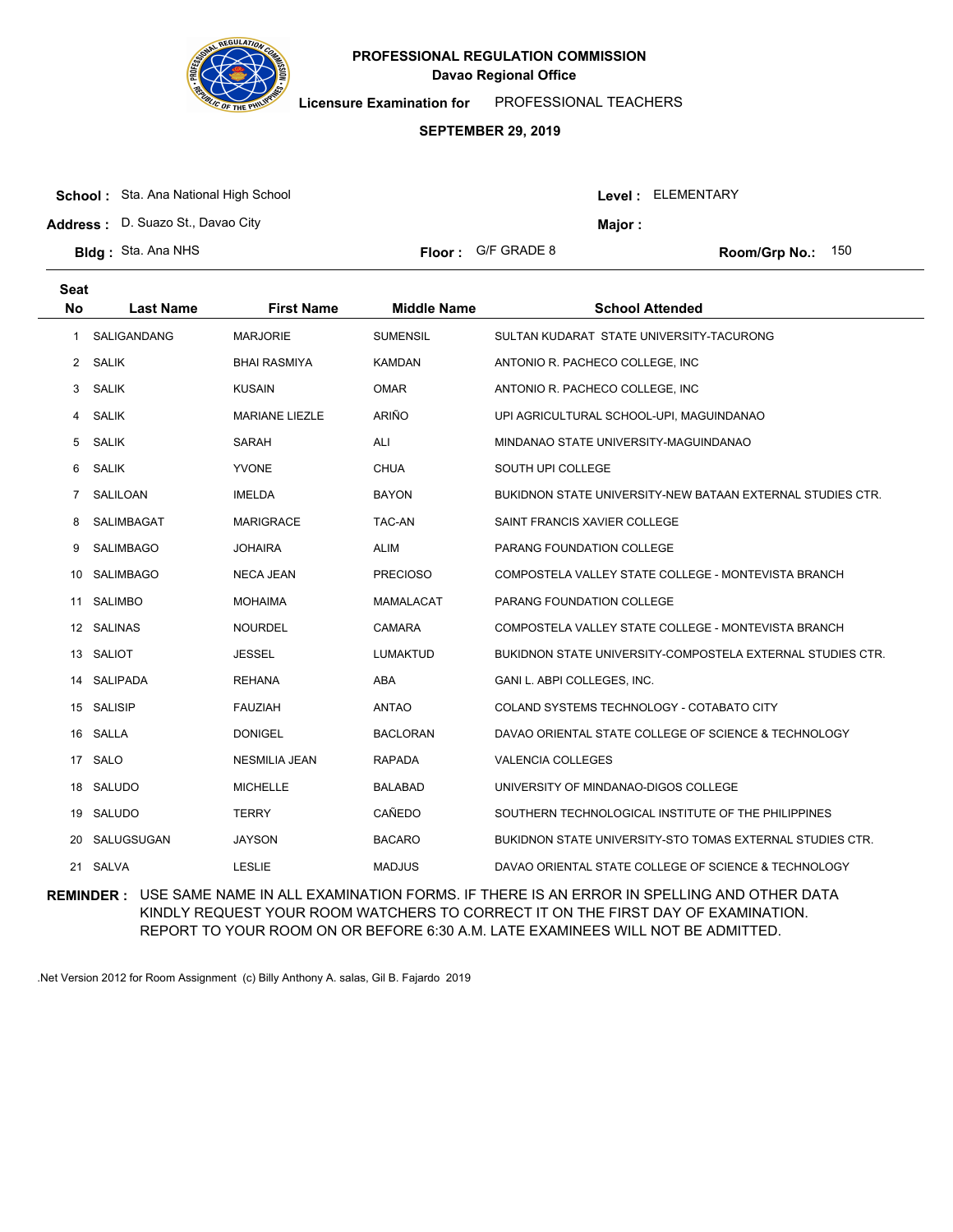

**Licensure Examination for**  PROFESSIONAL TEACHERS

### **SEPTEMBER 29, 2019**

| <b>School:</b> Sta. Ana National High School |                | Level: ELEMENTARY |
|----------------------------------------------|----------------|-------------------|
| <b>Address:</b> D. Suazo St., Davao Citv     | <b>Maior</b> : |                   |

**Bldg : Floor : Room/Grp No.:** Sta. Ana NHS

Floor: G/F GRADE 8 151

| Seat<br><b>No</b> | <b>Last Name</b> | <b>First Name</b>   | <b>Middle Name</b> | <b>School Attended</b>                                   |
|-------------------|------------------|---------------------|--------------------|----------------------------------------------------------|
| 1                 | <b>SALVACION</b> | <b>RAHNEE</b>       | <b>PALMARES</b>    | NORTH DAVAO COLLEGES-PANABO                              |
| $2^{\circ}$       | <b>SALVADOR</b>  | <b>JOCELYN</b>      | <b>ARSOLA</b>      | AGUSAN DEL SUR STATE COLLEGE OF AGRICULTURE & TECHNOLOGY |
| 3                 | SALVAÑA          | <b>ELAINE</b>       | <b>MIANA</b>       | DAVAO CENTRAL COLLEGE                                    |
| 4                 | SALVO            | <b>HANNAH MAE</b>   | <b>TOLERO</b>      | RIZAL MEMORIAL COLLEGE                                   |
| 5                 | SAM              | <b>ALMA</b>         | ALDARE             | SAINT MARY'S COLLEGE-TAGUM                               |
| 6                 | SAM              | <b>MAIKO</b>        | <b>FERNANDEZ</b>   | UNIVERSITY OF MINDANAO-TAGUM                             |
| 7                 | <b>SAMADULA</b>  | <b>SAMERA</b>       | <b>GUIAMADIL</b>   | UNIVERSITY OF SOUTHERN MINDANAO-KABACAN                  |
| 8                 | <b>SAMAMA</b>    | <b>FAIRODZ</b>      | <b>PADANG</b>      | MATI DOCTORS COLLEGE                                     |
| 9                 | <b>SAMARCA</b>   | <b>IAN GLERR</b>    | <b>CUBIO</b>       | UNIVERSITY OF MINDANAO-PANABO                            |
| 10                | <b>SAMAYATIN</b> | <b>MYAMINE</b>      | <b>MANGUILING</b>  | GANI L. ABPI COLLEGES, INC.                              |
| 11                | <b>SAMBALAN</b>  | <b>ROGER</b>        | <b>AQUINO</b>      | KAPALONG COLLEGE OF AGRICULTURE, SCIENCES & TECHNOLOGY   |
|                   | 12 SAMBAYON      | <b>JUVY</b>         | <b>ENERIO</b>      | <b>ACES TAGUM COLLEGE</b>                                |
| 13                | SAMBILAN         | ALI                 | <b>BANDAO</b>      | SPA COLLEGE, INC.                                        |
| 14                | SAMBINIGAN       | <b>SHERILYN</b>     | <b>ELESORIO</b>    | COMPOSTELA VALLEY STATE COLLEGE - MARAGUSAN BRANCH       |
|                   | 15 SAMEDRA       | <b>CARL ANTHONY</b> | MAGUDALAN          | UNIVERSITY OF MINDANAO-PENAPLATA                         |
| 16                | SAMOD            | <b>MARJANA</b>      | ABUBAKAR           | PARANG FOUNDATION COLLEGE                                |
| 17                | <b>SAMON</b>     | <b>YVON JANE</b>    | JUMAWAN            | UNIVERSITY OF MINDANAO-TAGUM                             |
|                   | 18 SAMONTE       | <b>LENELYN</b>      | <b>NERZA</b>       | DAVAO VISION COLLEGES, INC- CATALUNAN, DAVAO CITY        |
| 19                | <b>SAMPORNA</b>  | <b>JUNAINAH</b>     | <b>MACAALIN</b>    | PHILIPPINE MUSLIM TEACHER'S COLLEGE                      |
| 20                | <b>SAMPULNA</b>  | <b>ROHANA</b>       | SADIN              | GANI L. ABPI COLLEGES, INC.                              |
| 21                | <b>SAMPULNA</b>  | <b>ZENAIDA</b>      | SALENDAB           | UNIVERSITY OF SOUTHERN MINDANAO-KABACAN                  |

**REMINDER :** USE SAME NAME IN ALL EXAMINATION FORMS. IF THERE IS AN ERROR IN SPELLING AND OTHER DATA KINDLY REQUEST YOUR ROOM WATCHERS TO CORRECT IT ON THE FIRST DAY OF EXAMINATION. REPORT TO YOUR ROOM ON OR BEFORE 6:30 A.M. LATE EXAMINEES WILL NOT BE ADMITTED.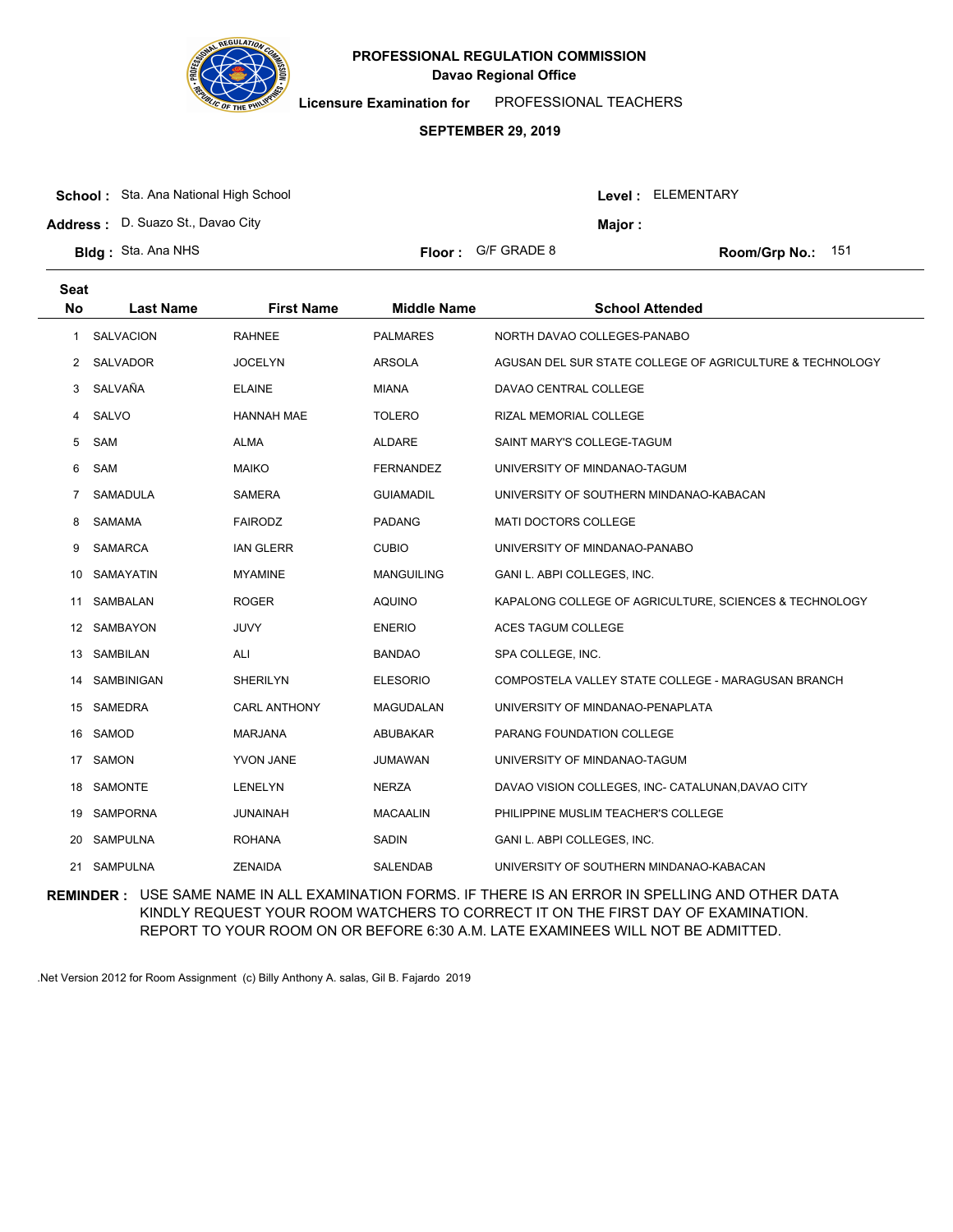

**Licensure Examination for**  PROFESSIONAL TEACHERS

#### **SEPTEMBER 29, 2019**

| <b>School:</b> Sta. Ana National High School |                             |         | <b>Level: ELEMENTARY</b>   |
|----------------------------------------------|-----------------------------|---------|----------------------------|
| <b>Address:</b> D. Suazo St., Davao City     |                             | Maior : |                            |
| <b>Bldg:</b> Sta. Ana NHS                    | <b>Floor:</b> $G/F$ GRADE 8 |         | <b>Room/Grp No.:</b> $152$ |

| <b>Seat</b><br><b>No</b> | <b>Last Name</b> | <b>First Name</b>    | <b>Middle Name</b> | <b>School Attended</b>                                    |
|--------------------------|------------------|----------------------|--------------------|-----------------------------------------------------------|
| 1                        | SAMPUTON         | <b>JESTONI</b>       | <b>AMORA</b>       | <b>LAAK INSTITUTE FOUNDATION</b>                          |
| 2                        | <b>SAMSON</b>    | <b>ALLAN JEAN</b>    | CALUNOD            | MINDANAO STATE UNIVERSITY-ILIGAN INSTITUTE OF TECHNOLOGY  |
| 3                        | SAMSON           | <b>GRETCHEN</b>      | <b>HOYOHOY</b>     | DAVAO ORIENTAL STATE COLLEGE OF SCIENCE & TECHNOLOGY      |
| 4                        | SANCHEZ          | <b>GRACE</b>         | <b>BISCOCHO</b>    | JOHN PAUL II COLLEGE                                      |
| 5                        | SANCHEZ          | <b>JEYMARIE</b>      | <b>SUPILANAS</b>   | UNIVERSITY OF MINDANAO-PENAPLATA                          |
| 6                        | SANCHEZ          | <b>KHENIE AIZA</b>   | <b>GAQUIT</b>      | UNIVERSITY OF SOUTHEASTERN PHILIPPINES-DAVAO CITY         |
| 7                        | SANCHEZ          | <b>LORME</b>         |                    | AGUSAN DEL SUR STATE COLLEGE OF AGRICULTURE & TECHNOLOGY  |
| 8                        | SANCHEZ          | VANESSA MAE          | PEREZ              | ACES TAGUM COLLEGE                                        |
| 9                        | SANDAB           | <b>JONAIMA</b>       | <b>MOHAMMAD</b>    | PHILIPPINE MUSLIM TEACHER'S COLLEGE                       |
| 10                       | SANDAY           | <b>OMAR</b>          | <b>GALACAS</b>     | SOUTHERN CHRISTIAN COLLEGE                                |
| 11                       | SANDIGANA        | <b>EVA</b>           | <b>MANGAG</b>      | LICEO DE DAVAO                                            |
|                          | 12 SANDUAN       | <b>REJANE</b>        | <b>HANDUGAN</b>    | BUKIDNON STATE UNIVERSITY-(FOR BUKIDNON STATE COLL)- MAIN |
| 13                       | <b>SANGARIOS</b> | <b>JIMMILYN</b>      | <b>TIBONG</b>      | NORTH DAVAO COLLEGES-PANABO                               |
| 14                       | SANGGO           | <b>JOERGE</b>        | <b>URBIZTONDO</b>  | SAINT VINCENT DE PAUL COLLEGE-BISLIG                      |
| 15                       | SANGGO           | <b>JOHANNEZ</b>      | <b>GONZALES</b>    | HOLY CROSS OF BANSALAN JUNIOR COLLEGE                     |
| 16                       | SANGGUYOD        | <b>NASRUDIN</b>      | LUMAGAB            | MINDANAO STATE UNIVERSITY-MAGUINDANAO                     |
| 17                       | <b>SANGKI</b>    | <b>SAIMIN</b>        | <b>DAGADAS</b>     | GANI L. ABPI COLLEGES, INC.                               |
| 18                       | SANICO           | <b>DENERBA FAITH</b> | <b>JIMENEZ</b>     | COLAND SYSTEMS TECHNOLOGY - COTABATO CITY                 |
| 19                       | SANJOSE          | <b>WINBERTH</b>      | <b>DIEZ</b>        | UNIVERSITY OF SOUTHEASTERN PHILIPPINES-TAGUM              |
| 20                       | SANSALUNA        | <b>SURAYYAH</b>      | NAGAYAK            | UNIVERSITY OF SOUTHERN MINDANAO-KABACAN                   |
| 21                       | SANSAWI          | ANNIE                | LAMALAN            | MINDANAO CAPITOL COLLEGE                                  |

**REMINDER :** USE SAME NAME IN ALL EXAMINATION FORMS. IF THERE IS AN ERROR IN SPELLING AND OTHER DATA KINDLY REQUEST YOUR ROOM WATCHERS TO CORRECT IT ON THE FIRST DAY OF EXAMINATION. REPORT TO YOUR ROOM ON OR BEFORE 6:30 A.M. LATE EXAMINEES WILL NOT BE ADMITTED.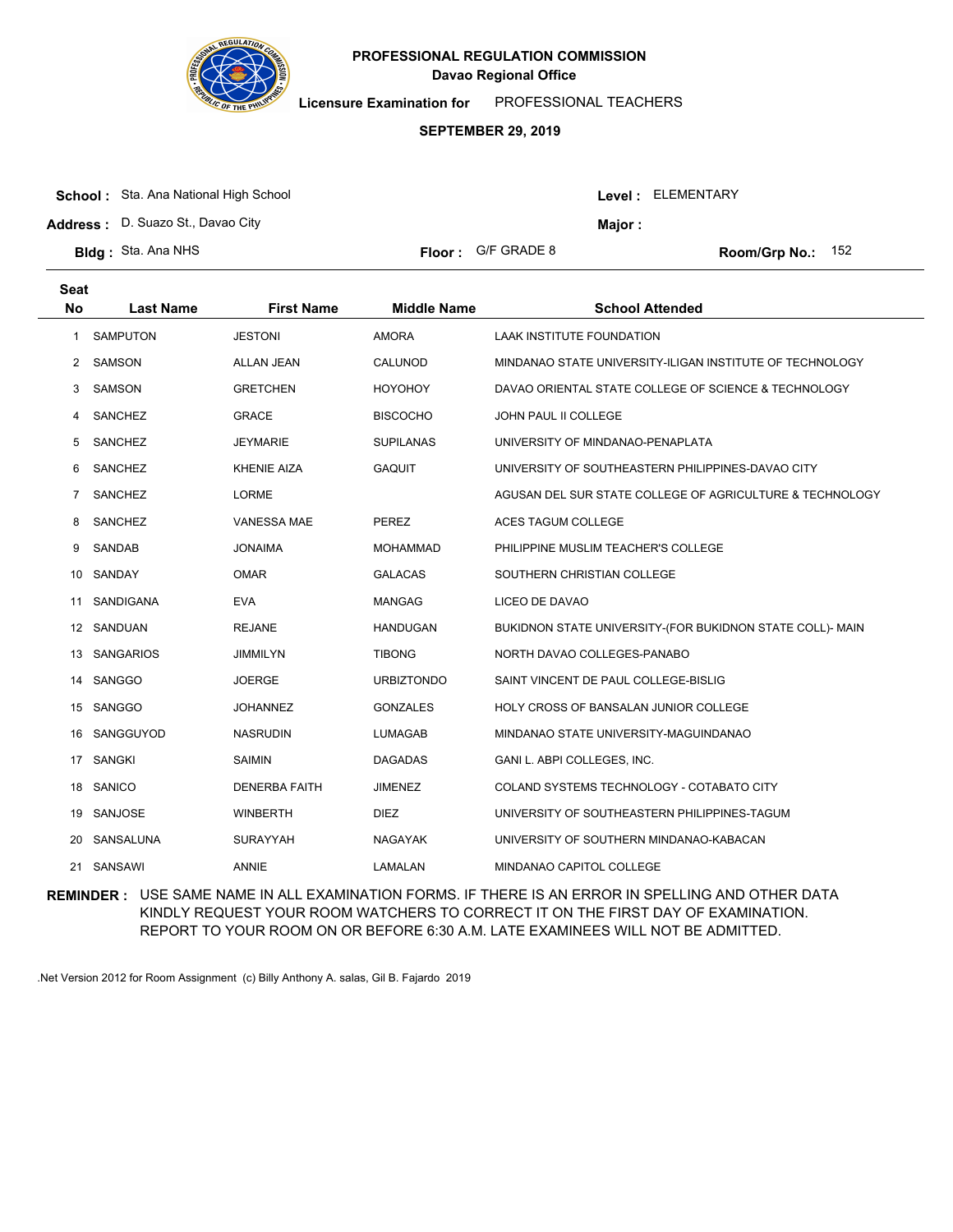

**Licensure Examination for**  PROFESSIONAL TEACHERS

### **SEPTEMBER 29, 2019**

| <b>School:</b> Sta. Ana National High School |  |
|----------------------------------------------|--|
|                                              |  |

**Address :** D. Suazo St., Davao City

| <b>Bldg: Sta. Ana NHS</b> |  | <b>Floor:</b> G/F GRADE 8 |
|---------------------------|--|---------------------------|
|---------------------------|--|---------------------------|

**Seat**

| $\bigcap_{n\in\mathbb{N}}$ |  |  |
|----------------------------|--|--|

Room/Grp No.: 153

Level : ELEMENTARY

**Major :**

| əual                 |                     |                      |                    |                                                          |
|----------------------|---------------------|----------------------|--------------------|----------------------------------------------------------|
| <b>No</b>            | <b>Last Name</b>    | <b>First Name</b>    | <b>Middle Name</b> | <b>School Attended</b>                                   |
| 1.                   | SANTANDER           | <b>JANIE MAE</b>     | <b>CUASITO</b>     | SACRED HEART SCHOOL-MISAMIS OCCIDENTAL                   |
| $\mathbf{2}^{\circ}$ | <b>SANTIAGO</b>     | <b>MARILY GRACE</b>  | BALIGHOT           | DAVAO WINCHESTER COLLEGES                                |
| 3                    | SANTIALA            | <b>JENNIFER</b>      | <b>COLMINAS</b>    | KAPALONG COLLEGE OF AGRICULTURE, SCIENCES & TECHNOLOGY   |
| 4                    | <b>SANTIESTEBAN</b> | KATHLEEN             | SARABIA            | HOLY NAME UNIVERSITY (for.DIVINE WORD-TAGBILARAN)        |
| 5                    | SANTOS              | <b>DENIEL GRACE</b>  | <b>ABRENCIA</b>    | UNIVERSITY OF SOUTHEASTERN PHILIPPINES-TAGUM             |
| 6                    | SAPALON             | <b>HAMERODIN</b>     | <b>KANDA</b>       | ANTONIO R. PACHECO COLLEGE, INC                          |
| 7                    | <b>SAPIDAN</b>      | ANGELIE              | <b>SONGALIA</b>    | GOVERNOR GENEROSO COLLEGE OF ARTS, SCIENCES & TECHNOLOBY |
| 8                    | SAPIDAN             | <b>JAY TROY</b>      | SANAWI             | GOVERNOR GENEROSO COLLEGE OF ARTS, SCIENCES & TECHNOLOBY |
| 9                    | <b>SARA</b>         | SITTIE ISNIHAYA      | <b>PAMBAYA</b>     | PARANG FOUNDATION COLLEGE                                |
| 10                   | <b>SARABILLO</b>    | <b>MARY JANE</b>     | CARILLO            | NORTH DAVAO COLLEGES-PANABO                              |
| 11                   | <b>SARABOSING</b>   | <b>BABBY</b>         | SAMONTINA          | DAVAO ORIENTAL STATE COLLEGE OF SCIENCE & TECHNOLOGY     |
|                      | 12 SARATE           | <b>JIMEFE</b>        | <b>BAGA</b>        | COMPOSTELA VALLEY STATE COLLEGE - NEW BATAAN BRANCH      |
| 13                   | SARAYAN             | <b>ROVELYN</b>       | <b>CONCON</b>      | SAINT FRANCIS XAVIER COLLEGE                             |
| 14                   | SARCEDA             | <b>ALONA</b>         | <b>DIAZ</b>        | SURIGAO DEL SUR STATE UNIVERSITY-LIANGA CAMPUS           |
| 15                   | SARDALLA            | <b>ALEXIES NAZAR</b> | <b>ESCATRON</b>    | ANDRES SORIANO COLLEGE                                   |
| 16.                  | SARDIDO             | <b>JOLINA</b>        | <b>PUTON</b>       | SOUTHERN CHRISTIAN COLLEGE                               |
| 17                   | SARDIDO             | <b>JULIE ANN</b>     | <b>ALIPOSO</b>     | UNIVERSITY OF MINDANAO-PENAPLATA                         |
| 18                   | SARIANA             | <b>GRACE</b>         | CAÑEDO             | KAPALONG COLLEGE OF AGRICULTURE, SCIENCES & TECHNOLOGY   |
|                      | 19 SARIANA          | <b>TERESA</b>        | <b>REGIDOR</b>     | JOHN PAUL II COLLEGE                                     |
| 20                   | <b>SARIGUMBA</b>    | <b>LOVELY JEAN</b>   | <b>CUMAHIG</b>     | KAPALONG COLLEGE OF AGRICULTURE, SCIENCES & TECHNOLOGY   |
| 21                   | <b>SARIMOS</b>      | <b>LYREN MAE</b>     | <b>PAALISBO</b>    | NOTRE DAME UNIVERSITY                                    |

**REMINDER :** USE SAME NAME IN ALL EXAMINATION FORMS. IF THERE IS AN ERROR IN SPELLING AND OTHER DATA KINDLY REQUEST YOUR ROOM WATCHERS TO CORRECT IT ON THE FIRST DAY OF EXAMINATION. REPORT TO YOUR ROOM ON OR BEFORE 6:30 A.M. LATE EXAMINEES WILL NOT BE ADMITTED.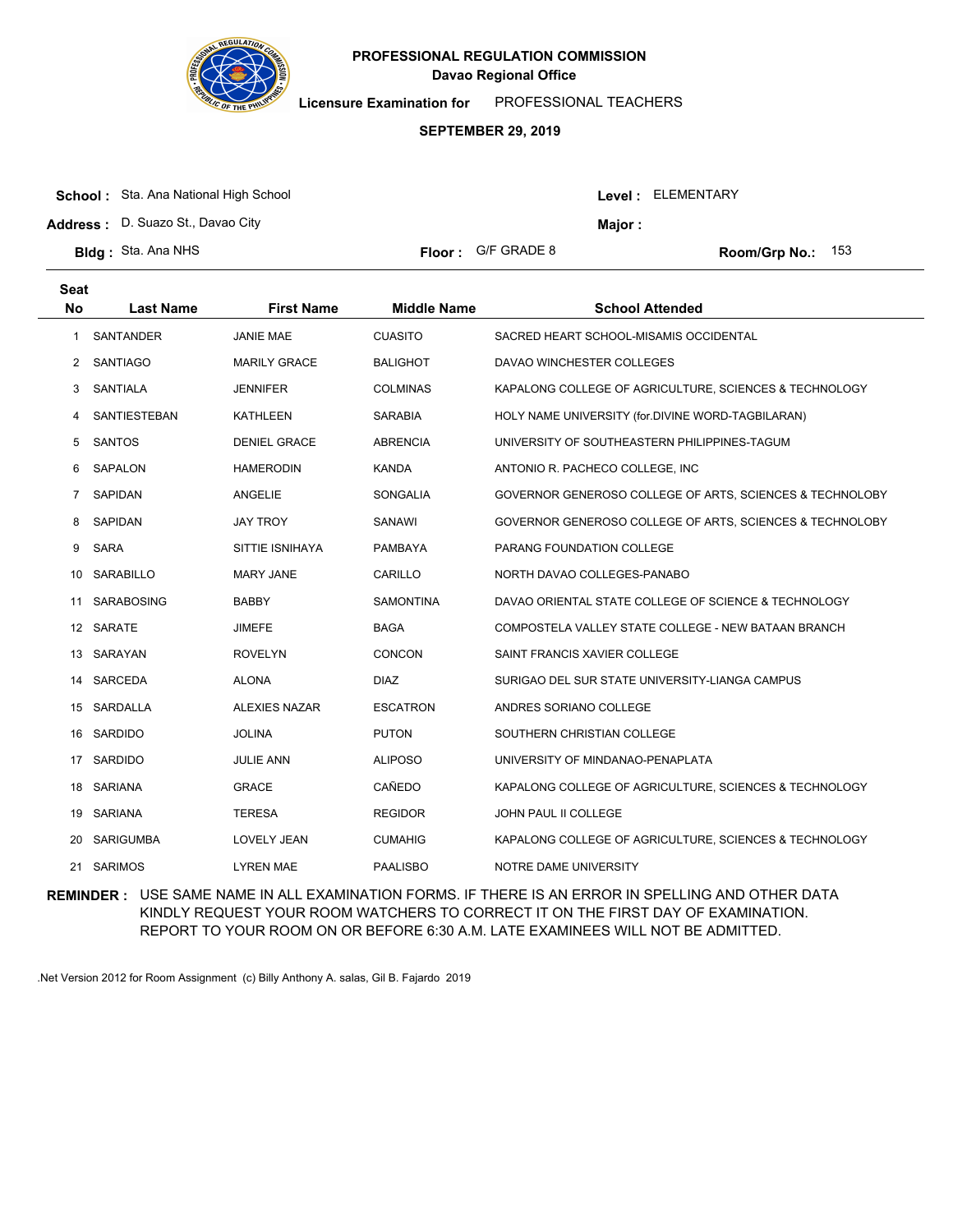

**Licensure Examination for**  PROFESSIONAL TEACHERS

### **SEPTEMBER 29, 2019**

|  | <b>School:</b> Sta. Ana National High School |
|--|----------------------------------------------|
|--|----------------------------------------------|

**Address :** D. Suazo St., Davao City

| <b>3Idg:</b> Sta. Ana NHS |  |  |  |
|---------------------------|--|--|--|
|---------------------------|--|--|--|

| or : | 2/F GRADE 8 |
|------|-------------|
|------|-------------|

**Bldg : Floor : Room/Grp No.:** 2/F GRADE 8 154

Level : ELEMENTARY

**Major :**

| <b>Seat</b>    |                  |                      |                    |                                                                |
|----------------|------------------|----------------------|--------------------|----------------------------------------------------------------|
| <b>No</b>      | <b>Last Name</b> | <b>First Name</b>    | <b>Middle Name</b> | <b>School Attended</b>                                         |
| $\mathbf{1}$   | <b>SARIP</b>     | <b>ALITALIB</b>      | <b>PACAPNAG</b>    | ANTONIO R. PACHECO COLLEGE, INC.                               |
| 2              | <b>SARIP</b>     | <b>ASLEAH</b>        | LAGUI              | PARANG FOUNDATION COLLEGE                                      |
| 3              | <b>SARIP</b>     | <b>ROBAYA</b>        | <b>AKMAD</b>       | PARANG FOUNDATION COLLEGE                                      |
| 4              | <b>SARMIENTO</b> | <b>EDLYN</b>         | <b>DESTAJO</b>     | COLAND SYSTEMS TECHNOLOGY - COTABATO CITY                      |
| 5              | <b>SARMIENTO</b> | <b>REAH MINA</b>     | <b>ARCENAS</b>     | NORTH DAVAO COLLEGES-PANABO                                    |
| 6              | SARNO            | <b>GRACE</b>         | <b>CELEDONIO</b>   | COMPOSTELA VALLEY STATE COLLEGE - MONTEVISTA BRANCH            |
| $\overline{7}$ | <b>SARNO</b>     | JOSEPHEN             | <b>ORONG</b>       | DE LA VIDA COLLEGE                                             |
| 8              | <b>SARONG</b>    | <b>MARICHU</b>       | <b>ASUQUE</b>      | BUKIDNON STATE UNIVERSITY-MARAGUSAN EXTERNAL STUDIES CTR.      |
| 9              | <b>SAROSONG</b>  | <b>PAUSIA</b>        | <b>TAROSULA</b>    | DE LA VIDA COLLEGE                                             |
|                | 10 SAROZA        | <b>JEANALYN</b>      | <b>CASTOR</b>      | JOHN PAUL II COLLEGE                                           |
| 11             | <b>SARUCA</b>    | <b>SHINY MAE</b>     | <b>BAQUERO</b>     | UNIVERSITY OF MINDANAO-DAVAO CITY                              |
|                | 12 SASIL         | LUCILLE JOYCE        | <b>VILLARONTE</b>  | COMPOSTELA VALLEY STATE COLLEGE - MARAGUSAN BRANCH             |
|                | 13 SASUTANA      | <b>KENNETH ROY</b>   | <b>FEMANGCO</b>    | <b>BUKIDNON STATE UNIVERSITY-MONKAYO EXTERNAL STUDIES CTR.</b> |
|                | 14 SAUCELO       | <b>MARYJEAN</b>      |                    | COMPOSTELA VALLEY STATE COLLEGE - MARAGUSAN BRANCH             |
|                | 15 SAWAT         | <b>SAHIDA</b>        | CALE               | NORTH DAVAO COLLEGE-TAGUM FOUNDATION                           |
|                | 16 SAYMAN        | <b>EMIE ROSE</b>     | <b>ENRIQUEZ</b>    | HOLY CHILD COLLEGE OF BUTUAN                                   |
| 17             | SAYMAN           | <b>ERICK JOHN</b>    | <b>GAYO</b>        | MATS COLLEGE OF TECHNOLOGY                                     |
|                | 18 SAYMAN        | <b>JOSABETH</b>      | <b>WENCESLAO</b>   | GOVERNOR GENEROSO COLLEGE OF ARTS, SCIENCES & TECHNOLOBY       |
|                | 19 SAYMAN        | <b>RIZA</b>          | <b>BASILIO</b>     | ST. MARY'S COLLEGE OF BAGANGA-BAGANGA, DAVAO ORIENTAL          |
|                | 20 SAYSON        | <b>MARIEL</b>        | ABIJAY             | DAVAO ORIENTAL STATE COLLEGE OF SCIENCE & TECHNOLOGY           |
|                | 21 SEALANA       | <b>ILDEFONSO III</b> | <b>NAONG</b>       | HOLY CROSS OF DAVAO COLLEGE                                    |
|                |                  |                      |                    |                                                                |

**REMINDER :** USE SAME NAME IN ALL EXAMINATION FORMS. IF THERE IS AN ERROR IN SPELLING AND OTHER DATA KINDLY REQUEST YOUR ROOM WATCHERS TO CORRECT IT ON THE FIRST DAY OF EXAMINATION. REPORT TO YOUR ROOM ON OR BEFORE 6:30 A.M. LATE EXAMINEES WILL NOT BE ADMITTED.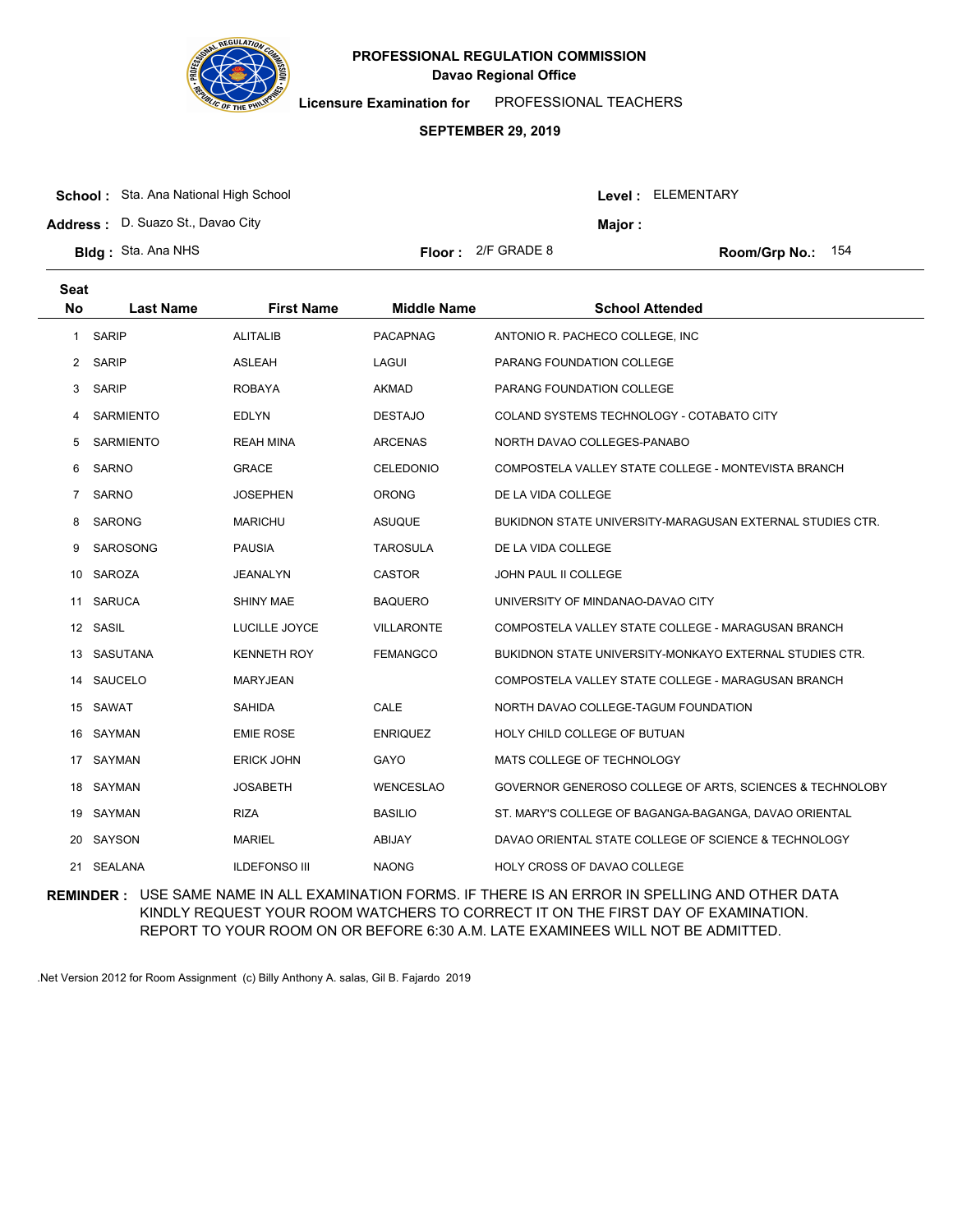

**Licensure Examination for**  PROFESSIONAL TEACHERS

### **SEPTEMBER 29, 2019**

| <b>School:</b> Sta. Ana National High School |                             |        | Level: ELEMENTARY          |
|----------------------------------------------|-----------------------------|--------|----------------------------|
| <b>Address:</b> D. Suazo St., Davao City     |                             | Major: |                            |
| <b>Bldg:</b> Sta. Ana NHS                    | <b>Floor:</b> $2/F$ GRADE 8 |        | <b>Room/Grp No.:</b> $155$ |

| <b>Seat</b><br><b>No</b> | <b>Last Name</b>  | <b>First Name</b>                     | <b>Middle Name</b> | <b>School Attended</b>                                       |
|--------------------------|-------------------|---------------------------------------|--------------------|--------------------------------------------------------------|
| $\mathbf{1}$             | <b>SEBIO</b>      | ANNA FE                               | MANGGUBAT          | KAPALONG COLLEGE OF AGRICULTURE, SCIENCES & TECHNOLOGY       |
|                          | 2 SEBIO           | <b>SHEINNY ROSE</b>                   | ANSALE             | UPI AGRICULTURAL SCHOOL-UPI, MAGUINDANAO                     |
| 3                        | <b>SEBIOS</b>     | <b>JIVEY GRACE</b>                    |                    | <b>HOLY CROSS OF BANSALAN JUNIOR COLLEGE</b>                 |
| 4                        | <b>SEBUCO</b>     | <b>VIANNE CLAIRE</b>                  | <b>ROJO</b>        | BUKIDNON STATE UNIVERSITY-(FOR BUKIDNON STATE COLL)- MAIN    |
| 5                        | <b>SECRETARIA</b> | <b>GRACEOUS</b>                       | <b>GEROLAGA</b>    | <b>HOLY CROSS OF BANSALAN JUNIOR COLLEGE</b>                 |
| 6                        | <b>SECRETO</b>    | <b>CEDRAHLLIE MARIE RICAIBALOLONG</b> |                    | SAINT BENEDICT COLLEGE-COTABATO CITY                         |
| 7                        | <b>SECULA</b>     | KATHLEN                               | <b>ABANES</b>      | UNIVERSITY OF MINDANAO-TAGUM                                 |
| 8                        | <b>SEDANO</b>     | <b>MERY GRACE</b>                     | <b>BARIO</b>       | JOSEFINA H. CERILLES STATE COLLEGE-MAIN-MATI(JHCPC)          |
| 9                        | <b>SEDAVIA</b>    | JHUNA MAE                             | <b>BIGWAS</b>      | NOTRE DAME OF MIDSAYAP COLLEGE                               |
|                          | 10 SEGOVIA        | <b>JEMIMA</b>                         | <b>MAGLANGIT</b>   | KAPALONG COLLEGE OF AGRICULTURE, SCIENCES & TECHNOLOGY       |
| 11                       | <b>SEGURA</b>     | <b>JOYCEE</b>                         | <b>IMPERIAL</b>    | UNIVERSITY OF MINDANAO-DIGOS COLLEGE                         |
|                          | 12 SEGURADA       | <b>FRANCIS EARL</b>                   | <b>ANDANTE</b>     | ST. ALEXIUS COLLEGE (for.DOCTORS CHSF, INC)                  |
|                          | 13 SELAGPO        | <b>SUNSHINE</b>                       | <b>BUSTILLO</b>    | NORTH DAVAO COLLEGES-PANABO                                  |
|                          | 14 SELGAS         | <b>IMIELOU</b>                        | <b>KIAY</b>        | UNIVERSITY OF SOUTHEASTERN PHILIPPINES-TAGUM                 |
|                          | 15 SELIBIO        | <b>REALYN</b>                         | <b>TOLENTINO</b>   | SOUTHERN CHRISTIAN COLLEGE                                   |
|                          | 16 SELIOTE        | <b>DEBORAH LOVE</b>                   | <b>CABILAN</b>     | ADVENTIST COLLEGE OF TECHNOLOGY, INC. (FOR MATUTUM VIEW CH.) |
| 17                       | <b>SELONGAN</b>   | <b>ANIZA</b>                          | MAMASALAGAT        | SULTAN KUDARAT STATE UNIVERSITY-TACURONG                     |
|                          | 18 SELVANO        | <b>JANITH</b>                         | <b>TANTE</b>       | BUKIDNON STATE UNIVERSITY-(FOR BUKIDNON STATE COLL)- MAIN    |
| 19                       | SEMBLANTE         | <b>JENNY</b>                          | <b>GANTE</b>       | UNIVERSITY OF SOUTHEASTERN PHILIPPINES-DAVAO CITY            |
| 20                       | <b>SEMILLA</b>    | DAVE CLARK                            | <b>TUMILAP</b>     | RAMON MAGSAYSAY MEMORIAL COLLEGES                            |
| 21                       | SENARLO           | <b>LESLIE CLAIRE</b>                  |                    | LEGACY COLLEGE OF COMPOSTELA                                 |

**REMINDER :** USE SAME NAME IN ALL EXAMINATION FORMS. IF THERE IS AN ERROR IN SPELLING AND OTHER DATA KINDLY REQUEST YOUR ROOM WATCHERS TO CORRECT IT ON THE FIRST DAY OF EXAMINATION. REPORT TO YOUR ROOM ON OR BEFORE 6:30 A.M. LATE EXAMINEES WILL NOT BE ADMITTED.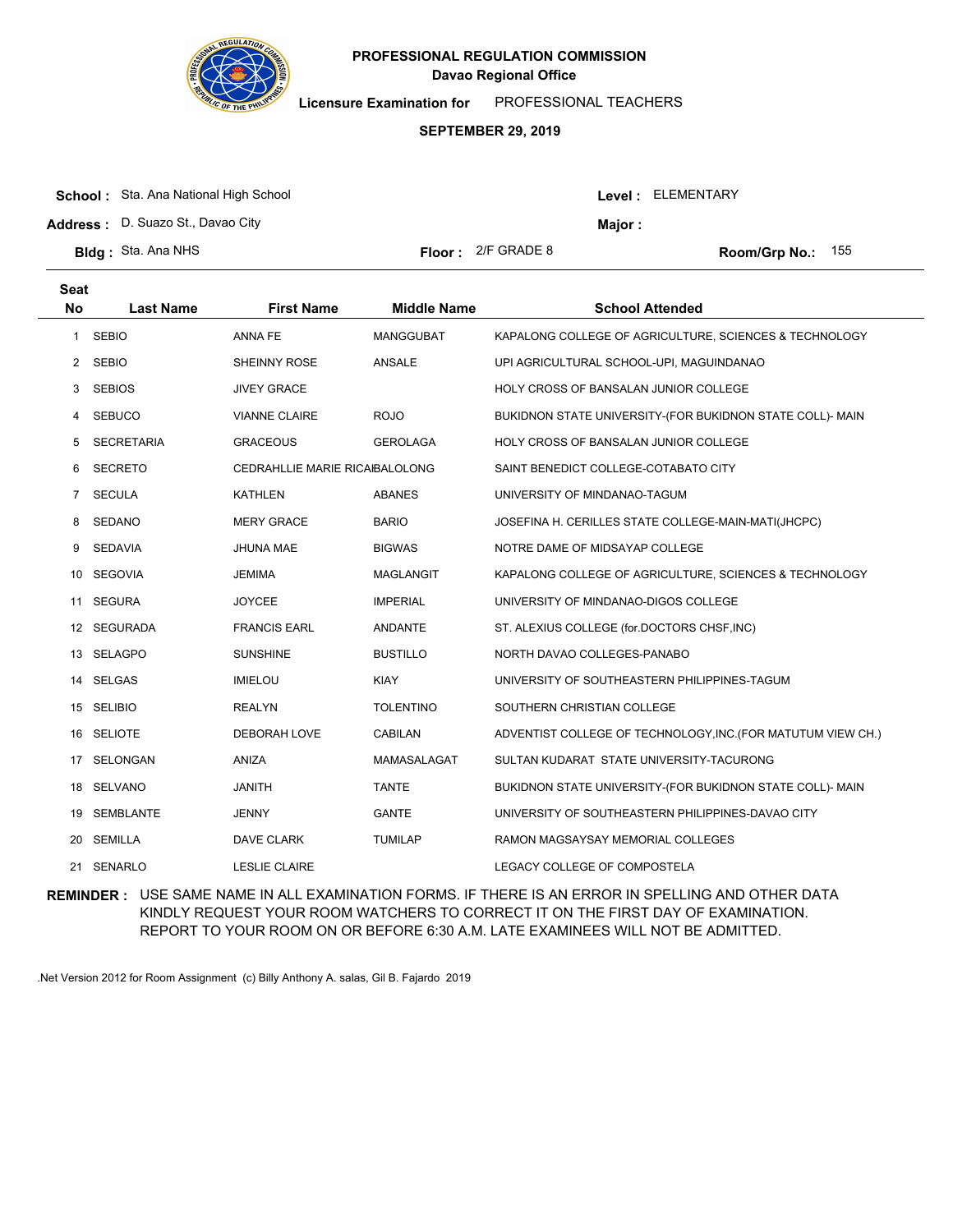

**Licensure Examination for**  PROFESSIONAL TEACHERS

### **SEPTEMBER 29, 2019**

|  | <b>School:</b> Sta. Ana National High School |
|--|----------------------------------------------|
|--|----------------------------------------------|

**Address :** D. Suazo St., Davao City

**Bldg : Floor : Room/Grp No.:** Sta. Ana NHS

**Seat**

Floor: 2/F GRADE 8 **156 Room/Grp No.: 156** 

Level : ELEMENTARY

**Major :**

| əeat           |                  |                        |                    |                                                          |
|----------------|------------------|------------------------|--------------------|----------------------------------------------------------|
| No             | <b>Last Name</b> | <b>First Name</b>      | <b>Middle Name</b> | <b>School Attended</b>                                   |
| $\mathbf{1}$   | SEÑAS            | <b>FRANCIS BELMARK</b> | <b>QUIMPAN</b>     | COMPOSTELA VALLEY STATE COLLEGE - MAIN                   |
| $2^{\circ}$    | <b>SENDAD</b>    | <b>NORHUDDIN</b>       | <b>ROMASANTA</b>   | COLAND SYSTEMS TECHNOLOGY - COTABATO CITY                |
| 3              | SEÑORAN          | <b>ALEXIS</b>          | <b>UTBO</b>        | UNIVERSITY OF SOUTHEASTERN PHILIPPINES-TAGUM             |
| 4              | <b>SENSIL</b>    | <b>JOMAR</b>           | <b>CINCO</b>       | DAVAO VISION COLLEGES, INC- CATALUNAN, DAVAO CITY        |
| 5              | SEPALON          | <b>WINDEL</b>          | <b>FLANDEZ</b>     | UNIVERSITY OF SOUTHEASTERN PHILIPPINES-DAVAO CITY        |
| 6              | <b>SEPE</b>      | ANALIZA                | <b>ESGUERRA</b>    | MONKAYO COLLEGE OF ARTS, SCIENCES & TECHNOLOGY           |
| $\overline{7}$ | <b>SEPTIMO</b>   | <b>MELODY GRACE</b>    | <b>DORONIO</b>     | UNIVERSITY OF SOUTHEASTERN PHILIPPINES-TAGUM             |
| 8              | <b>SERENO</b>    | <b>REYANN JOY</b>      | <b>ESCOLAR</b>     | NORTH DAVAO COLLEGES-PANABO                              |
| 9              | <b>SERIDA</b>    | <b>PHILLIP</b>         | COSTA              | COMPOSTELA VALLEY STATE COLLEGE - MARAGUSAN BRANCH       |
| 10             | <b>SERJAS</b>    | <b>JOYLYN</b>          | <b>OJANOLA</b>     | PANGASINAN STATE UNIVERSITY-ASINGAN                      |
| 11             | <b>SEROJALES</b> | <b>KAREN REA</b>       |                    | DAVAO ORIENTAL STATE COLLEGE OF SCIENCE & TECHNOLOGY     |
|                | 12 SESCON        | <b>MARIE</b>           | <b>ANDRIANO</b>    | AGUSAN DEL SUR STATE COLLEGE OF AGRICULTURE & TECHNOLOGY |
|                | 13 SESE          | DHANIEL IGGY           | <b>JAMILI</b>      | TARLAC STATE UNIVERSITY (TARLAC COLLEGE OF TECH.)        |
| 14             | SETERA           | <b>CHRISTINE JANE</b>  | <b>UBARAN</b>      | UNIVERSITY OF SOUTHEASTERN PHILIPPINES-TAGUM             |
|                | 15 SEVILLA       | <b>PRECIOUS</b>        | <b>BERNALDEZ</b>   | NORTH DAVAO COLLEGES-PANABO                              |
|                | 16 SIANO         | <b>JULIE ANN</b>       | <b>CAMPOS</b>      | SAINT VINCENT DE PAUL COLLEGE-BISLIG                     |
| 17             | <b>SIBALA</b>    | <b>JERESSA MAE</b>     |                    | LEGACY COLLEGE OF COMPOSTELA                             |
| 18             | SIBANTA          | SHEENA GRACE           | <b>CAMACHO</b>     | SAINT MARY'S COLLEGE-TAGUM                               |
| 19             | SIBAYAN          | <b>HERMELIN JAY</b>    | <b>DUCLAYAN</b>    | <b>EDENTON MISSION COLLEGE</b>                           |
| 20             | <b>SIBLA</b>     | SARAH ROSE             | MALUMBAGA          | UNIVERSITY OF SOUTHEASTERN PHILIPPINES-DAVAO CITY        |
|                | 21 SIBUGAN       | <b>JAY ANN</b>         | <b>MERANDA</b>     | NORTH DAVAO COLLEGE-TAGUM FOUNDATION                     |

**REMINDER :** USE SAME NAME IN ALL EXAMINATION FORMS. IF THERE IS AN ERROR IN SPELLING AND OTHER DATA KINDLY REQUEST YOUR ROOM WATCHERS TO CORRECT IT ON THE FIRST DAY OF EXAMINATION. REPORT TO YOUR ROOM ON OR BEFORE 6:30 A.M. LATE EXAMINEES WILL NOT BE ADMITTED.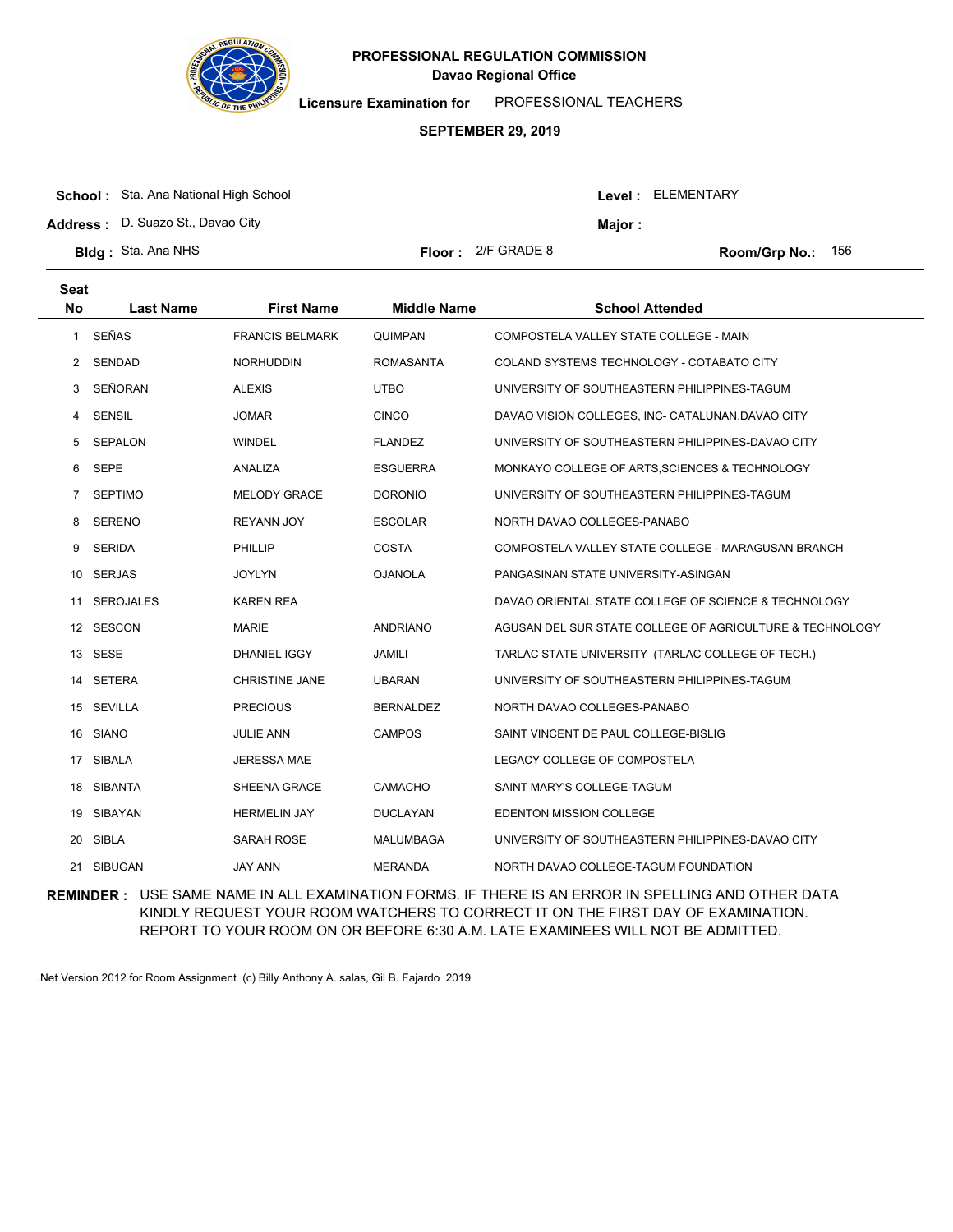

**Licensure Examination for**  PROFESSIONAL TEACHERS

### **SEPTEMBER 29, 2019**

**Address :** D. Suazo St., Davao City

| Level : | ELEMENTARY |
|---------|------------|
|---------|------------|

**Major :**

| <b>Floor:</b> $2/F$ GRADE 8<br><b>Bidg:</b> Sta. Ana NHS<br>Room/Grp No.: |
|---------------------------------------------------------------------------|
|---------------------------------------------------------------------------|

8 **Room/Grp No.: 157** 

| Seat<br><b>No</b> | <b>Last Name</b> | <b>First Name</b>   | <b>Middle Name</b> | <b>School Attended</b>                                   |
|-------------------|------------------|---------------------|--------------------|----------------------------------------------------------|
| 1                 | <b>SIDIK</b>     | <b>RAHEMA</b>       | <b>MACALAWAN</b>   | SAINT BENEDICT COLLEGE-COTABATO CITY                     |
|                   | 2 SIEGA          | <b>RONALINA</b>     | <b>RUBENECIA</b>   | SAINT FRANCIS XAVIER COLLEGE                             |
| 3                 | <b>SIGUE</b>     | <b>MARISSA</b>      | <b>MAGADAN</b>     | UNIVERSITY OF MINDANAO-DAVAO CITY                        |
| 4                 | SILAT            | <b>BENBERITA</b>    | <b>MADANLO</b>     | HOLY CHILD COLLEGE OF BUTUAN                             |
| 5                 | SILAT            | <b>JUDY GRACE</b>   | <b>GUERRO</b>      | SOUTH PHILIPPINE ADVENTIST COLLEGE                       |
| 6                 | <b>SILAT</b>     | <b>LORNA</b>        | <b>MANANQUEZ</b>   | HOLY CHILD COLLEGE OF BUTUAN                             |
| 7                 | <b>SILATAN</b>   | HONEY JOY           | <b>PUDANG</b>      | DAVAO ORIENTAL STATE COLLEGE OF SCIENCE & TECHNOLOGY     |
| 8                 | <b>SILATAN</b>   | PEARL GEN           | <b>PUDANG</b>      | DAVAO ORIENTAL STATE COLLEGE OF SCIENCE & TECHNOLOGY     |
| 9                 | SILONGAN         | SITTIE RABA         | <b>LOPAWAN</b>     | SAINT BENEDICT COLLEGE-COTABATO CITY                     |
| 10                | SILONGAN         | <b>SUAIB</b>        | <b>KITULA</b>      | SOUTHERN CHRISTIAN COLLEGE                               |
| 11                | <b>SILORIO</b>   | <b>MARIAN MENIE</b> | SORSANO            | AGUSAN DEL SUR STATE COLLEGE OF AGRICULTURE & TECHNOLOGY |
|                   | 12 SILVERON      | QUEENY              | CORDOVA            | GOVERNOR GENEROSO COLLEGE OF ARTS, SCIENCES & TECHNOLOBY |
| 13                | SIMAGALA         | <b>REY ANN</b>      | CARBALLO           | SURIGAO DEL SUR STATE UNIVERSITY- MAIN CAMPUS            |
| 14                | SIMBAJON         | <b>MARY ANN</b>     | <b>OLAYON</b>      | SAINT FRANCIS XAVIER COLLEGE                             |
|                   | 15 SIMBAN        | ALLIAH              | <b>PENDATU</b>     | DE LA VIDA COLLEGE                                       |
| 16                | <b>SIMBULAS</b>  | <b>ROLYN</b>        | <b>LOBO</b>        | NORTH DAVAO COLLEGES-PANABO                              |
| 17                | <b>SIMPAL</b>    | <b>RUSANNA</b>      | <b>USOP</b>        | MINDANAO STATE UNIVERSITY-MAGUINDANAO                    |
|                   | 18 SIMPAL        | <b>SHAYRA</b>       | <b>USOP</b>        | SOUTH UPI COLLEGE                                        |
| 19                | <b>SIMPOC</b>    | <b>JULIECYL</b>     | <b>INAN</b>        | JOHN PAUL II COLLEGE                                     |
| 20                | SINANGCOL        | <b>JOHAIR</b>       | <b>MACACUROP</b>   | UNIVERSITY OF SOUTHERN MINDANAO-KABACAN                  |
|                   | 21 SINGCO        | <b>RIZZA MAE</b>    | <b>MANMANO</b>     | SOUTHERN CHRISTIAN COLLEGE                               |

**REMINDER :** USE SAME NAME IN ALL EXAMINATION FORMS. IF THERE IS AN ERROR IN SPELLING AND OTHER DATA KINDLY REQUEST YOUR ROOM WATCHERS TO CORRECT IT ON THE FIRST DAY OF EXAMINATION. REPORT TO YOUR ROOM ON OR BEFORE 6:30 A.M. LATE EXAMINEES WILL NOT BE ADMITTED.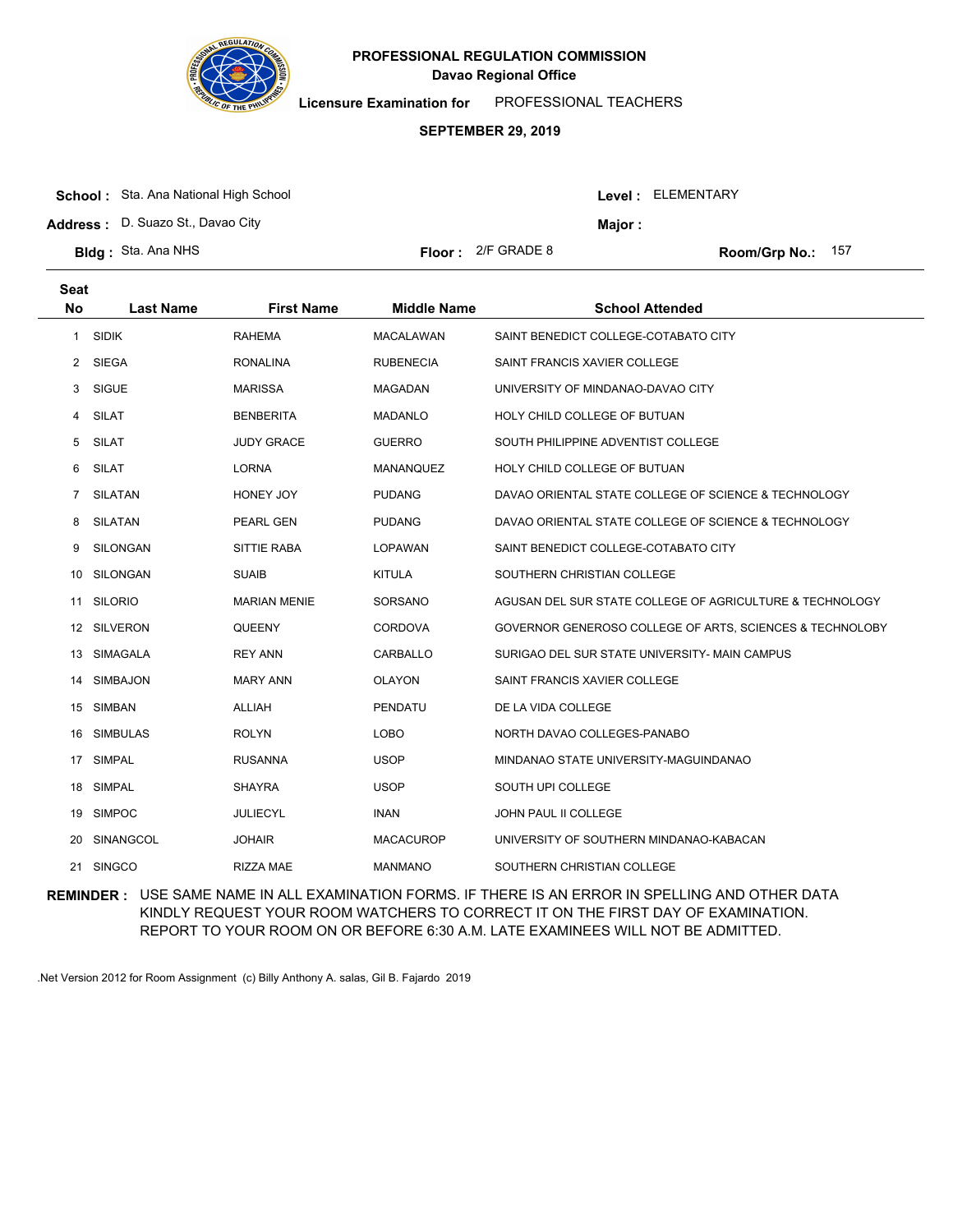

**Licensure Examination for**  PROFESSIONAL TEACHERS

### **SEPTEMBER 29, 2019**

|  | <b>School:</b> Sta. Ana National High School |
|--|----------------------------------------------|
|--|----------------------------------------------|

**Address :** D. Suazo St., Davao City

| or : | 3/F GRADE 8 |  |
|------|-------------|--|
|------|-------------|--|

**Bldg :** Sta. Ana NHS **Floor :** 3/F GRADE 8 158 158 158 158 158 158 158

Level : ELEMENTARY

**Major :**

| <b>Seat</b><br><b>No</b> | <b>Last Name</b>  | <b>First Name</b>   | <b>Middle Name</b> | <b>School Attended</b>                                    |
|--------------------------|-------------------|---------------------|--------------------|-----------------------------------------------------------|
| $\mathbf{1}$             | <b>SINGGON</b>    | <b>RAMLA</b>        | <b>MUDZOL</b>      | GANI L. ABPI COLLEGES, INC.                               |
| 2                        | SINOY             | <b>REJEAN</b>       | <b>FALLE</b>       | SAINT MARY'S COLLEGE-TAGUM                                |
| 3                        | <b>SINUGBUJAN</b> | <b>ROY</b>          | <b>BALIOS</b>      | SHARIFF KABUNSUAN COLLEGE                                 |
| 4                        | <b>SIRAMAN</b>    | <b>ASIA</b>         | <b>BALINGAN</b>    | UNIVERSITY OF SOUTHERN MINDANAO-KABACAN                   |
| 5                        | <b>SISMAR</b>     | <b>LYNNIE JAE</b>   | <b>ESTOPITO</b>    | COMPOSTELA VALLEY STATE COLLEGE - MARAGUSAN BRANCH        |
| 6                        | <b>SISON</b>      | <b>EDNA</b>         | <b>JAMILLA</b>     | <b>CENTRAL MINDANAO UNIVERSITY</b>                        |
| $\overline{7}$           | <b>SITA</b>       | <b>BEVERLY</b>      | CAÑETE             | MATI POLYTECHNIC INSTITUTE                                |
| 8                        | <b>SITCHARON</b>  | <b>MARJORIE</b>     | <b>NARIDO</b>      | UNIVERSITY OF MINDANAO-DAVAO CITY                         |
| 9                        | <b>SITOY</b>      | <b>MARICOL</b>      | <b>SIABOC</b>      | DAVAO CENTRAL COLLEGE                                     |
| 10                       | <b>SIVA</b>       | <b>MARIDOL</b>      | <b>WANTI</b>       | GANI L. ABPI COLLEGES, INC.                               |
| 11                       | <b>SOBRECAREY</b> | <b>PACIFICO III</b> | <b>SALIPOD</b>     | BUKIDNON STATE UNIVERSITY-MONKAYO EXTERNAL STUDIES CTR.   |
|                          | 12 SOBREVILLA     | <b>JASMIN</b>       | <b>GABITOYA</b>    | BUKIDNON STATE UNIVERSITY-(FOR BUKIDNON STATE COLL)- MAIN |
| 13                       | SOCO              | <b>LESTLE</b>       | <b>BANDIALA</b>    | UNIVERSITY OF MINDANAO-DIGOS COLLEGE                      |
| 14                       | SOLAIMAN          | <b>PRINCESS</b>     | <b>MERCADO</b>     | ANTONIO R. PACHECO COLLEGE, INC                           |
|                          | 15 SOLAIMAN       | <b>SAHARA</b>       | <b>MASANDAG</b>    | SPA COLLEGE, INC.                                         |
| 16                       | SOLAIMAN          | <b>TARHATA</b>      | <b>ENTING</b>      | SULTAN KUDARAT ISLAMIC ACADEMY                            |
| 17                       | SOLARTE           | <b>JUNECENT</b>     | <b>DIONSON</b>     | UNIVERSITY OF MINDANAO-DAVAO CITY                         |
|                          | 18 SOLATORIO      | <b>JEAM'S</b>       | <b>SIGUE</b>       | UNIVERSITY OF MINDANAO-TAGUM                              |
|                          | 19 SOLDE          | <b>MARY GRACE</b>   | <b>LIMBO</b>       | UNIVERSITY OF SOUTHEASTERN PHILIPPINES-TAGUM              |
| 20                       | SOLEDAD           | <b>BHAI NEHAD</b>   | <b>DARPING</b>     | NOTRE DAME UNIVERSITY                                     |
| 21                       | SOLEDAD           | LAIZA               | <b>DIAMANTE</b>    | UNIVERSITY OF MINDANAO-DIGOS COLLEGE                      |

**REMINDER :** USE SAME NAME IN ALL EXAMINATION FORMS. IF THERE IS AN ERROR IN SPELLING AND OTHER DATA KINDLY REQUEST YOUR ROOM WATCHERS TO CORRECT IT ON THE FIRST DAY OF EXAMINATION. REPORT TO YOUR ROOM ON OR BEFORE 6:30 A.M. LATE EXAMINEES WILL NOT BE ADMITTED.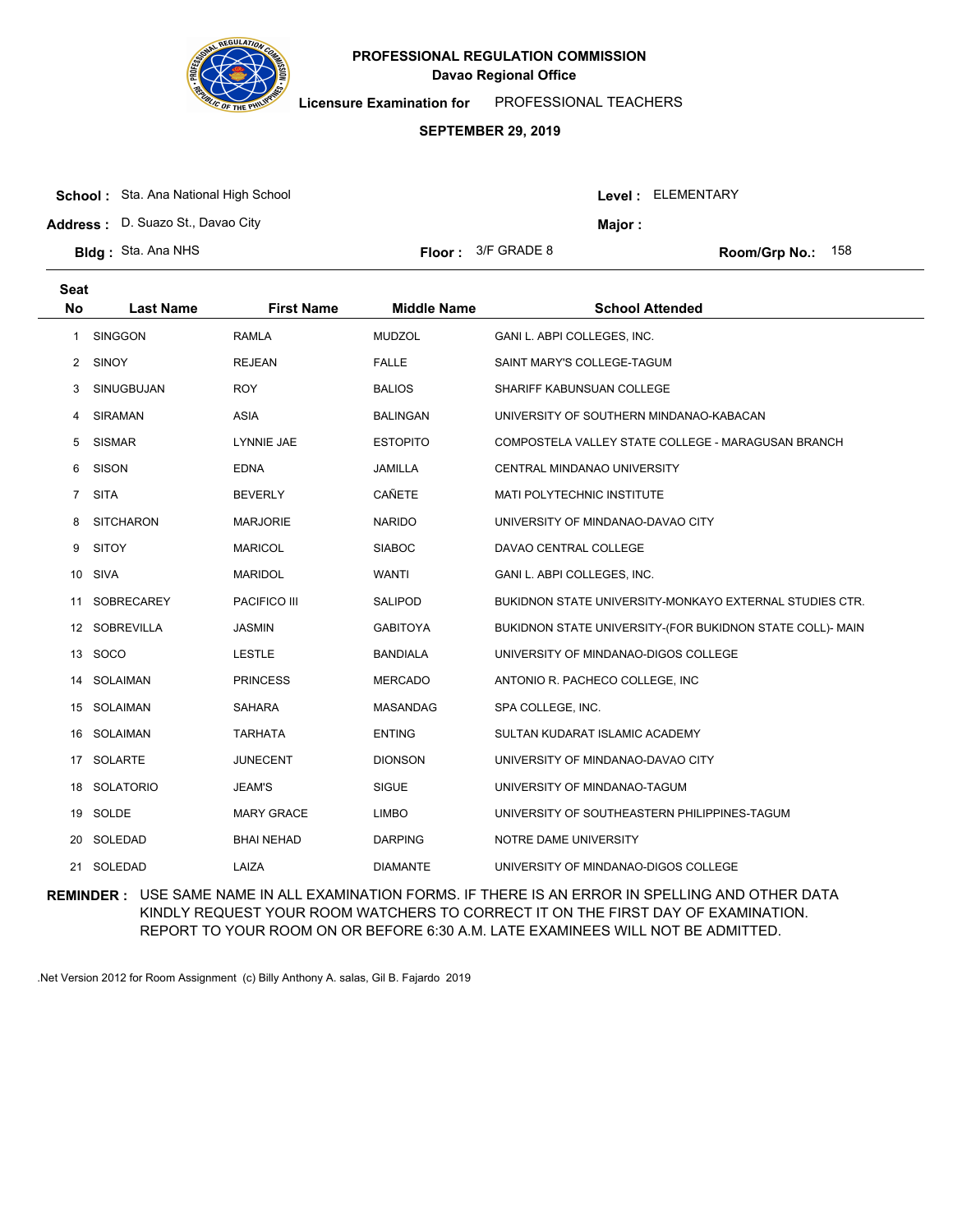

**Licensure Examination for**  PROFESSIONAL TEACHERS

### **SEPTEMBER 29, 2019**

| <b>School:</b> Sta. Ana National High School |                             |         | <b>Level: ELEMENTARY</b>   |  |
|----------------------------------------------|-----------------------------|---------|----------------------------|--|
| <b>Address: D. Suazo St., Davao City</b>     |                             | Maior : |                            |  |
| <b>BIdg:</b> Sta. Ana NHS                    | <b>Floor:</b> $3/F$ GRADE 8 |         | <b>Room/Grp No.:</b> $159$ |  |

| Seat<br><b>No</b> | <b>Last Name</b> | <b>First Name</b>  | <b>Middle Name</b> | <b>School Attended</b>                                   |
|-------------------|------------------|--------------------|--------------------|----------------------------------------------------------|
| 1                 | SOLEDAD          | <b>NELYN GRACE</b> | <b>BUAT</b>        | UNIVERSITY OF SOUTHEASTERN PHILIPPINES-TAGUM             |
|                   | 2 SOLINAP        | <b>CHERIELYN</b>   | <b>CUBELO</b>      | UNIVERSITY OF SOUTHEASTERN PHILIPPINES-DAVAO CITY        |
| 3                 | <b>SOLIS</b>     | <b>ELAINE</b>      | <b>OMANDAC</b>     | UNIVERSITY OF SOUTHEASTERN PHILIPPINES-TAGUM             |
| 4                 | <b>SOLIS</b>     | <b>RONALD</b>      | <b>BITOON</b>      | AGUSAN DEL SUR STATE COLLEGE OF AGRICULTURE & TECHNOLOGY |
| 5                 | SOLOMON          | <b>NATHAN</b>      | <b>CAGAMPANG</b>   | SAINT FRANCIS XAVIER COLLEGE                             |
| 6                 | SOLSOLOY         | HANNY MAE          | <b>SAPLOR</b>      | SOUTHERN CHRISTIAN COLLEGE                               |
| 7                 | <b>SOMBRIO</b>   | <b>DASHMI LIAN</b> | VELASQUEZ          | SOUTH PHILIPPINE ADVENTIST COLLEGE                       |
| 8                 | SOMOG-OY         | SHEILA MAE         | <b>ELGA</b>        | GOVERNOR GENEROSO COLLEGE OF ARTS, SCIENCES & TECHNOLOBY |
| 9                 | SOMOGOD          | <b>LORENA</b>      | <b>NASONASO</b>    | COTABATO FOUNDATION COLLEGE OF SCIENCE & TECHNOLOGY      |
| 10                | SOMOSOT          | <b>JESSIE</b>      | MANZANILLA         | KAPALONG COLLEGE OF AGRICULTURE, SCIENCES & TECHNOLOGY   |
| 11                | SONGAHID         | <b>HAZEL</b>       | <b>MALAQUE</b>     | ASSUMPTION COLLEGE OF NABUNTURAN                         |
|                   | 12 SONSONA       | RAFFE AMOR         | <b>BANTOLO</b>     | SOUTHERN CHRISTIAN COLLEGE                               |
| 13                | SOREÑO           | <b>MARIA GRACE</b> | <b>GUISIHAN</b>    | SURIGAO STATE COLLEGE OF TECHNOLOGY                      |
| 14                | SORIANO          | ANALIZA            | LAGMAY             | NORTH DAVAO COLLEGES-PANABO                              |
|                   | 15 SORIANO       | <b>AUBREY</b>      | <b>GUMA</b>        | PHILIPPINE NORMAL UNIVERSITY- MINDANAO                   |
| 16                | <b>SORROSA</b>   | <b>JOSIE</b>       | <b>ESTIMADA</b>    | NORTH DAVAO COLLEGES-PANABO                              |
| 17                | SOSAS            | <b>VANESA</b>      | <b>ATAMOSA</b>     | UNIVERSITY OF MINDANAO-DAVAO CITY                        |
|                   | 18 SUAN          | NIÑA JEXAN         |                    | <b>CEBU SACRED HEART COLLEGE</b>                         |
|                   | 19 SUAN          | SUTHELA LOU        | <b>TUMALA</b>      | UNIVERSITY OF MINDANAO-DAVAO CITY                        |
| 20                | SUAREZ           | <b>NANIZA</b>      | <b>MAGALSO</b>     | UNIVERSITY OF MINDANAO-DIGOS COLLEGE                     |
|                   | 21 SUAREZ        | <b>RAPRIL</b>      | LOZANO             | UNIVERSITY OF SOUTHEASTERN PHILIPPINES-TAGUM             |

**REMINDER :** USE SAME NAME IN ALL EXAMINATION FORMS. IF THERE IS AN ERROR IN SPELLING AND OTHER DATA KINDLY REQUEST YOUR ROOM WATCHERS TO CORRECT IT ON THE FIRST DAY OF EXAMINATION. REPORT TO YOUR ROOM ON OR BEFORE 6:30 A.M. LATE EXAMINEES WILL NOT BE ADMITTED.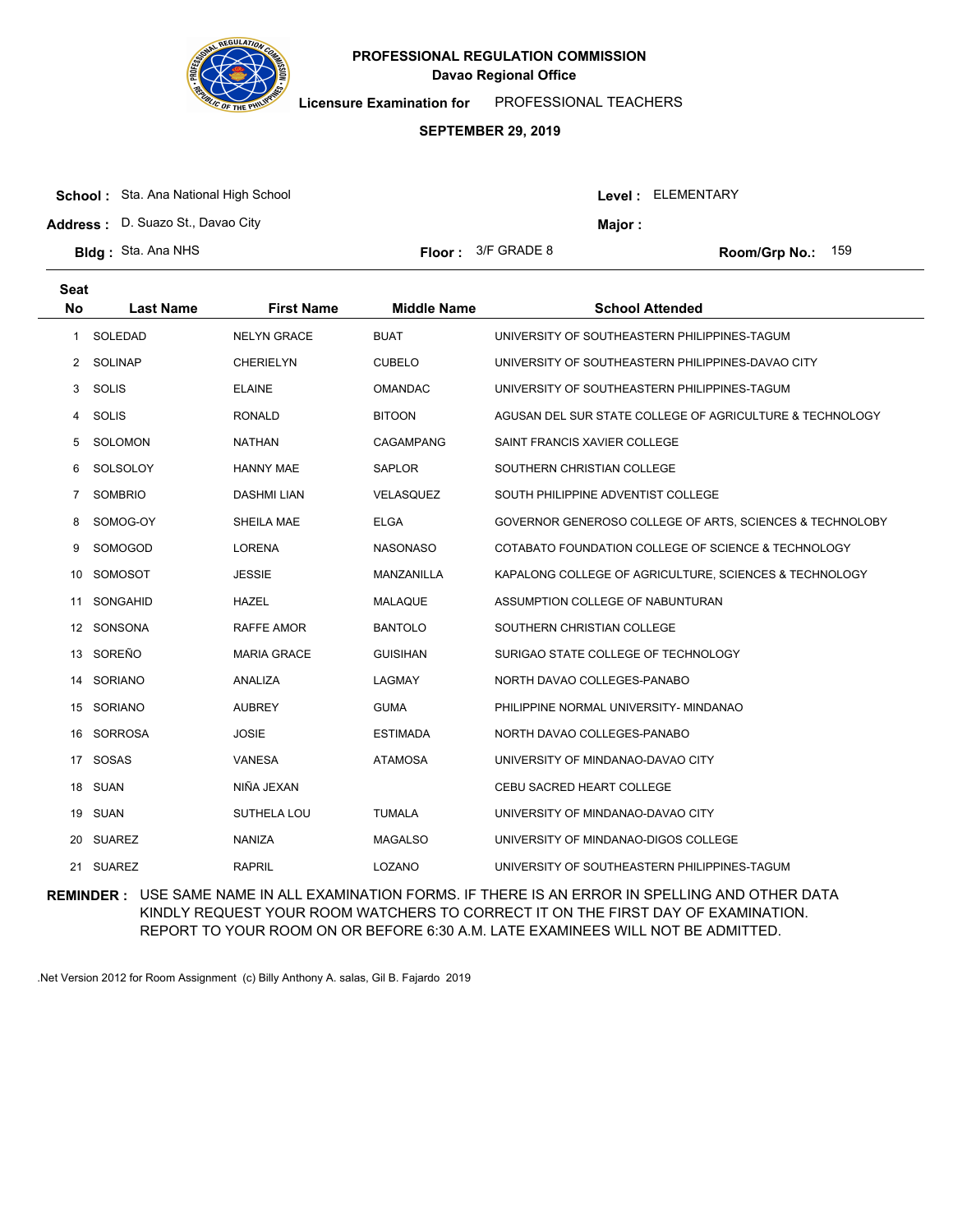

**Licensure Examination for**  PROFESSIONAL TEACHERS

#### **SEPTEMBER 29, 2019**

| <b>School:</b> Sta. Ana National High School |                             |         | Level: ELEMENTARY          |
|----------------------------------------------|-----------------------------|---------|----------------------------|
| <b>Address:</b> D. Suazo St., Davao City     |                             | Major : |                            |
| <b>Bldg:</b> Sta. Ana NHS                    | <b>Floor:</b> $3/F$ GRADE 8 |         | <b>Room/Grp No.:</b> $160$ |

| <b>Seat</b><br><b>No</b> | <b>Last Name</b>  | <b>First Name</b>   | <b>Middle Name</b> | <b>School Attended</b>                                        |
|--------------------------|-------------------|---------------------|--------------------|---------------------------------------------------------------|
| 1                        | <b>SUAYBAGUIO</b> | <b>RAZEL</b>        | <b>VERDAD</b>      | MONKAYO COLLEGE OF ARTS, SCIENCES & TECHNOLOGY                |
| $\mathbf{2}$             | <b>SUAZO</b>      | LEA                 | <b>POLENIO</b>     | GOVERNOR GENEROSO COLLEGE OF ARTS, SCIENCES & TECHNOLOBY      |
| 3                        | <b>SUBO</b>       | <b>ALEXIS</b>       | <b>BITUIN</b>      | JOHN PAUL II COLLEGE                                          |
| 4                        | SUCNA-AN          | <b>MARIEL</b>       | <b>MANTOG</b>      | UNIVERSITY OF SOUTHEASTERN PHILIPPINES-DAVAO CITY             |
| 5                        | <b>SUDOY</b>      | <b>KRIS</b>         | AMBID              | KAPALONG COLLEGE OF AGRICULTURE, SCIENCES & TECHNOLOGY        |
| 6                        | <b>SUGADOL</b>    | <b>HAZNAIRA</b>     | <b>ALIMAN</b>      | SULTAN KUDARAT STATE UNIVERSITY-TACURONG                      |
| $\overline{7}$           | <b>SUGAL</b>      | <b>FRANZ</b>        | <b>FOROD</b>       | RAMON MAGSAYSAY MEMORIAL COLLEGES                             |
| 8                        | <b>SUGAROL</b>    | <b>NIñO</b>         | <b>COMPUESTO</b>   | KAPALONG COLLEGE OF AGRICULTURE, SCIENCES & TECHNOLOGY        |
| 9                        | <b>SUGSI</b>      | <b>FATIMA</b>       | <b>MAYAKI</b>      | UNIVERSITY OF SOUTHEASTERN PHILIPPINES-TAGUM                  |
| 10                       | <b>SUICO</b>      | CHRISMAR JEAN       | <b>LAZARITO</b>    | DAVAO WINCHESTER COLLEGES                                     |
| 11                       | <b>SUICO</b>      | <b>JOMARI</b>       | <b>ELONDO</b>      | UNIVERSITY OF THE IMMACULATE CONCEPTION-DAVAO                 |
|                          | 12 SUICO          | <b>KATHLEEN MAY</b> | <b>BAMUYA</b>      | UNIVERSITY OF SOUTHEASTERN PHILIPPINES-TAGUM                  |
|                          | 13 SUICO          | RHEA JANE           | <b>JAYSON</b>      | ASSUMPTION COLLEGE OF DAVAO                                   |
| 14                       | <b>SULA</b>       | ANNABELLE           | <b>UTACAN</b>      | GANI L. ABPI COLLEGES, INC.                                   |
|                          | 15 SULAIMAN       | <b>ABOYASER</b>     | <b>SAILILA</b>     | GANI L. ABPI COLLEGES, INC.                                   |
| 16                       | SULAIMAN          | <b>AMALIA</b>       | <b>AYUNAN</b>      | ANTONIO R. PACHECO COLLEGE, INC                               |
| 17                       | <b>SULAIMAN</b>   | <b>BAGUINDALI</b>   | <b>AKAS</b>        | MINDANAO STATE UNIVERSITY-MAGUINDANAO                         |
|                          | 18 SULAIMAN       | MUHAMADALI          | <b>BAGUMBAYAN</b>  | HADJI DATU SAIDONA PENDATON FOUNDATION COLLEGE, INC-MGUINDNAO |
|                          | 19 SULAIMAN       | <b>NORHANA</b>      | ABONAWAS           | PHILIPPINE MUSLIM TEACHER'S COLLEGE                           |
| 20                       | SULAIMAN          | <b>SHARITA</b>      | <b>MAGUINDRA</b>   | UPI AGRICULTURAL SCHOOL-UPI, MAGUINDANAO                      |
| 21                       | <b>SULIT</b>      | <b>LYNDON JAY</b>   | <b>VILLARO</b>     | COR JESU COLLEGE (HOLY CROSS OF DIGOS)                        |

**REMINDER :** USE SAME NAME IN ALL EXAMINATION FORMS. IF THERE IS AN ERROR IN SPELLING AND OTHER DATA KINDLY REQUEST YOUR ROOM WATCHERS TO CORRECT IT ON THE FIRST DAY OF EXAMINATION. REPORT TO YOUR ROOM ON OR BEFORE 6:30 A.M. LATE EXAMINEES WILL NOT BE ADMITTED.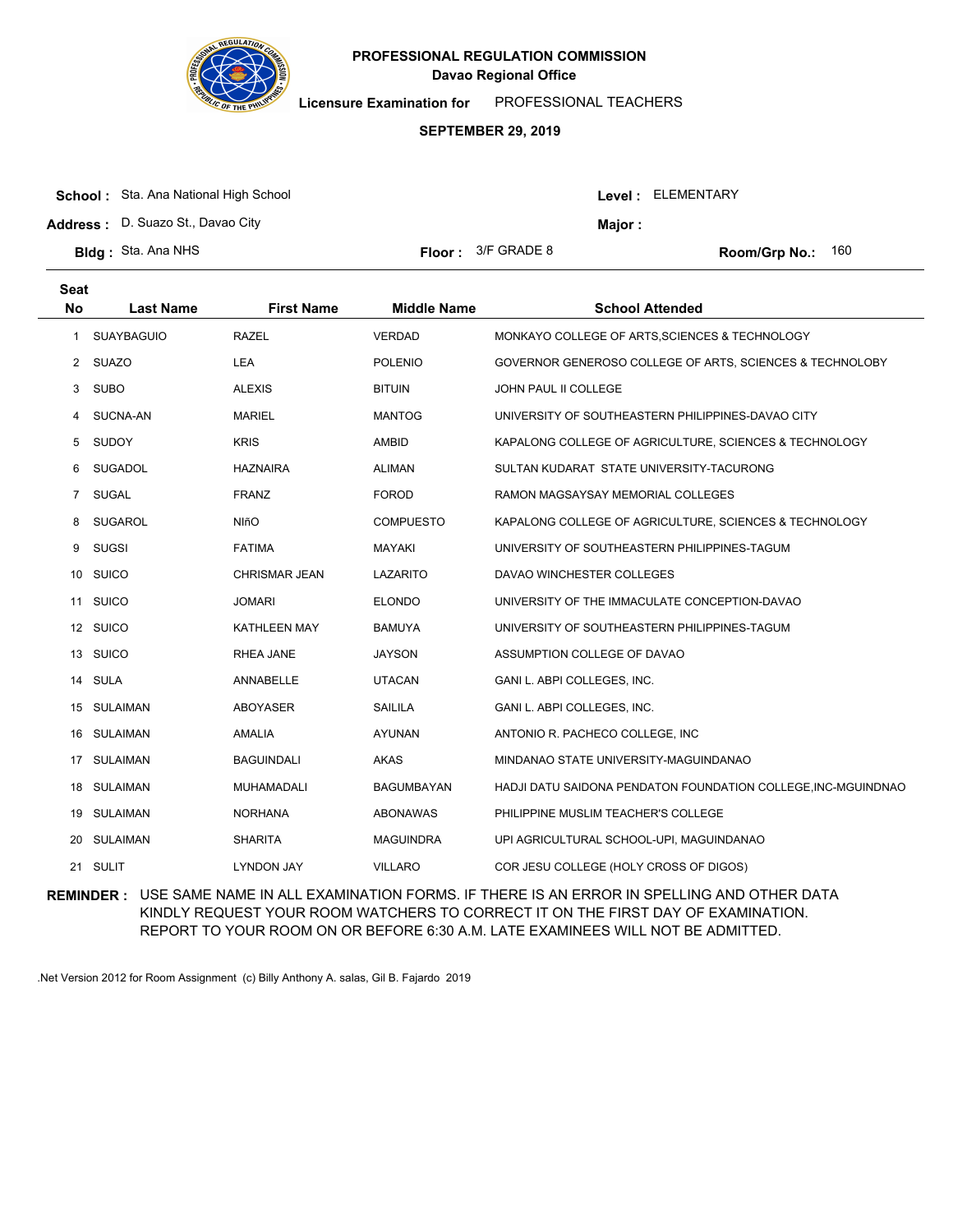

**Licensure Examination for**  PROFESSIONAL TEACHERS

### **SEPTEMBER 29, 2019**

| <b>School:</b> Sta. Ana National High School |
|----------------------------------------------|
| <b>Address:</b> D. Suazo St., Davao City     |

**Seat**

**Bldg : Floor : Room/Grp No.:** Sta. Ana NHS Floor: 3/F GRADE 8 161

Level : ELEMENTARY

**Major :**

| ວeat      |                  |                        |                    |                                                           |
|-----------|------------------|------------------------|--------------------|-----------------------------------------------------------|
| <b>No</b> | <b>Last Name</b> | <b>First Name</b>      | <b>Middle Name</b> | <b>School Attended</b>                                    |
| 1         | SULTAN           | <b>CHERESMA</b>        | <b>SARIPADA</b>    | MINDANAO CAPITOL COLLEGE                                  |
|           | 2 SULTAN         | <b>JEHAN</b>           | <b>MANGORAMAS</b>  | ANTONIO R. PACHECO COLLEGE, INC                           |
| 3         | <b>SULTAN</b>    | <b>LINGLING</b>        | <b>DISOMNONG</b>   | PARANG FOUNDATION COLLEGE                                 |
| 4         | <b>SULTAN</b>    | <b>TAHANA</b>          | <b>ENIT</b>        | MINDANAO STATE UNIVERSITY-MAGUINDANAO                     |
| 5         | SUMAIL           | <b>ROBAINA</b>         | <b>SULAIMAN</b>    | MINDANAO STATE UNIVERSITY-MAGUINDANAO                     |
| 6         | <b>SUMALINOG</b> | JEZZLE JEAN            | LARIEGO            | BUKIDNON STATE UNIVERSITY-(FOR BUKIDNON STATE COLL)- MAIN |
| 7         | <b>SUMAMBOT</b>  | <b>JOSEPH</b>          | CASUMANAN          | <b>LAAK INSTITUTE FOUNDATION</b>                          |
| 8         | SUMANDAL         | <b>JOEHYNEE</b>        | SALI               | NOTRE DAME UNIVERSITY                                     |
| 9         | SUMANDANG        | <b>MAILYN</b>          | <b>ENOCH</b>       | DAVAO VISION COLLEGES, INC- CATALUNAN, DAVAO CITY         |
| 10        | SUMANG'GN        | ASIYA                  | <b>MANGOMPARA</b>  | PARANG FOUNDATION COLLEGE                                 |
| 11        | <b>SUMATRA</b>   | <b>CRISTY</b>          | <b>ALAJAS</b>      | NORTH DAVAO COLLEGES-PANABO                               |
| 12        | SUMAVAL          | <b>RICHIE</b>          | <b>PATOC</b>       | UNIVERSITY OF MINDANAO-TAGUM                              |
| 13        | SUMBILLA         | <b>JEAN CHRISTINE</b>  | <b>MEDINA</b>      | SURIGAO STATE COLLEGE OF TECHNOLOGY                       |
| 14        | <b>SUMIGA</b>    | DAINA JEANE            | <b>TIRANTE</b>     | LEGACY COLLEGE OF COMPOSTELA                              |
| 15        | SUMONGSONG       | <b>DESIE ROSE</b>      | <b>TUBO</b>        | JOHN PAUL II COLLEGE                                      |
| 16        | <b>SUMUGAT</b>   | <b>COLEEN HUMPHREY</b> | <b>MAMON</b>       | ST. ALEXIUS COLLEGE (for.DOCTORS CHSF, INC)               |
| 17        | <b>SUNIO</b>     | <b>JESSEL MAE</b>      | RAGASA             | UNIVERSITY OF SOUTHEASTERN PHILIPPINES-TAGUM              |
|           | 18 SUPANGAN      | <b>JESANI</b>          | <b>DUMALAG</b>     | SURIGAO STATE COLLEGE OF TECHNOLOGY                       |
| 19        | <b>SUPERIO</b>   | MICAH MAE JUDETTE      | AÑASCO             | HOLY CROSS OF DAVAO COLLEGE                               |
| 20        | <b>SUPILANAS</b> | <b>MICHELLE ANN</b>    | <b>DURAN</b>       | LICEO DE DAVAO                                            |
|           | 21 SUPRIO        | <b>IRISH JANE</b>      | <b>SUMALINAB</b>   | DAVAO ORIENTAL STATE COLLEGE OF SCIENCE & TECHNOLOGY      |

**REMINDER :** USE SAME NAME IN ALL EXAMINATION FORMS. IF THERE IS AN ERROR IN SPELLING AND OTHER DATA KINDLY REQUEST YOUR ROOM WATCHERS TO CORRECT IT ON THE FIRST DAY OF EXAMINATION. REPORT TO YOUR ROOM ON OR BEFORE 6:30 A.M. LATE EXAMINEES WILL NOT BE ADMITTED.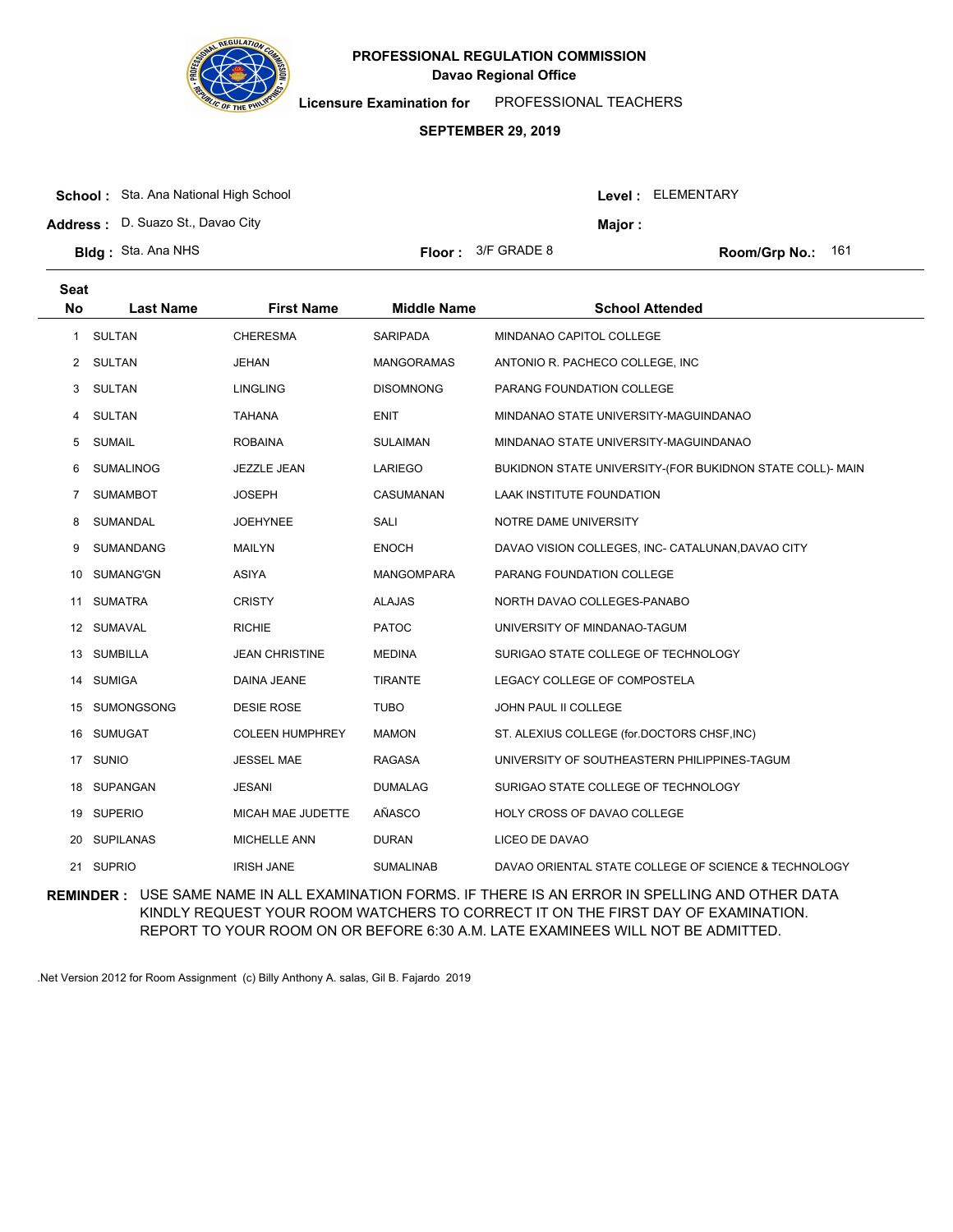

**Licensure Examination for**  PROFESSIONAL TEACHERS

### **SEPTEMBER 29, 2019**

| <b>School:</b> Sta. Ana National High School |                             |                | Level: ELEMENTARY          |
|----------------------------------------------|-----------------------------|----------------|----------------------------|
| <b>Address: D. Suazo St., Davao City</b>     |                             | <b>Maior :</b> |                            |
| <b>BIdg:</b> Sta. Ana NHS                    | <b>Floor:</b> $3/F$ GRADE 8 |                | <b>Room/Grp No.:</b> $162$ |

| <b>Seat</b><br><b>No</b> | <b>Last Name</b> | <b>First Name</b>     | <b>Middle Name</b> | <b>School Attended</b>                                    |
|--------------------------|------------------|-----------------------|--------------------|-----------------------------------------------------------|
| 1                        | <b>SUQUIB</b>    | LILIBETH              | CANTANO            | BUKIDNON STATE UNIVERSITY-(FOR BUKIDNON STATE COLL)- MAIN |
| 2                        | <b>SURALTA</b>   | <b>CRISTEL MAE</b>    | <b>VILLANUEVA</b>  | JOHN PAUL II COLLEGE                                      |
| 3                        | <b>SURIA</b>     | <b>JENNIFER</b>       | <b>LUMENTE</b>     | SAINT FRANCIS XAVIER COLLEGE                              |
| 4                        | <b>SUROPAN</b>   | <b>HONEY</b>          | <b>TAWADAN</b>     | UNIVERSITY OF SOUTHEASTERN PHILIPPINES-DAVAO CITY         |
| 5                        | <b>SUYMAN</b>    | MA. JECILLE           | QUIM               | UNIVERSITY OF SOUTHEASTERN PHILIPPINES-DAVAO CITY         |
| 6                        | SUZON            | <b>NENITA</b>         | <b>LAURITO</b>     | DAVAO ORIENTAL STATE COLLEGE OF SCIENCE & TECHNOLOGY      |
| $\overline{7}$           | <b>TAAN</b>      | <b>CHESKA GRACE</b>   | <b>BABIDA</b>      | ANDRES SORIANO COLLEGE                                    |
| 8                        | <b>TABALBA</b>   | <b>ROSA NOVA</b>      | <b>BLAYA</b>       | JOHN PAUL II COLLEGE                                      |
| 9                        | <b>TABALBAG</b>  | <b>ANNIELYN</b>       | <b>DELA CRUZ</b>   | BUKIDNON STATE UNIVERSITY-(FOR BUKIDNON STATE COLL)- MAIN |
| 10                       | <b>TABANAO</b>   | <b>ILYN</b>           | <b>GAGAMA</b>      | MATI DOCTORS COLLEGE                                      |
| 11                       | <b>TABAT</b>     | <b>ROSALIE</b>        | <b>ABING</b>       | KAPALONG COLLEGE OF AGRICULTURE, SCIENCES & TECHNOLOGY    |
|                          | 12 TABAY         | <b>CANDY LYN</b>      | <b>NORAB</b>       | UNIVERSITY OF SOUTHEASTERN PHILIPPINES-DAVAO CITY         |
| 13                       | <b>TABILLA</b>   | <b>ELLEN GRACE</b>    | <b>GAYATIN</b>     | KAPALONG COLLEGE OF AGRICULTURE, SCIENCES & TECHNOLOGY    |
| 14                       | <b>TABIOS</b>    | <b>GLADDYS NOREEN</b> | LIM                | BUKIDNON STATE UNIVERSITY-MONKAYO EXTERNAL STUDIES CTR.   |
| 15                       | <b>TABIRAO</b>   | <b>JENIE</b>          | <b>ENSINARES</b>   | AGUSAN DEL SUR STATE COLLEGE OF AGRICULTURE & TECHNOLOGY  |
|                          | 16 TABLADA       | <b>RYAN</b>           | <b>OCLARIT</b>     | UNIVERSITY OF MINDANAO-PANABO                             |
| 17                       | <b>TABOG</b>     | <b>DONNA JANE</b>     | <b>ERA</b>         | UNIVERSITY OF MINDANAO-PENAPLATA                          |
| 18                       | <b>TABUDLO</b>   | <b>HAZEL JANE</b>     | CAGAOAN            | NOTRE DAME OF TACURONG COLLEGE                            |
| 19                       | <b>TABUSARES</b> | <b>ARTCHEN</b>        | <b>BONTOG</b>      | SAINT FRANCIS XAVIER COLLEGE                              |
| 20                       | <b>TACAY</b>     | <b>THERESA</b>        | ABACAHAN           | DAVAO WINCHESTER COLLEGES                                 |
| 21                       | <b>TACBOBO</b>   | <b>LLOYD</b>          | <b>TICAR</b>       | SOUTHERN CHRISTIAN COLLEGE                                |
|                          |                  |                       |                    |                                                           |

**REMINDER :** USE SAME NAME IN ALL EXAMINATION FORMS. IF THERE IS AN ERROR IN SPELLING AND OTHER DATA KINDLY REQUEST YOUR ROOM WATCHERS TO CORRECT IT ON THE FIRST DAY OF EXAMINATION. REPORT TO YOUR ROOM ON OR BEFORE 6:30 A.M. LATE EXAMINEES WILL NOT BE ADMITTED.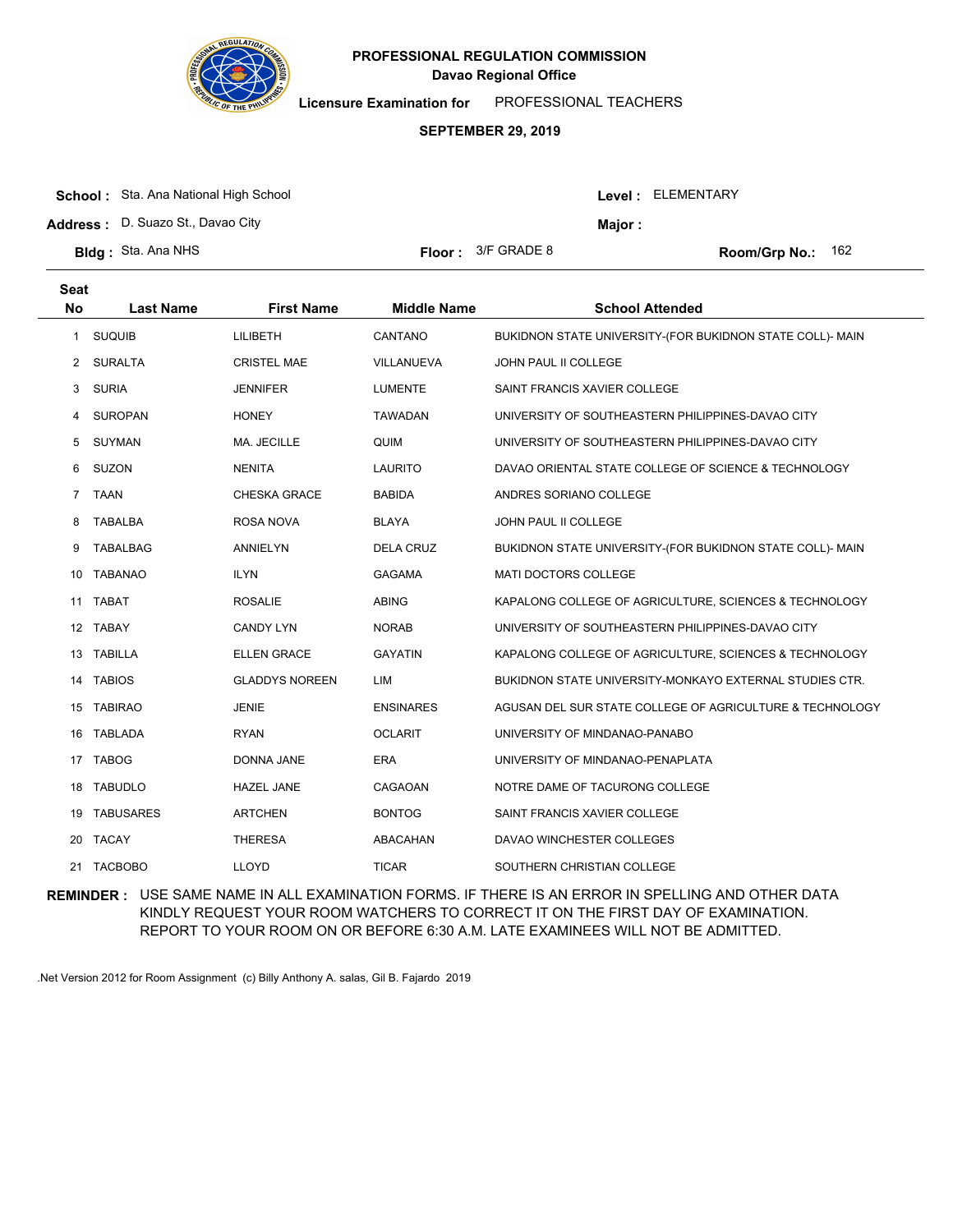

**Licensure Examination for**  PROFESSIONAL TEACHERS

### **SEPTEMBER 29, 2019**

|  | <b>School:</b> Sta. Ana National High School |
|--|----------------------------------------------|
|--|----------------------------------------------|

**Address :** D. Suazo St., Davao City

| <b>3Idg:</b> Sta. Ana NHS |  |  |  |
|---------------------------|--|--|--|
|---------------------------|--|--|--|

| or : | 3/F GRADE 8 |  |
|------|-------------|--|

**Bldg:** Sta. Ana NHS Floor: 3/F GRADE 8 Room/Grp No.: 163

Level : ELEMENTARY

**Major :**

| <b>Seat</b>    |                   |                         |                    |                                                          |
|----------------|-------------------|-------------------------|--------------------|----------------------------------------------------------|
| <b>No</b>      | <b>Last Name</b>  | <b>First Name</b>       | <b>Middle Name</b> | <b>School Attended</b>                                   |
| $\mathbf{1}$   | <b>TACGOS</b>     | <b>MARIE GINA</b>       | <b>EMBRADORA</b>   | UNIVERSITY OF MINDANAO-PENAPLATA                         |
| $\overline{2}$ | <b>TADLE</b>      | CARLE JOY               | <b>JALOP</b>       | UNIVERSITY OF MINDANAO-DAVAO CITY                        |
| 3              | <b>TADTAGAN</b>   | <b>HASSANA</b>          | <b>MANTAWIL</b>    | SULTAN KUDARAT ISLAMIC ACADEMY                           |
| 4              | <b>TADUMAN</b>    | <b>RICA</b>             | <b>CASTRO</b>      | UNIVERSITY OF SOUTHEASTERN PHILIPPINES-DAVAO CITY        |
| 5              | <b>TAGA-ILO</b>   | <b>JUVYLYN</b>          | <b>GARIANDO</b>    | RIZAL MEMORIAL COLLEGE                                   |
| 6              | TAGADAYA          | <b>SAPIA</b>            | <b>NAGUIB</b>      | ANTONIO R. PACHECO COLLEGE, INC                          |
| 7              | TAGADAYA          | SITTIE FATMAH           | <b>EMBING</b>      | SULTAN KUDARAT ISLAMIC ACADEMY                           |
| 8              | <b>TAGADIAD</b>   | <b>JONAR IRISH</b>      | <b>PLAZA</b>       | DE LA SALLE JOHN BOSCO COLLEGE-BISLIG, SURIGAO CITY      |
| 9              | <b>TAGALILONG</b> | <b>GERLIE</b>           | <b>PUGO</b>        | PHILIPPINE WOMEN'S COLLEGE OF DAVAO                      |
| 10             | <b>TAGALOG</b>    | <b>ELMER</b>            | <b>ROMERO</b>      | AGUSAN DEL SUR STATE COLLEGE OF AGRICULTURE & TECHNOLOGY |
| 11             | <b>TAGALOGON</b>  | <b>JENALYN</b>          | CASAS              | SOUTHERN CHRISTIAN COLLEGE                               |
| 12             | TAGAUMBANG        | <b>AIZA</b>             | <b>SUMALIGPON</b>  | ST. MARY'S COLLEGE OF BAGANGA-BAGANGA, DAVAO ORIENTAL    |
|                | 13 TAGLE          | <b>ESTEPHANIE GRACE</b> | LLANO              | UNIVERSITY OF SOUTHEASTERN PHILIPPINES-DAVAO CITY        |
| 14             | <b>TAGLINAO</b>   | <b>REYNAN</b>           | <b>AMAHOY</b>      | QUEZON INSTITUTE OF TECHNOLOGY                           |
| 15             | <b>TAGORANAO</b>  | <b>CHARLOTTE</b>        | <b>PIANG</b>       | ANTONIO R. PACHECO COLLEGE, INC                          |
| 16             | <b>TAGUBA</b>     | ANJEL                   | <b>CUADRADO</b>    | <b>BROKENSHIRE COLLEGE</b>                               |
| 17             | <b>TAGUBA</b>     | <b>NELIE</b>            | <b>SUAN</b>        | GOVERNOR GENEROSO COLLEGE OF ARTS, SCIENCES & TECHNOLOBY |
| 18             | <b>TAGUINOD</b>   | JEREMY JOY              | <b>MARTINEZ</b>    | <b>JOHN PAUL II COLLEGE</b>                              |
| 19             | <b>TAGUPA</b>     | <b>ROWENA</b>           | <b>OTACAN</b>      | ASSUMPTION COLLEGE OF DAVAO                              |
| 20             | <b>TAHA</b>       | <b>LAHMODIN</b>         | <b>PUNTUAN</b>     | QUEZON COLLEGES OF SOUTHERN PHILLIPINES                  |
| 21             | <b>TAHIR</b>      | <b>BAIALI</b>           | MUA                | GANI L. ABPI COLLEGES, INC.                              |
|                |                   |                         |                    |                                                          |

**REMINDER :** USE SAME NAME IN ALL EXAMINATION FORMS. IF THERE IS AN ERROR IN SPELLING AND OTHER DATA KINDLY REQUEST YOUR ROOM WATCHERS TO CORRECT IT ON THE FIRST DAY OF EXAMINATION. REPORT TO YOUR ROOM ON OR BEFORE 6:30 A.M. LATE EXAMINEES WILL NOT BE ADMITTED.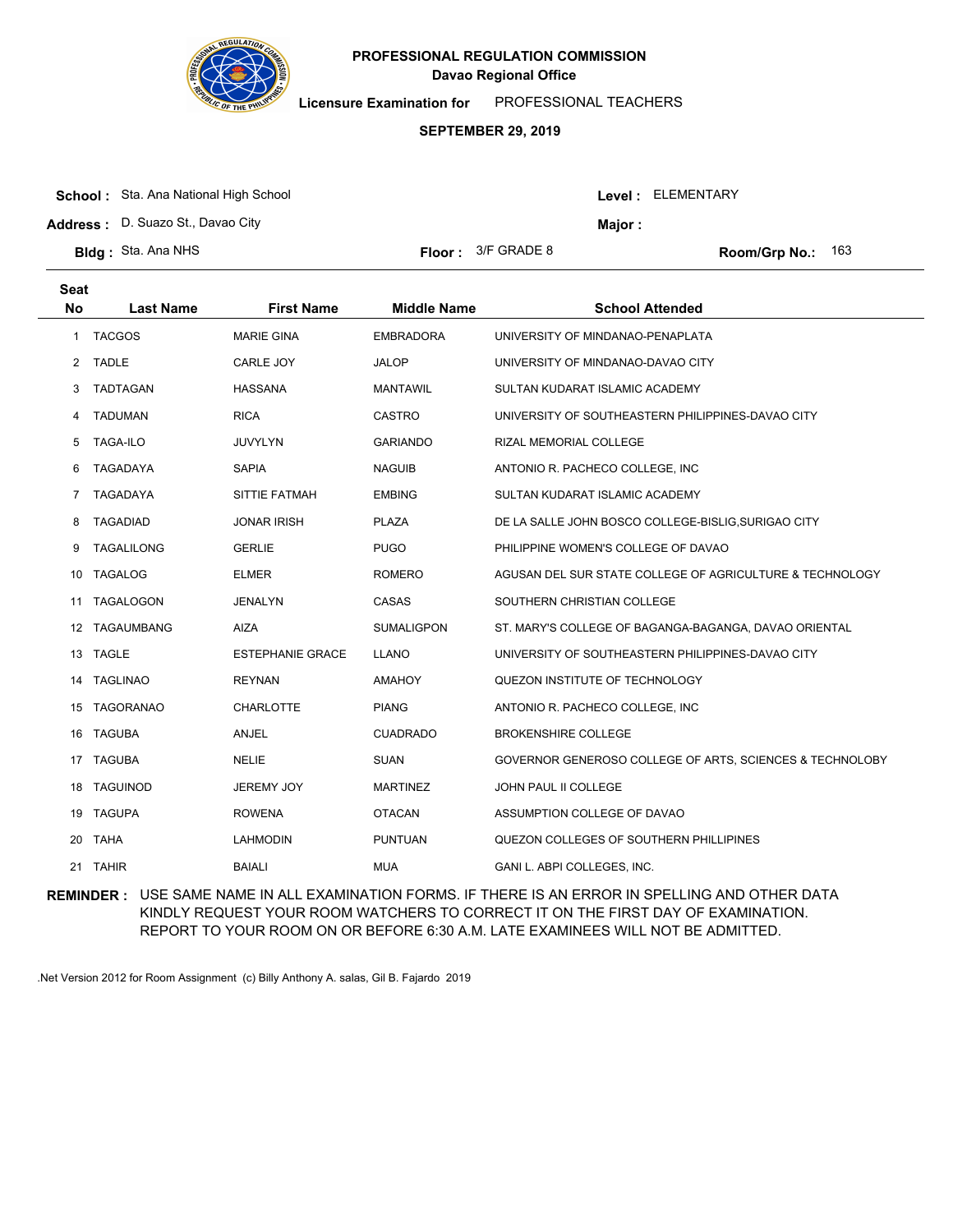

**Licensure Examination for**  PROFESSIONAL TEACHERS

### **SEPTEMBER 29, 2019**

| <b>School:</b> Sta. Ana National High School |                             | Level: ELEMENTARY |                          |
|----------------------------------------------|-----------------------------|-------------------|--------------------------|
| Address: D. Suazo St., Davao City            |                             | <b>Maior :</b>    |                          |
| <b>BIda:</b> Sta. Ana NHS                    | <b>Floor:</b> $4/F$ GRADE 8 |                   | <b>Room/Grp No.: 164</b> |

| <b>Seat</b><br>No | <b>Last Name</b> | <b>First Name</b>  | <b>Middle Name</b> | <b>School Attended</b>                                   |
|-------------------|------------------|--------------------|--------------------|----------------------------------------------------------|
| 1                 | <b>TAHIR</b>     | PAIDZA             | <b>GULAIS</b>      | SULTAN KUDARAT ISLAMIC ACADEMY                           |
| 2                 | <b>TAHUM</b>     | <b>MELODY</b>      | <b>BOLANDO</b>     | KAPALONG COLLEGE OF AGRICULTURE, SCIENCES & TECHNOLOGY   |
| 3                 | TAJANTAJAN       | <b>CHERRY</b>      | <b>RAGURO</b>      | GOVERNOR GENEROSO COLLEGE OF ARTS, SCIENCES & TECHNOLOBY |
| 4                 | TAJANTAJAN       | <b>EDEN</b>        | <b>TACSAN</b>      | GOVERNOR GENEROSO COLLEGE OF ARTS, SCIENCES & TECHNOLOBY |
| 5                 | <b>TALA-TALA</b> | JANE               | COSTAN             | UNIVERSITY OF SOUTHEASTERN PHILIPPINES-TAGUM             |
| 6                 | <b>TALABOC</b>   | <b>JHECIL</b>      | COSAL              | HOLY CROSS OF DAVAO COLLEGE                              |
| 7                 | TALAGTAG         | <b>CHRISTINE</b>   | <b>MUTHA</b>       | SULTAN KUDARAT STATE UNIVERSITY-KALAMANSIG               |
| 8                 | <b>TALAM</b>     | <b>LAIZA MAE</b>   | <b>ASUNCION</b>    | UNIVERSITY OF MINDANAO-PENAPLATA                         |
| 9                 | <b>TALANDIG</b>  | <b>NORHAN</b>      | <b>TOMBAO</b>      | UNIVERSITY OF SOUTHERN MINDANAO-KABACAN                  |
| 10                | <b>TALANDRON</b> | LADY ANN           | <b>MANCERA</b>     | PHILIPPINE WOMEN'S COLLEGE OF DAVAO                      |
| 11                | <b>TALATAGOD</b> | <b>ELYN</b>        | <b>ROBLES</b>      | UNIVERSITY OF SOUTHEASTERN PHILIPPINES-DAVAO CITY        |
|                   | 12 TALDE         | MARY JOY           | <b>CASTILLO</b>    | UNIVERSITY OF SOUTHERN MINDANAO-KABACAN                  |
|                   | 13 TALDO         | <b>DIANA ROSE</b>  | <b>ABENOJA</b>     | DAVAO WINCHESTER COLLEGES                                |
| 14                | <b>TALDO</b>     | LOVELY JANE        | <b>BALABAG</b>     | UNIVERSITY OF MINDANAO-DAVAO CITY                        |
|                   | 15 TALINGDAN     | <b>ALSENN EVE</b>  | <b>ZAMORA</b>      | SOUTHERN CHRISTIAN COLLEGE                               |
|                   | 16 TALO          | <b>MARIA ROXAN</b> | <b>LUCARISA</b>    | LICEO DE DAVAO                                           |
| 17                | <b>TALUSOB</b>   | LIMBAY             | <b>MIDPANTAO</b>   | CENTRAL MINDANAO ACADEMY OF ARTS FOUNDATION              |
|                   | 18 TALUSOB       | ZAINODIN           | <b>BANSNAN</b>     | NOTRE DAME OF MIDSAYAP COLLEGE                           |
|                   | 19 TAMAYO        | HONEYLETTE SHANE   | <b>LEQUIP</b>      | SULTAN KUDARAT STATE UNIVERSITY-TACURONG                 |
| 20                | <b>TAMAYO</b>    | <b>MARGIE</b>      | <b>BOLOICO</b>     | JOHN PAUL II COLLEGE                                     |
|                   | 21 TAMAYO        | <b>MARY JANE</b>   | <b>CINCO</b>       | NOTRE DAME OF MIDSAYAP COLLEGE                           |

**REMINDER :** USE SAME NAME IN ALL EXAMINATION FORMS. IF THERE IS AN ERROR IN SPELLING AND OTHER DATA KINDLY REQUEST YOUR ROOM WATCHERS TO CORRECT IT ON THE FIRST DAY OF EXAMINATION. REPORT TO YOUR ROOM ON OR BEFORE 6:30 A.M. LATE EXAMINEES WILL NOT BE ADMITTED.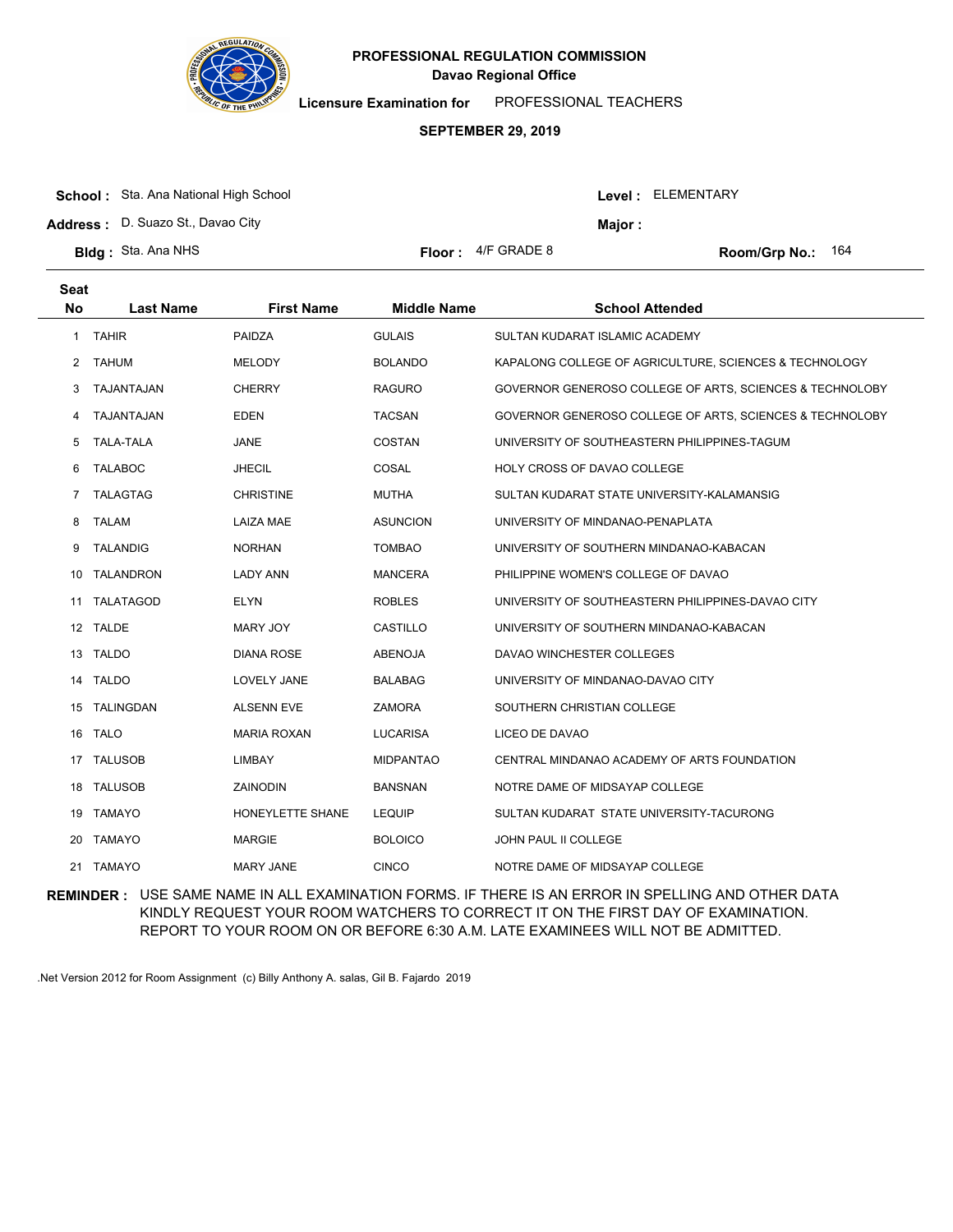

**Licensure Examination for**  PROFESSIONAL TEACHERS

### **SEPTEMBER 29, 2019**

| <b>School:</b> Sta. Ana National High School | Level: ELEMENTARY           |         |                            |
|----------------------------------------------|-----------------------------|---------|----------------------------|
| <b>Address:</b> D. Suazo St., Davao City     |                             | Maior : |                            |
| <b>BIda</b> : Sta. Ana NHS                   | <b>Floor:</b> $4/F$ GRADE 8 |         | <b>Room/Grp No.:</b> $165$ |

| Seat<br><b>No</b> | <b>Last Name</b> | <b>First Name</b>     | <b>Middle Name</b> | <b>School Attended</b>                                      |
|-------------------|------------------|-----------------------|--------------------|-------------------------------------------------------------|
| 1                 | <b>TAMAYO</b>    | <b>RUSSELL</b>        | <b>ALNAREZ</b>     | DAVAO ORIENTAL STATE COLLEGE OF SCIENCE & TECHNOLOGY        |
| $\overline{2}$    | <b>TAMBALA</b>   | <b>DIVINA</b>         | <b>ENANGOY</b>     | DAVAO CENTRAL COLLEGE                                       |
| 3                 | <b>TAMPIPI</b>   | <b>FAOJIA</b>         | <b>BERJILIO</b>    | WESTERN MINDANAO STATE U-MALANGAS                           |
| 4                 | <b>TAMPOSO</b>   | <b>CHERRY MAE</b>     | <b>BLAS</b>        | DAVAO ORIENTAL STATE COLLEGE OF SCIENCE & TECHNOLOGY        |
| 5                 | <b>TAN</b>       | <b>MARIA HAZEL</b>    | <b>PASCUA</b>      | COTABATO FOUNDATION COLLEGE OF SCIENCE & TECHNOLOGY         |
| 6                 | <b>TAN</b>       | SHEENA KHIMBER LEE    | <b>BAYAWA</b>      | SILLIMAN UNIVERSITY                                         |
| $\overline{7}$    | <b>TAN</b>       | <b>STIFFANY GRACE</b> | <b>OBEDENCIO</b>   | UNIVERSITY OF MINDANAO-DAVAO CITY                           |
| 8                 | <b>TANAMAN</b>   | <b>JENNY GRACE</b>    | <b>PASCUA</b>      | AGUSAN DEL SUR STATE COLLEGE OF AGRICULTURE & TECHNOLOGY    |
| 9                 | <b>TANAO</b>     | <b>NORJIANA</b>       | <b>PAGILIT</b>     | <b>IRANUN FOUNDATION COLLEGE INC. - LANAO DEL SUR</b>       |
| 10                | <b>TANCIO</b>    | <b>JENIVIEVE</b>      | <b>BALBUENA</b>    | NOTRE DAME RVM COLLEGE OF COTABATO-COTABATO CITY            |
| 11                | <b>TANCIO</b>    | SHERLEEN JADE         | <b>FONTANILLA</b>  | UPI AGRICULTURAL SCHOOL-UPI, MAGUINDANAO                    |
|                   | 12 TANCONTIAN    | SHELLO JOY            | <b>GARCIA</b>      | COMPOSTELA VALLEY STATE COLLEGE - MONTEVISTA BRANCH         |
| 13                | <b>TANDER</b>    | NOR-AIN               | <b>POOR</b>        | SOUTHERN PHILIPPINES COLLEGE OF SCIENCES & HEALTH EDUCATION |
| 14                | <b>TANDO</b>     | <b>BAI MALIHA</b>     | <b>MEDINA</b>      | <b>PARANG FOUNDATION COLLEGE</b>                            |
|                   | 15 TANDO         | <b>BAI-HANAN</b>      | <b>KARIS</b>       | PARANG FOUNDATION COLLEGE                                   |
| 16                | <b>TANDOG</b>    | <b>DIANNE MAE</b>     | <b>JARDE</b>       | SOUTHERN CHRISTIAN COLLEGE                                  |
| 17                | <b>TANDOY</b>    | <b>NINA CLARICE</b>   | <b>GENCIAGAN</b>   | SOUTHERN CHRISTIAN COLLEGE                                  |
| 18                | TANDUYAN         | <b>RHEA</b>           | <b>MALATE</b>      | DAVAO ORIENTAL STATE COLLEGE OF SCIENCE & TECHNOLOGY        |
| 19                | TAÑECA           | <b>DENMARK</b>        | <b>YULIN</b>       | UNIVERSITY OF MINDANAO-DIGOS COLLEGE                        |
| 20                | <b>TANEO</b>     | <b>DUSHEL DEN</b>     | <b>TUCO</b>        | <b>MATI DOCTORS COLLEGE</b>                                 |
|                   | 21 TAÑEZA        | SHEILA MAE            | <b>BASIA</b>       | WESTERN MINDANAO STATE U-IMELDA                             |

**REMINDER :** USE SAME NAME IN ALL EXAMINATION FORMS. IF THERE IS AN ERROR IN SPELLING AND OTHER DATA KINDLY REQUEST YOUR ROOM WATCHERS TO CORRECT IT ON THE FIRST DAY OF EXAMINATION. REPORT TO YOUR ROOM ON OR BEFORE 6:30 A.M. LATE EXAMINEES WILL NOT BE ADMITTED.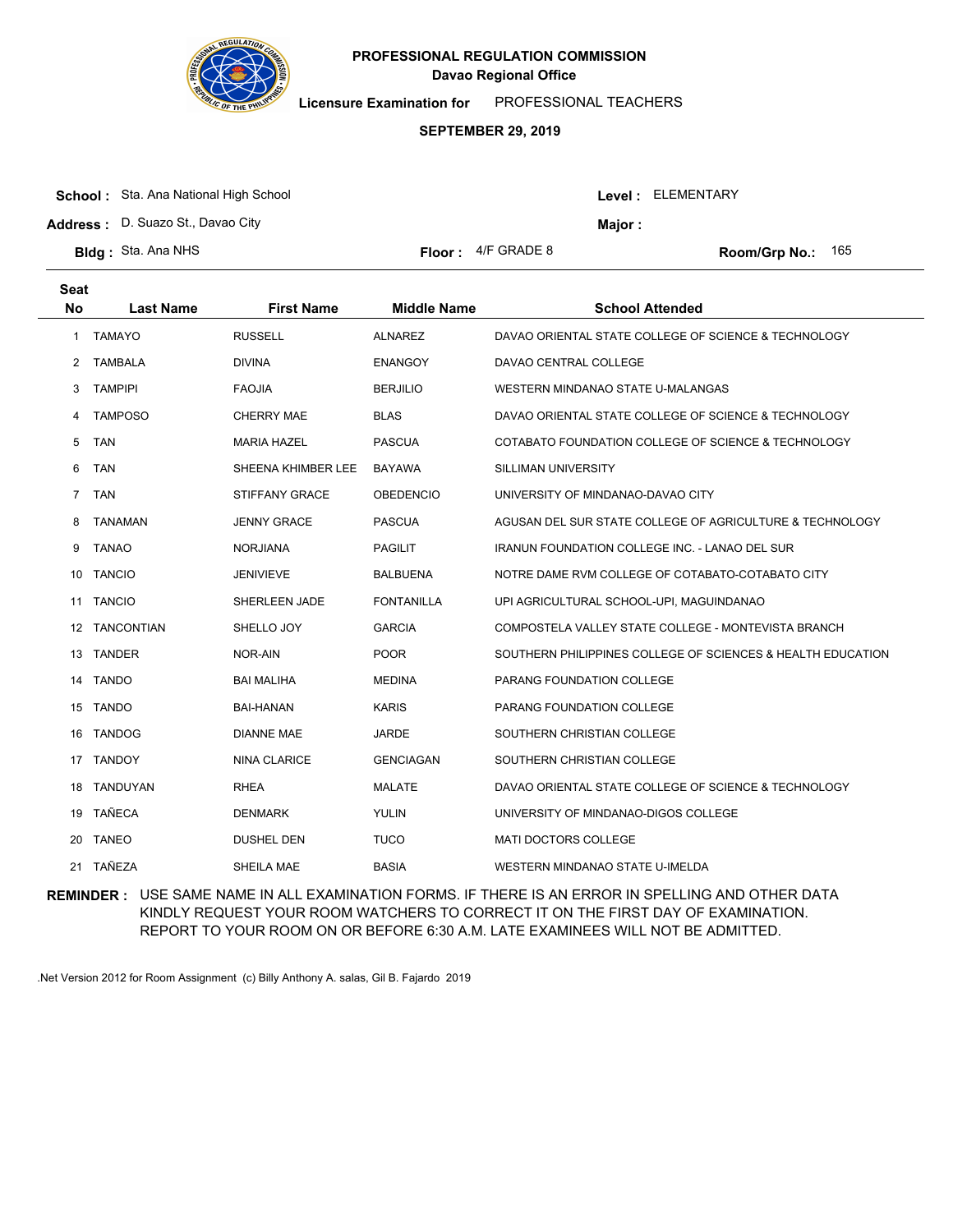

**Licensure Examination for**  PROFESSIONAL TEACHERS

### **SEPTEMBER 29, 2019**

|  | <b>School:</b> Sta. Ana National High School |
|--|----------------------------------------------|
|--|----------------------------------------------|

**Address :** D. Suazo St., Davao City

| <b>3Idg:</b> Sta. Ana NHS |  |  |  |
|---------------------------|--|--|--|
|---------------------------|--|--|--|

**Seat**

| or : | 4/F GRADE 8 |
|------|-------------|
|      |             |

**Bldg:** Sta. Ana NHS Floor: 4/F GRADE 8 Room/Grp No.: 166

Level : ELEMENTARY

**Major :**

| əeat      |                  |                      |                    |                                                          |
|-----------|------------------|----------------------|--------------------|----------------------------------------------------------|
| <b>No</b> | <b>Last Name</b> | <b>First Name</b>    | <b>Middle Name</b> | <b>School Attended</b>                                   |
| 1         | TANGCA-AG        | <b>RICA</b>          | <b>JIMENEZ</b>     | UNIVERSITY OF MINDANAO-DAVAO CITY                        |
| 2         | <b>TANGGAO</b>   | ASHANA               | <b>INOG</b>        | BALABAGAN TRADE SCHOOL                                   |
| 3         | <b>TANGGAO</b>   | <b>RAMILA</b>        | <b>MOMIN</b>       | MINDANAO STATE UNIVERSITY-MAGUINDANAO                    |
| 4         | <b>TANGGOTE</b>  | <b>ZARAH LEIGH</b>   | <b>MAMARINTA</b>   | UNIVERSITY OF SOUTHERN MINDANAO-KABACAN                  |
| 5         | <b>TANGHAL</b>   | <b>MENALYN</b>       | <b>MULA</b>        | ANDRES SORIANO COLLEGE                                   |
| 6         | <b>TANGHIAN</b>  | <b>DOLLY</b>         | <b>COMISO</b>      | LEGACY COLLEGE OF COMPOSTELA                             |
| 7         | <b>TANGILAS</b>  | JEANECYL             | ABREA              | CARAGA STATE UNIVERSITY-BUTUAN CITY                      |
| 8         | <b>TANGUAN</b>   | <b>DARYL</b>         | <b>TAMBIS</b>      | UNIVERSITY OF SOUTHEASTERN PHILIPPINES-TAGUM             |
| 9         | <b>TAÑO</b>      | <b>APRIL JOY</b>     | CORDOVA            | DAVAO ORIENTAL STATE COLLEGE OF SCIENCE & TECHNOLOGY     |
| 10        | <b>TANOG</b>     | <b>ARNALIYN</b>      | <b>BONSALAGAN</b>  | PHILIPPINE MUSLIM TEACHER'S COLLEGE                      |
| 11        | <b>TANTO</b>     | <b>NORODIN</b>       | ANGKAD             | GANI L. ABPI COLLEGES, INC.                              |
|           | 12 TANUCAN       | PAULA JANE           | <b>TUSCANO</b>     | COMPOSTELA VALLEY STATE COLLEGE - MAIN                   |
|           | 13 TANUDRA       | <b>ALRIN</b>         | AY-AD              | ARRIESGADO COLLEGE FOUNDATION, INC.                      |
|           | 14 TAPA          | <b>CHARITY</b>       | <b>TADTAD</b>      | NORTH DAVAO COLLEGES-PANABO                              |
|           | 15 TAPAYAN       | <b>JORGE JR</b>      | <b>ETOL</b>        | JOSEFINA H. CERILLES STATE COLLEGE-TAMBULIG              |
|           | 16 TARA          | <b>PERLIN</b>        | <b>MARIANO</b>     | <b>BROKENSHIRE COLLEGE</b>                               |
|           | 17 TARAY         | VANESSA              | <b>PIODOS</b>      | MATS COLLEGE OF TECHNOLOGY                               |
|           | 18 TARE          | <b>CARL MICHELLE</b> | MASANEGRA          | UNIVERSITY OF SOUTHEASTERN PHILIPPINES-DAVAO CITY        |
|           | 19 TARO          | <b>JILL MARIE</b>    | <b>LUCES</b>       | JOHN PAUL II COLLEGE                                     |
| 20        | <b>TAROMA</b>    | <b>GRETCHEN</b>      | <b>TULIPAS</b>     | AGUSAN DEL SUR STATE COLLEGE OF AGRICULTURE & TECHNOLOGY |
| 21        | <b>TATAD</b>     | <b>KRISTINE JOY</b>  | <b>FABROA</b>      | RIZAL MEMORIAL COLLEGE                                   |

**REMINDER :** USE SAME NAME IN ALL EXAMINATION FORMS. IF THERE IS AN ERROR IN SPELLING AND OTHER DATA KINDLY REQUEST YOUR ROOM WATCHERS TO CORRECT IT ON THE FIRST DAY OF EXAMINATION. REPORT TO YOUR ROOM ON OR BEFORE 6:30 A.M. LATE EXAMINEES WILL NOT BE ADMITTED.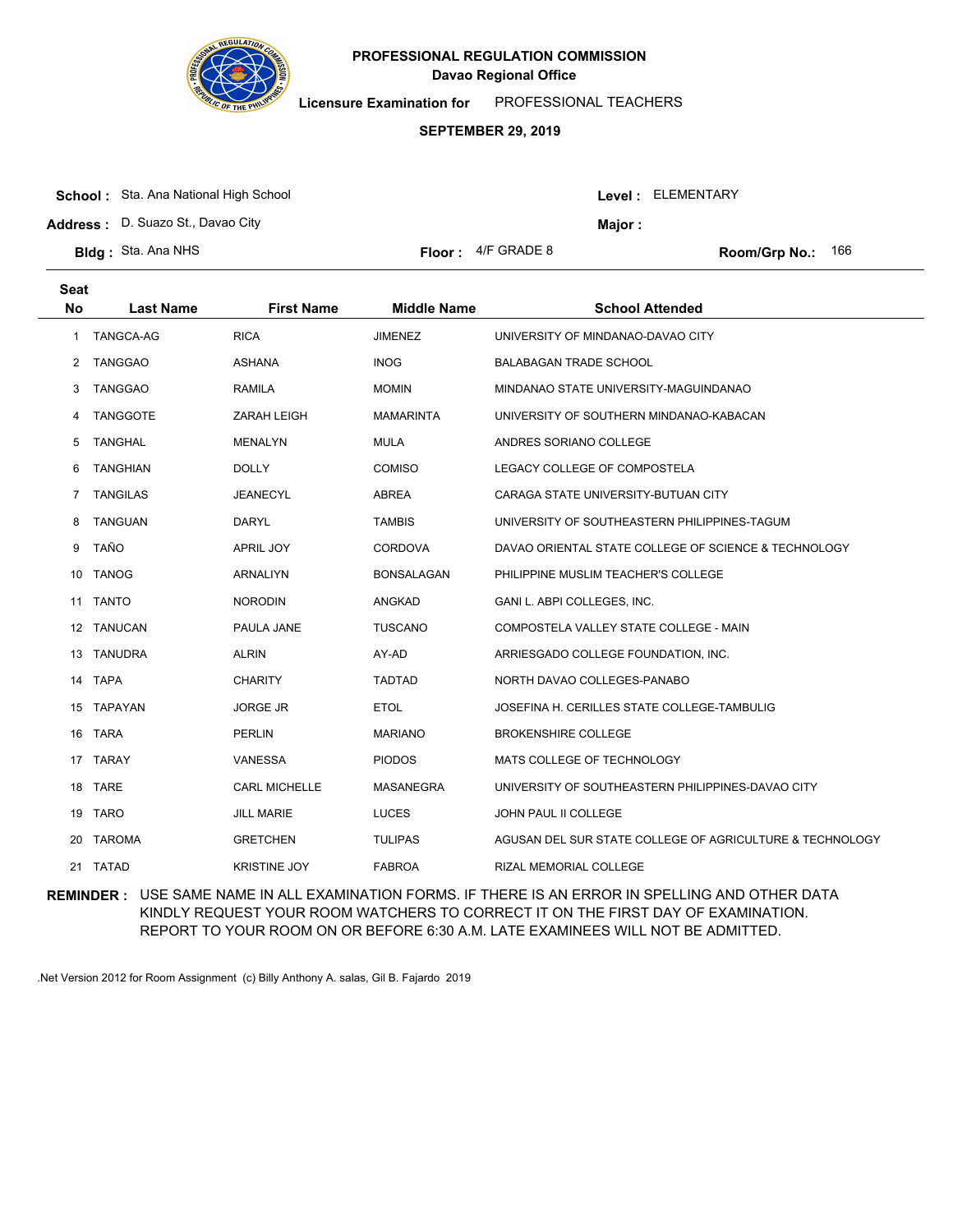

**Licensure Examination for**  PROFESSIONAL TEACHERS

### **SEPTEMBER 29, 2019**

|  | <b>School:</b> Sta. Ana National High School |
|--|----------------------------------------------|
|--|----------------------------------------------|

**Address :** D. Suazo St., Davao City

|  |  | dg: Sta. Ana NHS |
|--|--|------------------|
|  |  |                  |

**Bldg :** Sta. Ana NHS **Floor :**  $4/F$  GRADE 8

Room/Grp No.: 167

Level : ELEMENTARY

**Major :**

| <b>Seat</b><br>No. | <b>Last Name</b> | <b>First Name</b>    | <b>Middle Name</b> | <b>School Attended</b>                               |
|--------------------|------------------|----------------------|--------------------|------------------------------------------------------|
| 1                  | <b>TATO</b>      | CASSANDRA            | <b>EBRAHIM</b>     | SULTAN KUDARAT ISLAMIC ACADEMY                       |
| 2                  | <b>TATOY</b>     | <b>GLYNN DYLL</b>    | <b>ARAPOC</b>      | SOUTH PHILIPPINE ADVENTIST COLLEGE                   |
| 3                  | <b>TAUPAN</b>    | <b>ERICA CHEER</b>   | <b>MARTIN</b>      | UPI AGRICULTURAL SCHOOL-UPI, MAGUINDANAO             |
| 4                  | <b>TAUPAN</b>    | <b>ROYCEL</b>        | CALICARAN          | SOUTHERN CHRISTIAN COLLEGE                           |
| 5                  | <b>TAWA</b>      | <b>DAYAMON</b>       | <b>PACALNA</b>     | PHILIPPINE MUSLIM TEACHER'S COLLEGE                  |
| 6                  | TAWA-AY          | <b>LUCILLE</b>       | <b>GUTANG</b>      | MONKAYO COLLEGE OF ARTS, SCIENCES & TECHNOLOGY       |
| 7                  | <b>TAWAKIM</b>   | <b>REDEN</b>         | <b>TALIB</b>       | PARANG FOUNDATION COLLEGE                            |
| 8                  | <b>TE</b>        | <b>BONIE GEAN</b>    | <b>REQUILLO</b>    | DAVAO ORIENTAL STATE COLLEGE OF SCIENCE & TECHNOLOGY |
| 9                  | TE               | <b>JAN RUSSELL</b>   | <b>REQUILLO</b>    | DAVAO ORIENTAL STATE COLLEGE OF SCIENCE & TECHNOLOGY |
| 10                 | <b>TECSON</b>    | ANA FE               | <b>MONTALBO</b>    | UNIVERSITY OF MINDANAO-DIGOS COLLEGE                 |
| 11                 | <b>TEJANO</b>    | <b>JEAN</b>          | <b>PADOR</b>       | JOHN PAUL II COLLEGE                                 |
|                    | 12 TEJIDOR       | <b>ALLIAH JEAN</b>   | <b>SUAN</b>        | UNIVERSITY OF THE IMMACULATE CONCEPTION-DAVAO        |
| 13                 | <b>TELEWIK</b>   | <b>JONADEL</b>       | <b>JUYAMAG</b>     | HINATUAN SOUTHERN COLLEGE (for.USP)                  |
| 14                 | <b>TENORIO</b>   | <b>JOBELEN</b>       | LAWA               | NOTRE DAME OF SALAMAN COLLEGE                        |
|                    | 15 TEODORO       | <b>RICHEL</b>        | <b>RABIN</b>       | NOTRE DAME OF SALAMAN COLLEGE                        |
| 16                 | <b>TEON</b>      | BAY-JAY              | <b>FULLO</b>       | DAVAO VISION COLLEGES, INC- CATALUNAN, DAVAO CITY    |
| 17                 | <b>TEPOSO</b>    | <b>HANNA MAE</b>     | <b>TECSON</b>      | PHILIPPINE NORMAL UNIVERSITY- MINDANAO               |
| 18                 | <b>TERCEPONA</b> | LENITH               | <b>ESMALDE</b>     | SAINT FRANCIS XAVIER COLLEGE                         |
| 19                 | <b>TERENCIO</b>  | <b>KAREN REGINE</b>  | <b>ALAGAO</b>      | NOTRE DAME OF SIENA COLLEGE                          |
| 20                 | TERRE            | <b>DIANNE</b>        | <b>SALMOY</b>      | DAVAO WINCHESTER COLLEGES                            |
|                    | 21 TEVAR         | <b>JASMINE JOYCE</b> | <b>AGUSTIN</b>     | UNIVERSITY OF SOUTHEASTERN PHILIPPINES-DAVAO CITY    |

**REMINDER :** USE SAME NAME IN ALL EXAMINATION FORMS. IF THERE IS AN ERROR IN SPELLING AND OTHER DATA KINDLY REQUEST YOUR ROOM WATCHERS TO CORRECT IT ON THE FIRST DAY OF EXAMINATION. REPORT TO YOUR ROOM ON OR BEFORE 6:30 A.M. LATE EXAMINEES WILL NOT BE ADMITTED.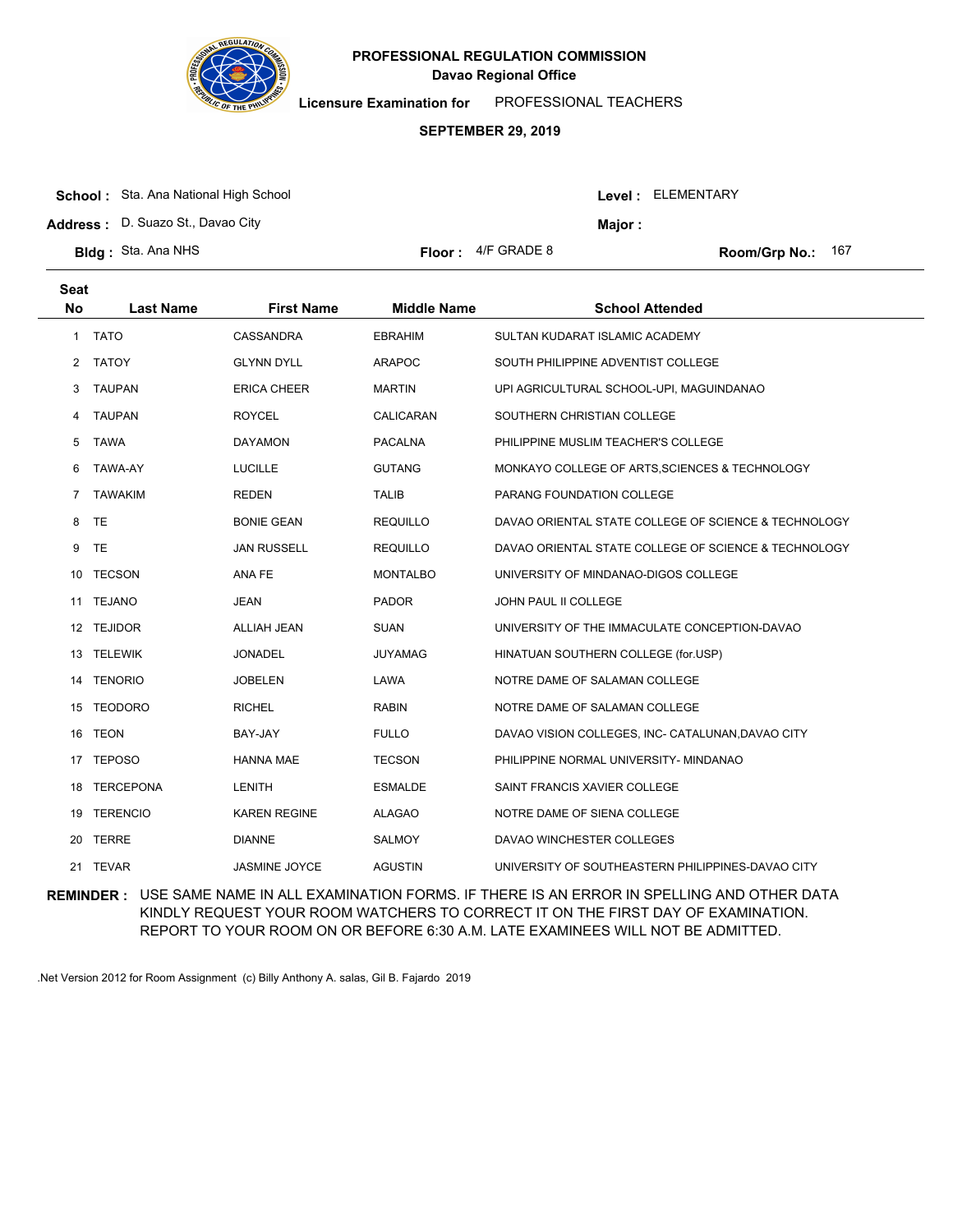

**Licensure Examination for**  PROFESSIONAL TEACHERS

### **SEPTEMBER 29, 2019**

| <b>School:</b> Sta. Ana National High School |  |
|----------------------------------------------|--|
|----------------------------------------------|--|

**Address :** D. Suazo St., Davao City

| <b>3Idg:</b> Sta. Ana NHS |  |  |  |
|---------------------------|--|--|--|
|---------------------------|--|--|--|

**Seat**

|  | 4/F GRADE 8 |
|--|-------------|
|  |             |

**Bldg:** Sta. Ana NHS Floor: 4/F GRADE 8 Room/Grp No.: 168

Level : ELEMENTARY

**Major :**

| əeal      |                  |                              |                    |                                                           |
|-----------|------------------|------------------------------|--------------------|-----------------------------------------------------------|
| <b>No</b> | <b>Last Name</b> | <b>First Name</b>            | <b>Middle Name</b> | <b>School Attended</b>                                    |
| 1.        | <b>TEVES</b>     | HAZEL-JOY                    | <b>MORALES</b>     | NORTH DAVAO COLLEGES-PANABO                               |
| 2         | <b>TEVES</b>     | JAYMARIE                     | <b>EYAS</b>        | <b>HOLY CROSS OF BANSALAN JUNIOR COLLEGE</b>              |
| 3         | <b>TEVES</b>     | <b>REGINA</b>                | <b>CLAUD</b>       | PARANG FOUNDATION COLLEGE                                 |
| 4         | <b>TEVES</b>     | <b>VIVIAN</b>                | <b>PACULIO</b>     | UNIVERSITY OF SOUTHEASTERN PHILIPPINES-DAVAO CITY         |
| 5         | <b>TIANCHON</b>  | <b>MIRASOL</b>               | <b>ESTRADA</b>     | DAVAO WINCHESTER COLLEGES                                 |
| 6         | <b>TIBANG</b>    | <b>ALMIRA</b>                | <b>GUILOREZA</b>   | JOHN PAUL II COLLEGE                                      |
| 7         | <b>TIBUG</b>     | <b>MELJOY</b>                | <b>MAMPARO</b>     | UNIVERSITY OF MINDANAO-DAVAO CITY                         |
| 8         | <b>TICONG</b>    | <b>JHEB</b>                  |                    | UNIVERSITY OF MINDANAO-PANABO                             |
| 9         | <b>TIGASAN</b>   | <b>RACMA</b>                 | <b>RACMAN</b>      | SAINT BENEDICT COLLEGE-COTABATO CITY                      |
| 10        | <b>TILLO</b>     | FLORGEOVY CHESTER KEALDOVINO |                    | BUKIDNON STATE UNIVERSITY-(FOR BUKIDNON STATE COLL)- MAIN |
| 11        | <b>TIMBOL</b>    | <b>GLEAPSHIEN</b>            | <b>GONZAGA</b>     | UNIVERSITY OF SOUTHEASTERN PHILIPPINES-TAGUM              |
| 12        | TINAMBUNAN       | ANNALYN                      | <b>BANTILAN</b>    | SOUTHERN CHRISTIAN COLLEGE                                |
| 13        | TINAMPAY         | <b>LOREEN JEAN</b>           |                    | HOLY CROSS OF BANSALAN JUNIOR COLLEGE                     |
|           | 14 TINDOY        | STELLA MARIS                 | <b>DILAM</b>       | DAVAO ORIENTAL STATE COLLEGE OF SCIENCE & TECHNOLOGY      |
|           | 15 TIO-ONG       | <b>DHEA</b>                  |                    | KAPALONG COLLEGE OF AGRICULTURE, SCIENCES & TECHNOLOGY    |
| 16        | <b>TIRADO</b>    | LOVELY JANE                  | <b>BELANO</b>      | SOUTHERN CHRISTIAN COLLEGE                                |
|           | 17 TITAR         | <b>BEBSUN</b>                | <b>SILVESTRE</b>   | QUEZON INSTITUTE OF TECHNOLOGY                            |
|           | 18 TITO          | <b>CHRISEL MAE</b>           | CALUNOD            | BUKIDNON STATE UNIVERSITY-(FOR BUKIDNON STATE COLL)- MAIN |
| 19        | <b>TOBIAS</b>    | <b>MHACVON</b>               | <b>ADZUARA</b>     | LEGACY COLLEGE OF COMPOSTELA                              |
| 20        | <b>TOCUNA</b>    | <b>JEAN GRACE</b>            | <b>CABALING</b>    | DAVAO VISION COLLEGES, INC- CATALUNAN, DAVAO CITY         |
| 21        | <b>TOLANG</b>    | LULUBELLE                    | <b>VILLAREAL</b>   | UNIVERSITY OF SOUTHEASTERN PHILIPPINES-TAGUM              |
|           |                  |                              |                    |                                                           |

**REMINDER :** USE SAME NAME IN ALL EXAMINATION FORMS. IF THERE IS AN ERROR IN SPELLING AND OTHER DATA KINDLY REQUEST YOUR ROOM WATCHERS TO CORRECT IT ON THE FIRST DAY OF EXAMINATION. REPORT TO YOUR ROOM ON OR BEFORE 6:30 A.M. LATE EXAMINEES WILL NOT BE ADMITTED.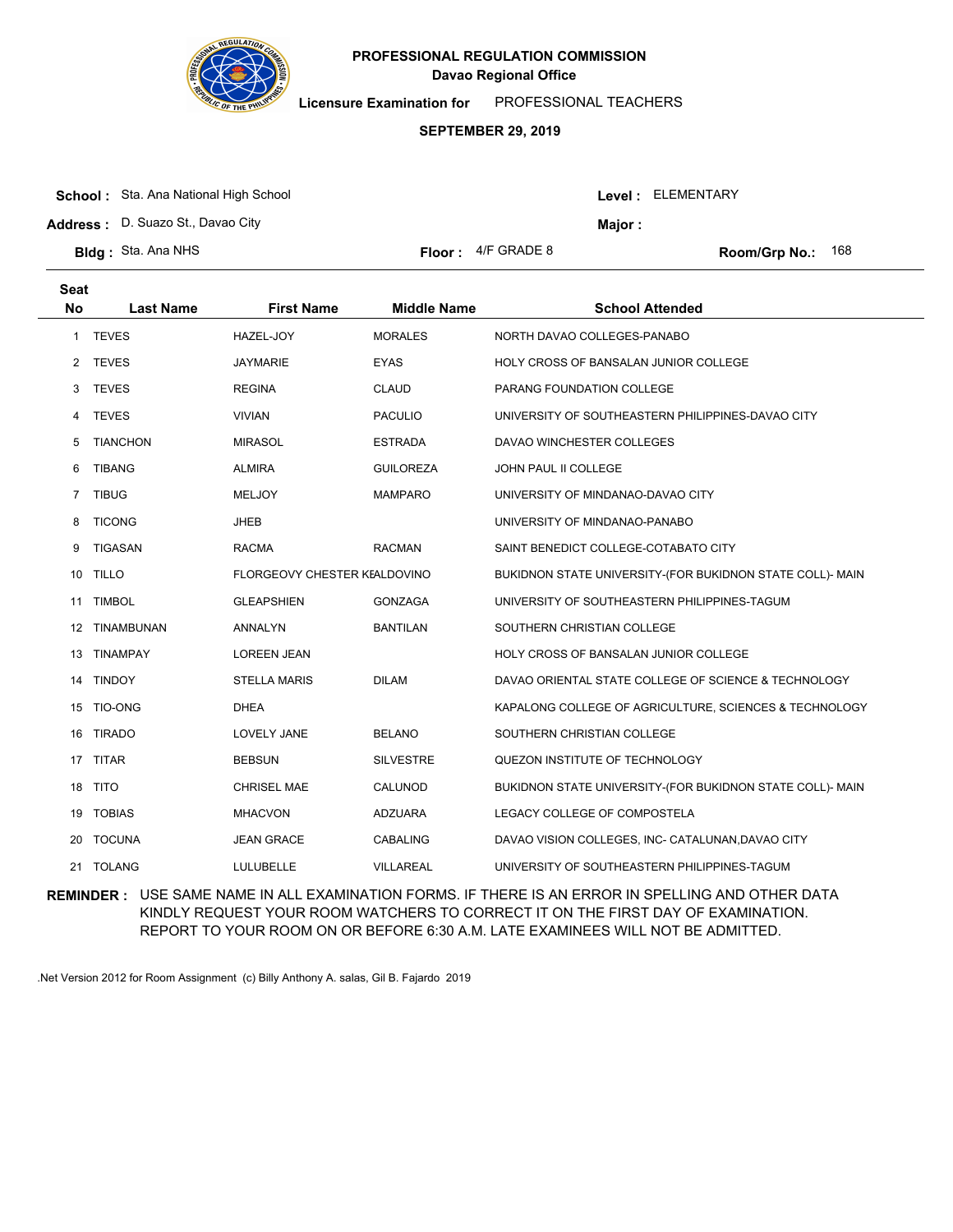

**Licensure Examination for**  PROFESSIONAL TEACHERS

### **SEPTEMBER 29, 2019**

| <b>School:</b> Sta. Ana National High School |                             |                | Level: ELEMENTARY        |
|----------------------------------------------|-----------------------------|----------------|--------------------------|
| Address: D. Suazo St., Davao City            |                             | <b>Maior :</b> |                          |
| <b>Bldg:</b> Sta. Ana NHS                    | <b>Floor:</b> $4/F$ GRADE 8 |                | <b>Room/Grp No.: 169</b> |

| <b>Seat</b><br><b>No</b> | <b>Last Name</b>  | <b>First Name</b>    | <b>Middle Name</b> | <b>School Attended</b>                                        |
|--------------------------|-------------------|----------------------|--------------------|---------------------------------------------------------------|
| 1                        | <b>TOLEDAN</b>    | <b>MERAIA GRACE</b>  | <b>MAPANDO</b>     | BUKIDNON STATE UNIVERSITY-(FOR BUKIDNON STATE COLL)- MAIN     |
| 2                        | <b>TOLENTINO</b>  | <b>GLYZEL</b>        | <b>SOLANON</b>     | NOTRE DAME OF SALAMAN COLLEGE                                 |
| 3                        | <b>TOLERAN</b>    | HJACINTH JOY         | <b>MANATAD</b>     | <b>BROKENSHIRE COLLEGE</b>                                    |
| 4                        | <b>TOLIN</b>      | <b>WILMA</b>         | <b>SOLMAYOR</b>    | DAVAO ORIENTAL STATE COLLEGE OF SCIENCE & TECHNOLOGY          |
| 5                        | <b>TOLINO</b>     | <b>NORAIMA</b>       | <b>MAULANA</b>     | PARANG FOUNDATION COLLEGE                                     |
| 6                        | <b>TOLONDON</b>   | <b>MARY NEHEMIAH</b> | <b>TAMBIEN</b>     | DAVAO WINCHESTER COLLEGES                                     |
| 7                        | <b>TOMANGGONG</b> | ANELYN               | ARAÑEZ             | HOLY CROSS OF DAVAO COLLEGE                                   |
| 8                        | <b>TOMAWIS</b>    | <b>JOHAIRA</b>       | <b>BANTUAS</b>     | ANTONIO R. PACHECO COLLEGE, INC                               |
| 9                        | <b>TONONG</b>     | <b>CHRISTOBEN</b>    | CATUNDAG           | ICCT COLLEGES FOUNDATION, INC(INST.OF CREATIVE COMP TECH INC) |
| 10                       | <b>TORCINO</b>    | <b>ANTONETTE</b>     | <b>ESCARPE</b>     | COR JESU COLLEGE (HOLY CROSS OF DIGOS)                        |
| 11                       | <b>TORENO</b>     | <b>DOLORES</b>       | <b>RESPONSO</b>    | DAVAO CENTRAL COLLEGE                                         |
|                          | 12 TORIBIO        | <b>JENNIFER</b>      | CAÑAL              | HOLY CHILD COLLEGE OF BUTUAN                                  |
| 13                       | <b>TORIBIO</b>    | <b>ROSSINI</b>       | <b>JAYSON</b>      | DAVAO WINCHESTER COLLEGES                                     |
| 14                       | <b>TORINO</b>     | <b>ZYRA MAE</b>      | CARIDAWAN          | BUKIDNON STATE UNIVERSITY-MARAGUSAN EXTERNAL STUDIES CTR.     |
|                          | 15 TORLAO         | <b>LESLIE</b>        | APA                | DAVAO ORIENTAL STATE COLLEGE OF SCIENCE & TECHNOLOGY          |
| 16                       | <b>TORMIS</b>     | <b>CRISTALLENE</b>   | ODJAMAN            | UNIVERSITY OF SOUTHEASTERN PHILIPPINES-TAGUM                  |
| 17                       | <b>TORRALBA</b>   | <b>JINUELBERT</b>    | <b>TUGAWIN</b>     | AGUSAN DEL SUR STATE COLLEGE OF AGRICULTURE & TECHNOLOGY      |
| 18                       | <b>TORRALBA</b>   | <b>ROSE ANN</b>      | <b>TUBAY</b>       | AGUSAN DEL SUR STATE COLLEGE OF AGRICULTURE & TECHNOLOGY      |
| 19                       | <b>TORREJOS</b>   | JUDY AN              | QUINTANA           | DE LA SALLE JOHN BOSCO COLLEGE-BISLIG, SURIGAO CITY           |
| 20                       | <b>TORREMOCHA</b> | JOY                  | <b>MORALES</b>     | <b>JOHN PAUL II COLLEGE</b>                                   |
|                          | 21 TORRENUEVA     | <b>XYRA MAE</b>      | <b>MARIJUAN</b>    | MONKAYO COLLEGE OF ARTS, SCIENCES & TECHNOLOGY                |

**REMINDER :** USE SAME NAME IN ALL EXAMINATION FORMS. IF THERE IS AN ERROR IN SPELLING AND OTHER DATA KINDLY REQUEST YOUR ROOM WATCHERS TO CORRECT IT ON THE FIRST DAY OF EXAMINATION. REPORT TO YOUR ROOM ON OR BEFORE 6:30 A.M. LATE EXAMINEES WILL NOT BE ADMITTED.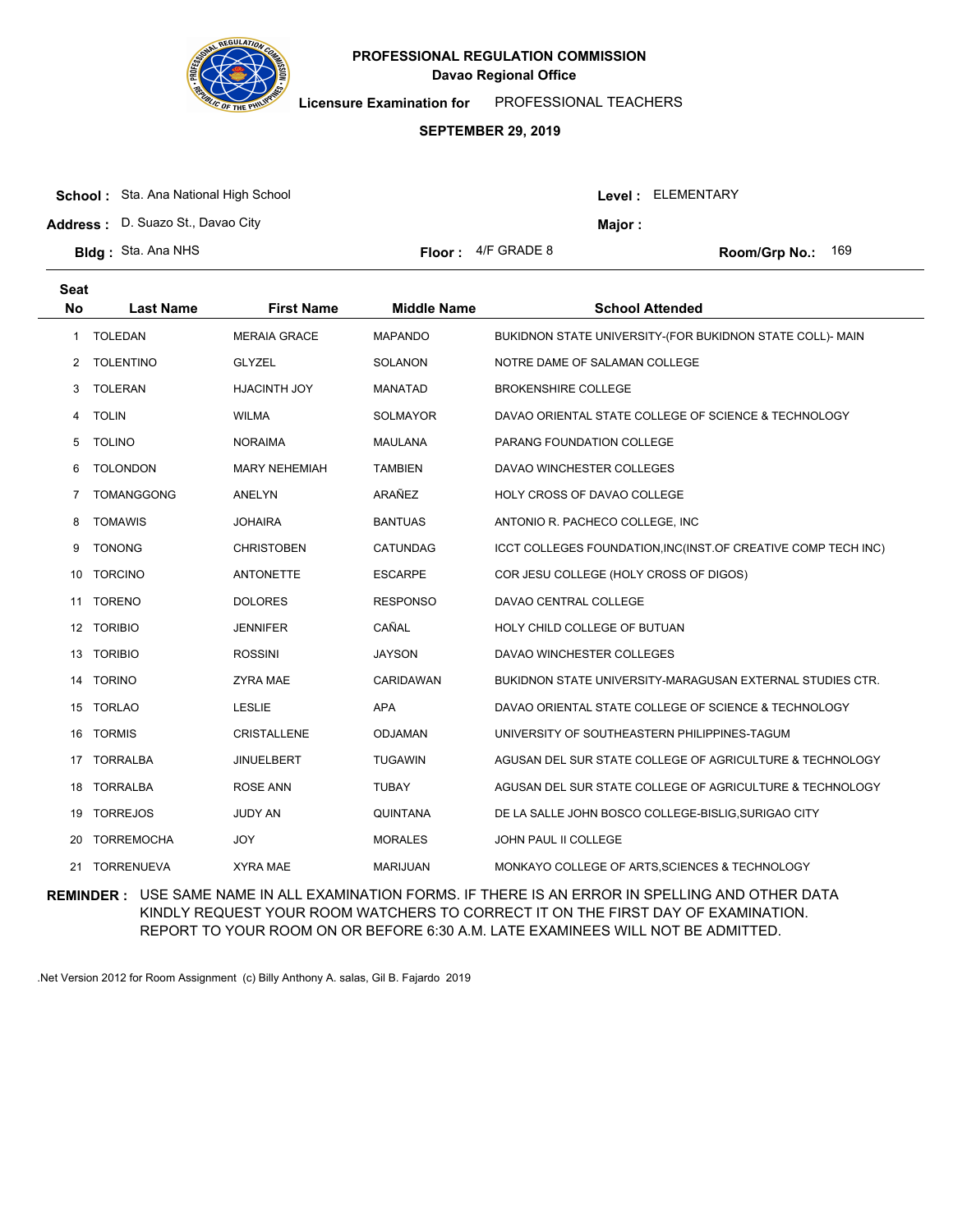

**Licensure Examination for**  PROFESSIONAL TEACHERS

### **SEPTEMBER 29, 2019**

| <b>School:</b> Sta. Ana National High School |  |  |
|----------------------------------------------|--|--|
|                                              |  |  |

**Address :** D. Suazo St., Davao City

**Major :**

| <b>Bldg: Sta. Ana NHS</b> | <b>Floor:</b> $1/F$ GRADE 9 | Room/Grp No.: 170 |
|---------------------------|-----------------------------|-------------------|
|                           |                             |                   |

| Floor : | TIF GRADE 9 |  |
|---------|-------------|--|
|         |             |  |

| Seat           |                    |                        |                    |                                                          |
|----------------|--------------------|------------------------|--------------------|----------------------------------------------------------|
| <b>No</b>      | <b>Last Name</b>   | <b>First Name</b>      | <b>Middle Name</b> | <b>School Attended</b>                                   |
| $\mathbf{1}$   | <b>TORREON</b>     | LOVELY                 | <b>SUELLO</b>      | UNIVERSITY OF MINDANAO-PANABO                            |
| $\overline{2}$ | <b>TORRES</b>      | ANGELICA               | <b>BARDOS</b>      | UNIVERSITY OF SOUTHEASTERN PHILIPPINES-DAVAO CITY        |
| 3              | <b>TORRES</b>      | <b>CHRISTINE JIREH</b> | AÑORA              | UNIVERSITY OF SOUTHEASTERN PHILIPPINES-DAVAO CITY        |
| 4              | <b>TORRES</b>      | ELLEN JOY              | <b>RACHO</b>       | PHILIPPINE COLLEGE OF TECHNOLOGY                         |
| 5              | <b>TORRES</b>      | <b>PRINCES MAE</b>     | <b>RAMOZA</b>      | DAVAO ORIENTAL STATE COLLEGE OF SCIENCE & TECHNOLOGY     |
| 6              | <b>TORRICO</b>     | <b>DEXTER</b>          | <b>FAULVE</b>      | UNIVERSITY OF SOUTHEASTERN PHILIPPINES-TAGUM             |
| 7              | <b>TOYONGAN</b>    | <b>GINA</b>            |                    | DAVAO ORIENTAL STATE COLLEGE OF SCIENCE & TECHNOLOGY     |
| 8              | <b>TOYONGAN</b>    | <b>LAURENCE</b>        | <b>PELAYPA</b>     | UNIVERSITY OF MINDANAO-DAVAO CITY                        |
| 9              | <b>TRAYA</b>       | <b>JACKILYN</b>        | <b>MATUCOL</b>     | COMPOSTELA VALLEY STATE COLLEGE - NEW BATAAN BRANCH      |
| 10             | <b>TRAYA</b>       | <b>MARGIE</b>          | <b>PLANA</b>       | LEGACY COLLEGE OF COMPOSTELA                             |
| 11             | <b>TRAYFALGAR</b>  | <b>SHAIRA</b>          | ARAÑEZ             | DAVAO ORIENTAL STATE COLLEGE OF SCIENCE & TECHNOLOGY     |
| 12             | <b>TRESPALCIOS</b> | <b>RIZZA MAY</b>       | <b>ACENAS</b>      | MATS COLLEGE OF TECHNOLOGY                               |
| 13             | <b>TROCIO</b>      | <b>MARK JAY</b>        | <b>SUMARIBUS</b>   | UNIVERSITY OF MINDANAO-DAVAO CITY                        |
| 14             | <b>TROSIO</b>      | <b>KIRBY</b>           | <b>GERSALINA</b>   | UNIVERSITY OF MINDANAO-DAVAO CITY                        |
| 15             | <b>TROTA</b>       | <b>HELMA</b>           | PAULO              | SULTAN KUDARAT STATE UNIVERSITY-PALIMBANG                |
| 16             | <b>TUA</b>         | <b>JASMIN</b>          | <b>GULAYON</b>     | ANDRES SORIANO COLLEGE                                   |
| 17             | <b>TUANQUIN</b>    | <b>ELLEN MAY</b>       | DINGCONG           | GOVERNOR GENEROSO COLLEGE OF ARTS, SCIENCES & TECHNOLOBY |
| 18             | <b>TUAZON</b>      | <b>ELVIRA</b>          | <b>REGATON</b>     | <b>RIZAL MEMORIAL COLLEGE</b>                            |
| 19             | TUBAY              | <b>MARIEL</b>          |                    | AGUSAN DEL SUR STATE COLLEGE OF AGRICULTURE & TECHNOLOGY |
| 20             | <b>TUBOG</b>       | <b>DYESEBEL</b>        | <b>GODEN</b>       | DAVAO ORIENTAL STATE COLLEGE OF SCIENCE & TECHNOLOGY     |
|                | 21 TUCOD           | <b>NAKISA</b>          | <b>MATAMPAY</b>    | SENATOR NINOY AQUINO COLLEGE FOUNDATION-MARAWI CITY      |

**REMINDER :** USE SAME NAME IN ALL EXAMINATION FORMS. IF THERE IS AN ERROR IN SPELLING AND OTHER DATA KINDLY REQUEST YOUR ROOM WATCHERS TO CORRECT IT ON THE FIRST DAY OF EXAMINATION. REPORT TO YOUR ROOM ON OR BEFORE 6:30 A.M. LATE EXAMINEES WILL NOT BE ADMITTED.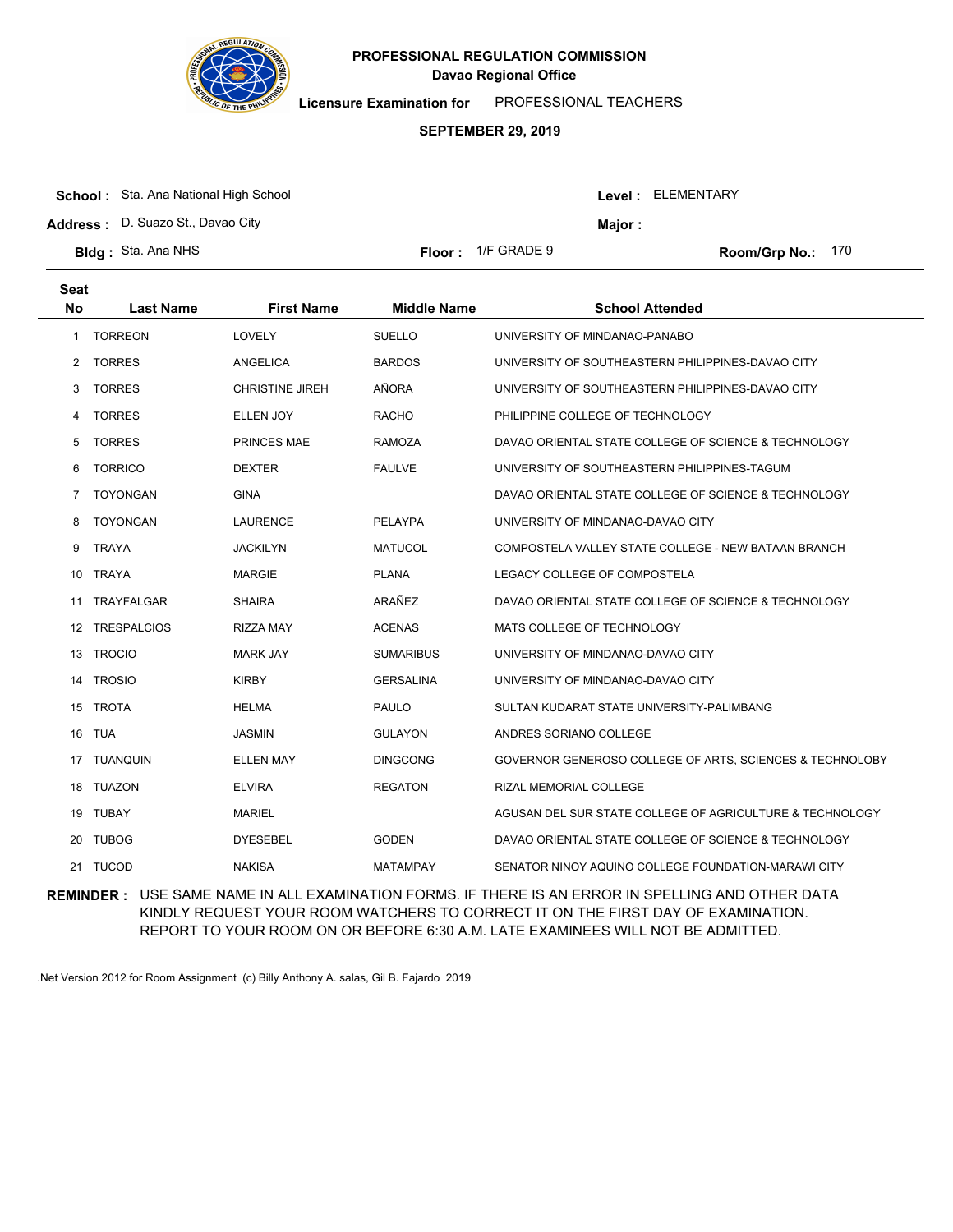

**Licensure Examination for**  PROFESSIONAL TEACHERS

### **SEPTEMBER 29, 2019**

| <b>School:</b> Sta. Ana National High School |                             |         | Level: ELEMENTARY |  |
|----------------------------------------------|-----------------------------|---------|-------------------|--|
| <b>Address:</b> D. Suazo St., Davao City     |                             | Maior : |                   |  |
| <b>BIdg:</b> Sta. Ana NHS                    | <b>Floor:</b> $1/F$ GRADE 9 |         | Room/Grp No.: 171 |  |

| <b>Seat</b><br><b>No</b> | <b>Last Name</b> | <b>First Name</b>      | <b>Middle Name</b> | <b>School Attended</b>                                     |
|--------------------------|------------------|------------------------|--------------------|------------------------------------------------------------|
| 1                        | <b>TUDIO</b>     | <b>SOLAYMAN</b>        | <b>SATUR</b>       | UNIVERSITY OF SOUTHERN MINDANAO-KABACAN                    |
| 2                        | <b>TUGBONG</b>   | <b>BEVERLY</b>         | LOYGO              | QUEZON INSTITUTE OF TECHNOLOGY                             |
| 3                        | <b>TUGBONG</b>   | <b>MARIANNE</b>        | L.                 | SAINT FRANCIS XAVIER COLLEGE                               |
| 4                        | <b>TULABING</b>  | <b>VANESSA PEARL</b>   | <b>RELABO</b>      | UNIVERSITY OF SOUTHEASTERN PHILIPPINES-TAGUM               |
| 5                        | <b>TULADTEG</b>  | <b>KANISA</b>          | <b>SALBO</b>       | GANI L. ABPI COLLEGES, INC.                                |
| 6                        | <b>TULBA</b>     | <b>REBECCA</b>         | <b>GARI</b>        | QUEZON INSTITUTE OF TECHNOLOGY                             |
| $\overline{7}$           | <b>TULILIC</b>   | <b>LAARNI</b>          | <b>DESONIA</b>     | NORTH DAVAO COLLEGE-TAGUM FOUNDATION                       |
| 8                        | <b>TULOD</b>     | <b>JERICK AGUSTINE</b> | SALAPANG           | BUKIDNON STATE UNIVERSITY-(FOR BUKIDNON STATE COLL)- MAIN  |
| 9                        | <b>TUMANDOG</b>  | <b>MANILYN</b>         | <b>LINDO</b>       | DAVAO ORIENTAL STATE COLLEGE OF SCIENCE & TECHNOLOGY       |
| 10                       | <b>TUMINDEG</b>  | <b>SAHARA</b>          | <b>ABDULKARIM</b>  | MINDANAO STATE UNIVERSITY-MAGUINDANAO                      |
| 11                       | <b>TUQUIB</b>    | <b>IAN CARL</b>        | <b>SOLINAP</b>     | UNIVERSITY OF SOUTHEASTERN PHILIPPINES-DAVAO CITY          |
|                          | 12 TURA          | <b>JUDELYN</b>         | <b>VENDER</b>      | MONKAYO COLLEGE OF ARTS, SCIENCES & TECHNOLOGY             |
|                          | 13 TUSAY         | CHARLENE               | <b>ABO</b>         | <b>ACES TAGUM COLLEGE</b>                                  |
| 14                       | <b>TUSOY</b>     | ANNABELLA              | PAMISARAN          | BUKIDNON STATE UNIVERSITY-MARAGUSAN EXTERNAL STUDIES CTR.  |
|                          | 15 TUTOR         | <b>GUILLERMO JR</b>    | CAMASO             | QUEZON INSTITUTE OF TECHNOLOGY                             |
|                          | 16 TUTOR         | <b>REGIN</b>           | <b>RANES</b>       | EDENTON MISSION COLLEGE                                    |
| 17                       | <b>TUYAC</b>     | <b>GENEVA</b>          | <b>BALTAZAR</b>    | BUKIDNON STATE UNIVERSITY-COMPOSTELA EXTERNAL STUDIES CTR. |
| 18                       | <b>UBA</b>       | <b>SHENNALYN</b>       | <b>MASLA</b>       | COLAND SYSTEMS TECHNOLOGY - COTABATO CITY                  |
|                          | 19 UBALES        | <b>ROSE MAE</b>        | <b>RELOS</b>       | LAAK INSTITUTE FOUNDATION                                  |
| 20                       | <b>UBALES</b>    | <b>SHANAIA</b>         | <b>MILLIANG</b>    | KAPALONG COLLEGE OF AGRICULTURE, SCIENCES & TECHNOLOGY     |
| 21                       | <b>UBAS</b>      | <b>JAIAH MER</b>       | <b>CAMPOS</b>      | MONKAYO COLLEGE OF ARTS, SCIENCES & TECHNOLOGY             |
|                          |                  |                        |                    |                                                            |

**REMINDER :** USE SAME NAME IN ALL EXAMINATION FORMS. IF THERE IS AN ERROR IN SPELLING AND OTHER DATA KINDLY REQUEST YOUR ROOM WATCHERS TO CORRECT IT ON THE FIRST DAY OF EXAMINATION. REPORT TO YOUR ROOM ON OR BEFORE 6:30 A.M. LATE EXAMINEES WILL NOT BE ADMITTED.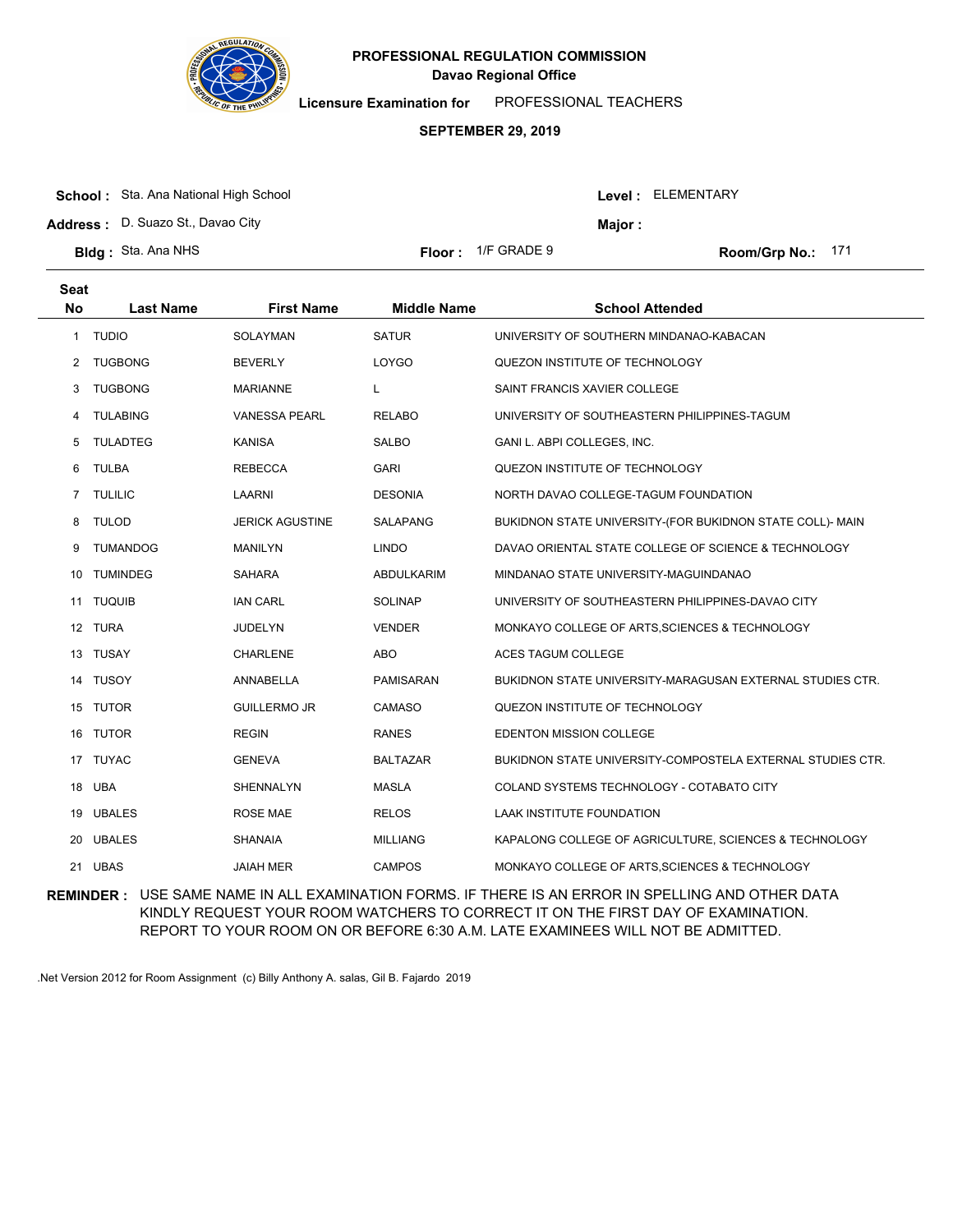

**Licensure Examination for**  PROFESSIONAL TEACHERS

### **SEPTEMBER 29, 2019**

| <b>School:</b> Sta. Ana National High School |                             |         | Level: ELEMENTARY   |
|----------------------------------------------|-----------------------------|---------|---------------------|
| Address: D. Suazo St., Davao City            |                             | Major : |                     |
| <b>BIdg:</b> Sta. Ana NHS                    | <b>Floor:</b> $1/F$ GRADE 9 |         | Room/Grp No.: $172$ |

| <b>Seat</b><br><b>No</b> | <b>Last Name</b>     | <b>First Name</b>    | <b>Middle Name</b> | <b>School Attended</b>                                    |
|--------------------------|----------------------|----------------------|--------------------|-----------------------------------------------------------|
| 1                        | <b>UBAT</b>          | <b>JERISA</b>        | <b>ENRIQUEZ</b>    | ST. MARY'S COLLEGE OF BAGANGA-BAGANGA, DAVAO ORIENTAL     |
| 2                        | <b>UGOKAN</b>        | <b>SAMIRAH</b>       | <b>GUINAID</b>     | SULTAN KUDARAT ISLAMIC ACADEMY                            |
| 3                        | <b>UKAS</b>          | <b>BAIMENA</b>       | <b>DILANGALEN</b>  | SOUTHERN MINDANAO INSTITUTE OF TECHNOLOGY                 |
| 4                        | <b>UKAS</b>          | <b>MAJALIAH</b>      | <b>ABDUL</b>       | SULTAN KUDARAT ISLAMIC ACADEMY                            |
| 5                        | <b>ULAMA</b>         | <b>SARAH JANE</b>    | <b>NORODIN</b>     | MINDANAO STATE UNIVERSITY-MAGUINDANAO                     |
| 6                        | <b>UMBAY</b>         | <b>LEAMIE</b>        | <b>INONG</b>       | HOLY CROSS OF BANSALAN JUNIOR COLLEGE                     |
| 7                        | <b>UMBOL</b>         | <b>ARBAYA</b>        | CASAN              | PARANG FOUNDATION COLLEGE                                 |
| 8                        | <b>UMBOL</b>         | <b>SAUD</b>          | <b>GUIPO</b>       | PARANG FOUNDATION COLLEGE                                 |
| 9                        | <b>UMLAS</b>         | <b>ALLAN SAMMUEL</b> | <b>ENDERES</b>     | DAVAO ORIENTAL STATE COLLEGE OF SCIENCE & TECHNOLOGY      |
| 10                       | <b>UNABIA</b>        | <b>JOSIE FAMAE</b>   | <b>BETICAN</b>     | LEGACY COLLEGE OF COMPOSTELA                              |
| 11                       | <b>UNAJAN</b>        | <b>KEITH</b>         | <b>DAYOMAN</b>     | UNIVERSITY OF SOUTHEASTERN PHILIPPINES-DAVAO CITY         |
|                          | 12 UNDAG             | <b>HERSHELMAY</b>    | <b>GUMA</b>        | UNIVERSITY OF THE IMMACULATE CONCEPTION-DAVAO             |
| 13                       | <b>UNDAL</b>         | PHOEBE CATES         | TAGULAYLAY         | BUKIDNON STATE UNIVERSITY-(FOR BUKIDNON STATE COLL)- MAIN |
| 14                       | <b>UNSON</b>         | <b>JET PRINCESS</b>  | <b>OSTIQUE</b>     | SOUTHERN CHRISTIAN COLLEGE                                |
|                          | 15 UNTALAN           | <b>HERDESSA</b>      | <b>CIFRA</b>       | JOHN PAUL II COLLEGE                                      |
| 16                       | <b>UNTONG</b>        | <b>NORHANA</b>       | <b>BAKAR</b>       | KUTAWATO DARUSSALAM COLLEGE                               |
| 17                       | <b>URBANO</b>        | <b>MENARD</b>        | <b>ZAFRA</b>       | RIZAL MEMORIAL COLLEGE                                    |
|                          | 18 URSUA             | <b>KLINTON</b>       | <b>RECITAS</b>     | HINATUAN SOUTHERN COLLEGE (for.USP)                       |
| 19                       | <b>USMAN</b>         | NOR-AIN              | <b>ADJED</b>       | SULTAN KUDARAT ISLAMIC ACADEMY                            |
| 20                       | <b>USMAN</b>         | <b>RAIZA</b>         | ARA                | NOTRE DAME UNIVERSITY                                     |
| 21                       | <b>USMAN CALAYAG</b> | <b>NIHAL</b>         | <b>VILLEGAS</b>    | DAVAO WINCHESTER COLLEGES                                 |

**REMINDER :** USE SAME NAME IN ALL EXAMINATION FORMS. IF THERE IS AN ERROR IN SPELLING AND OTHER DATA KINDLY REQUEST YOUR ROOM WATCHERS TO CORRECT IT ON THE FIRST DAY OF EXAMINATION. REPORT TO YOUR ROOM ON OR BEFORE 6:30 A.M. LATE EXAMINEES WILL NOT BE ADMITTED.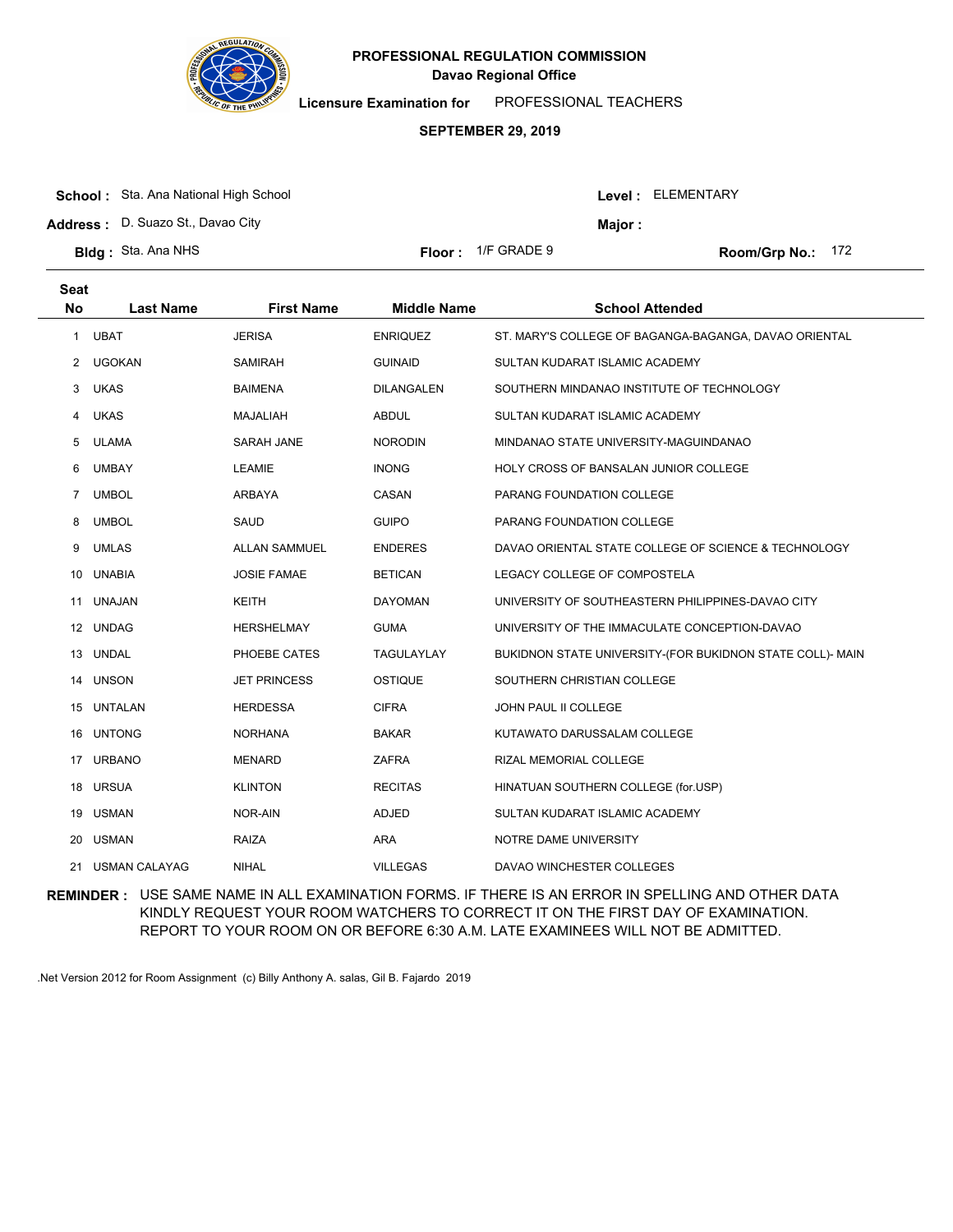

**Licensure Examination for**  PROFESSIONAL TEACHERS

### **SEPTEMBER 29, 2019**

| <b>School:</b> Sta. Ana National High School |                             |         | <b>Level: ELEMENTARY</b> |
|----------------------------------------------|-----------------------------|---------|--------------------------|
| <b>Address:</b> D. Suazo St., Davao City     |                             | Maior : |                          |
| <b>Bldg</b> : Sta. Ana NHS                   | <b>Floor:</b> $2/F$ GRADE 9 |         | <b>Room/Grp No.: 173</b> |

| Seat<br><b>No</b> | <b>Last Name</b> | <b>First Name</b>    | <b>Middle Name</b> | <b>School Attended</b>                                     |
|-------------------|------------------|----------------------|--------------------|------------------------------------------------------------|
| $\mathbf{1}$      | <b>UTBO</b>      | <b>CHEVY</b>         | <b>LITADA</b>      | AGUSAN DEL SUR STATE COLLEGE OF AGRICULTURE & TECHNOLOGY   |
|                   | 2 UTTO           | <b>MOHMINA</b>       | <b>KASUYO</b>      | GANI L. ABPI COLLEGES, INC.                                |
| 3                 | <b>UTTO</b>      | <b>MUSLIHA</b>       | <b>MATALAM</b>     | <b>IRANUN FOUNDATION COLLEGE INC. - LANAO DEL SUR</b>      |
| 4                 | <b>UTTO</b>      | <b>NORHAIDA</b>      | <b>MATAS</b>       | MINDANAO STATE UNIVERSITY-MAGUINDANAO                      |
| 5                 | UY               | <b>JUDY ANN</b>      | <b>CUEVAS</b>      | ASSUMPTION COLLEGE OF DAVAO                                |
| 6                 | <b>UYANGUREN</b> | <b>HENRY</b>         | <b>MURILLO</b>     | BUKIDNON STATE UNIVERSITY-(FOR BUKIDNON STATE COLL)- MAIN  |
| 7                 | VALDEZ           | <b>APRIL ROSE</b>    | PABALATE           | SURIGAO STATE COLLEGE OF TECHNOLOGY                        |
| 8                 | VALDEZ           | <b>ARCELIZA</b>      | <b>PANDIAN</b>     | <b>VALENCIA COLLEGES</b>                                   |
| 9                 | VALDEZ           | <b>JEZIEL JANE</b>   | <b>VALPARAISO</b>  | UNIVERSITY OF SOUTHEASTERN PHILIPPINES-TAGUM               |
| 10                | <b>VALENCIA</b>  | <b>CRYSTAL FAITH</b> | <b>ROBLE</b>       | MONKAYO COLLEGE OF ARTS, SCIENCES & TECHNOLOGY             |
| 11                | <b>VALENCIA</b>  | MICHELLE PHI         | <b>BAUTISTA</b>    | ST. ALEXIUS COLLEGE (for.DOCTORS CHSF, INC)                |
|                   | 12 VALENZONA     | <b>GENEVIEVE</b>     | <b>TADO</b>        | NORTH DAVAO COLLEGES-PANABO                                |
| 13                | VALENZONA        | MA. LUISA            | <b>SEGUROS</b>     | UNIVERSITY OF SOUTHEASTERN PHILIPPINES-DAVAO CITY          |
| 14                | VALENZUELA       | KATHLEEN MAE         | <b>CAJEBEN</b>     | NOTRE DAME OF MIDSAYAP COLLEGE                             |
|                   | 15 VALIENTE      | <b>MERJORY</b>       | <b>LUMAPAT</b>     | BUKIDNON STATE UNIVERSITY-NEW BATAAN EXTERNAL STUDIES CTR. |
|                   | 16 VALLEJO       | <b>JULIUS</b>        | <b>SAYMAN</b>      | HOLY CHILD COLLEGE OF BUTUAN                               |
| 17                | VALLENTE         | JAY                  | <b>MASILLONES</b>  | DAVAO ORIENTAL STATE COLLEGE OF SCIENCE & TECHNOLOGY       |
|                   | 18 VALLESCAS     | <b>CHERRY</b>        | ANIB               | HOLY CHILD COLLEGE OF BUTUAN                               |
|                   | 19 VALMORIDA     | <b>MARYJOYCE</b>     | <b>TESORO</b>      | AGUSAN DEL SUR STATE COLLEGE OF AGRICULTURE & TECHNOLOGY   |
| 20                | <b>VARGAS</b>    | <b>IJOROVELY</b>     | <b>GARDUQUE</b>    | KAPALONG COLLEGE OF AGRICULTURE, SCIENCES & TECHNOLOGY     |
| 21                | <b>VARRON</b>    | <b>KINTZ</b>         | <b>SUSTENTO</b>    | SOUTHERN TECHNOLOGICAL INSTITUTE OF THE PHILIPPINES        |

**REMINDER :** USE SAME NAME IN ALL EXAMINATION FORMS. IF THERE IS AN ERROR IN SPELLING AND OTHER DATA KINDLY REQUEST YOUR ROOM WATCHERS TO CORRECT IT ON THE FIRST DAY OF EXAMINATION. REPORT TO YOUR ROOM ON OR BEFORE 6:30 A.M. LATE EXAMINEES WILL NOT BE ADMITTED.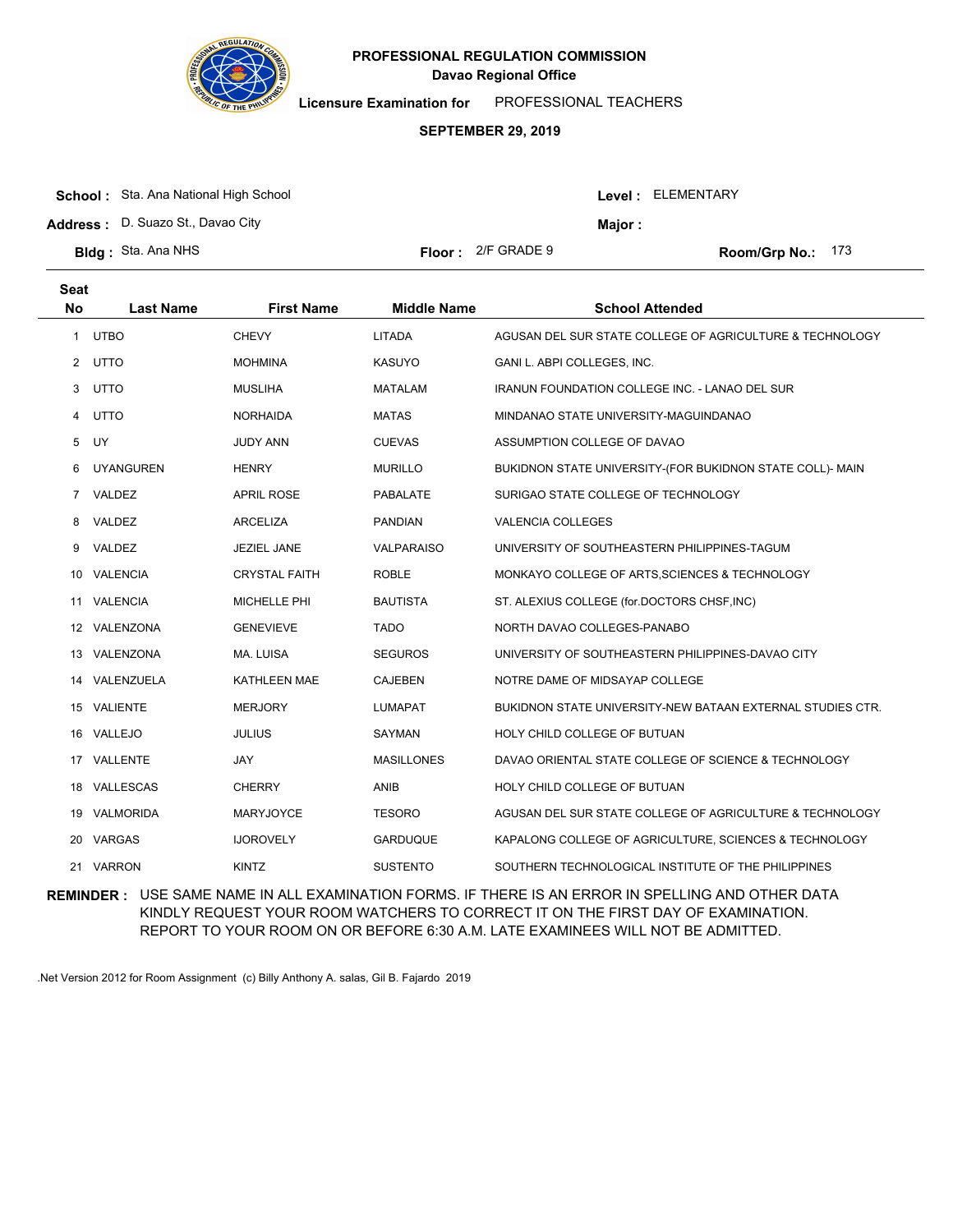

**Licensure Examination for**  PROFESSIONAL TEACHERS

### **SEPTEMBER 29, 2019**

|  | <b>School:</b> Sta. Ana National High School |
|--|----------------------------------------------|
|--|----------------------------------------------|

**Address :** D. Suazo St., Davao City

| <b>Bldg</b> : Sta. Ana NHS | <b>Floor:</b> $2/F$ GRADE 9 |
|----------------------------|-----------------------------|
|                            |                             |

**Seat**

Room/Grp No.: 174

Level : ELEMENTARY

**Major :**

| əeat      |                  |                          |                     |                                                            |
|-----------|------------------|--------------------------|---------------------|------------------------------------------------------------|
| <b>No</b> | <b>Last Name</b> | <b>First Name</b>        | <b>Middle Name</b>  | <b>School Attended</b>                                     |
| 1         | VASQUEZ          | <b>JAMES</b>             | LAYNO               | SAINT FRANCIS XAVIER COLLEGE                               |
|           | 2 VASQUEZ        | <b>RIE ANN</b>           | <b>LINDO</b>        | HINATUAN SOUTHERN COLLEGE (for.USP)                        |
| 3         | VASQUEZ          | SHARA J                  | <b>TORCULAS</b>     | UNIVERSITY OF SOUTHEASTERN PHILIPPINES-TAGUM               |
| 4         | <b>VECINO</b>    | <b>GRETCHEN</b>          | <b>CAHILIG</b>      | SOUTHERN CHRISTIAN COLLEGE                                 |
| 5         | VEGA             | JOSEPHINE                | <b>PAJENTE</b>      | SAINT BENEDICT COLLEGE-COTABATO CITY                       |
| 6         | <b>VELARDE</b>   | <b>CHRISTIAMIE</b>       | <b>DIVINAGRACIA</b> | NORTH DAVAO COLLEGE-TAGUM FOUNDATION                       |
| 7         | <b>VELARDE</b>   | <b>JARDEN DAVE</b>       | <b>DIVINAGRACIA</b> | NORTH DAVAO COLLEGE-TAGUM FOUNDATION                       |
| 8         | VELARDE          | <b>SHENN JADE</b>        | <b>DIVINAGRACIA</b> | NORTH DAVAO COLLEGE-TAGUM FOUNDATION                       |
| 9         | <b>VELAS</b>     | <b>GIDGET</b>            | <b>GAMIT</b>        | COLAND SYSTEMS TECHNOLOGY - COTABATO CITY                  |
| 10        | VELASQUEZ        | <b>JELIAN</b>            | <b>AJONAN</b>       | QUEZON INSTITUTE OF TECHNOLOGY                             |
|           | 11 VELASQUEZ     | <b>RICHARD</b>           | <b>LISTON</b>       | SAINT FRANCIS XAVIER COLLEGE                               |
|           | 12 VERANA        | <b>DARLENE</b>           | <b>ESPAÑOLA</b>     | BUKIDNON STATE UNIVERSITY-MONTEVISTA EXTERNAL STUDIES CTR. |
|           | 13 VERANO        | <b>ARJON</b>             | <b>CLARITO</b>      | UNIVERSITY OF MINDANAO-TAGUM                               |
|           | 14 VERDON        | <b>JOEN</b>              | <b>PAJO</b>         | SOUTHERN TECHNOLOGICAL INSTITUTE OF THE PHILIPPINES        |
|           | 15 VERGARA       | <b>KENT LAWRENCE</b>     | <b>DELOS REYES</b>  | COR JESU COLLEGE (HOLY CROSS OF DIGOS)                     |
|           | 16 VEROY         | <b>MARIA MAE FLOREZA</b> | <b>JAYME</b>        | HOLY TRINITY COLLEGE OF GENERAL SANTOS CITY                |
|           | 17 VERTUCIO      | ENNAH JOY                | DE CHAVEZ           | UNIVERSITY OF MINDANAO-DIGOS COLLEGE                       |
|           | 18 VERZANO       | <b>LOUREN MAE</b>        | <b>LAFUENTE</b>     | UNIVERSITY OF SOUTHEASTERN PHILIPPINES-DAVAO CITY          |
|           | 19 VIANA         | LYNDELLE                 | <b>HATTON</b>       | UNIVERSITY OF SOUTHEASTERN PHILIPPINES-TAGUM               |
|           | 20 VICENTE       | <b>MARY CRIS</b>         | <b>BASA</b>         | AGUSAN DEL SUR STATE COLLEGE OF AGRICULTURE & TECHNOLOGY   |
|           | 21 VICENTE       | <b>MERIAM</b>            | <b>MALINAO</b>      | <b>JOHN PAUL II COLLEGE</b>                                |

**REMINDER :** USE SAME NAME IN ALL EXAMINATION FORMS. IF THERE IS AN ERROR IN SPELLING AND OTHER DATA KINDLY REQUEST YOUR ROOM WATCHERS TO CORRECT IT ON THE FIRST DAY OF EXAMINATION. REPORT TO YOUR ROOM ON OR BEFORE 6:30 A.M. LATE EXAMINEES WILL NOT BE ADMITTED.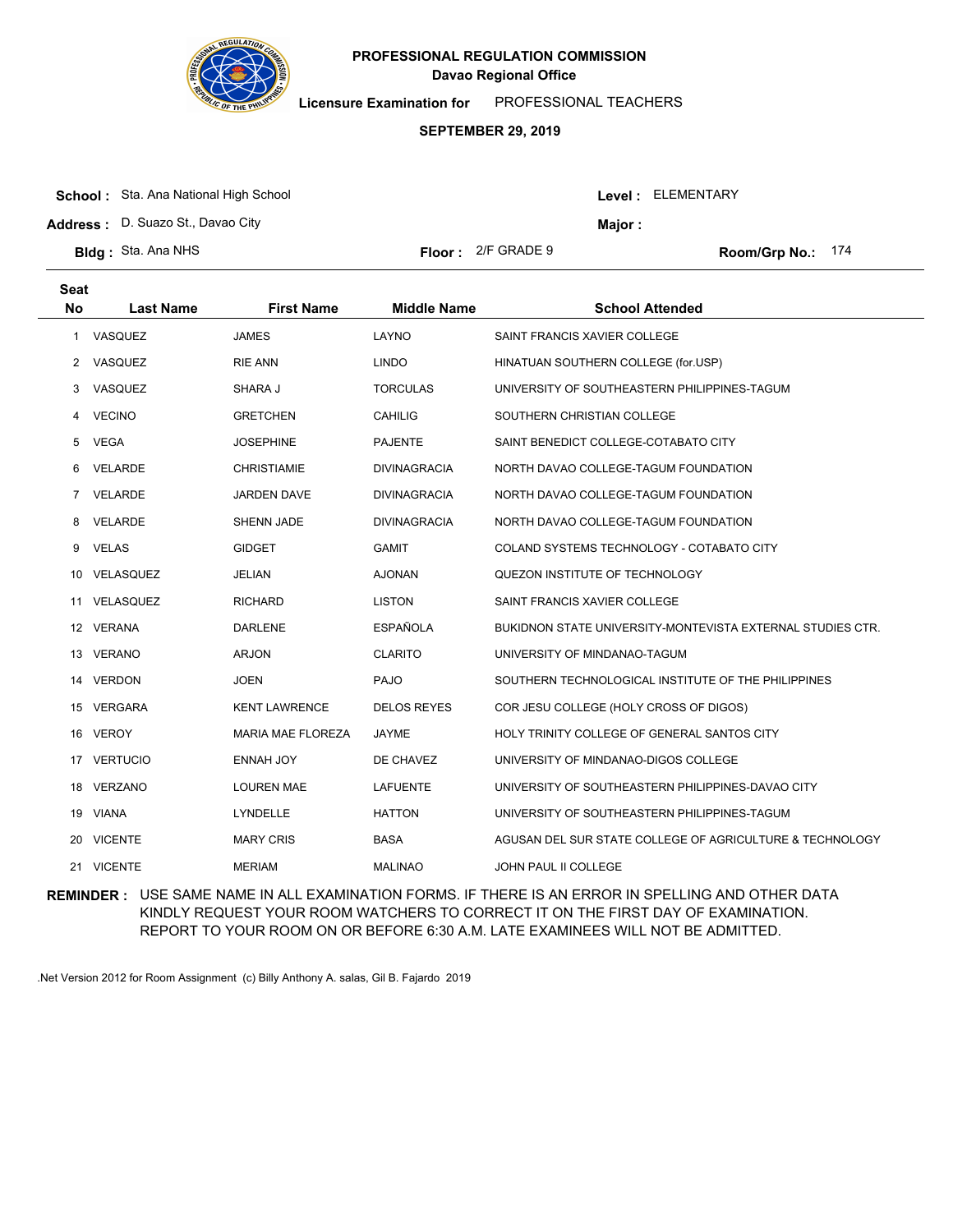

**Licensure Examination for**  PROFESSIONAL TEACHERS

### **SEPTEMBER 29, 2019**

| <b>School:</b> Sta. Ana National High School |                             |         | <b>Level: ELEMENTARY</b> |  |
|----------------------------------------------|-----------------------------|---------|--------------------------|--|
| <b>Address:</b> D. Suazo St., Davao City     |                             | Maior : |                          |  |
| <b>Bidg</b> : Sta. Ana NHS                   | <b>Floor:</b> $2/F$ GRADE 9 |         | Room/Grp No.: $175$      |  |

| <b>Seat</b> |                    |                    |                    |                                                        |
|-------------|--------------------|--------------------|--------------------|--------------------------------------------------------|
| <b>No</b>   | <b>Last Name</b>   | <b>First Name</b>  | <b>Middle Name</b> | <b>School Attended</b>                                 |
| 1           | <b>VICTORIA</b>    | <b>JULIOUS</b>     | <b>SUMAGOT</b>     | QUEZON INSTITUTE OF TECHNOLOGY                         |
| 2           | VILLACAMPA         | ANA FE             | PEÑARANDA          | UNIVERSITY OF SOUTHEASTERN PHILIPPINES-DAVAO CITY      |
| 3           | VILLACERAN         | <b>JOAN</b>        | CABAL              | NORTH DAVAO COLLEGES-PANABO                            |
| 4           | <b>VILLACRUZ</b>   | <b>CARENE</b>      | <b>ENOC</b>        | UNIVERSITY OF MINDANAO-PENAPLATA                       |
| 5           | <b>VILLAFUERTE</b> | PAULITH JOY        | <b>CAJES</b>       | UNIVERSITY OF SOUTHEASTERN PHILIPPINES-TAGUM           |
| 6           | VILLALINO          | <b>REBECCA</b>     | <b>PUPA</b>        | KAPALONG COLLEGE OF AGRICULTURE, SCIENCES & TECHNOLOGY |
| 7           | <b>VILLAMERO</b>   | <b>MARIA PILAR</b> | <b>ARINGO</b>      | QUEZON INSTITUTE OF TECHNOLOGY                         |
| 8           | <b>VILLAMERO</b>   | <b>SUSANA</b>      | <b>ARINGO</b>      | QUEZON INSTITUTE OF TECHNOLOGY                         |
| 9           | <b>VILLAMOR</b>    | <b>JEAN MAE</b>    | <b>BELARMINO</b>   | DAVAO CENTRAL COLLEGE                                  |
| 10          | <b>VILLAMOR</b>    | LOUIE RANIEL JAMES | <b>RASONABLE</b>   | DAVAO ORIENTAL STATE COLLEGE OF SCIENCE & TECHNOLOGY   |
| 11          | VILLANUEVA         | <b>ELMA MAY</b>    | <b>TACA</b>        | PHILIPPINE WOMEN'S COLLEGE OF DAVAO                    |
| 12          | VILLANUEVA         | <b>HILBERT</b>     |                    | COMPOSTELA VALLEY STATE COLLEGE - MAIN                 |
| 13          | VILLANUEVA         | <b>JANICE</b>      | <b>GUTIERREZ</b>   | UNIVERSITY OF MINDANAO-PANABO                          |
| 14          | VILLANUEVA         | <b>LINDCLAIRE</b>  | <b>RECAMADAS</b>   | UNIVERSITY OF SOUTHEASTERN PHILIPPINES-DAVAO CITY      |
| 15          | VILLAPAZ           | SHEIVA MICHAELLA   | <b>BANDE</b>       | COR JESU COLLEGE (HOLY CROSS OF DIGOS)                 |
|             | 16 VILLAR          | <b>JUNRY</b>       | <b>LONTOCO</b>     | KAPALONG COLLEGE OF AGRICULTURE, SCIENCES & TECHNOLOGY |
| 17          | <b>VILLAREAL</b>   | <b>GLADYS</b>      | <b>OBIANO</b>      | NOTRE DAME OF MARBEL UNIVERSITY                        |
| 18          | <b>VILLARIES</b>   | <b>JENNIVIEVE</b>  | <b>MEJICA</b>      | SAINT BENEDICT COLLEGE-COTABATO CITY                   |
| 19          | VILLARMINO         | <b>CHELDE</b>      | <b>GERONDA</b>     | NORTH DAVAO COLLEGES-PANABO                            |
| 20          | <b>VILLARONTE</b>  | <b>JOLINA</b>      | <b>PILARE</b>      | DAVAO ORIENTAL STATE COLLEGE OF SCIENCE & TECHNOLOGY   |
| 21          | <b>VILLARTA</b>    | <b>JANINE</b>      | <b>LUNA</b>        | UNIVERSITY OF MINDANAO-DAVAO CITY                      |
|             |                    |                    |                    |                                                        |

**REMINDER :** USE SAME NAME IN ALL EXAMINATION FORMS. IF THERE IS AN ERROR IN SPELLING AND OTHER DATA KINDLY REQUEST YOUR ROOM WATCHERS TO CORRECT IT ON THE FIRST DAY OF EXAMINATION. REPORT TO YOUR ROOM ON OR BEFORE 6:30 A.M. LATE EXAMINEES WILL NOT BE ADMITTED.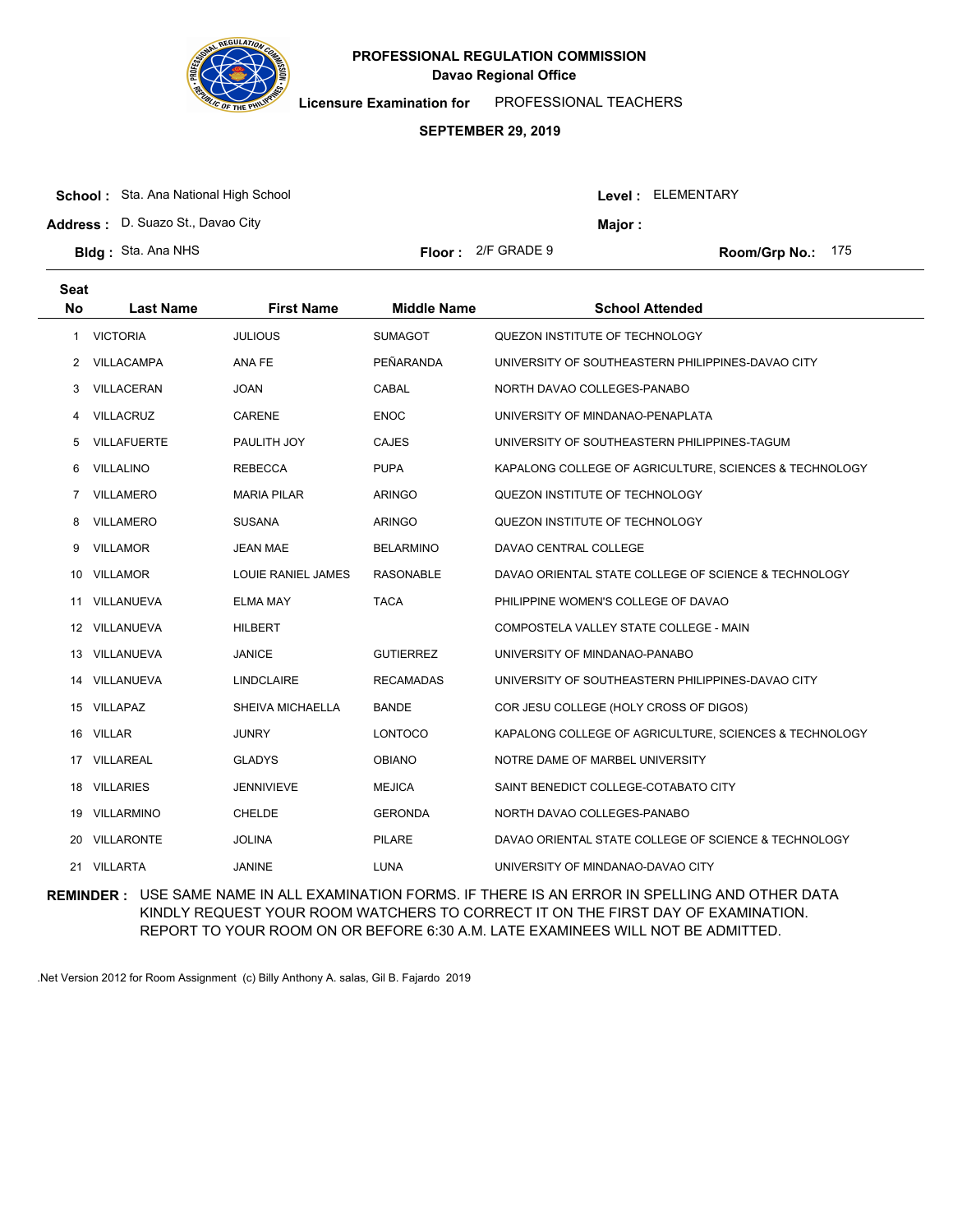

**Licensure Examination for**  PROFESSIONAL TEACHERS

### **SEPTEMBER 29, 2019**

|  | <b>School:</b> Sta. Ana National High School |
|--|----------------------------------------------|
|--|----------------------------------------------|

**Address :** D. Suazo St., Davao City

| <b>Bldg</b> : Sta. Ana NHS | <b>Floor:</b> $3/F$ GRADE 9 |
|----------------------------|-----------------------------|
|                            |                             |

**Seat**

Room/Grp No.: 176

Level : ELEMENTARY

**Major :**

| ວeat         |                      |                      |                    |                                                           |
|--------------|----------------------|----------------------|--------------------|-----------------------------------------------------------|
| <b>No</b>    | <b>Last Name</b>     | <b>First Name</b>    | <b>Middle Name</b> | <b>School Attended</b>                                    |
| 1            | VILLARUBIA           | <b>GAY MARIE</b>     | <b>POSADAS</b>     | UNIVERSITY OF MINDANAO-TAGUM                              |
| $\mathbf{2}$ | VILLASANTE           | <b>IRENE</b>         | <b>BOISER</b>      | DAVAO ORIENTAL STATE COLLEGE OF SCIENCE & TECHNOLOGY      |
| 3            | <b>VILLASICA</b>     | <b>MANUEL JR</b>     | <b>PELEGRINO</b>   | DON JOSE ECLEO MEMORIAL EDUCATIONAL FOUNDATION            |
| 4            | <b>VILLAVICENCIO</b> | <b>ELENITA</b>       | <b>BAIDAL</b>      | HOLY CHILD SCHOOL OF DAVAO                                |
| 5            | VILLEGAS             | ANALOU               | LASCUÑA            | DAVAO CENTRAL COLLEGE                                     |
| 6            | <b>VILLEGAS</b>      | <b>JONA</b>          | VILLANUEVA         | NEGROS COLLEGE                                            |
| 7            | <b>VILLEGAS</b>      | <b>LILIBETH</b>      | <b>PARILLA</b>     | MATS COLLEGE OF TECHNOLOGY                                |
| 8            | VILLEGAS             | <b>MARIEL</b>        | <b>CAMPOS</b>      | UNIVERSITY OF SOUTHEASTERN PHILIPPINES-DAVAO CITY         |
| 9            | <b>VILLEGAS</b>      | RHEA ROSE            | <b>OLVIDO</b>      | NOTRE DAME RVM COLLEGE OF COTABATO-COTABATO CITY          |
|              | 10 VILLEZAS          | <b>SHYNIE</b>        | <b>BRENGUILLA</b>  | BUKIDNON STATE UNIVERSITY-(FOR BUKIDNON STATE COLL)- MAIN |
|              | 11 VILLIASPIN        | <b>GRACE</b>         | <b>OLOR</b>        | DAVAO CENTRAL COLLEGE                                     |
|              | 12 VILLODRES         | QUEENIE              | <b>FLORIDA</b>     | UNIVERSITY OF SOUTHEASTERN PHILIPPINES-DAVAO CITY         |
|              | 13 VILOAN            | <b>ALMA</b>          | <b>LIBOON</b>      | SOUTHERN CHRISTIAN COLLEGE                                |
|              | 14 VILOAN            | <b>ELLAINE GRACE</b> | <b>EVANGELIO</b>   | SOUTHERN CHRISTIAN COLLEGE                                |
|              | 15 VIOLA             | <b>DONETA</b>        | <b>TOYOGON</b>     | SAINT FRANCIS XAVIER COLLEGE                              |
|              | 16 VIOLON            | <b>GEROME</b>        | <b>VILCHEZ</b>     | UNIVERSITY OF SOUTHEASTERN PHILIPPINES-TAGUM              |
|              | 17 VIRAY             | <b>MARIA THERESA</b> |                    | NORTH DAVAO COLLEGES-PANABO                               |
|              | 18 VIRTUDAZO         | <b>KAREN</b>         | <b>GALGO</b>       | SURIGAO STATE COLLEGE OF TECHNOLOGY                       |
|              | 19 VISMANOS          | <b>DESIREE ANN</b>   | <b>SASARITA</b>    | PHILIPPINE COLLEGE OF TECHNOLOGY                          |
|              | 20 VISTA             | <b>ADAM JAMES</b>    | <b>ESCONDE</b>     | KAPALONG COLLEGE OF AGRICULTURE, SCIENCES & TECHNOLOGY    |
|              | 21 VISTA             | <b>ARA THERESSE</b>  | <b>ESCONDE</b>     | KAPALONG COLLEGE OF AGRICULTURE, SCIENCES & TECHNOLOGY    |

**REMINDER :** USE SAME NAME IN ALL EXAMINATION FORMS. IF THERE IS AN ERROR IN SPELLING AND OTHER DATA KINDLY REQUEST YOUR ROOM WATCHERS TO CORRECT IT ON THE FIRST DAY OF EXAMINATION. REPORT TO YOUR ROOM ON OR BEFORE 6:30 A.M. LATE EXAMINEES WILL NOT BE ADMITTED.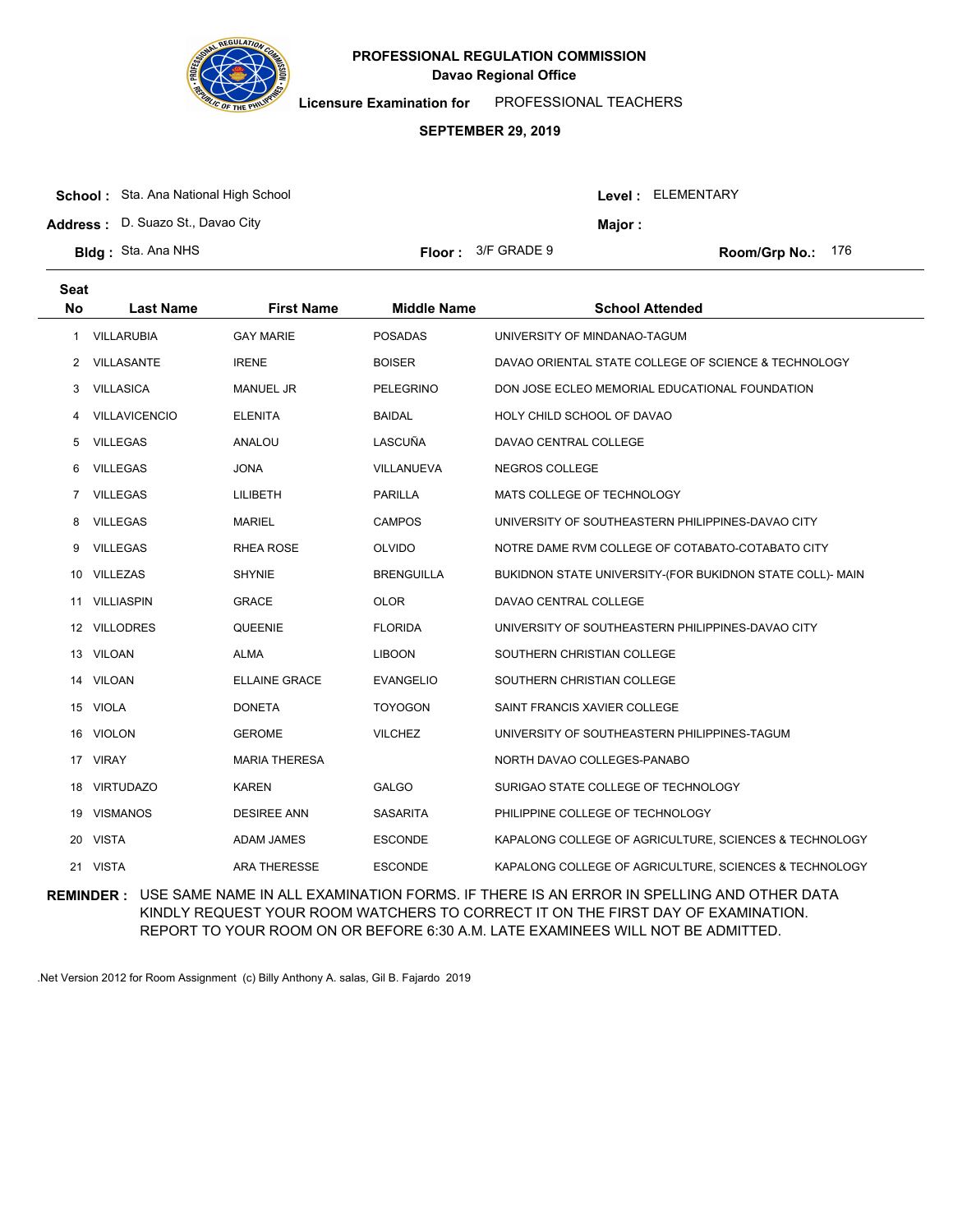

**Licensure Examination for**  PROFESSIONAL TEACHERS

### **SEPTEMBER 29, 2019**

| <b>School:</b> Sta. Ana National High School |                           |         | Level : ELEMENTARY |
|----------------------------------------------|---------------------------|---------|--------------------|
| <b>Address: D. Suazo St., Davao City</b>     |                           | Major : |                    |
| <b>Bldg</b> : Sta. Ana NHS                   | <b>Floor:</b> 3/F GRADE 9 |         | Room/Grp No.: 177  |

| <b>Seat</b><br><b>No</b> | <b>Last Name</b> | <b>First Name</b>     | <b>Middle Name</b> | <b>School Attended</b>                                   |
|--------------------------|------------------|-----------------------|--------------------|----------------------------------------------------------|
| 1                        | <b>VISTAL</b>    | <b>SHARIVELLE</b>     | <b>ROCERO</b>      | AGUSAN DEL SUR STATE COLLEGE OF AGRICULTURE & TECHNOLOGY |
| 2                        | <b>VITANZOS</b>  | <b>CRESTELLE</b>      | <b>CENA</b>        | DAVAO ORIENTAL STATE COLLEGE OF SCIENCE & TECHNOLOGY     |
| 3                        | <b>VITO</b>      | ANALIE                | <b>SAYSON</b>      | LEGACY COLLEGE OF COMPOSTELA                             |
| 4                        | WAGAS            | ANALUNA               |                    | QUEZON INSTITUTE OF TECHNOLOGY                           |
| 5                        | <b>WAHAB</b>     | <b>MUNAIRA</b>        | <b>TALEMBO</b>     | MINDANAO CAPITOL COLLEGE                                 |
| 6                        | <b>WAHAB</b>     | <b>SADDAM</b>         | <b>ALIK</b>        | UNIVERSITY OF SOUTHERN MINDANAO-KABACAN                  |
| 7                        | <b>WAHABI</b>    | <b>ESMAIL</b>         | <b>BARAACAL</b>    | <b>IRANUN FOUNDATION COLLEGE INC. - LANAO DEL SUR</b>    |
| 8                        | WAMELDA          | RALPH JOHN            |                    | MATS COLLEGE OF TECHNOLOGY                               |
| 9                        | <b>WANTI</b>     | <b>SHUHADA</b>        | <b>SINGH</b>       | GANI L. ABPI COLLEGES, INC.                              |
| 10                       | <b>WARAG</b>     | <b>MIRALONA</b>       | LUMAYAG            | LAAK INSTITUTE FOUNDATION                                |
| 11                       | <b>WATING</b>    | SHERRY ANNE           | <b>GABINO</b>      | DAVAO ORIENTAL STATE COLLEGE OF SCIENCE & TECHNOLOGY     |
|                          | 12 WAUPAN        | QUEENIE ROSE          | <b>MACASASA</b>    | <b>TAGUIG CITY UNIVERSITY</b>                            |
| 13                       | YABA             | <b>MILDRED ELAINE</b> | <b>GLICO</b>       | QUEZON INSTITUTE OF TECHNOLOGY                           |
| 14                       | YAKIT            | <b>LESLEY NOREEN</b>  | PELENIO            | SAINT VINCENT DE PAUL COLLEGE-BISLIG                     |
|                          | 15 YAMON         | <b>ROXAN</b>          | <b>DUMAOG</b>      | QUEZON INSTITUTE OF TECHNOLOGY                           |
| 16                       | YAP              | <b>KIMBERLY</b>       | <b>DEJOS</b>       | DAVAO ORIENTAL STATE COLLEGE OF SCIENCE & TECHNOLOGY     |
| 17                       | YAP              | VIA.                  | <b>MINDANAO</b>    | GOVERNOR GENEROSO COLLEGE OF ARTS, SCIENCES & TECHNOLOBY |
|                          | 18 YASA          | <b>MERCY JOY</b>      | <b>BARNUEVO</b>    | SOUTHERN CHRISTIAN COLLEGE                               |
|                          | 19 YASIN         | <b>AIMEN</b>          | ABDULLAH           | ANTONIO R. PACHECO COLLEGE, INC                          |
| 20                       | YASSER           | <b>NORHANA</b>        | <b>PACASEM</b>     | MINDANAO STATE UNIVERSITY-MAGUINDANAO                    |
|                          | 21 YBAÑEZ        | <b>APRIL JOY</b>      | <b>ROYO</b>        | KAPALONG COLLEGE OF AGRICULTURE, SCIENCES & TECHNOLOGY   |

**REMINDER :** USE SAME NAME IN ALL EXAMINATION FORMS. IF THERE IS AN ERROR IN SPELLING AND OTHER DATA KINDLY REQUEST YOUR ROOM WATCHERS TO CORRECT IT ON THE FIRST DAY OF EXAMINATION. REPORT TO YOUR ROOM ON OR BEFORE 6:30 A.M. LATE EXAMINEES WILL NOT BE ADMITTED.